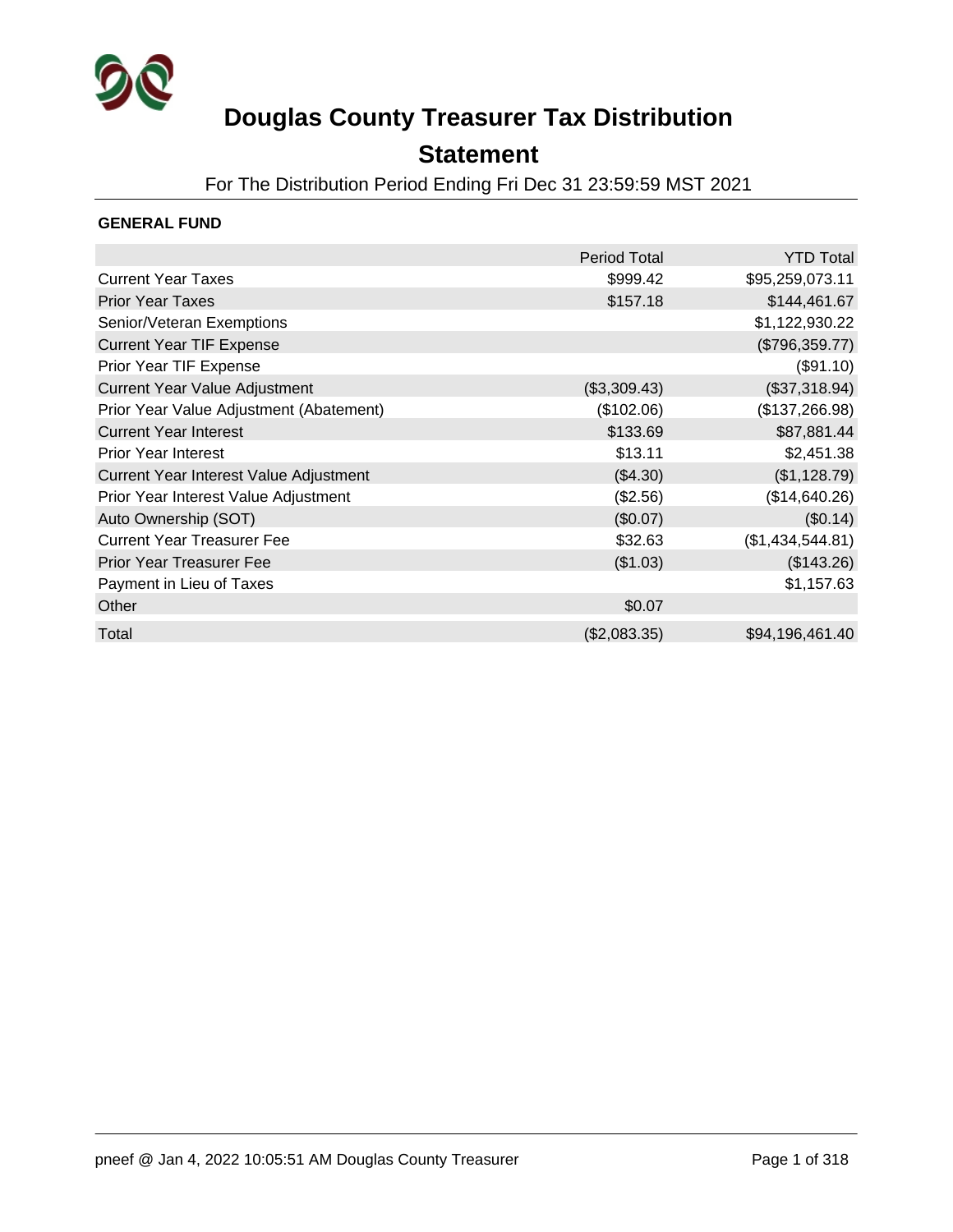

### **Statement**

For The Distribution Period Ending Fri Dec 31 23:59:59 MST 2021

#### **ROAD AND BRIDGE FUND**

|                                         | <b>Period Total</b> | <b>YTD Total</b> |
|-----------------------------------------|---------------------|------------------|
| <b>Current Year Taxes</b>               | \$344.12            | \$32,800,399.79  |
| <b>Prior Year Taxes</b>                 | \$54.03             | \$49,357.08      |
| Senior/Veteran Exemptions               |                     | \$386,644.76     |
| <b>Current Year TIF Expense</b>         |                     | (\$274,119.06)   |
| Prior Year TIF Expense                  |                     | (\$33.94)        |
| <b>Current Year Value Adjustment</b>    | (\$1,139.48)        | (\$12,849.54)    |
| Prior Year Value Adjustment (Abatement) | (\$35.13)           | (\$47,237.07)    |
| <b>Current Year Interest</b>            | \$46.05             | \$30,259.19      |
| <b>Prior Year Interest</b>              | \$4.37              | \$843.57         |
| Current Year Interest Value Adjustment  | (\$1.47)            | (\$388.83)       |
| Prior Year Interest Value Adjustment    | (\$0.89)            | (\$5,034.94)     |
| Auto Ownership (SOT)                    | \$971,081.94        | \$13,754,081.48  |
| <b>Current Year Treasurer Fee</b>       | \$11.23             | (\$493,954.84)   |
| <b>Prior Year Treasurer Fee</b>         | (\$0.33)            | (\$43.92)        |
| Payment in Lieu of Taxes                |                     | \$398.59         |
| Total                                   | \$970,364.44        | \$46,188,322.32  |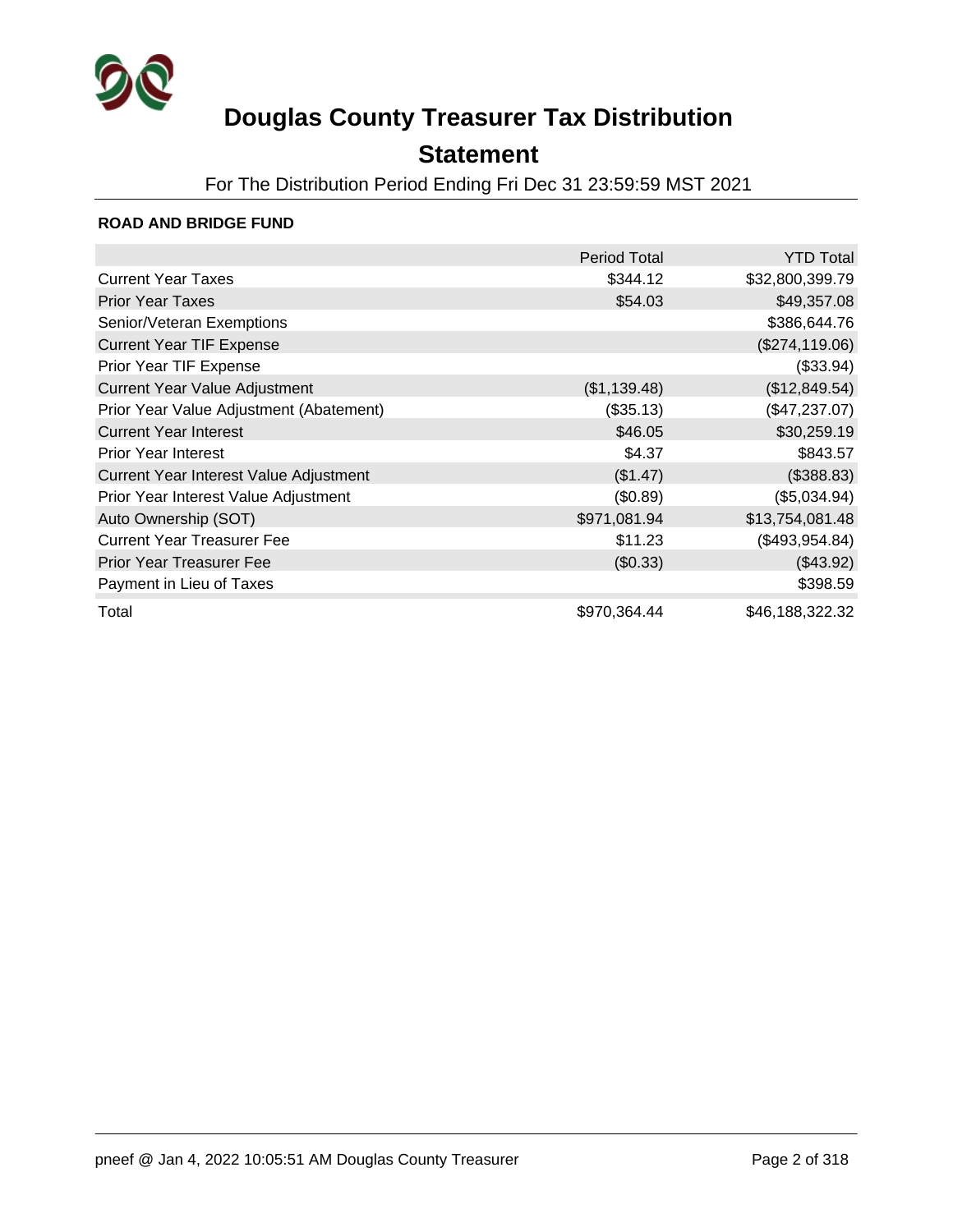

## **Statement**

For The Distribution Period Ending Fri Dec 31 23:59:59 MST 2021

### **SAFETY AND MENTAL HEALTH**

|                                         | <b>Period Total</b> | <b>YTD Total</b> |
|-----------------------------------------|---------------------|------------------|
| <b>Current Year Taxes</b>               | \$31.87             | \$3,036,938.70   |
| <b>Prior Year Taxes</b>                 | \$4.71              | \$2,641.01       |
| Senior/Veteran Exemptions               |                     | \$35,798.77      |
| <b>Current Year TIF Expense</b>         |                     | (\$25,380.25)    |
| Prior Year TIF Expense                  |                     | (\$16.11)        |
| Current Year Value Adjustment           | (\$105.50)          | (\$1,189.72)     |
| Prior Year Value Adjustment (Abatement) | (\$3.26)            | (\$3,000.85)     |
| <b>Current Year Interest</b>            | \$4.27              | \$2,801.41       |
| <b>Prior Year Interest</b>              |                     | \$76.63          |
| Current Year Interest Value Adjustment  | (\$0.14)            | (\$35.97)        |
| Prior Year Interest Value Adjustment    | (\$0.08)            | (\$265.12)       |
| <b>Current Year Treasurer Fee</b>       | \$1.05              | (\$45,731.45)    |
| <b>Prior Year Treasurer Fee</b>         | (\$0.02)            | \$4.54           |
| Payment in Lieu of Taxes                |                     | \$36.92          |
| Total                                   | (\$67.10)           | \$3,002,678.51   |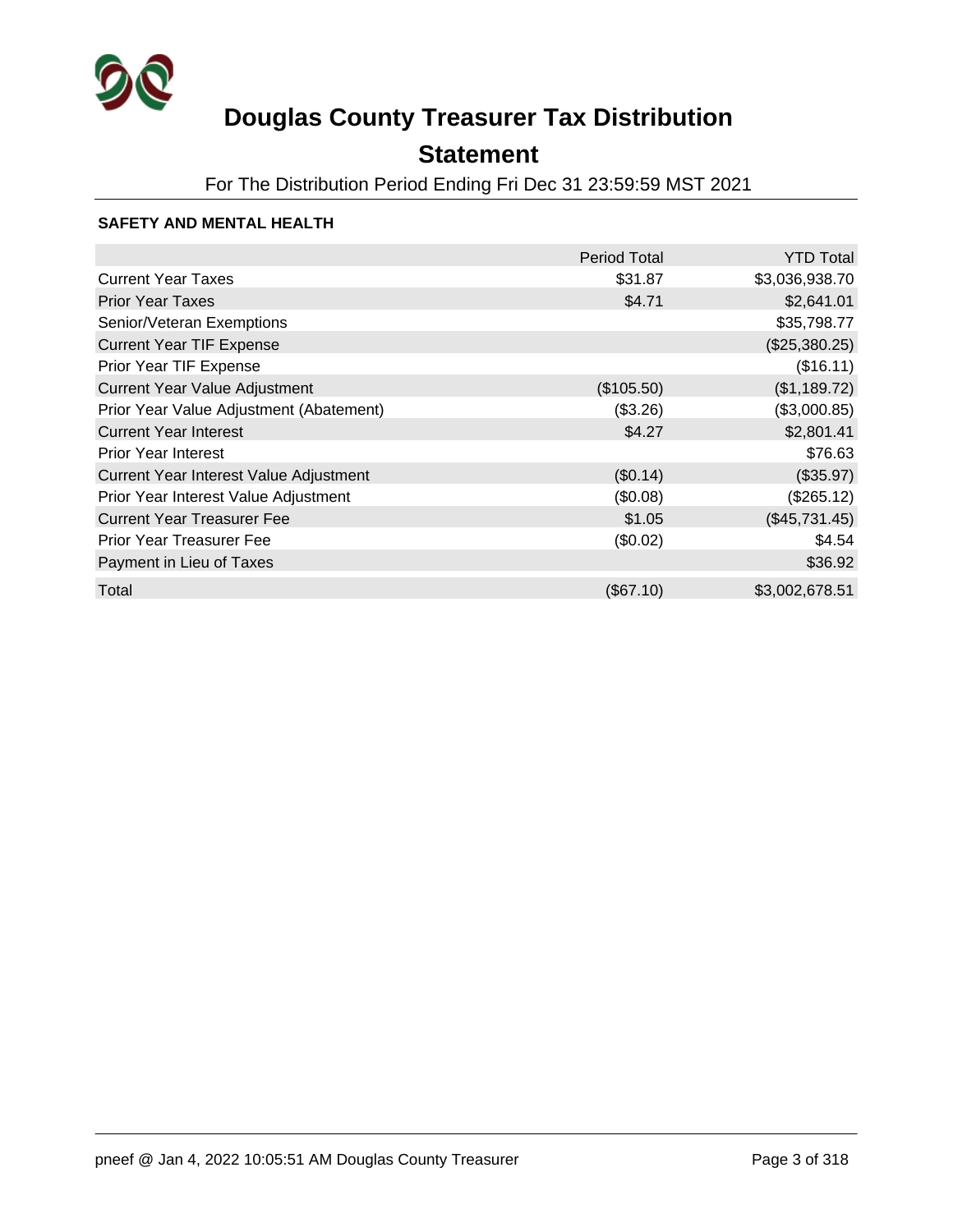

## **Statement**

For The Distribution Period Ending Fri Dec 31 23:59:59 MST 2021

#### **HEALTH AND HUMAN SERVICES**

|                                         | <b>Period Total</b> | <b>YTD Total</b> |
|-----------------------------------------|---------------------|------------------|
| <b>Current Year Taxes</b>               | \$24.21             | \$2,306,906.08   |
| <b>Prior Year Taxes</b>                 | \$3.81              | \$3,471.40       |
| Senior/Veteran Exemptions               |                     | \$27,193.34      |
| <b>Current Year TIF Expense</b>         |                     | (\$19,279.19)    |
| Prior Year TIF Expense                  |                     | (\$2.38)         |
| <b>Current Year Value Adjustment</b>    | (\$80.14)           | (\$903.73)       |
| Prior Year Value Adjustment (Abatement) | (\$2.47)            | (\$3,322.24)     |
| <b>Current Year Interest</b>            | \$3.25              | \$2,128.03       |
| <b>Prior Year Interest</b>              | \$0.31              | \$59.28          |
| Current Year Interest Value Adjustment  | (\$0.10)            | (\$27.39)        |
| Prior Year Interest Value Adjustment    | (\$0.07)            | (\$354.15)       |
| Payment in Lieu of Taxes                |                     | \$28.02          |
| Total                                   | (\$51.20)           | \$2,315,897.07   |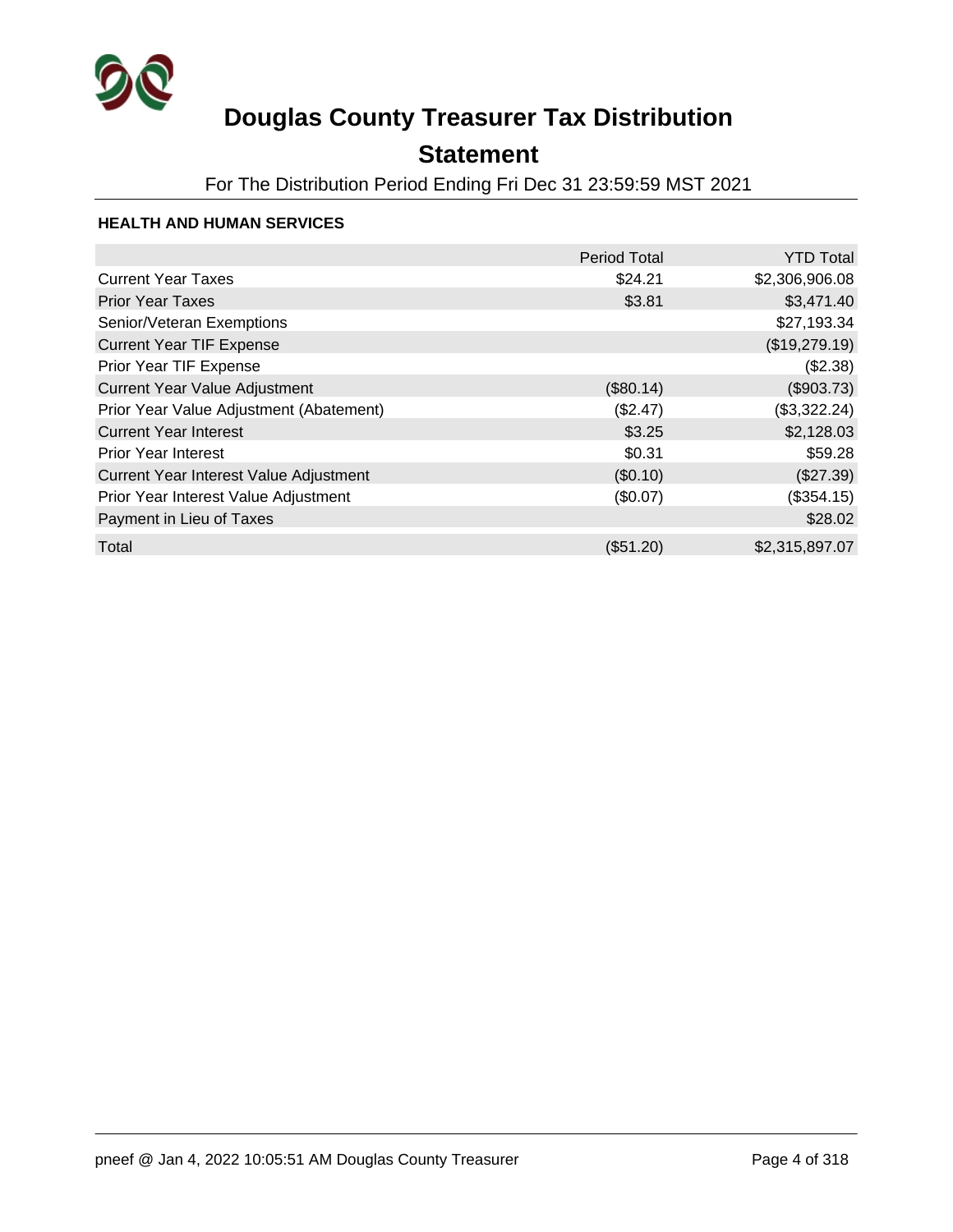

## **Statement**

For The Distribution Period Ending Fri Dec 31 23:59:59 MST 2021

#### **DEVELOPMENTAL DISABILITIES**

|                                         | <b>Period Total</b> | <b>YTD Total</b> |
|-----------------------------------------|---------------------|------------------|
| <b>Current Year Taxes</b>               | \$181.12            | \$7,369,849.84   |
| <b>Prior Year Taxes</b>                 | \$16.42             | \$11,815.79      |
| Senior/Veteran Exemptions               |                     | \$86,054.80      |
| <b>Current Year TIF Expense</b>         |                     | (\$62,655.50)    |
| Prior Year TIF Expense                  |                     | (\$18.37)        |
| <b>Current Year Value Adjustment</b>    | (\$253.61)          | (\$2,931.52)     |
| Prior Year Value Adjustment (Abatement) | (\$7.82)            | (\$10,561.06)    |
| <b>Current Year Interest</b>            | \$16.49             | \$7,017.16       |
| <b>Prior Year Interest</b>              | \$1.76              | \$242.30         |
| Current Year Interest Value Adjustment  | (\$0.48)            | (\$86.71)        |
| Prior Year Interest Value Adjustment    | (\$0.20)            | (\$1,120.62)     |
| <b>Current Year Treasurer Fee</b>       | \$0.84              | (\$110,960.84)   |
| <b>Prior Year Treasurer Fee</b>         | (\$0.14)            | (\$22.13)        |
| Payment in Lieu of Taxes                |                     | \$88.71          |
| Total                                   | $(\$45.62)$         | \$7,286,711.85   |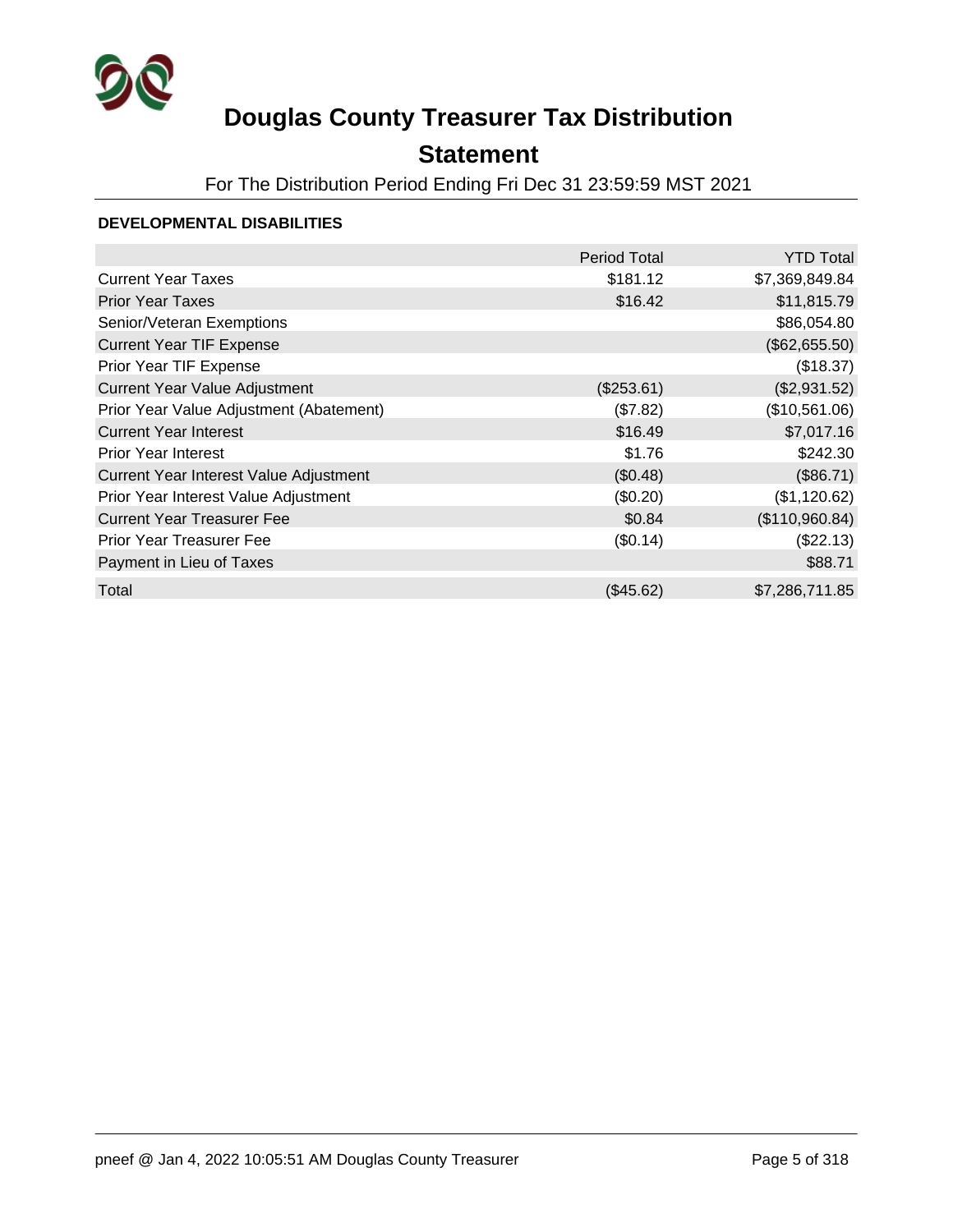

## **Statement**

For The Distribution Period Ending Fri Dec 31 23:59:59 MST 2021

### **LAW ENFORCEMENT AUTHORITY**

|                                         | <b>Period Total</b> | <b>YTD Total</b> |
|-----------------------------------------|---------------------|------------------|
| <b>Current Year Taxes</b>               | \$697.88            | \$18,436,947.95  |
| <b>Prior Year Taxes</b>                 | \$52.46             | \$46,458.89      |
| Senior/Veteran Exemptions               |                     | \$266,916.28     |
| Current Year Value Adjustment           |                     | (\$9,823.96)     |
| Prior Year Value Adjustment (Abatement) |                     | (\$20,976.56)    |
| <b>Current Year Interest</b>            | \$66.87             | \$17,580.53      |
| <b>Prior Year Interest</b>              | \$1.66              | \$603.33         |
| Current Year Interest Value Adjustment  |                     | (\$318.97)       |
| Prior Year Interest Value Adjustment    |                     | (\$2,253.87)     |
| Auto Ownership (SOT)                    | \$127,464.24        | \$1,805,361.07   |
| <b>Current Year Treasurer Fee</b>       | (\$11.48)           | (\$280,674.68)   |
| <b>Prior Year Treasurer Fee</b>         | (\$0.80)            | (\$391.29)       |
| Payment in Lieu of Taxes                |                     | \$399.21         |
| Total                                   | \$128,270.83        | \$20,259,827.93  |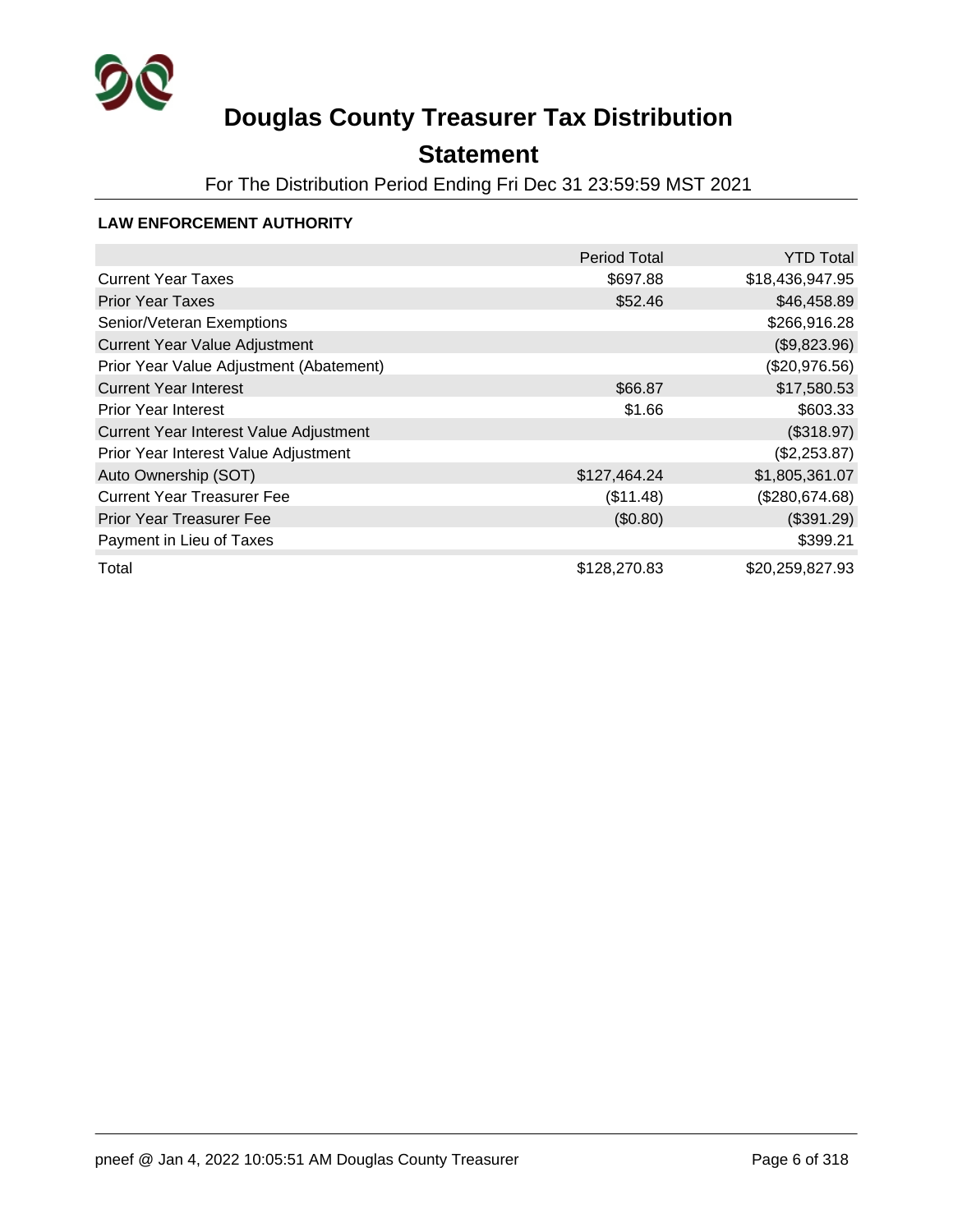

### **Statement**

For The Distribution Period Ending Fri Dec 31 23:59:59 MST 2021

### **CAMERON LID**

|                                      | <b>Period Total</b> | <b>YTD Total</b> |
|--------------------------------------|---------------------|------------------|
| <b>Current Year Taxes</b>            |                     | \$2,259.30       |
| <b>Current Year Interest</b>         |                     | \$11.31          |
| <b>Current Year Treasurer Fee</b>    |                     | (\$23.41)        |
| <b>Current Interest on Principal</b> |                     | \$70.60          |
| Total                                | \$0.00              | \$2,317.80       |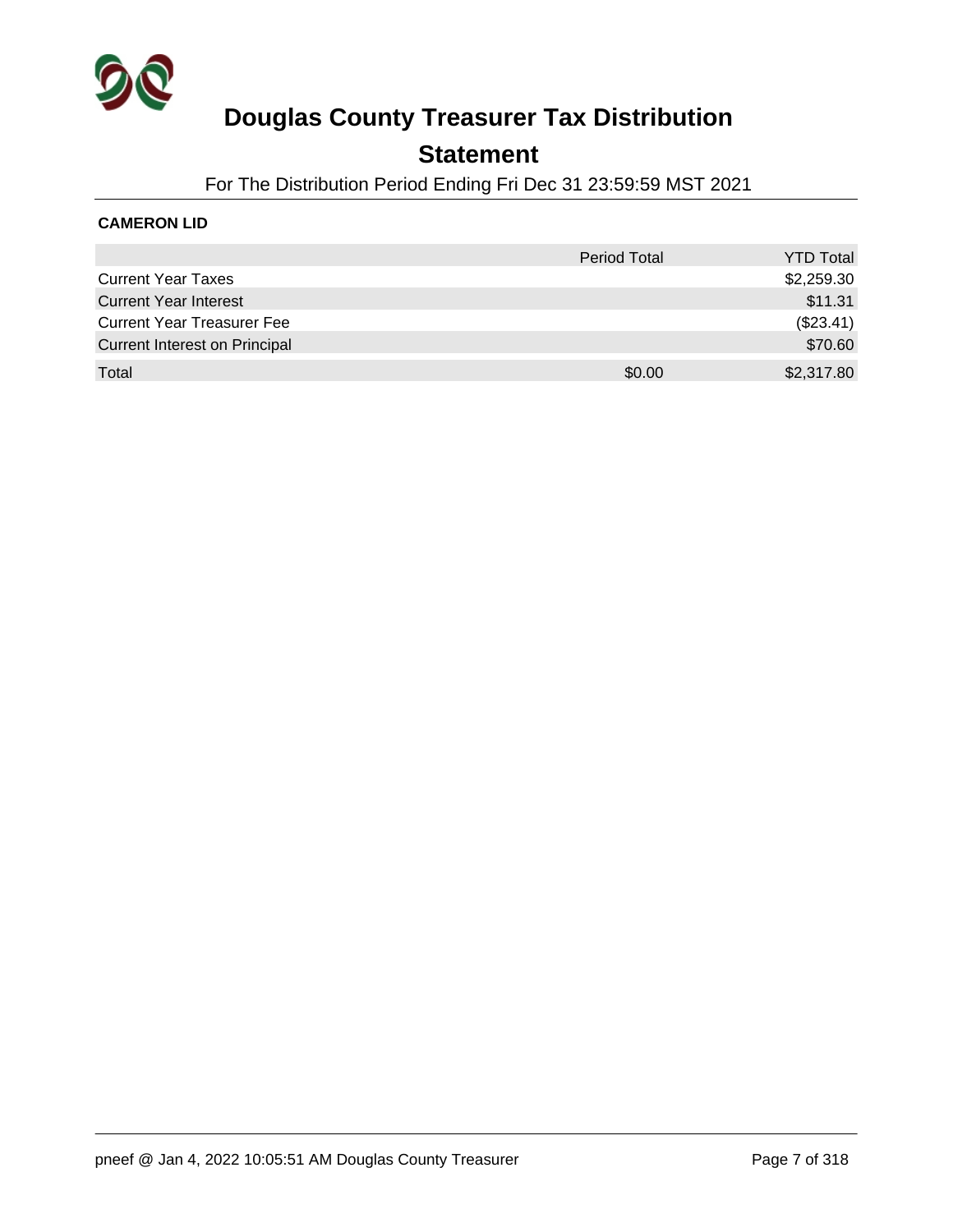

### **Statement**

For The Distribution Period Ending Fri Dec 31 23:59:59 MST 2021

#### **SAGEPORT 2014 LID**

|                                      | <b>Period Total</b> | <b>YTD Total</b> |
|--------------------------------------|---------------------|------------------|
| <b>Current Year Taxes</b>            |                     | \$4,639.30       |
| <b>Current Year Treasurer Fee</b>    |                     | (\$55.68)        |
| <b>Current Interest on Principal</b> |                     | \$927.86         |
| Total                                | \$0.00              | \$5,511.48       |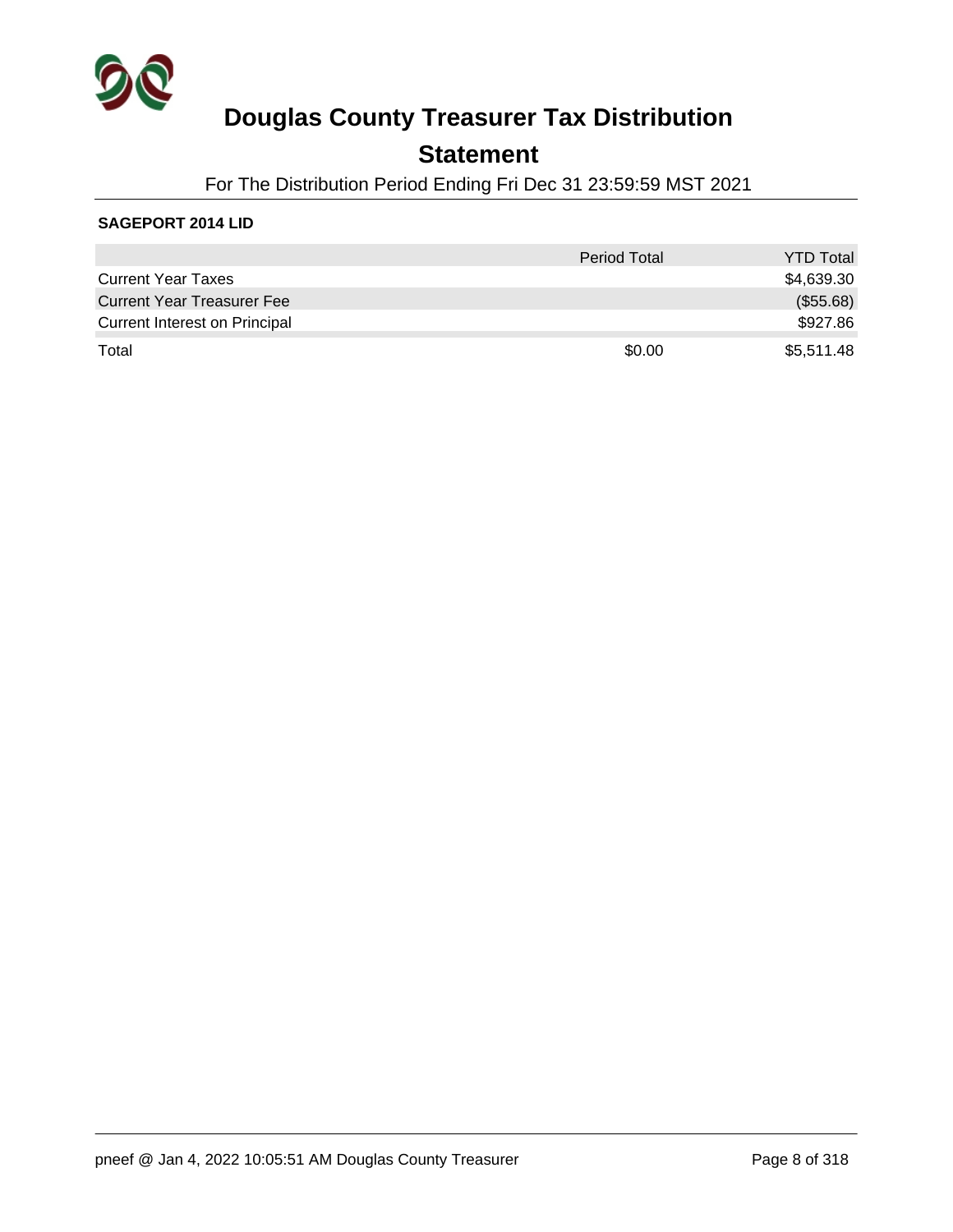

## **Statement**

For The Distribution Period Ending Fri Dec 31 23:59:59 MST 2021

#### **SCHOOLS - GENERAL FUND**

|                                         | Period Total   | <b>YTD Total</b> |
|-----------------------------------------|----------------|------------------|
| <b>Current Year Taxes</b>               | \$6,420.67     | \$261,260,589.11 |
| <b>Prior Year Taxes</b>                 | \$588.16       | \$427,978.78     |
| Senior/Veteran Exemptions               |                | \$3,050,646.08   |
| <b>Current Year TIF Expense</b>         |                | (\$2,221,570.75) |
| Prior Year TIF Expense                  |                | (\$623.24)       |
| <b>Current Year Value Adjustment</b>    | (\$8,990.66)   | (\$103,922.82)   |
| Prior Year Value Adjustment (Abatement) | (\$279.90)     | (\$372,918.29)   |
| <b>Current Year Interest</b>            | \$584.82       | \$248,761.18     |
| <b>Prior Year Interest</b>              | \$62.35        | \$8,670.32       |
| Current Year Interest Value Adjustment  | (\$17.05)      | (\$3,072.47)     |
| Prior Year Interest Value Adjustment    | (\$7.06)       | (\$39,346.72)    |
| Auto Ownership (SOT)                    | \$2,211,622.82 | \$31,324,689.75  |
| <b>Current Year Treasurer Fee</b>       | \$4.95         | (\$655,587.54)   |
| <b>Prior Year Treasurer Fee</b>         | (\$0.92)       | (\$157.71)       |
| Payment in Lieu of Taxes                |                | \$3,144.89       |
| <b>Forest Service Shareback</b>         |                | \$7,538.01       |
| Total                                   | \$2,209,988.18 | \$292,934,818.58 |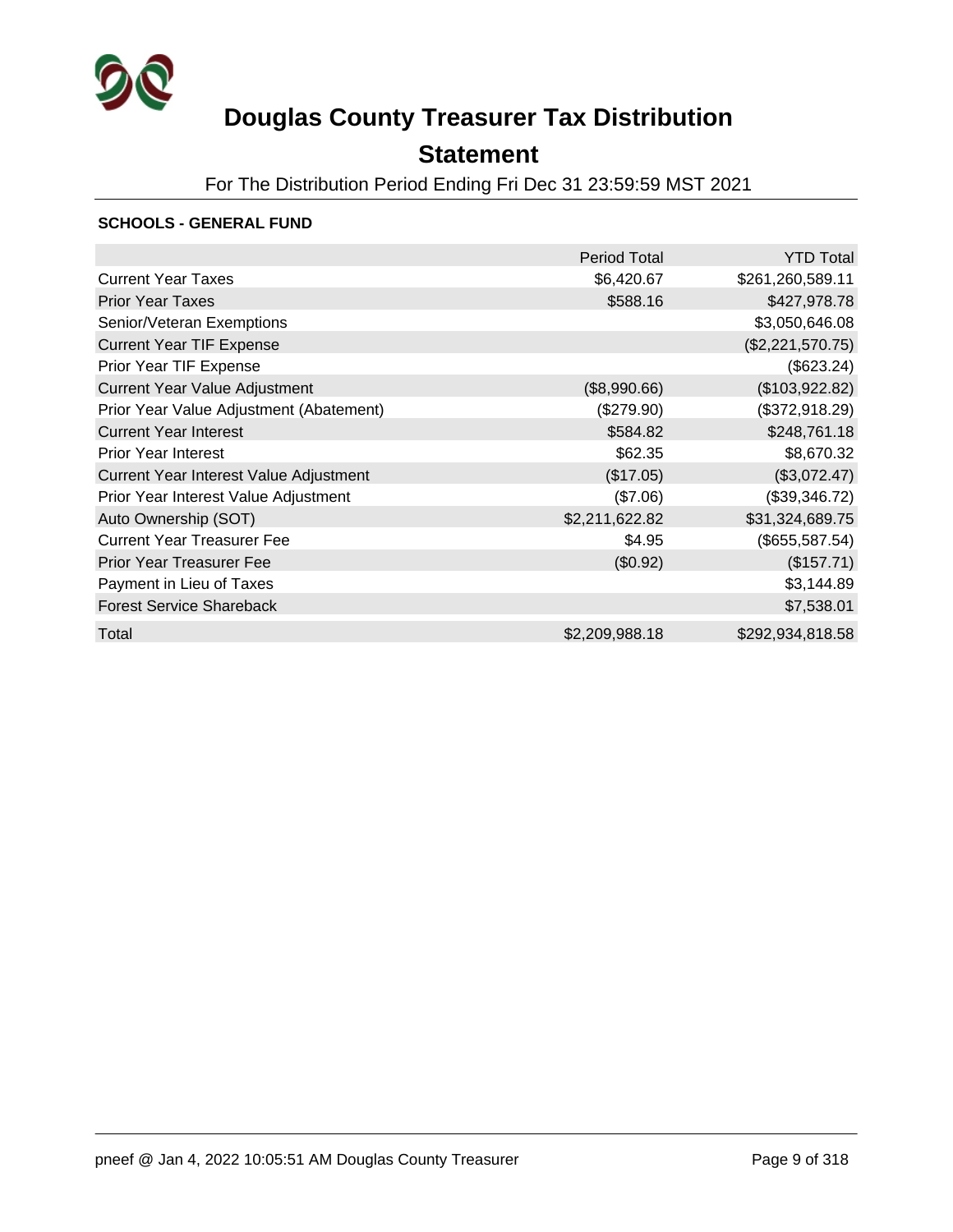

## **Statement**

For The Distribution Period Ending Fri Dec 31 23:59:59 MST 2021

#### **SCHOOLS - DEBT SERVICE**

|                                         | <b>Period Total</b> | <b>YTD Total</b> |
|-----------------------------------------|---------------------|------------------|
| <b>Current Year Taxes</b>               | \$1,458.72          | \$59,356,637.26  |
| <b>Prior Year Taxes</b>                 | \$132.72            | \$95,195.51      |
| Senior/Veteran Exemptions               |                     | \$693,086.13     |
| <b>Current Year TIF Expense</b>         |                     | (\$504,725.80)   |
| Prior Year TIF Expense                  |                     | (\$148.08)       |
| <b>Current Year Value Adjustment</b>    | (\$2,042.61)        | (\$23,610.56)    |
| Prior Year Value Adjustment (Abatement) | (\$62.99)           | (\$85,120.96)    |
| <b>Current Year Interest</b>            | \$132.87            | \$56,517.14      |
| <b>Prior Year Interest</b>              | \$15.99             | \$1,955.52       |
| Current Year Interest Value Adjustment  | (\$3.88)            | (\$698.00)       |
| Prior Year Interest Value Adjustment    | (\$1.58)            | (\$9,054.76)     |
| Payment in Lieu of Taxes                |                     | \$714.50         |
| Total                                   | (\$370.76)          | \$59,580,747.90  |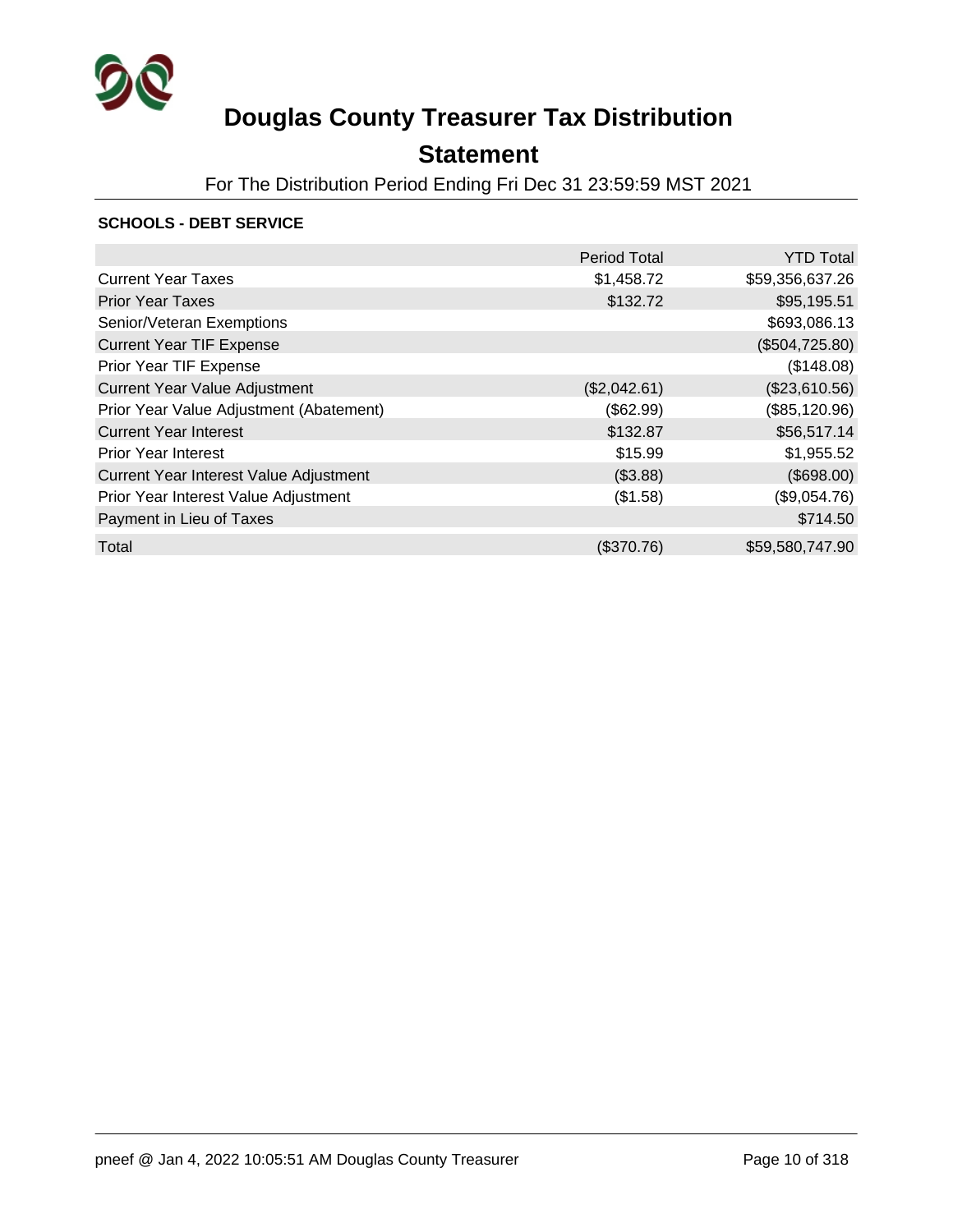

## **Statement**

For The Distribution Period Ending Fri Dec 31 23:59:59 MST 2021

### **CITY OF LITTLETON**

|                                         | <b>Period Total</b> | <b>YTD Total</b> |
|-----------------------------------------|---------------------|------------------|
| <b>Current Year Taxes</b>               |                     | \$40,549.56      |
| <b>Prior Year Taxes</b>                 |                     | \$1.98           |
| Senior/Veteran Exemptions               |                     | \$6.00           |
| <b>Current Year Value Adjustment</b>    |                     | (\$646.32)       |
| Prior Year Value Adjustment (Abatement) |                     | (\$646.32)       |
| <b>Current Year Interest</b>            |                     | \$72.98          |
| <b>Prior Year Interest</b>              |                     | \$0.18           |
| Current Year Interest Value Adjustment  |                     | (\$25.85)        |
| Prior Year Interest Value Adjustment    |                     | (\$58.17)        |
| Auto Ownership (SOT)                    | \$276.16            | \$3,911.49       |
| <b>Current Year Treasurer Fee</b>       |                     | (\$399.82)       |
| <b>Prior Year Treasurer Fee</b>         |                     | \$6.44           |
| Total                                   | \$276.16            | \$42,772.15      |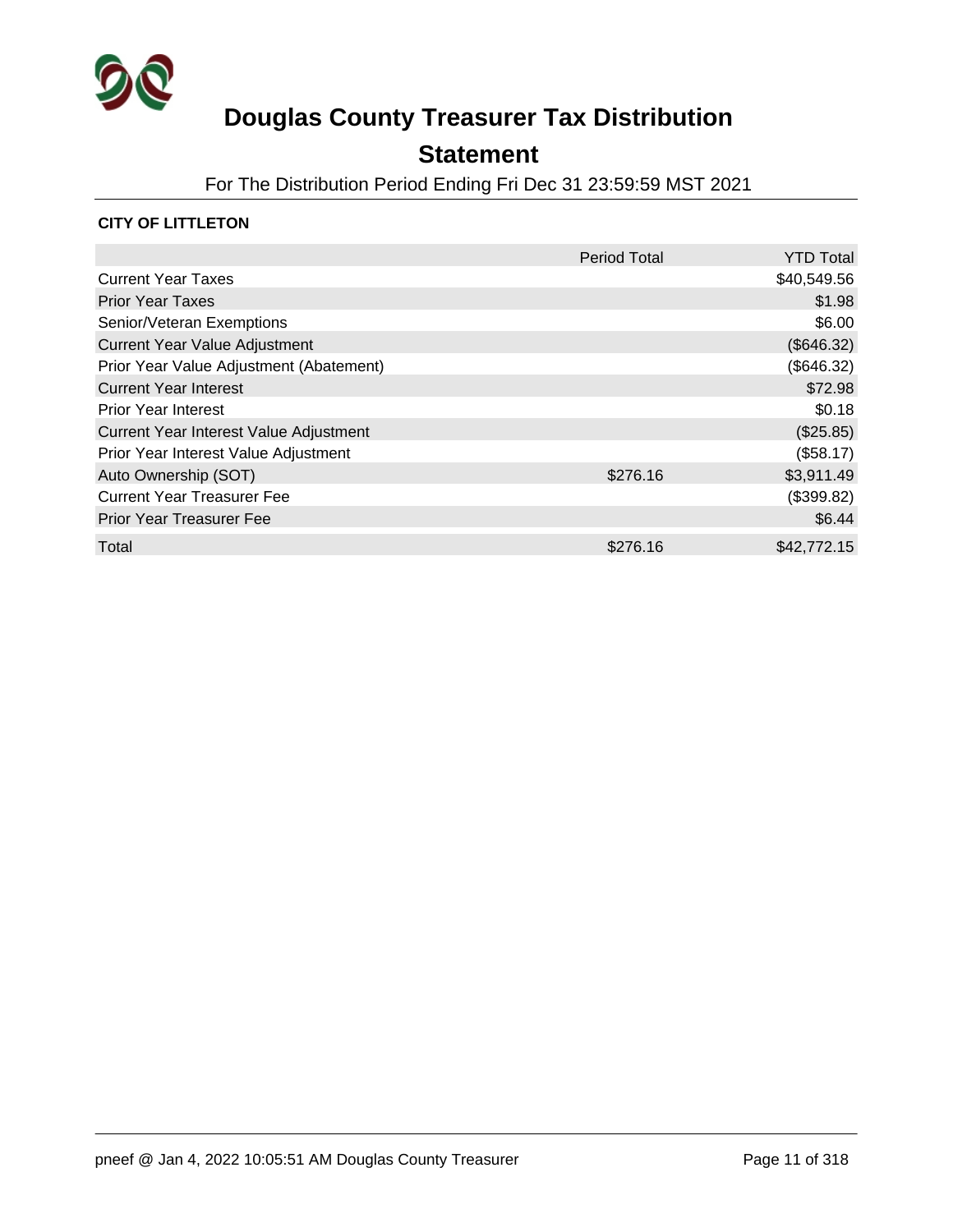

## **Statement**

For The Distribution Period Ending Fri Dec 31 23:59:59 MST 2021

#### **TOWN OF CASTLE ROCK**

|                                         | <b>Period Total</b> | <b>YTD Total</b> |
|-----------------------------------------|---------------------|------------------|
| <b>Current Year Taxes</b>               |                     | \$1,391,762.26   |
| <b>Prior Year Taxes</b>                 |                     | \$210.81         |
| Senior/Veteran Exemptions               |                     | \$12,575.16      |
| <b>Current Year TIF Expense</b>         |                     | (\$15,550.74)    |
| Prior Year TIF Expense                  |                     | \$11.11          |
| Current Year Value Adjustment           |                     | (\$106.04)       |
| Prior Year Value Adjustment (Abatement) |                     | (\$3,986.25)     |
| <b>Current Year Interest</b>            | \$0.02              | \$1,193.06       |
| <b>Prior Year Interest</b>              |                     | \$26.62          |
| Current Year Interest Value Adjustment  |                     | (\$2.30)         |
| Prior Year Interest Value Adjustment    |                     | (\$467.63)       |
| Auto Ownership (SOT)                    | \$9,570.54          | \$135,553.93     |
| <b>Current Year Treasurer Fee</b>       |                     | (\$13,898.18)    |
| <b>Prior Year Treasurer Fee</b>         |                     | \$37.37          |
| Total                                   | \$9,570.56          | \$1,507,359.18   |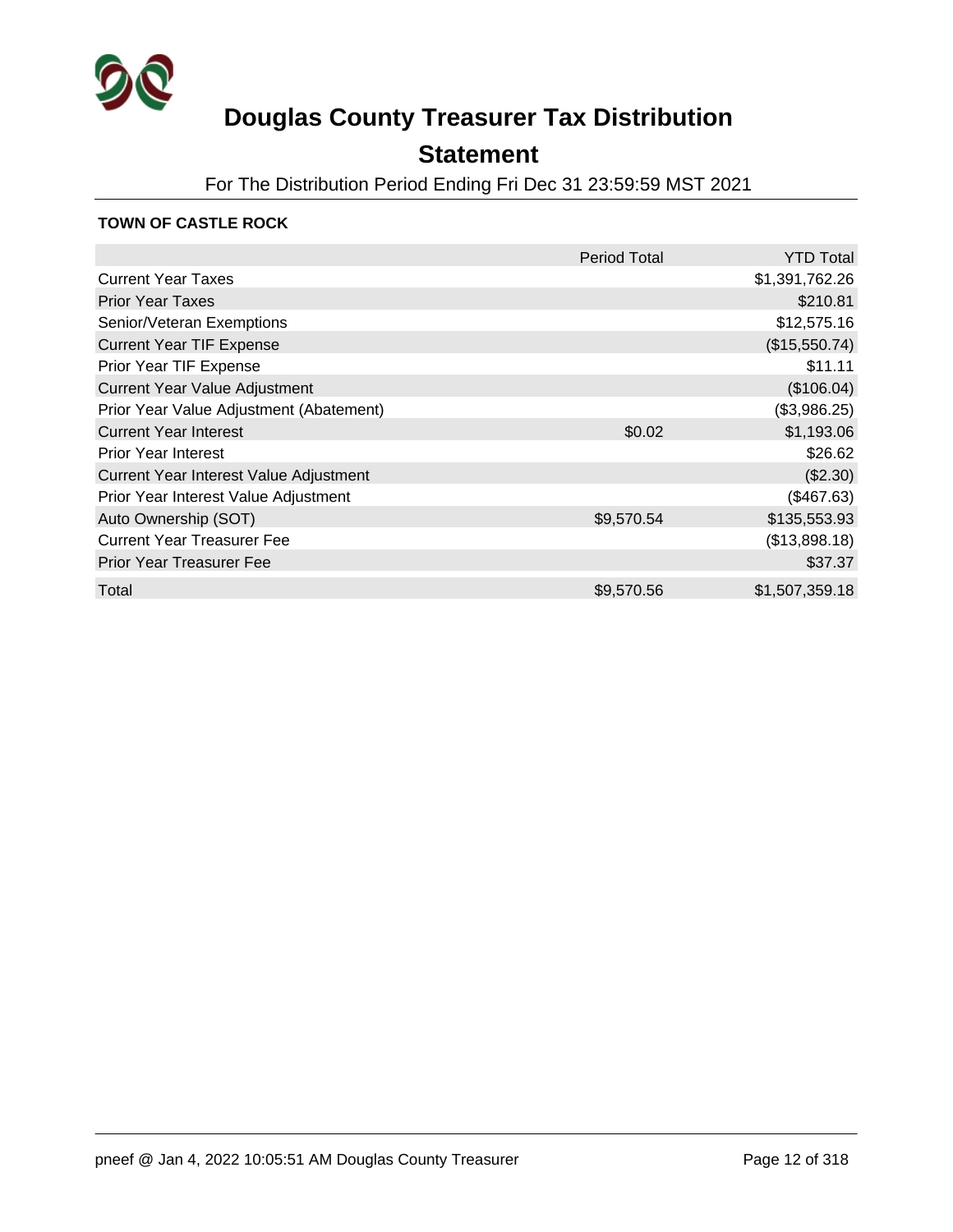

### **Statement**

For The Distribution Period Ending Fri Dec 31 23:59:59 MST 2021

#### **TOWN OF LARKSPUR**

|                                   | <b>Period Total</b> | <b>YTD Total</b> |
|-----------------------------------|---------------------|------------------|
| <b>Current Year Taxes</b>         |                     | \$148,264.46     |
| <b>Prior Year Taxes</b>           |                     | \$50.55          |
| Senior/Veteran Exemptions         |                     | \$770.70         |
| <b>Current Year Interest</b>      | \$0.13              | \$334.53         |
| <b>Prior Year Interest</b>        |                     | \$33.09          |
| Auto Ownership (SOT)              | \$1,014.72          | \$14,372.20      |
| <b>Current Year Treasurer Fee</b> |                     | (\$1,493.84)     |
| <b>Prior Year Treasurer Fee</b>   |                     | (\$0.84)         |
| Other                             | \$1,979.02          |                  |
| Total                             | \$2,993.87          | \$162,330.85     |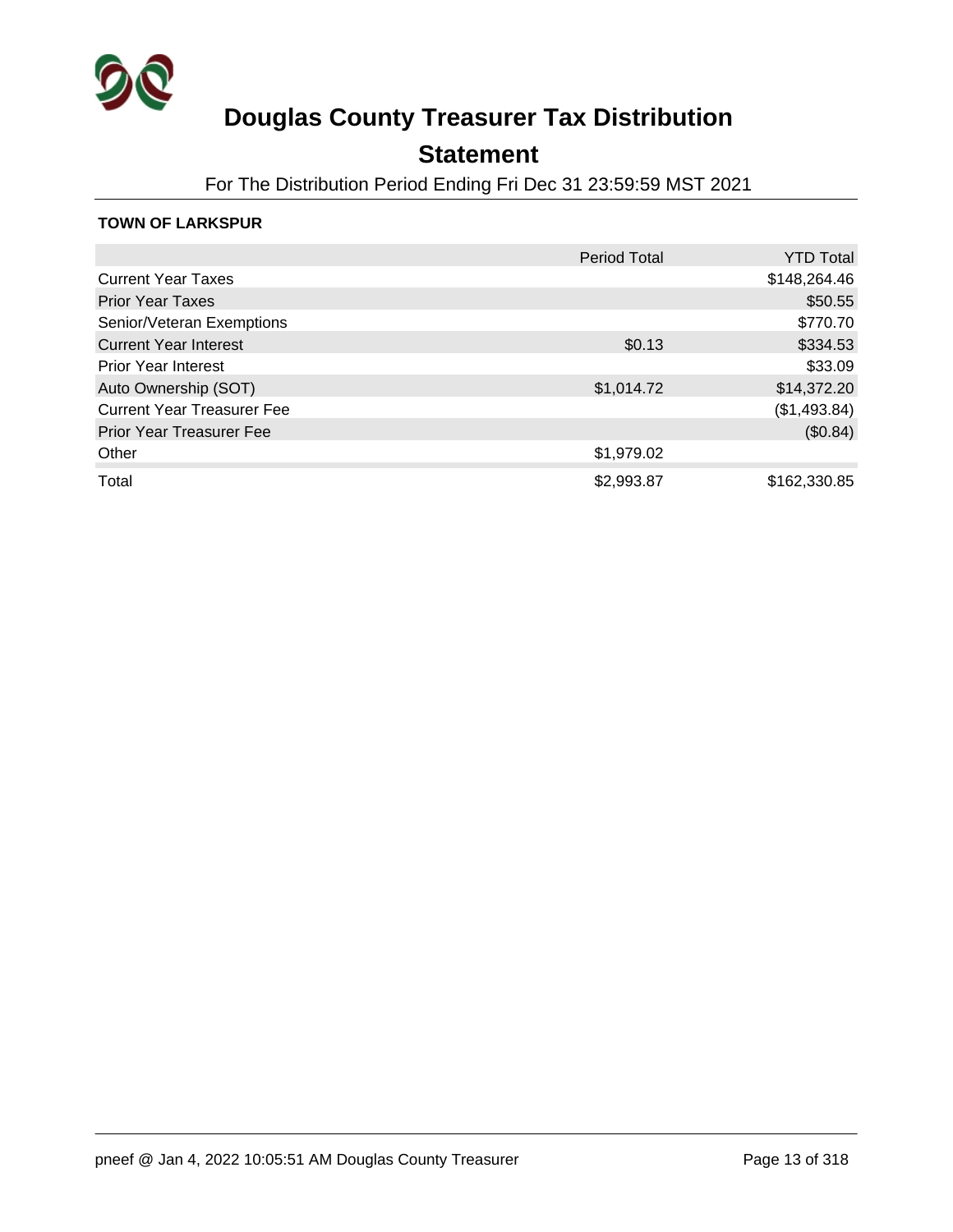

### **Statement**

For The Distribution Period Ending Fri Dec 31 23:59:59 MST 2021

#### **TOWN OF PARKER**

|                                         | <b>Period Total</b> | <b>YTD Total</b> |
|-----------------------------------------|---------------------|------------------|
| <b>Current Year Taxes</b>               |                     | \$2,503,053.97   |
| <b>Prior Year Taxes</b>                 | \$1.59              | \$1,800.79       |
| Senior/Veteran Exemptions               |                     | \$22,152.85      |
| <b>Current Year TIF Expense</b>         |                     | (\$124,948.62)   |
| Prior Year TIF Expense                  |                     | (\$43.58)        |
| <b>Current Year Value Adjustment</b>    | (\$638.65)          | (\$706.98)       |
| Prior Year Value Adjustment (Abatement) | (\$1.56)            | (\$2,254.08)     |
| <b>Current Year Interest</b>            |                     | \$2,756.29       |
| <b>Prior Year Interest</b>              | \$1.57              | \$90.01          |
| Current Year Interest Value Adjustment  | (\$0.07)            | (\$1.27)         |
| Prior Year Interest Value Adjustment    | (\$0.06)            | (\$167.67)       |
| Auto Ownership (SOT)                    | \$17,254.04         | \$244,380.48     |
| <b>Current Year Treasurer Fee</b>       | \$6.39              | (\$24,023.16)    |
| <b>Prior Year Treasurer Fee</b>         | (\$0.02)            | \$4.06           |
| Total                                   | \$16,623.23         | \$2,622,093.09   |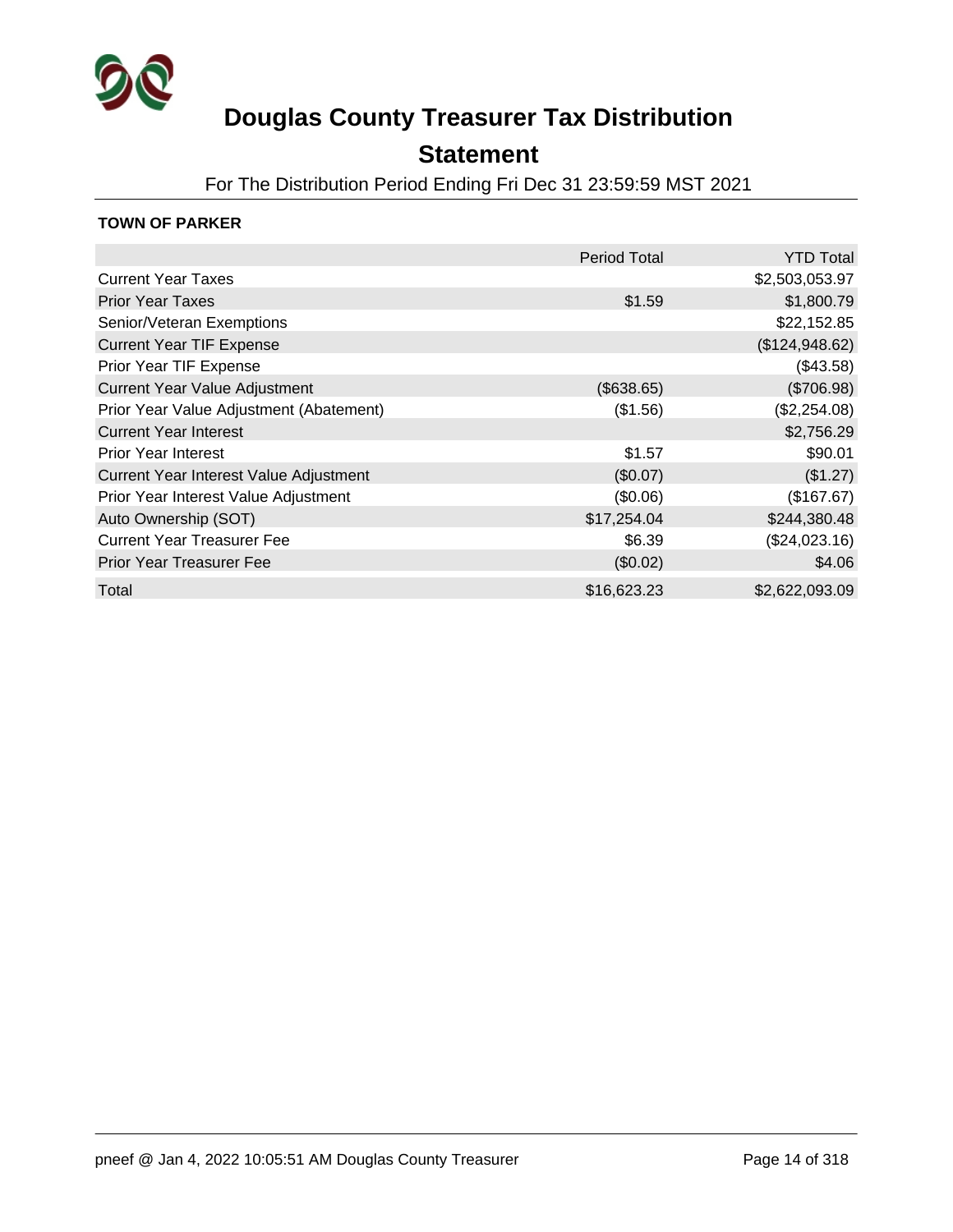

### **Statement**

For The Distribution Period Ending Fri Dec 31 23:59:59 MST 2021

### **CITY OF AURORA**

|                                   | <b>Period Total</b> | <b>YTD Total</b> |
|-----------------------------------|---------------------|------------------|
| <b>Current Year Taxes</b>         |                     | \$491,711.69     |
| Senior/Veteran Exemptions         |                     | \$577.52         |
| <b>Current Year Interest</b>      |                     | \$200.47         |
| Auto Ownership (SOT)              | \$3,351.92          | \$47,475.52      |
| <b>Current Year Treasurer Fee</b> |                     | (\$4,924.91)     |
| Total                             | \$3,351.92          | \$535,040.29     |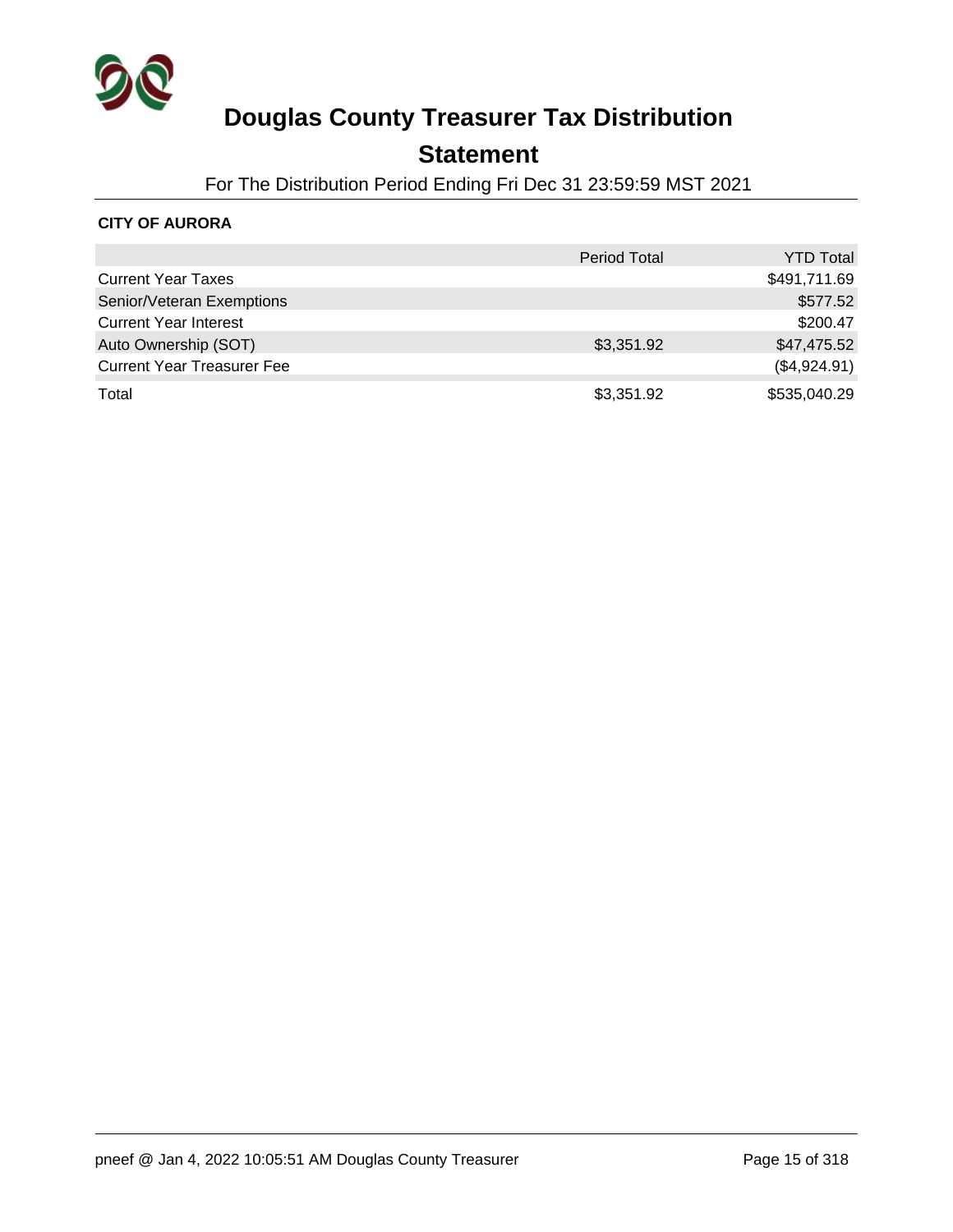

## **Statement**

For The Distribution Period Ending Fri Dec 31 23:59:59 MST 2021

#### **CITY OF LONE TREE**

|       | <b>Period Total</b> | Гоtal  |
|-------|---------------------|--------|
| Total | \$0.00              | \$0.00 |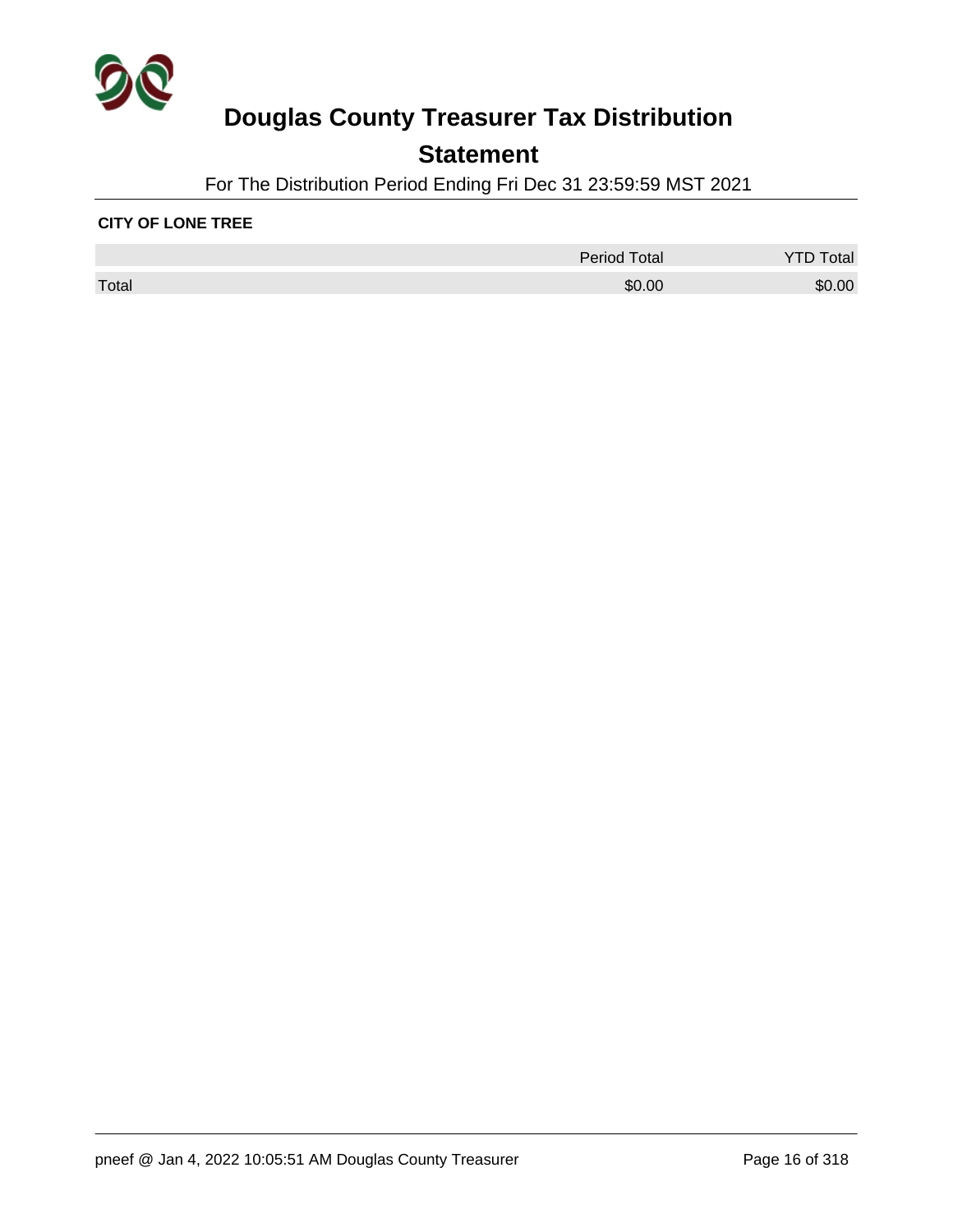

## **Statement**

For The Distribution Period Ending Fri Dec 31 23:59:59 MST 2021

### **CITY OF CASTLE PINES**

|                                         | <b>Period Total</b> | <b>YTD Total</b> |
|-----------------------------------------|---------------------|------------------|
| <b>Current Year Taxes</b>               |                     | \$992,743.78     |
| <b>Prior Year Taxes</b>                 |                     | \$378.37         |
| Senior/Veteran Exemptions               |                     | \$15,701.62      |
| <b>Current Year Value Adjustment</b>    | (\$26.06)           | (\$26.06)        |
| Prior Year Value Adjustment (Abatement) | (\$26.05)           | (\$26.05)        |
| <b>Current Year Interest</b>            |                     | \$836.00         |
| <b>Prior Year Interest</b>              |                     | \$24.33          |
| Current Year Interest Value Adjustment  | (\$1.04)            | (\$1.04)         |
| Prior Year Interest Value Adjustment    | (\$0.52)            | (\$0.52)         |
| Auto Ownership (SOT)                    | \$6,871.60          | \$97,327.13      |
| <b>Current Year Treasurer Fee</b>       | \$0.26              | (\$10,092.54)    |
| <b>Prior Year Treasurer Fee</b>         | \$0.26              | (\$3.77)         |
| Total                                   | \$6,818.45          | \$1,096,861.25   |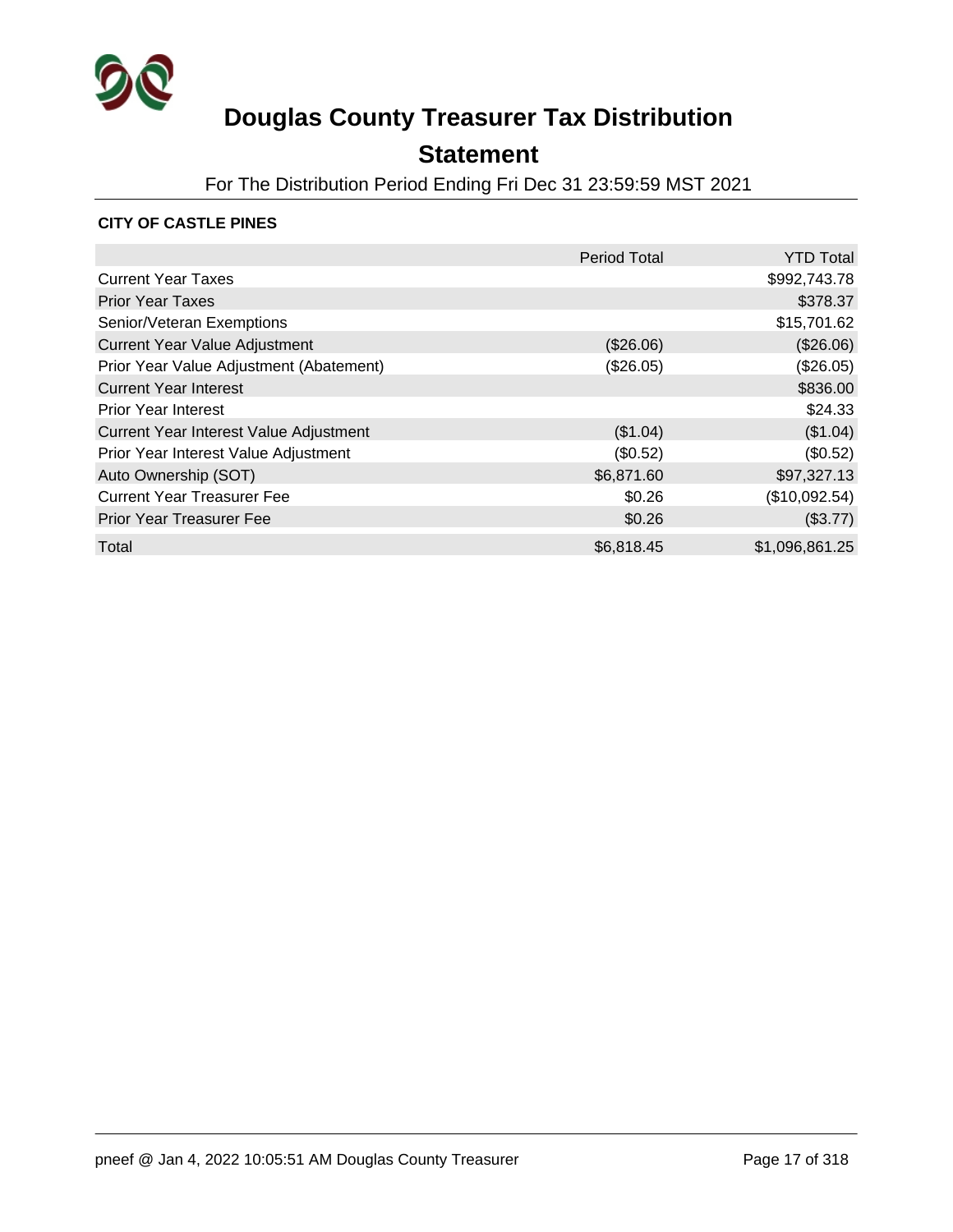

## **Statement**

For The Distribution Period Ending Fri Dec 31 23:59:59 MST 2021

#### **TOWN OF LARKSPUR SID**

|       | <b>Period Total</b> | otal   |
|-------|---------------------|--------|
| Total | \$0.00              | \$0.00 |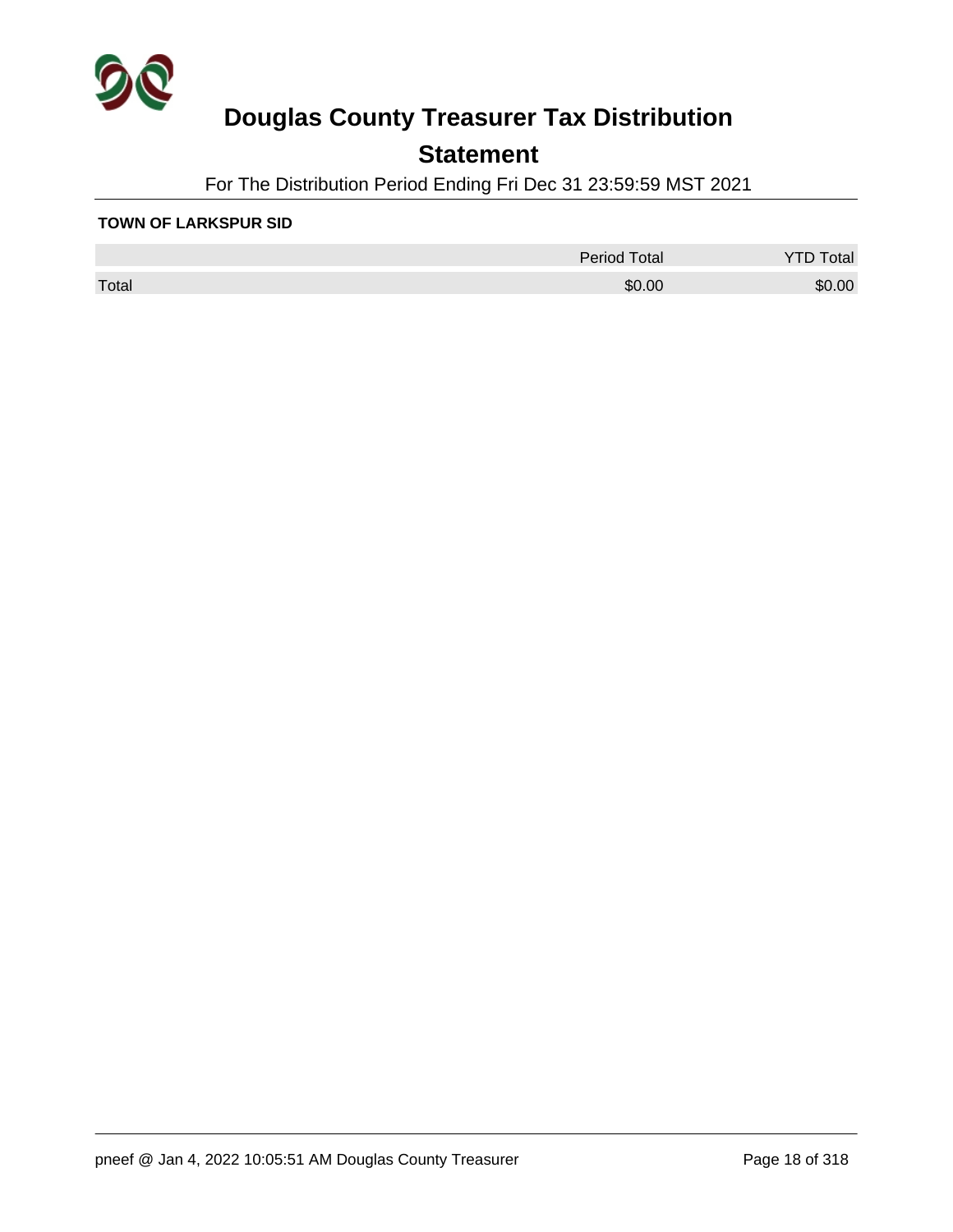

## **Statement**

For The Distribution Period Ending Fri Dec 31 23:59:59 MST 2021

### **CITY OF LITTLETON SID**

|                              | <b>Period Total</b> | <b>YTD Total</b> |
|------------------------------|---------------------|------------------|
| <b>Current Year Taxes</b>    |                     | \$311.84         |
| <b>Current Year Interest</b> |                     | \$9.36           |
| Total                        | \$0.00              | \$321.20         |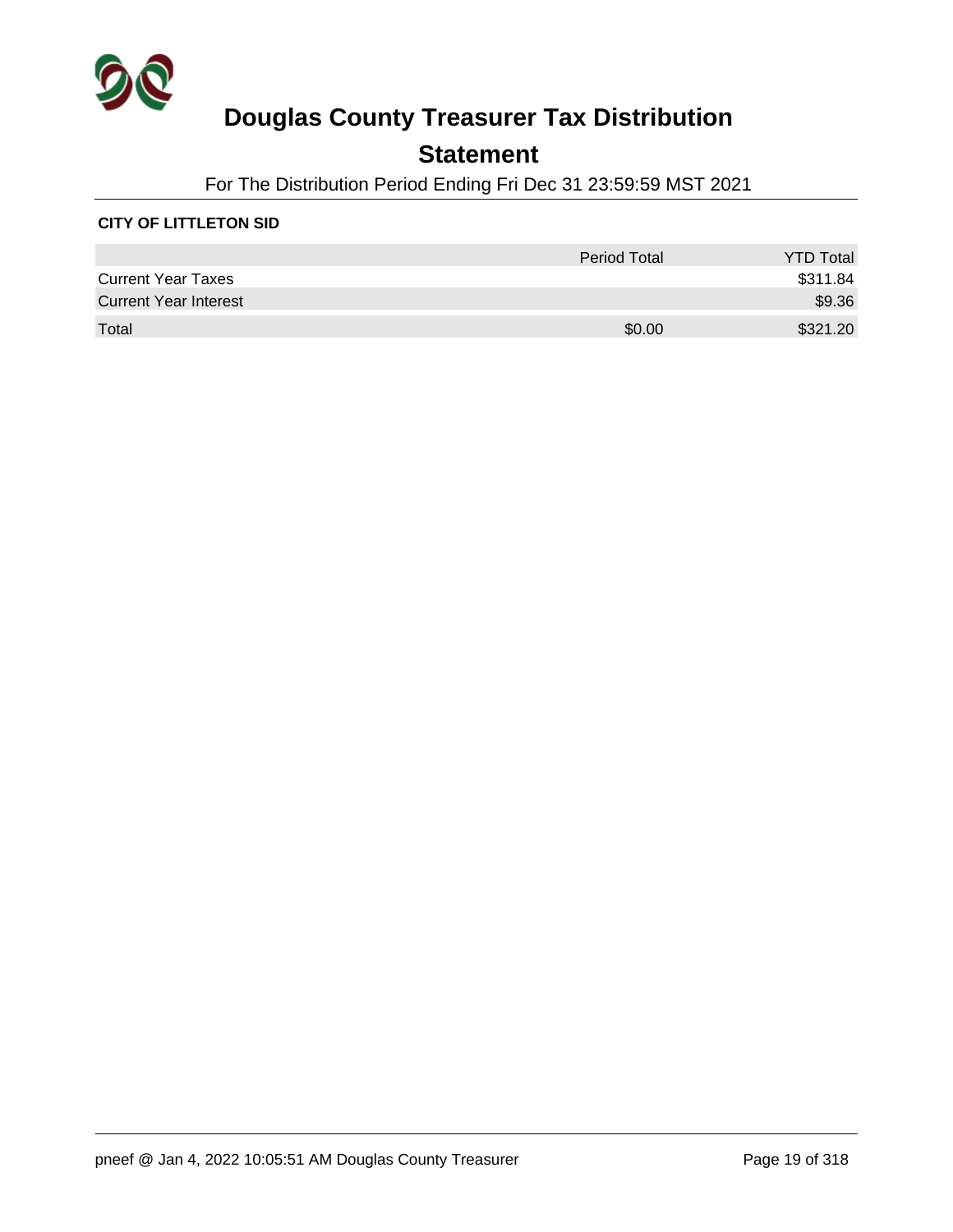

## **Statement**

For The Distribution Period Ending Fri Dec 31 23:59:59 MST 2021

#### **CASTLE PINES METRO SID**

|                              | Period Total | <b>YTD Total</b> |
|------------------------------|--------------|------------------|
| <b>Current Year Taxes</b>    |              | \$45,318.81      |
| <b>Current Year Interest</b> |              | \$1,014.09       |
| Total                        | \$0.00       | \$46,332.90      |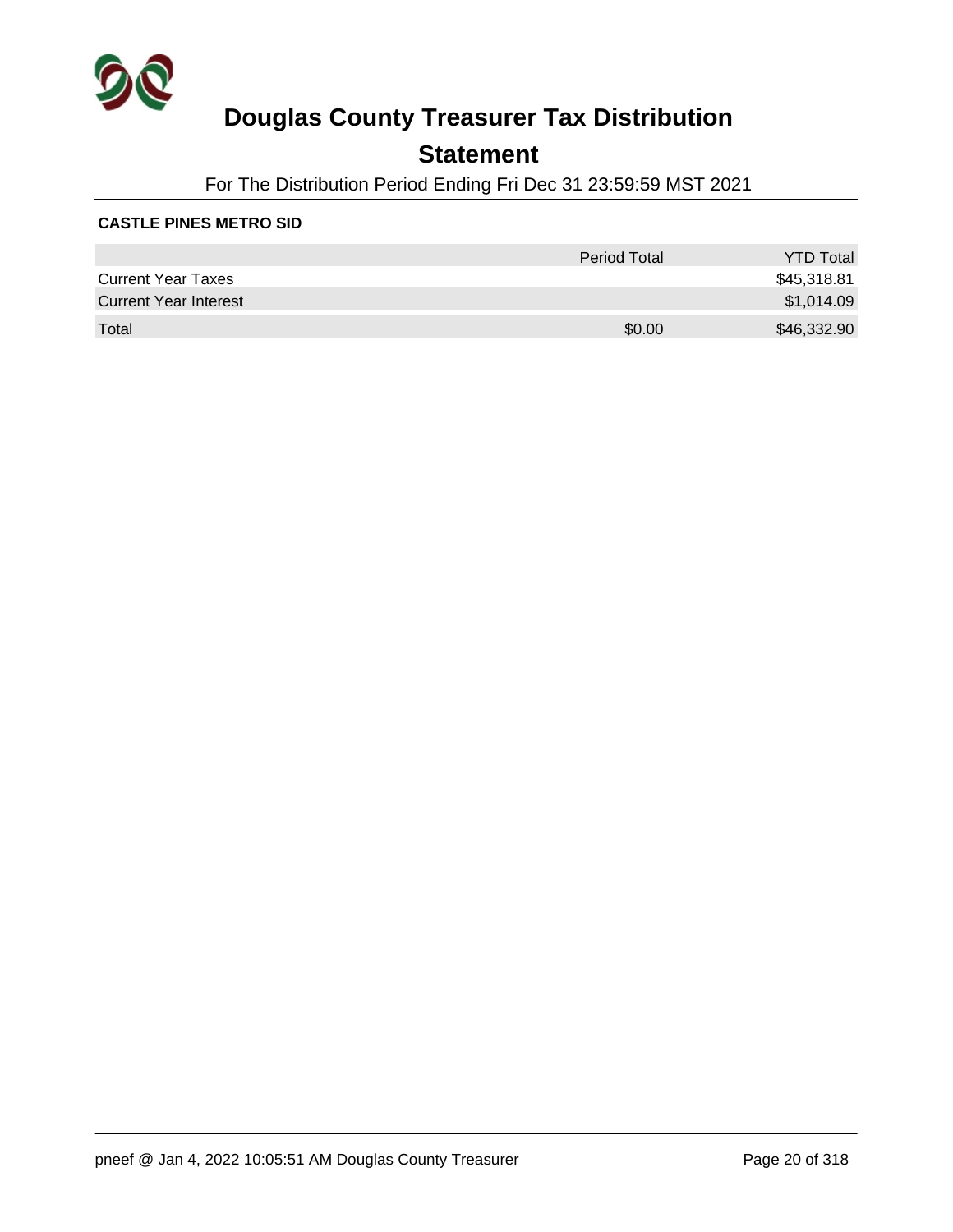

### **Statement**

For The Distribution Period Ending Fri Dec 31 23:59:59 MST 2021

#### **RAVENNA SID**

|       | <b>Period Total</b> | Total  |
|-------|---------------------|--------|
| Total | \$0.00              | \$0.00 |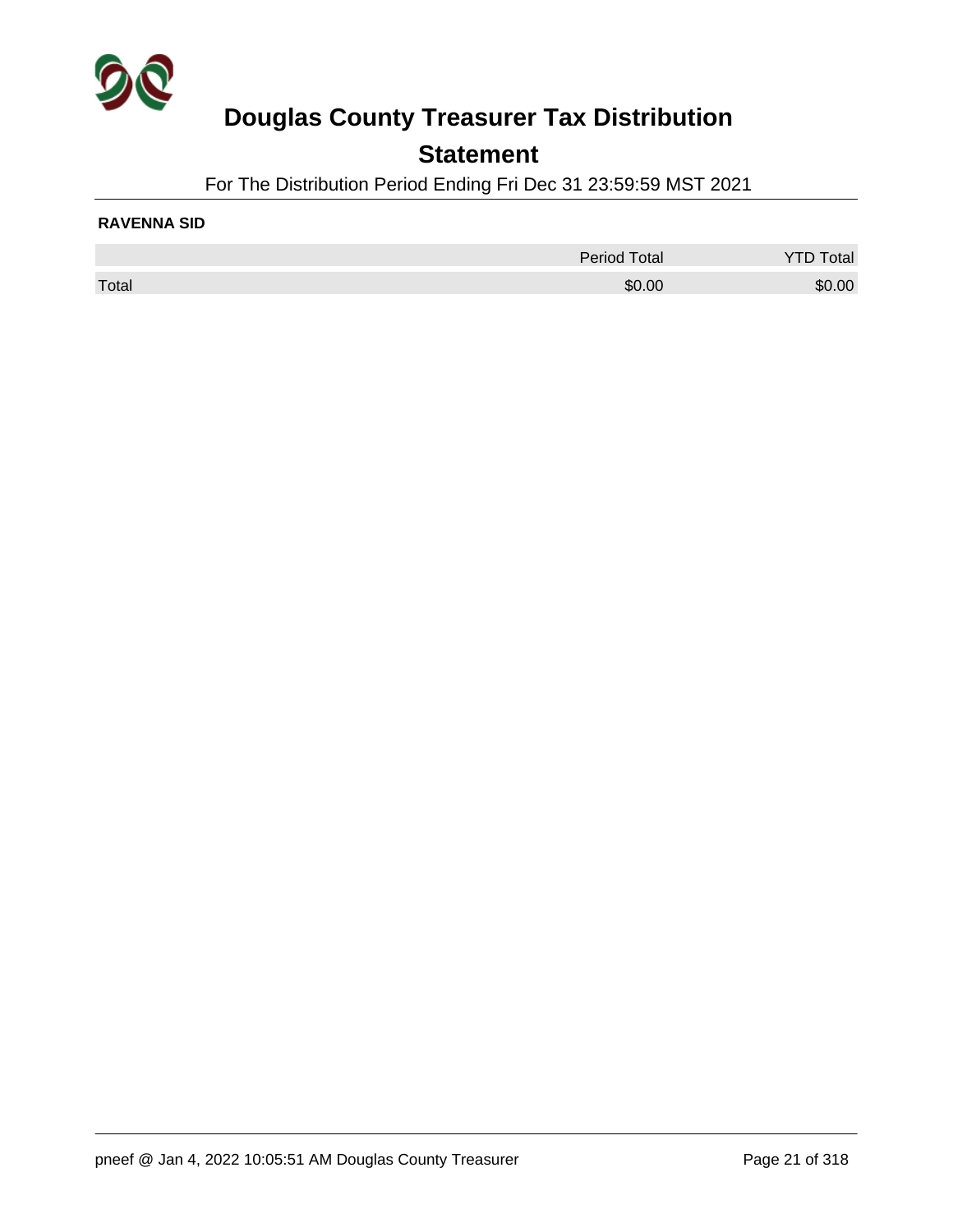

## **Statement**

For The Distribution Period Ending Fri Dec 31 23:59:59 MST 2021

#### **PINERY WATER & WASTEWATER SID**

|       | <b>Period Total</b> | otal<br>້ |
|-------|---------------------|-----------|
| Total | \$0.00              | \$0.00    |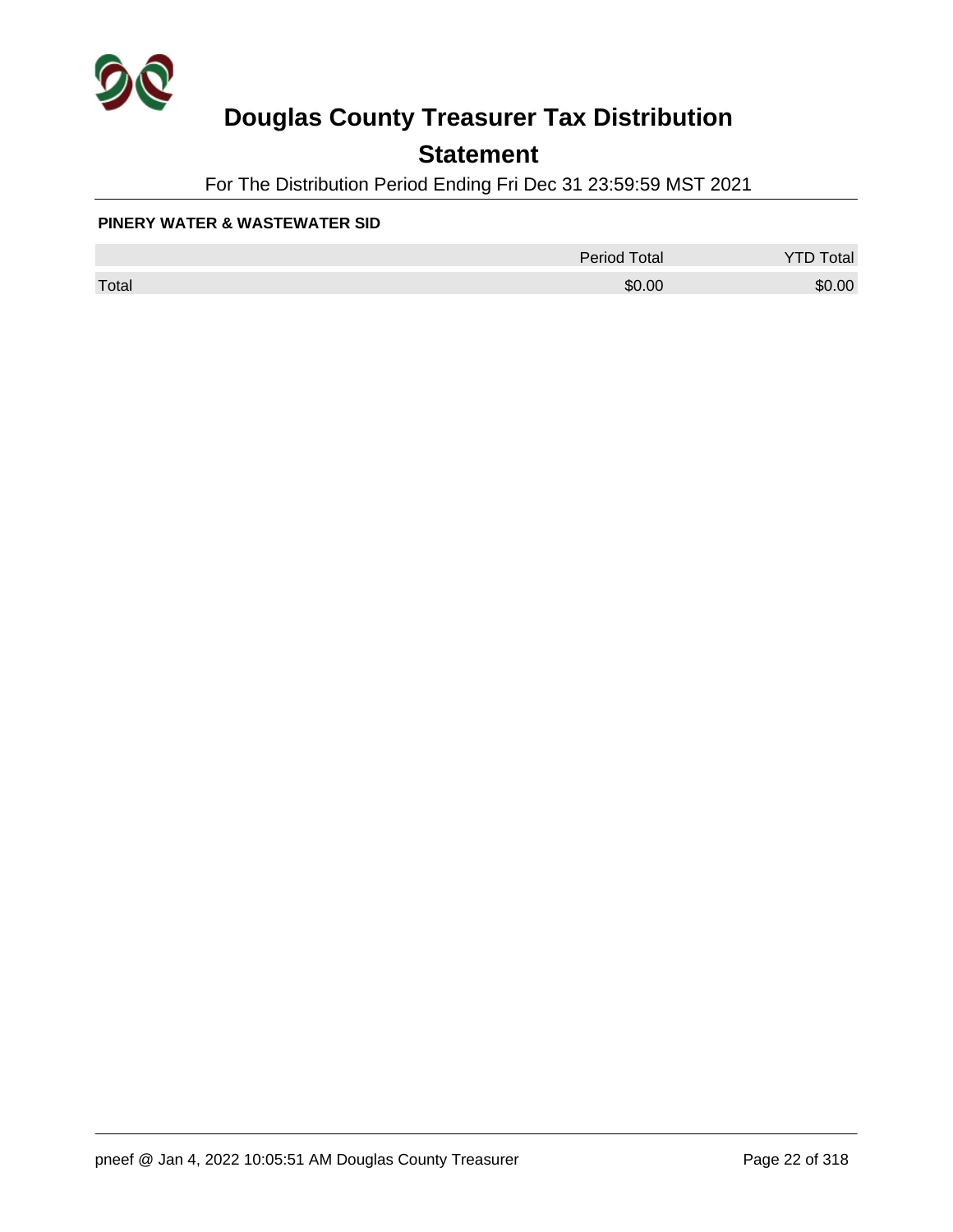

## **Statement**

For The Distribution Period Ending Fri Dec 31 23:59:59 MST 2021

#### **SEDALIA WATER & SANITATION SID**

|       | <b>Period Total</b> | otal   |
|-------|---------------------|--------|
| Total | \$0.00              | \$0.00 |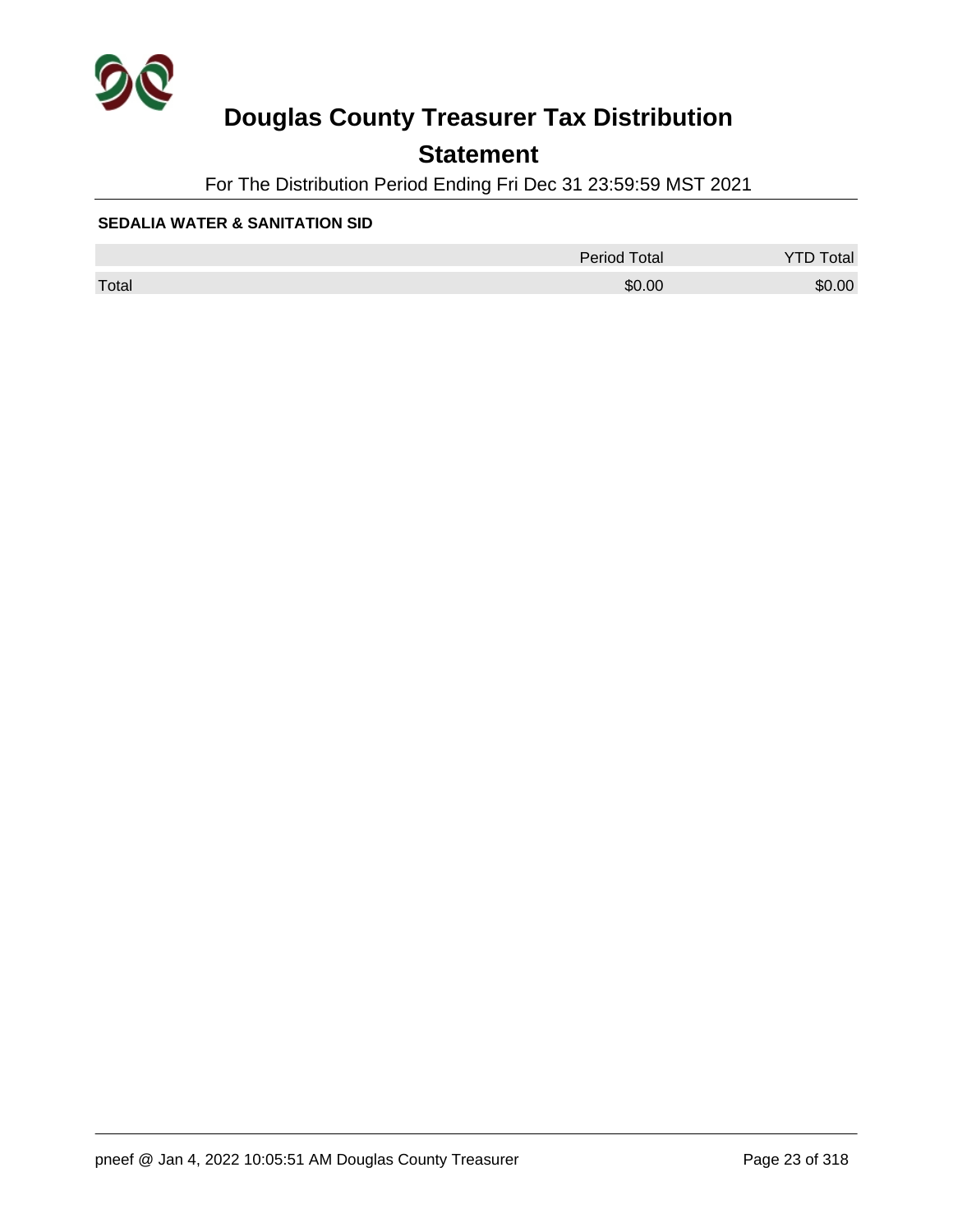

## **Statement**

For The Distribution Period Ending Fri Dec 31 23:59:59 MST 2021

#### **LONE TREE ENTERTAINMENT BID**

|       | Period Total | otal<br>◡ |
|-------|--------------|-----------|
| Total | \$0.00       | \$0.00    |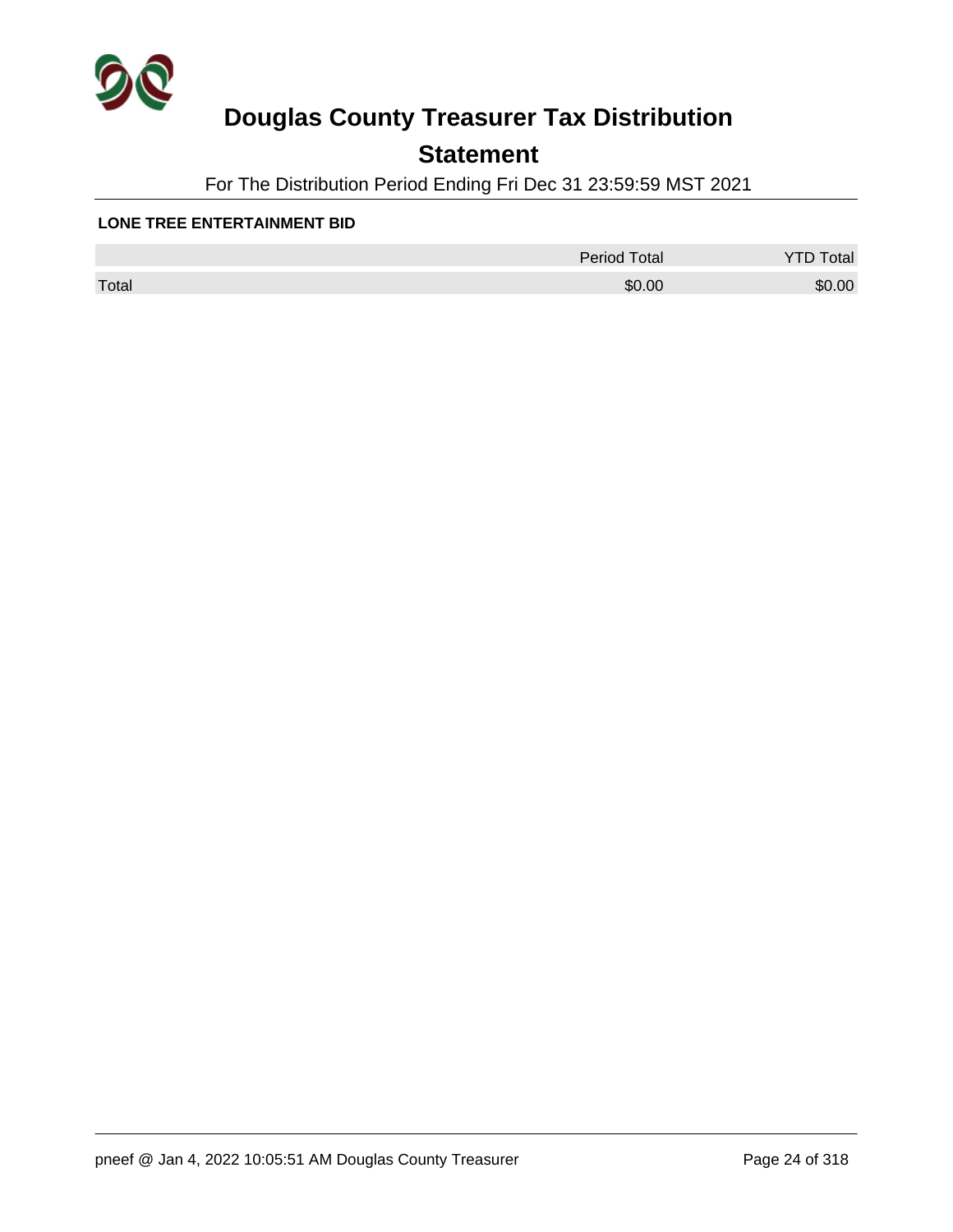

## **Statement**

For The Distribution Period Ending Fri Dec 31 23:59:59 MST 2021

#### **WESTCREEK LAKES WATER SID**

|       | Period Total | otal<br>◡ |
|-------|--------------|-----------|
| Total | \$0.00       | \$0.00    |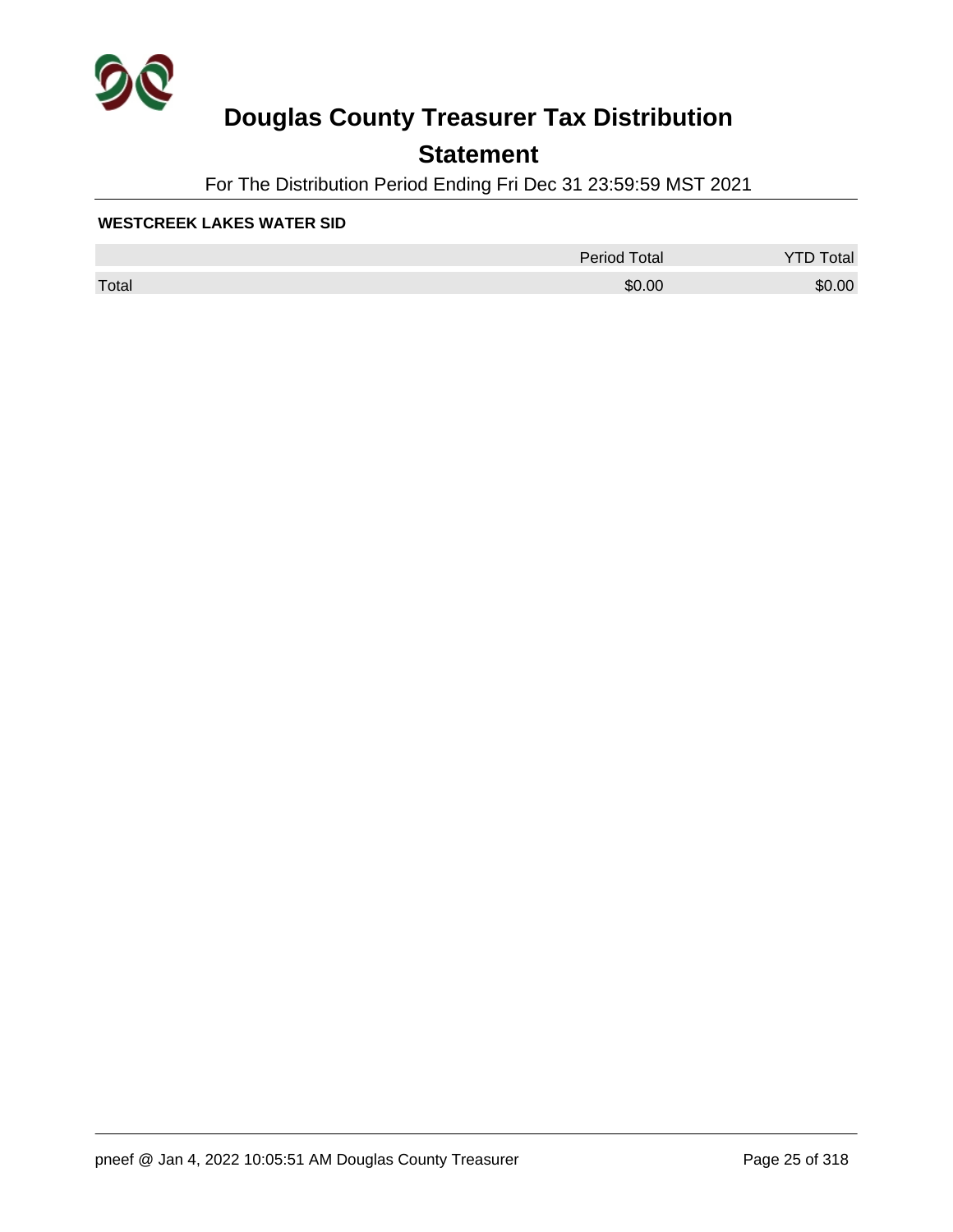

## **Statement**

For The Distribution Period Ending Fri Dec 31 23:59:59 MST 2021

### **ROXBOROUGH WATER & SANITATION SID**

|                              | Period Total | <b>YTD Total</b> |
|------------------------------|--------------|------------------|
| <b>Current Year Taxes</b>    |              | \$67,463.48      |
| <b>Current Year Interest</b> |              | \$36.38          |
| Total                        | \$0.00       | \$67,499.86      |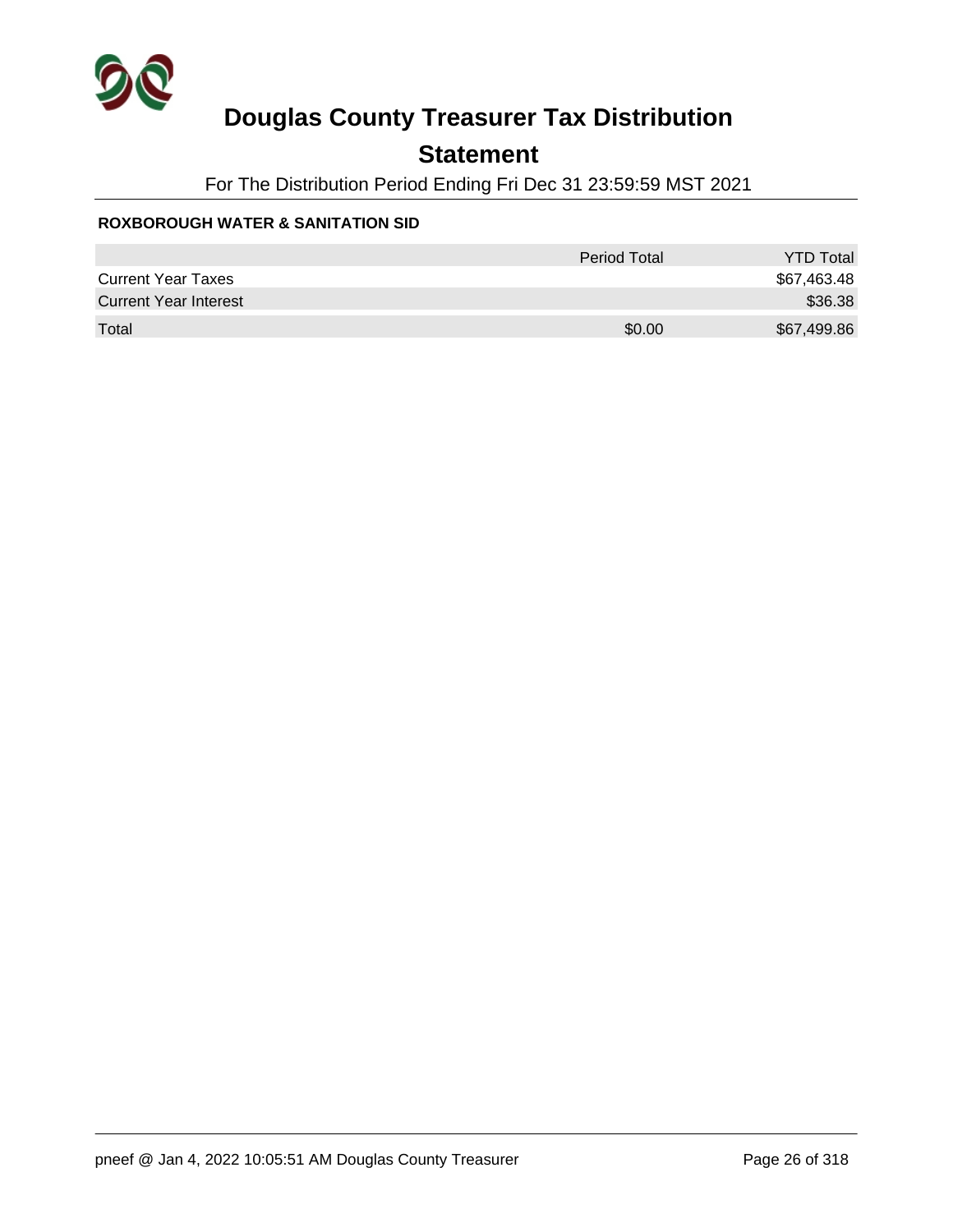

## **Statement**

For The Distribution Period Ending Fri Dec 31 23:59:59 MST 2021

### **THUNDERBIRD WATER & SANITATION SID**

|       | <b>Period Total</b> | otal<br><u>.</u> |
|-------|---------------------|------------------|
| Total | \$0.00              | \$0.00           |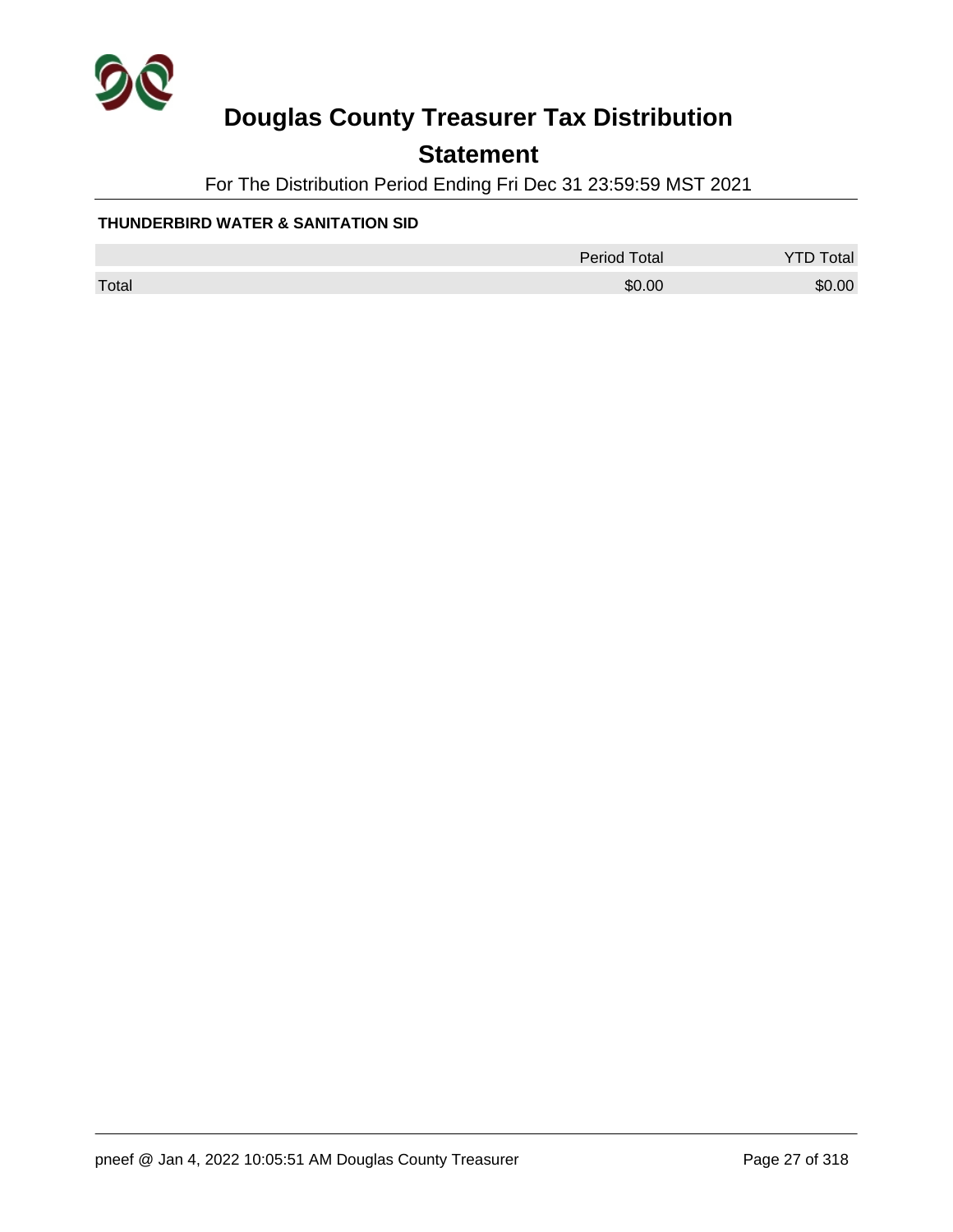

## **Statement**

For The Distribution Period Ending Fri Dec 31 23:59:59 MST 2021

### **TOWN OF CASTLE ROCK WATER SID**

|       | Period Total | otal<br>◡ |
|-------|--------------|-----------|
| Total | \$0.00       | \$0.00    |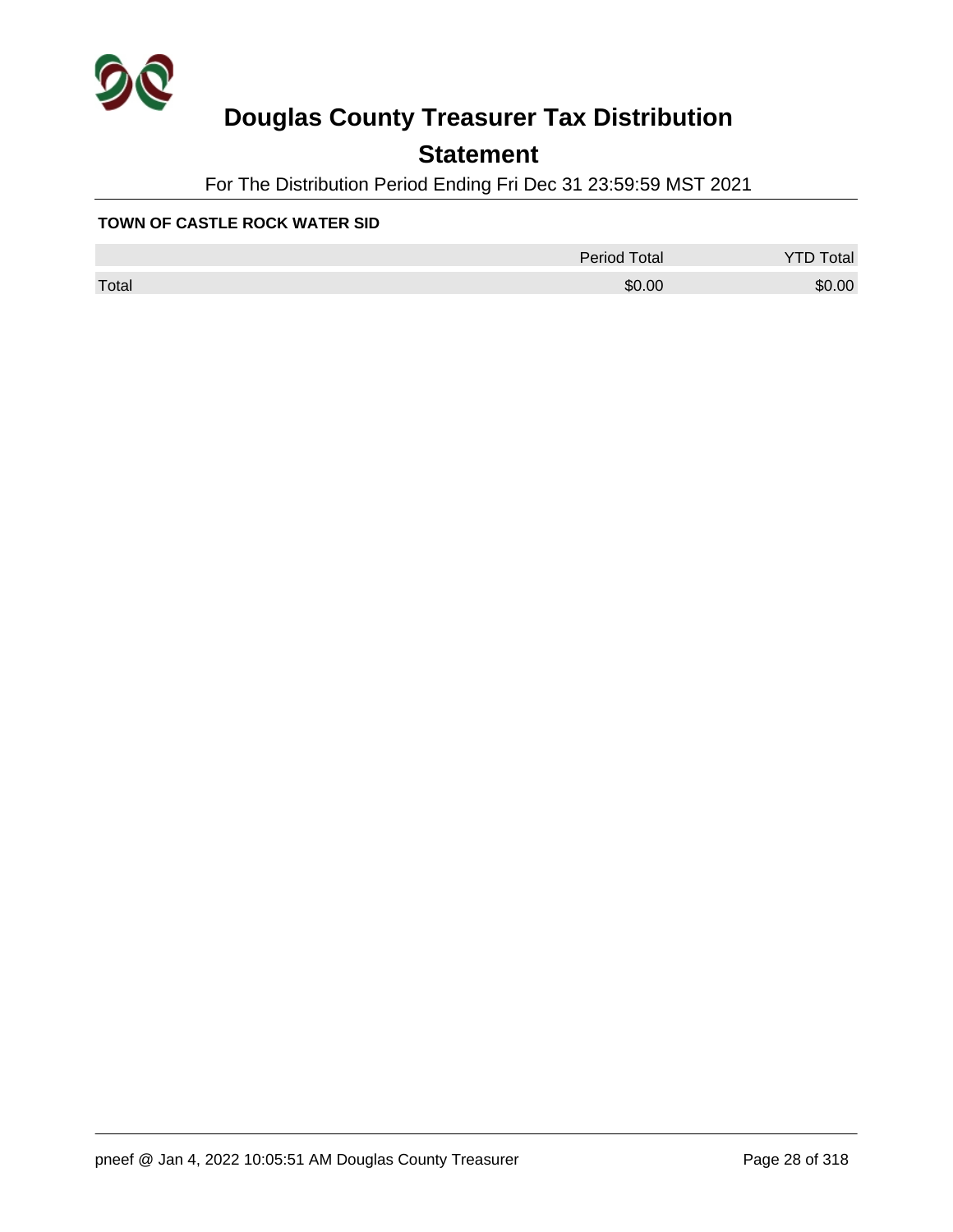

## **Statement**

For The Distribution Period Ending Fri Dec 31 23:59:59 MST 2021

#### **UNITED WATER & SANITATION SID**

|       | <b>Period Total</b> | otal   |
|-------|---------------------|--------|
| Total | \$0.00              | \$0.00 |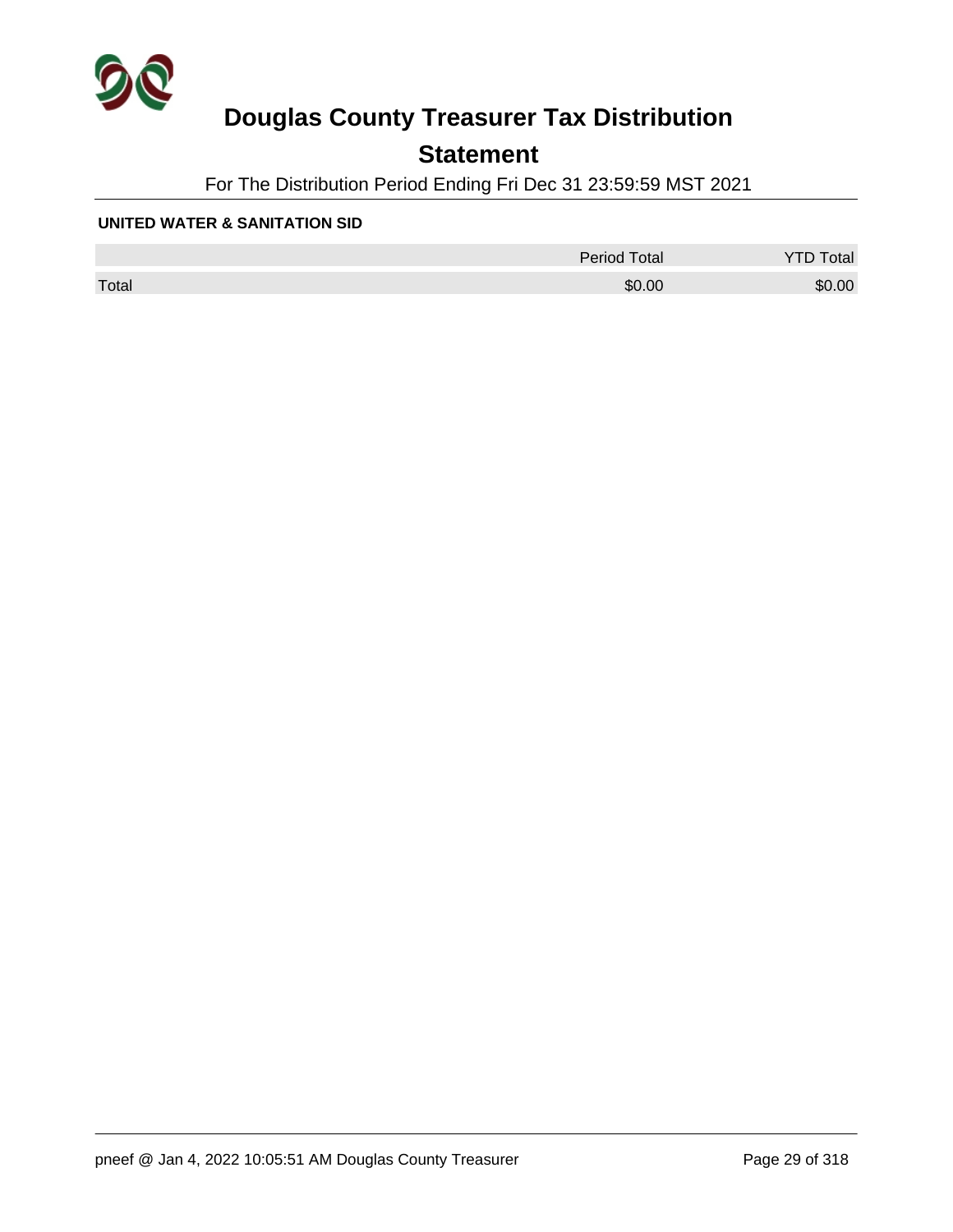

## **Statement**

For The Distribution Period Ending Fri Dec 31 23:59:59 MST 2021

#### **BELL MTN RANCH SID**

|       | <b>Period Total</b> | otal   |
|-------|---------------------|--------|
| Total | \$0.00              | \$0.00 |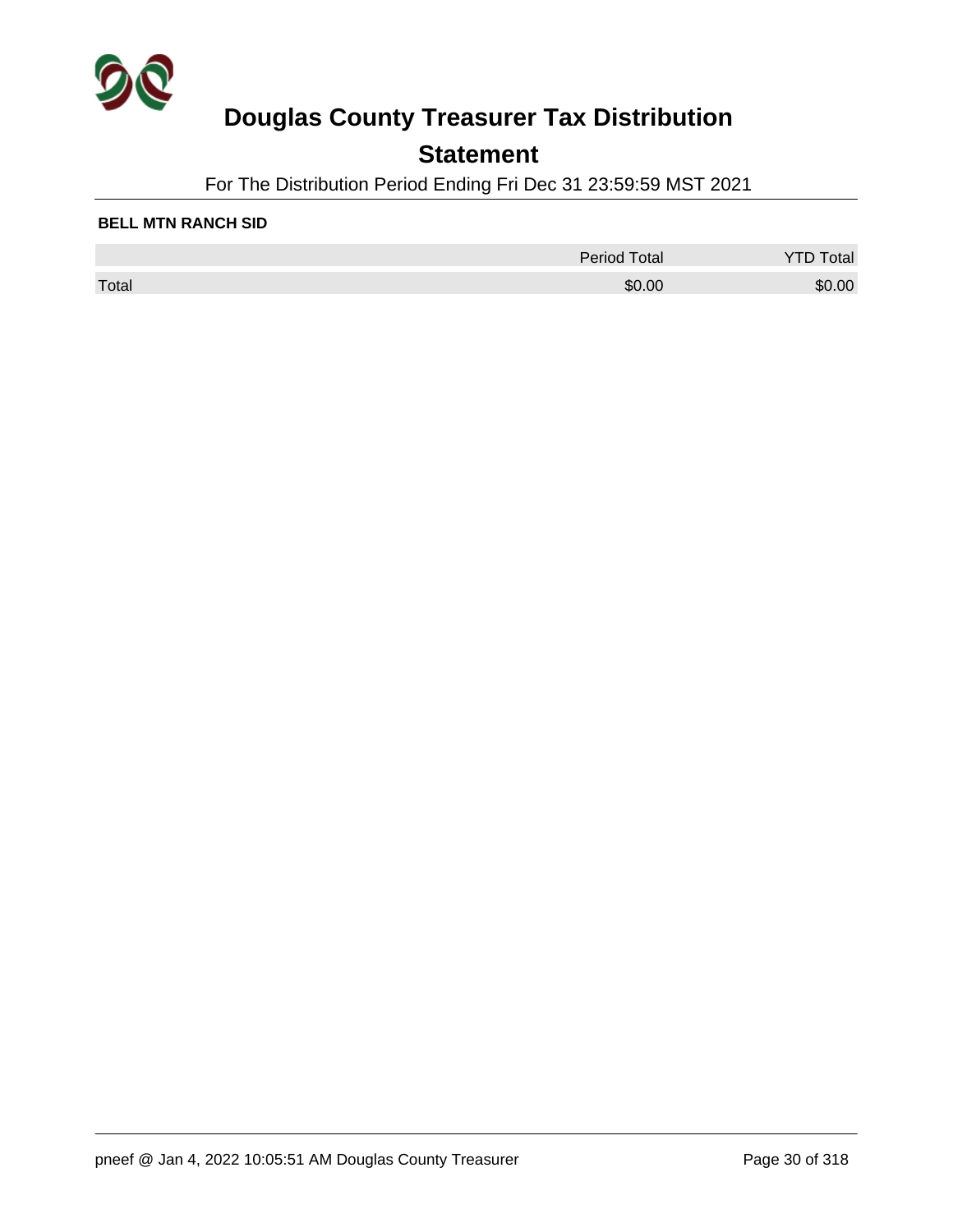

## **Statement**

For The Distribution Period Ending Fri Dec 31 23:59:59 MST 2021

#### **URBAN DRAINAGE & FLOOD CONTROL DISTRICT**

|                                         | <b>Period Total</b> | <b>YTD Total</b> |
|-----------------------------------------|---------------------|------------------|
| <b>Current Year Taxes</b>               | \$147.96            | \$5,026,455.26   |
| <b>Prior Year Taxes</b>                 | \$14.60             | \$9,415.00       |
| Senior/Veteran Exemptions               |                     | \$56,363.53      |
| <b>Current Year TIF Expense</b>         |                     | (\$44,439.79)    |
| Prior Year TIF Expense                  |                     | (\$28.50)        |
| <b>Current Year Value Adjustment</b>    | (\$228.25)          | (\$2,496.90)     |
| Prior Year Value Adjustment (Abatement) | (\$7.04)            | (\$5,885.57)     |
| <b>Current Year Interest</b>            | \$13.56             | \$4,596.63       |
| <b>Prior Year Interest</b>              | \$1.36              | \$159.51         |
| Current Year Interest Value Adjustment  | (\$0.43)            | (\$75.28)        |
| Prior Year Interest Value Adjustment    | (\$0.17)            | (\$559.33)       |
| Auto Ownership (SOT)                    | \$34,663.89         | \$490,967.83     |
| <b>Current Year Treasurer Fee</b>       | \$1.01              | (\$75,606.32)    |
| <b>Prior Year Treasurer Fee</b>         | (\$0.13)            | (\$54.86)        |
| Payment in Lieu of Taxes                |                     | \$58.98          |
| Total                                   | \$34,606.36         | \$5,458,870.19   |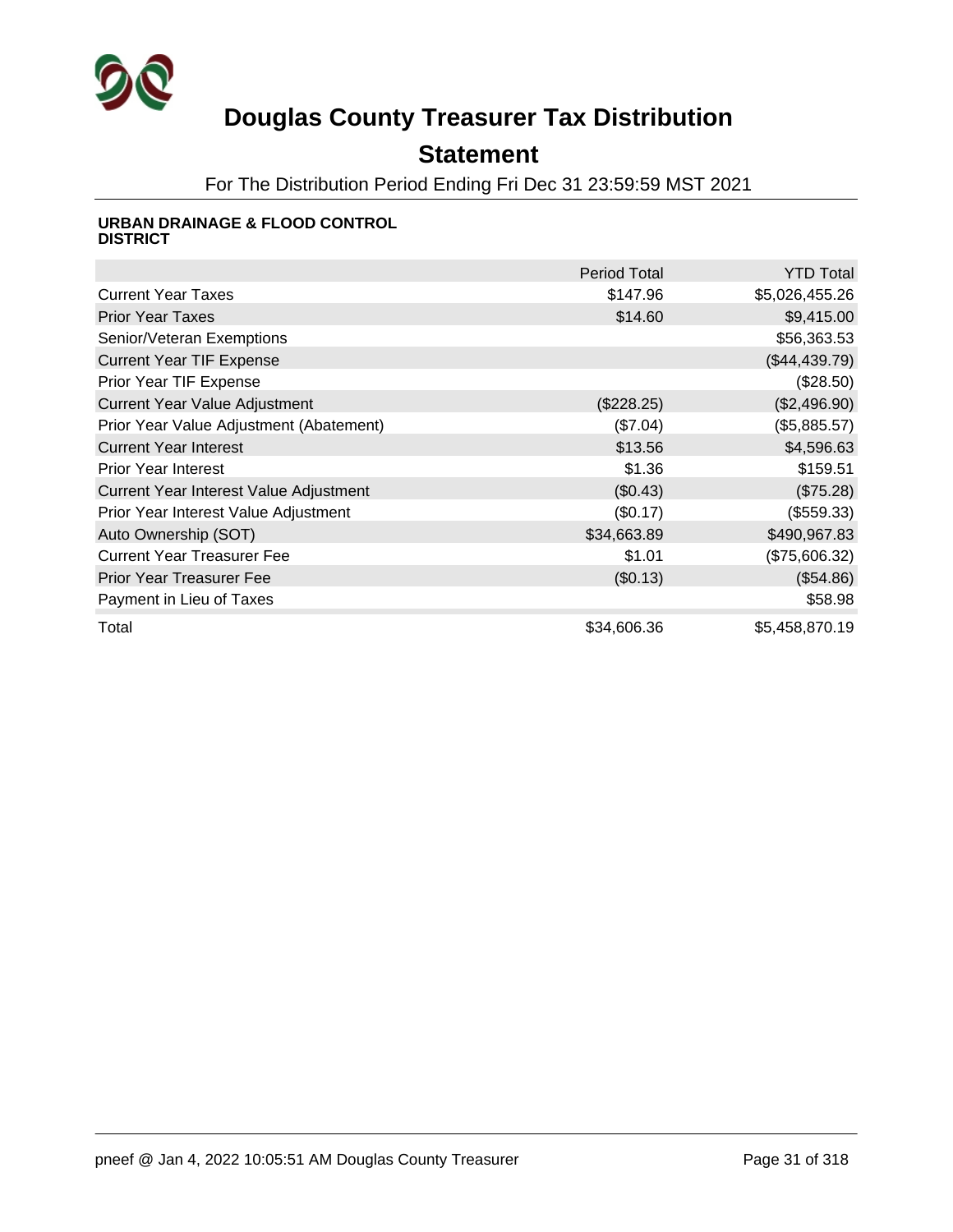

## **Statement**

For The Distribution Period Ending Fri Dec 31 23:59:59 MST 2021

### **PERRY PARK W & S DIST**

|                                         | Period Total | <b>YTD Total</b> |
|-----------------------------------------|--------------|------------------|
| <b>Current Year Taxes</b>               |              | \$436,808.83     |
| <b>Prior Year Taxes</b>                 |              | \$80.23          |
| Senior/Veteran Exemptions               |              | \$12,042.64      |
| Prior Year Value Adjustment (Abatement) |              | (\$21.50)        |
| <b>Current Year Interest</b>            | \$3.17       | \$597.37         |
| <b>Prior Year Interest</b>              |              | \$11.47          |
| Prior Year Interest Value Adjustment    |              | (\$2.58)         |
| Auto Ownership (SOT)                    | \$3,056.54   | \$43,291.79      |
| <b>Current Year Treasurer Fee</b>       | (\$0.05)     | (\$6,741.77)     |
| <b>Prior Year Treasurer Fee</b>         |              | (\$1.06)         |
| Total                                   | \$3,059.66   | \$486,065.42     |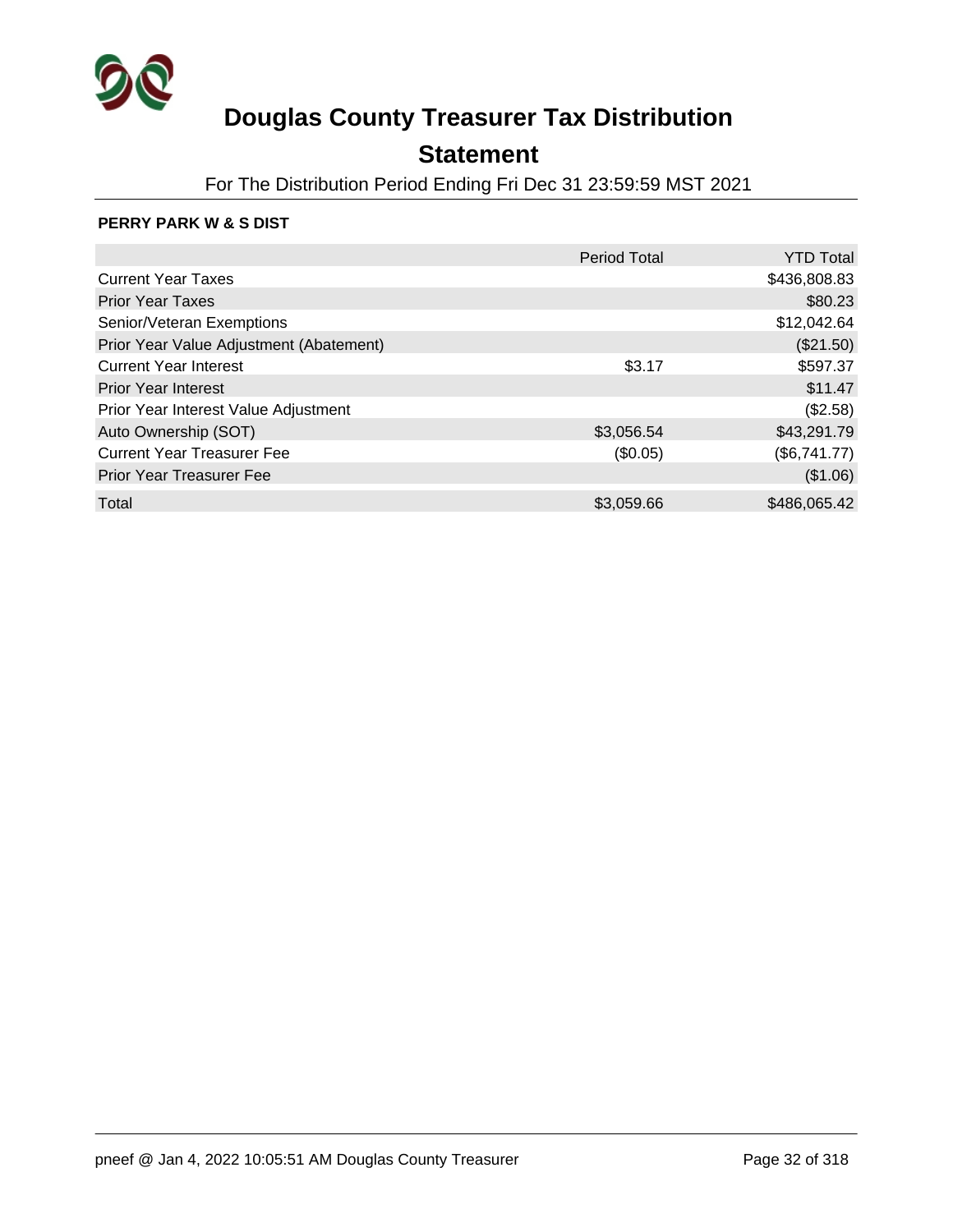

## **Statement**

For The Distribution Period Ending Fri Dec 31 23:59:59 MST 2021

#### **LARKSPUR FIRE PROT DIST**

|                                         | <b>Period Total</b> | <b>YTD Total</b> |
|-----------------------------------------|---------------------|------------------|
| <b>Current Year Taxes</b>               |                     | \$3,007,378.26   |
| <b>Prior Year Taxes</b>                 |                     | \$396.37         |
| Senior/Veteran Exemptions               |                     | \$65,019.61      |
| <b>Current Year Value Adjustment</b>    |                     | (\$493.58)       |
| Prior Year Value Adjustment (Abatement) |                     | (\$72.77)        |
| <b>Current Year Interest</b>            | \$12.73             | \$4,179.96       |
| <b>Prior Year Interest</b>              |                     | \$129.78         |
| Current Year Interest Value Adjustment  |                     | (\$9.87)         |
| Prior Year Interest Value Adjustment    |                     | (\$8.73)         |
| Auto Ownership (SOT)                    | \$20,929.40         | \$296,437.07     |
| <b>Current Year Treasurer Fee</b>       | (\$0.19)            | (\$46,141.47)    |
| <b>Prior Year Treasurer Fee</b>         |                     | (\$6.79)         |
| Total                                   | \$20,941.94         | \$3,326,807.84   |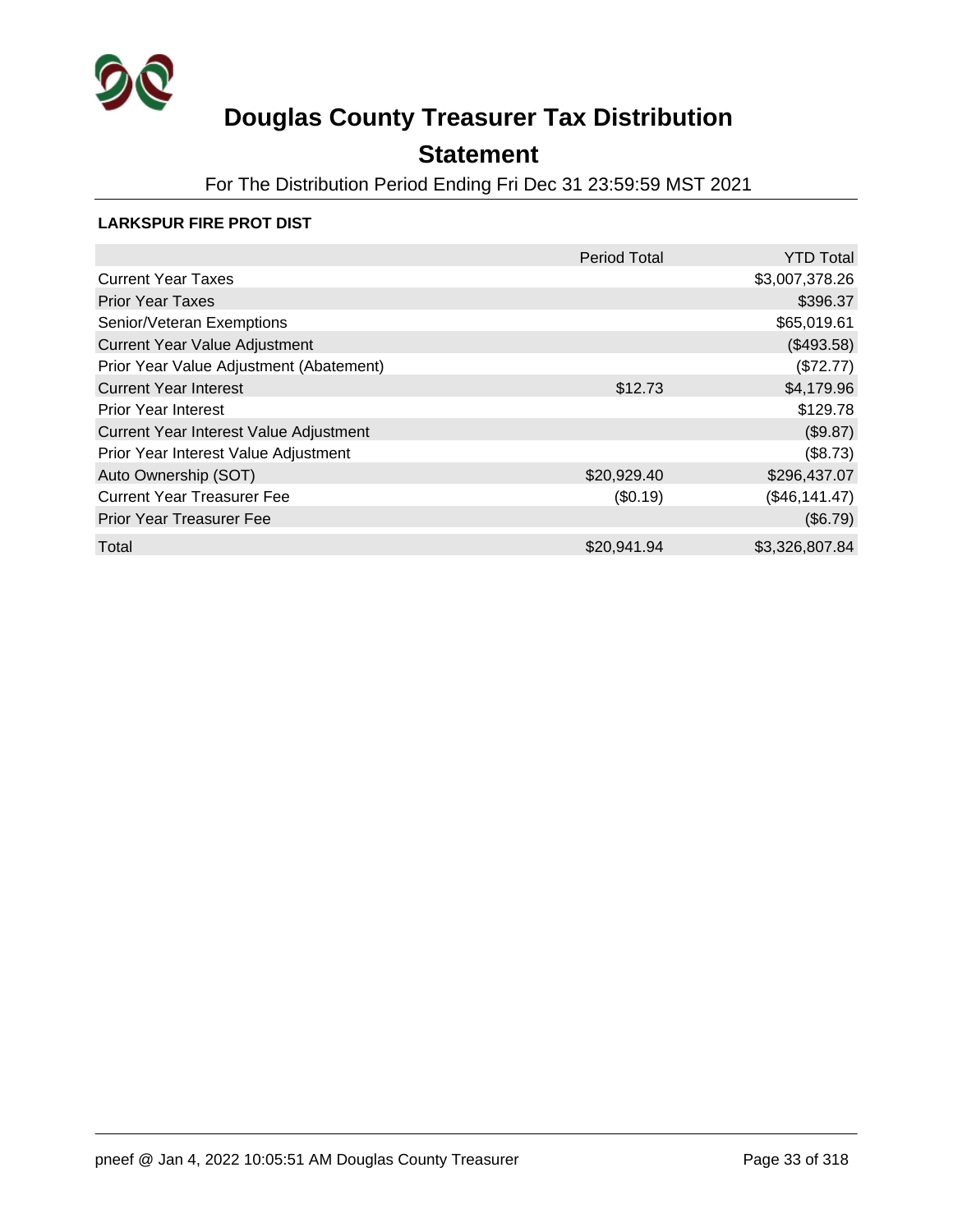

## **Statement**

For The Distribution Period Ending Fri Dec 31 23:59:59 MST 2021

#### **PERRY PARK METRO DIST**

|                                   | <b>Period Total</b> | <b>YTD Total</b> |
|-----------------------------------|---------------------|------------------|
| <b>Current Year Taxes</b>         |                     | \$184,041.49     |
| <b>Prior Year Taxes</b>           |                     | \$66.50          |
| Senior/Veteran Exemptions         |                     | \$6,092.31       |
| <b>Current Year Interest</b>      | \$2.67              | \$279.71         |
| <b>Prior Year Interest</b>        |                     | \$8.90           |
| Auto Ownership (SOT)              | \$1,294.77          | \$18,338.73      |
| <b>Current Year Treasurer Fee</b> | (\$0.04)            | (\$2,856.25)     |
| <b>Prior Year Treasurer Fee</b>   |                     | (\$1.13)         |
| Total                             | \$1,297.40          | \$205,970.26     |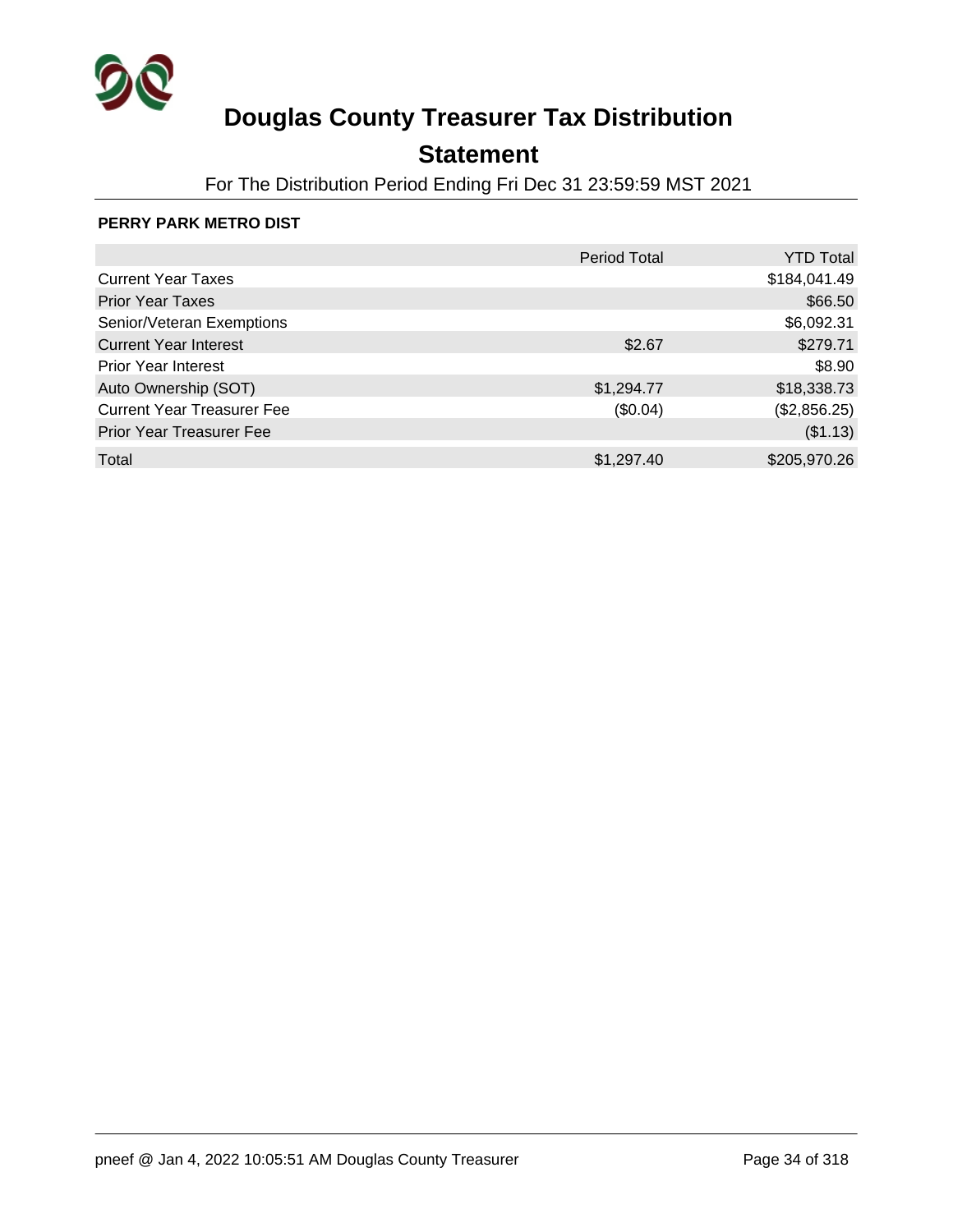

## **Statement**

For The Distribution Period Ending Fri Dec 31 23:59:59 MST 2021

### **ROXBOROUGH PARK WATER & SAN**

|                                         | <b>Period Total</b> | <b>YTD Total</b> |
|-----------------------------------------|---------------------|------------------|
| <b>Current Year Taxes</b>               | \$186.62            | \$1,566,502.63   |
| Senior/Veteran Exemptions               |                     | \$29,630.17      |
| Prior Year Value Adjustment (Abatement) |                     | (\$1,353.55)     |
| <b>Current Year Interest</b>            | \$14.93             | \$1,957.53       |
| Prior Year Interest Value Adjustment    |                     | (\$236.26)       |
| Auto Ownership (SOT)                    | \$10,867.95         | \$153,929.98     |
| <b>Current Year Treasurer Fee</b>       | (\$3.02)            | (\$23,971.38)    |
| <b>Prior Year Treasurer Fee</b>         |                     | \$20.31          |
| Payment in Lieu of Taxes                |                     | \$152.45         |
| Total                                   | \$11,066.48         | \$1,726,631.88   |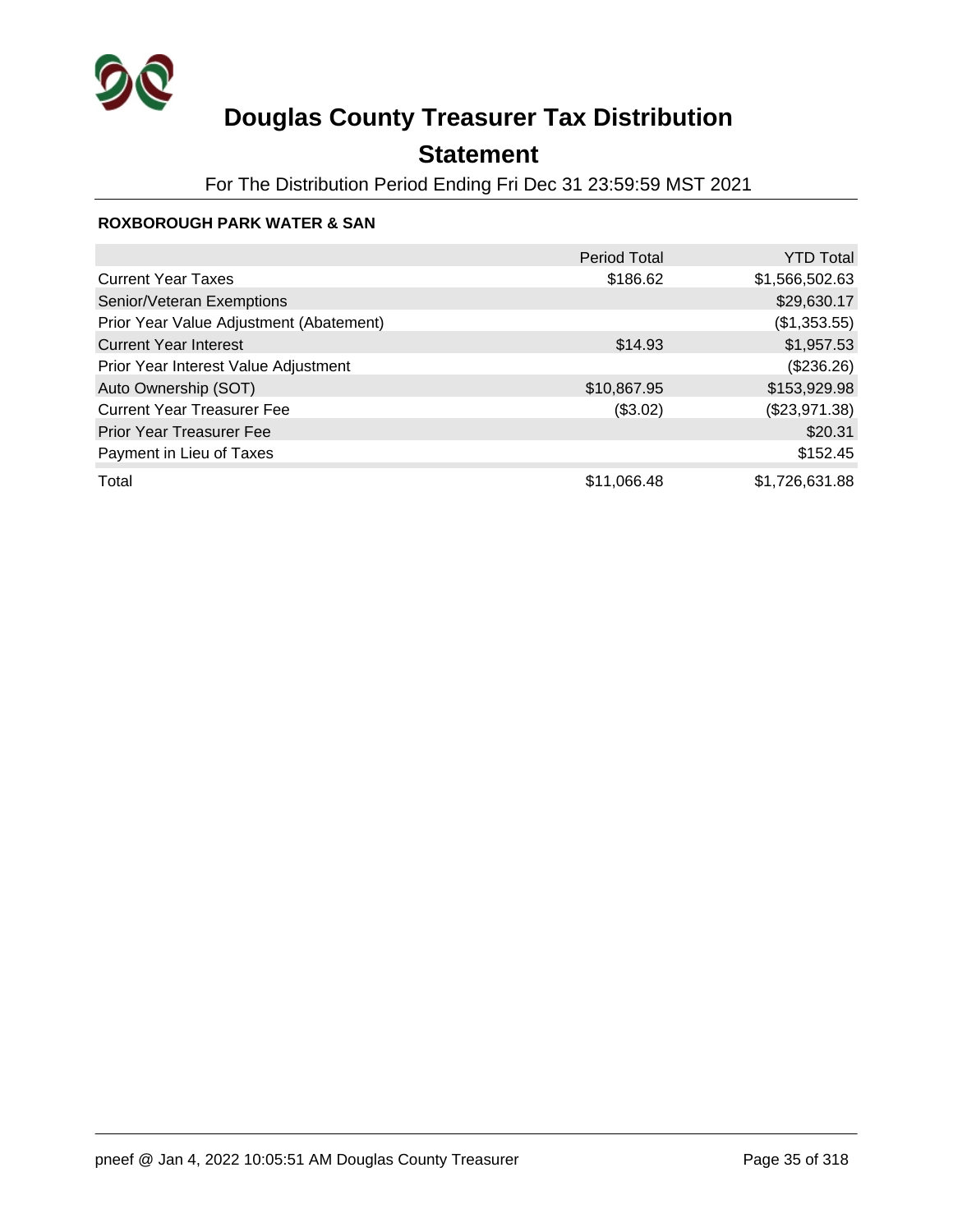

## **Statement**

For The Distribution Period Ending Fri Dec 31 23:59:59 MST 2021

#### **FRANKTOWN FIRE PROTECTION**

|                                         | <b>Period Total</b> | <b>YTD Total</b> |
|-----------------------------------------|---------------------|------------------|
| <b>Current Year Taxes</b>               |                     | \$2,813,189.00   |
| <b>Prior Year Taxes</b>                 |                     | \$779.83         |
| Senior/Veteran Exemptions               |                     | \$63,495.85      |
| <b>Current Year Value Adjustment</b>    |                     | (\$1,873.60)     |
| Prior Year Value Adjustment (Abatement) |                     | (\$568.00)       |
| <b>Current Year Interest</b>            |                     | \$4,614.70       |
| <b>Prior Year Interest</b>              |                     | \$175.05         |
| Current Year Interest Value Adjustment  |                     | (\$125.57)       |
| Prior Year Interest Value Adjustment    |                     | (\$57.28)        |
| Auto Ownership (SOT)                    | \$19,598.55         | \$277,587.28     |
| <b>Current Year Treasurer Fee</b>       |                     | (\$43,191.21)    |
| <b>Prior Year Treasurer Fee</b>         |                     | (\$5.82)         |
| Payment in Lieu of Taxes                |                     | \$287.27         |
| Total                                   | \$19,598.55         | \$3,114,307.50   |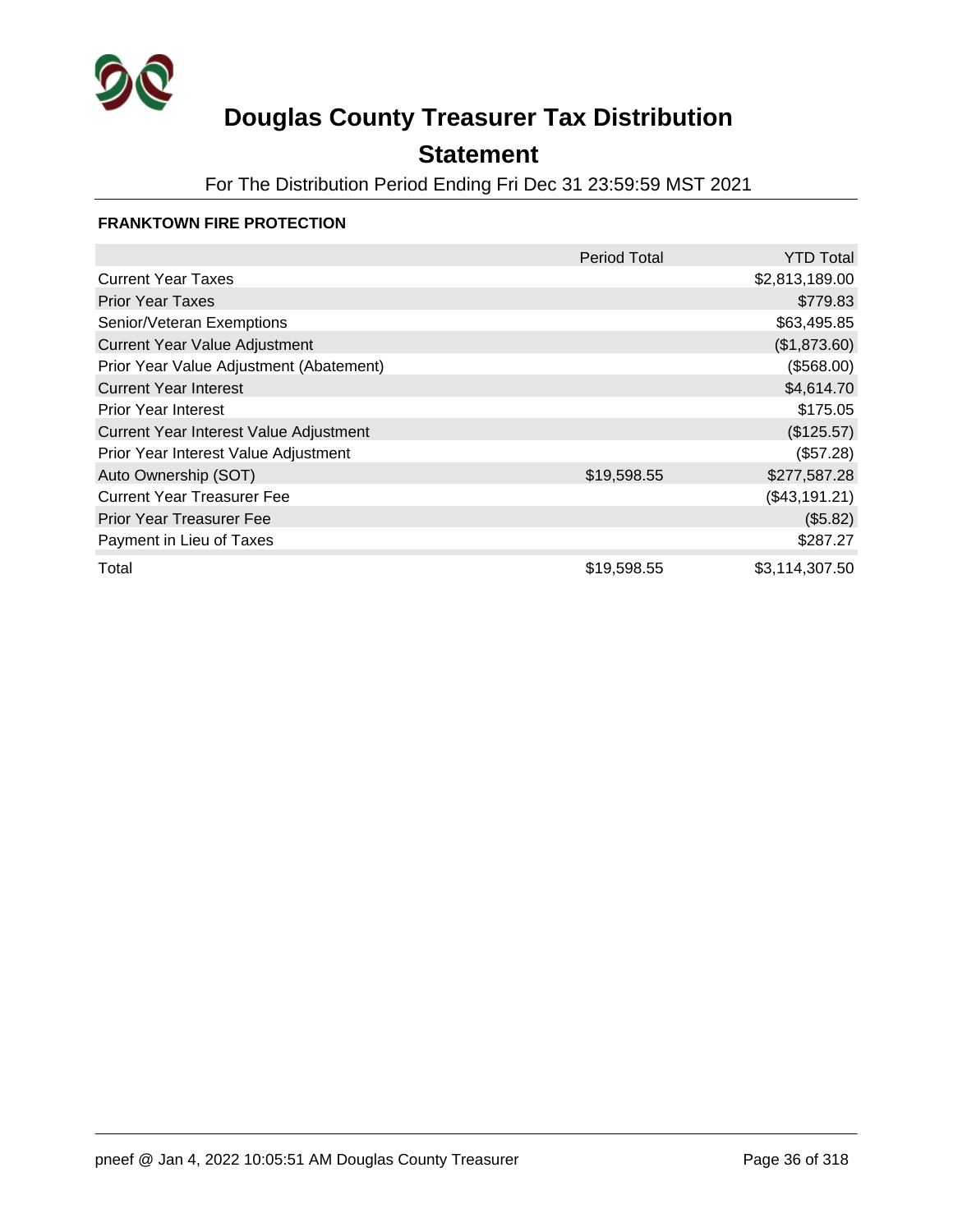

### **Statement**

For The Distribution Period Ending Fri Dec 31 23:59:59 MST 2021

| <b>RTD</b> |                     |                  |
|------------|---------------------|------------------|
|            | <b>Period Total</b> | <b>YTD Total</b> |
| Total      | \$0.00              | \$0.00           |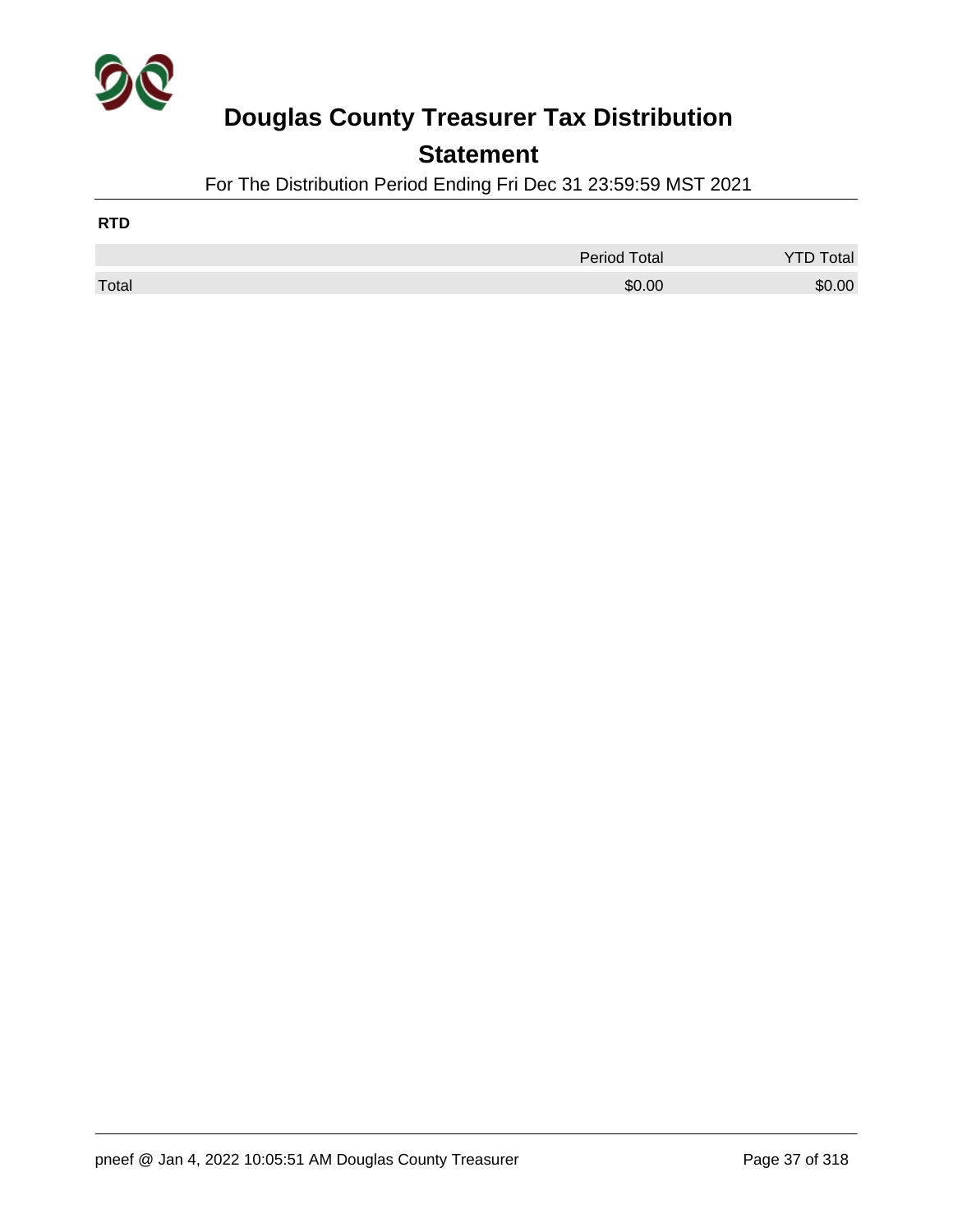

### **Statement**

For The Distribution Period Ending Fri Dec 31 23:59:59 MST 2021

#### **DEN SE SUB W & S**

|       | <b>Period Total</b> | Total  |
|-------|---------------------|--------|
| Total | \$0.00              | \$0.00 |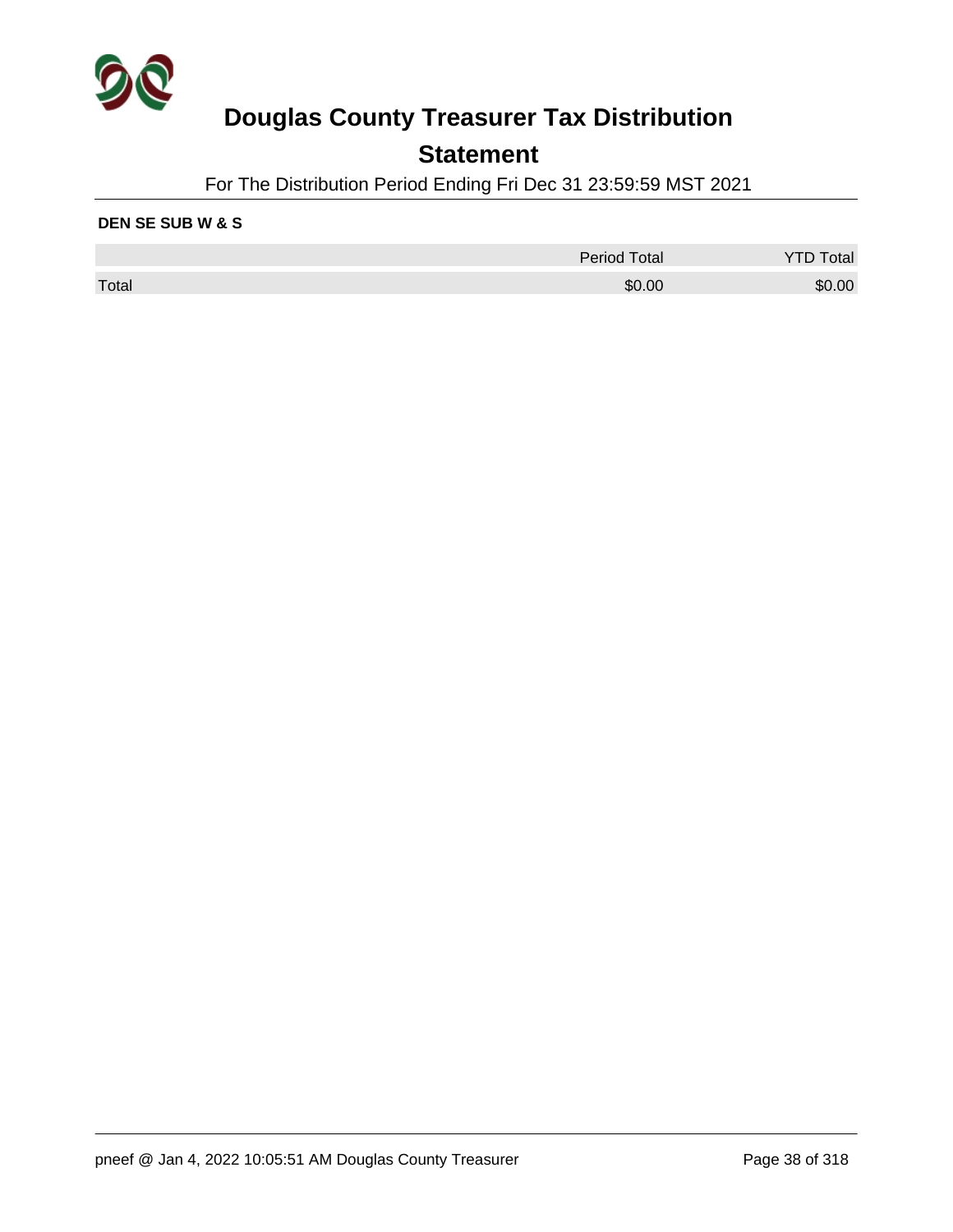

## **Statement**

For The Distribution Period Ending Fri Dec 31 23:59:59 MST 2021

#### **CEDAR HILL CMTRY DISTRICT**

|                                         | Period Total | <b>YTD Total</b> |
|-----------------------------------------|--------------|------------------|
| <b>Current Year Taxes</b>               | \$2.14       | \$193,728.64     |
| <b>Prior Year Taxes</b>                 | \$0.02       | \$47.11          |
| Senior/Veteran Exemptions               |              | \$2,057.94       |
| <b>Current Year TIF Expense</b>         |              | (\$1,701.27)     |
| Prior Year TIF Expense                  |              | \$0.95           |
| <b>Current Year Value Adjustment</b>    |              | (\$15.24)        |
| Prior Year Value Adjustment (Abatement) |              | (\$457.36)       |
| <b>Current Year Interest</b>            | \$0.01       | \$208.30         |
| <b>Prior Year Interest</b>              | \$0.06       | \$6.28           |
| Current Year Interest Value Adjustment  |              | (\$0.25)         |
| Prior Year Interest Value Adjustment    |              | (\$54.56)        |
| Auto Ownership (SOT)                    | \$1,334.11   | \$18,895.85      |
| <b>Current Year Treasurer Fee</b>       | (\$0.03)     | (\$2,913.26)     |
| <b>Prior Year Treasurer Fee</b>         |              | \$6.02           |
| Payment in Lieu of Taxes                |              | \$0.08           |
| <b>Cedar Hill Cemetery Plots</b>        | \$70,616.00  | \$482,412.75     |
| Total                                   | \$71,952.31  | \$692,221.98     |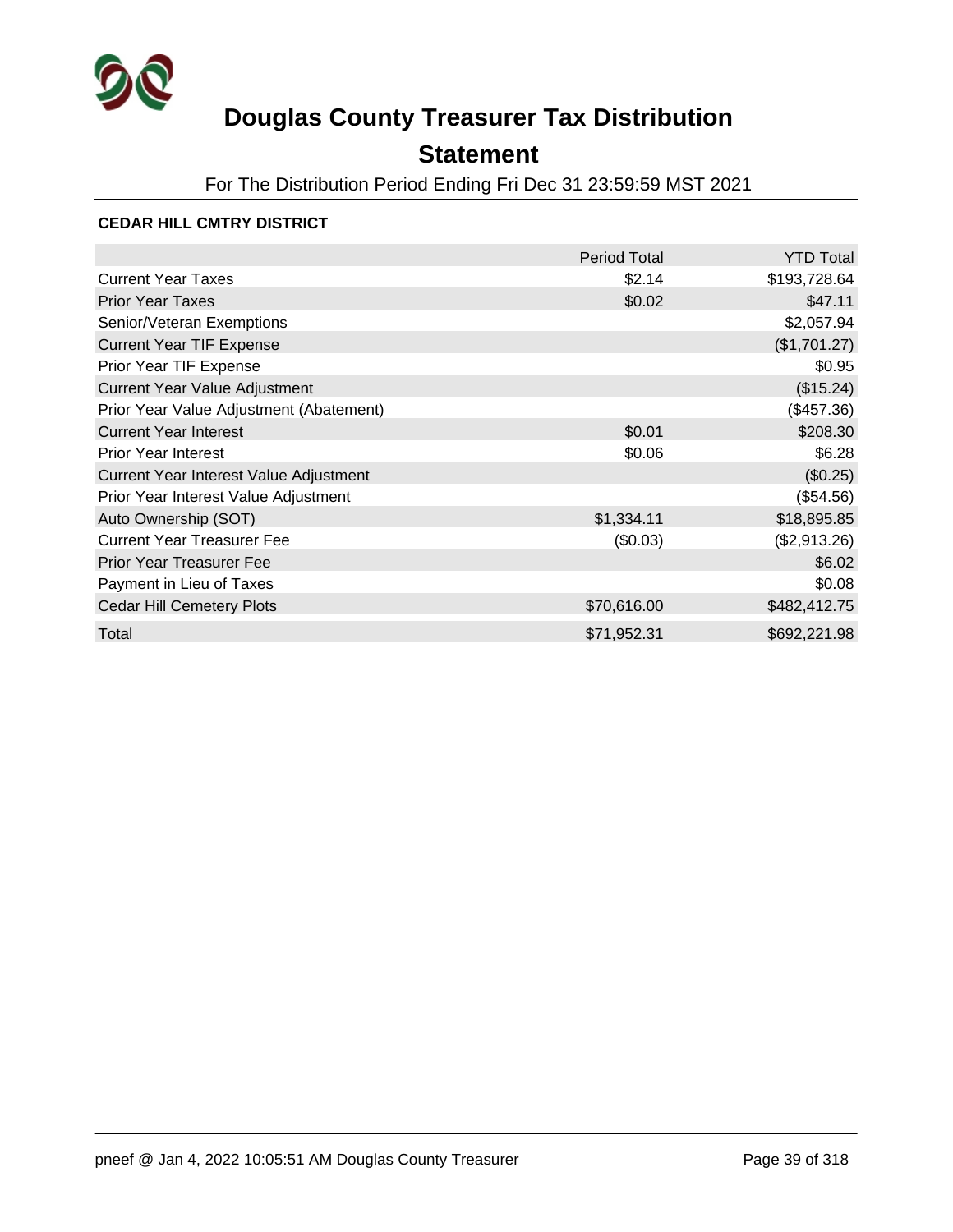

### **Statement**

For The Distribution Period Ending Fri Dec 31 23:59:59 MST 2021

#### **CASTLETON W & S**

|                                   | <b>Period Total</b> | <b>YTD Total</b> |
|-----------------------------------|---------------------|------------------|
| <b>Current Year Taxes</b>         |                     | \$154,719.92     |
| <b>Current Year Interest</b>      |                     | \$31.54          |
| Auto Ownership (SOT)              | \$1,053.86          | \$14,926.58      |
| <b>Current Year Treasurer Fee</b> |                     | (\$2,321.29)     |
| Total                             | \$1,053.86          | \$167,356.75     |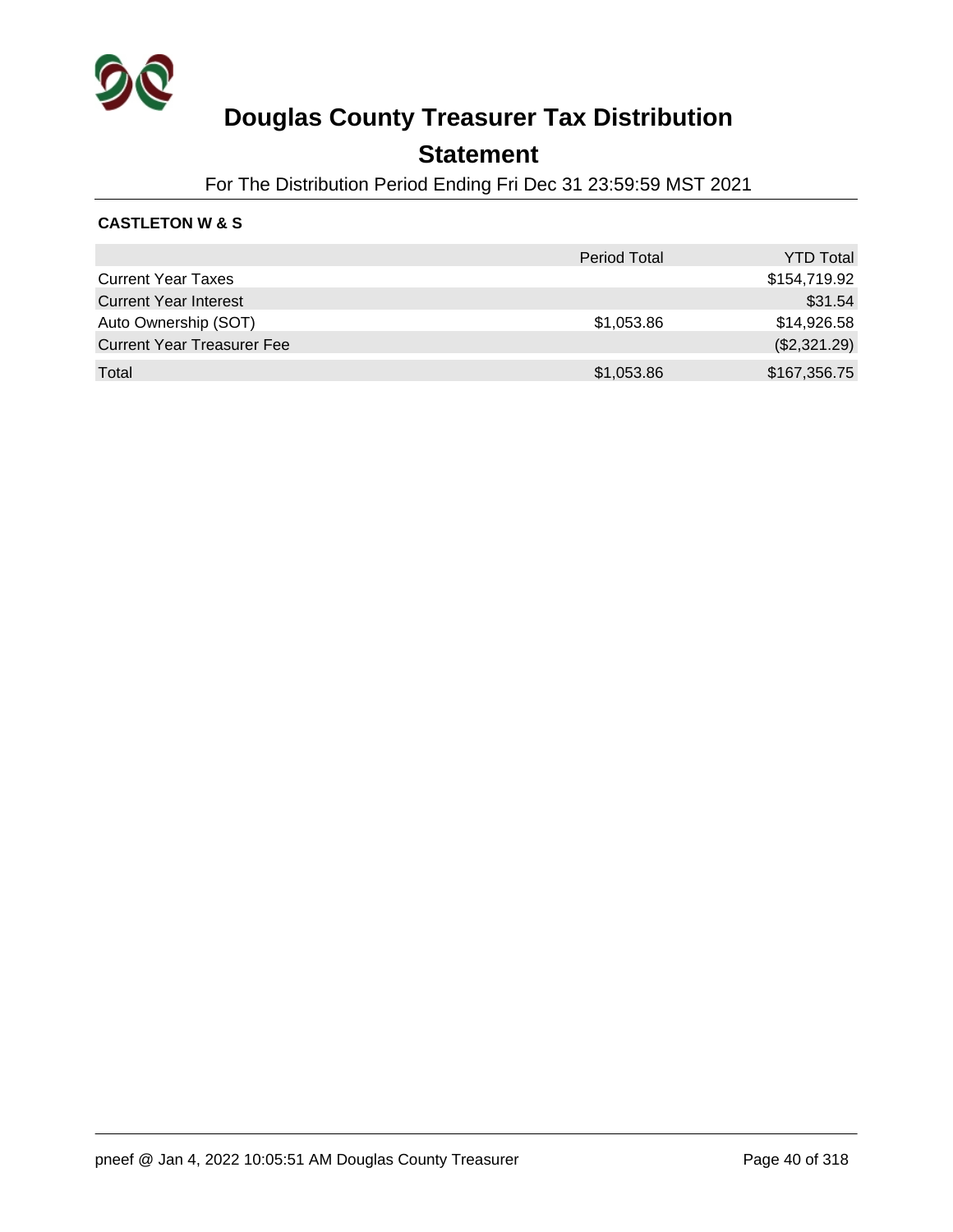

## **Statement**

For The Distribution Period Ending Fri Dec 31 23:59:59 MST 2021

#### **SOUTH METRO FIRE RESCUE FIRE PROTECTION DISTRICT**

|                                         | <b>Period Total</b> | <b>YTD Total</b> |
|-----------------------------------------|---------------------|------------------|
| <b>Current Year Taxes</b>               | \$1,331.25          | \$49,407,444.75  |
| <b>Prior Year Taxes</b>                 | \$151.89            | \$105,171.49     |
| Senior/Veteran Exemptions               |                     | \$552,539.55     |
| <b>Current Year TIF Expense</b>         |                     | (\$456,741.69)   |
| Prior Year TIF Expense                  |                     | (\$238.39)       |
| <b>Current Year Value Adjustment</b>    | (\$2,345.94)        | (\$24,000.56)    |
| Prior Year Value Adjustment (Abatement) | (\$72.35)           | (\$57,726.17)    |
| <b>Current Year Interest</b>            | \$123.51            | \$45,608.67      |
| <b>Prior Year Interest</b>              | \$16.29             | \$1,432.70       |
| Current Year Interest Value Adjustment  | (\$4.45)            | (\$673.46)       |
| Prior Year Interest Value Adjustment    | (\$1.82)            | (\$5,555.69)     |
| Auto Ownership (SOT)                    | \$340,737.16        | \$4,826,087.80   |
| <b>Current Year Treasurer Fee</b>       | \$13.37             | (\$742, 871.84)  |
| <b>Prior Year Treasurer Fee</b>         | (\$1.45)            | (\$729.54)       |
| Total                                   | \$339,947.46        | \$53,649,747.62  |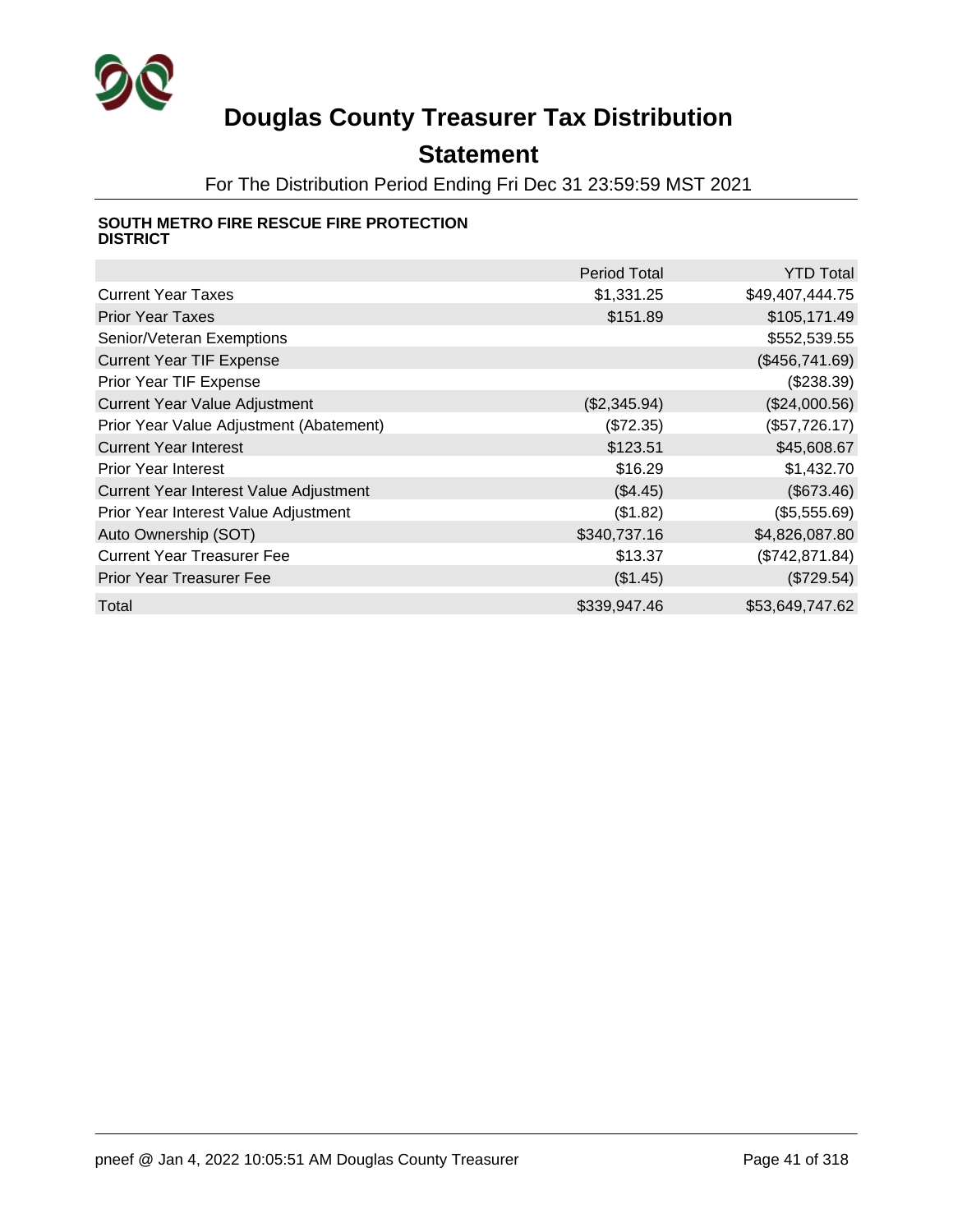

## **Statement**

For The Distribution Period Ending Fri Dec 31 23:59:59 MST 2021

#### **SILVER HTS WATER & SAN**

|       | <b>Period Total</b> | otal   |
|-------|---------------------|--------|
| Total | \$0.00              | \$0.00 |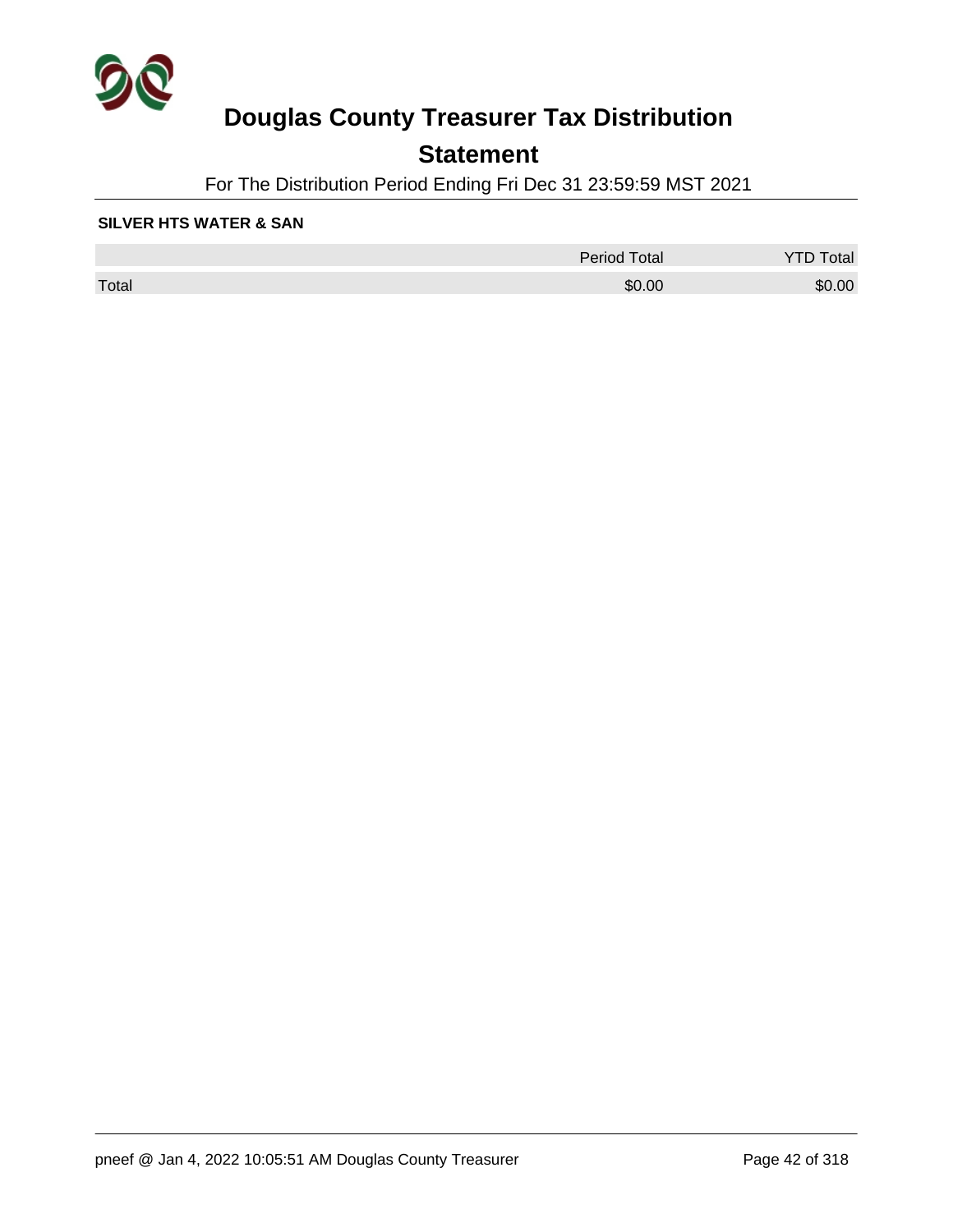

## **Statement**

For The Distribution Period Ending Fri Dec 31 23:59:59 MST 2021

#### **CASTLE PINES METRO DIST**

|                                         | <b>Period Total</b> | <b>YTD Total</b> |
|-----------------------------------------|---------------------|------------------|
| <b>Current Year Taxes</b>               |                     | \$5,537,234.84   |
| <b>Prior Year Taxes</b>                 | \$3.38              | \$87.97          |
| Senior/Veteran Exemptions               |                     | \$69,675.08      |
| Prior Year Value Adjustment (Abatement) |                     | (\$4,882.92)     |
| <b>Current Year Interest</b>            |                     | \$10,577.75      |
| <b>Prior Year Interest</b>              | \$12.47             | \$28.54          |
| Prior Year Interest Value Adjustment    |                     | (\$781.26)       |
| Auto Ownership (SOT)                    | \$38,176.69         | \$540,721.92     |
| <b>Current Year Treasurer Fee</b>       |                     | (\$84,262.45)    |
| <b>Prior Year Treasurer Fee</b>         | (\$0.25)            | \$71.48          |
| Total                                   | \$38,192.29         | \$6,068,470.95   |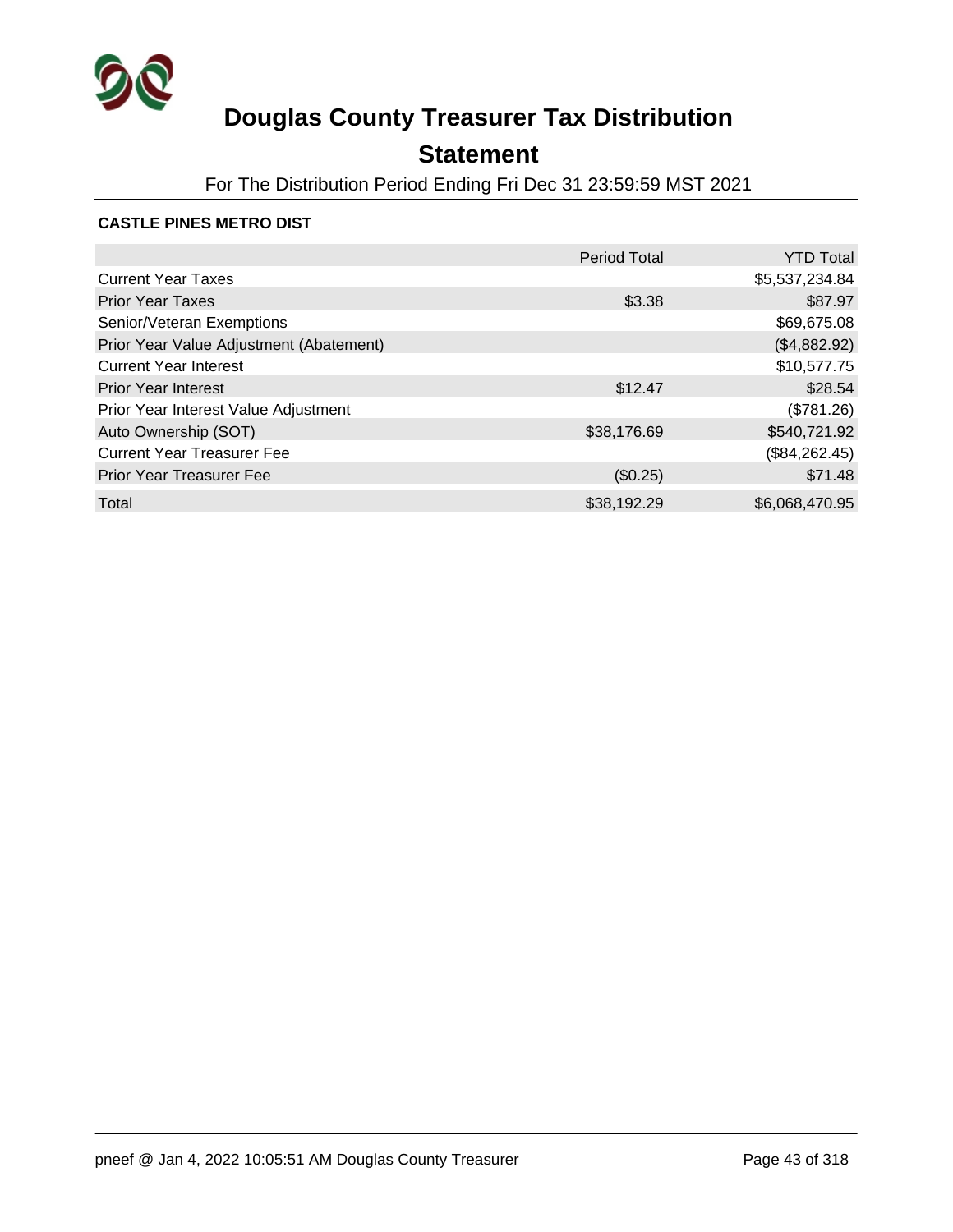

### **Statement**

For The Distribution Period Ending Fri Dec 31 23:59:59 MST 2021

#### **S W METRO W & S**

|       | <b>Period Total</b> | Total  |
|-------|---------------------|--------|
| Total | \$0.00              | \$0.00 |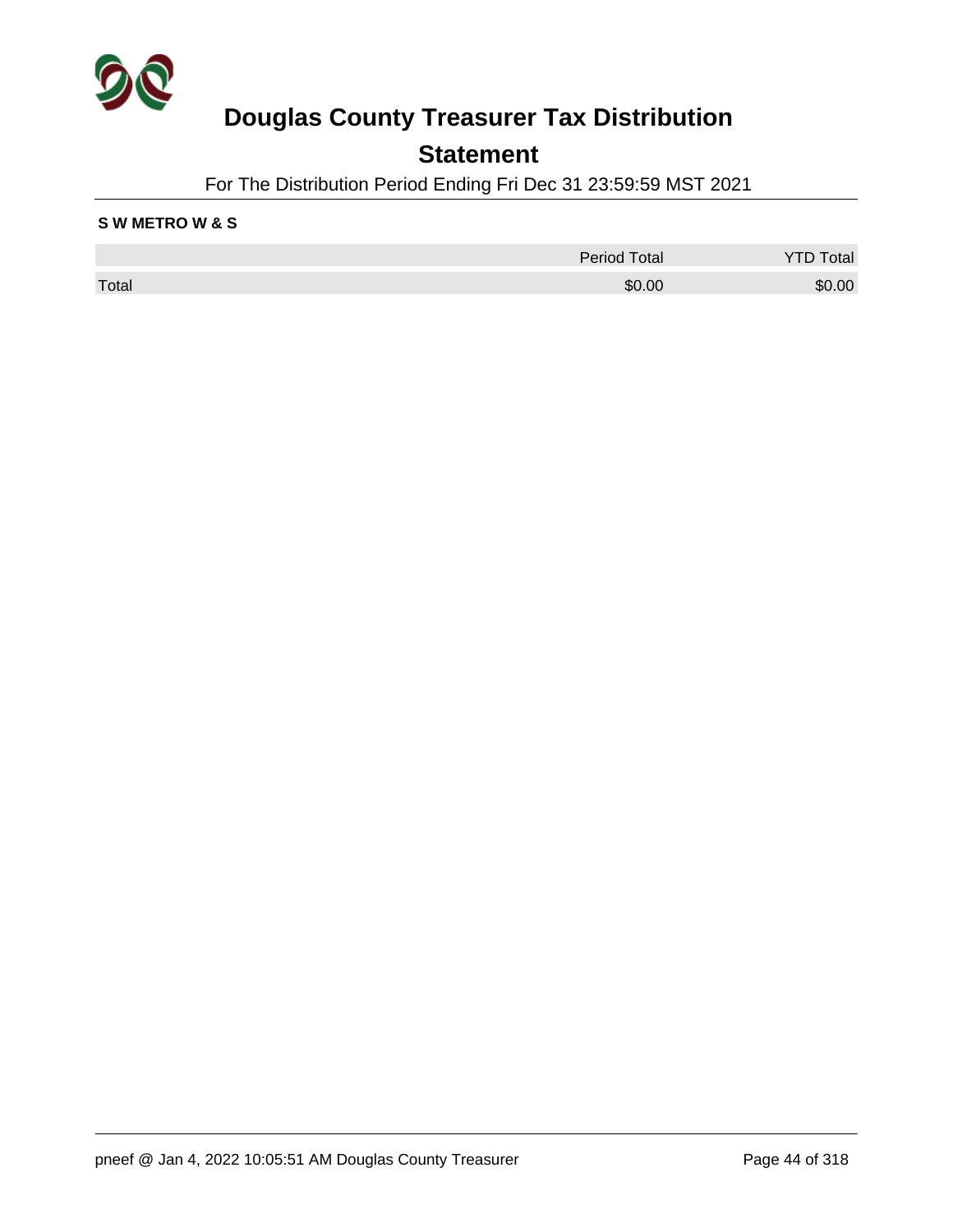

### **Statement**

For The Distribution Period Ending Fri Dec 31 23:59:59 MST 2021

#### **INVERNESS W & S**

|                                        | <b>Period Total</b> | <b>YTD Total</b> |
|----------------------------------------|---------------------|------------------|
| <b>Current Year Taxes</b>              |                     | \$474,317.75     |
| <b>Prior Year Taxes</b>                |                     | \$44,345.30      |
| <b>Current Year Value Adjustment</b>   |                     | (\$1,694.83)     |
| <b>Current Year Interest</b>           |                     | \$139.04         |
| <b>Prior Year Interest</b>             |                     | \$19.04          |
| Current Year Interest Value Adjustment |                     | (\$84.74)        |
| Auto Ownership (SOT)                   | \$3,230.50          | \$45,755.75      |
| <b>Current Year Treasurer Fee</b>      |                     | (\$7,091.47)     |
| <b>Prior Year Treasurer Fee</b>        |                     | (\$665.46)       |
| Total                                  | \$3,230.50          | \$555,040.38     |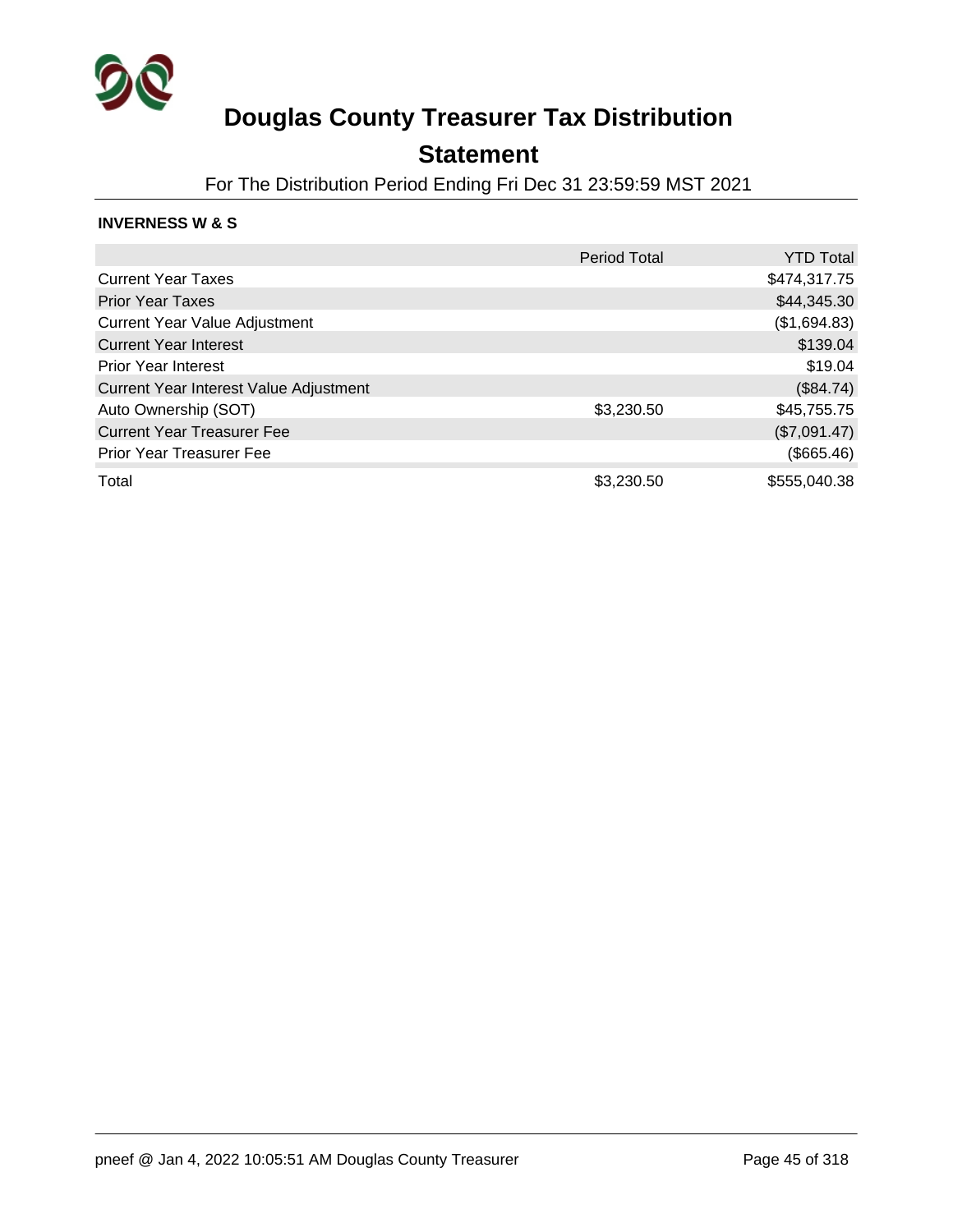

### **Statement**

For The Distribution Period Ending Fri Dec 31 23:59:59 MST 2021

#### **MERIDIAN METRO**

|                                        | <b>Period Total</b> | <b>YTD Total</b> |
|----------------------------------------|---------------------|------------------|
| <b>Current Year Taxes</b>              |                     | \$8,832,889.86   |
| <b>Prior Year Taxes</b>                |                     | \$3,702.29       |
| <b>Current Year Value Adjustment</b>   |                     | (\$17,206.22)    |
| <b>Current Year Interest</b>           |                     | \$12,650.02      |
| <b>Prior Year Interest</b>             |                     | \$824.98         |
| Current Year Interest Value Adjustment |                     | (\$1,018.25)     |
| Auto Ownership (SOT)                   | \$60,144.38         | \$851,865.02     |
| <b>Current Year Treasurer Fee</b>      |                     | (\$132,425.02)   |
| <b>Prior Year Treasurer Fee</b>        |                     | (\$67.92)        |
| Total                                  | \$60,144.38         | \$9,551,214.76   |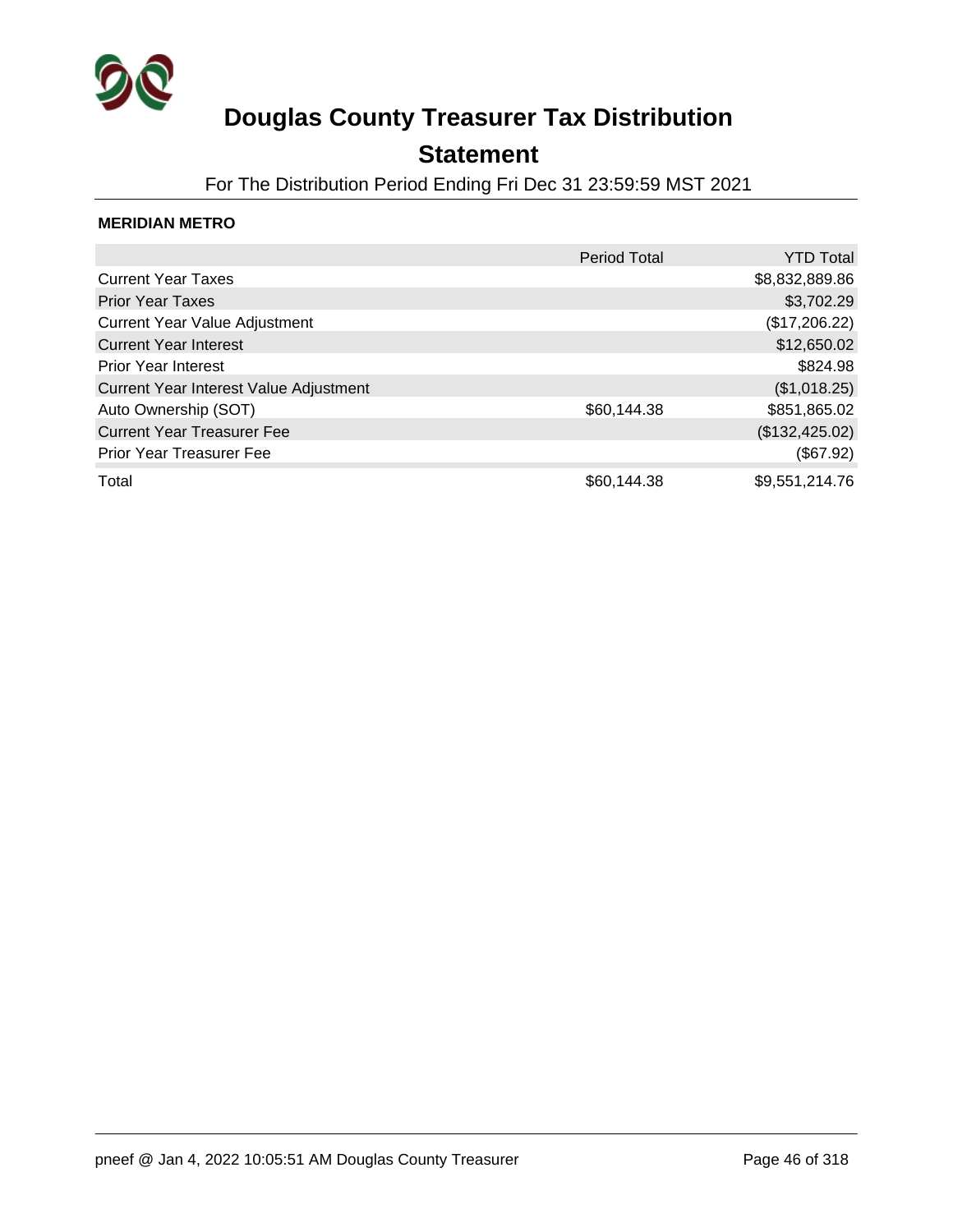

### **Statement**

For The Distribution Period Ending Fri Dec 31 23:59:59 MST 2021

#### **PARKER W & S**

|                                         | <b>Period Total</b> | <b>YTD Total</b> |
|-----------------------------------------|---------------------|------------------|
| <b>Current Year Taxes</b>               | \$0.04              | \$6,934,828.87   |
| <b>Prior Year Taxes</b>                 | \$5.80              | \$5,749.80       |
| Senior/Veteran Exemptions               |                     | \$64,412.65      |
| <b>Current Year TIF Expense</b>         |                     | (\$273,360.82)   |
| Prior Year TIF Expense                  |                     | (\$171.56)       |
| <b>Current Year Value Adjustment</b>    | (\$25.08)           | (\$177.41)       |
| Prior Year Value Adjustment (Abatement) | (\$5.19)            | (\$4,854.93)     |
| <b>Current Year Interest</b>            |                     | \$7,055.37       |
| <b>Prior Year Interest</b>              | \$5.73              | \$221.73         |
| Current Year Interest Value Adjustment  | (\$1.24)            | (\$6.23)         |
| Prior Year Interest Value Adjustment    | (\$0.21)            | (\$447.95)       |
| Auto Ownership (SOT)                    | \$47,860.54         | \$677,880.75     |
| <b>Current Year Treasurer Fee</b>       | \$0.38              | (\$100,991.28)   |
| <b>Prior Year Treasurer Fee</b>         | (\$0.10)            | (\$14.18)        |
| Total                                   | \$47,840.67         | \$7,310,124.81   |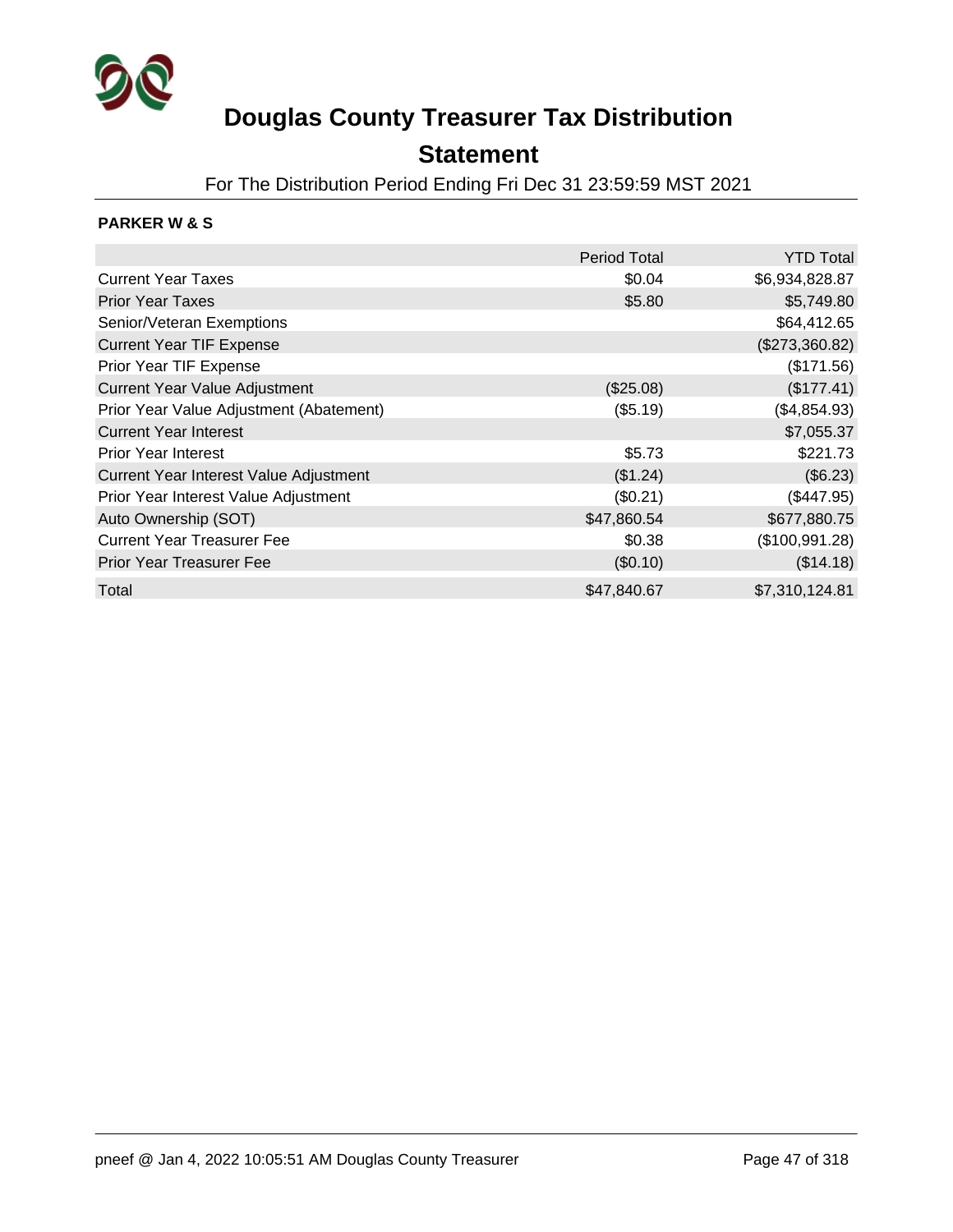

## **Statement**

For The Distribution Period Ending Fri Dec 31 23:59:59 MST 2021

#### **SOUTHGATE WATER**

|       | <b>Period Total</b> | Total<br>YTD |
|-------|---------------------|--------------|
| Total | \$0.00              | \$0.00       |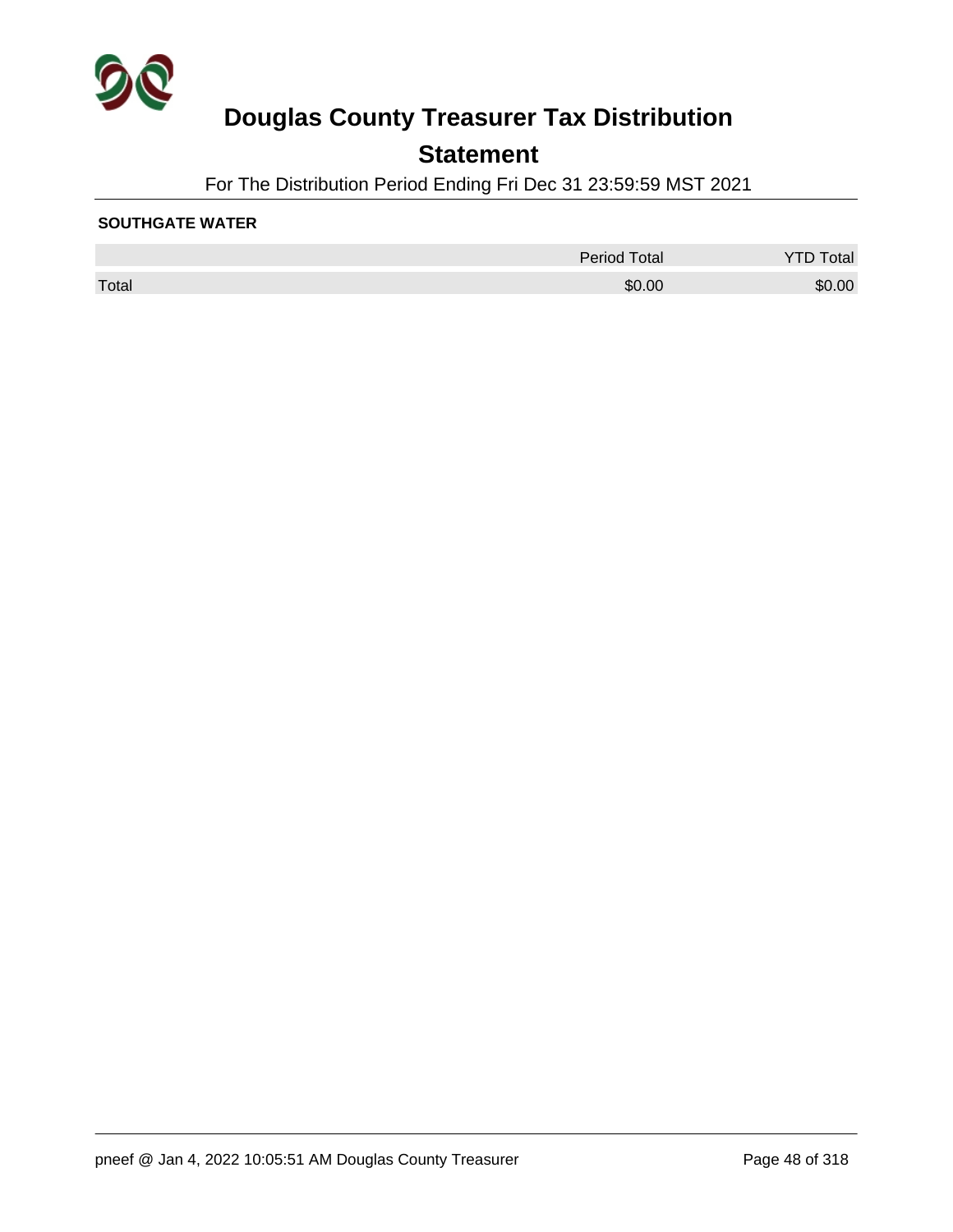

## **Statement**

For The Distribution Period Ending Fri Dec 31 23:59:59 MST 2021

#### **SOUTHGATE SANITATION**

|                                         | <b>Period Total</b> | <b>YTD Total</b> |
|-----------------------------------------|---------------------|------------------|
| <b>Current Year Taxes</b>               | \$4.34              | \$408,911.80     |
| <b>Prior Year Taxes</b>                 | \$1.85              | \$116.76         |
| Senior/Veteran Exemptions               |                     | \$2,510.27       |
| <b>Current Year Value Adjustment</b>    | (\$1.11)            | (\$13.31)        |
| Prior Year Value Adjustment (Abatement) | (\$0.64)            | $($ \$668.86)    |
| <b>Current Year Interest</b>            | \$0.75              | \$330.45         |
| <b>Prior Year Interest</b>              | \$0.35              | \$10.61          |
| Current Year Interest Value Adjustment  | (\$0.05)            | (\$0.05)         |
| Prior Year Interest Value Adjustment    | (\$0.03)            | (\$68.30)        |
| Auto Ownership (SOT)                    | \$2,807.10          | \$39,758.76      |
| <b>Current Year Treasurer Fee</b>       | (\$0.06)            | (\$6,175.60)     |
| <b>Prior Year Treasurer Fee</b>         | (\$0.03)            | \$8.12           |
| Total                                   | \$2,812.47          | \$444,720.65     |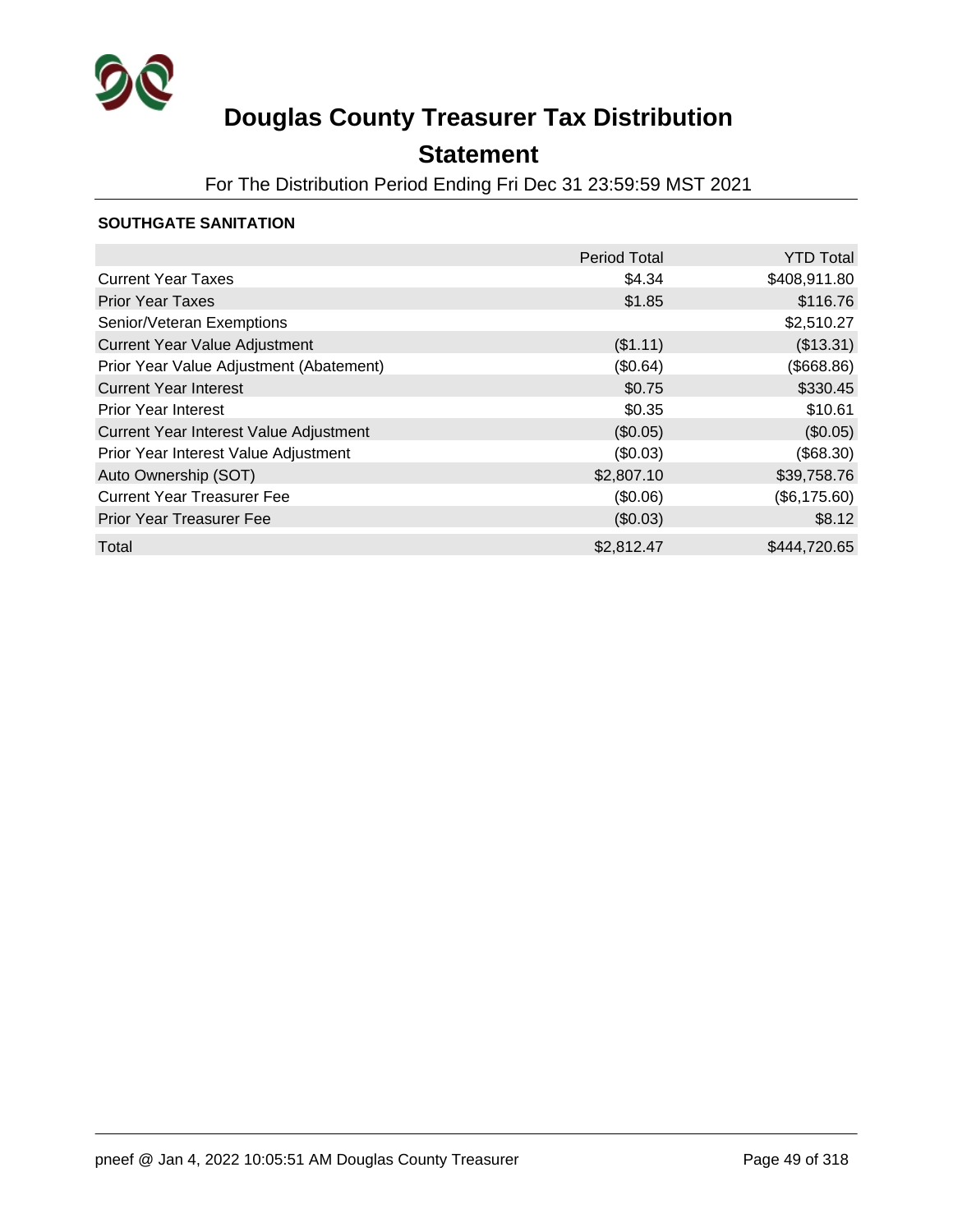

### **Statement**

For The Distribution Period Ending Fri Dec 31 23:59:59 MST 2021

#### **THUNDERBIRD W & S**

|                                   | <b>Period Total</b> | <b>YTD Total</b> |
|-----------------------------------|---------------------|------------------|
| <b>Current Year Taxes</b>         |                     | \$73,203.49      |
| Senior/Veteran Exemptions         |                     | \$3,570.11       |
| <b>Current Year Interest</b>      |                     | \$55.29          |
| Auto Ownership (SOT)              | \$522.74            | \$7,403.96       |
| <b>Current Year Treasurer Fee</b> |                     | (\$1,152.46)     |
| Total                             | \$522.74            | \$83,080.39      |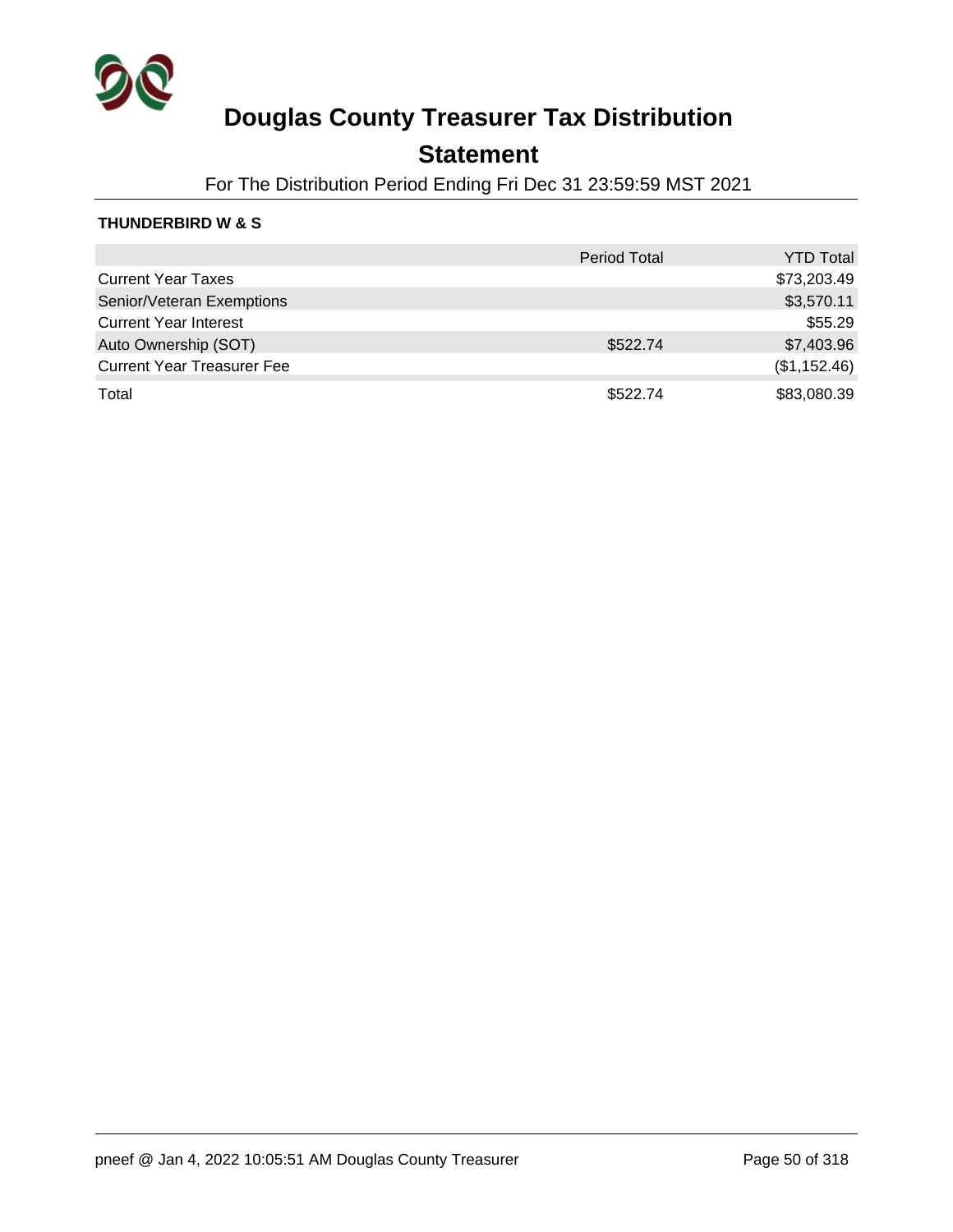

### **Statement**

For The Distribution Period Ending Fri Dec 31 23:59:59 MST 2021

#### **USP WATER CONS**

|                                   | <b>Period Total</b> | <b>YTD Total</b> |
|-----------------------------------|---------------------|------------------|
| <b>Current Year Taxes</b>         |                     | \$1,580.95       |
| <b>Prior Year Taxes</b>           |                     | \$0.22           |
| Senior/Veteran Exemptions         |                     | \$53.25          |
| <b>Current Year Interest</b>      | \$0.09              | \$3.95           |
| <b>Prior Year Interest</b>        |                     | \$0.04           |
| Auto Ownership (SOT)              | \$11.16             | \$158.04         |
| <b>Current Year Treasurer Fee</b> |                     | (\$24.46)        |
| Total                             | \$11.25             | \$1,771.99       |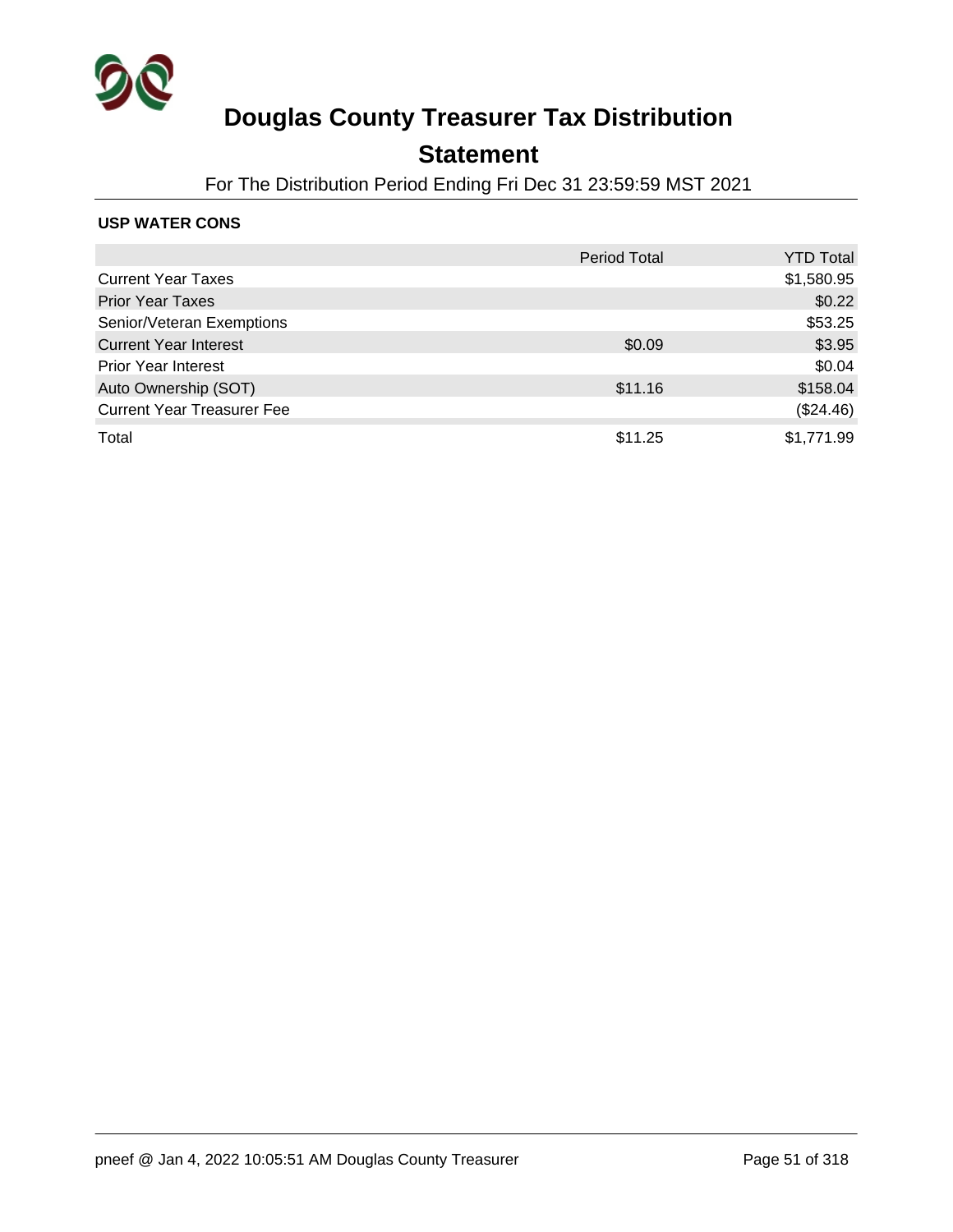

## **Statement**

For The Distribution Period Ending Fri Dec 31 23:59:59 MST 2021

#### **WESTCREEK LAKES WATER**

|                                   | <b>Period Total</b> | <b>YTD Total</b> |
|-----------------------------------|---------------------|------------------|
| <b>Current Year Taxes</b>         |                     | \$33,926.78      |
| Senior/Veteran Exemptions         |                     | \$1,316.17       |
| <b>Current Year Interest</b>      |                     | \$87.44          |
| Auto Ownership (SOT)              | \$244.04            | \$3,456.46       |
| <b>Current Year Treasurer Fee</b> |                     | (\$529.99)       |
| Total                             | \$244.04            | \$38,256.86      |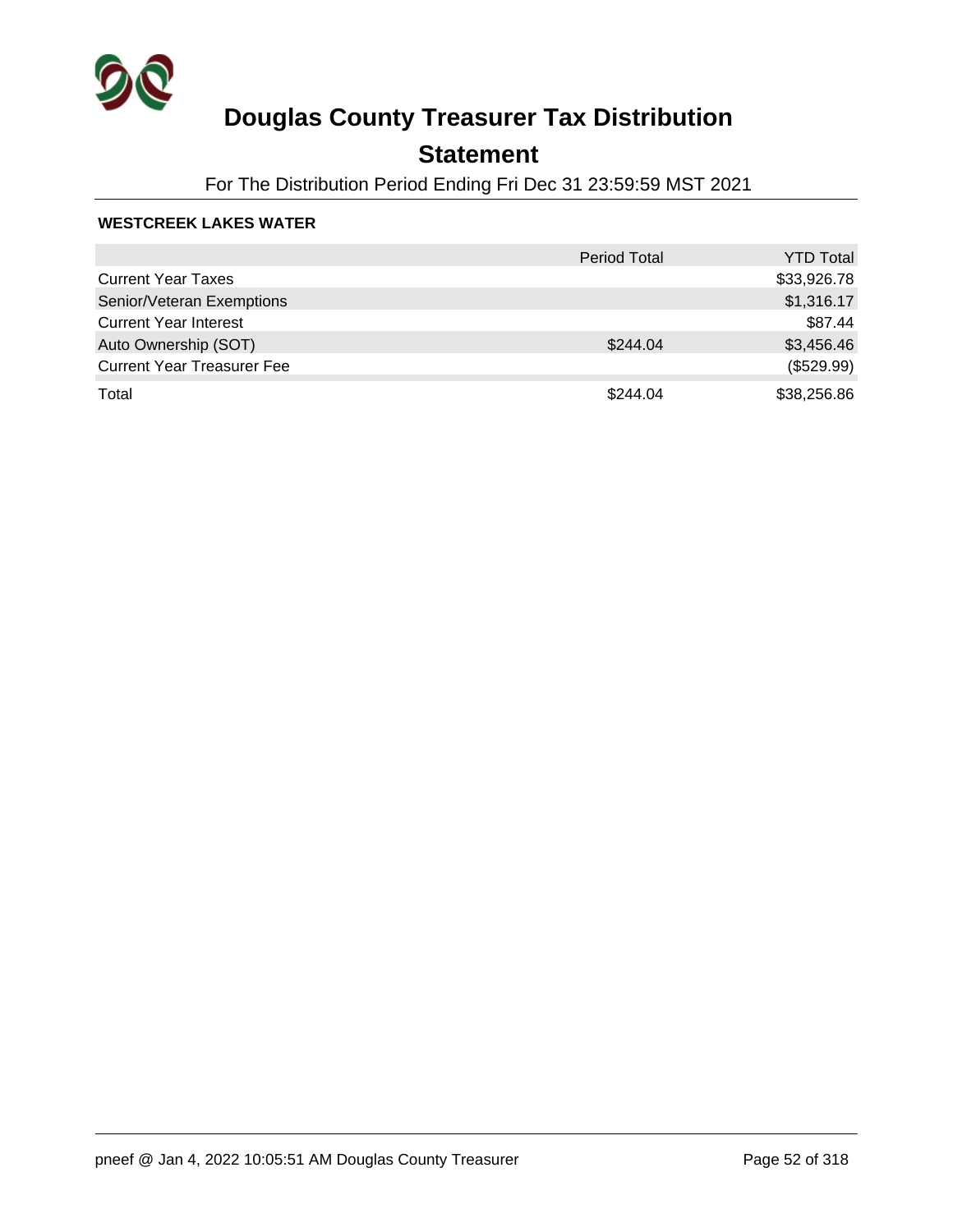

## **Statement**

For The Distribution Period Ending Fri Dec 31 23:59:59 MST 2021

#### **WEST DOUGLAS FIRE PROT**

|                                         | <b>Period Total</b> | <b>YTD Total</b> |
|-----------------------------------------|---------------------|------------------|
| <b>Current Year Taxes</b>               |                     | \$560,534.64     |
| <b>Prior Year Taxes</b>                 |                     | \$9.79           |
| Senior/Veteran Exemptions               |                     | \$11,011.15      |
| <b>Current Year Value Adjustment</b>    |                     | (\$401.13)       |
| Prior Year Value Adjustment (Abatement) |                     | (\$2,827.19)     |
| <b>Current Year Interest</b>            | \$0.27              | \$742.89         |
| <b>Prior Year Interest</b>              |                     | \$60.46          |
| Current Year Interest Value Adjustment  |                     | (\$14.68)        |
| Prior Year Interest Value Adjustment    |                     | (\$271.53)       |
| Auto Ownership (SOT)                    | \$3,893.01          | \$55,139.25      |
| <b>Current Year Treasurer Fee</b>       |                     | (\$8,578.33)     |
| <b>Prior Year Treasurer Fee</b>         |                     | \$41.35          |
| Payment in Lieu of Taxes                |                     | \$55.88          |
| Total                                   | \$3,893.28          | \$615,502.55     |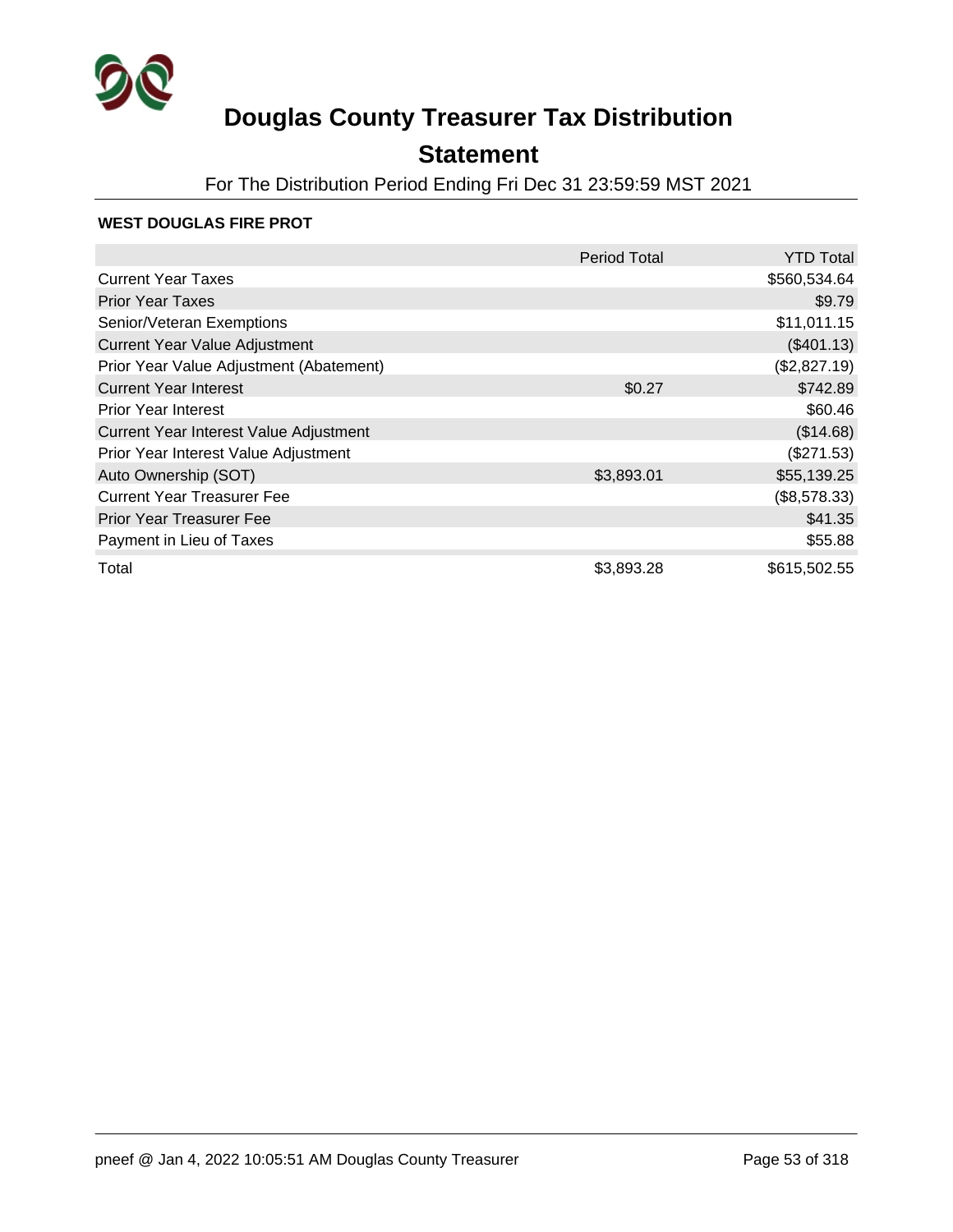

## **Statement**

For The Distribution Period Ending Fri Dec 31 23:59:59 MST 2021

#### **JACKSON 105 FIRE PROT**

|                                         | <b>Period Total</b> | <b>YTD Total</b> |
|-----------------------------------------|---------------------|------------------|
| <b>Current Year Taxes</b>               |                     | \$627,696.81     |
| Senior/Veteran Exemptions               |                     | \$21,563.81      |
| Prior Year Value Adjustment (Abatement) |                     | (\$1.22)         |
| <b>Current Year Interest</b>            |                     | \$706.49         |
| Prior Year Interest Value Adjustment    |                     | (\$0.04)         |
| Auto Ownership (SOT)                    | \$4,421.52          | \$62,624.92      |
| <b>Current Year Treasurer Fee</b>       |                     | (\$9,749.48)     |
| <b>Prior Year Treasurer Fee</b>         |                     | \$0.02           |
| Total                                   | \$4,421.52          | \$702,841.31     |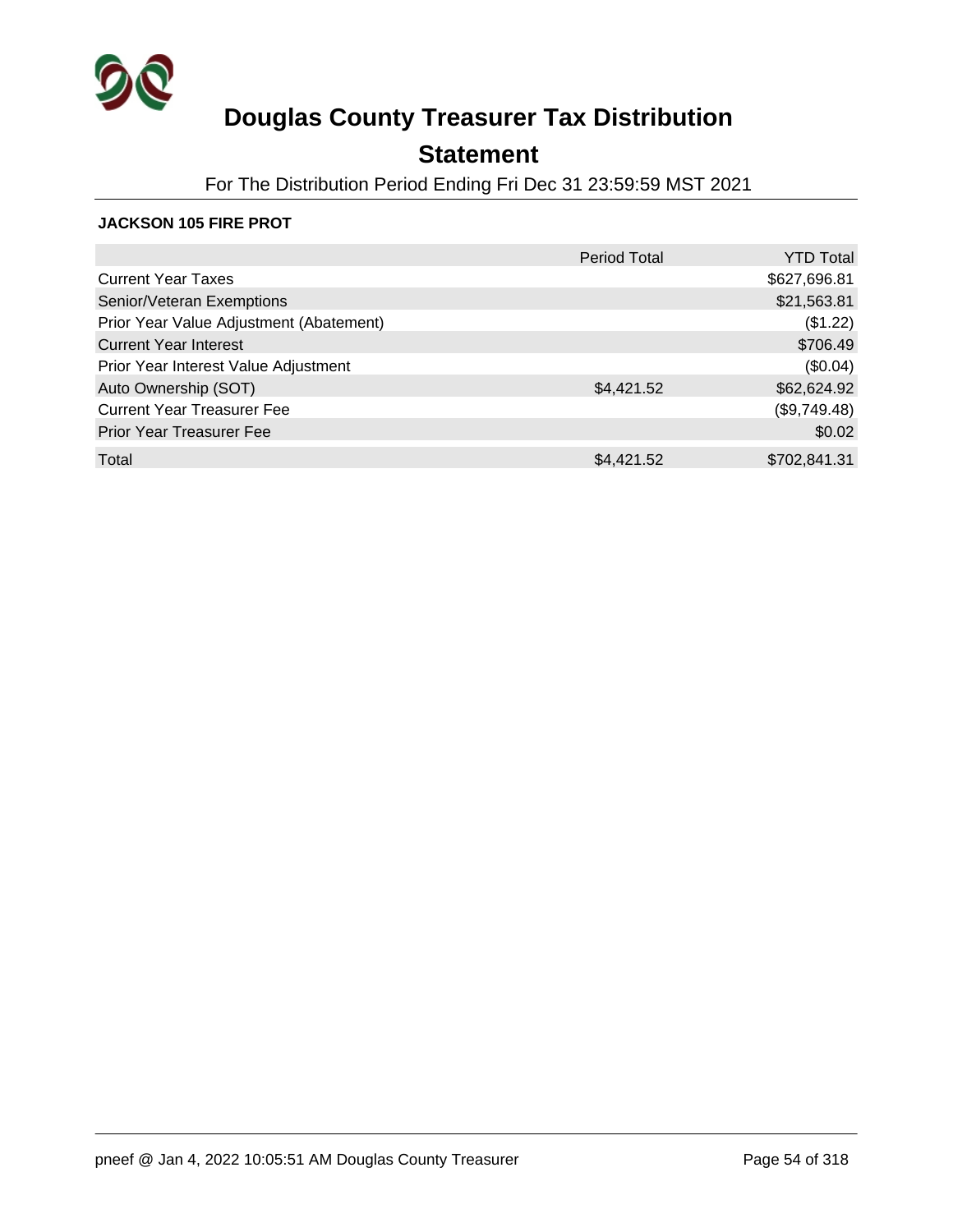

### **Statement**

For The Distribution Period Ending Fri Dec 31 23:59:59 MST 2021

#### **CASTLE ROCK FIRE**

|                                         | <b>Period Total</b> | <b>YTD Total</b> |
|-----------------------------------------|---------------------|------------------|
| <b>Current Year Taxes</b>               |                     | \$887,640.56     |
| <b>Prior Year Taxes</b>                 |                     | \$15.08          |
| Senior/Veteran Exemptions               |                     | \$13,087.30      |
| Prior Year Value Adjustment (Abatement) |                     | $(\$203.01)$     |
| <b>Current Year Interest</b>            | \$0.41              | \$1,034.84       |
| <b>Prior Year Interest</b>              |                     | \$1.21           |
| Prior Year Interest Value Adjustment    |                     | (\$22.58)        |
| Auto Ownership (SOT)                    | \$6,132.99          | \$86,865.69      |
| <b>Current Year Treasurer Fee</b>       | (\$0.01)            | (\$13,526.41)    |
| <b>Prior Year Treasurer Fee</b>         |                     | \$2.80           |
| Total                                   | \$6,133.39          | \$974,895,48     |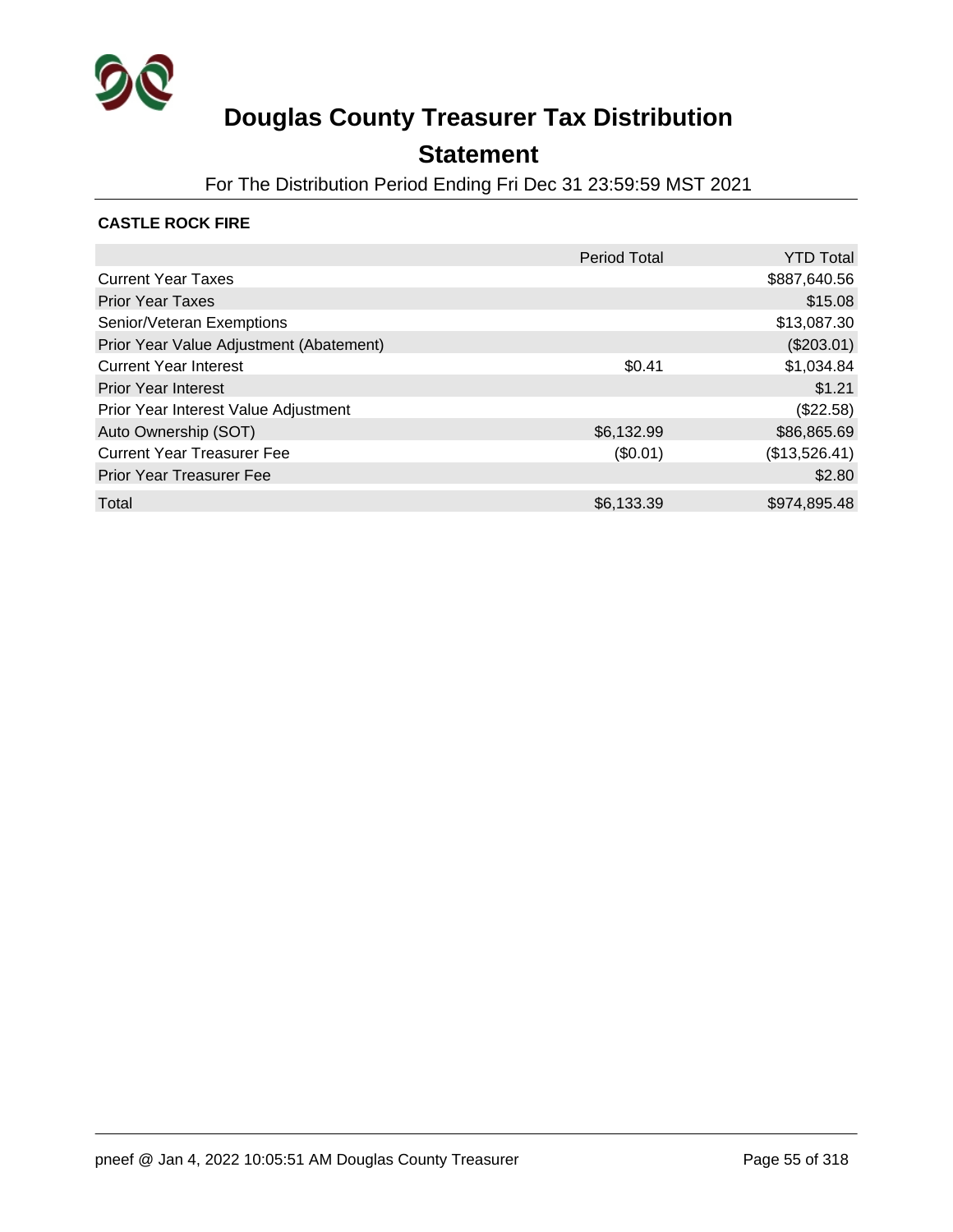

## **Statement**

For The Distribution Period Ending Fri Dec 31 23:59:59 MST 2021

#### **S SUB PARK & RECREATION**

|                                         | <b>Period Total</b> | <b>YTD Total</b> |
|-----------------------------------------|---------------------|------------------|
| <b>Current Year Taxes</b>               | \$31.11             | \$6,751,645.09   |
| <b>Prior Year Taxes</b>                 | \$34.73             | \$1,615.42       |
| Senior/Veteran Exemptions               |                     | \$54,136.20      |
| <b>Current Year Value Adjustment</b>    | (\$19.96)           | (\$3,250.53)     |
| Prior Year Value Adjustment (Abatement) | (\$11.98)           | (\$72,637.34)    |
| <b>Current Year Interest</b>            | \$13.57             | \$5,942.74       |
| <b>Prior Year Interest</b>              | \$6.60              | \$139.86         |
| Current Year Interest Value Adjustment  | (\$0.85)            | (\$112.25)       |
| Prior Year Interest Value Adjustment    | (\$0.48)            | (\$1,535.16)     |
| Auto Ownership (SOT)                    | \$46,427.17         | \$657,578.97     |
| <b>Current Year Treasurer Fee</b>       | (\$0.37)            | (\$102, 126.94)  |
| <b>Prior Year Treasurer Fee</b>         | (\$0.44)            | \$1,063.24       |
| Total                                   | \$46,479.10         | \$7,292,459.30   |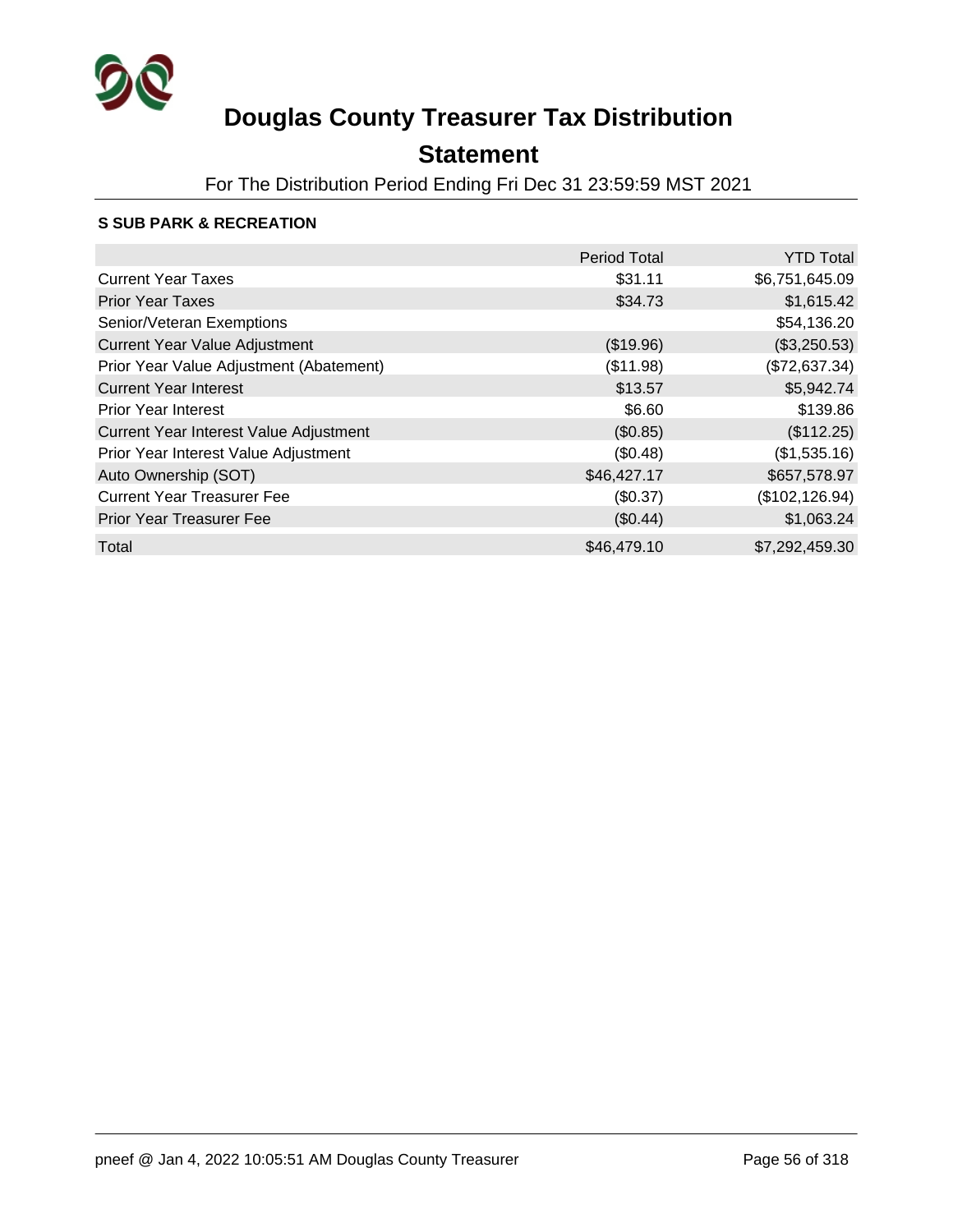

### **Statement**

For The Distribution Period Ending Fri Dec 31 23:59:59 MST 2021

#### **COTTONWOOD W & S**

|                                      | <b>Period Total</b> | <b>YTD Total</b> |
|--------------------------------------|---------------------|------------------|
| <b>Current Year Taxes</b>            |                     | \$1,863,514.46   |
| <b>Prior Year Taxes</b>              |                     | \$1,418.95       |
| Senior/Veteran Exemptions            |                     | \$7,624.98       |
| <b>Current Year TIF Expense</b>      |                     | (\$160,528.81)   |
| Prior Year TIF Expense               |                     | $(\$40.57)$      |
| <b>Current Year Value Adjustment</b> |                     | (\$146.87)       |
| <b>Current Year Interest</b>         |                     | \$3,134.87       |
| <b>Prior Year Interest</b>           |                     | \$255.19         |
| Auto Ownership (SOT)                 | \$12,753.80         | \$180,640.59     |
| <b>Current Year Treasurer Fee</b>    |                     | (\$25,704.05)    |
| <b>Prior Year Treasurer Fee</b>      |                     | (\$24.51)        |
| Total                                | \$12,753.80         | \$1,870,144.23   |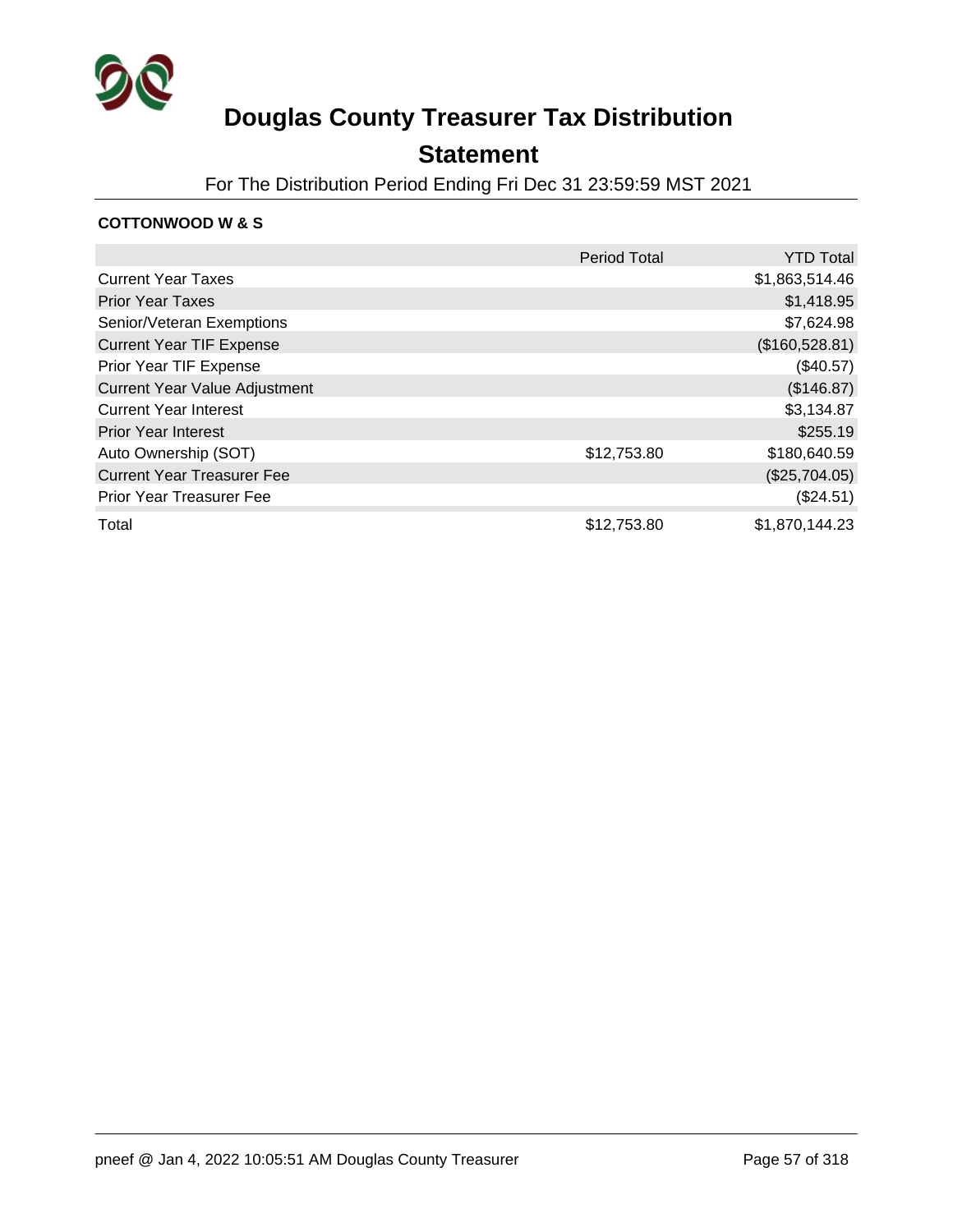

## **Statement**

For The Distribution Period Ending Fri Dec 31 23:59:59 MST 2021

#### **INVERNESS METRO IMP**

|                                        | Period Total | <b>YTD Total</b> |
|----------------------------------------|--------------|------------------|
| <b>Current Year Taxes</b>              |              | \$648,234.20     |
| <b>Prior Year Taxes</b>                |              | \$59,024.45      |
| <b>Current Year Value Adjustment</b>   |              | (\$2,316.27)     |
| <b>Current Year Interest</b>           |              | \$190.03         |
| <b>Prior Year Interest</b>             |              | \$26.01          |
| Current Year Interest Value Adjustment |              | (\$115.81)       |
| Auto Ownership (SOT)                   | \$4,415.02   | \$62,532.86      |
| <b>Current Year Treasurer Fee</b>      |              | (\$9,691.68)     |
| <b>Prior Year Treasurer Fee</b>        |              | (\$885.76)       |
| Total                                  | \$4,415.02   | \$756,998.03     |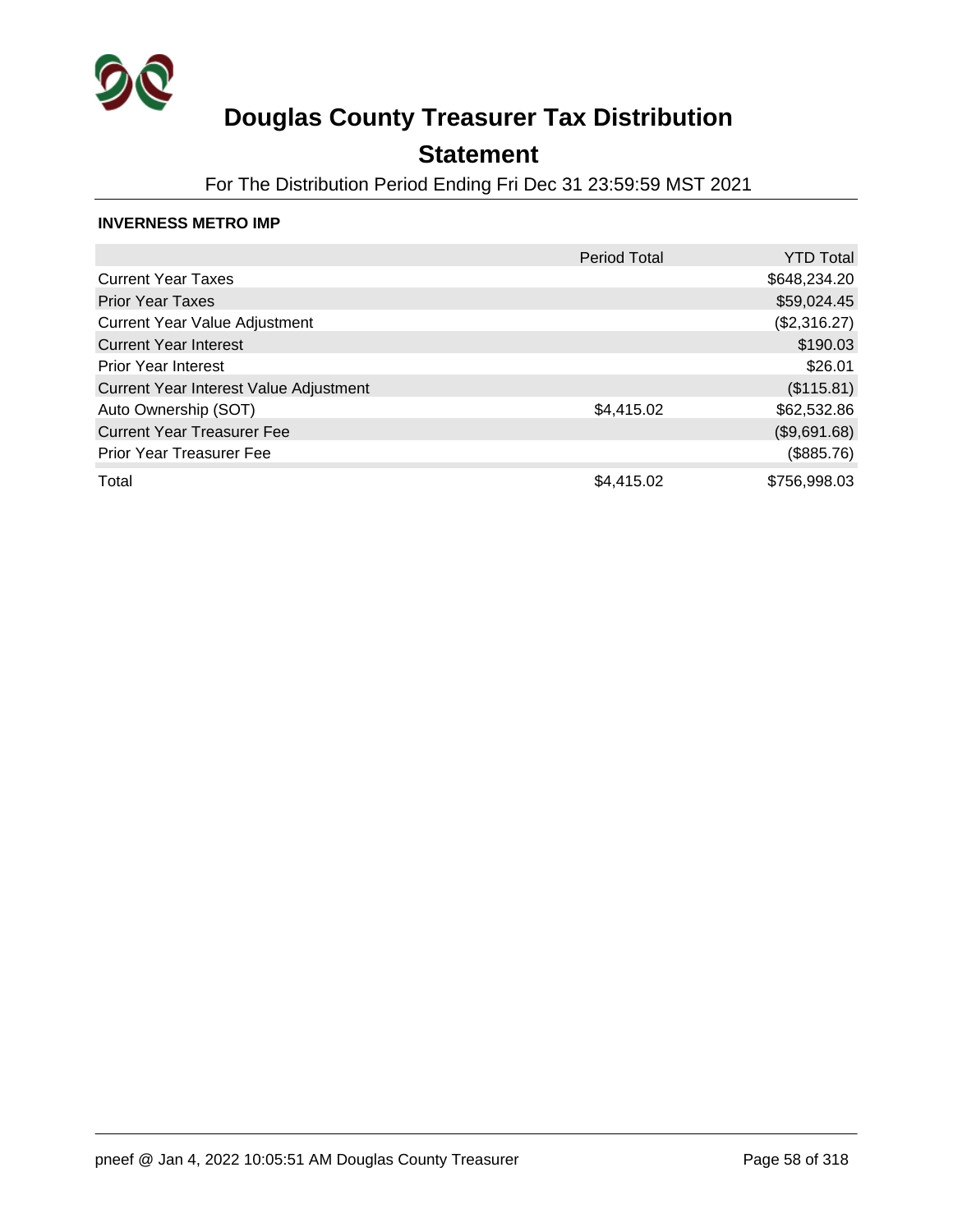

## **Statement**

For The Distribution Period Ending Fri Dec 31 23:59:59 MST 2021

#### **PERRY PARK WATER**

|       | <b>Period Total</b> | otal |
|-------|---------------------|------|
| Total | \$0.00              | 0.00 |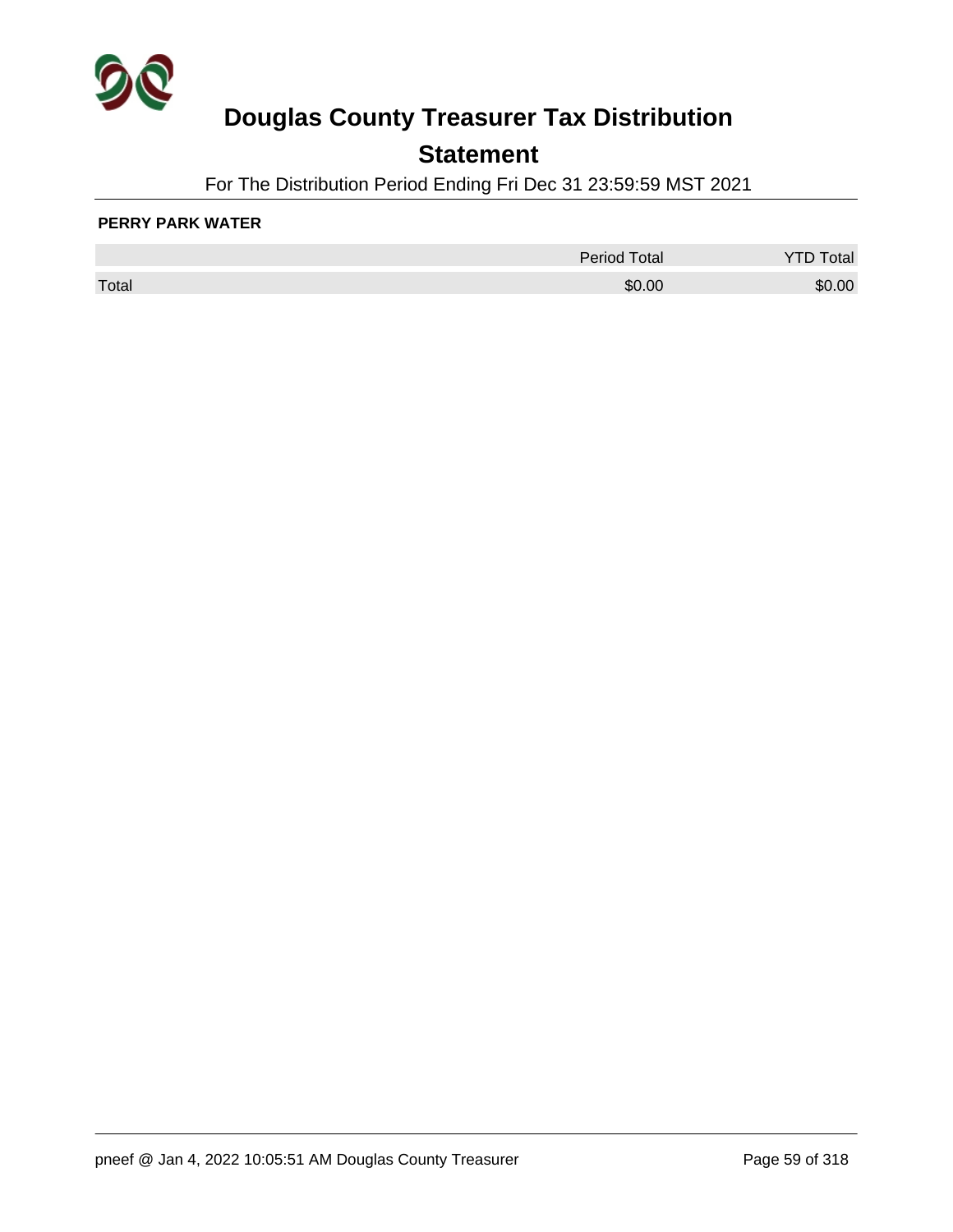

## **Statement**

For The Distribution Period Ending Fri Dec 31 23:59:59 MST 2021

#### **NORTH DC W & S DISTRICT**

|                                         | <b>Period Total</b> | <b>YTD Total</b> |
|-----------------------------------------|---------------------|------------------|
| <b>Current Year Taxes</b>               |                     | \$1,132,829.98   |
| Senior/Veteran Exemptions               |                     | \$14,462.93      |
| <b>Current Year Value Adjustment</b>    |                     | (\$985.68)       |
| Prior Year Value Adjustment (Abatement) |                     | (\$8,135.78)     |
| <b>Current Year Interest</b>            |                     | \$632.33         |
| <b>Prior Year Interest</b>              |                     | \$26.15          |
| Current Year Interest Value Adjustment  |                     | (\$9.85)         |
| Prior Year Interest Value Adjustment    |                     | (\$438.36)       |
| Auto Ownership (SOT)                    | \$7,811.75          | \$110,643.06     |
| <b>Current Year Treasurer Fee</b>       |                     | (\$17,204.17)    |
| <b>Prior Year Treasurer Fee</b>         |                     | \$121.64         |
| Total                                   | \$7,811.75          | \$1,231,942.25   |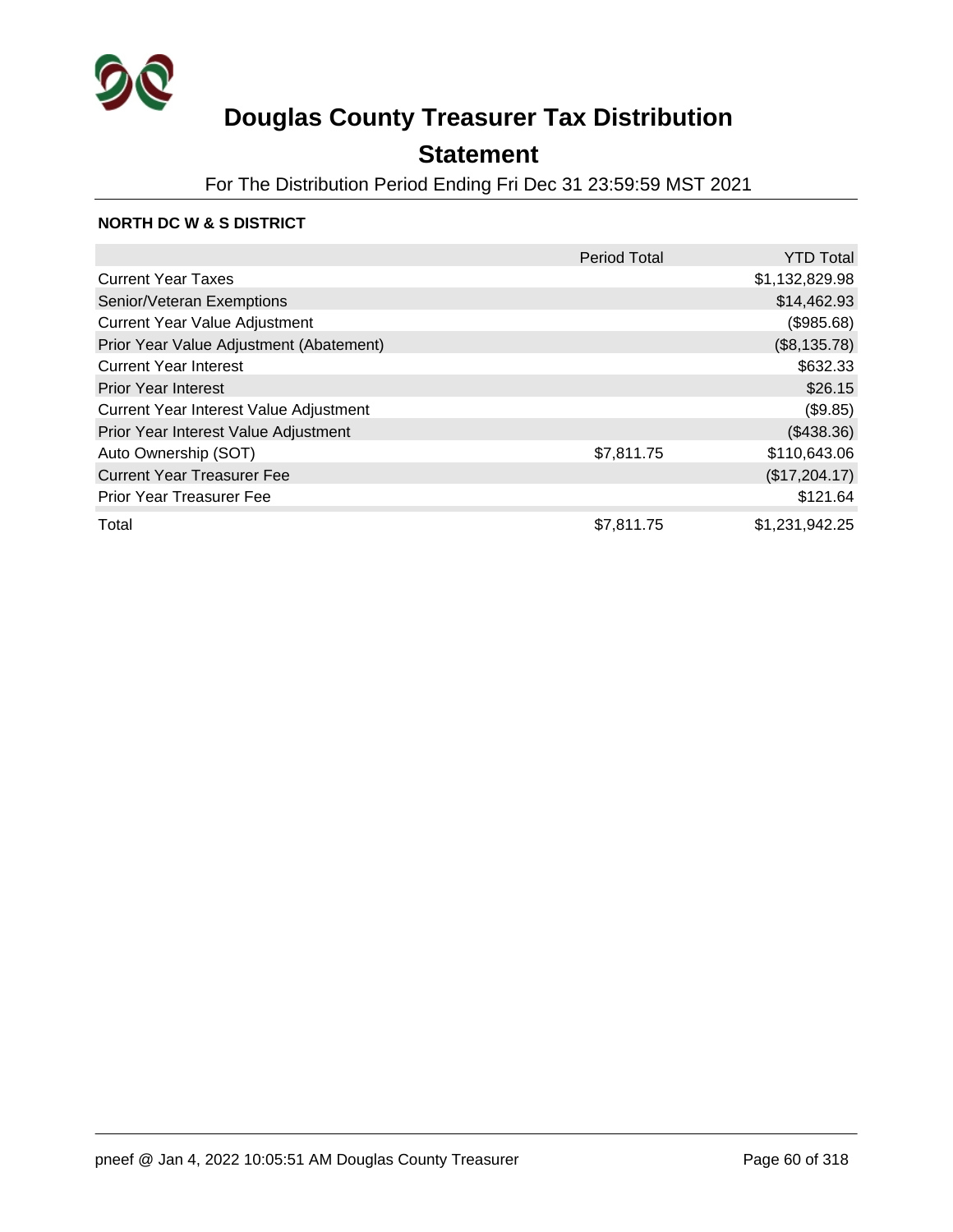

## **Statement**

For The Distribution Period Ending Fri Dec 31 23:59:59 MST 2021

#### **MIRABELLE METRO DIST #1**

|                                   | <b>Period Total</b> | <b>YTD Total</b> |
|-----------------------------------|---------------------|------------------|
| <b>Current Year Taxes</b>         |                     | \$10,729.24      |
| <b>Prior Year Interest</b>        |                     | \$192.87         |
| Auto Ownership (SOT)              | \$73.05             | \$1,034.68       |
| <b>Current Year Treasurer Fee</b> |                     | (\$160.94)       |
| <b>Prior Year Treasurer Fee</b>   |                     | (\$2.89)         |
| Total                             | \$73.05             | \$11,792.96      |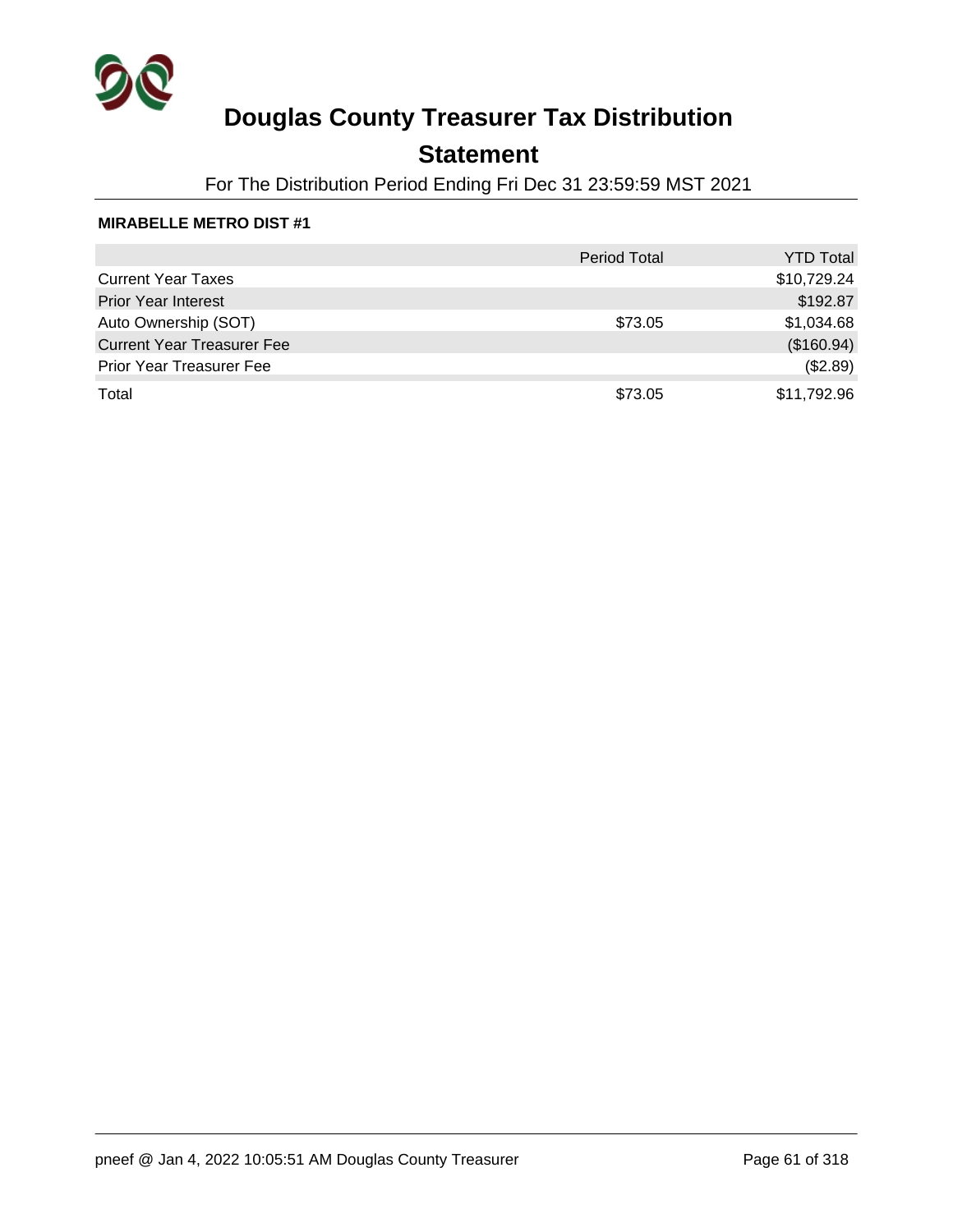

### **Statement**

For The Distribution Period Ending Fri Dec 31 23:59:59 MST 2021

#### **CENTENNIAL W & S**

|       | <b>Period Total</b> | Total  |
|-------|---------------------|--------|
| Total | \$0.00              | \$0.00 |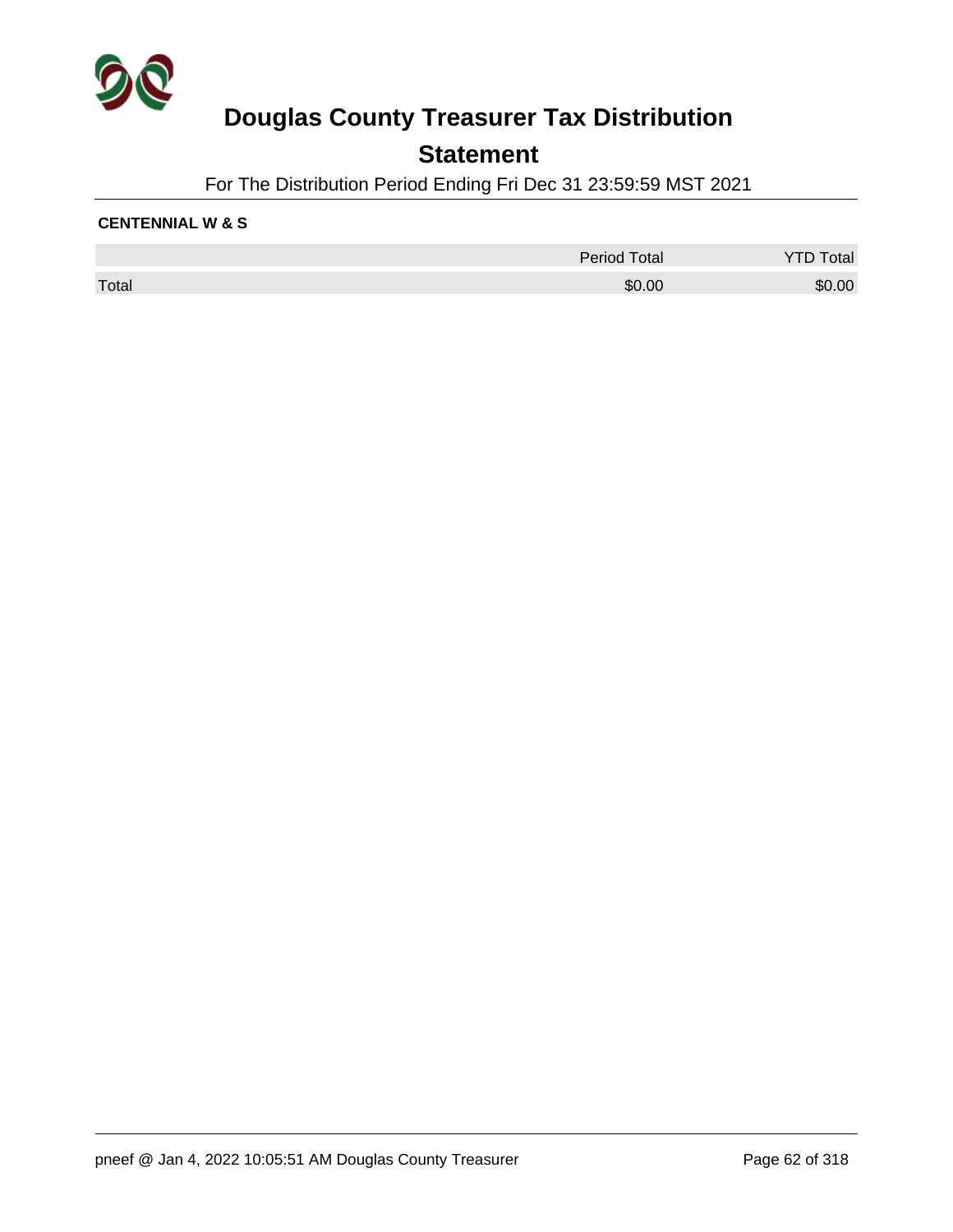

## **Statement**

For The Distribution Period Ending Fri Dec 31 23:59:59 MST 2021

#### **COTTONWOOD METRO DISTRICT**

|                                   | <b>Period Total</b> | <b>YTD Total</b> |
|-----------------------------------|---------------------|------------------|
| <b>Current Year Taxes</b>         |                     | \$694,822.85     |
| <b>Prior Year Taxes</b>           |                     | \$45.23          |
| Senior/Veteran Exemptions         |                     | \$4,970.36       |
| <b>Current Year TIF Expense</b>   |                     | (\$46,886.98)    |
| Prior Year TIF Expense            |                     | (\$25.50)        |
| <b>Current Year Interest</b>      |                     | \$860.98         |
| <b>Prior Year Interest</b>        |                     | \$8.59           |
| Auto Ownership (SOT)              | \$4,765.21          | \$67,492.84      |
| <b>Current Year Treasurer Fee</b> |                     | (\$9,806.51)     |
| <b>Prior Year Treasurer Fee</b>   |                     | (\$0.43)         |
| Total                             | \$4,765.21          | \$711,481.43     |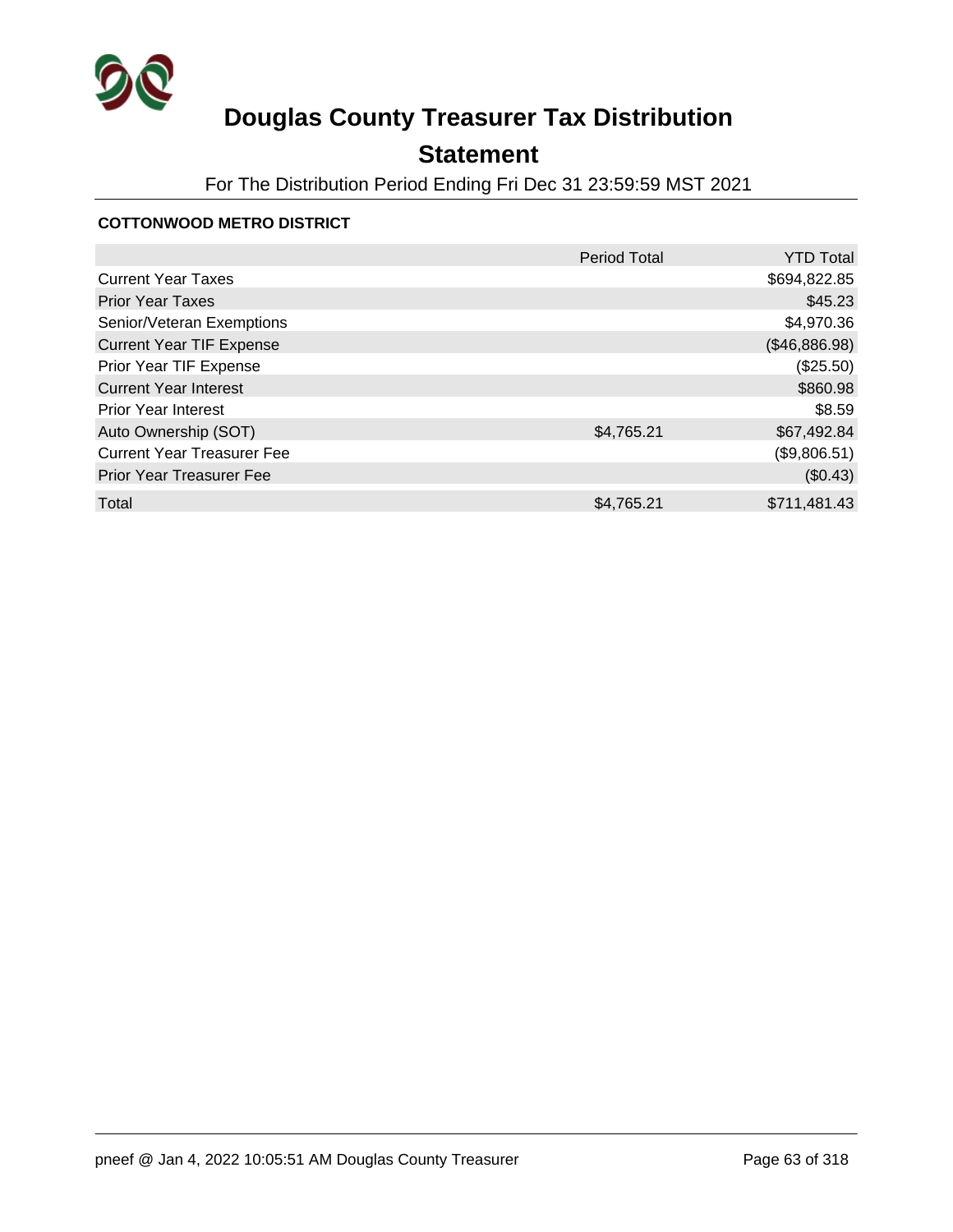

## **Statement**

For The Distribution Period Ending Fri Dec 31 23:59:59 MST 2021

#### **PARK MEADOWS METRO DIST**

|                                         | <b>Period Total</b> | <b>YTD Total</b> |
|-----------------------------------------|---------------------|------------------|
| <b>Current Year Taxes</b>               | \$35.83             | \$2,384,001.59   |
| <b>Prior Year Taxes</b>                 | \$0.01              | \$474.59         |
| Senior/Veteran Exemptions               |                     | \$21,417.49      |
| <b>Current Year Value Adjustment</b>    | (\$15.20)           | (\$105.32)       |
| Prior Year Value Adjustment (Abatement) | (\$9.14)            | (\$9,052.16)     |
| <b>Current Year Interest</b>            |                     | \$1,376.82       |
| <b>Prior Year Interest</b>              |                     | \$122.32         |
| Current Year Interest Value Adjustment  | (\$0.65)            | (\$0.65)         |
| Prior Year Interest Value Adjustment    | (\$0.37)            | (\$696.19)       |
| Auto Ownership (SOT)                    | \$16,407.08         | \$232,384.38     |
| <b>Current Year Treasurer Fee</b>       | (\$0.31)            | (\$36,100.43)    |
| <b>Prior Year Treasurer Fee</b>         | \$0.14              | \$126.81         |
| Total                                   | \$16,417.39         | \$2,593,949.25   |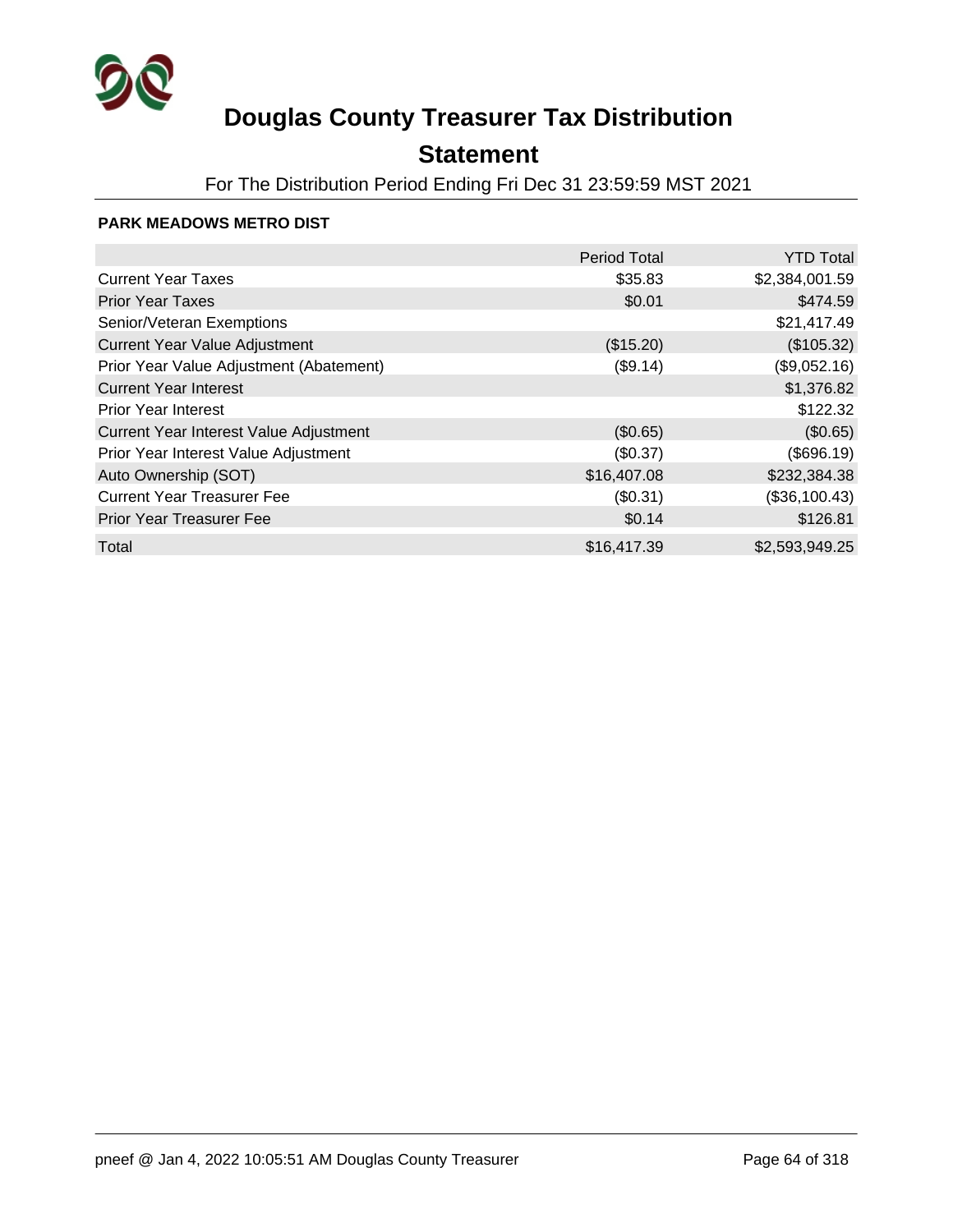

## **Statement**

For The Distribution Period Ending Fri Dec 31 23:59:59 MST 2021

#### **LINCOLN PARK METRO DIST**

|                                   | <b>Period Total</b> | <b>YTD Total</b> |
|-----------------------------------|---------------------|------------------|
| <b>Current Year Taxes</b>         |                     | \$2,381,450.61   |
| Senior/Veteran Exemptions         |                     | \$23,285.97      |
| <b>Current Year Interest</b>      |                     | \$1,102.55       |
| <b>Prior Year Interest</b>        |                     | \$129.91         |
| Auto Ownership (SOT)              | \$16,373.49         | \$231,908.68     |
| <b>Current Year Treasurer Fee</b> |                     | (\$36,087.57)    |
| <b>Prior Year Treasurer Fee</b>   |                     | (\$1.95)         |
| Total                             | \$16,373.49         | \$2,601,788.20   |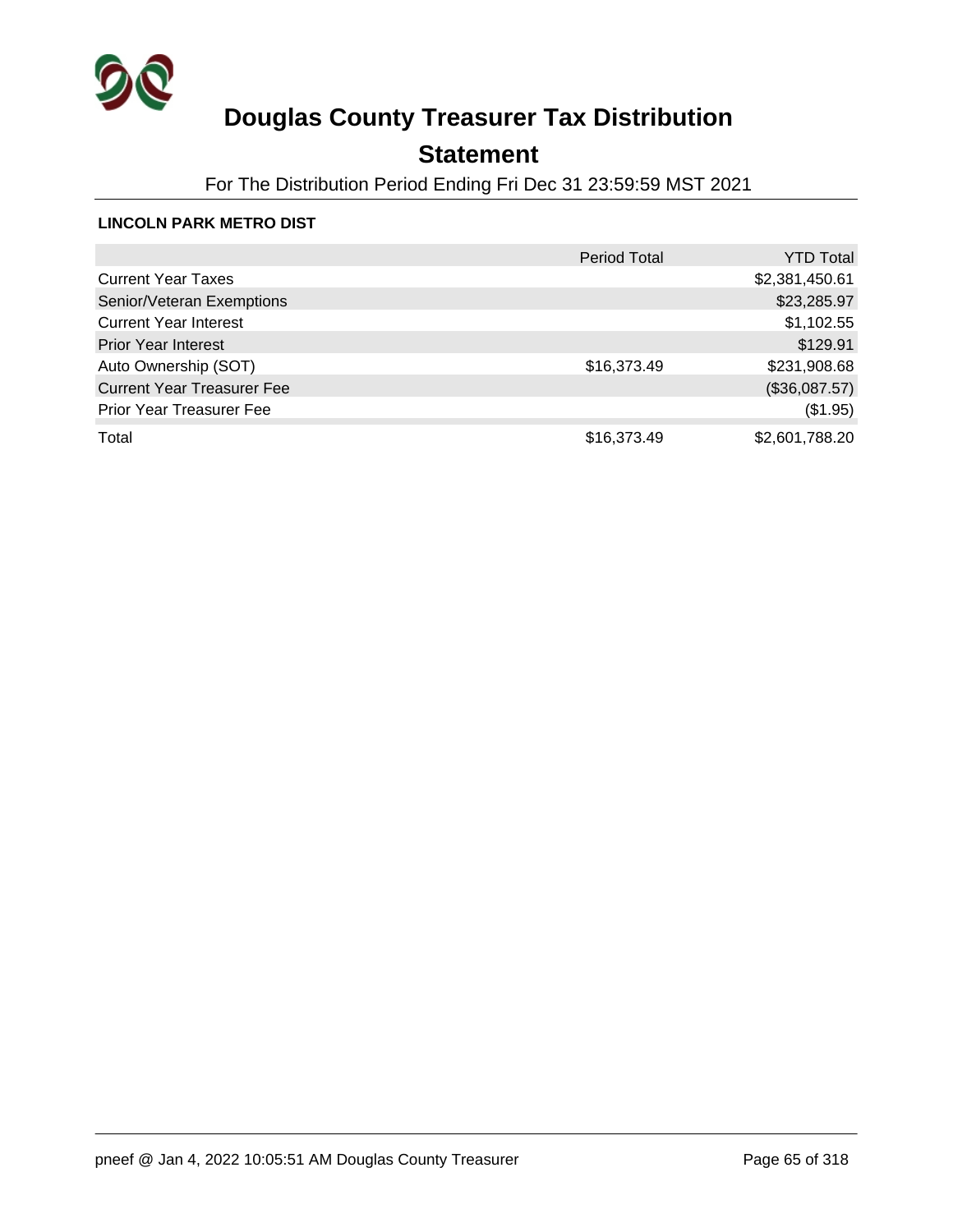

## **Statement**

For The Distribution Period Ending Fri Dec 31 23:59:59 MST 2021

#### **STONEGATE VLG METRO DIST**

|                                         | <b>Period Total</b> | <b>YTD Total</b> |
|-----------------------------------------|---------------------|------------------|
| <b>Current Year Taxes</b>               |                     | \$2,683,772.65   |
| Senior/Veteran Exemptions               |                     | \$59,930.80      |
| Prior Year Value Adjustment (Abatement) |                     | (\$2,117.47)     |
| <b>Current Year Interest</b>            |                     | \$1,511.73       |
| Prior Year Interest Value Adjustment    |                     | (\$84.70)        |
| Auto Ownership (SOT)                    | \$18,682.51         | \$264,612.86     |
| <b>Current Year Treasurer Fee</b>       |                     | (\$41,178.15)    |
| <b>Prior Year Treasurer Fee</b>         |                     | \$31.76          |
| Total                                   | \$18,682.51         | \$2,966,479.48   |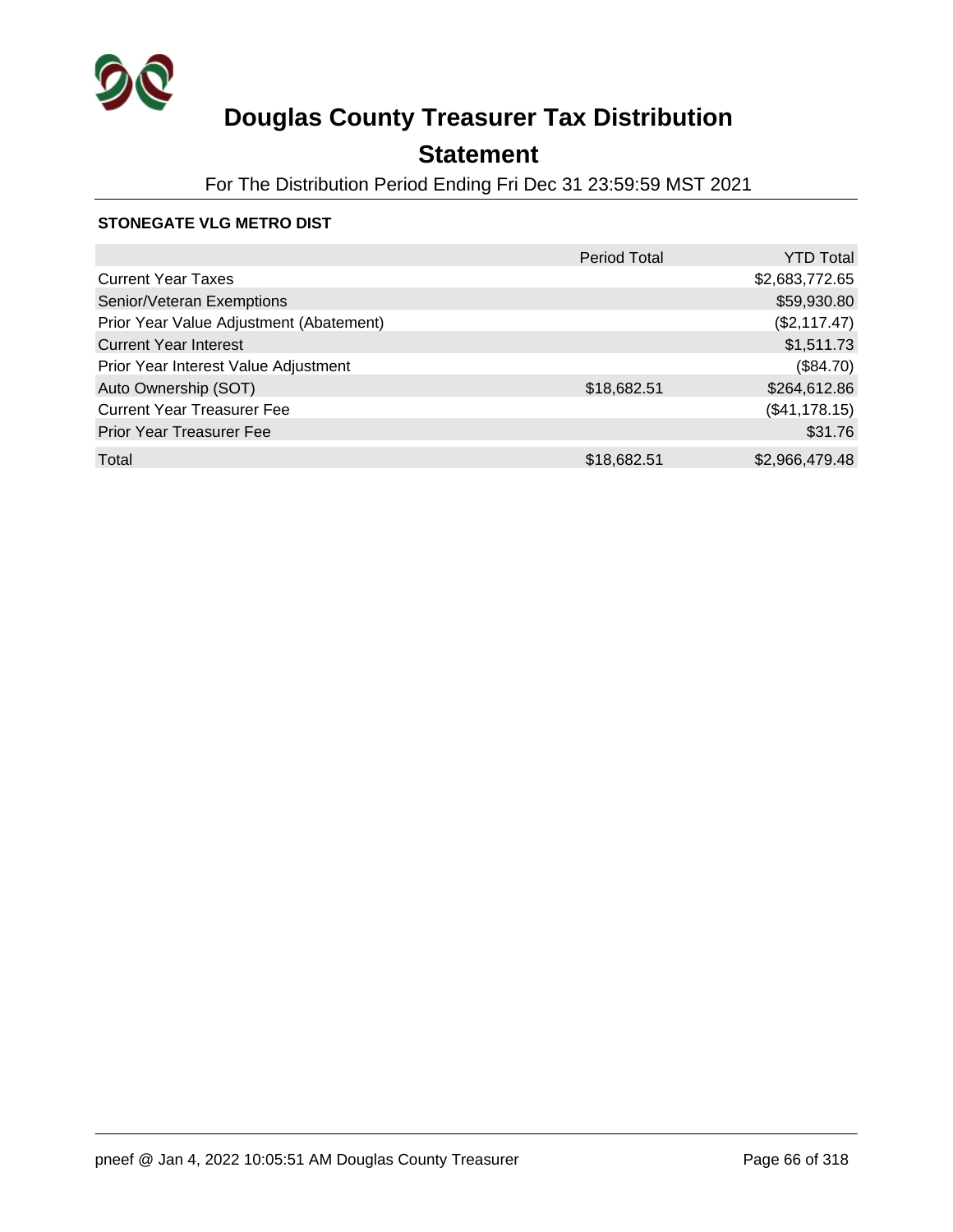

## **Statement**

For The Distribution Period Ending Fri Dec 31 23:59:59 MST 2021

#### **E-470 PUBLIC HWY AUTHORITY**

|       | <b>Period Total</b> | otal   |
|-------|---------------------|--------|
| Total | \$0.00              | \$0.00 |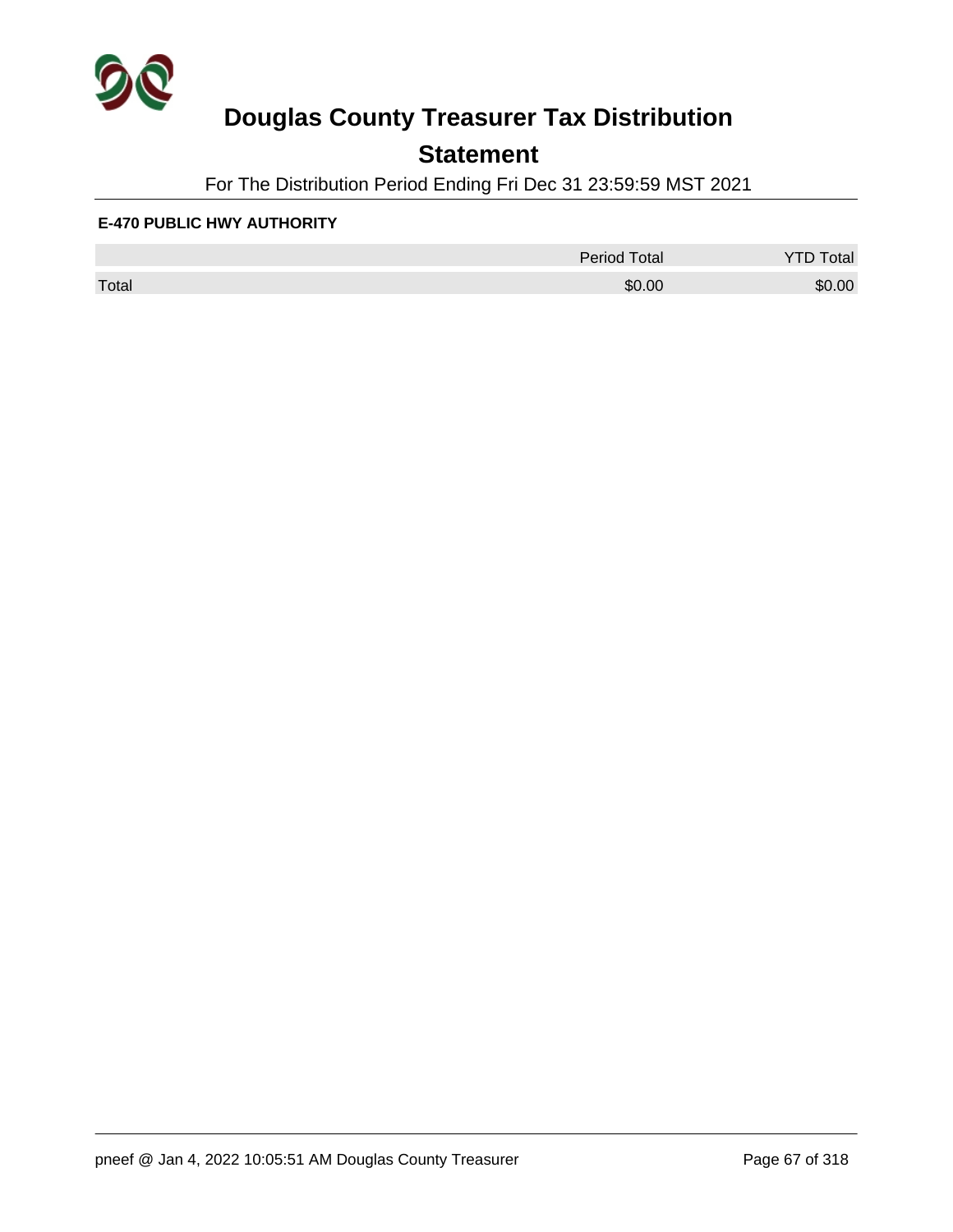

## **Statement**

For The Distribution Period Ending Fri Dec 31 23:59:59 MST 2021

#### **CASTLE PINES NORTH METRO**

|                                         | <b>Period Total</b> | <b>YTD Total</b> |
|-----------------------------------------|---------------------|------------------|
| <b>Current Year Taxes</b>               |                     | \$3,599,285.24   |
| <b>Prior Year Taxes</b>                 |                     | \$1,597.61       |
| Senior/Veteran Exemptions               |                     | \$64,801.56      |
| <b>Current Year Value Adjustment</b>    | (\$110.01)          | (\$110.01)       |
| Prior Year Value Adjustment (Abatement) | (\$110.01)          | (\$110.01)       |
| <b>Current Year Interest</b>            |                     | \$3,289.36       |
| <b>Prior Year Interest</b>              |                     | \$102.72         |
| Current Year Interest Value Adjustment  | (\$4.40)            | (\$4.40)         |
| Prior Year Interest Value Adjustment    | (\$2.20)            | (\$2.20)         |
| Auto Ownership (SOT)                    | \$24,970.40         | \$353,672.42     |
| <b>Current Year Treasurer Fee</b>       | \$1.65              | (\$55,009.10)    |
| <b>Prior Year Treasurer Fee</b>         | \$1.65              | (\$23.86)        |
| Total                                   | \$24,747.08         | \$3,967,489.33   |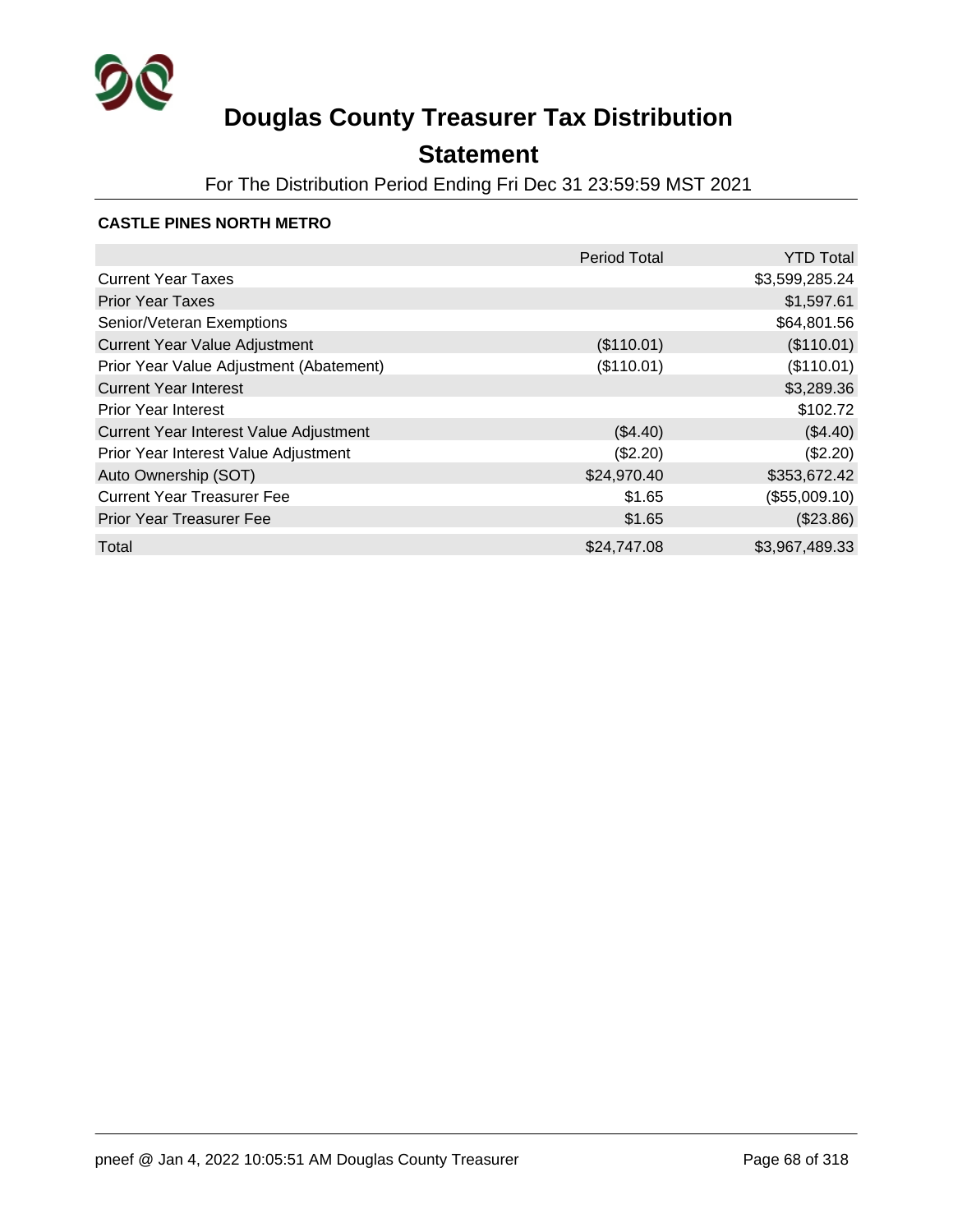

## **Statement**

For The Distribution Period Ending Fri Dec 31 23:59:59 MST 2021

#### **FOUNDERS VILLAGE METRO DIST**

|                                   | <b>Period Total</b> | <b>YTD Total</b> |
|-----------------------------------|---------------------|------------------|
| <b>Current Year Taxes</b>         |                     | \$5,246,628.41   |
| Senior/Veteran Exemptions         |                     | \$80,605.13      |
| <b>Current Year Interest</b>      |                     | \$4,161.75       |
| Auto Ownership (SOT)              | \$36,272.33         | \$513,749.27     |
| <b>Current Year Treasurer Fee</b> |                     | (\$79,970.94)    |
| Total                             | \$36,272.33         | \$5,765,173.62   |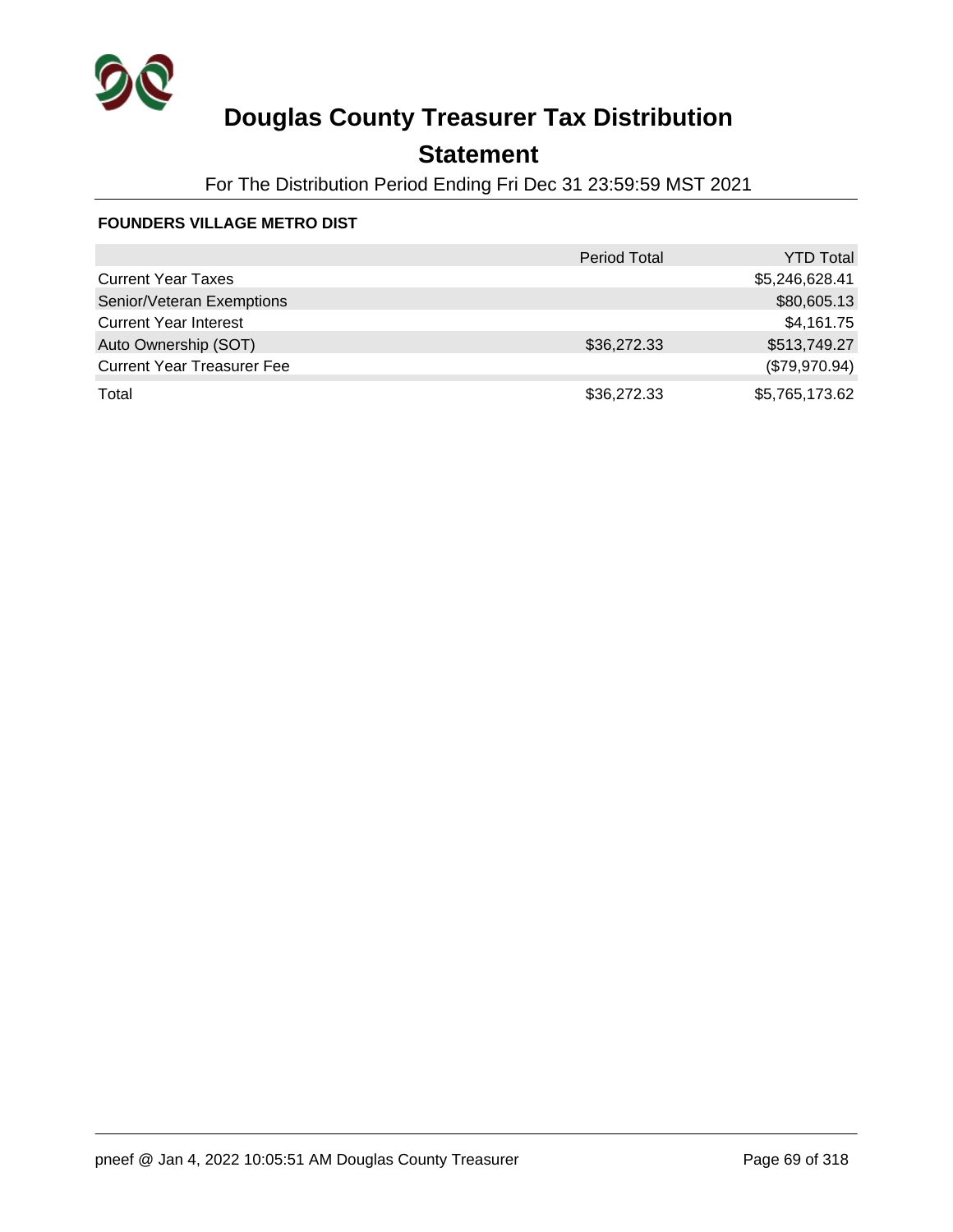

## **Statement**

For The Distribution Period Ending Fri Dec 31 23:59:59 MST 2021

#### **CASTLEWOOD RANCH METRO**

|                                   | <b>Period Total</b> | <b>YTD Total</b> |
|-----------------------------------|---------------------|------------------|
| <b>Current Year Taxes</b>         |                     | \$1,674,533.38   |
| Senior/Veteran Exemptions         |                     | \$17,166.10      |
| <b>Current Year Interest</b>      |                     | \$700.91         |
| Auto Ownership (SOT)              | \$11,518.53         | \$163,144.64     |
| <b>Current Year Treasurer Fee</b> |                     | (\$25,386.02)    |
| Total                             | \$11,518.53         | \$1,830,159.01   |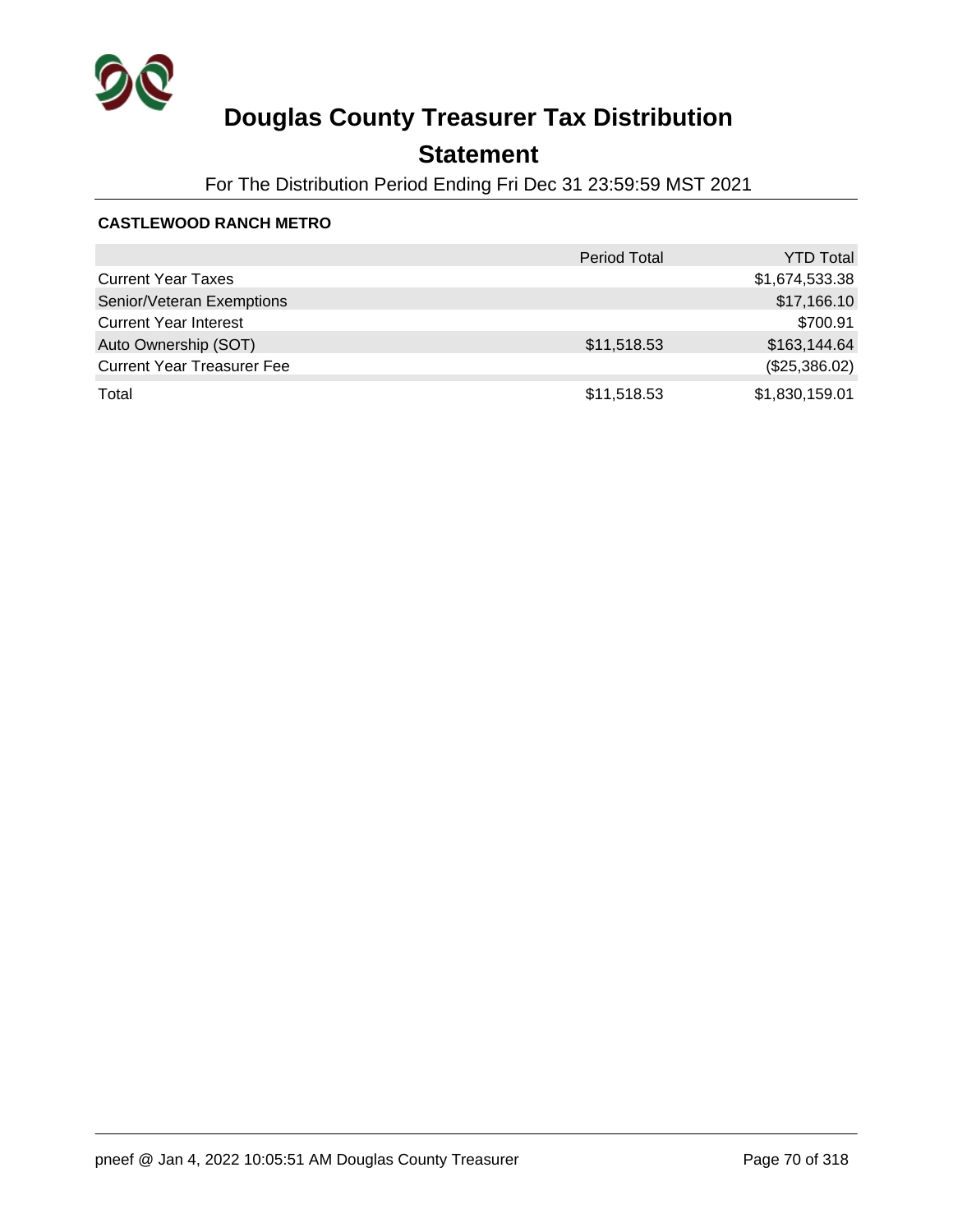

## **Statement**

For The Distribution Period Ending Fri Dec 31 23:59:59 MST 2021

#### **VILLAGES @ CR MET #4**

|                                   | <b>Period Total</b> | <b>YTD Total</b> |
|-----------------------------------|---------------------|------------------|
| <b>Current Year Taxes</b>         |                     | \$5,089.19       |
| Senior/Veteran Exemptions         |                     | \$158.36         |
| Auto Ownership (SOT)              | \$35.73             | \$506.10         |
| <b>Current Year Treasurer Fee</b> |                     | (\$78.74)        |
| Total                             | \$35.73             | \$5,674.91       |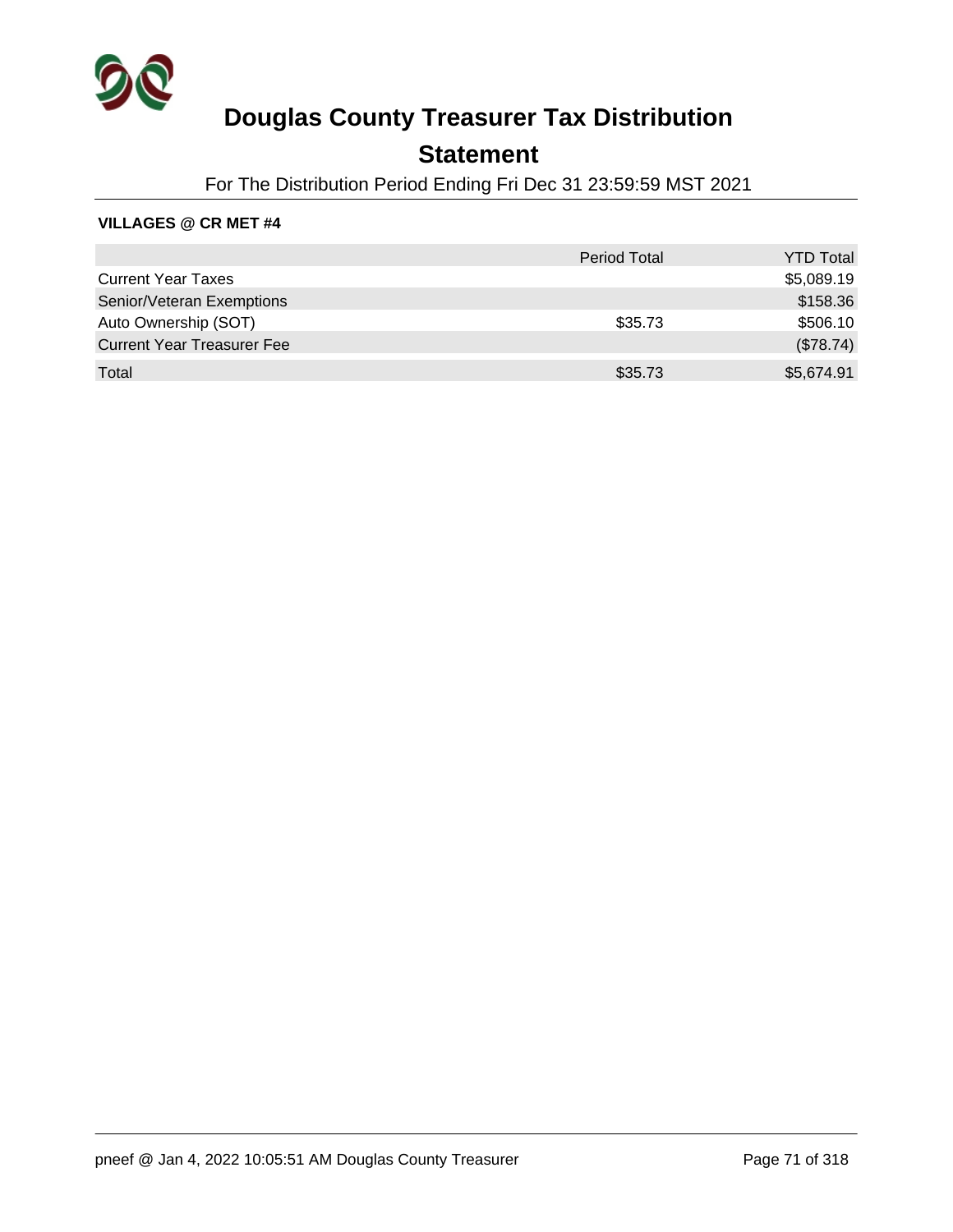

### **Statement**

For The Distribution Period Ending Fri Dec 31 23:59:59 MST 2021

#### **VILLAGES @ CR MET #6**

|                                   | <b>Period Total</b> | <b>YTD Total</b> |
|-----------------------------------|---------------------|------------------|
| <b>Current Year Taxes</b>         |                     | \$2,946,152.79   |
| Senior/Veteran Exemptions         |                     | \$8,783.97       |
| <b>Current Year Interest</b>      |                     | \$738.80         |
| Auto Ownership (SOT)              | \$20,119.72         | \$284,969.04     |
| <b>Current Year Treasurer Fee</b> |                     | (\$44,335.11)    |
| Total                             | \$20,119.72         | \$3,196,309.49   |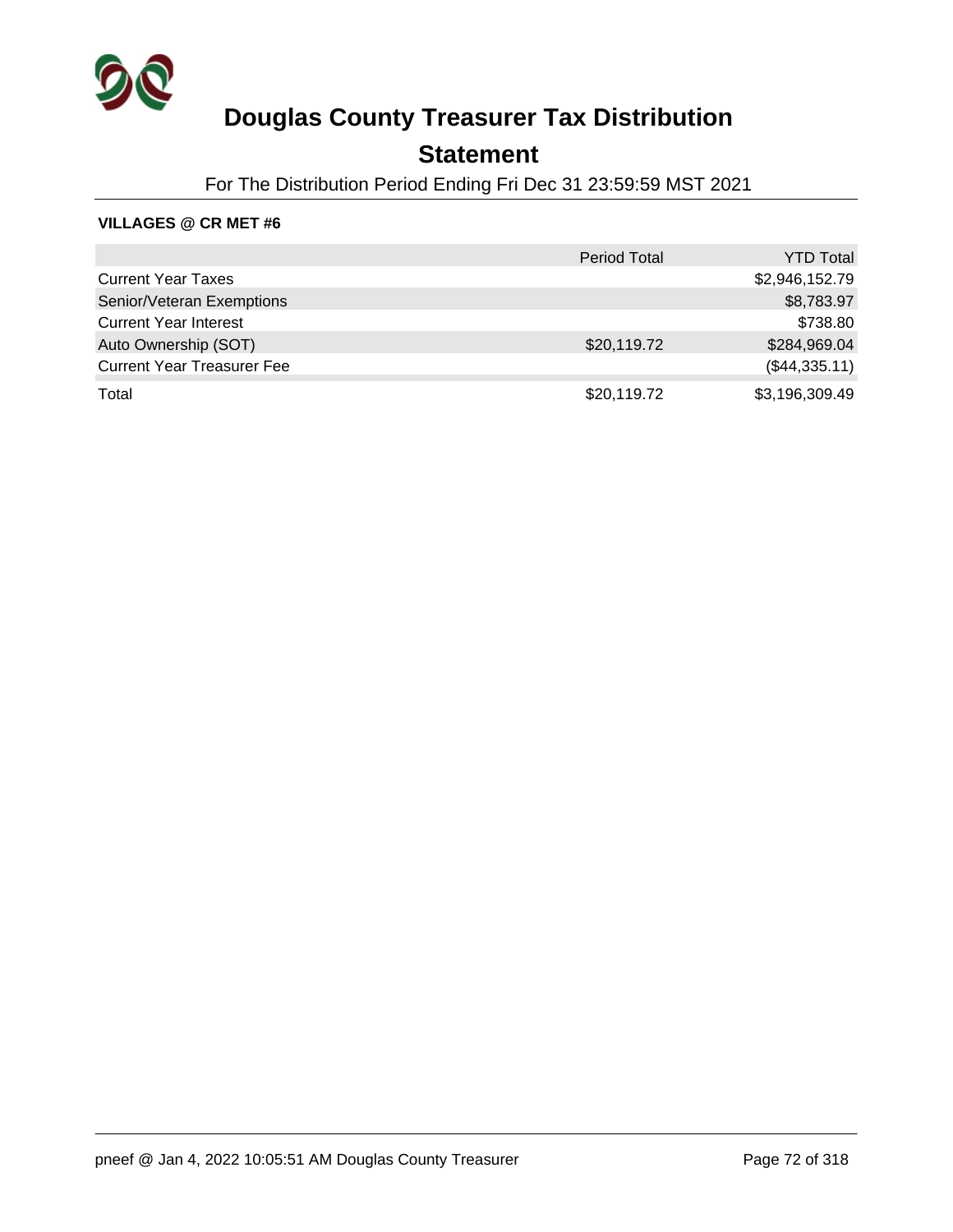

## **Statement**

For The Distribution Period Ending Fri Dec 31 23:59:59 MST 2021

#### **VILLAGES @ CR MET #7**

|       | <b>Period Total</b> | otal   |
|-------|---------------------|--------|
| Total | \$0.00              | \$0.00 |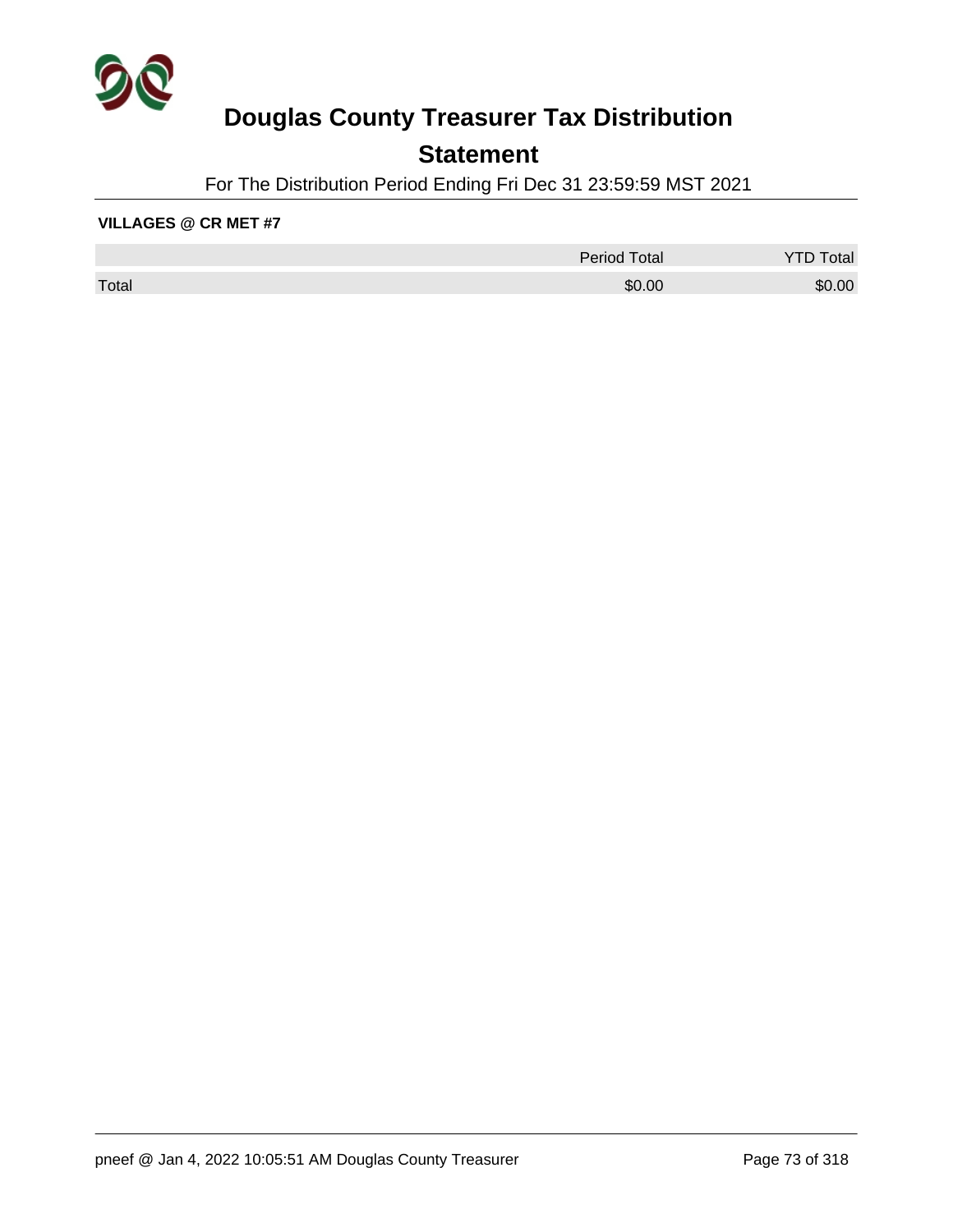

## **Statement**

For The Distribution Period Ending Fri Dec 31 23:59:59 MST 2021

### **DOUGLAS COUNTY CONSERVATION**

|       | <b>Period Total</b> | otal   |
|-------|---------------------|--------|
| Total | \$0.00              | \$0.00 |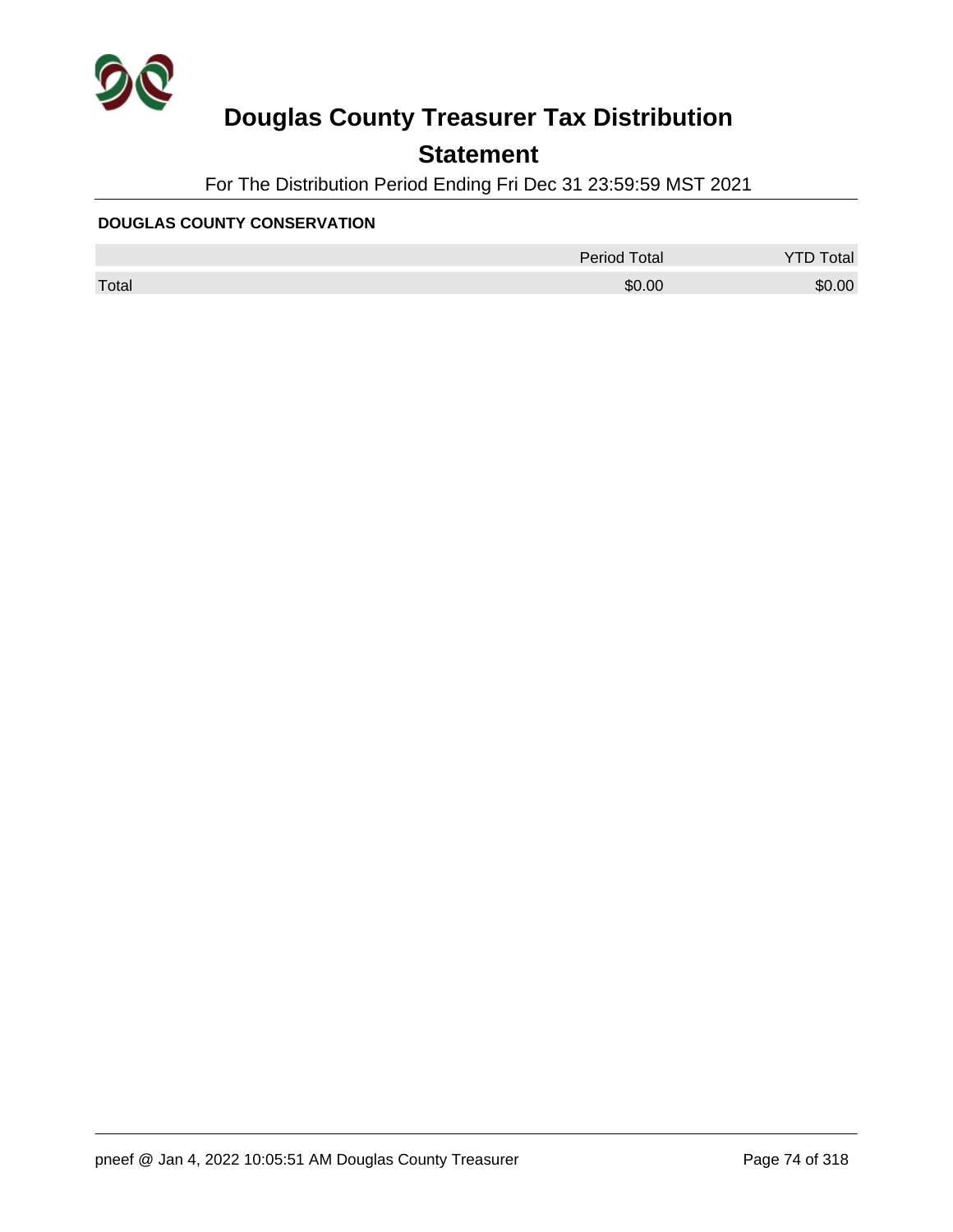

## **Statement**

For The Distribution Period Ending Fri Dec 31 23:59:59 MST 2021

### **DC WOODMOOR MTN GEN IMPR DIST**

|                                   | <b>Period Total</b> | <b>YTD Total</b> |
|-----------------------------------|---------------------|------------------|
| <b>Current Year Taxes</b>         |                     | \$29,256.13      |
| Senior/Veteran Exemptions         |                     | \$386.64         |
| <b>Current Year Interest</b>      |                     | \$75.87          |
| Auto Ownership (SOT)              | \$201.83            | \$2,858.71       |
| <b>Current Year Treasurer Fee</b> |                     | (\$445.84)       |
| Total                             | \$201.83            | \$32,131.51      |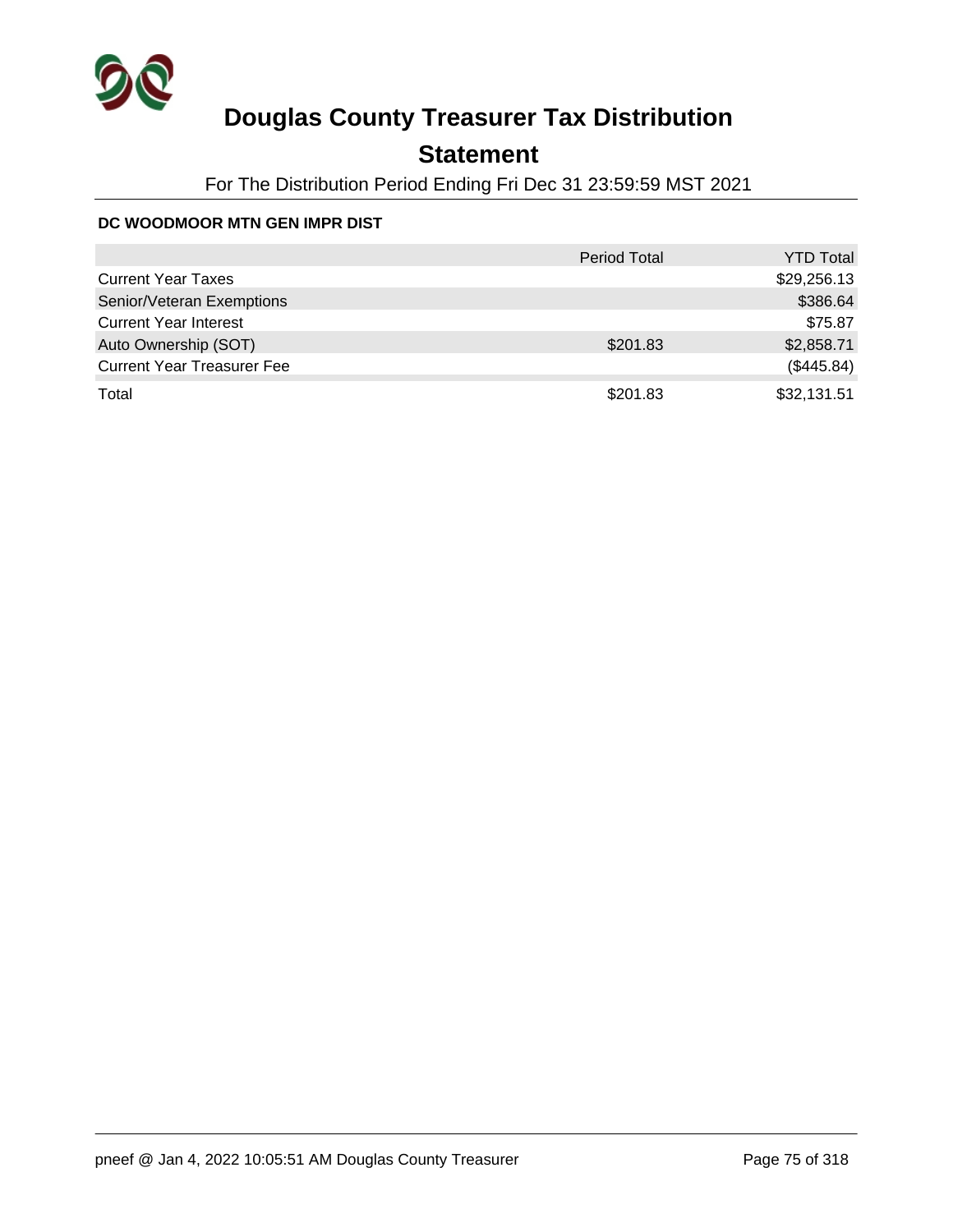

### **Statement**

For The Distribution Period Ending Fri Dec 31 23:59:59 MST 2021

|                                   | <b>Period Total</b> | <b>YTD Total</b> |
|-----------------------------------|---------------------|------------------|
| <b>Current Year Taxes</b>         |                     | \$1,876,994.00   |
| <b>Prior Year Taxes</b>           |                     | \$1,418.90       |
| Senior/Veteran Exemptions         |                     | \$38,536.65      |
| <b>Current Year Interest</b>      |                     | \$1,141.44       |
| <b>Prior Year Interest</b>        |                     | \$212.83         |
| Auto Ownership (SOT)              | \$13,042.56         | \$184,730.48     |
| <b>Current Year Treasurer Fee</b> |                     | (\$28,750.10)    |
| <b>Prior Year Treasurer Fee</b>   |                     | (\$24.47)        |
| Total                             | \$13,042.56         | \$2,074,259.73   |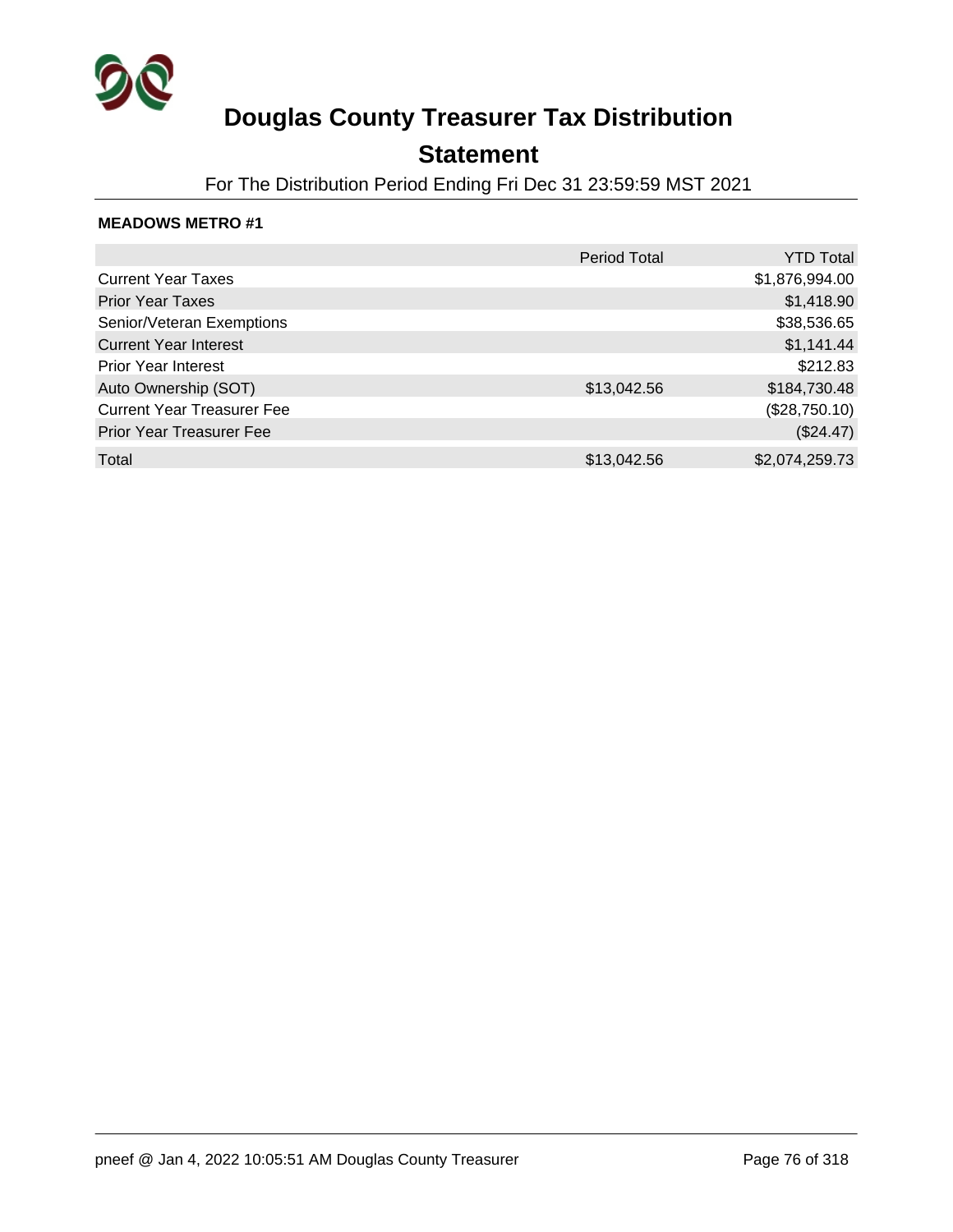

### **Statement**

For The Distribution Period Ending Fri Dec 31 23:59:59 MST 2021

### **WESTFIELD METRO #1**

|                                   | Period Total | <b>YTD Total</b> |
|-----------------------------------|--------------|------------------|
| <b>Current Year Taxes</b>         |              | \$507.70         |
| <b>Current Year Treasurer Fee</b> |              | (\$7.62)         |
| Total                             | \$0.00       | \$500.08         |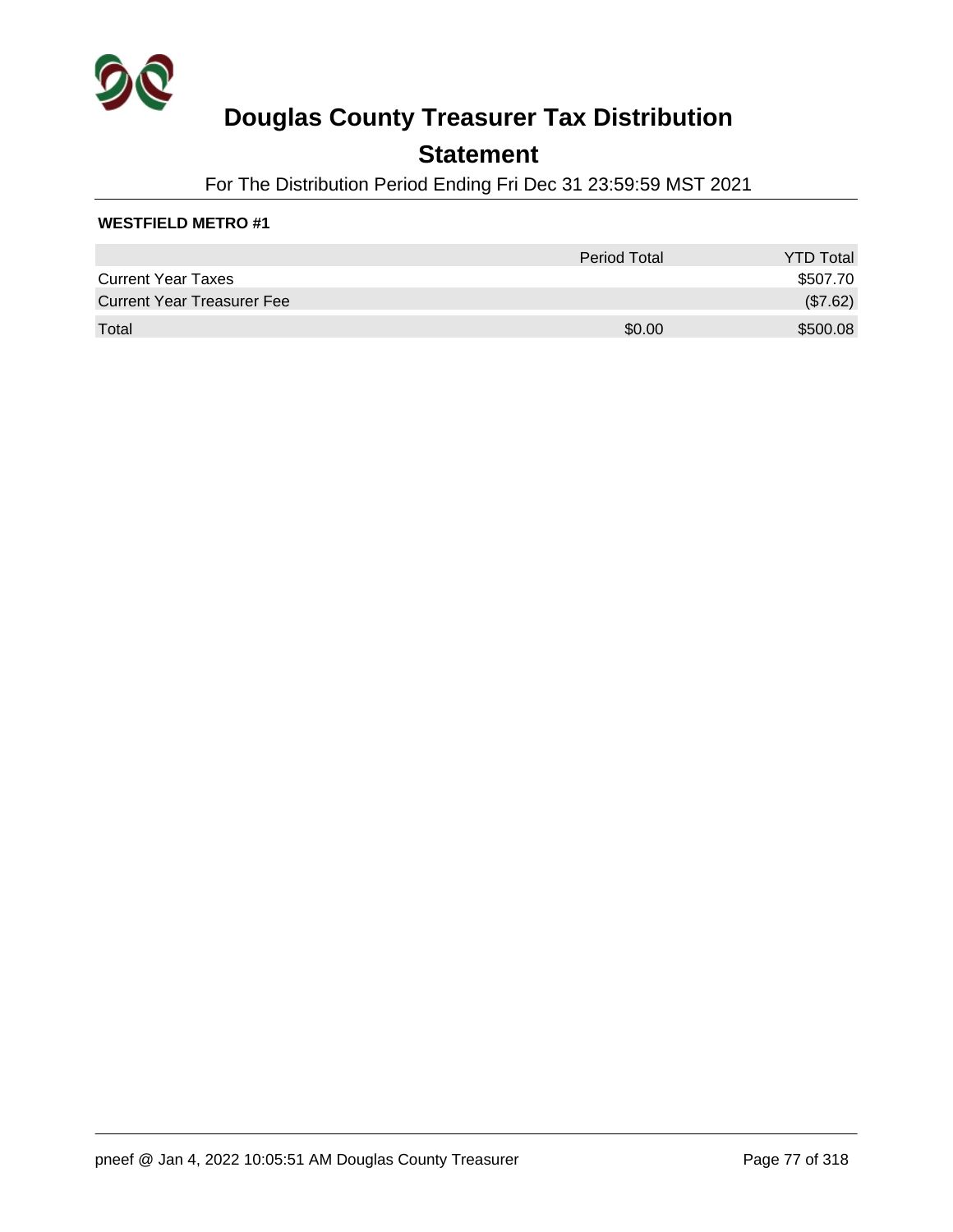

### **Statement**

For The Distribution Period Ending Fri Dec 31 23:59:59 MST 2021

|                                   | <b>Period Total</b> | <b>YTD Total</b> |
|-----------------------------------|---------------------|------------------|
| <b>Current Year Taxes</b>         |                     | \$1,338,939.23   |
| Senior/Veteran Exemptions         |                     | \$18,770.92      |
| <b>Current Year Interest</b>      |                     | \$646.67         |
| Auto Ownership (SOT)              | \$9,244.44          | \$130,935.22     |
| <b>Current Year Treasurer Fee</b> |                     | (\$20,375.29)    |
| Total                             | \$9,244.44          | \$1,468,916.75   |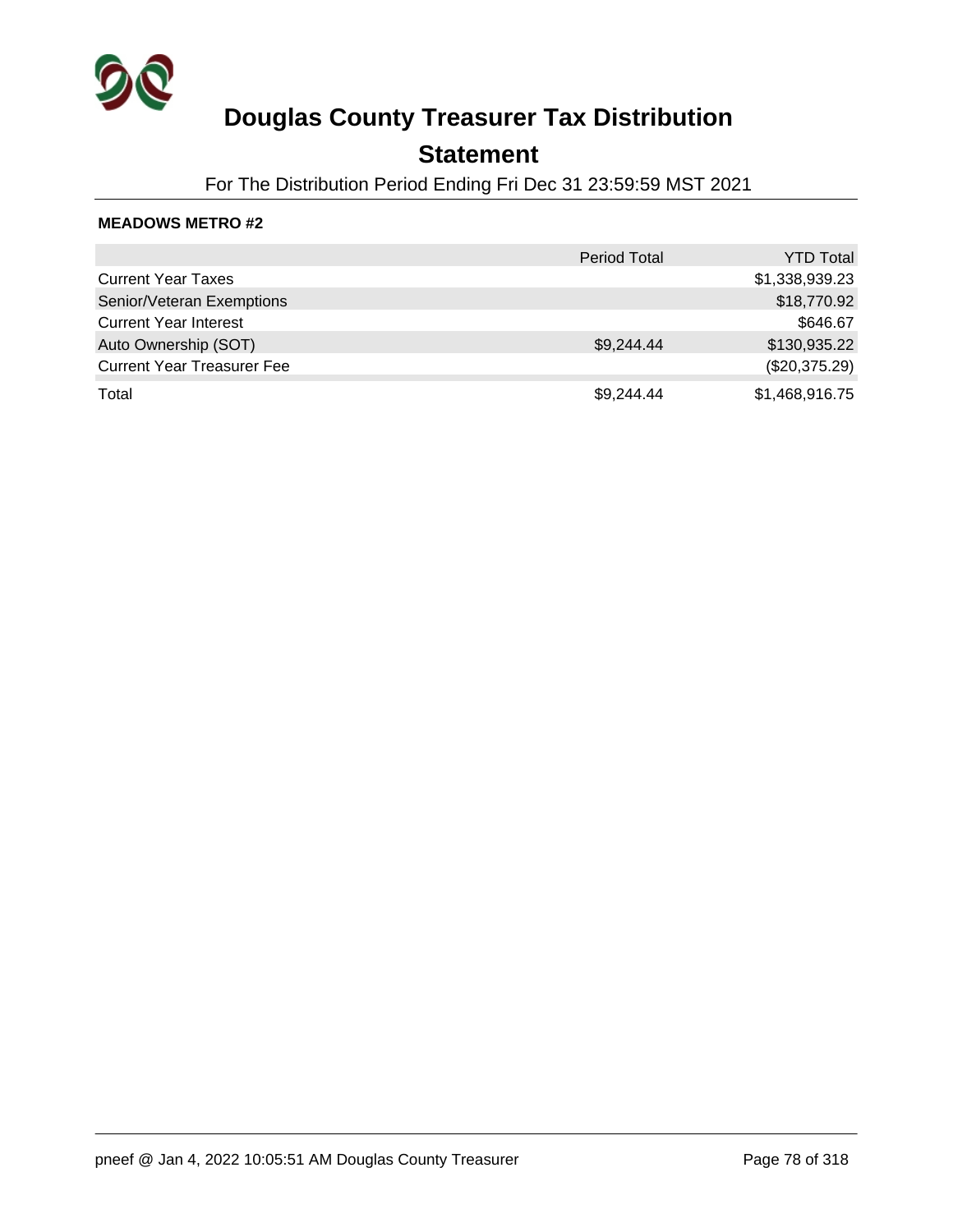

## **Statement**

For The Distribution Period Ending Fri Dec 31 23:59:59 MST 2021

#### **BELL MTN RCH MASTER METRO**

|       | <b>Period Total</b> | otal   |
|-------|---------------------|--------|
| Total | \$0.00              | \$0.00 |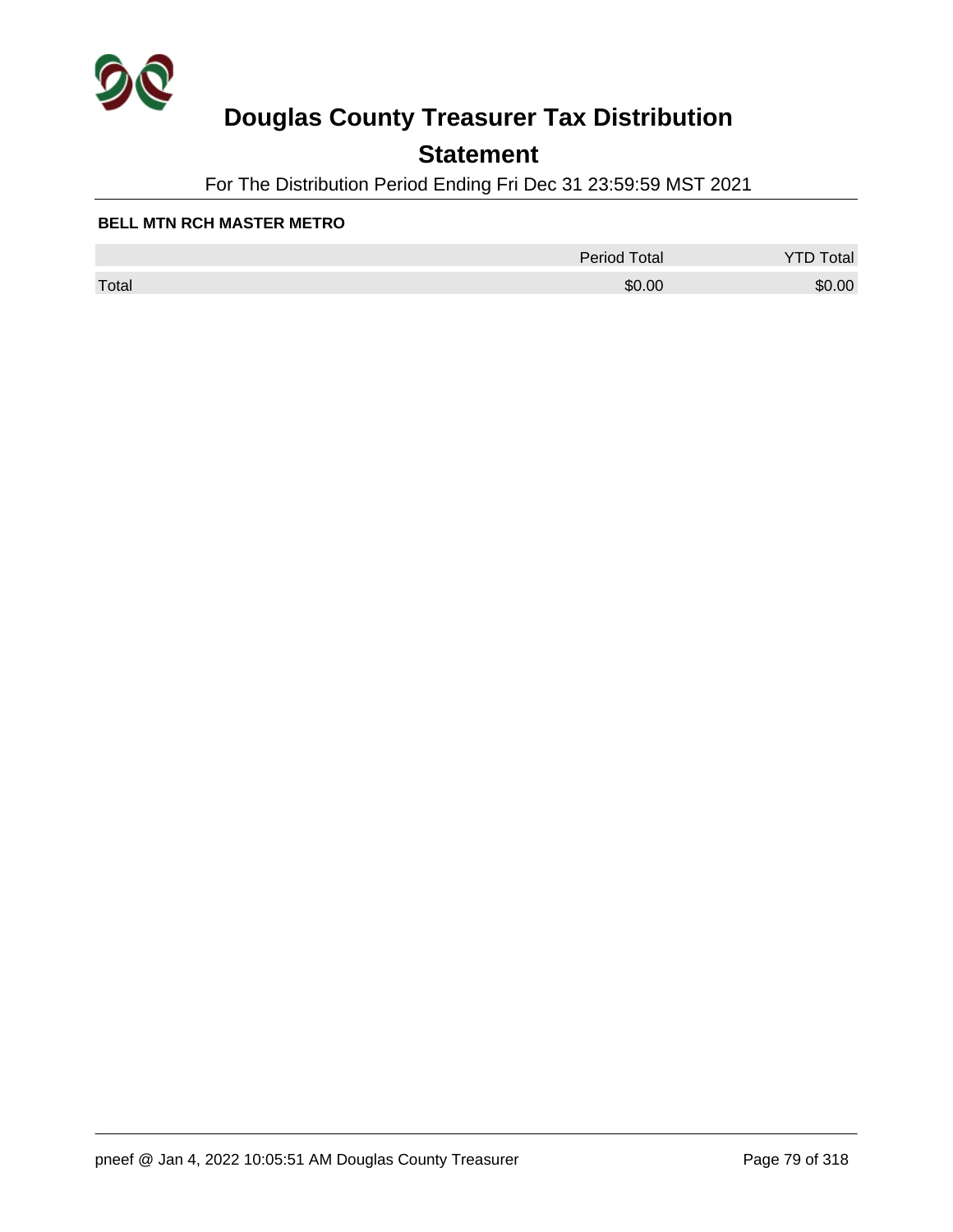

### **Statement**

For The Distribution Period Ending Fri Dec 31 23:59:59 MST 2021

### **WESTFIELD METRO #2**

|                                   | <b>Period Total</b> | <b>YTD Total</b> |
|-----------------------------------|---------------------|------------------|
| <b>Current Year Taxes</b>         |                     | \$92.60          |
| <b>Current Year Interest</b>      |                     | \$0.19           |
| <b>Current Year Treasurer Fee</b> |                     | (\$1.39)         |
| Total                             | \$0.00              | \$91.40          |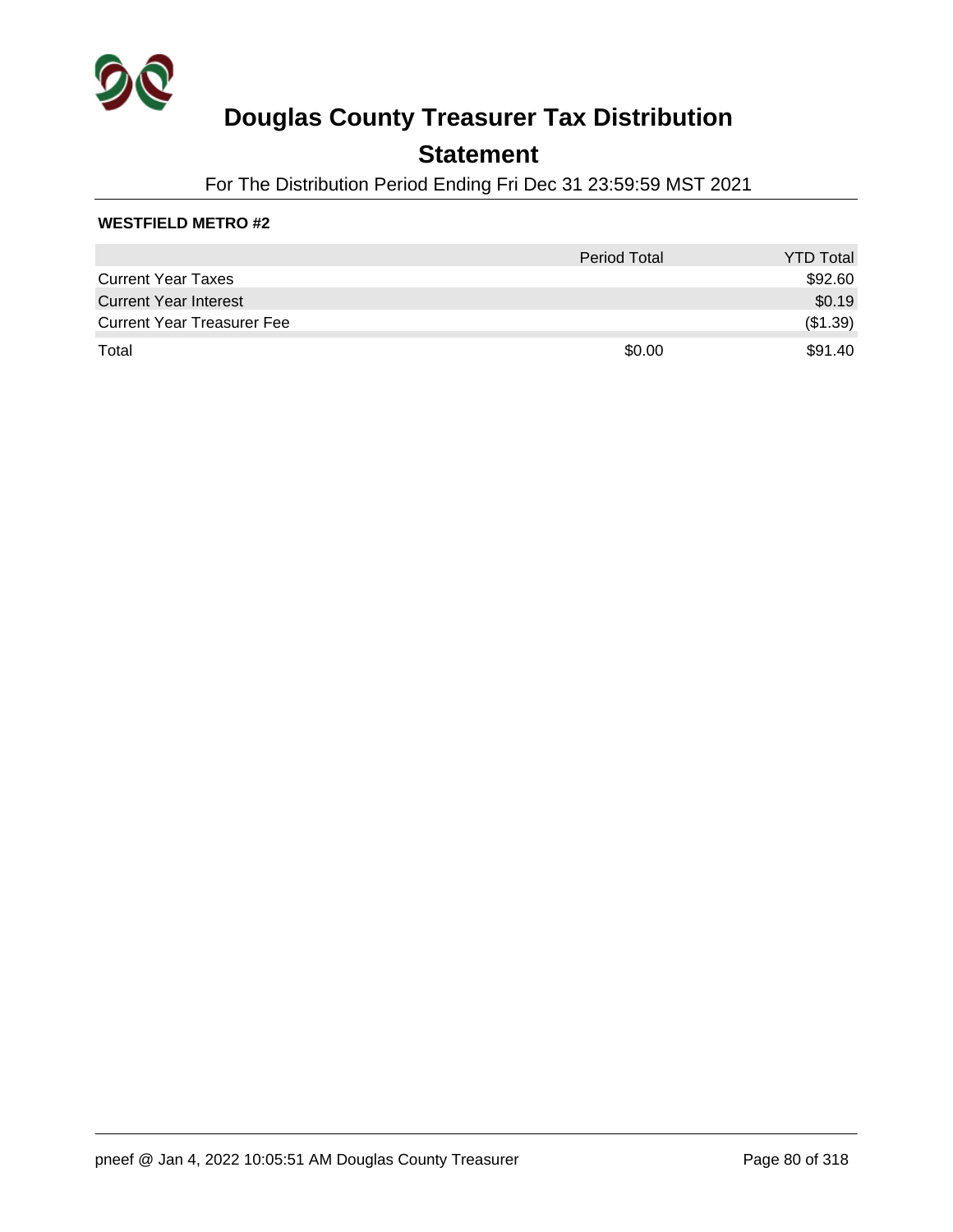

## **Statement**

For The Distribution Period Ending Fri Dec 31 23:59:59 MST 2021

|                                        | <b>Period Total</b> | <b>YTD Total</b> |
|----------------------------------------|---------------------|------------------|
| <b>Current Year Taxes</b>              |                     | \$1,134,421.13   |
| Senior/Veteran Exemptions              |                     | \$2,252.61       |
| <b>Current Year Value Adjustment</b>   |                     | (\$9.80)         |
| <b>Current Year Interest</b>           |                     | \$155.29         |
| Current Year Interest Value Adjustment |                     | (\$0.09)         |
| Auto Ownership (SOT)                   | \$7,739.44          | \$109,618.83     |
| <b>Current Year Treasurer Fee</b>      |                     | (\$17,052.32)    |
| Total                                  | \$7,739.44          | \$1,229,385.65   |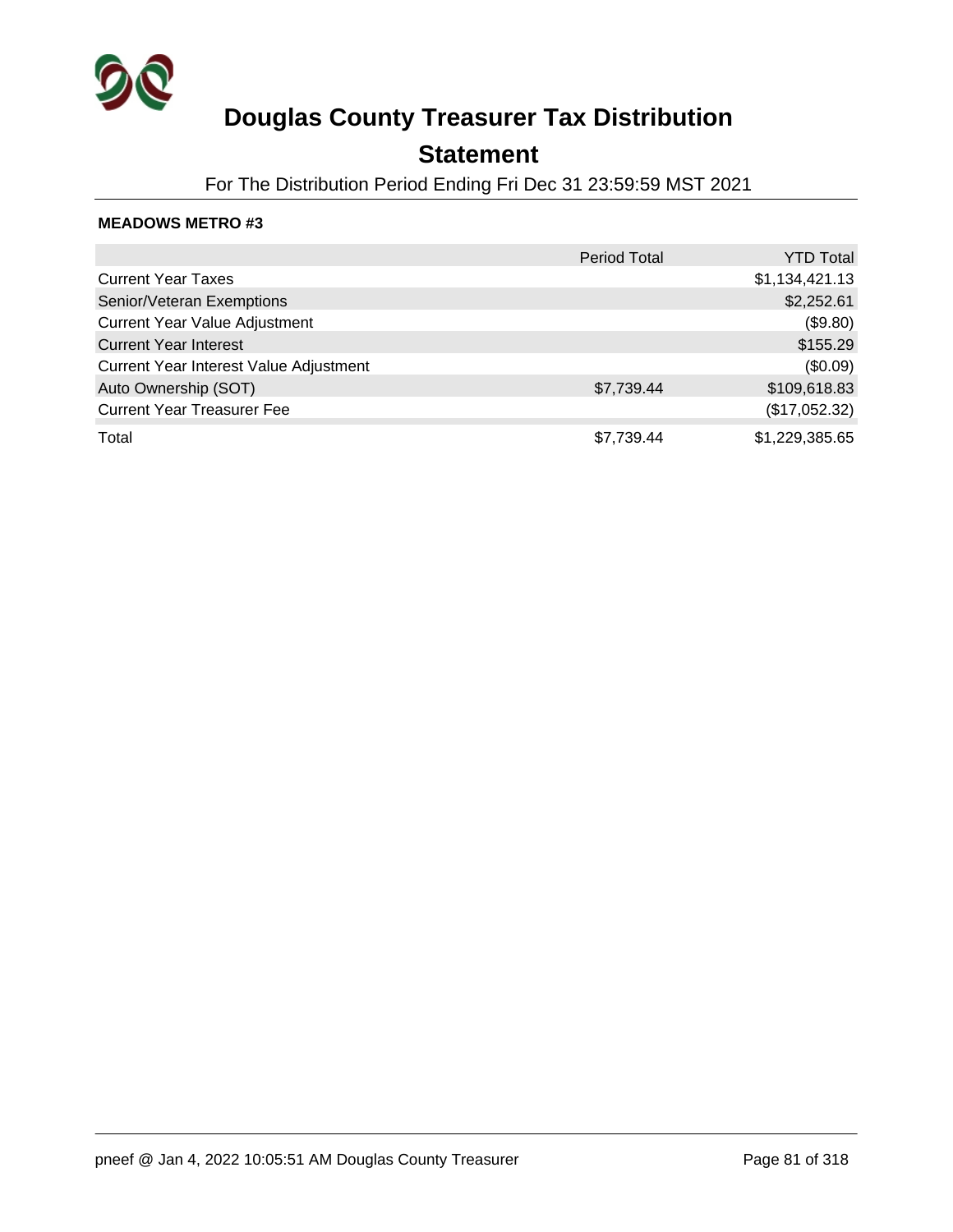

### **Statement**

For The Distribution Period Ending Fri Dec 31 23:59:59 MST 2021

|                                   | <b>Period Total</b> | <b>YTD Total</b> |
|-----------------------------------|---------------------|------------------|
| <b>Current Year Taxes</b>         |                     | \$60.90          |
| Auto Ownership (SOT)              | \$0.42              | \$5.89           |
| <b>Current Year Treasurer Fee</b> |                     | (\$0.91)         |
| Total                             | \$0.42              | \$65.88          |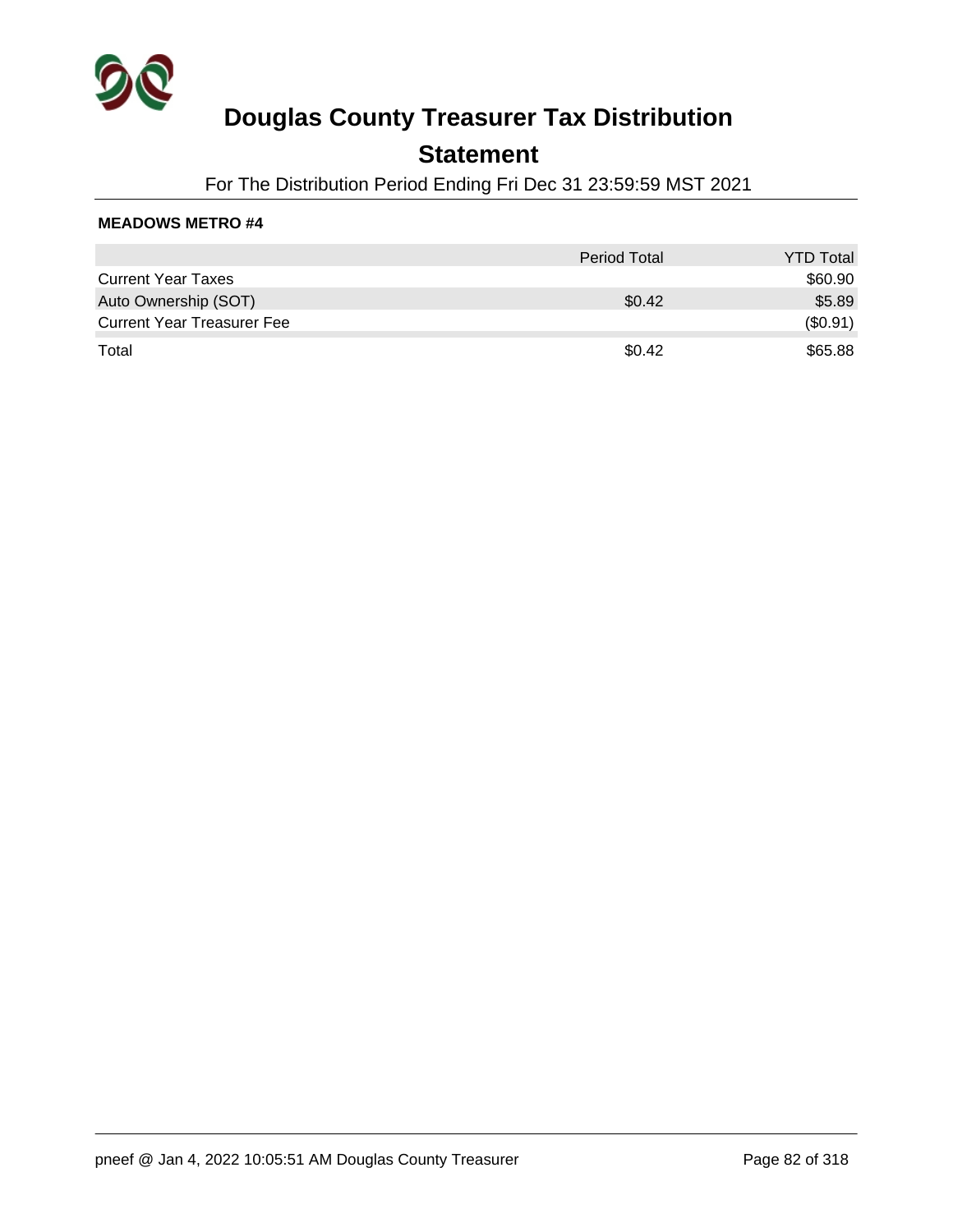

## **Statement**

For The Distribution Period Ending Fri Dec 31 23:59:59 MST 2021

### **CANTERBERRY CROSSING MET**

|                                   | <b>Period Total</b> | <b>YTD Total</b> |
|-----------------------------------|---------------------|------------------|
| <b>Current Year Taxes</b>         |                     | \$764,739.94     |
| Senior/Veteran Exemptions         |                     | \$14,025.99      |
| <b>Current Year Interest</b>      |                     | \$485.27         |
| <b>Prior Year Interest</b>        |                     | \$16.72          |
| Auto Ownership (SOT)              | \$5,302.50          | \$75,102.83      |
| <b>Current Year Treasurer Fee</b> |                     | (\$11,688.75)    |
| <b>Prior Year Treasurer Fee</b>   |                     | (\$0.25)         |
| Total                             | \$5,302.50          | \$842,681.75     |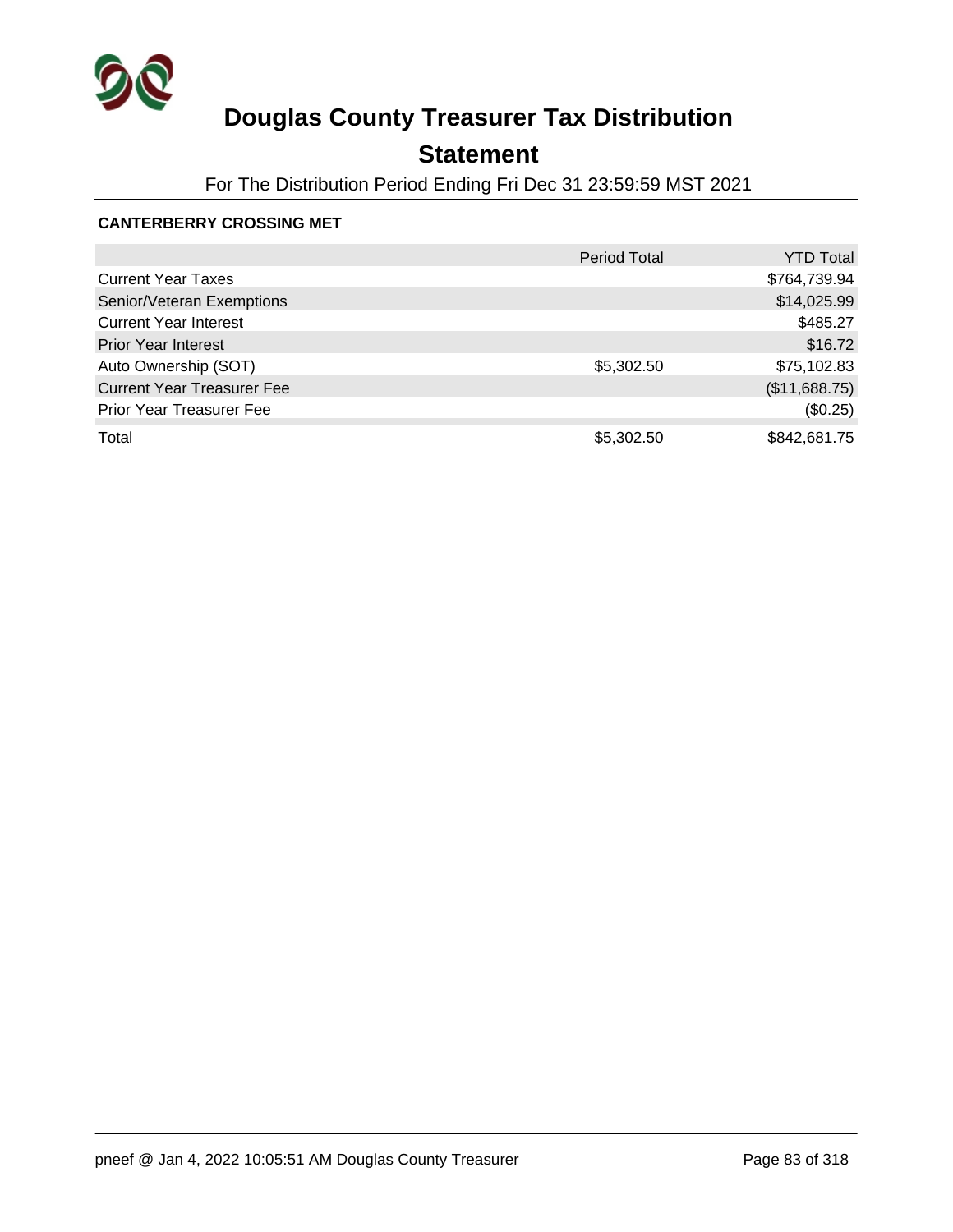

## **Statement**

For The Distribution Period Ending Fri Dec 31 23:59:59 MST 2021

#### **CHERRY CREEK SO METRO #1**

|                                         | <b>Period Total</b> | <b>YTD Total</b> |
|-----------------------------------------|---------------------|------------------|
| <b>Current Year Taxes</b>               |                     | \$83,439.18      |
| <b>Prior Year Taxes</b>                 |                     | \$310.83         |
| Senior/Veteran Exemptions               |                     | \$1,700.69       |
| <b>Current Year Value Adjustment</b>    | (\$385.03)          | (\$385.03)       |
| Prior Year Value Adjustment (Abatement) |                     | (\$3,247.28)     |
| <b>Current Year Interest</b>            |                     | \$117.12         |
| <b>Prior Year Interest</b>              |                     | \$12.24          |
| Prior Year Interest Value Adjustment    |                     | (\$162.36)       |
| Auto Ownership (SOT)                    | \$579.71            | \$8,210.76       |
| <b>Current Year Treasurer Fee</b>       | \$5.78              | (\$1,273.04)     |
| <b>Prior Year Treasurer Fee</b>         |                     | \$43.87          |
| Total                                   | \$200.46            | \$88,766.98      |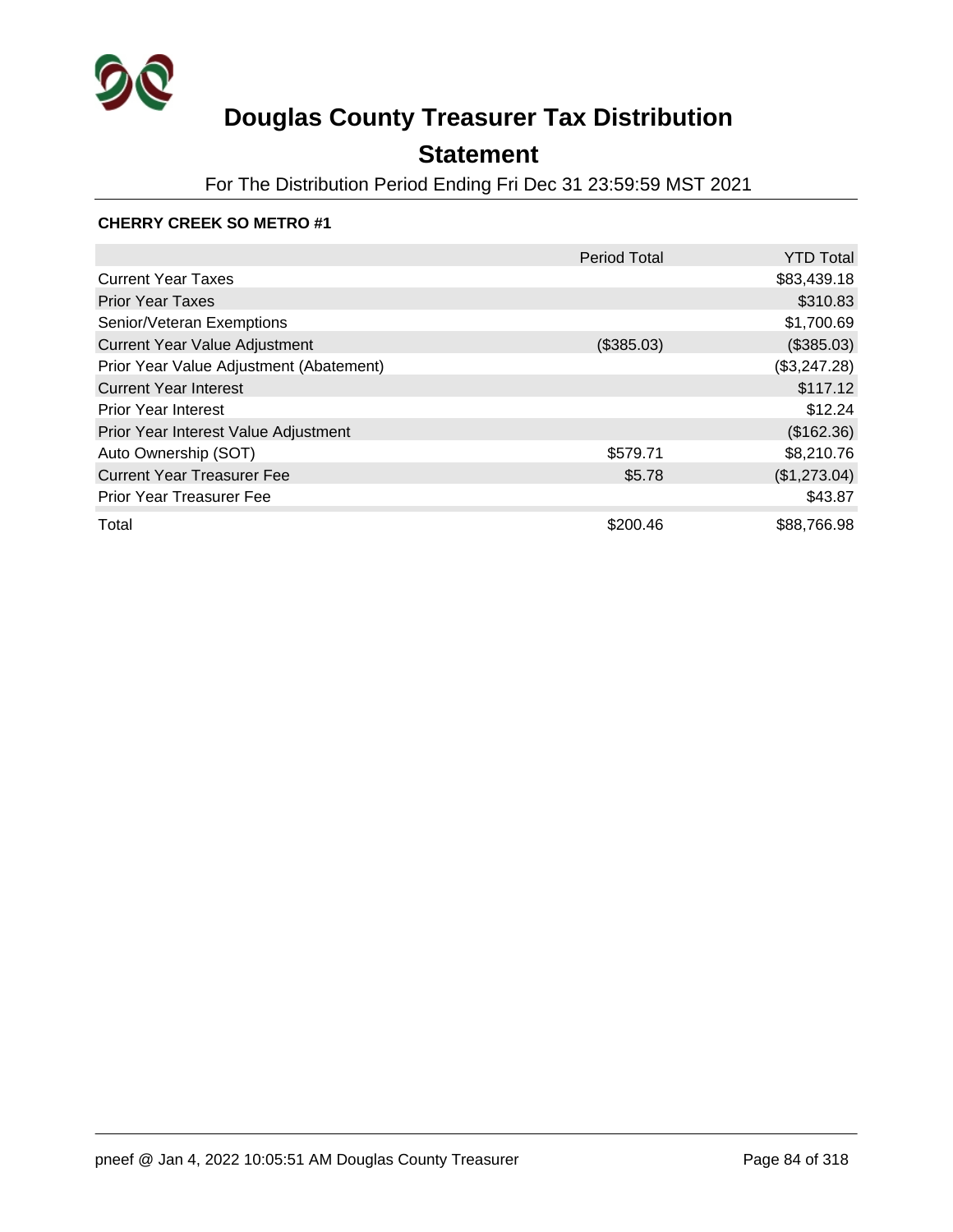

### **Statement**

For The Distribution Period Ending Fri Dec 31 23:59:59 MST 2021

#### **VILLAGES @ CR MET #9**

|                                   | <b>Period Total</b> | <b>YTD Total</b> |
|-----------------------------------|---------------------|------------------|
| <b>Current Year Taxes</b>         |                     | \$671.24         |
| Auto Ownership (SOT)              | \$4.57              | \$64.71          |
| <b>Current Year Treasurer Fee</b> |                     | (\$10.07)        |
| Total                             | \$4.57              | \$725.88         |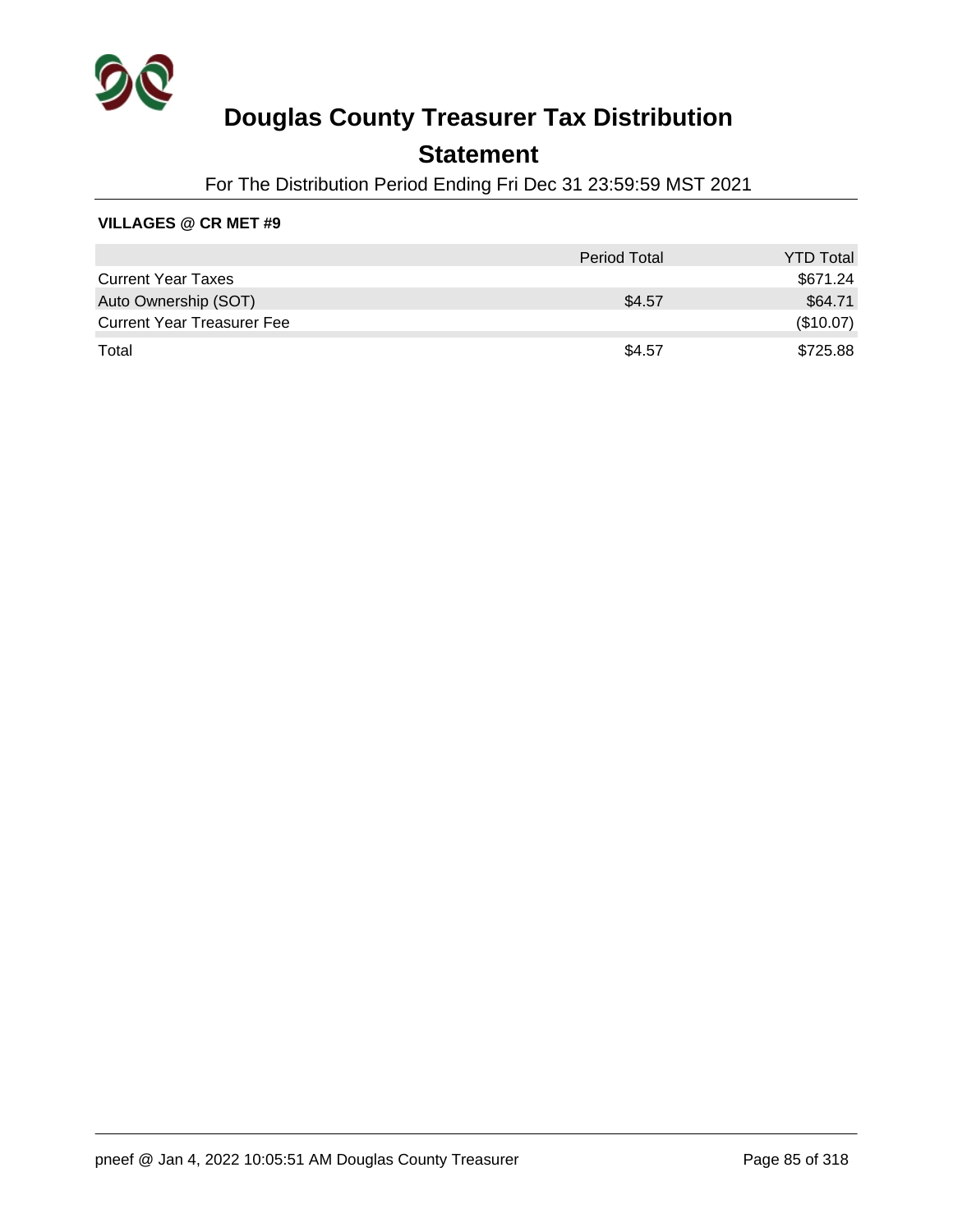

## **Statement**

For The Distribution Period Ending Fri Dec 31 23:59:59 MST 2021

### **ANTHOLOGY WEST METRO DISTRICT #2**

|                                   | Period Total | <b>YTD Total</b> |
|-----------------------------------|--------------|------------------|
| <b>Current Year Taxes</b>         |              | \$127,799.20     |
| Senior/Veteran Exemptions         |              | \$1,363.12       |
| <b>Current Year Interest</b>      |              | \$31.80          |
| Auto Ownership (SOT)              | \$879.44     | \$12,456.16      |
| <b>Current Year Treasurer Fee</b> |              | (\$1,937.92)     |
| Total                             | \$879.44     | \$139,712.36     |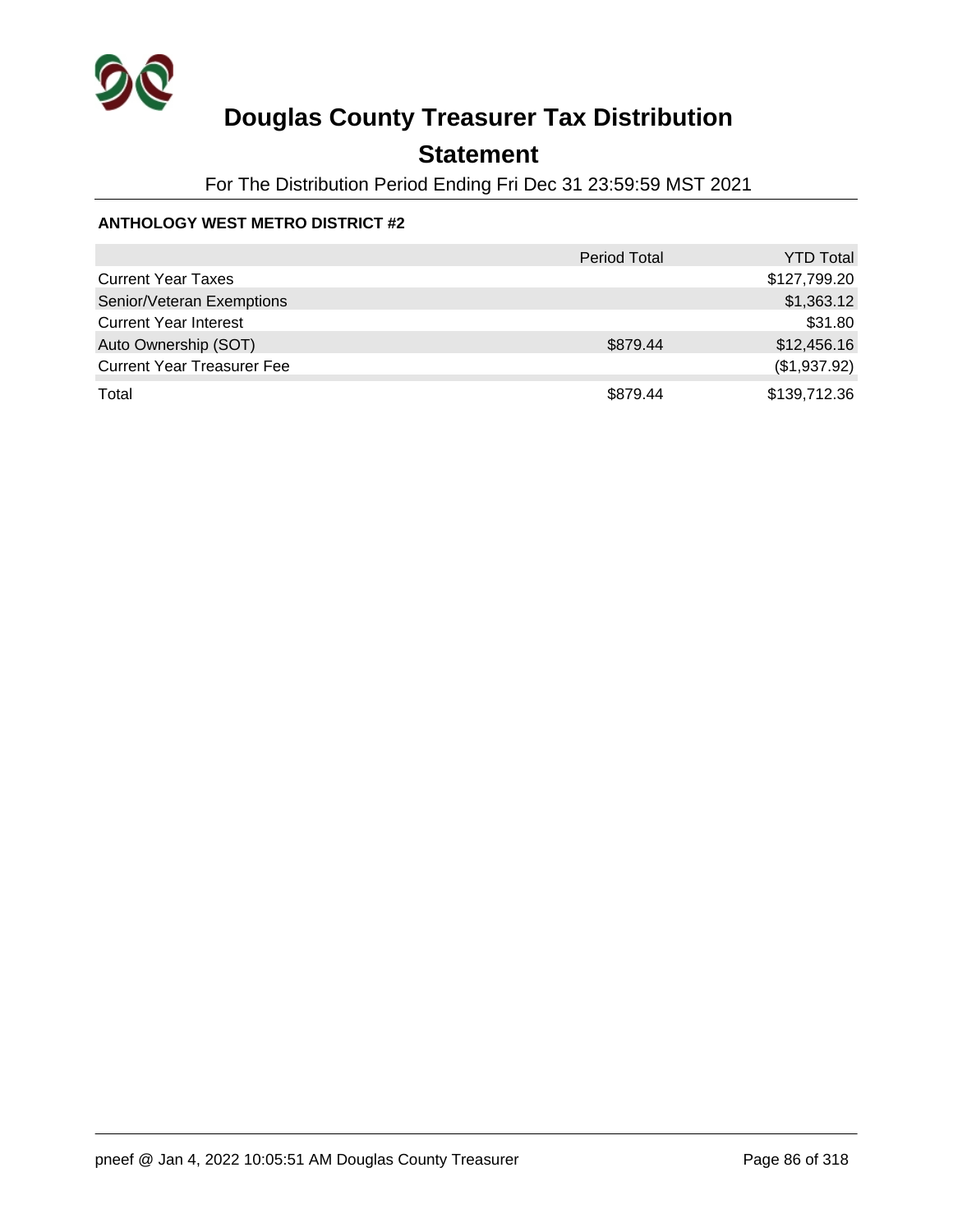

### **Statement**

For The Distribution Period Ending Fri Dec 31 23:59:59 MST 2021

|                                   | <b>Period Total</b> | <b>YTD Total</b> |
|-----------------------------------|---------------------|------------------|
| <b>Current Year Taxes</b>         |                     | \$3,840.19       |
| Auto Ownership (SOT)              | \$26.15             | \$370.32         |
| <b>Current Year Treasurer Fee</b> |                     | (\$57.61)        |
| Total                             | \$26.15             | \$4,152.90       |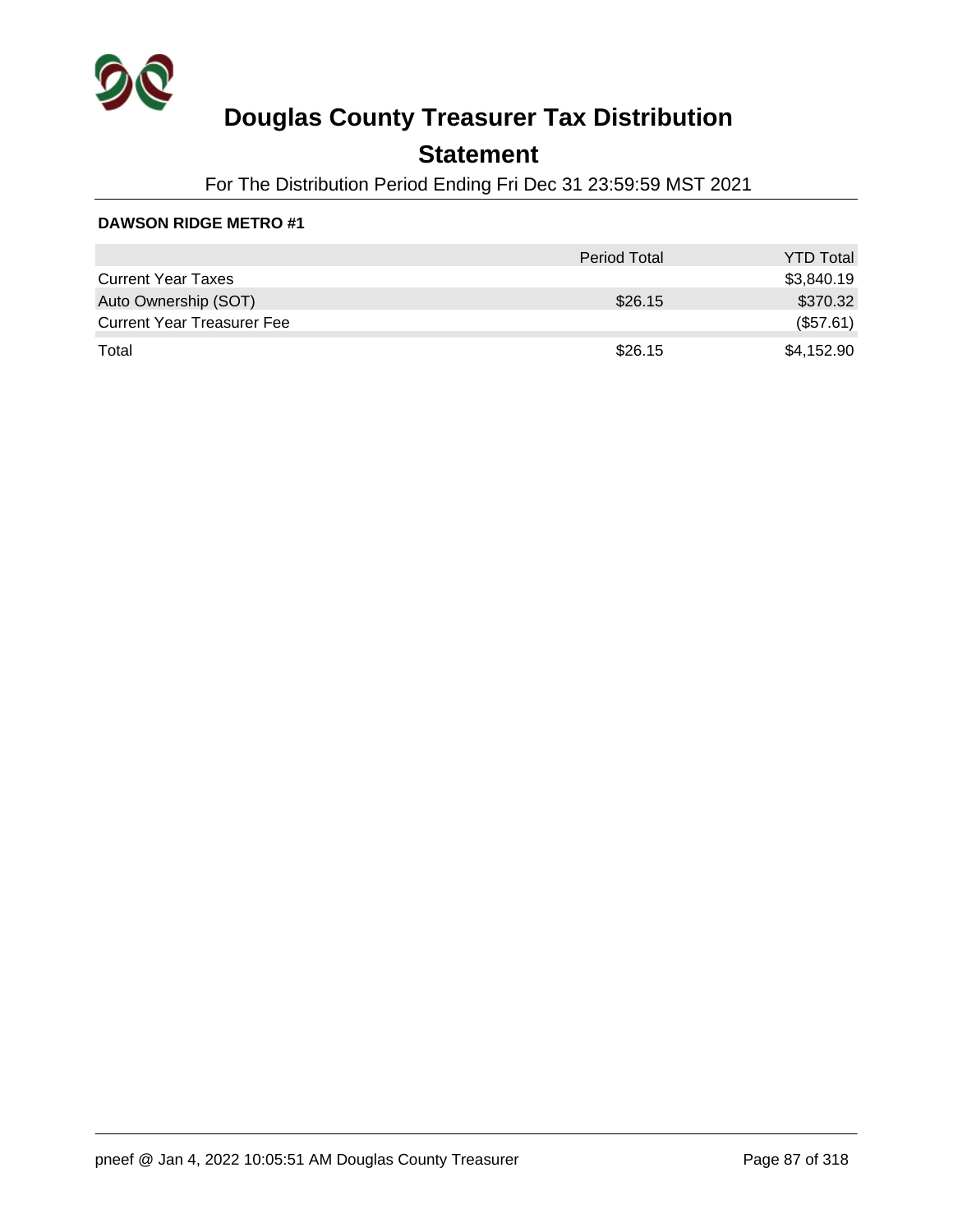

## **Statement**

For The Distribution Period Ending Fri Dec 31 23:59:59 MST 2021

|                                   | <b>Period Total</b> | <b>YTD Total</b> |
|-----------------------------------|---------------------|------------------|
| <b>Current Year Taxes</b>         |                     | \$169.66         |
| <b>Current Year Interest</b>      |                     | \$1.37           |
| Auto Ownership (SOT)              | \$1.16              | \$16.36          |
| <b>Current Year Treasurer Fee</b> |                     | (\$2.58)         |
| Total                             | \$1.16              | \$184.81         |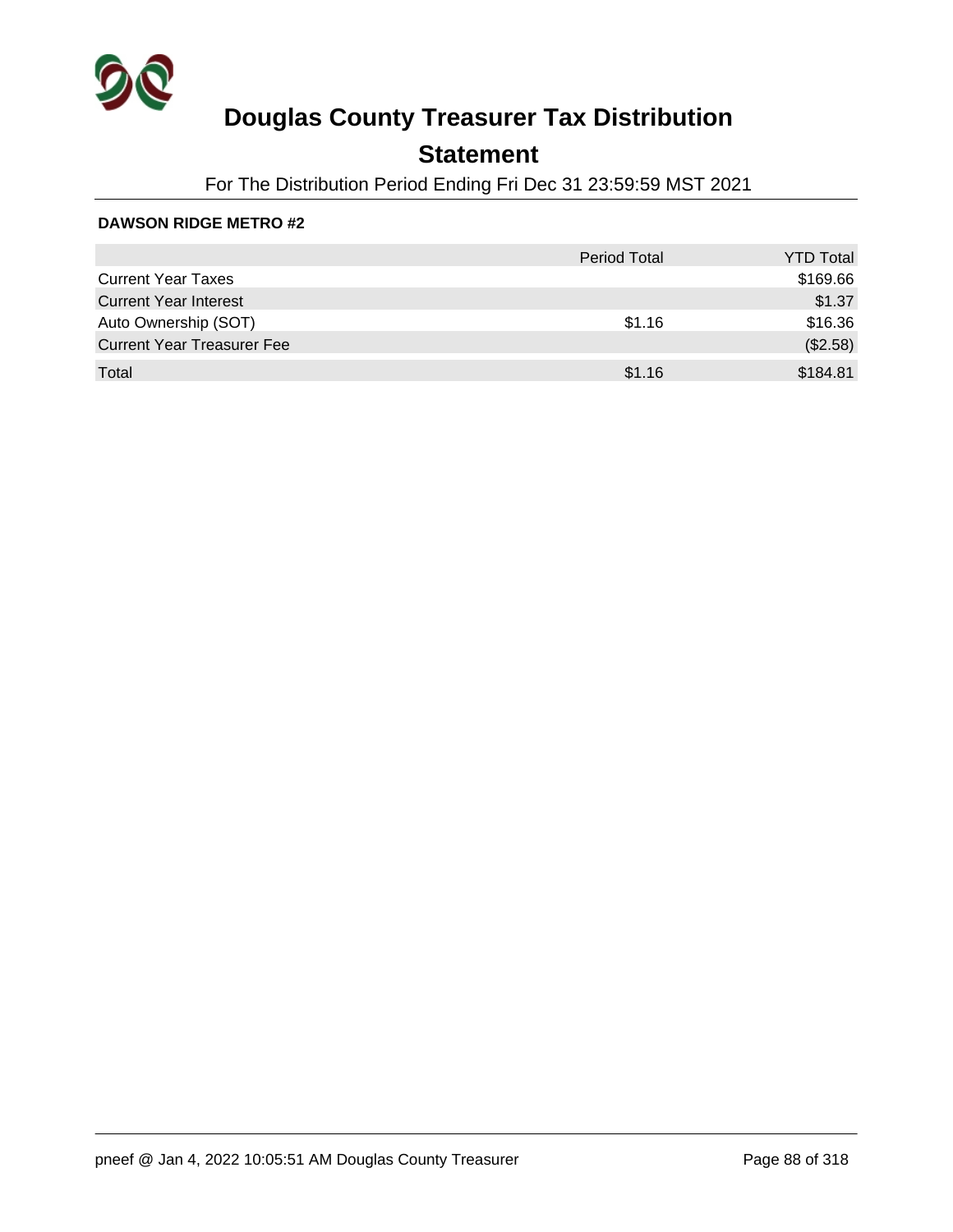

## **Statement**

For The Distribution Period Ending Fri Dec 31 23:59:59 MST 2021

|                                   | <b>Period Total</b> | <b>YTD Total</b> |
|-----------------------------------|---------------------|------------------|
| <b>Current Year Taxes</b>         |                     | \$1,743.80       |
| <b>Current Year Interest</b>      |                     | \$0.50           |
| Auto Ownership (SOT)              | \$11.87             | \$168.16         |
| <b>Current Year Treasurer Fee</b> |                     | (\$26.16)        |
| Total                             | \$11.87             | \$1,886.30       |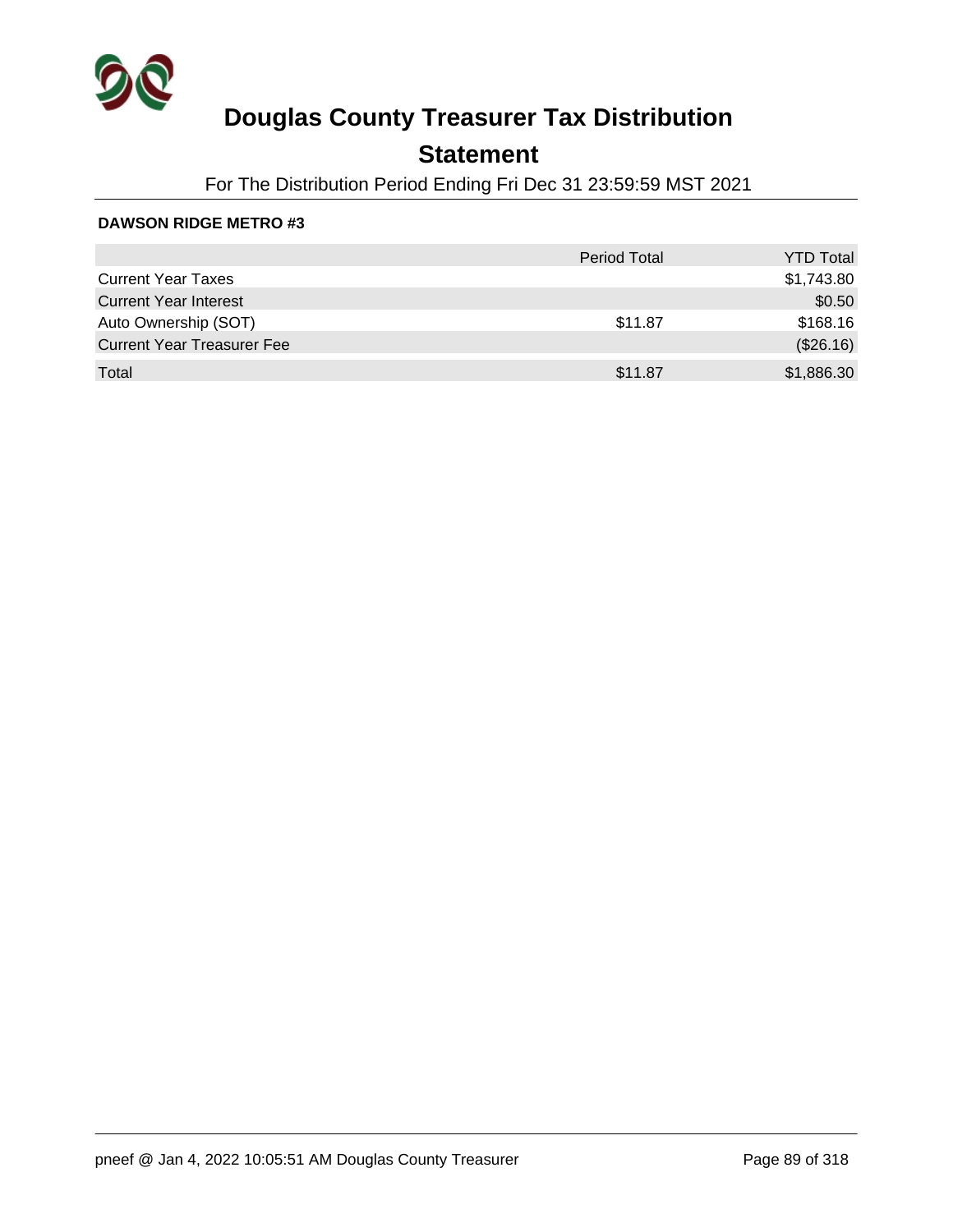

## **Statement**

For The Distribution Period Ending Fri Dec 31 23:59:59 MST 2021

|                                   | <b>Period Total</b> | <b>YTD Total</b> |
|-----------------------------------|---------------------|------------------|
| <b>Current Year Taxes</b>         |                     | \$264.15         |
| <b>Current Year Interest</b>      |                     | \$5.10           |
| Auto Ownership (SOT)              | \$1.80              | \$25.52          |
| <b>Current Year Treasurer Fee</b> |                     | (\$4.06)         |
| Total                             | \$1.80              | \$290.71         |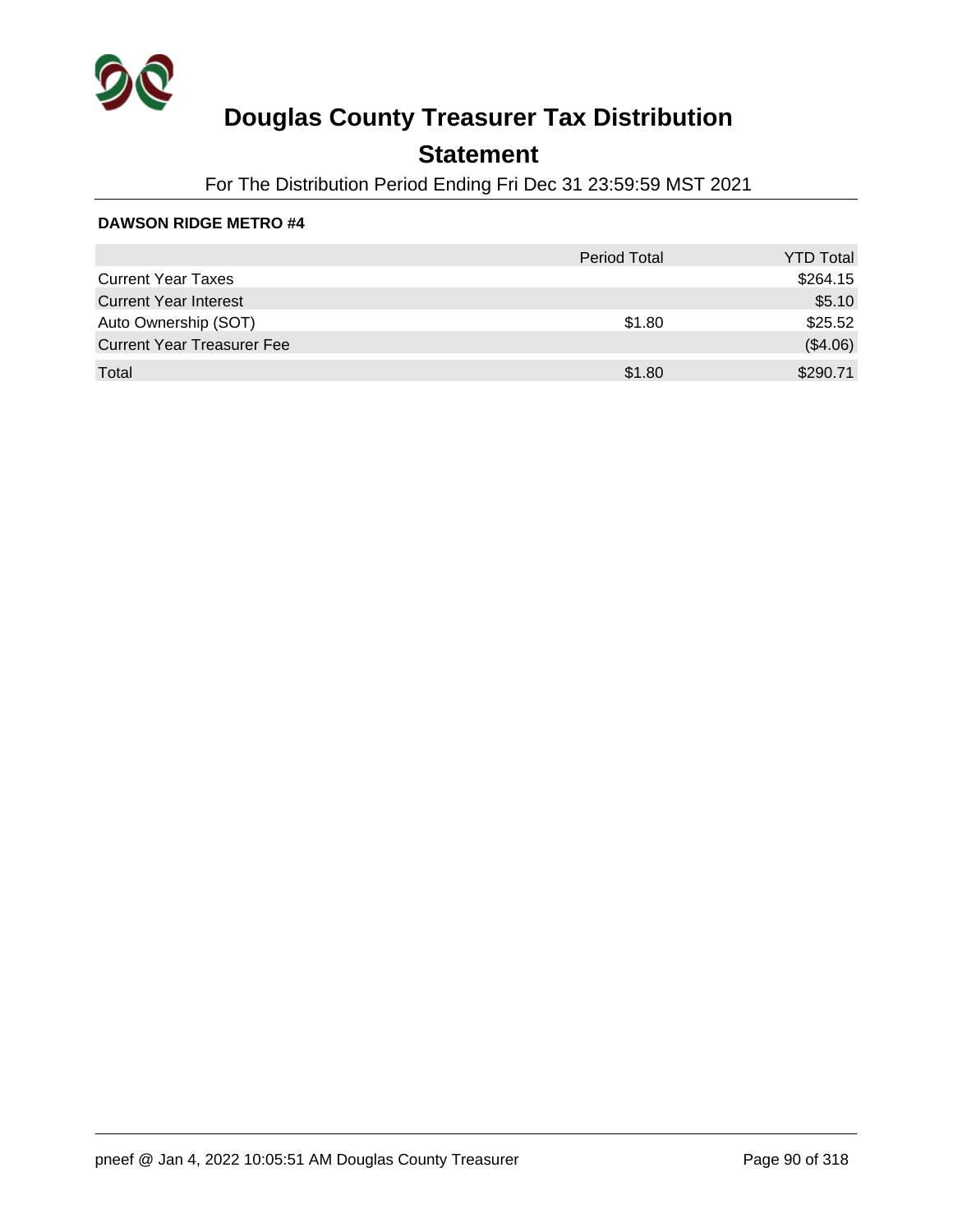

### **Statement**

For The Distribution Period Ending Fri Dec 31 23:59:59 MST 2021

|                                   | <b>Period Total</b> | <b>YTD Total</b> |
|-----------------------------------|---------------------|------------------|
| <b>Current Year Taxes</b>         |                     | \$2.70           |
| Auto Ownership (SOT)              | \$0.02              | \$0.28           |
| <b>Current Year Treasurer Fee</b> |                     | (\$0.04)         |
| Total                             | \$0.02              | \$2.94           |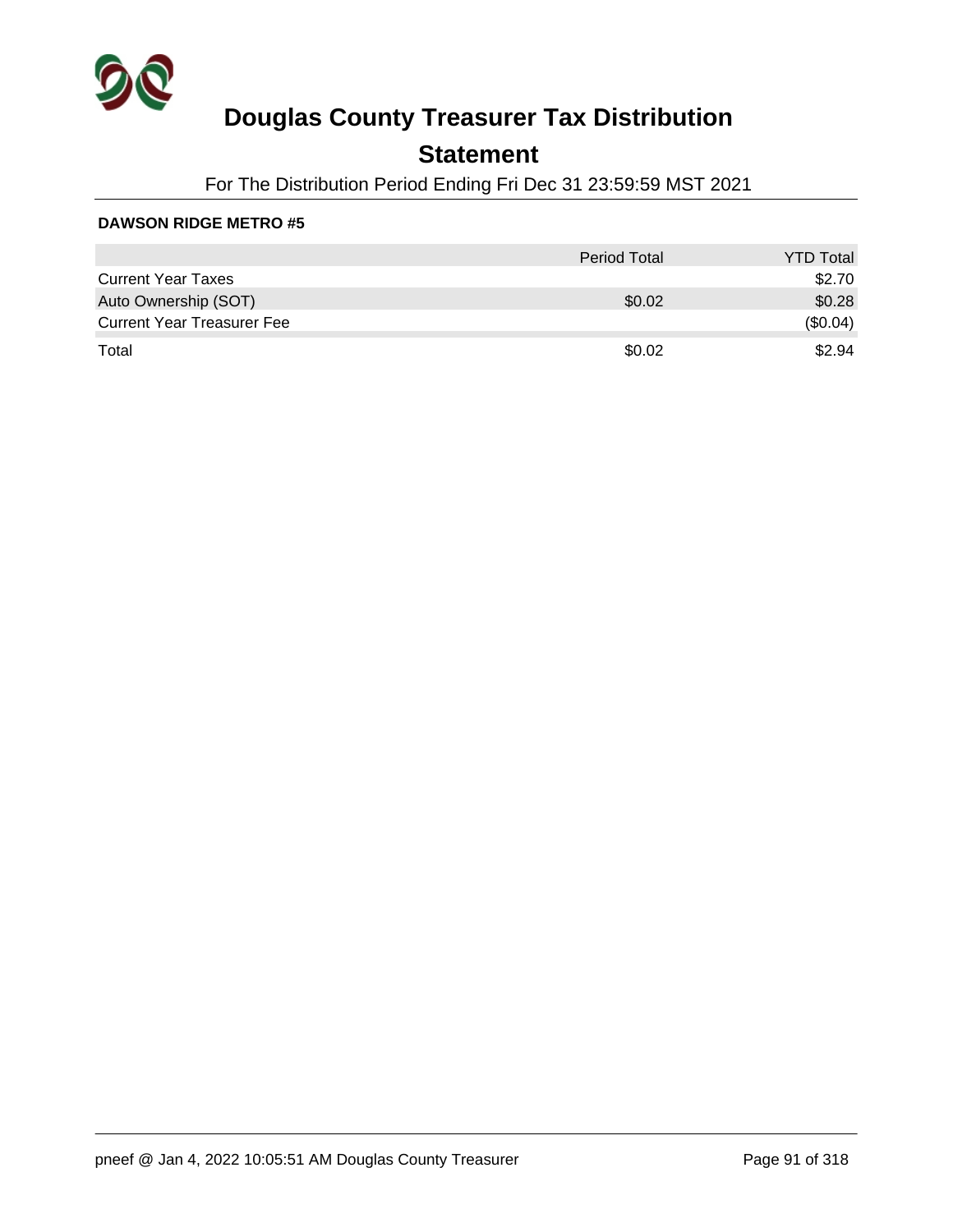

## **Statement**

For The Distribution Period Ending Fri Dec 31 23:59:59 MST 2021

#### **ROXBOROUGH VILLAGE METRO**

|                                         | <b>Period Total</b> | <b>YTD Total</b> |
|-----------------------------------------|---------------------|------------------|
| <b>Current Year Taxes</b>               | \$436.17            | \$1,687,126.47   |
| Senior/Veteran Exemptions               |                     | \$23,133.90      |
| Prior Year Value Adjustment (Abatement) |                     | (\$319.60)       |
| <b>Current Year Interest</b>            | \$34.89             | \$1,026.19       |
| Prior Year Interest Value Adjustment    |                     | (\$41.55)        |
| Auto Ownership (SOT)                    | \$11,644.93         | \$164,934.89     |
| <b>Current Year Treasurer Fee</b>       | (\$7.06)            | (\$25,669.28)    |
| Prior Year Treasurer Fee                |                     | \$4.79           |
| Total                                   | \$12,108.93         | \$1,850,195.81   |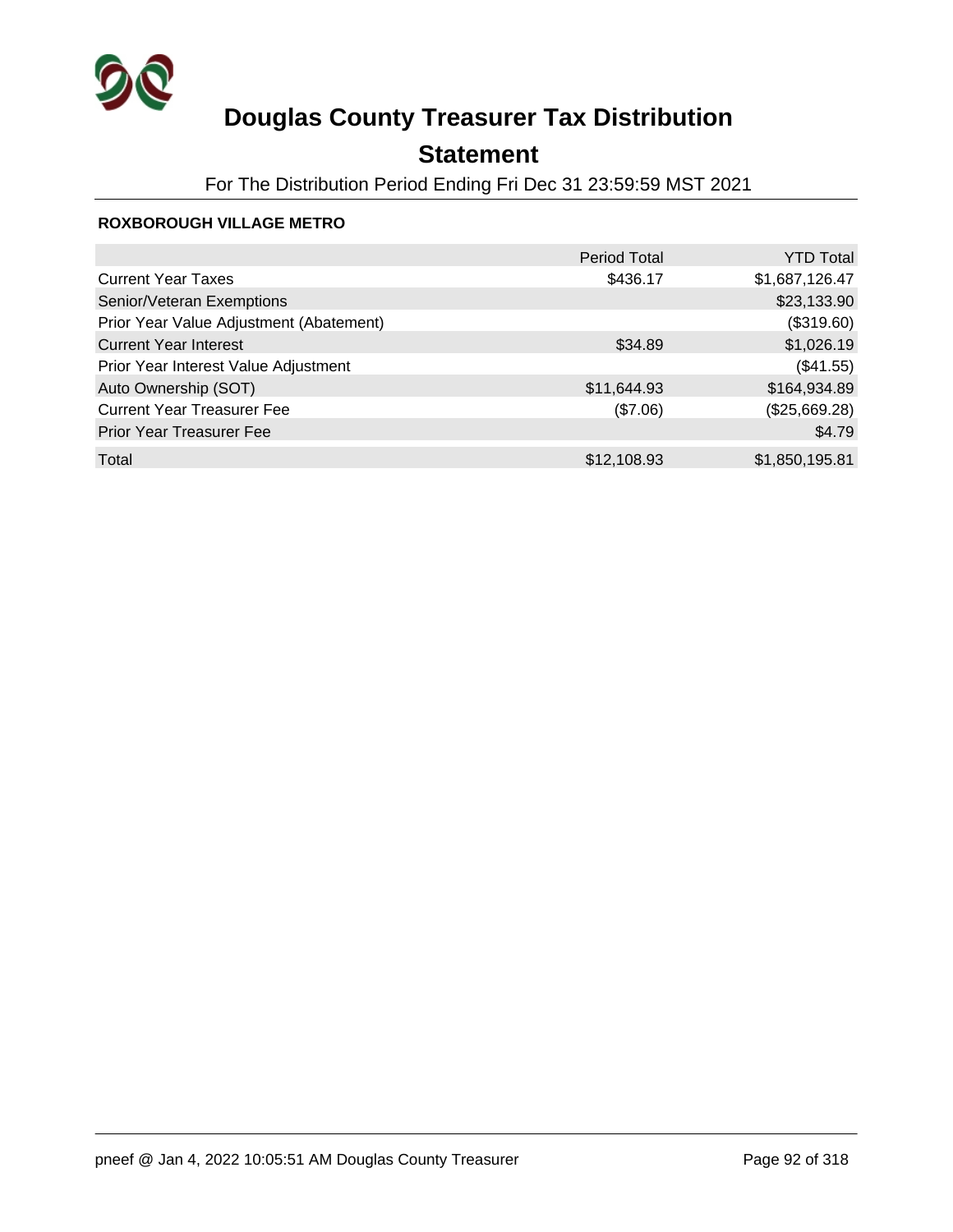

### **Statement**

For The Distribution Period Ending Fri Dec 31 23:59:59 MST 2021

|                                         | <b>Period Total</b> | <b>YTD Total</b> |
|-----------------------------------------|---------------------|------------------|
| <b>Current Year Taxes</b>               |                     | \$1,105,815.83   |
| <b>Prior Year Taxes</b>                 |                     | \$333.91         |
| <b>Current Year Value Adjustment</b>    |                     | (\$501.20)       |
| Prior Year Value Adjustment (Abatement) |                     | (\$28,089.24)    |
| <b>Current Year Interest</b>            |                     | \$1,071.67       |
| <b>Prior Year Interest</b>              |                     | \$68.20          |
| Current Year Interest Value Adjustment  |                     | (\$10.02)        |
| Prior Year Interest Value Adjustment    |                     | (\$3,828.18)     |
| Auto Ownership (SOT)                    | \$7,529.33          | \$106,642.96     |
| <b>Current Year Treasurer Fee</b>       |                     | (\$16,595.77)    |
| <b>Prior Year Treasurer Fee</b>         |                     | \$415.31         |
| Total                                   | \$7,529.33          | \$1,165,323.47   |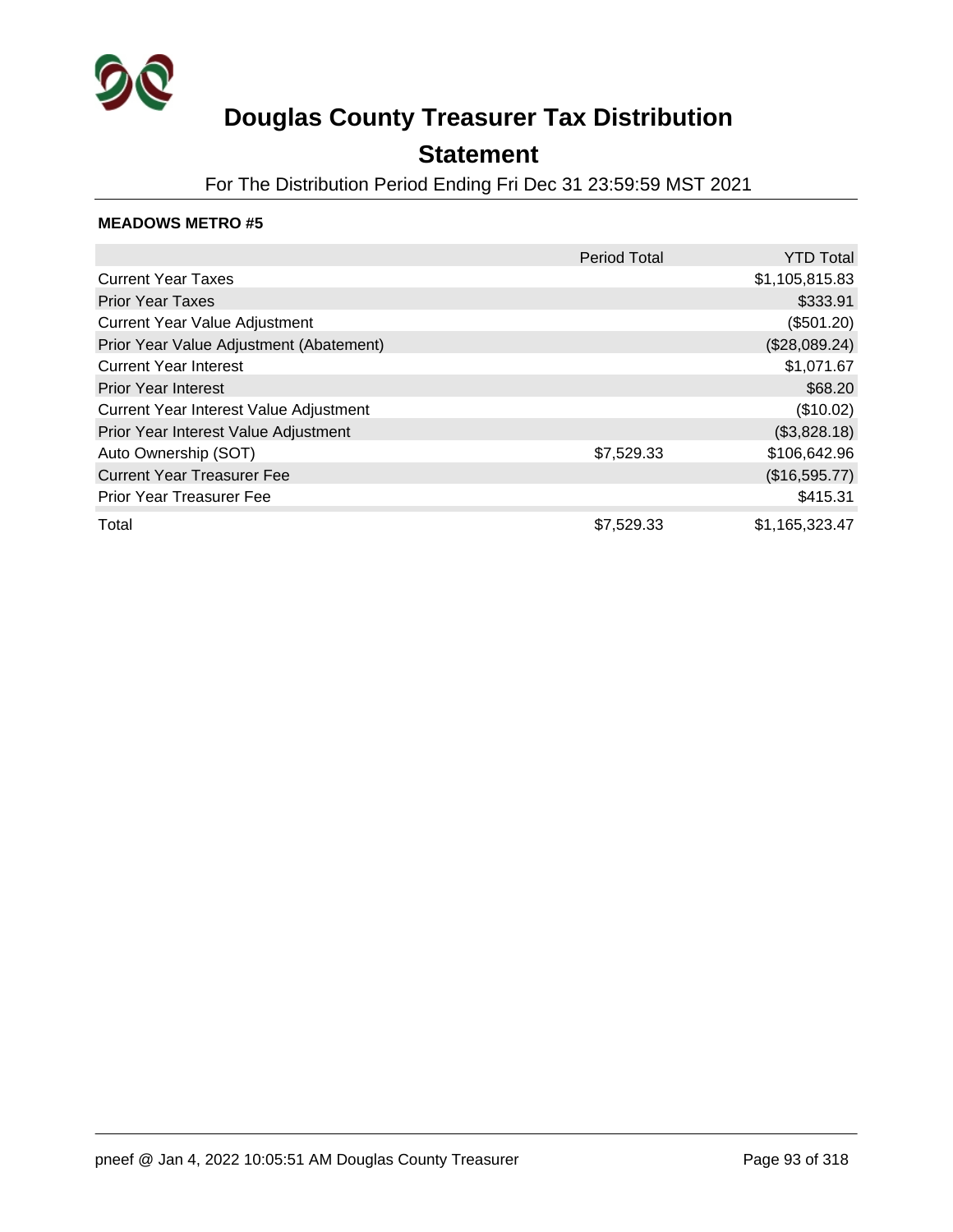

### **Statement**

For The Distribution Period Ending Fri Dec 31 23:59:59 MST 2021

|                                         | <b>Period Total</b> | <b>YTD Total</b> |
|-----------------------------------------|---------------------|------------------|
| <b>Current Year Taxes</b>               |                     | \$2,069,494.26   |
| Senior/Veteran Exemptions               |                     | \$5,255.99       |
| <b>Current Year Value Adjustment</b>    |                     | (\$40.62)        |
| Prior Year Value Adjustment (Abatement) |                     | (\$3,951.15)     |
| <b>Current Year Interest</b>            |                     | \$916.68         |
| <b>Prior Year Interest</b>              |                     | \$12.50          |
| Current Year Interest Value Adjustment  |                     | (\$0.40)         |
| Prior Year Interest Value Adjustment    |                     | (\$434.63)       |
| Auto Ownership (SOT)                    | \$14,128.36         | \$200,109.36     |
| <b>Current Year Treasurer Fee</b>       |                     | (\$31,134.46)    |
| <b>Prior Year Treasurer Fee</b>         |                     | \$59.08          |
| Total                                   | \$14,128.36         | \$2,240,286.61   |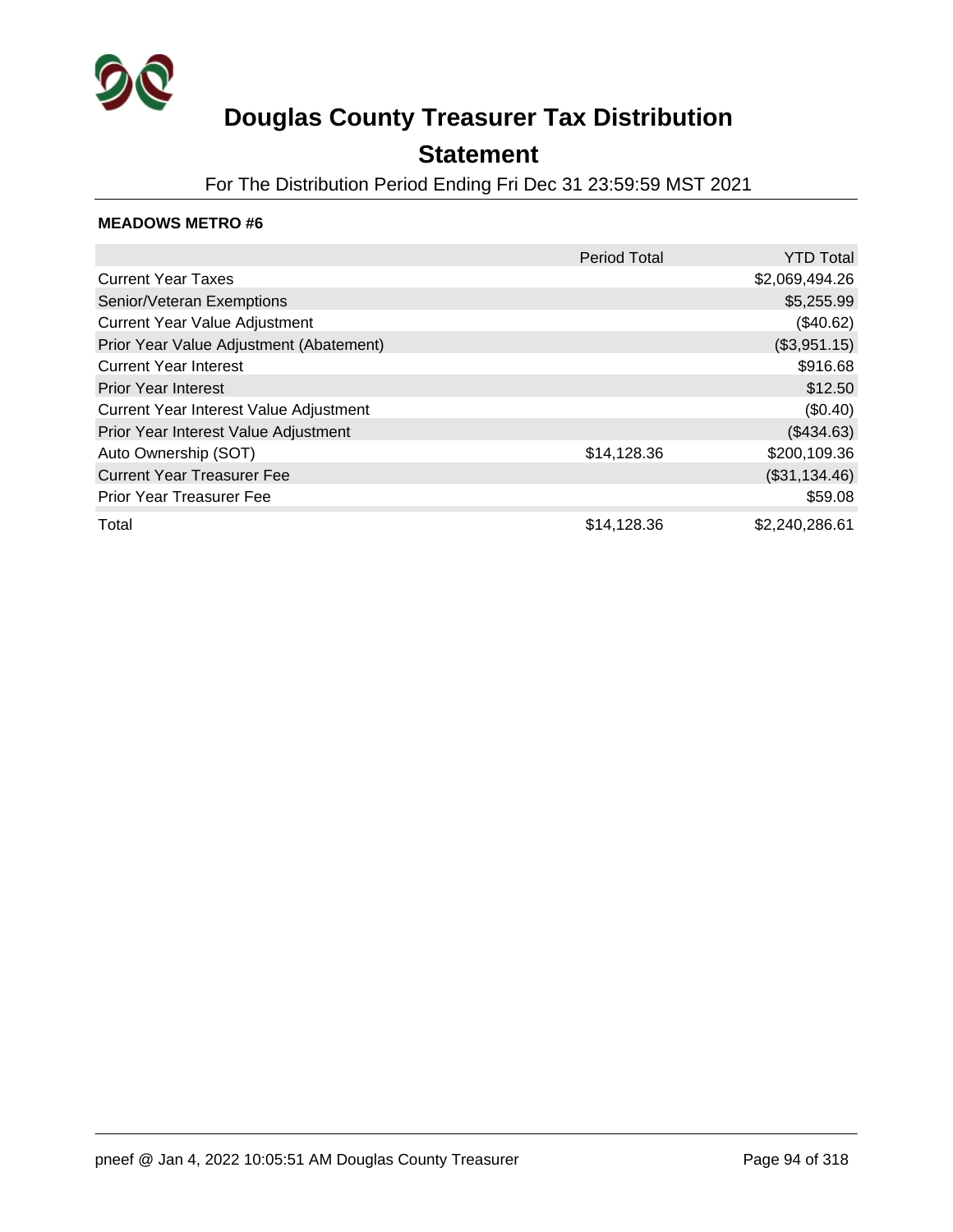

### **Statement**

For The Distribution Period Ending Fri Dec 31 23:59:59 MST 2021

|                                   | <b>Period Total</b> | <b>YTD Total</b> |
|-----------------------------------|---------------------|------------------|
| <b>Current Year Taxes</b>         |                     | \$1,582,983.86   |
| Senior/Veteran Exemptions         |                     | \$10,261.35      |
| <b>Current Year Interest</b>      |                     | \$922.16         |
| Auto Ownership (SOT)              | \$10,848.17         | \$153,649.83     |
| <b>Current Year Treasurer Fee</b> |                     | (\$23,912.53)    |
| Total                             | \$10,848.17         | \$1,723,904.67   |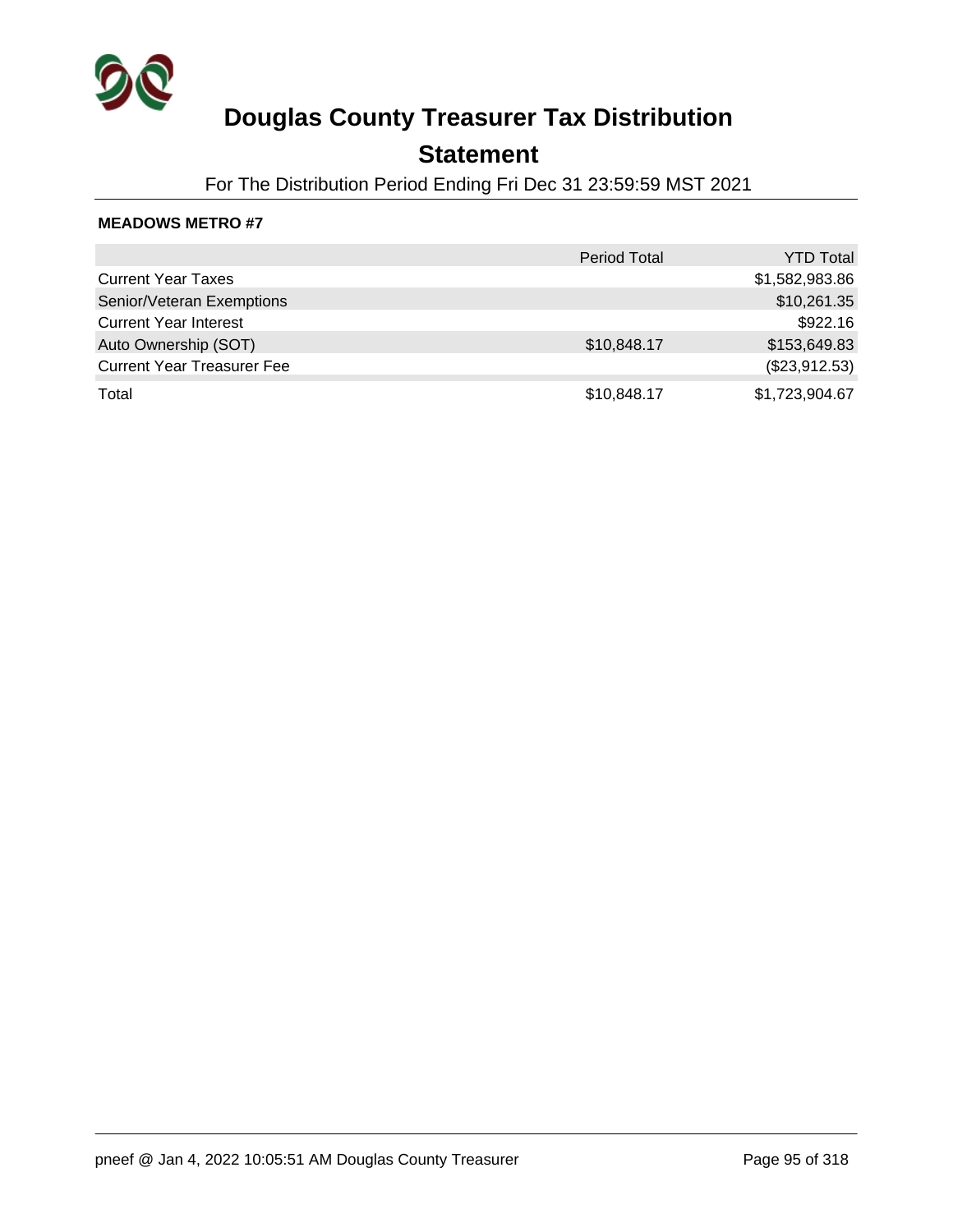

### **Statement**

For The Distribution Period Ending Fri Dec 31 23:59:59 MST 2021

### **SEDALIA W & S DIST**

|                                   | <b>Period Total</b> | <b>YTD Total</b> |
|-----------------------------------|---------------------|------------------|
| <b>Current Year Taxes</b>         |                     | \$102,785.36     |
| <b>Prior Year Taxes</b>           |                     | \$1.40           |
| Senior/Veteran Exemptions         |                     | \$1,050.11       |
| <b>Current Year Interest</b>      | \$0.04              | \$220.74         |
| <b>Prior Year Interest</b>        |                     | \$0.11           |
| Auto Ownership (SOT)              | \$707.76            | \$10,024.50      |
| <b>Current Year Treasurer Fee</b> |                     | (\$1,560.81)     |
| <b>Prior Year Treasurer Fee</b>   |                     | (\$0.02)         |
| Total                             | \$707.80            | \$112,521.39     |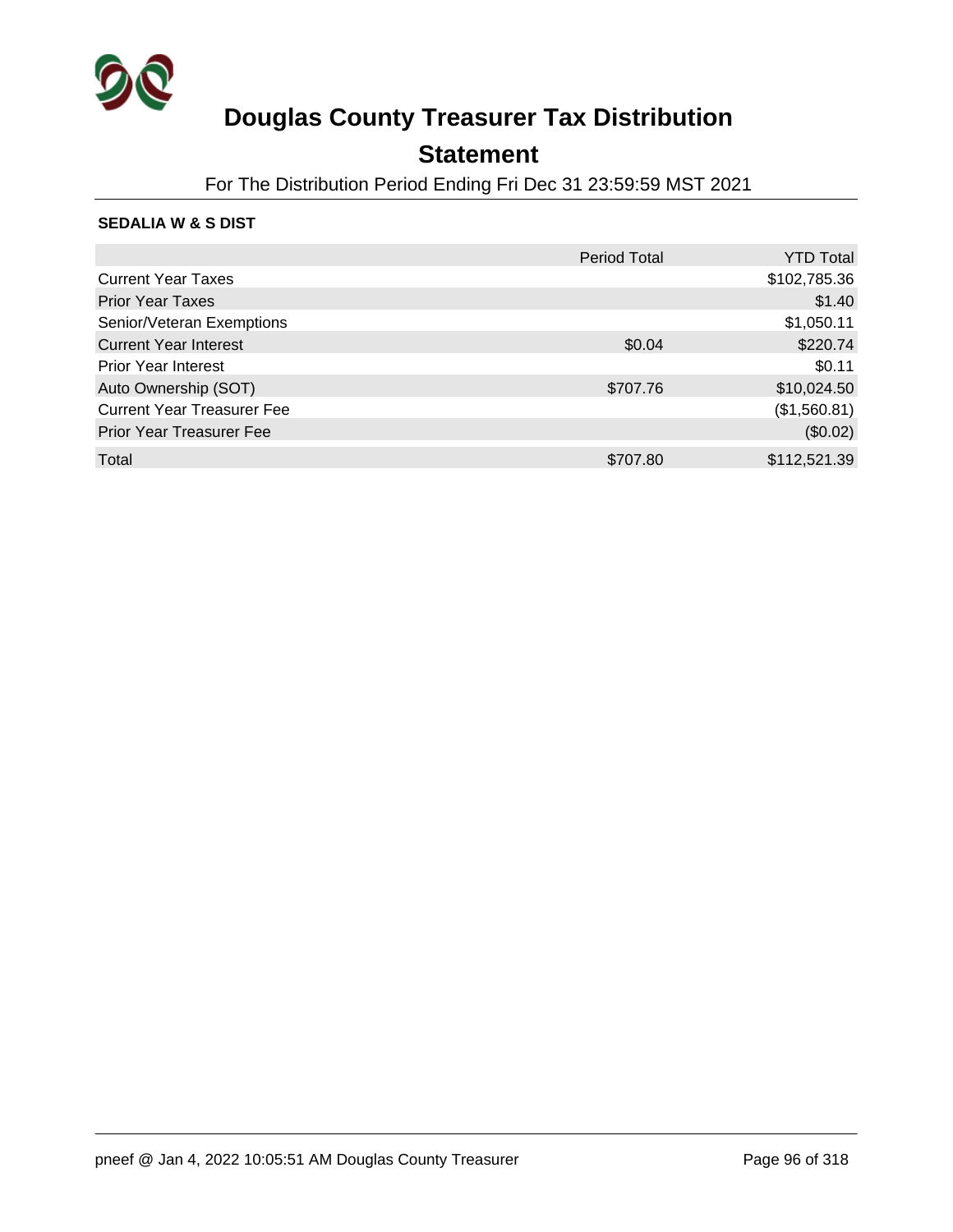

## **Statement**

For The Distribution Period Ending Fri Dec 31 23:59:59 MST 2021

### **CRYSTAL VALLEY METRO #1**

|                                   | <b>Period Total</b> | <b>YTD Total</b> |
|-----------------------------------|---------------------|------------------|
| <b>Current Year Taxes</b>         |                     | \$41.37          |
| <b>Current Year Interest</b>      |                     | \$0.05           |
| Auto Ownership (SOT)              | \$0.28              | \$4.01           |
| <b>Current Year Treasurer Fee</b> |                     | (\$0.63)         |
| Total                             | \$0.28              | \$44.80          |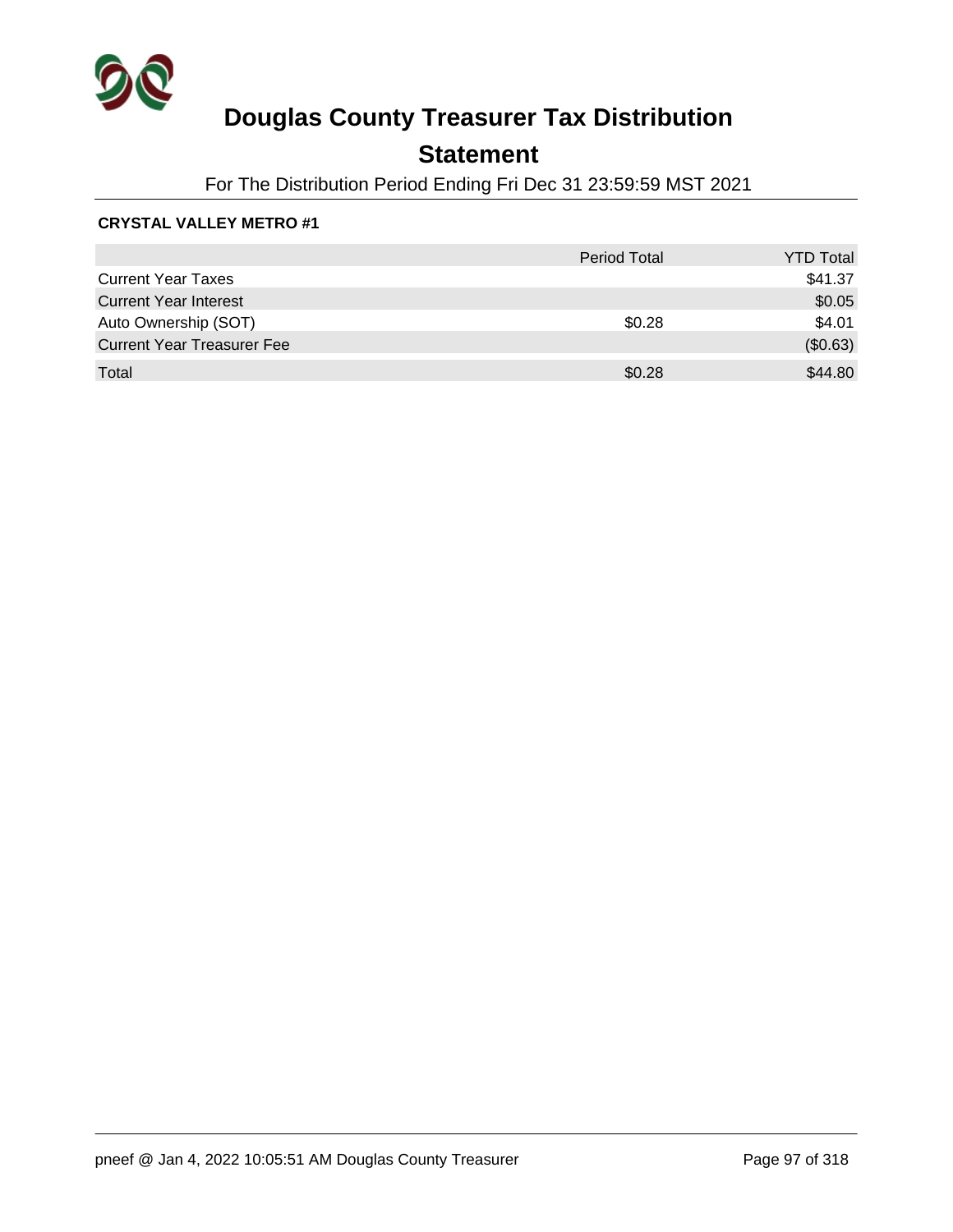

## **Statement**

For The Distribution Period Ending Fri Dec 31 23:59:59 MST 2021

### **CRYSTAL VALLEY METRO #2**

|                                         | <b>Period Total</b> | <b>YTD Total</b> |
|-----------------------------------------|---------------------|------------------|
| <b>Current Year Taxes</b>               |                     | \$3,582,312.67   |
| Senior/Veteran Exemptions               |                     | \$20,256.52      |
| Prior Year Value Adjustment (Abatement) |                     | (\$21.40)        |
| <b>Current Year Interest</b>            |                     | \$3,429.18       |
| Prior Year Interest Value Adjustment    |                     | (\$0.85)         |
| Auto Ownership (SOT)                    | \$24,529.58         | \$347,428.82     |
| <b>Current Year Treasurer Fee</b>       |                     | (\$54,089.90)    |
| <b>Prior Year Treasurer Fee</b>         |                     | \$0.32           |
| Total                                   | \$24,529.58         | \$3,899,315.36   |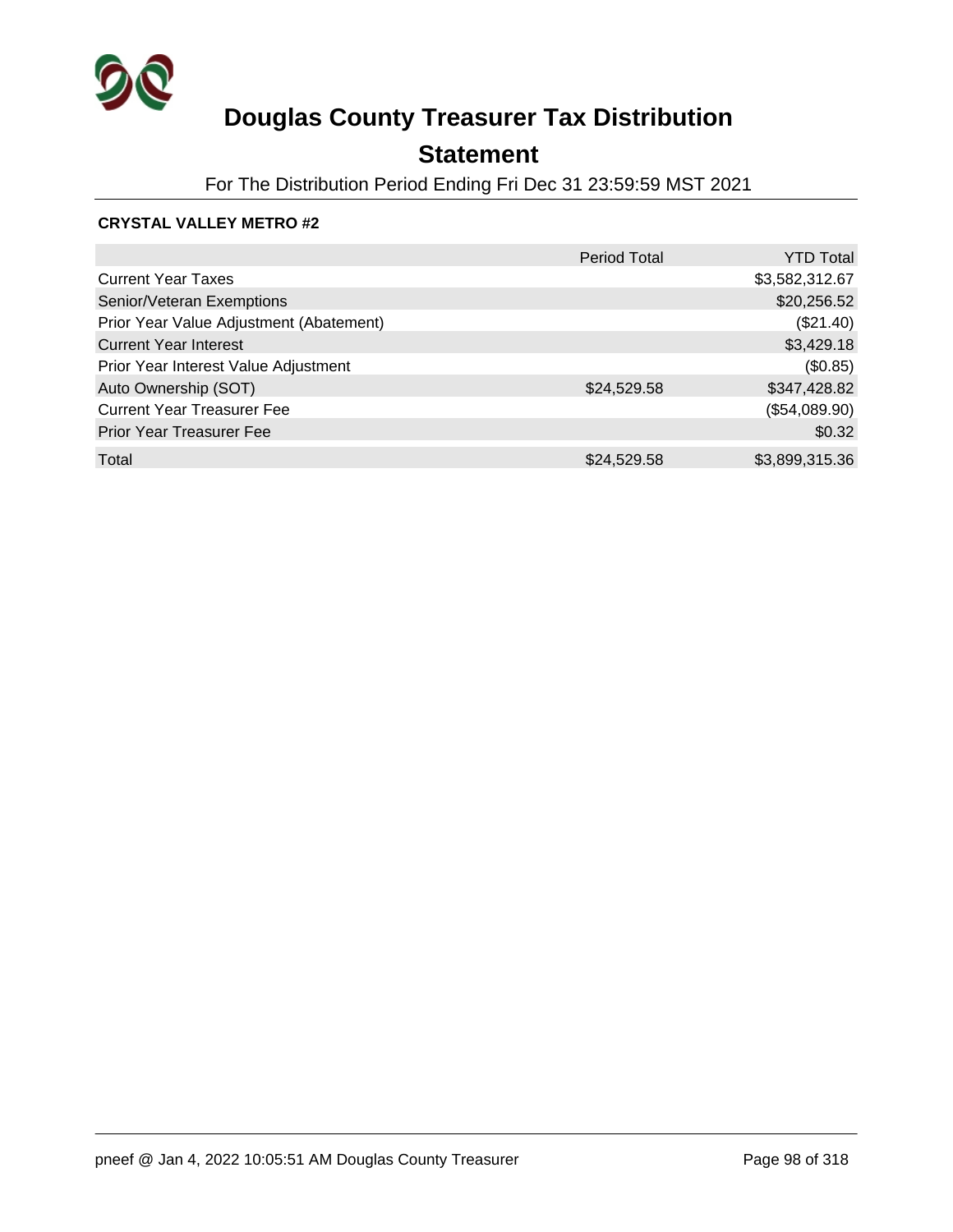

## **Statement**

For The Distribution Period Ending Fri Dec 31 23:59:59 MST 2021

#### **MAHER RANCH METRO DIST #4**

|                                   | <b>Period Total</b> | <b>YTD Total</b> |
|-----------------------------------|---------------------|------------------|
| <b>Current Year Taxes</b>         |                     | \$1,165,652.23   |
| Senior/Veteran Exemptions         |                     | \$13,411.77      |
| <b>Current Year Interest</b>      |                     | \$1,040.15       |
| Auto Ownership (SOT)              | \$8,028.07          | \$113,706.91     |
| <b>Current Year Treasurer Fee</b> |                     | (\$17,701.53)    |
| Total                             | \$8,028.07          | \$1,276,109.53   |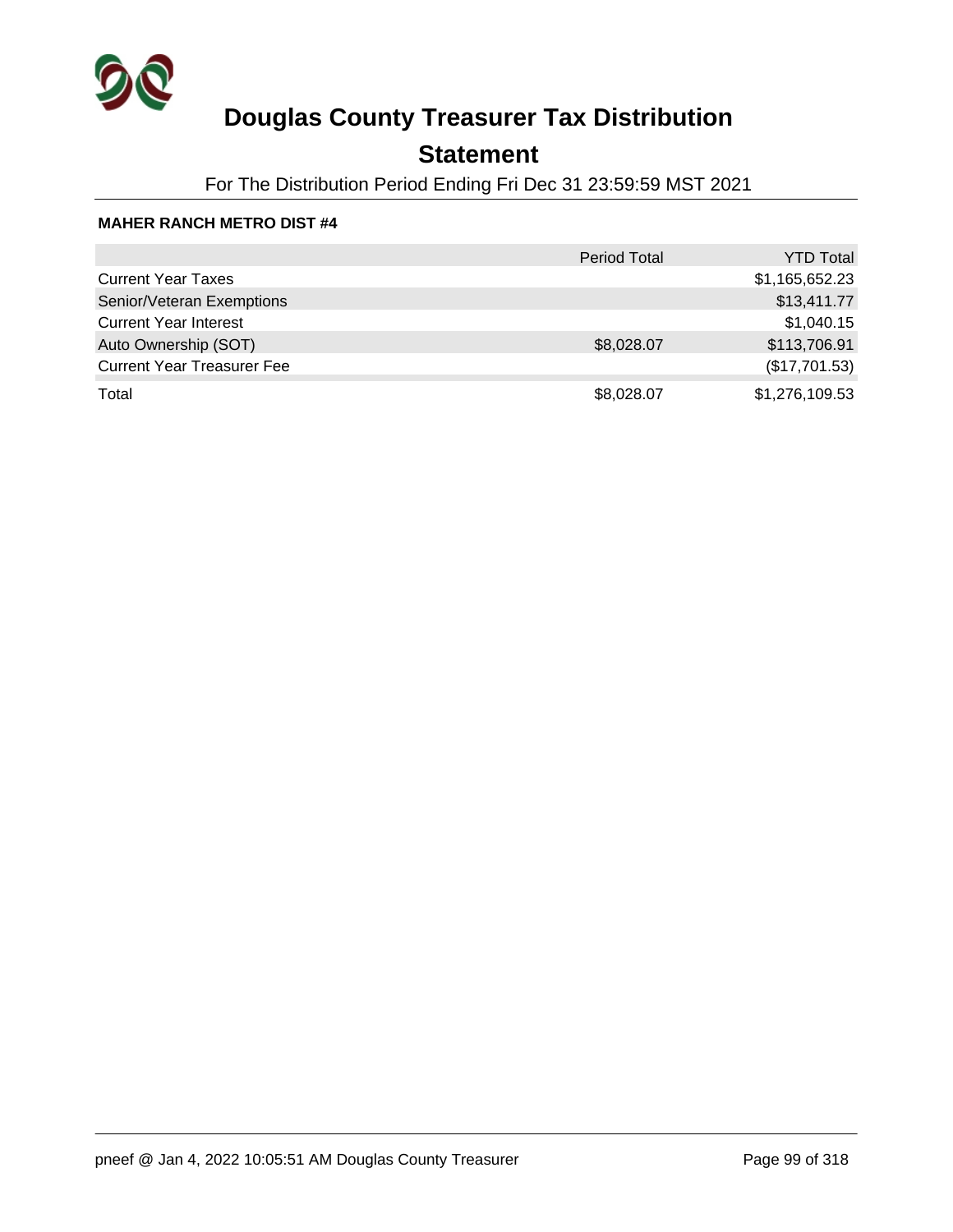

## **Statement**

For The Distribution Period Ending Fri Dec 31 23:59:59 MST 2021

#### **CASTLE PINES COMM METRO #1**

|       | <b>Period Total</b> | otal<br>້ |
|-------|---------------------|-----------|
| Total | \$0.00              | \$0.00    |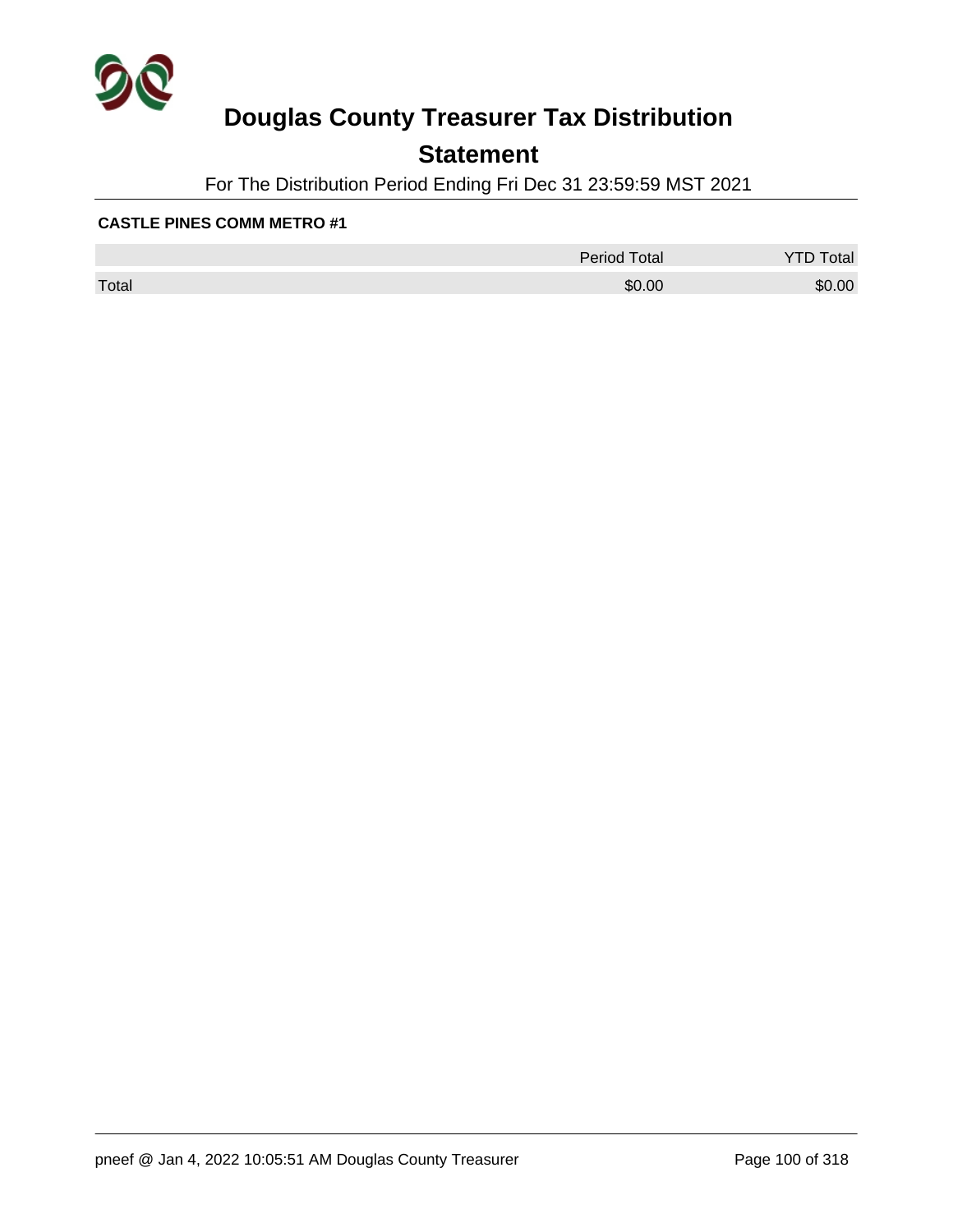

## **Statement**

For The Distribution Period Ending Fri Dec 31 23:59:59 MST 2021

#### **CASTLE PINES COMM METRO #3**

|                                   | <b>Period Total</b> | <b>YTD Total</b> |
|-----------------------------------|---------------------|------------------|
| <b>Current Year Taxes</b>         |                     | \$329,734.52     |
| <b>Current Year Interest</b>      |                     | \$16.98          |
| Auto Ownership (SOT)              | \$2,245.11          | \$31,799.04      |
| <b>Current Year Treasurer Fee</b> |                     | (\$4,946.30)     |
| Total                             | \$2,245.11          | \$356,604.24     |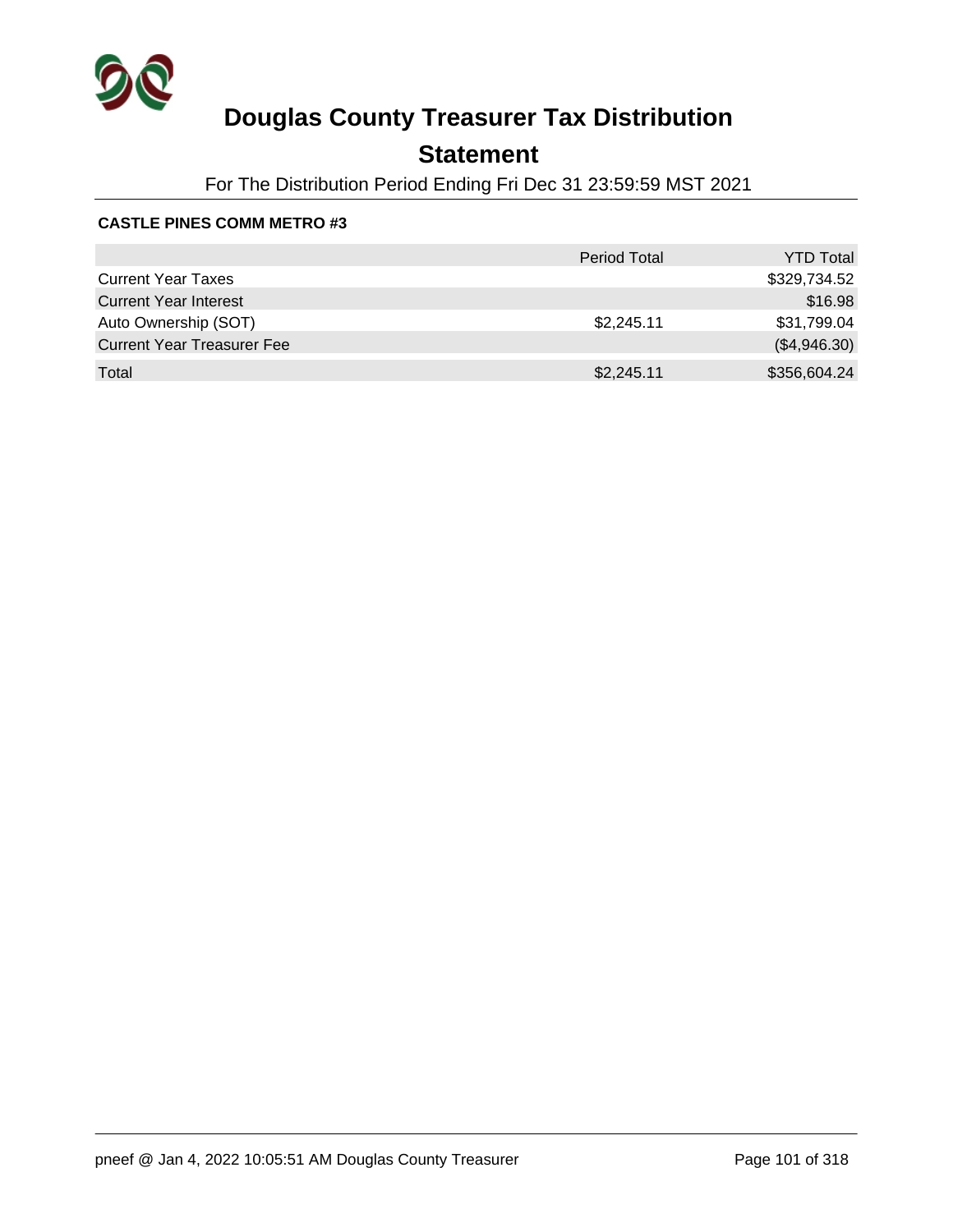

## **Statement**

For The Distribution Period Ending Fri Dec 31 23:59:59 MST 2021

#### **CASTLE PINES COMM METRO #4**

|                                         | Period Total | <b>YTD Total</b> |
|-----------------------------------------|--------------|------------------|
| <b>Current Year Taxes</b>               |              | \$299,058.50     |
| <b>Current Year Value Adjustment</b>    |              | (\$490.39)       |
| Prior Year Value Adjustment (Abatement) |              | (\$466.34)       |
| <b>Current Year Interest</b>            |              | \$653.70         |
| Current Year Interest Value Adjustment  |              | (\$17.17)        |
| Prior Year Interest Value Adjustment    |              | (\$69.95)        |
| Auto Ownership (SOT)                    | \$2,036.24   | \$28,840.69      |
| <b>Current Year Treasurer Fee</b>       |              | (\$4,488.32)     |
| <b>Prior Year Treasurer Fee</b>         |              | \$7.00           |
| Total                                   | \$2,036.24   | \$323,027.72     |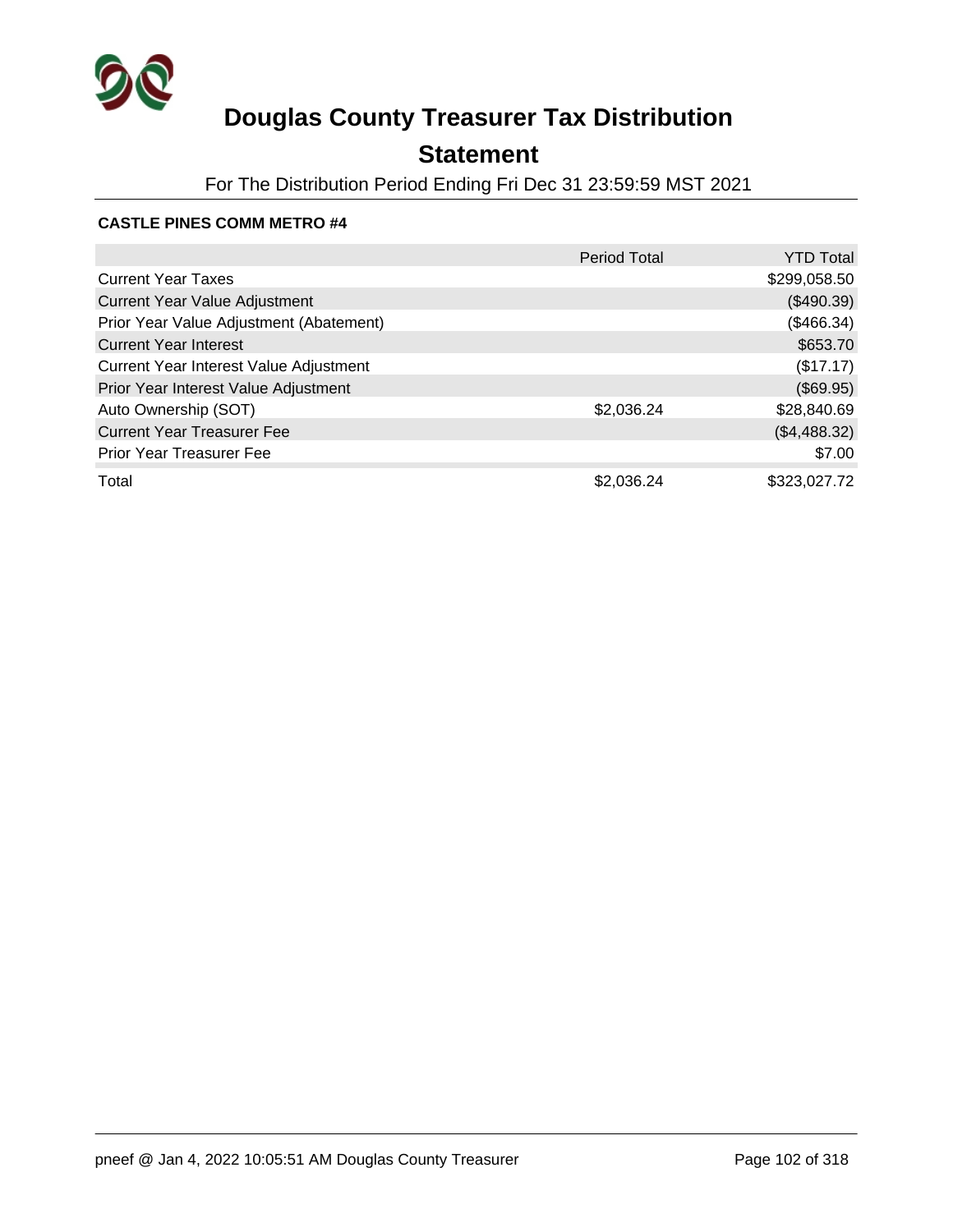

## **Statement**

For The Distribution Period Ending Fri Dec 31 23:59:59 MST 2021

#### **HIGH PRAIRIE FARMS METRO**

|                                        | <b>Period Total</b> | <b>YTD Total</b> |
|----------------------------------------|---------------------|------------------|
| <b>Current Year Taxes</b>              |                     | \$662,313.30     |
| Senior/Veteran Exemptions              |                     | \$7,465.29       |
| <b>Current Year Value Adjustment</b>   |                     | (\$2,207.52)     |
| <b>Current Year Interest</b>           |                     | \$733.15         |
| Current Year Interest Value Adjustment |                     | (\$22.12)        |
| Auto Ownership (SOT)                   | \$4,560.96          | \$64,599.95      |
| <b>Current Year Treasurer Fee</b>      |                     | (\$10,024.58)    |
| Total                                  | \$4,560.96          | \$722,857.47     |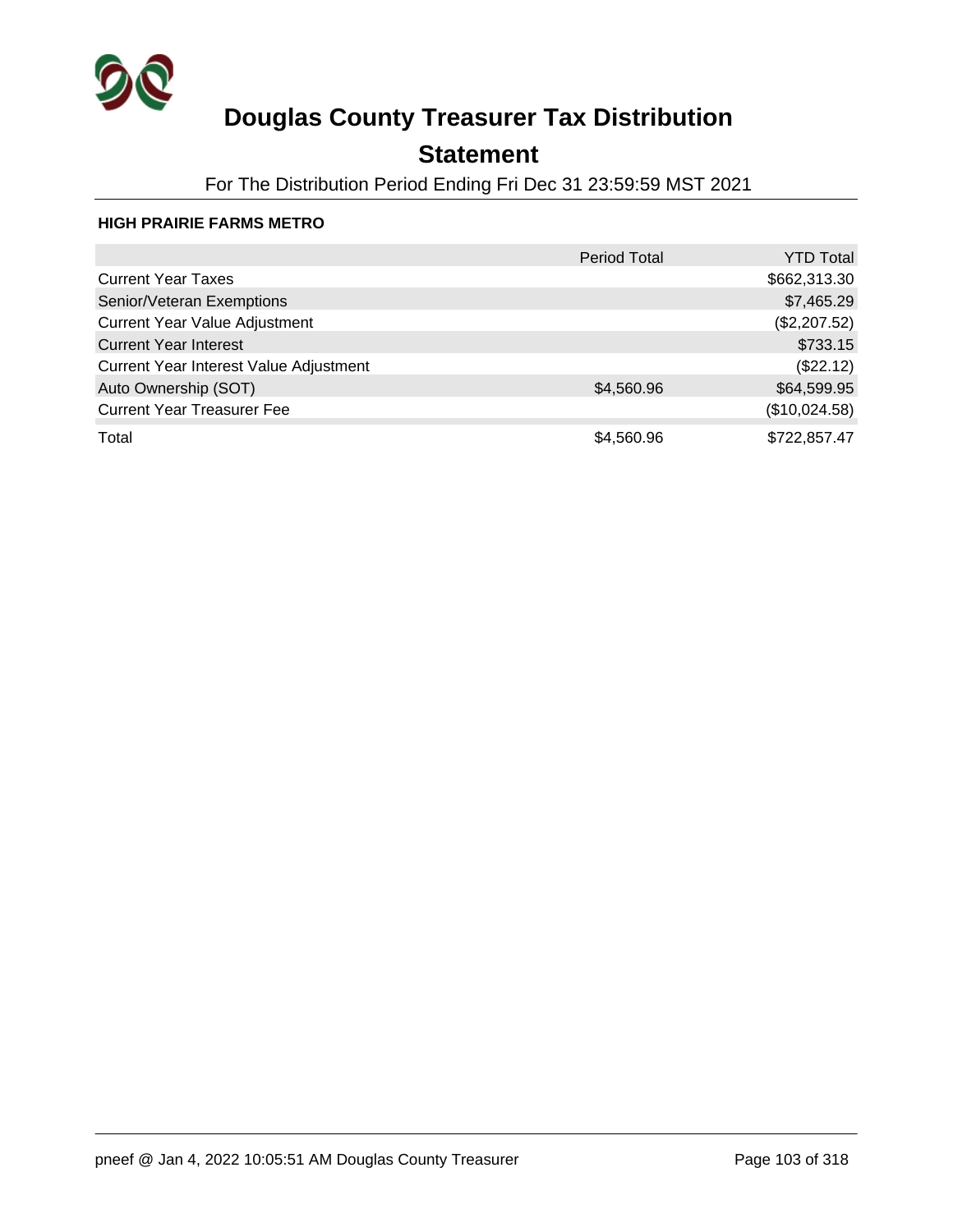

### **Statement**

For The Distribution Period Ending Fri Dec 31 23:59:59 MST 2021

### **CHERRY CREEK BASIN**

|                                         | <b>Period Total</b> | <b>YTD Total</b> |
|-----------------------------------------|---------------------|------------------|
| <b>Current Year Taxes</b>               | \$36.68             | \$1,380,942.25   |
| <b>Prior Year Taxes</b>                 | \$5.39              | \$4,966.54       |
| Senior/Veteran Exemptions               |                     | \$15,445.53      |
| <b>Current Year TIF Expense</b>         |                     | (\$23,587.77)    |
| Prior Year TIF Expense                  |                     | (\$10.77)        |
| <b>Current Year Value Adjustment</b>    | (\$120.10)          | (\$688.28)       |
| Prior Year Value Adjustment (Abatement) | (\$2.88)            | (\$913.12)       |
| <b>Current Year Interest</b>            | \$4.53              | \$1,444.82       |
| <b>Prior Year Interest</b>              | \$0.29              | \$46.23          |
| Current Year Interest Value Adjustment  | (\$0.18)            | (\$26.53)        |
| Prior Year Interest Value Adjustment    | (\$0.06)            | (\$84.42)        |
| Auto Ownership (SOT)                    | \$9,525.39          | \$134,914.42     |
| <b>Current Year Treasurer Fee</b>       | \$1.18              | (\$20,601.63)    |
| <b>Prior Year Treasurer Fee</b>         | (\$0.04)            | (\$61.32)        |
| Payment in Lieu of Taxes                |                     | \$10.54          |
| Total                                   | \$9,450.20          | \$1,491,796.49   |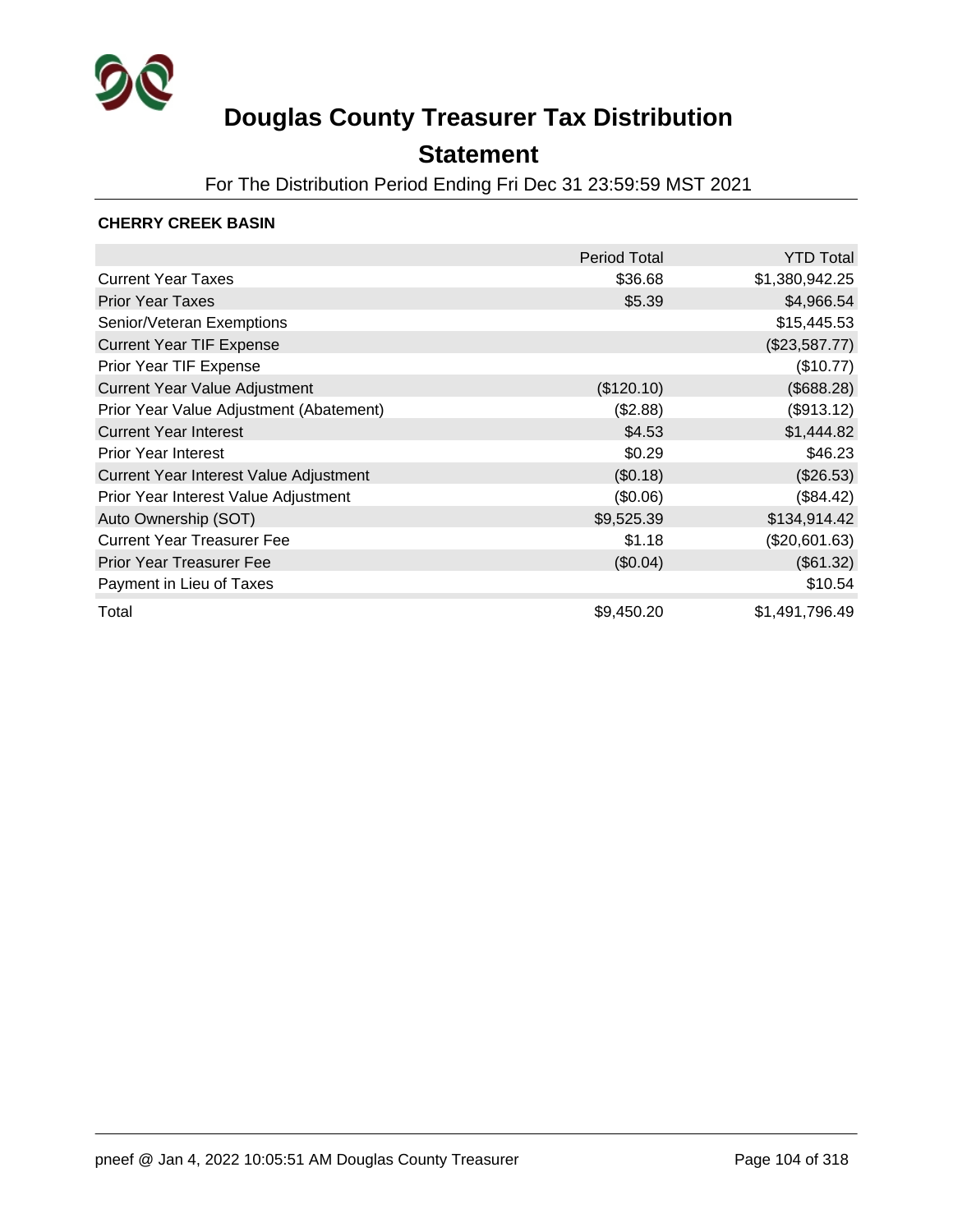

## **Statement**

For The Distribution Period Ending Fri Dec 31 23:59:59 MST 2021

#### **MOUNTAIN COMMUNITY FIRE**

|                                   | <b>Period Total</b> | <b>YTD Total</b> |
|-----------------------------------|---------------------|------------------|
| <b>Current Year Taxes</b>         |                     | \$46,113.85      |
| Senior/Veteran Exemptions         |                     | \$1,733.06       |
| <b>Current Year Interest</b>      | \$5.94              | \$97.51          |
| Auto Ownership (SOT)              | \$327.92            | \$4,644.49       |
| <b>Current Year Treasurer Fee</b> | (\$0.09)            | (\$719.11)       |
| Total                             | \$333.77            | \$51,869.80      |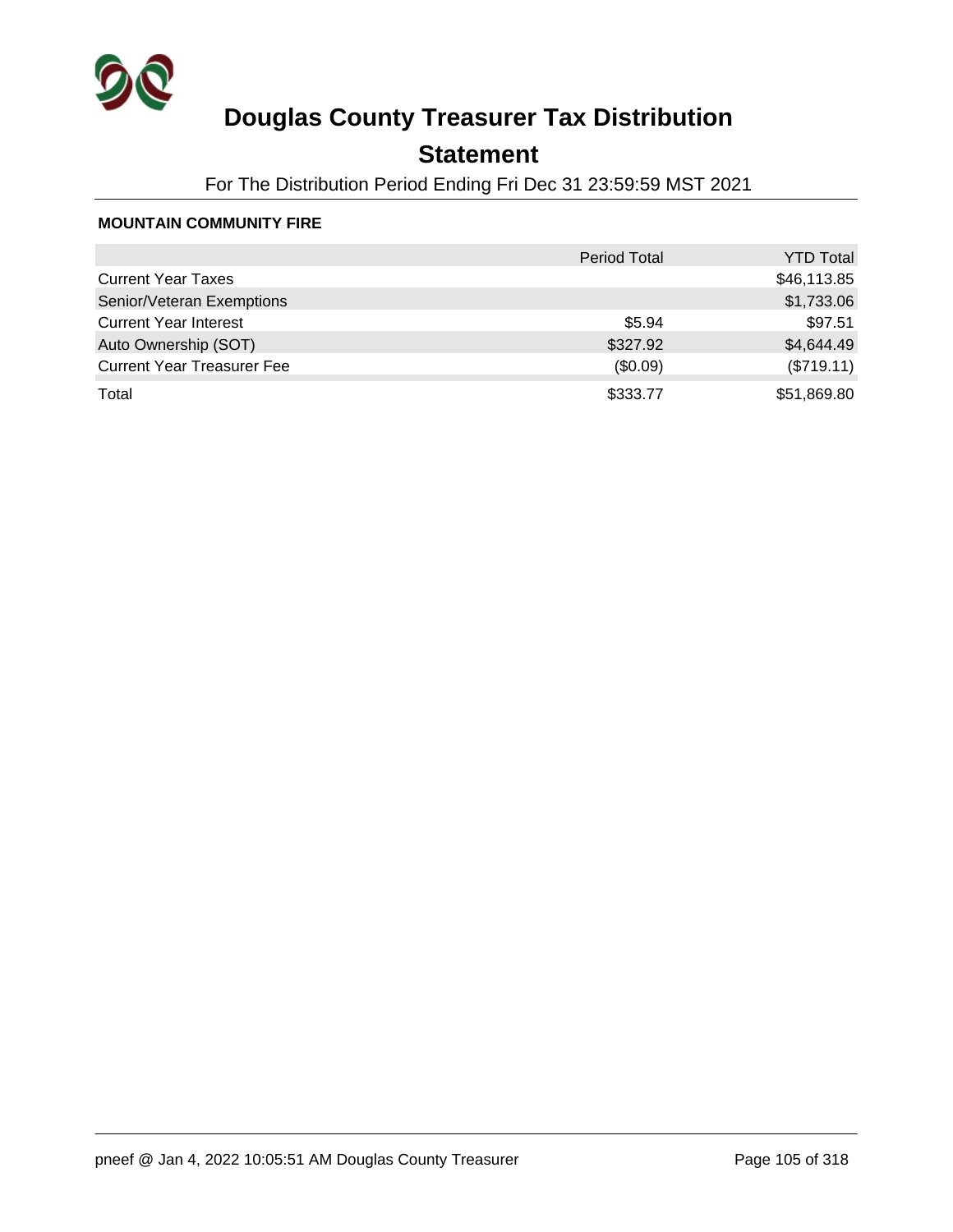

### **Statement**

For The Distribution Period Ending Fri Dec 31 23:59:59 MST 2021

### **DOUGLAS COUNTY LIBRARIES**

|                                         | Period Total | <b>YTD Total</b> |
|-----------------------------------------|--------------|------------------|
| <b>Current Year Taxes</b>               | \$726.64     | \$29,567,770.92  |
| <b>Prior Year Taxes</b>                 | \$66.04      | \$47,464.89      |
| Senior/Veteran Exemptions               |              | \$345,252.29     |
| <b>Current Year TIF Expense</b>         |              | (\$251,423.04)   |
| Prior Year TIF Expense                  |              | (\$74.44)        |
| <b>Current Year Value Adjustment</b>    | (\$1,017.51) | (\$11,761.30)    |
| Prior Year Value Adjustment (Abatement) | (\$31.47)    | (\$42,456.08)    |
| <b>Current Year Interest</b>            | \$66.18      | \$28,152.93      |
| <b>Prior Year Interest</b>              | \$7.06       | \$974.66         |
| Current Year Interest Value Adjustment  | (\$1.93)     | (\$347.65)       |
| Prior Year Interest Value Adjustment    | (\$0.80)     | (\$4,504.14)     |
| Auto Ownership (SOT)                    | \$203,958.97 | \$2,888,806.98   |
| <b>Current Year Treasurer Fee</b>       | \$3.37       | (\$445,170.27)   |
| <b>Prior Year Treasurer Fee</b>         | (\$0.61)     | (\$88.55)        |
| Payment in Lieu of Taxes                |              | \$355.92         |
| Total                                   | \$203,775.94 | \$32,122,953.12  |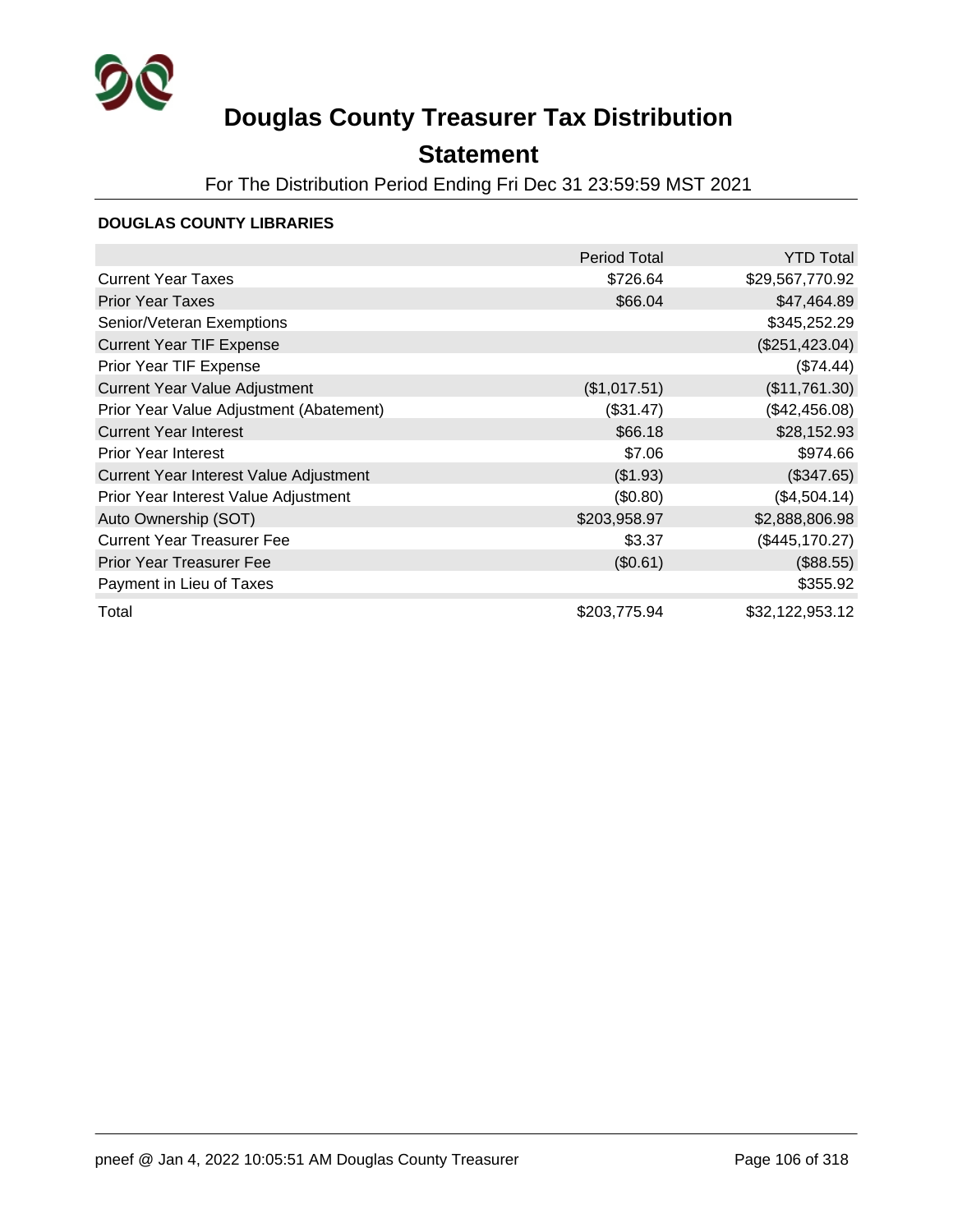

### **Statement**

For The Distribution Period Ending Fri Dec 31 23:59:59 MST 2021

### **URBAN DRN & FLOOD S PLATTE**

|                                         | <b>Period Total</b> | <b>YTD Total</b> |
|-----------------------------------------|---------------------|------------------|
| <b>Current Year Taxes</b>               | \$16.44             | \$558,497.48     |
| <b>Prior Year Taxes</b>                 | \$1.58              | \$1,088.34       |
| Senior/Veteran Exemptions               |                     | \$6,262.61       |
| <b>Current Year TIF Expense</b>         |                     | (\$4,937.70)     |
| Prior Year TIF Expense                  |                     | (\$2.59)         |
| <b>Current Year Value Adjustment</b>    | (\$25.37)           | (\$277.45)       |
| Prior Year Value Adjustment (Abatement) | (\$0.76)            | (\$654.84)       |
| <b>Current Year Interest</b>            | \$1.50              | \$510.61         |
| <b>Prior Year Interest</b>              | \$0.16              | \$17.25          |
| Current Year Interest Value Adjustment  | (\$0.04)            | (\$8.37)         |
| Prior Year Interest Value Adjustment    | (\$0.02)            | (\$63.51)        |
| Auto Ownership (SOT)                    | \$3,851.55          | \$54,552.05      |
| <b>Current Year Treasurer Fee</b>       | \$0.12              | (\$8,398.22)     |
| <b>Prior Year Treasurer Fee</b>         | (\$0.02)            | (\$6.64)         |
| Payment in Lieu of Taxes                |                     | \$6.56           |
| Total                                   | \$3,845.14          | \$606,585.58     |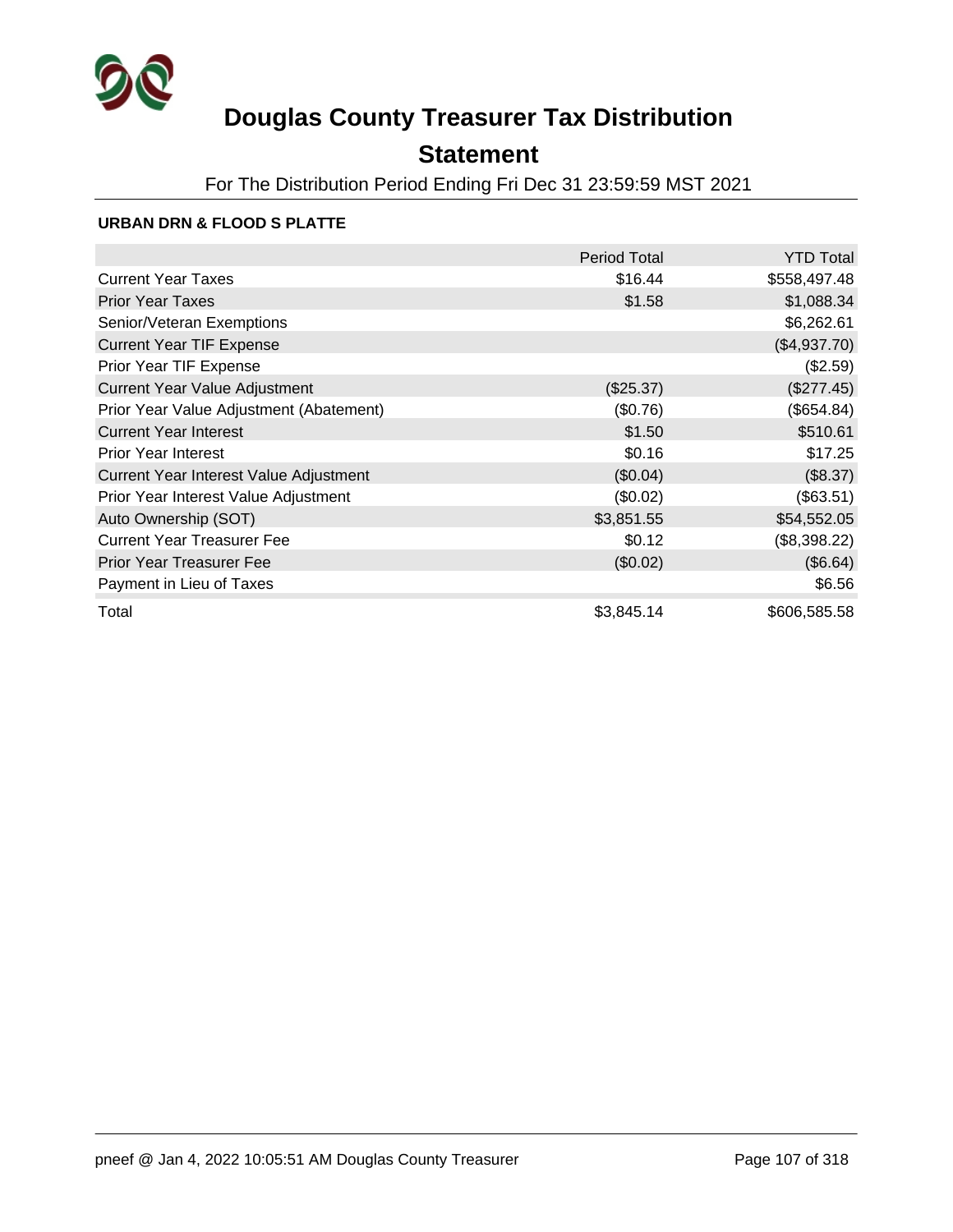

## **Statement**

For The Distribution Period Ending Fri Dec 31 23:59:59 MST 2021

#### **SOUTHGATE WATER BOND DEBT**

|       | <b>Period Total</b> | otal   |
|-------|---------------------|--------|
| Total | \$0.00              | \$0.00 |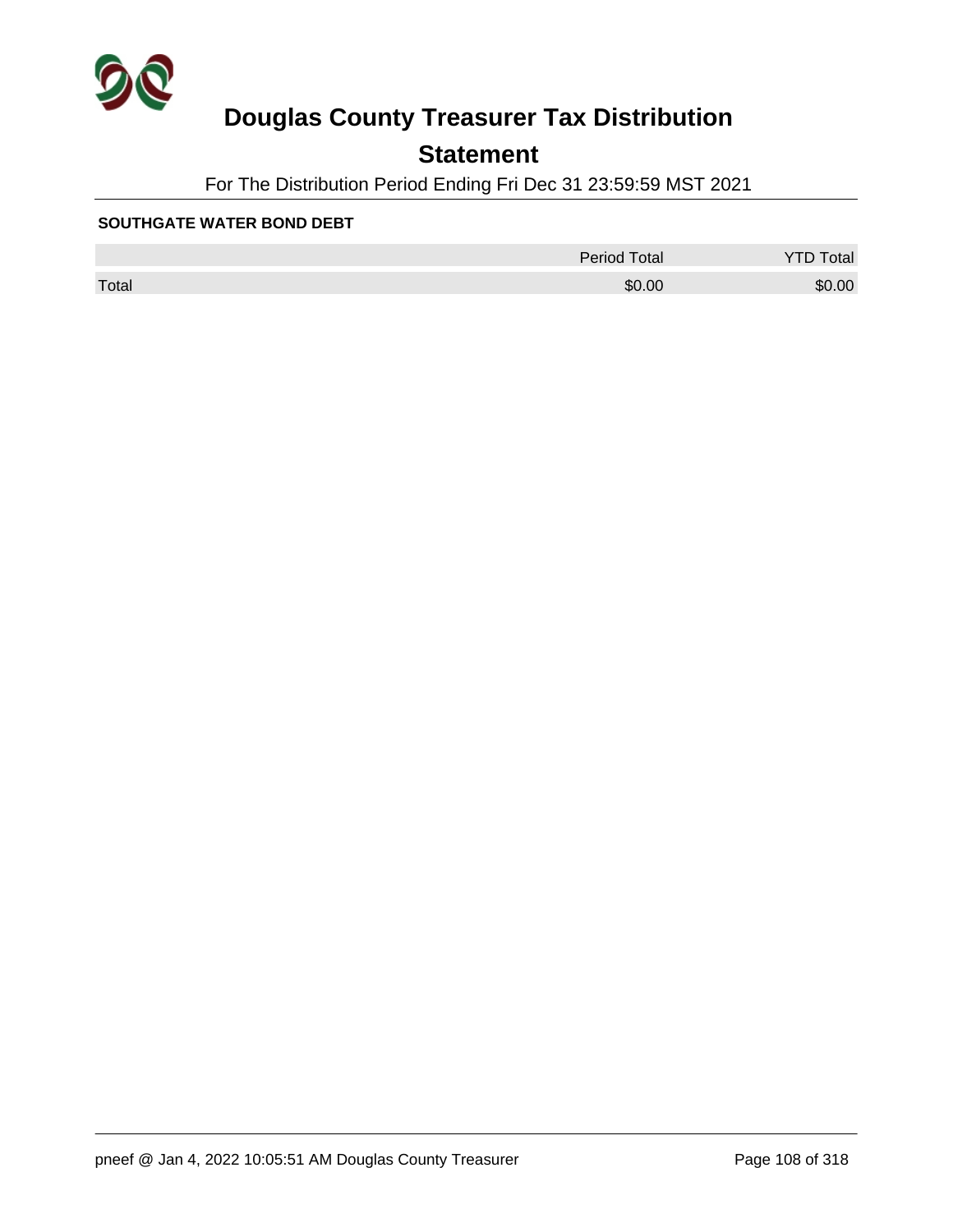

## **Statement**

For The Distribution Period Ending Fri Dec 31 23:59:59 MST 2021

### **HIDDEN POINTE METRO DISTRICT**

|                                   | <b>Period Total</b> | <b>YTD Total</b> |
|-----------------------------------|---------------------|------------------|
| <b>Current Year Taxes</b>         |                     | \$78,036.07      |
| Senior/Veteran Exemptions         |                     | \$464.69         |
| <b>Current Year Interest</b>      |                     | \$40.78          |
| Auto Ownership (SOT)              | \$534.50            | \$7,570.47       |
| <b>Current Year Treasurer Fee</b> |                     | (\$1,178.15)     |
| Total                             | \$534.50            | \$84,933.86      |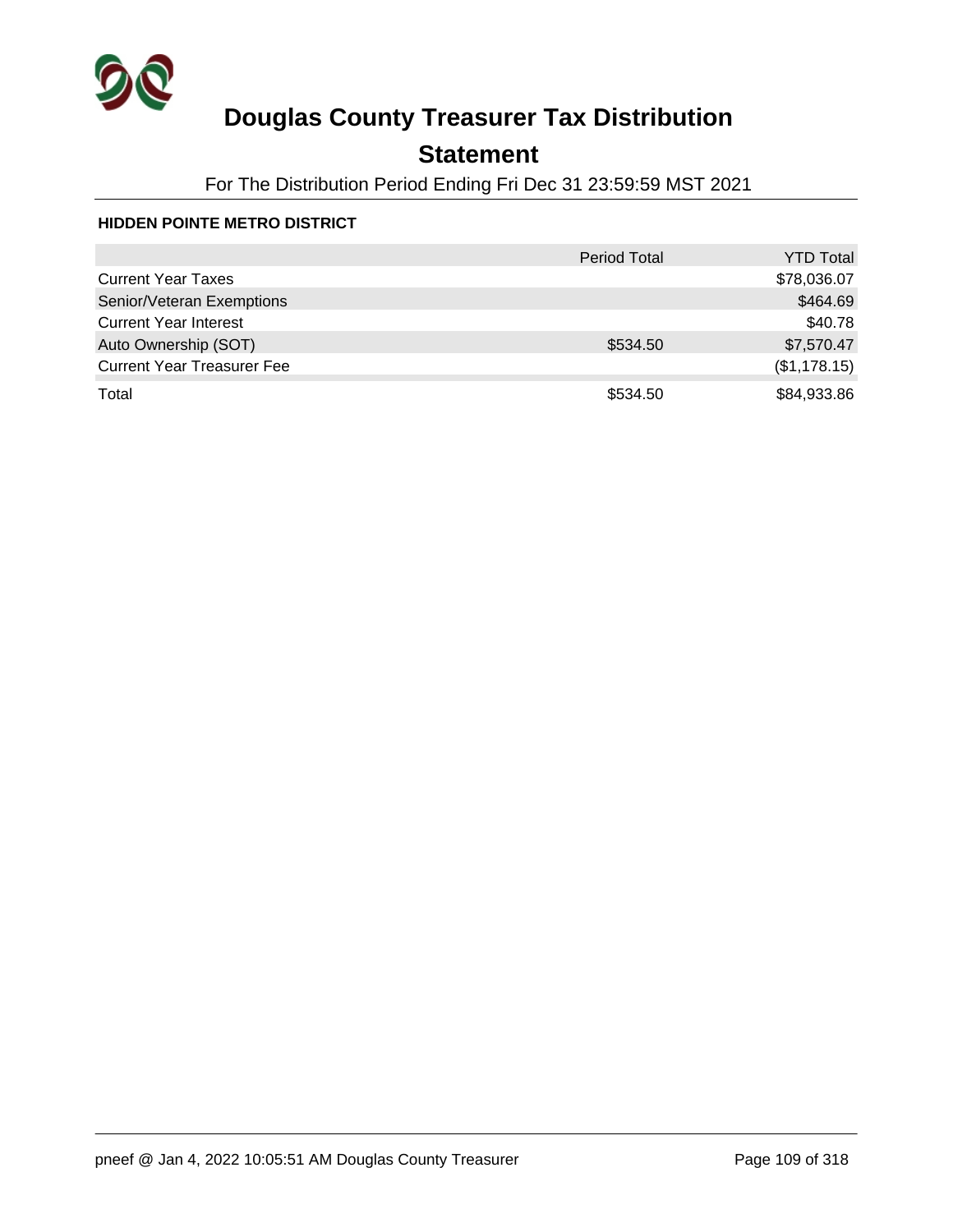

## **Statement**

For The Distribution Period Ending Fri Dec 31 23:59:59 MST 2021

#### **OMNIPARK METRO DIST**

|                                   | <b>Period Total</b> | <b>YTD Total</b> |
|-----------------------------------|---------------------|------------------|
| <b>Current Year Taxes</b>         |                     | \$499,005.11     |
| <b>Current Year Interest</b>      |                     | \$620.64         |
| Auto Ownership (SOT)              | \$3,406.13          | \$48,243.35      |
| <b>Current Year Treasurer Fee</b> |                     | (\$7,494.50)     |
| Total                             | \$3,406.13          | \$540,374.60     |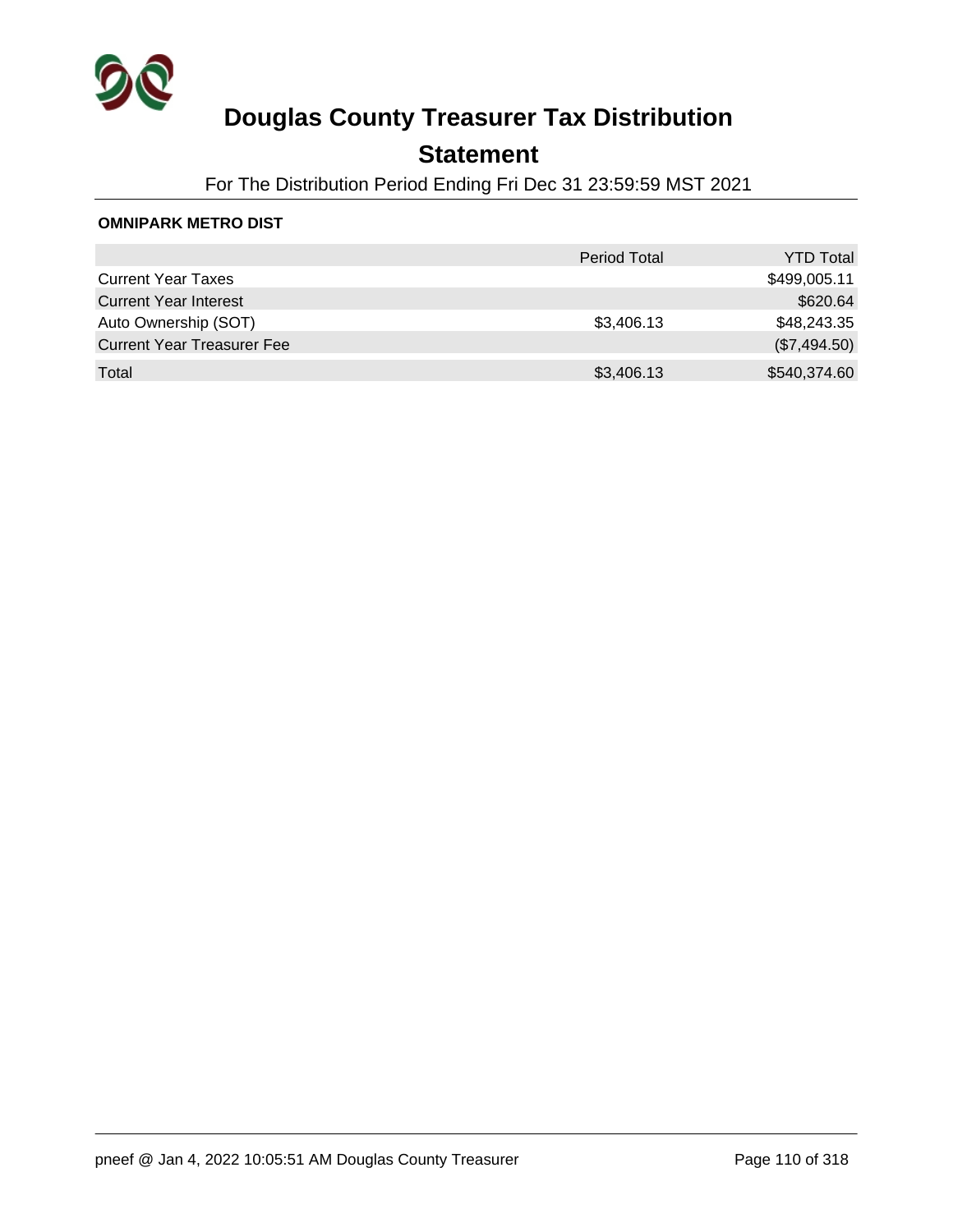

## **Statement**

For The Distribution Period Ending Fri Dec 31 23:59:59 MST 2021

### **HERITAGE HILLS METRO DIST**

|                                         | <b>Period Total</b> | <b>YTD Total</b> |
|-----------------------------------------|---------------------|------------------|
| <b>Current Year Taxes</b>               |                     | \$1,993,890.96   |
| Senior/Veteran Exemptions               |                     | \$18,304.53      |
| Prior Year Value Adjustment (Abatement) |                     | (\$78.80)        |
| <b>Current Year Interest</b>            |                     | \$1,173.62       |
| Prior Year Interest Value Adjustment    |                     | (\$7.88)         |
| Auto Ownership (SOT)                    | \$13,700.83         | \$194,053.98     |
| <b>Current Year Treasurer Fee</b>       |                     | (\$30,200.57)    |
| Prior Year Treasurer Fee                |                     | \$1.18           |
| Total                                   | \$13,700.83         | \$2,177,137.02   |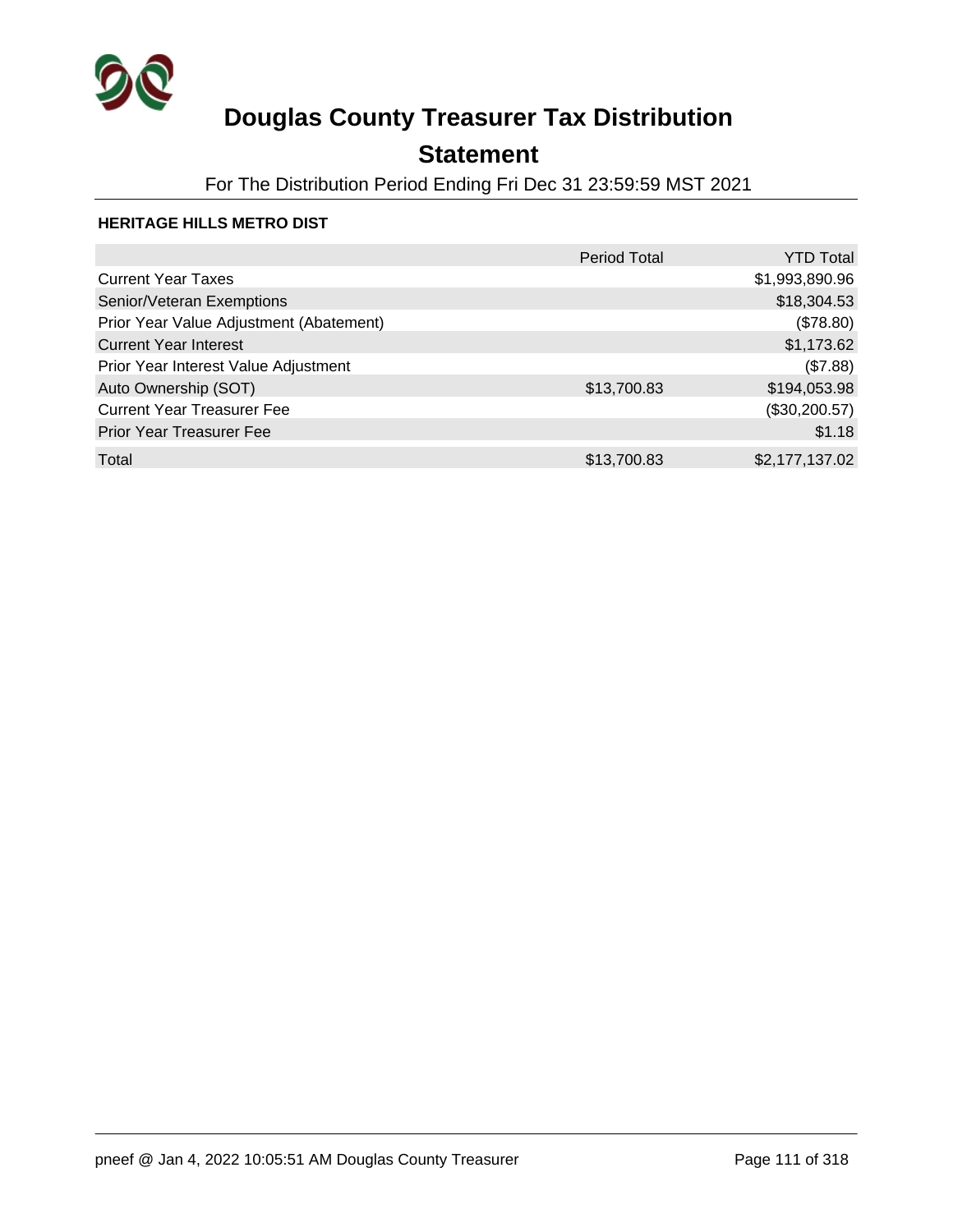

## **Statement**

For The Distribution Period Ending Fri Dec 31 23:59:59 MST 2021

### **CHATFIELD SOUTH WATER DISTRICT**

|                                         | <b>Period Total</b> | <b>YTD Total</b> |
|-----------------------------------------|---------------------|------------------|
| <b>Current Year Taxes</b>               |                     | \$33,519.97      |
| Senior/Veteran Exemptions               |                     | \$1,465.56       |
| <b>Current Year Value Adjustment</b>    |                     | $(\$20.10)$      |
| Prior Year Value Adjustment (Abatement) |                     | (\$20.10)        |
| <b>Current Year Interest</b>            |                     | \$25.78          |
| Current Year Interest Value Adjustment  |                     | (\$0.40)         |
| Prior Year Interest Value Adjustment    |                     | (\$0.40)         |
| Auto Ownership (SOT)                    | \$238.21            | \$3,373.92       |
| <b>Current Year Treasurer Fee</b>       |                     | (\$524.88)       |
| <b>Prior Year Treasurer Fee</b>         |                     | \$0.30           |
| Total                                   | \$238.21            | \$37,819.65      |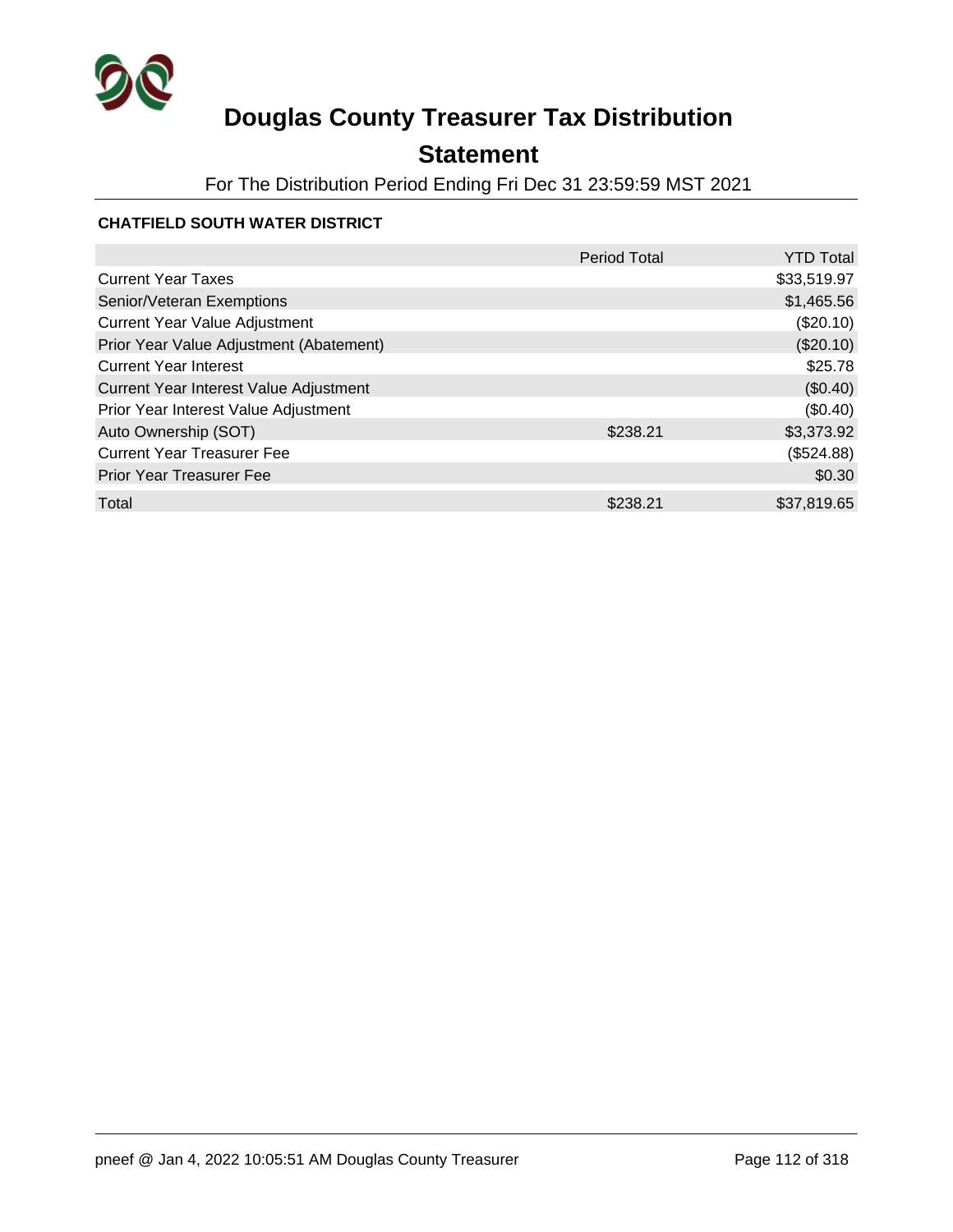

## **Statement**

For The Distribution Period Ending Fri Dec 31 23:59:59 MST 2021

#### **COMPARK BUSINESS CAMPUS**

|                                         | <b>Period Total</b> | <b>YTD Total</b> |
|-----------------------------------------|---------------------|------------------|
| <b>Current Year Taxes</b>               |                     | \$2,198,403.44   |
| Prior Year Value Adjustment (Abatement) |                     | (\$323.26)       |
| <b>Current Year Interest</b>            |                     | \$2,536.51       |
| <b>Prior Year Interest</b>              |                     | \$70.49          |
| Prior Year Interest Value Adjustment    |                     | (\$96.98)        |
| Auto Ownership (SOT)                    | \$14,968.60         | \$212,010.25     |
| <b>Current Year Treasurer Fee</b>       |                     | (\$33,014.03)    |
| <b>Prior Year Treasurer Fee</b>         |                     | \$3.79           |
| Total                                   | \$14,968.60         | \$2,379,590.21   |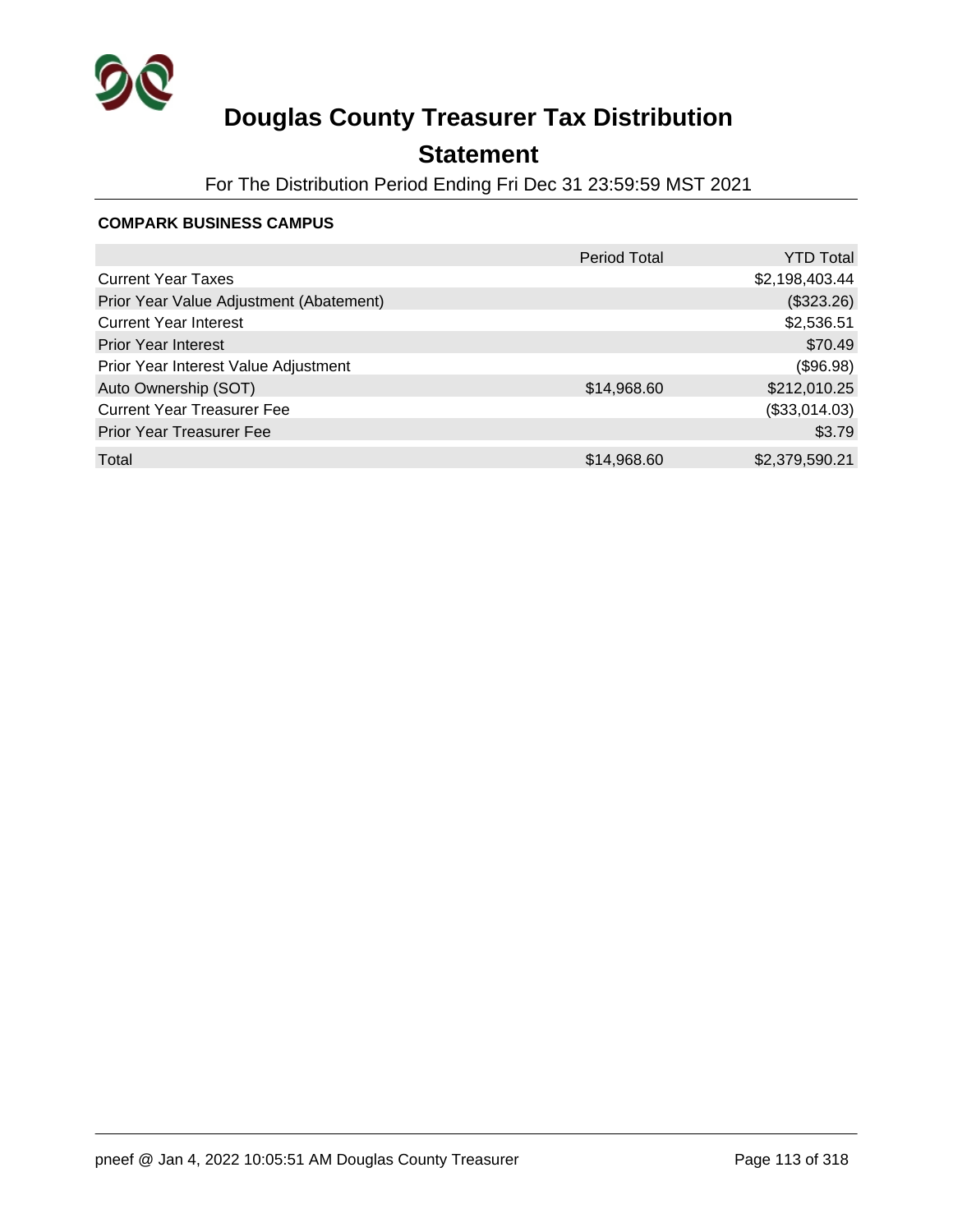

## **Statement**

For The Distribution Period Ending Fri Dec 31 23:59:59 MST 2021

#### **CONSOLIDATED BELL MOUNTAIN**

|                                   | <b>Period Total</b> | <b>YTD Total</b> |
|-----------------------------------|---------------------|------------------|
| <b>Current Year Taxes</b>         |                     | \$1,223,732.95   |
| Senior/Veteran Exemptions         |                     | \$26,490.25      |
| <b>Current Year Interest</b>      |                     | \$2,550.49       |
| Auto Ownership (SOT)              | \$8,512.59          | \$120,569.44     |
| <b>Current Year Treasurer Fee</b> |                     | (\$18,791.61)    |
| Total                             | \$8,512.59          | \$1,354,551.52   |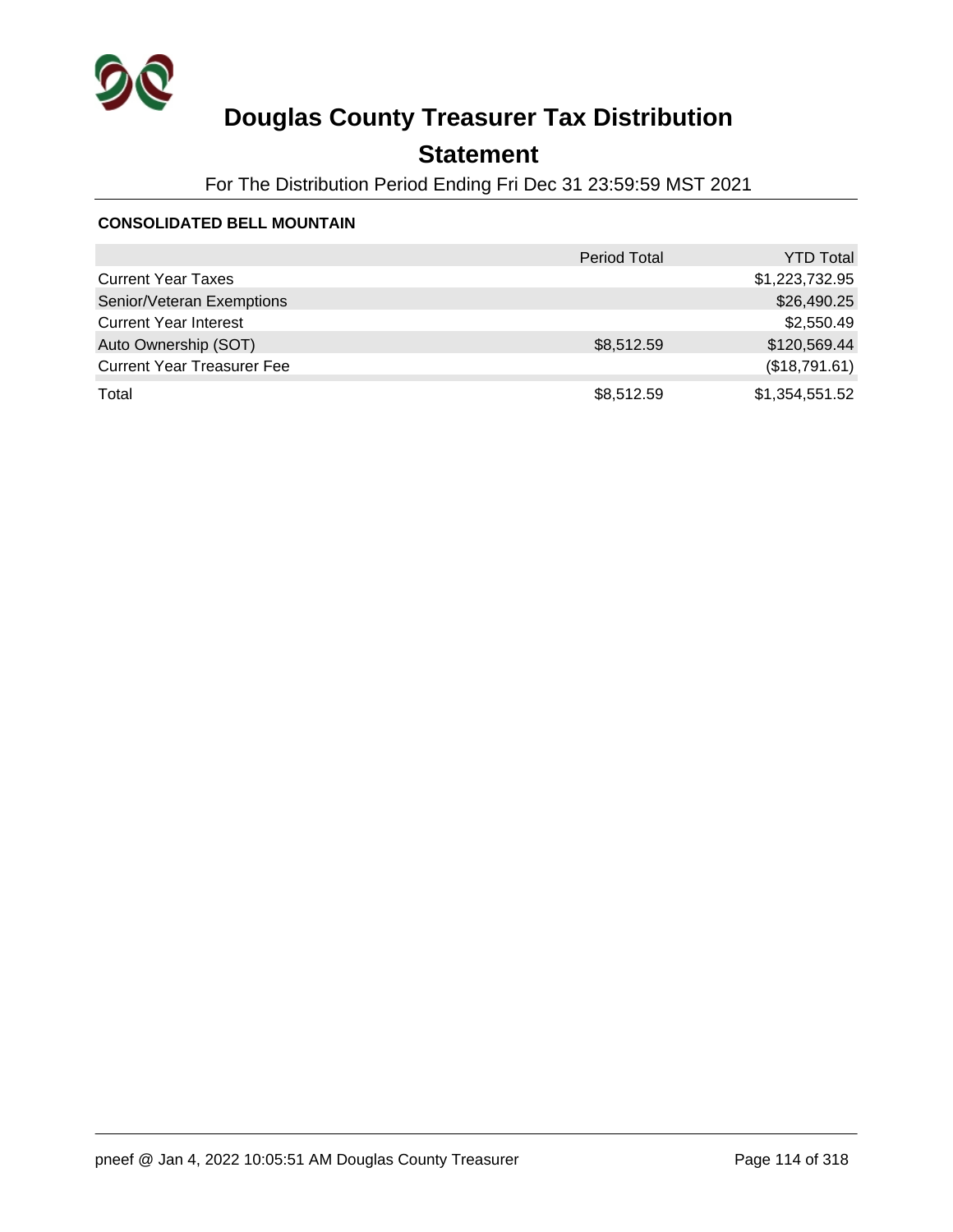

## **Statement**

For The Distribution Period Ending Fri Dec 31 23:59:59 MST 2021

### **WEST METRO FIRE PROTECTION DISTRICT**

|                                         | <b>Period Total</b> | <b>YTD Total</b> |
|-----------------------------------------|---------------------|------------------|
| <b>Current Year Taxes</b>               | \$271.02            | \$2,028,934.40   |
| Senior/Veteran Exemptions               |                     | \$36,787.71      |
| Prior Year Value Adjustment (Abatement) |                     | (\$1,333.62)     |
| <b>Current Year Interest</b>            | \$21.68             | \$2,456.43       |
| Prior Year Interest Value Adjustment    |                     | (\$230.86)       |
| Auto Ownership (SOT)                    | \$14,065.36         | \$199,217.07     |
| <b>Current Year Treasurer Fee</b>       | (\$4.40)            | (\$31,022.70)    |
| <b>Prior Year Treasurer Fee</b>         |                     | \$20.01          |
| Payment in Lieu of Taxes                |                     | \$236.18         |
| Total                                   | \$14,353.66         | \$2,235,064.62   |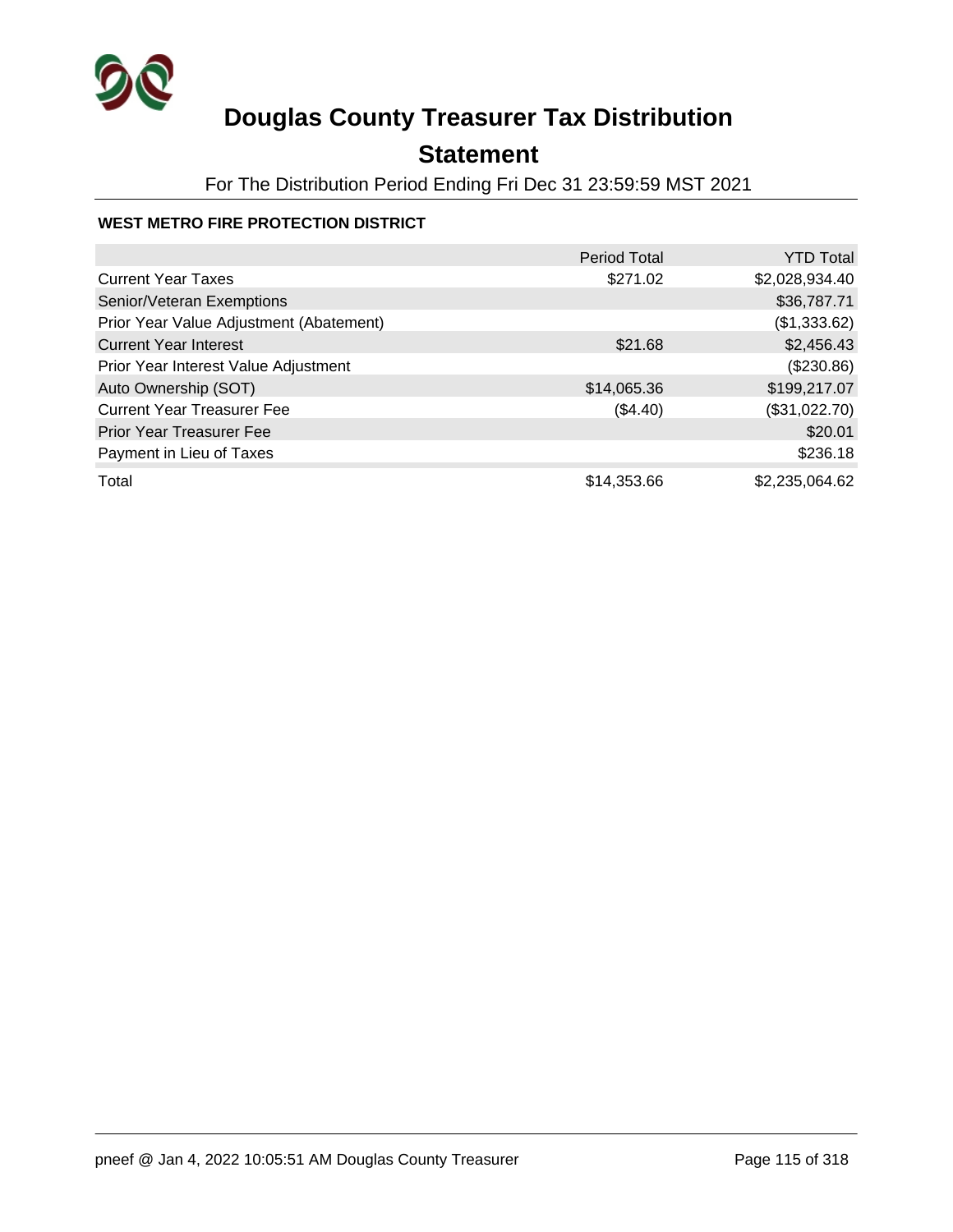

## **Statement**

For The Distribution Period Ending Fri Dec 31 23:59:59 MST 2021

### **PINERY WEST METRO DISTRICT #2**

|                                   | <b>Period Total</b> | <b>YTD Total</b> |
|-----------------------------------|---------------------|------------------|
| <b>Current Year Taxes</b>         |                     | \$2,263,520.77   |
| Senior/Veteran Exemptions         |                     | \$16,091.09      |
| <b>Current Year Interest</b>      |                     | \$2,648.20       |
| Auto Ownership (SOT)              | \$15,529.67         | \$219,957.03     |
| <b>Current Year Treasurer Fee</b> |                     | (\$34,234.10)    |
| Total                             | \$15,529.67         | \$2,467,982.99   |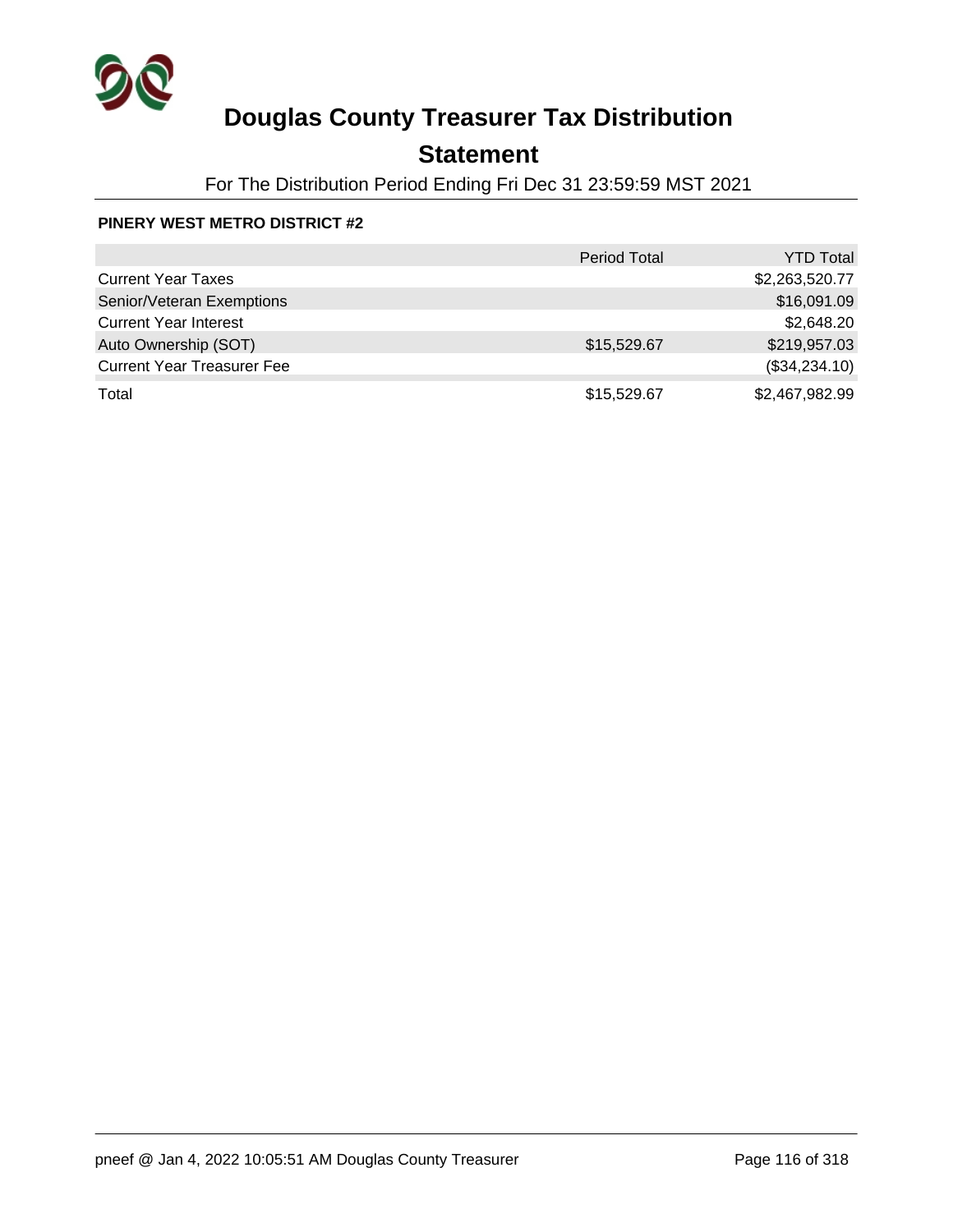

## **Statement**

For The Distribution Period Ending Fri Dec 31 23:59:59 MST 2021

### **MERIDIAN METRO DEBT SERVICE**

|                                   | <b>Period Total</b> | <b>YTD Total</b> |
|-----------------------------------|---------------------|------------------|
| <b>Current Year Taxes</b>         |                     | \$338,319.92     |
| Senior/Veteran Exemptions         |                     | \$912.27         |
| <b>Current Year Interest</b>      |                     | \$64.68          |
| Auto Ownership (SOT)              | \$2,309.78          | \$32,714.94      |
| <b>Current Year Treasurer Fee</b> |                     | (\$5,089.43)     |
| Total                             | \$2,309.78          | \$366,922.38     |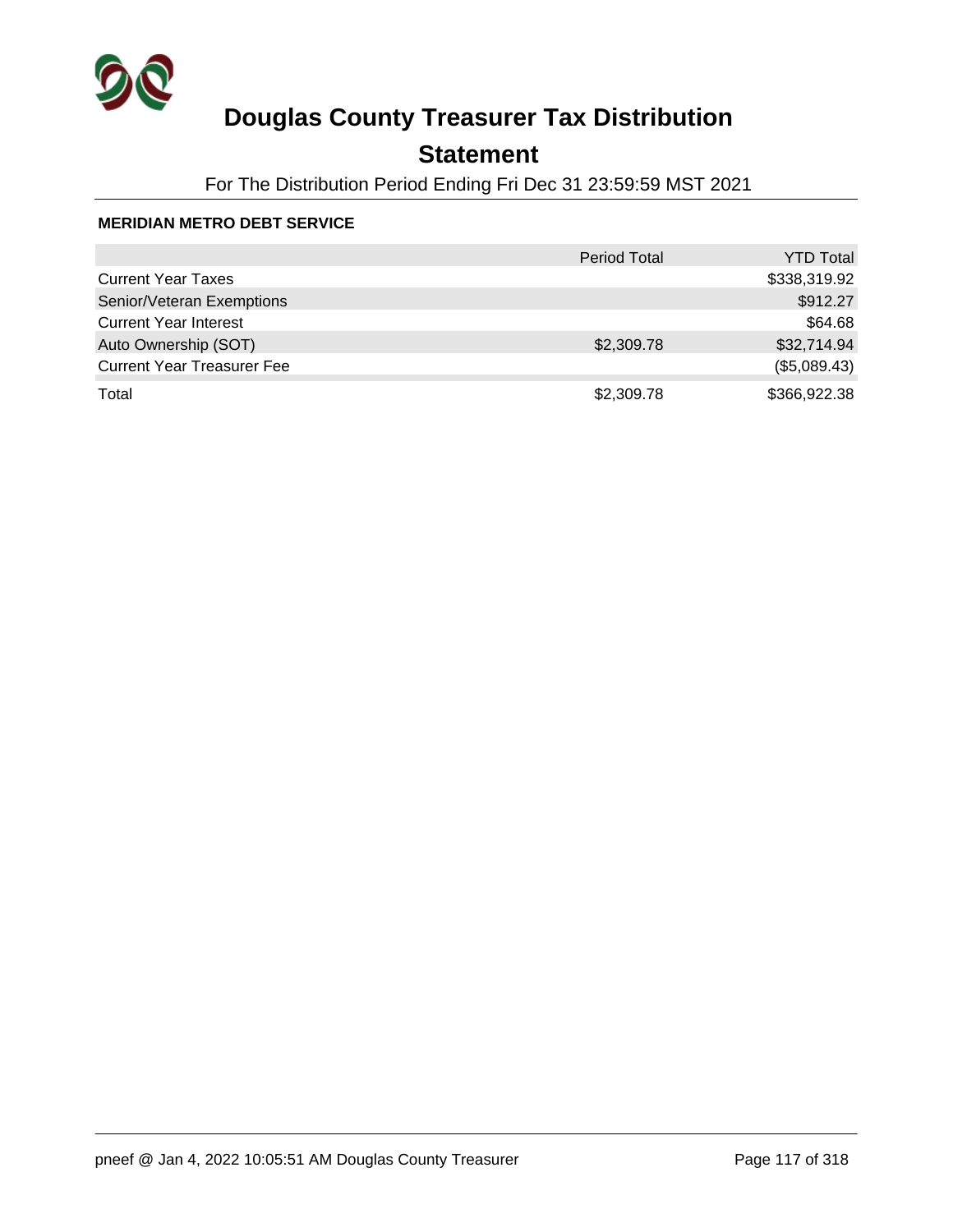

## **Statement**

For The Distribution Period Ending Fri Dec 31 23:59:59 MST 2021

### **CONCORD METRO DIST**

|                                         | <b>Period Total</b> | <b>YTD Total</b> |
|-----------------------------------------|---------------------|------------------|
| <b>Current Year Taxes</b>               | \$537.18            | \$369,700.85     |
| <b>Prior Year Taxes</b>                 | \$79.22             | \$628.53         |
| Prior Year Value Adjustment (Abatement) |                     | (\$131.95)       |
| <b>Current Year Interest</b>            | \$42.97             | \$575.91         |
| <b>Prior Year Interest</b>              |                     | \$4.45           |
| Auto Ownership (SOT)                    | \$2,517.24          | \$35,653.31      |
| <b>Current Year Treasurer Fee</b>       | (\$8.70)            | (\$5,554.11)     |
| Prior Year Treasurer Fee                | (\$1.19)            | (\$7.52)         |
| Total                                   | \$3,166.72          | \$400,869.47     |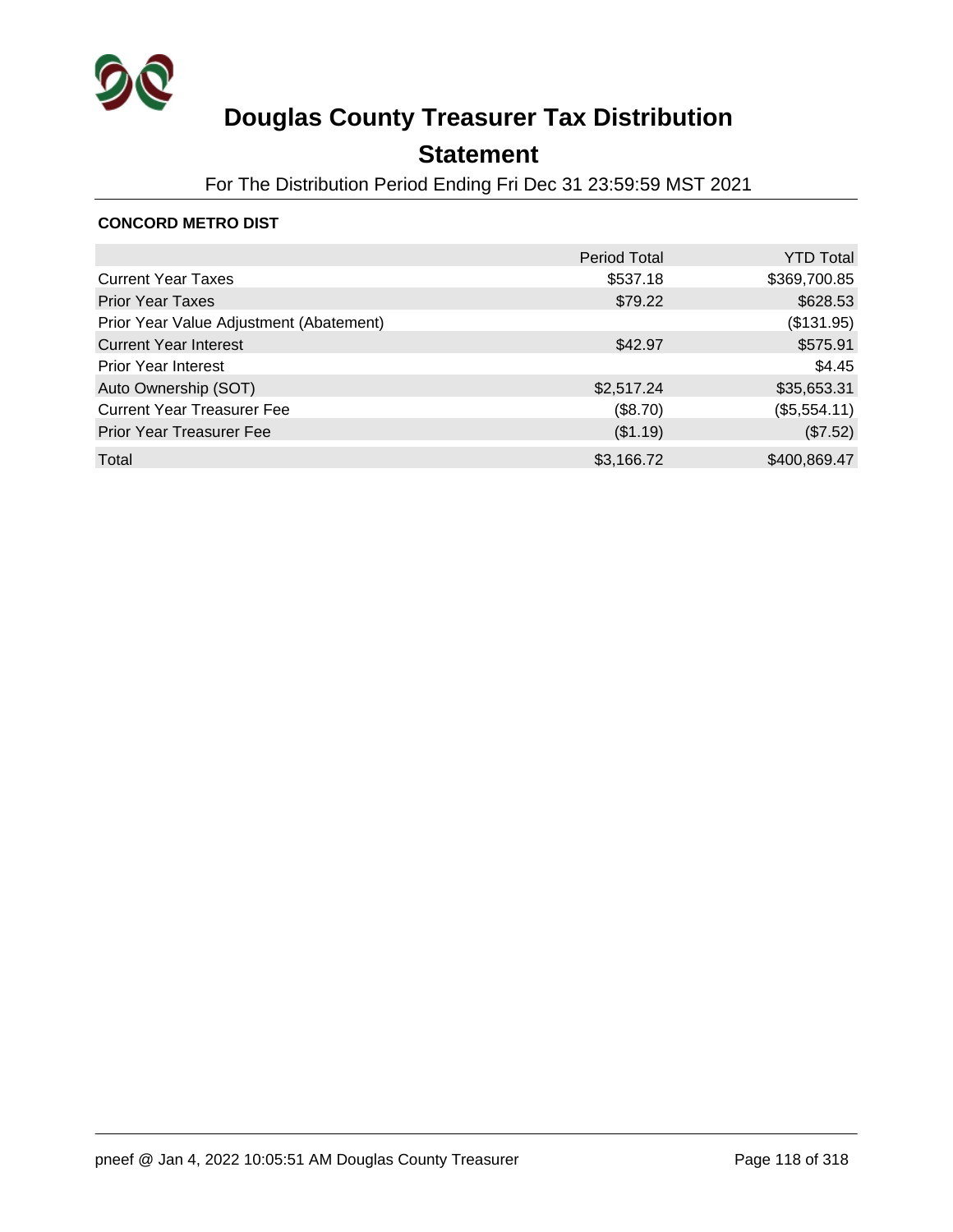

## **Statement**

For The Distribution Period Ending Fri Dec 31 23:59:59 MST 2021

#### **SOUTH MERIDIAN METRO DIST**

|                                         | Period Total | <b>YTD Total</b> |
|-----------------------------------------|--------------|------------------|
| <b>Current Year Taxes</b>               |              | \$321,949.57     |
| <b>Prior Year Taxes</b>                 |              | \$199.48         |
| Prior Year Value Adjustment (Abatement) |              | (\$13,821.95)    |
| <b>Current Year Interest</b>            |              | \$144.06         |
| <b>Prior Year Interest</b>              |              | \$16.40          |
| Prior Year Interest Value Adjustment    |              | (\$1,520.41)     |
| Auto Ownership (SOT)                    | \$2,317.59   | \$32,825.57      |
| <b>Current Year Treasurer Fee</b>       |              | (\$4,831.32)     |
| <b>Prior Year Treasurer Fee</b>         |              | \$204.10         |
| Total                                   | \$2,317.59   | \$335,165.50     |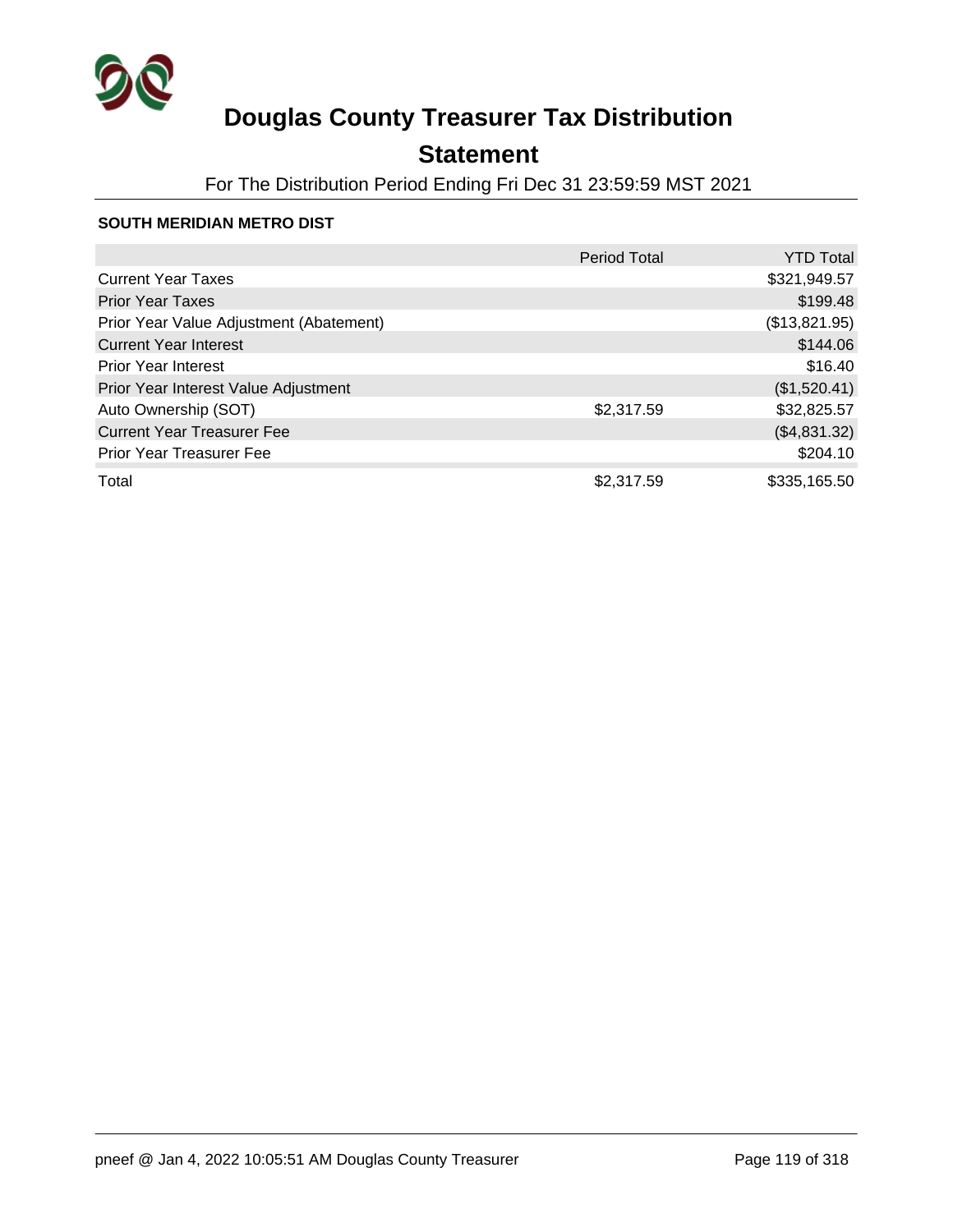

## **Statement**

For The Distribution Period Ending Fri Dec 31 23:59:59 MST 2021

### **SOUTH MERIDIAN METRO DEBT SVC**

|                                   | <b>Period Total</b> | <b>YTD Total</b> |
|-----------------------------------|---------------------|------------------|
| <b>Current Year Taxes</b>         |                     | \$111,921.24     |
| Senior/Veteran Exemptions         |                     | \$428.94         |
| <b>Current Year Interest</b>      |                     | \$54.61          |
| Auto Ownership (SOT)              | \$764.98            | \$10,834.88      |
| <b>Current Year Treasurer Fee</b> |                     | (\$1,686.06)     |
| Total                             | \$764.98            | \$121,553.61     |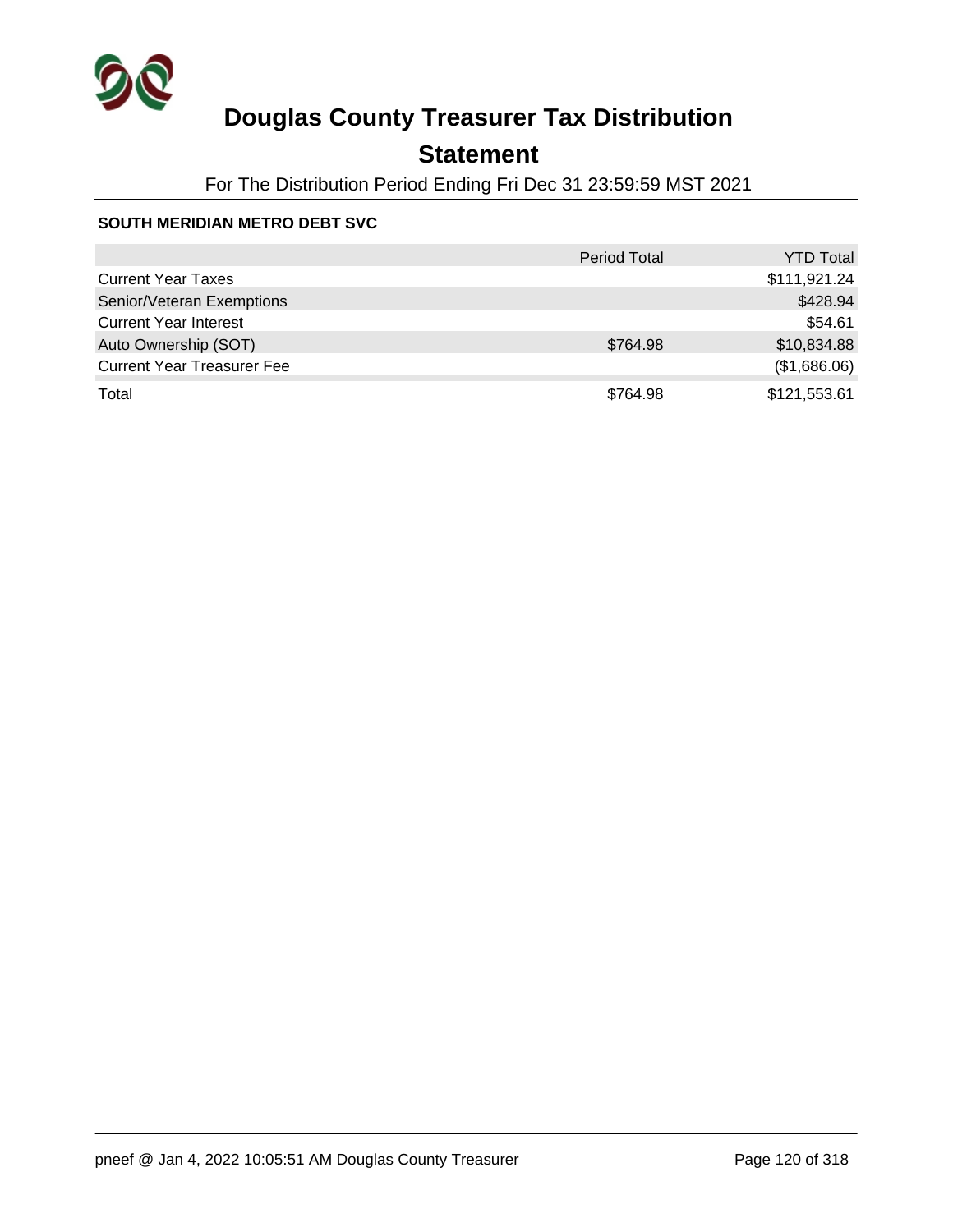

## **Statement**

For The Distribution Period Ending Fri Dec 31 23:59:59 MST 2021

### **FRANKTOWN BUSINESS AREA METRO DISTRICT**

|                                   | Period Total | <b>YTD Total</b> |
|-----------------------------------|--------------|------------------|
| <b>Current Year Taxes</b>         |              | \$33,337.71      |
| Senior/Veteran Exemptions         |              | \$71.50          |
| <b>Current Year Interest</b>      |              | \$91.21          |
| Auto Ownership (SOT)              | \$227.48     | \$3,221.92       |
| <b>Current Year Treasurer Fee</b> |              | (\$502.49)       |
| Total                             | \$227.48     | \$36,219.85      |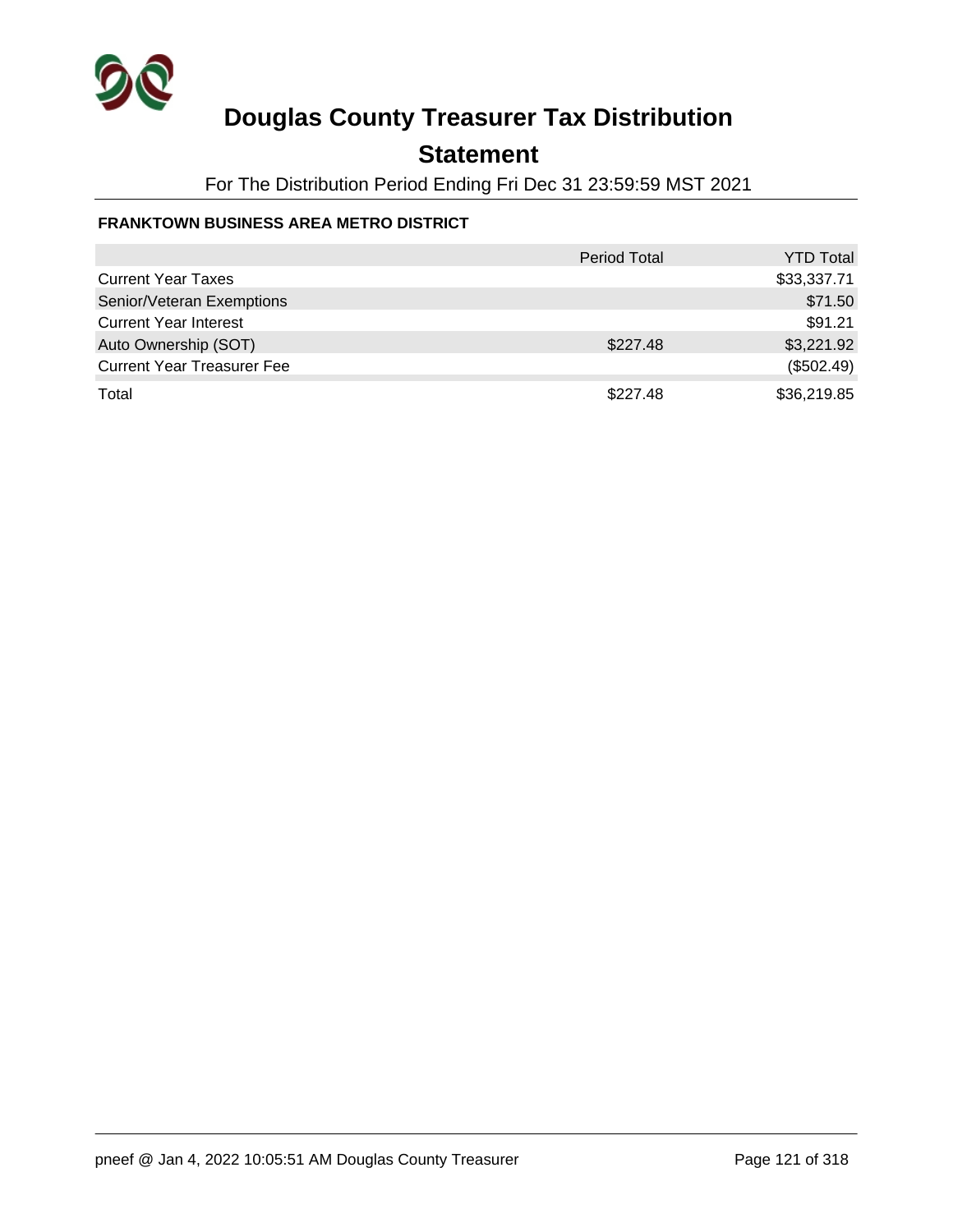

## **Statement**

For The Distribution Period Ending Fri Dec 31 23:59:59 MST 2021

### **CASTLE OAKS METRO DISTRICT**

|                                   | <b>Period Total</b> | <b>YTD Total</b> |
|-----------------------------------|---------------------|------------------|
| <b>Current Year Taxes</b>         |                     | \$1,507,473.55   |
| Senior/Veteran Exemptions         |                     | \$7,008.48       |
| <b>Current Year Interest</b>      |                     | \$635.82         |
| Auto Ownership (SOT)              | \$10,311.88         | \$146,054.01     |
| <b>Current Year Treasurer Fee</b> |                     | (\$22,726.73)    |
| Total                             | \$10,311.88         | \$1,638,445.13   |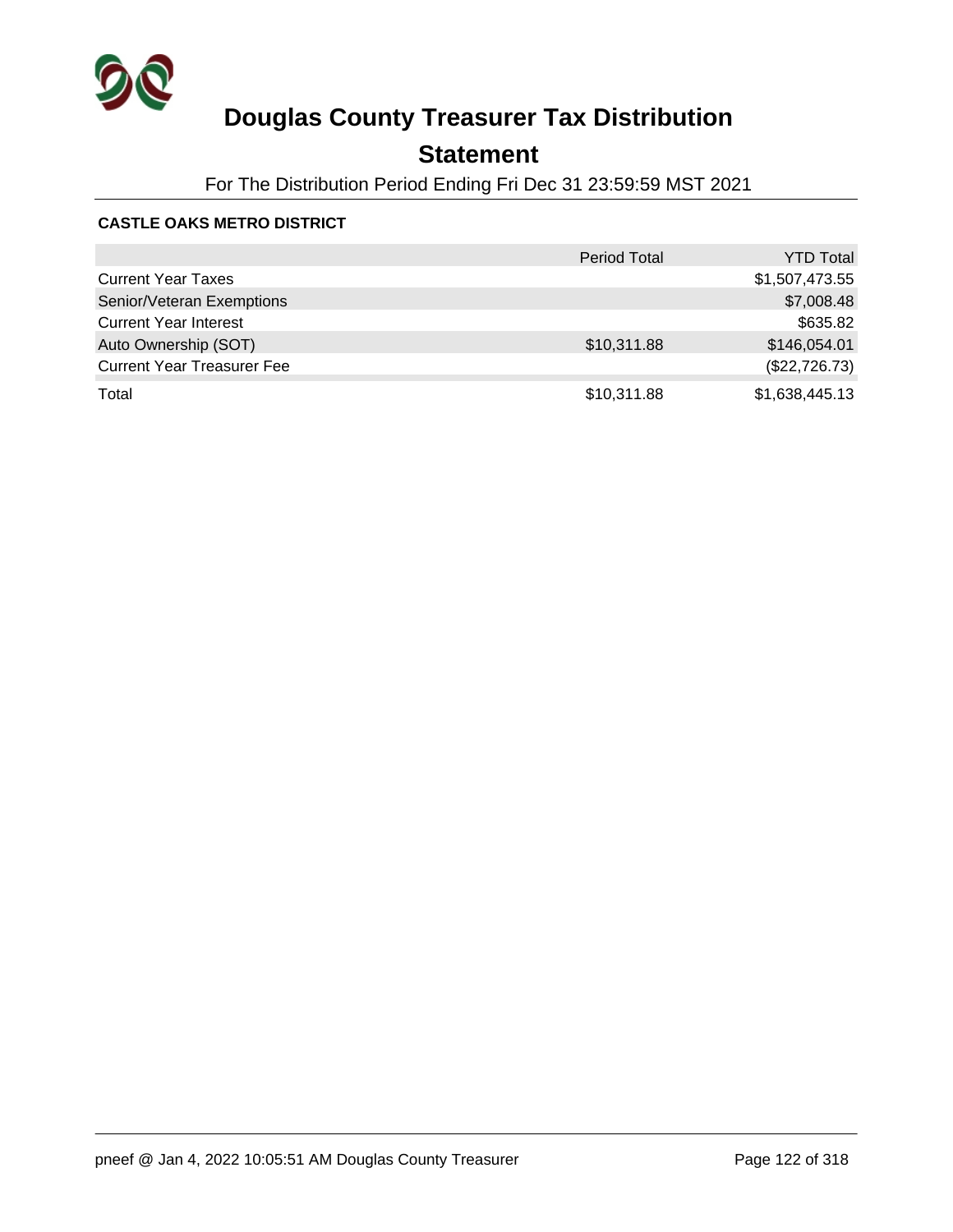

## **Statement**

For The Distribution Period Ending Fri Dec 31 23:59:59 MST 2021

### **CANTERBERRY CROSSING II METRO DISTRICT**

|                                   | <b>Period Total</b> | <b>YTD Total</b> |
|-----------------------------------|---------------------|------------------|
| <b>Current Year Taxes</b>         |                     | \$851,980.93     |
| Senior/Veteran Exemptions         |                     | \$13,213.92      |
| <b>Current Year Interest</b>      |                     | \$278.90         |
| Auto Ownership (SOT)              | \$5,890.98          | \$83,437.88      |
| <b>Current Year Treasurer Fee</b> |                     | (\$12,982.12)    |
| Total                             | \$5,890.98          | \$935,929.51     |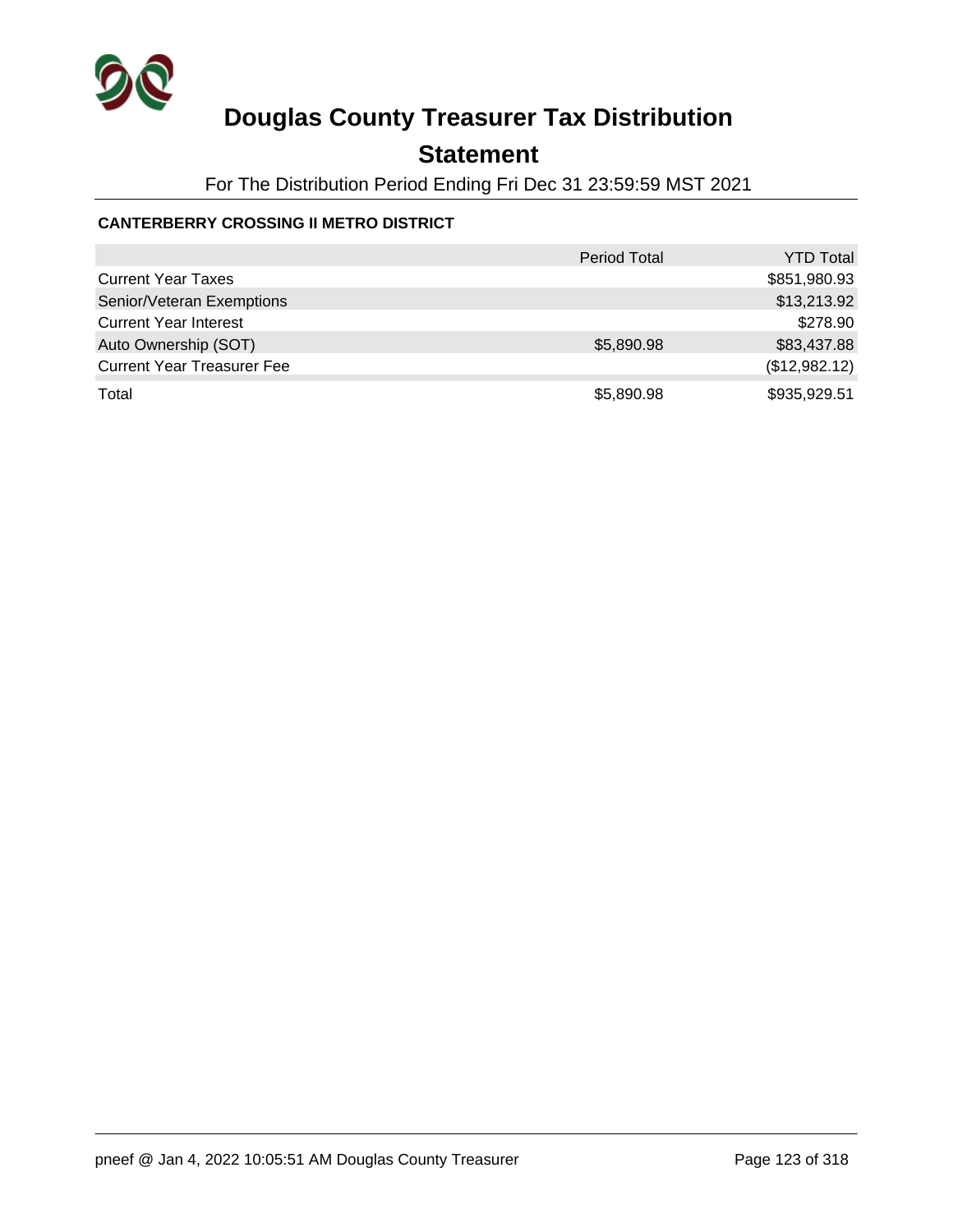

## **Statement**

For The Distribution Period Ending Fri Dec 31 23:59:59 MST 2021

#### **SOUTH MERIDIAN METRO DIST DEBT SVC #2**

|       | Period Total | <b>YTD Total</b> |
|-------|--------------|------------------|
| Total | \$0.00       | \$0.00           |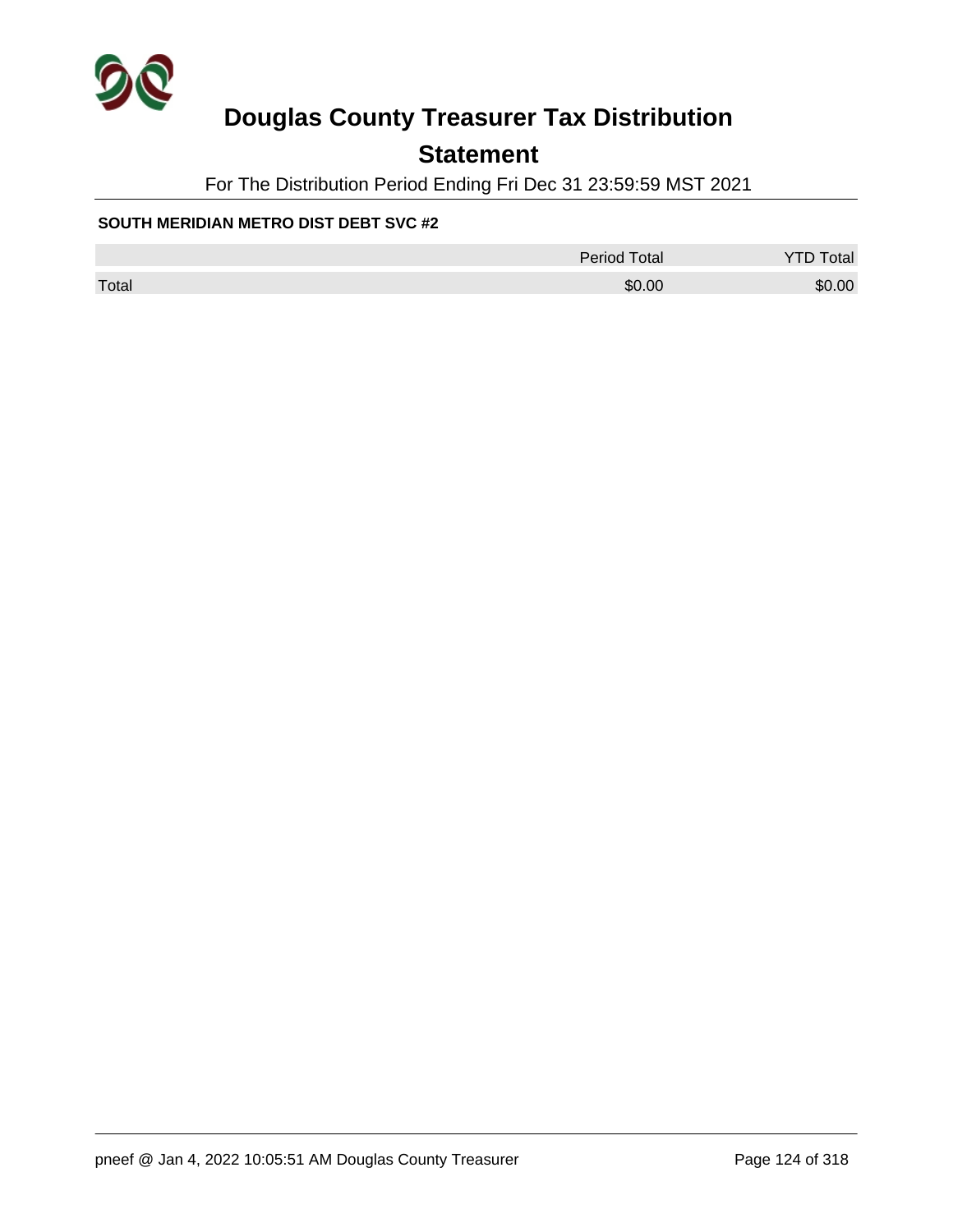

## **Statement**

For The Distribution Period Ending Fri Dec 31 23:59:59 MST 2021

#### **NORTH MERIDIAN METRO DISTRICT**

|                                   | <b>Period Total</b> | <b>YTD Total</b> |
|-----------------------------------|---------------------|------------------|
| <b>Current Year Taxes</b>         |                     | \$16,426.54      |
| Auto Ownership (SOT)              | \$111.84            | \$1,584.11       |
| <b>Current Year Treasurer Fee</b> |                     | (\$246.40)       |
| Total                             | \$111.84            | \$17,764.25      |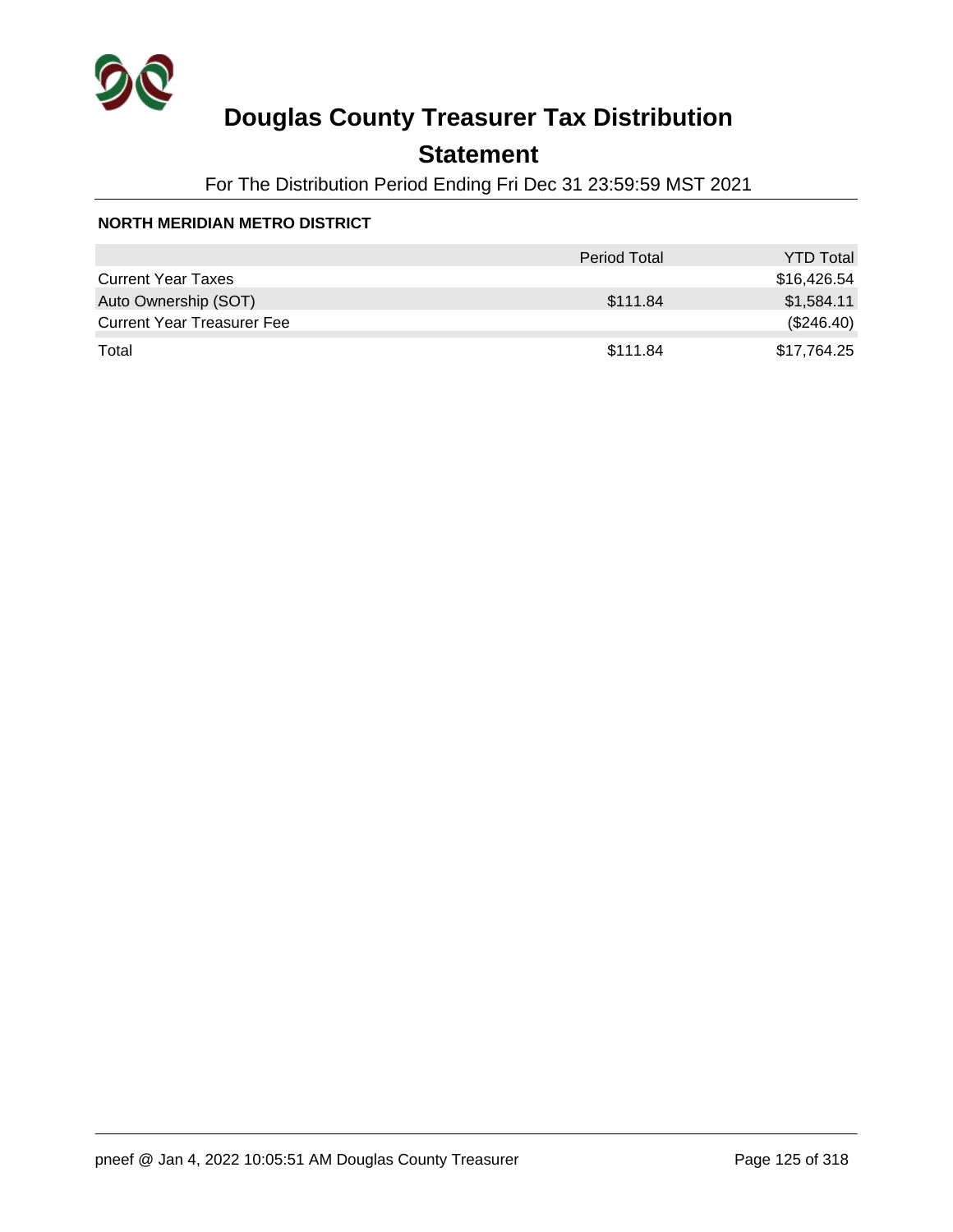

## **Statement**

For The Distribution Period Ending Fri Dec 31 23:59:59 MST 2021

#### **RAMPART RANGE #1 METRO DISTRICT**

|       | <b>Period Total</b> | otal<br>້ |
|-------|---------------------|-----------|
| Total | \$0.00              | \$0.00    |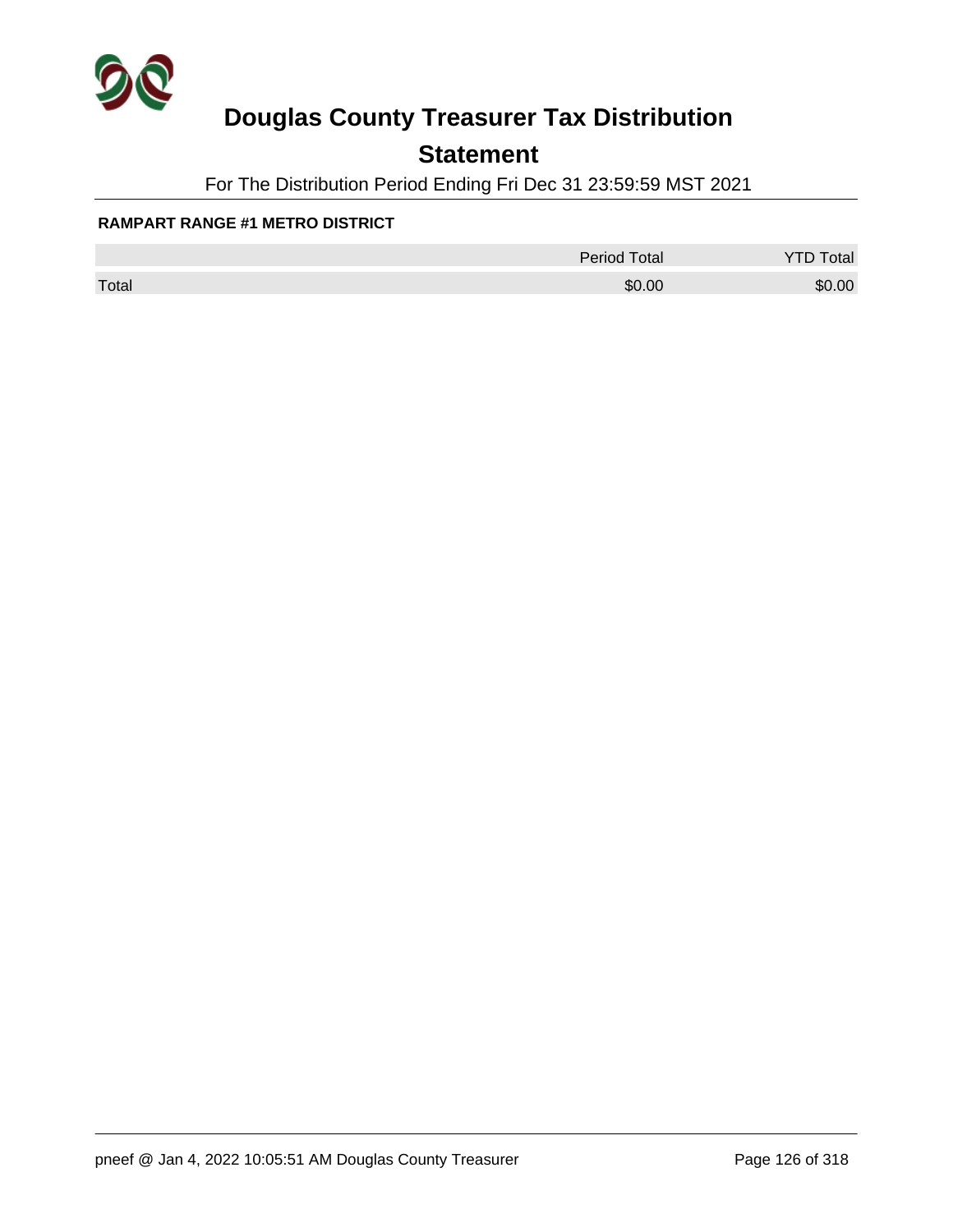

## **Statement**

For The Distribution Period Ending Fri Dec 31 23:59:59 MST 2021

### **RAMPART RANGE #2 METRO DISTRICT**

|                                   | Period Total | <b>YTD Total</b> |
|-----------------------------------|--------------|------------------|
| <b>Current Year Taxes</b>         |              | \$1,267,652.24   |
| Senior/Veteran Exemptions         |              | \$12,613.16      |
| <b>Current Year Interest</b>      |              | \$1,809.26       |
| <b>Prior Year Interest</b>        |              | \$23.13          |
| Auto Ownership (SOT)              | \$8,717.14   | \$123,466.62     |
| <b>Current Year Treasurer Fee</b> |              | (\$19,231.10)    |
| <b>Prior Year Treasurer Fee</b>   |              | (\$0.35)         |
| Total                             | \$8,717.14   | \$1,386,332.96   |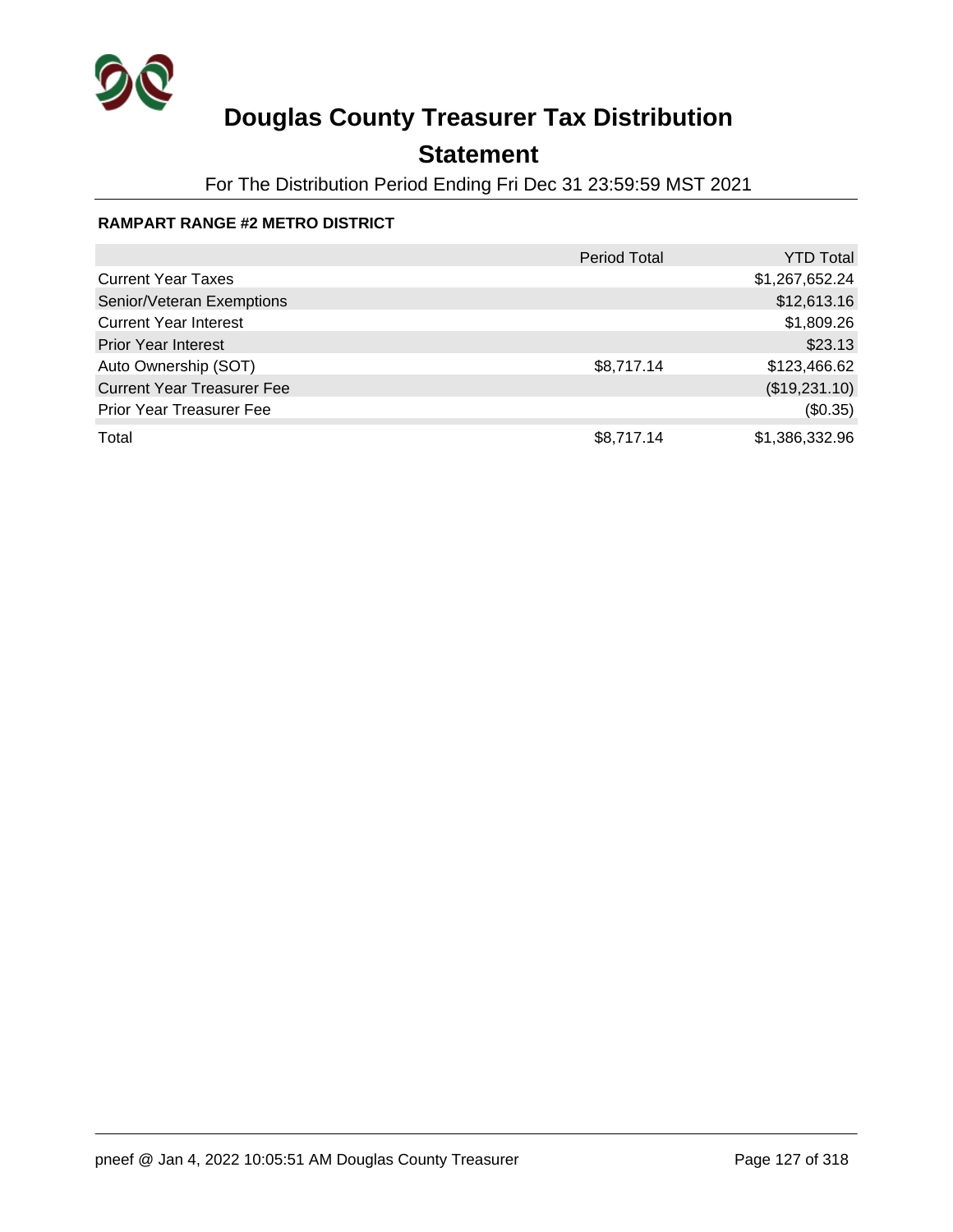

## **Statement**

For The Distribution Period Ending Fri Dec 31 23:59:59 MST 2021

#### **RAMPART RANGE #3 METRO DISTRICT**

|       | <b>Period Total</b> | otal   |
|-------|---------------------|--------|
| Total | \$0.00              | \$0.00 |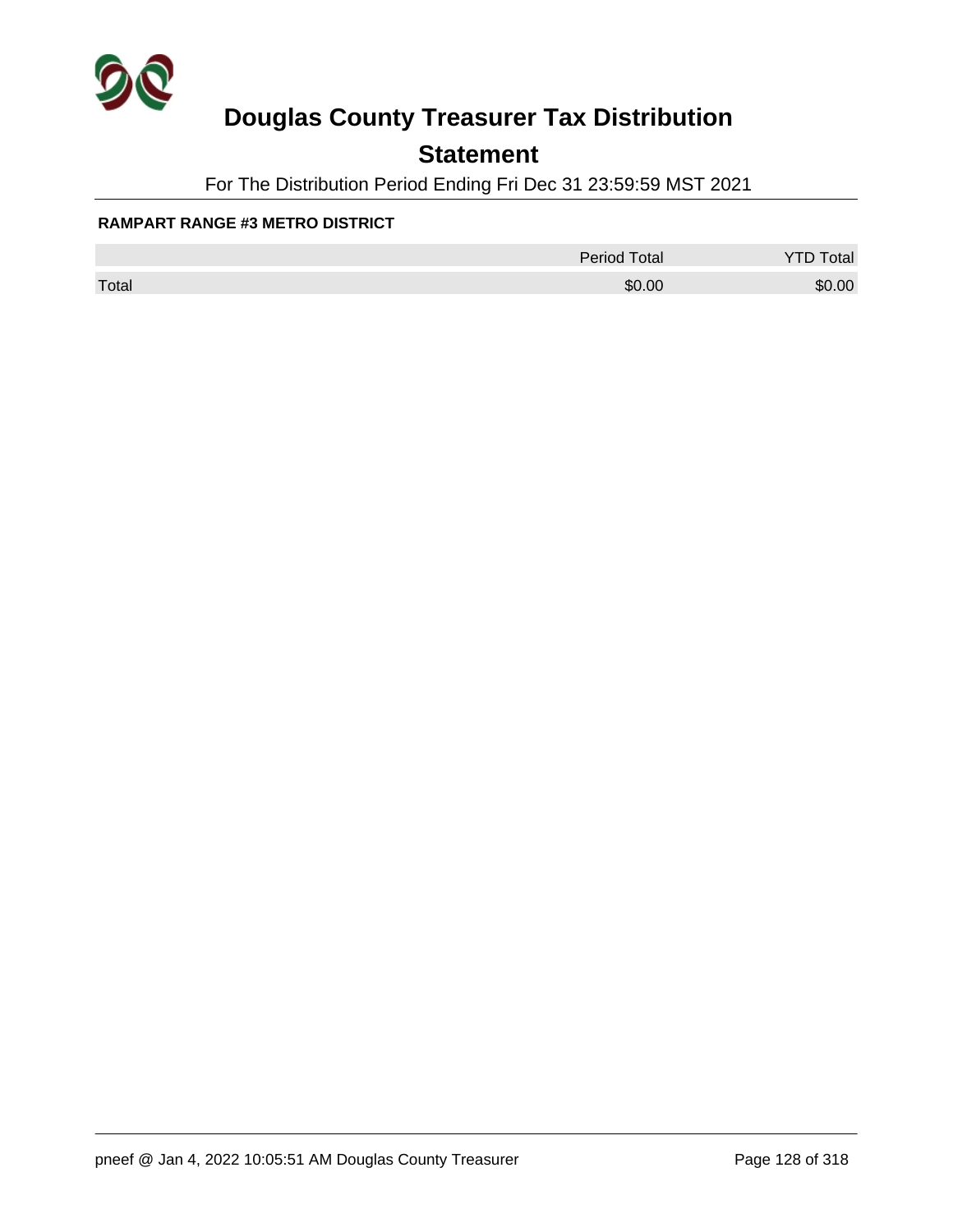

## **Statement**

For The Distribution Period Ending Fri Dec 31 23:59:59 MST 2021

#### **RAMPART RANGE #4 METRO DISTRICT**

|       | <b>Period Total</b> | otal<br>້ |
|-------|---------------------|-----------|
| Total | \$0.00              | \$0.00    |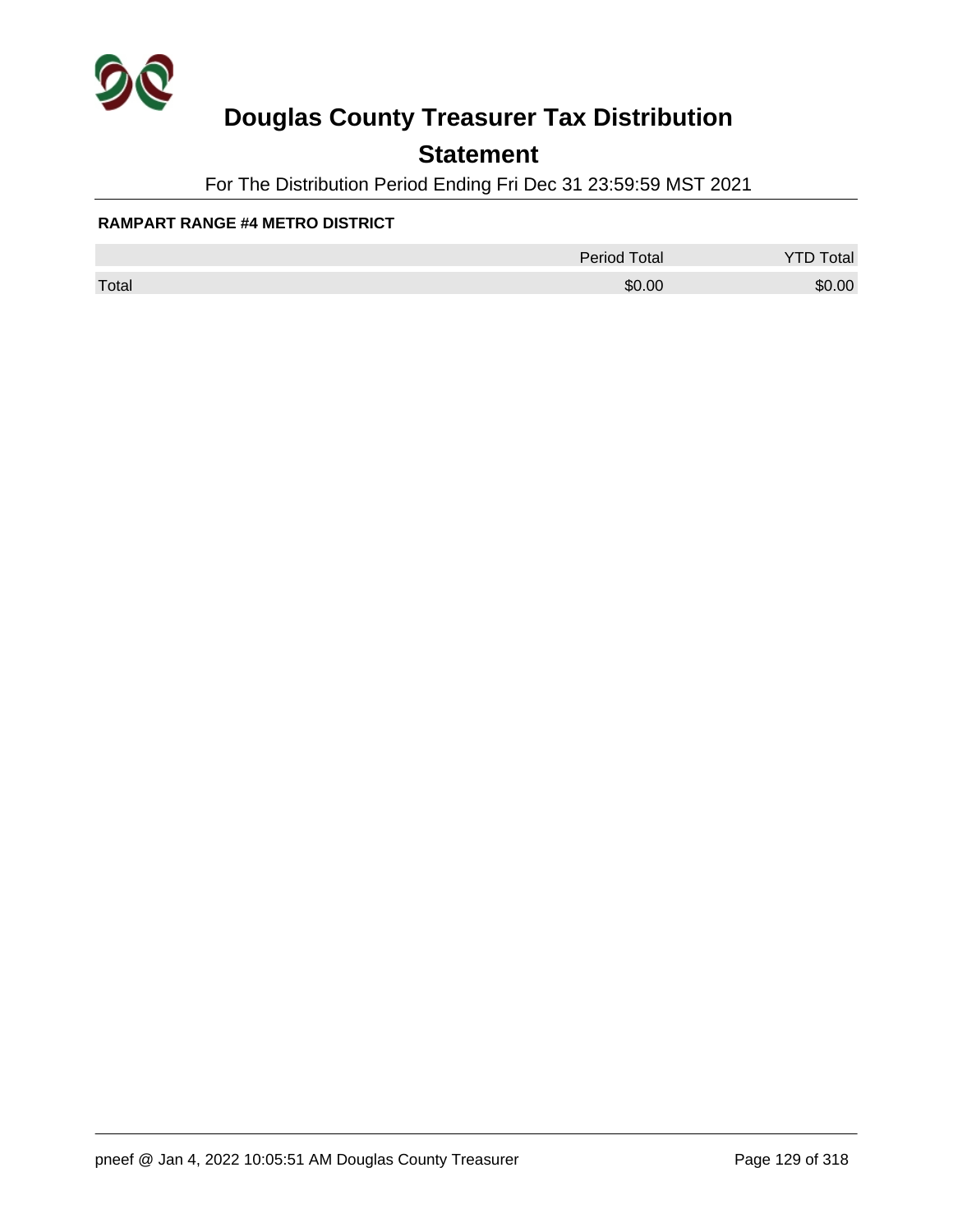

## **Statement**

For The Distribution Period Ending Fri Dec 31 23:59:59 MST 2021

#### **RAMPART RANGE #5 METRO DISTRICT**

|       | <b>Period Total</b> | otal   |
|-------|---------------------|--------|
| Total | \$0.00              | \$0.00 |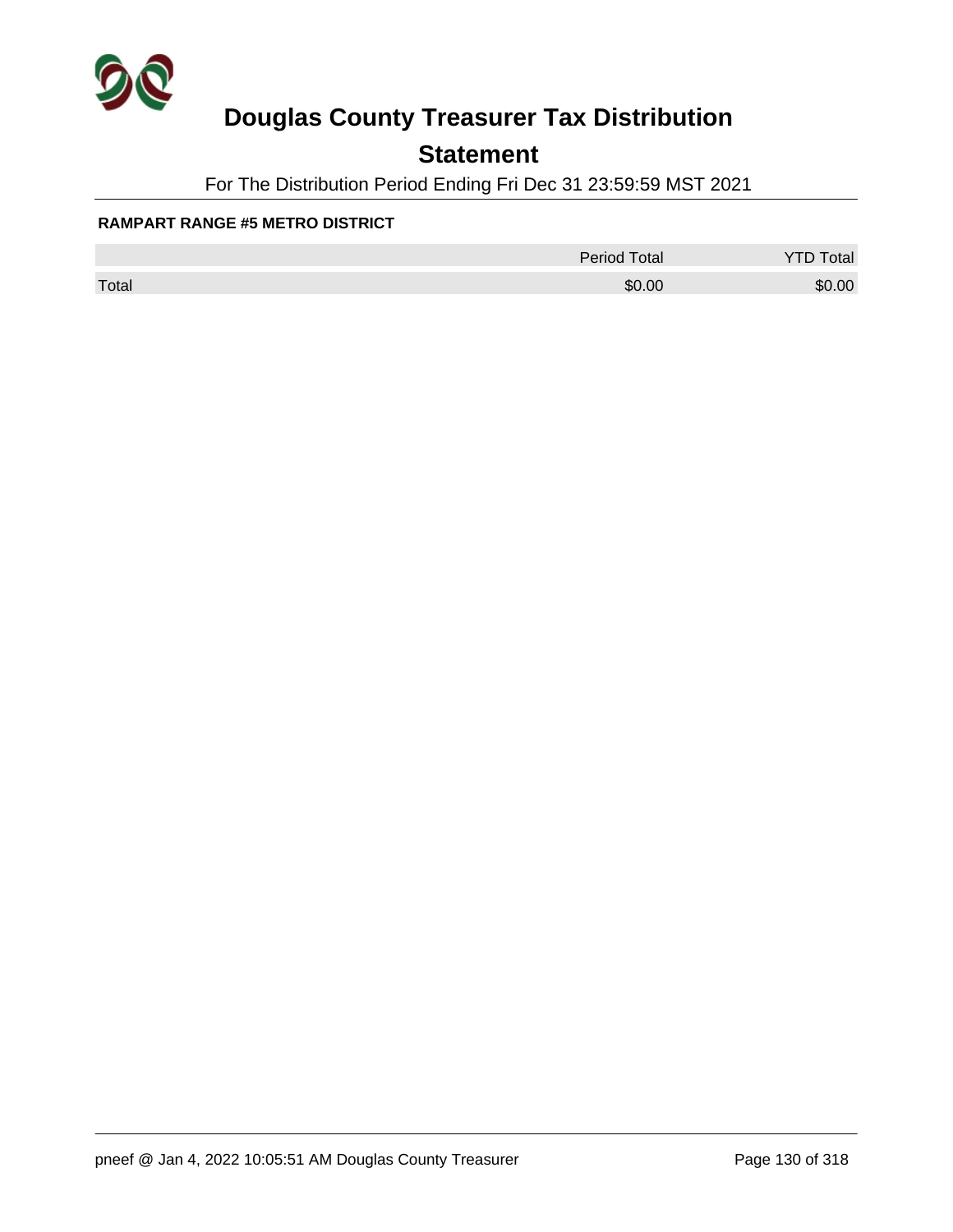

## **Statement**

For The Distribution Period Ending Fri Dec 31 23:59:59 MST 2021

#### **RAMPART RANGE #6 METRO DISTRICT**

|       | <b>Period Total</b> | otal   |
|-------|---------------------|--------|
| Total | \$0.00              | \$0.00 |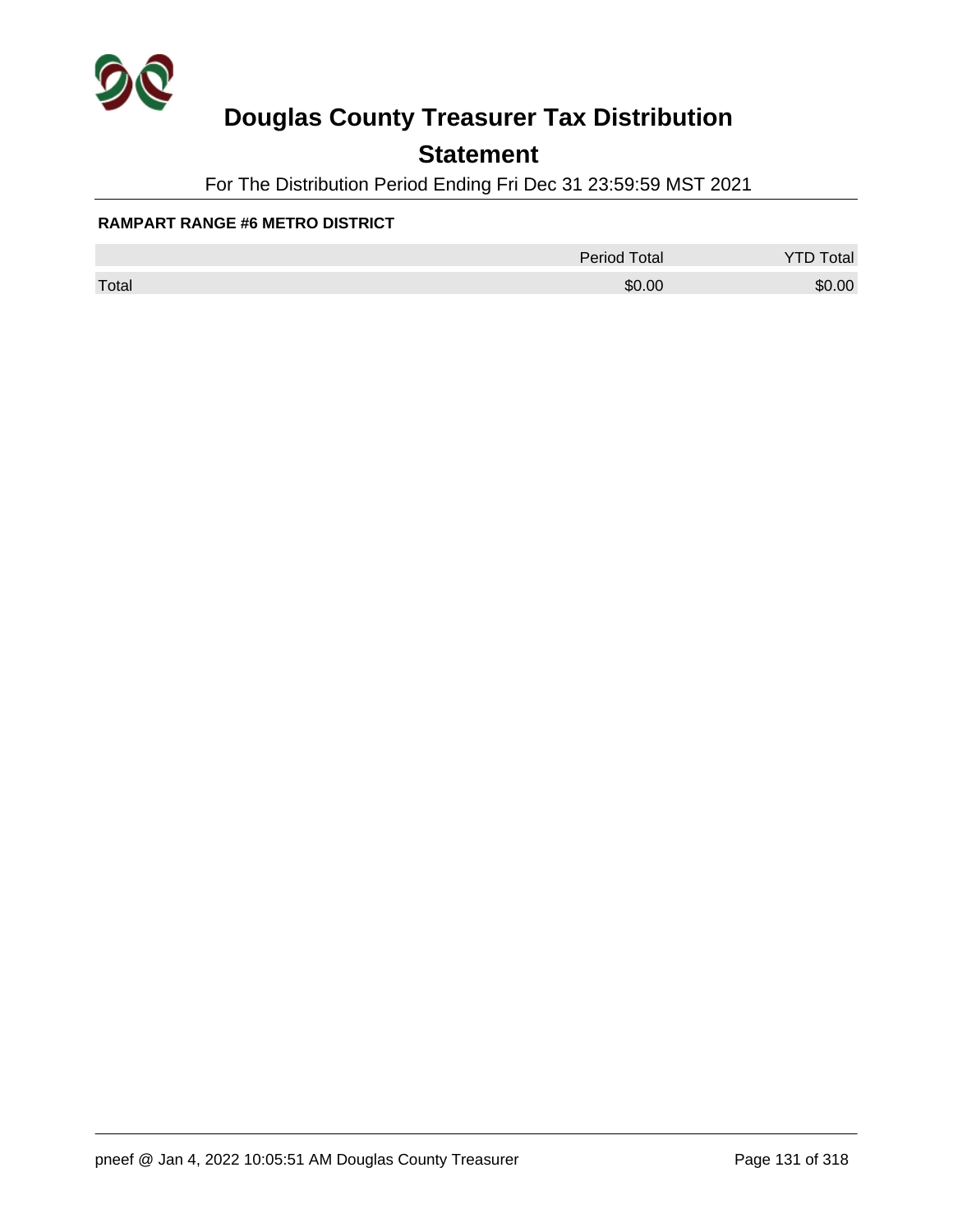

## **Statement**

For The Distribution Period Ending Fri Dec 31 23:59:59 MST 2021

#### **ROCKINGHORSE METRO #1**

|       | <b>Period Total</b> | otal<br>້ |
|-------|---------------------|-----------|
| Total | \$0.00              | \$0.00    |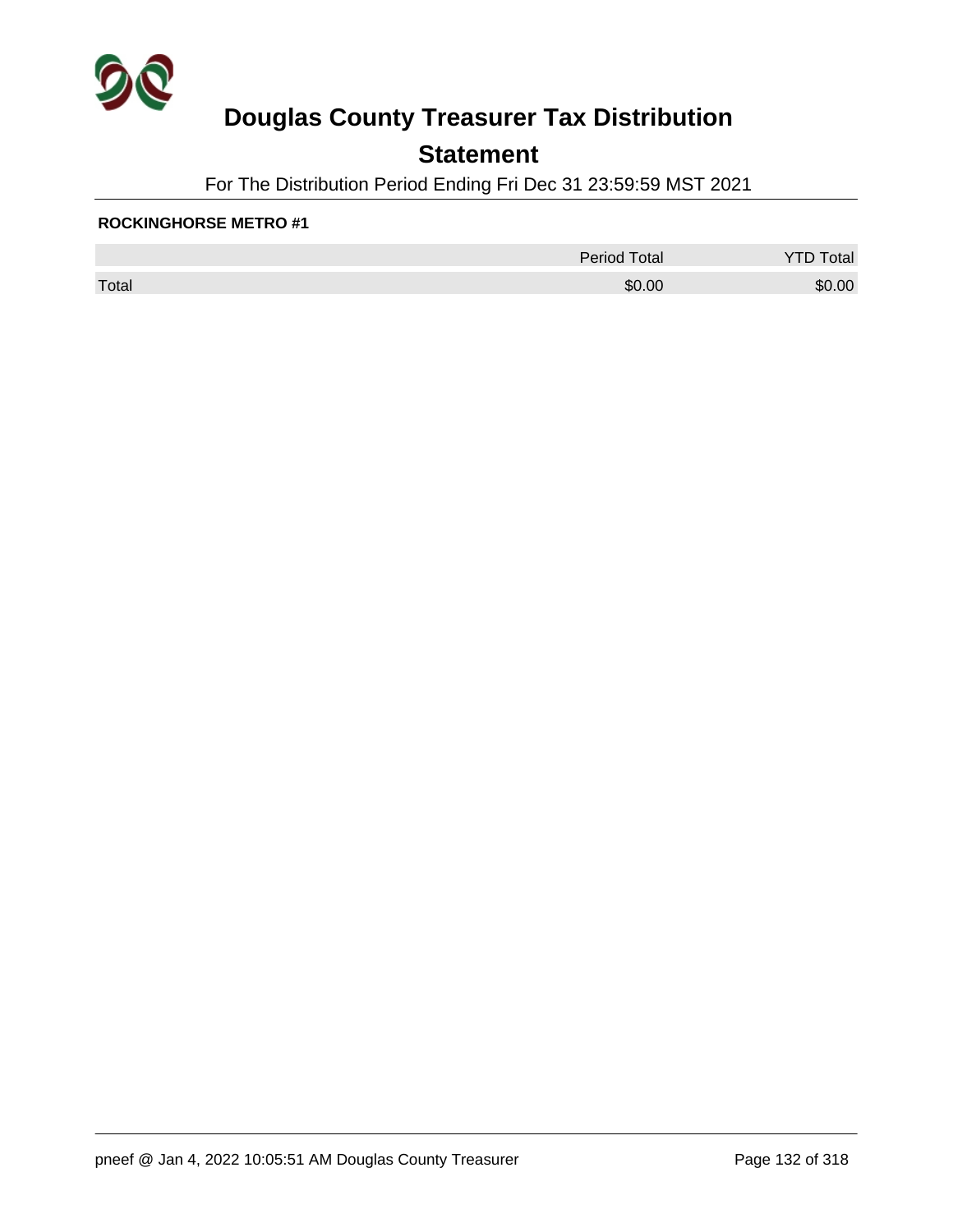

## **Statement**

For The Distribution Period Ending Fri Dec 31 23:59:59 MST 2021

#### **INSPIRATION METRO DISTRICT**

|                                   | <b>Period Total</b> | <b>YTD Total</b> |
|-----------------------------------|---------------------|------------------|
| <b>Current Year Taxes</b>         |                     | \$4,134,234.12   |
| Senior/Veteran Exemptions         |                     | \$4,856.11       |
| <b>Current Year Interest</b>      |                     | \$1,685.89       |
| Auto Ownership (SOT)              | \$28,182.45         | \$399,166.81     |
| <b>Current Year Treasurer Fee</b> |                     | (\$62,111.57)    |
| Total                             | \$28,182.45         | \$4,477,831.36   |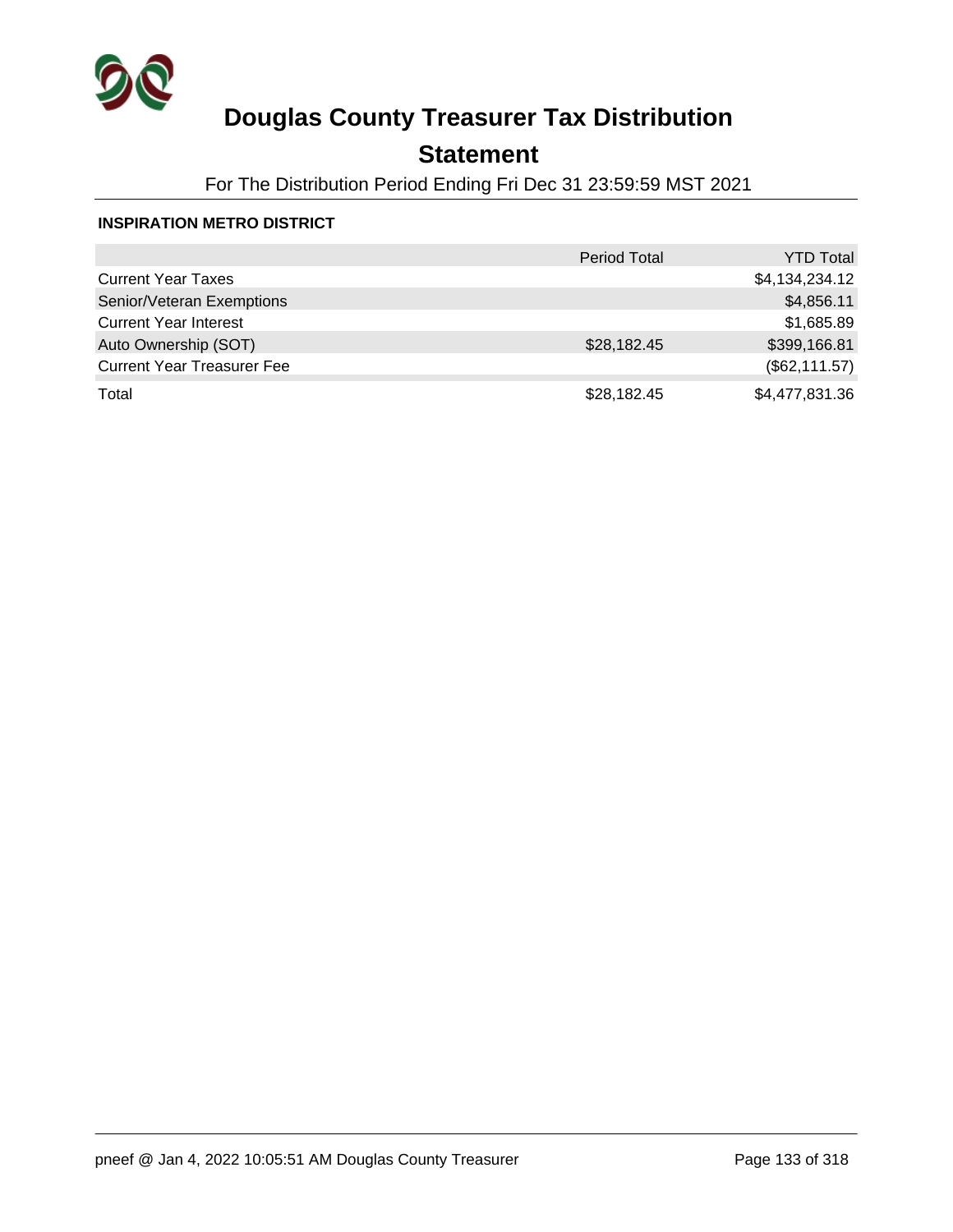

## **Statement**

For The Distribution Period Ending Fri Dec 31 23:59:59 MST 2021

|       | <b>Period Total</b> | otal<br>້ |
|-------|---------------------|-----------|
| Total | \$0.00              | \$0.00    |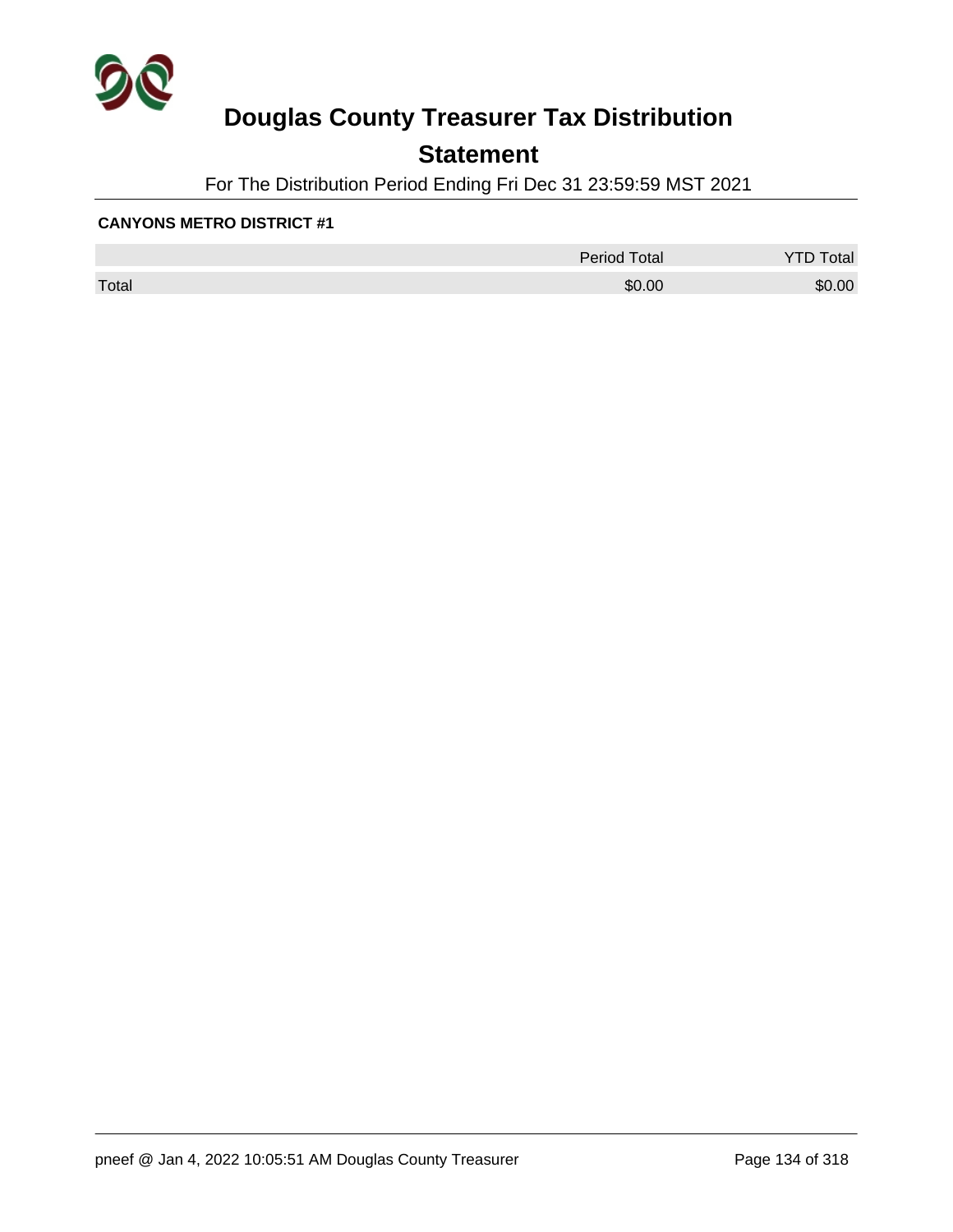

## **Statement**

For The Distribution Period Ending Fri Dec 31 23:59:59 MST 2021

|                                   | <b>Period Total</b> | <b>YTD Total</b> |
|-----------------------------------|---------------------|------------------|
| <b>Current Year Taxes</b>         |                     | \$26,255.20      |
| Auto Ownership (SOT)              | \$178.77            | \$2,532.03       |
| <b>Current Year Treasurer Fee</b> |                     | (\$393.82)       |
| Total                             | \$178.77            | \$28,393.41      |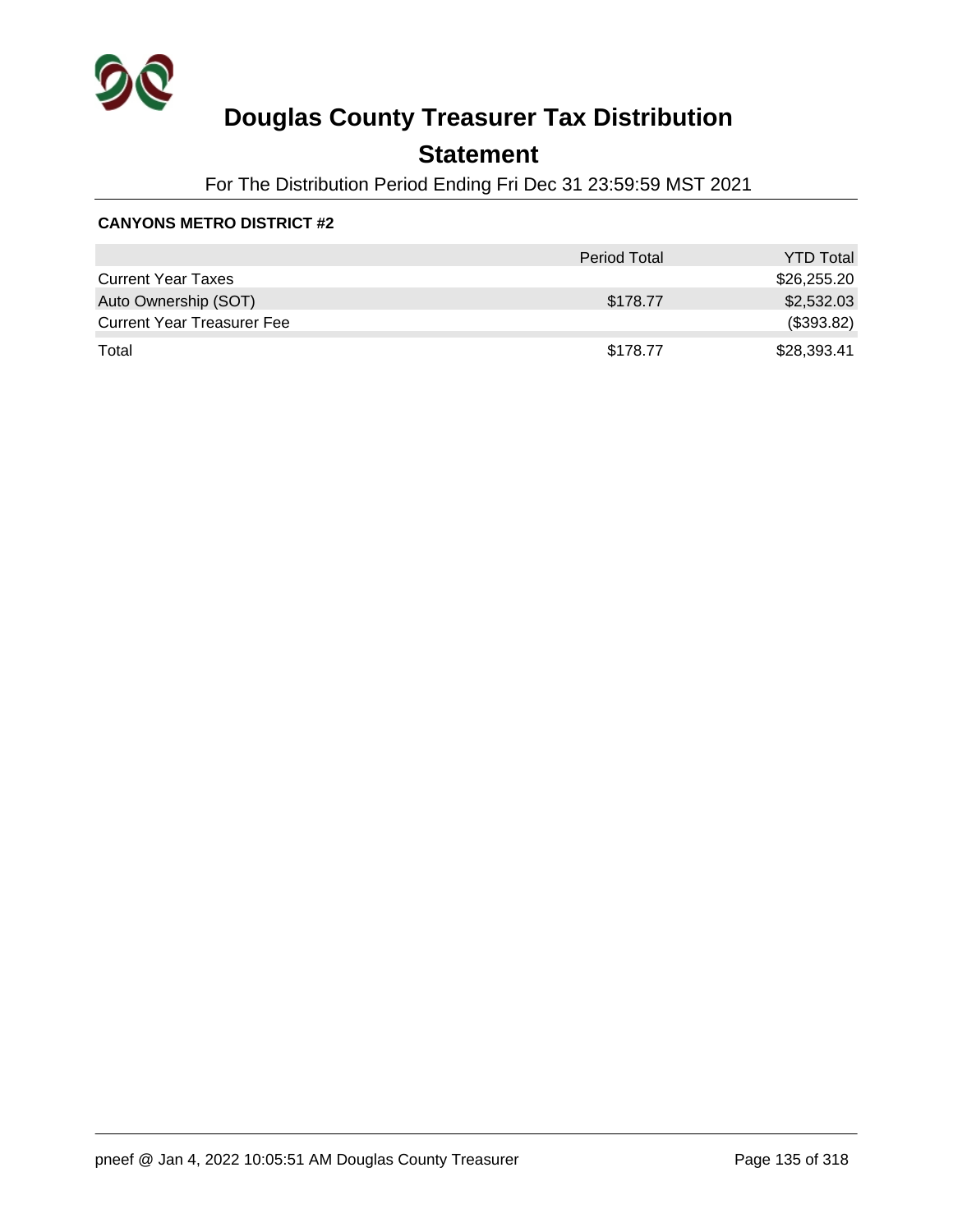

## **Statement**

For The Distribution Period Ending Fri Dec 31 23:59:59 MST 2021

|                                   | <b>Period Total</b> | <b>YTD Total</b> |
|-----------------------------------|---------------------|------------------|
| <b>Current Year Taxes</b>         |                     | \$16.74          |
| Auto Ownership (SOT)              | \$0.11              | \$1.60           |
| <b>Current Year Treasurer Fee</b> |                     | (\$0.25)         |
| Total                             | \$0.11              | \$18.09          |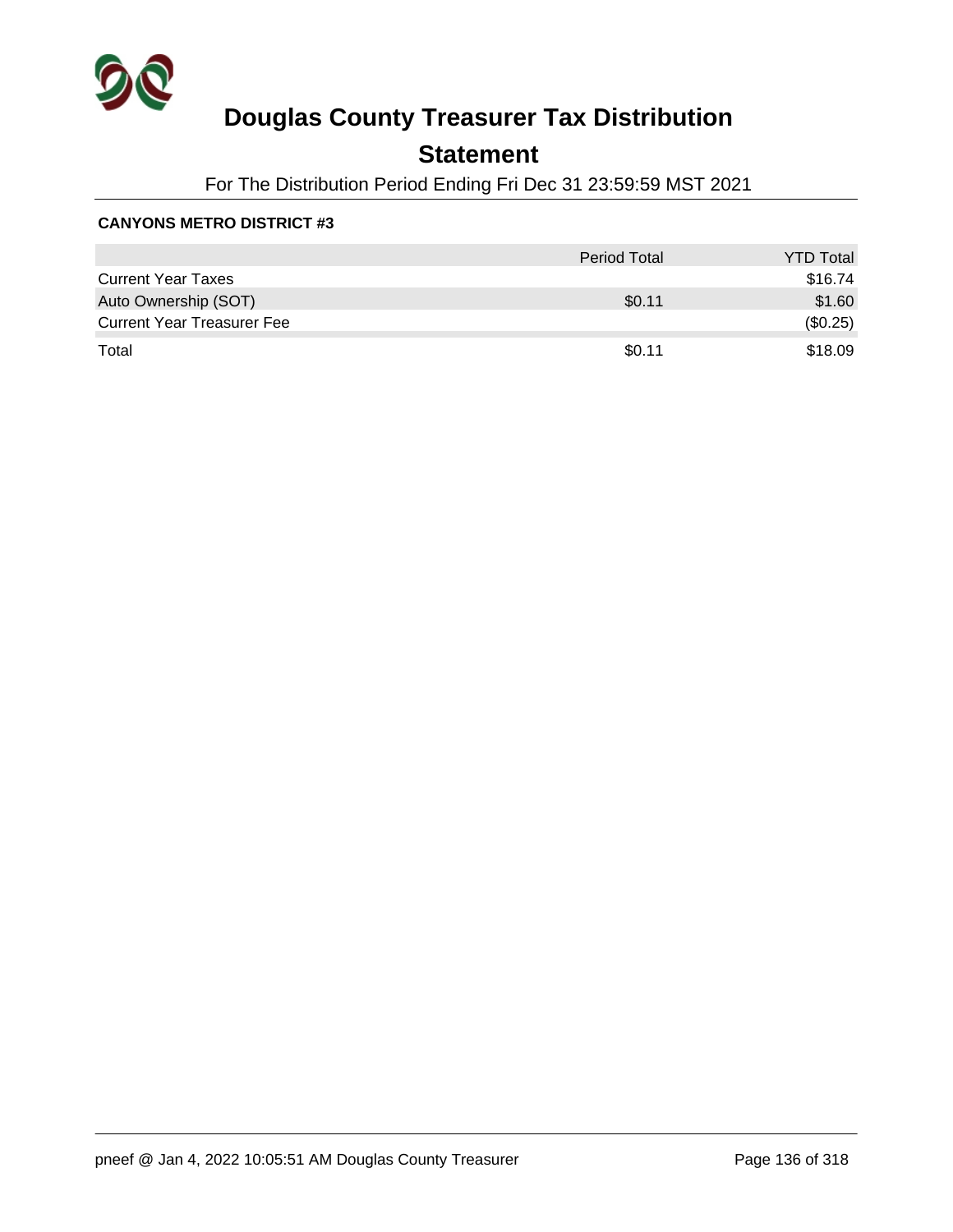

## **Statement**

For The Distribution Period Ending Fri Dec 31 23:59:59 MST 2021

|                                   | <b>Period Total</b> | <b>YTD Total</b> |
|-----------------------------------|---------------------|------------------|
| <b>Current Year Taxes</b>         |                     | \$1,729.87       |
| <b>Current Year Interest</b>      |                     | \$1.16           |
| Auto Ownership (SOT)              | \$11.78             | \$166.83         |
| <b>Current Year Treasurer Fee</b> |                     | (\$25.96)        |
| Total                             | \$11.78             | \$1,871.90       |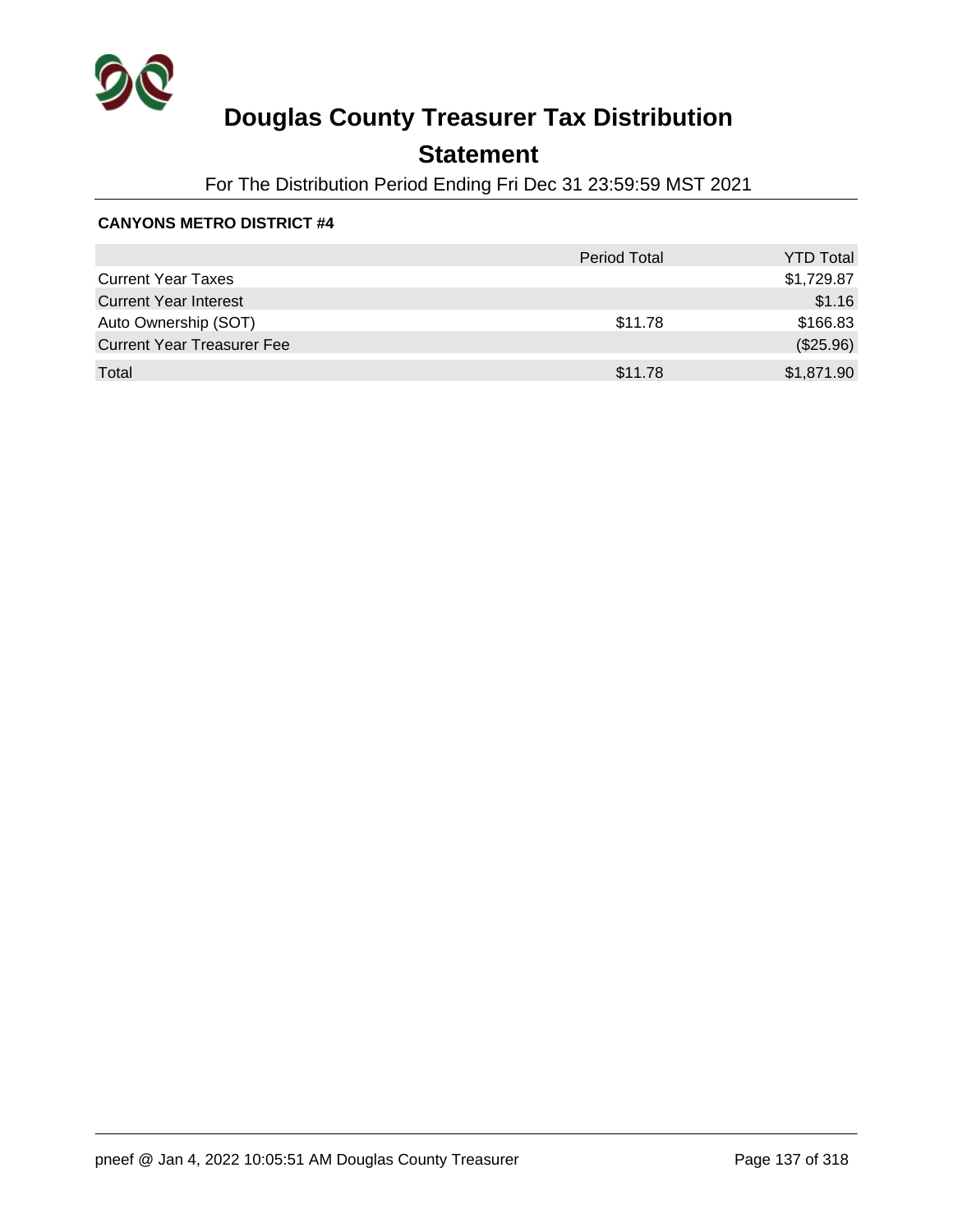

## **Statement**

For The Distribution Period Ending Fri Dec 31 23:59:59 MST 2021

### **HERITAGE HILLS METRO BOND DEBT DISTRICT**

|       | Period Total | <b>YTD Total</b> |
|-------|--------------|------------------|
| Total | \$0.00       | \$0.00           |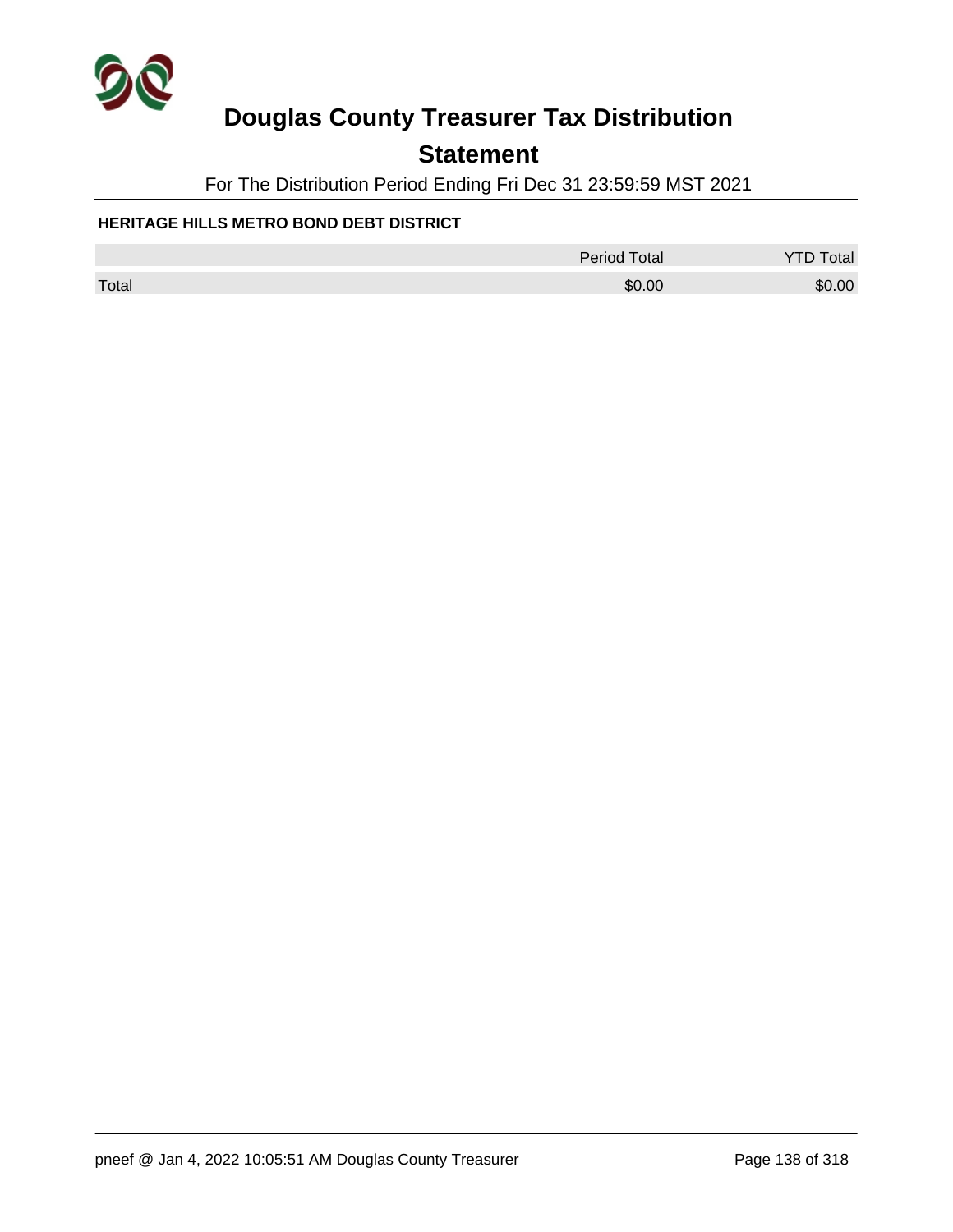

## **Statement**

For The Distribution Period Ending Fri Dec 31 23:59:59 MST 2021

### **CHEROKEE RIDGE ESTATES METRO**

|                                   | <b>Period Total</b> | <b>YTD Total</b> |
|-----------------------------------|---------------------|------------------|
| <b>Current Year Taxes</b>         |                     | \$184,831.54     |
| Senior/Veteran Exemptions         |                     | \$715.51         |
| <b>Current Year Interest</b>      |                     | \$156.78         |
| Auto Ownership (SOT)              | \$1,263.36          | \$17,893.83      |
| <b>Current Year Treasurer Fee</b> |                     | (\$2,785.57)     |
| Total                             | \$1,263.36          | \$200,812.09     |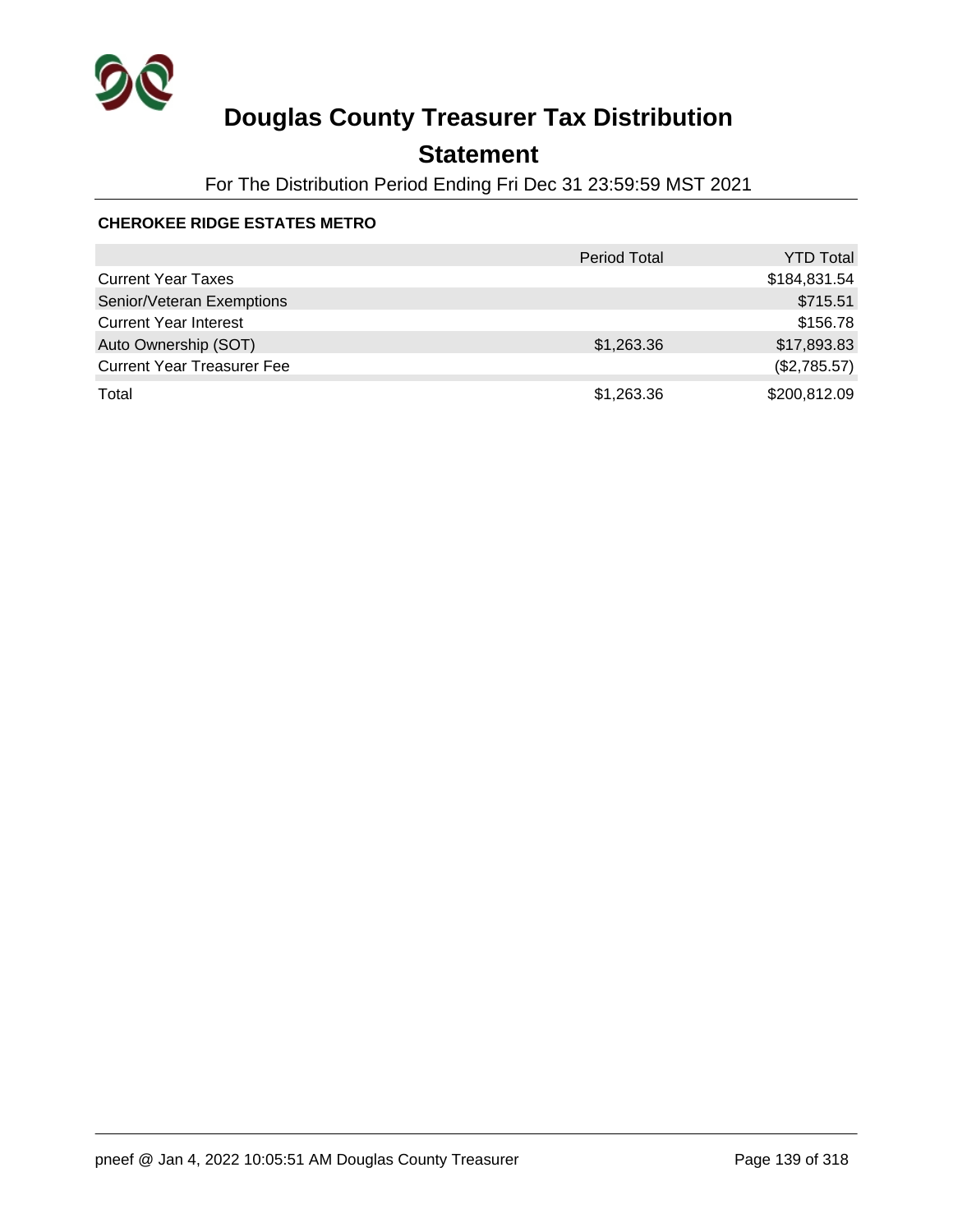

## **Statement**

For The Distribution Period Ending Fri Dec 31 23:59:59 MST 2021

#### **SOLILTUDE METRO DIST**

|                                   | <b>Period Total</b> | <b>YTD Total</b> |
|-----------------------------------|---------------------|------------------|
| <b>Current Year Taxes</b>         |                     | \$47,188.70      |
| <b>Current Year Interest</b>      |                     | \$0.08           |
| Auto Ownership (SOT)              | \$321.30            | \$4,550.75       |
| <b>Current Year Treasurer Fee</b> |                     | (\$707.83)       |
| Total                             | \$321.30            | \$51,031.70      |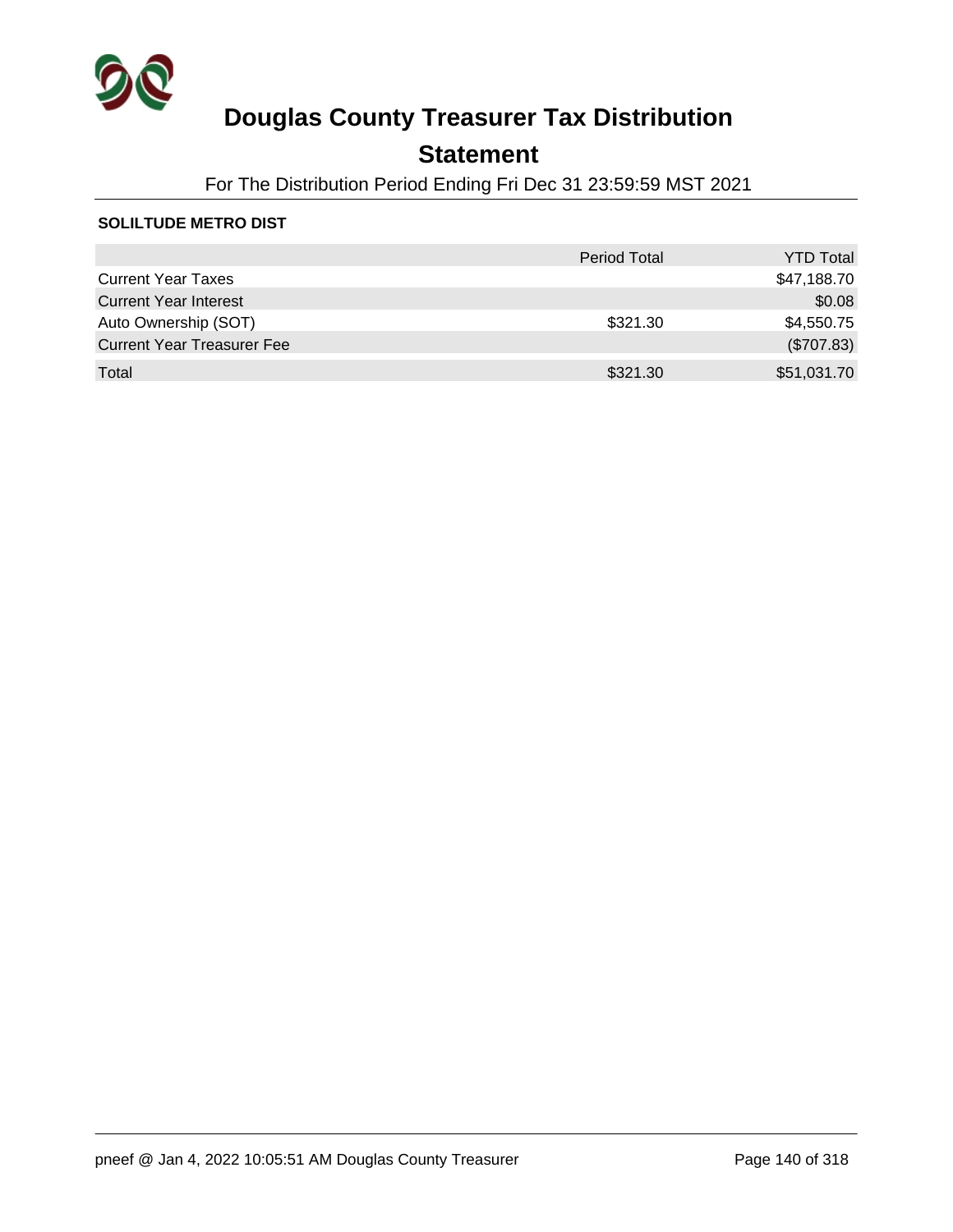

## **Statement**

For The Distribution Period Ending Fri Dec 31 23:59:59 MST 2021

### **CRYSTAL CROSSING METRO DIST**

|                                   | <b>Period Total</b> | <b>YTD Total</b> |
|-----------------------------------|---------------------|------------------|
| <b>Current Year Taxes</b>         |                     | \$800,098.64     |
| Senior/Veteran Exemptions         |                     | \$2,667.87       |
| <b>Current Year Interest</b>      |                     | \$239.66         |
| Auto Ownership (SOT)              | \$5,465.92          | \$77,417.43      |
| <b>Current Year Treasurer Fee</b> |                     | (\$12,045.03)    |
| Other                             | \$6,278.94          |                  |
| Total                             | \$11,744.86         | \$868,378.57     |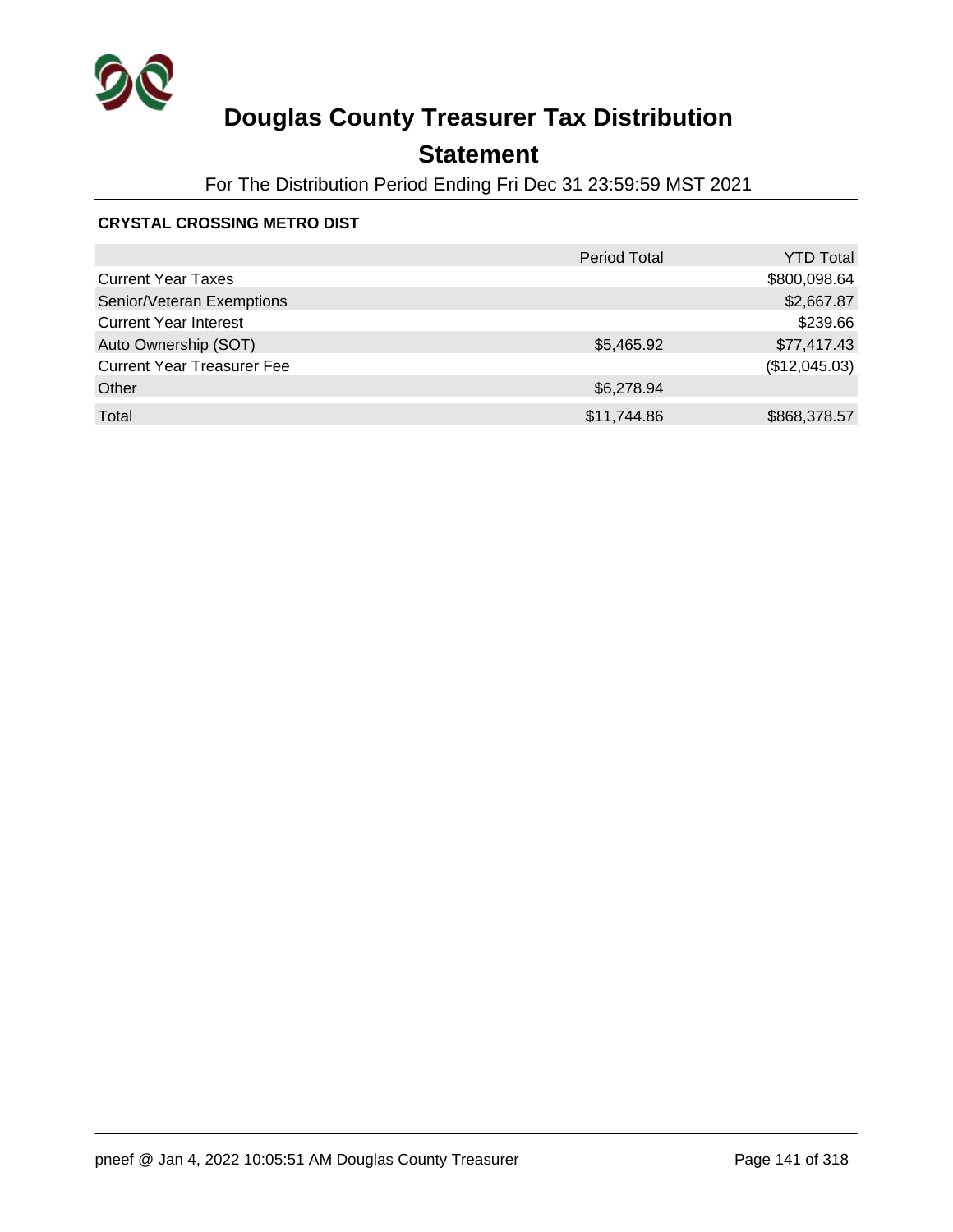

## **Statement**

For The Distribution Period Ending Fri Dec 31 23:59:59 MST 2021

#### **LINCOLN MEADOWS METRO DIST**

|                                   | <b>Period Total</b> | <b>YTD Total</b> |
|-----------------------------------|---------------------|------------------|
| <b>Current Year Taxes</b>         |                     | \$604,490.16     |
| <b>Current Year Interest</b>      |                     | \$2,767.14       |
| Auto Ownership (SOT)              | \$4,118.14          | \$58,327.98      |
| <b>Current Year Treasurer Fee</b> |                     | (\$9,108.95)     |
| Total                             | \$4,118.14          | \$656,476.33     |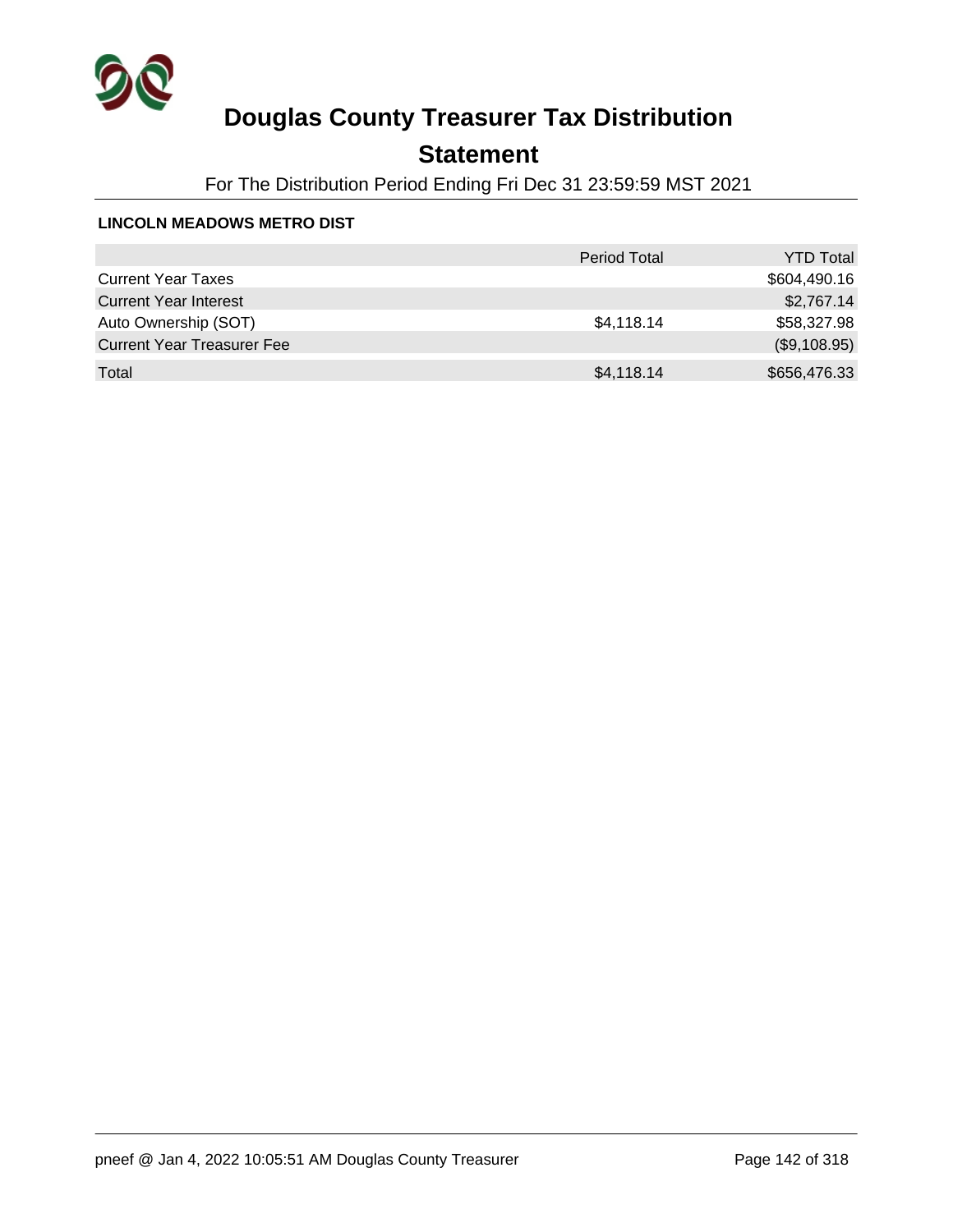

### **Statement**

For The Distribution Period Ending Fri Dec 31 23:59:59 MST 2021

### **CROWFOOT VALLEY RANCH METRO #1**

|                                   | <b>Period Total</b> | <b>YTD Total</b> |
|-----------------------------------|---------------------|------------------|
| <b>Current Year Taxes</b>         |                     | \$547.70         |
| Auto Ownership (SOT)              | \$3.73              | \$52.79          |
| <b>Current Year Treasurer Fee</b> |                     | (\$8.21)         |
| Total                             | \$3.73              | \$592.28         |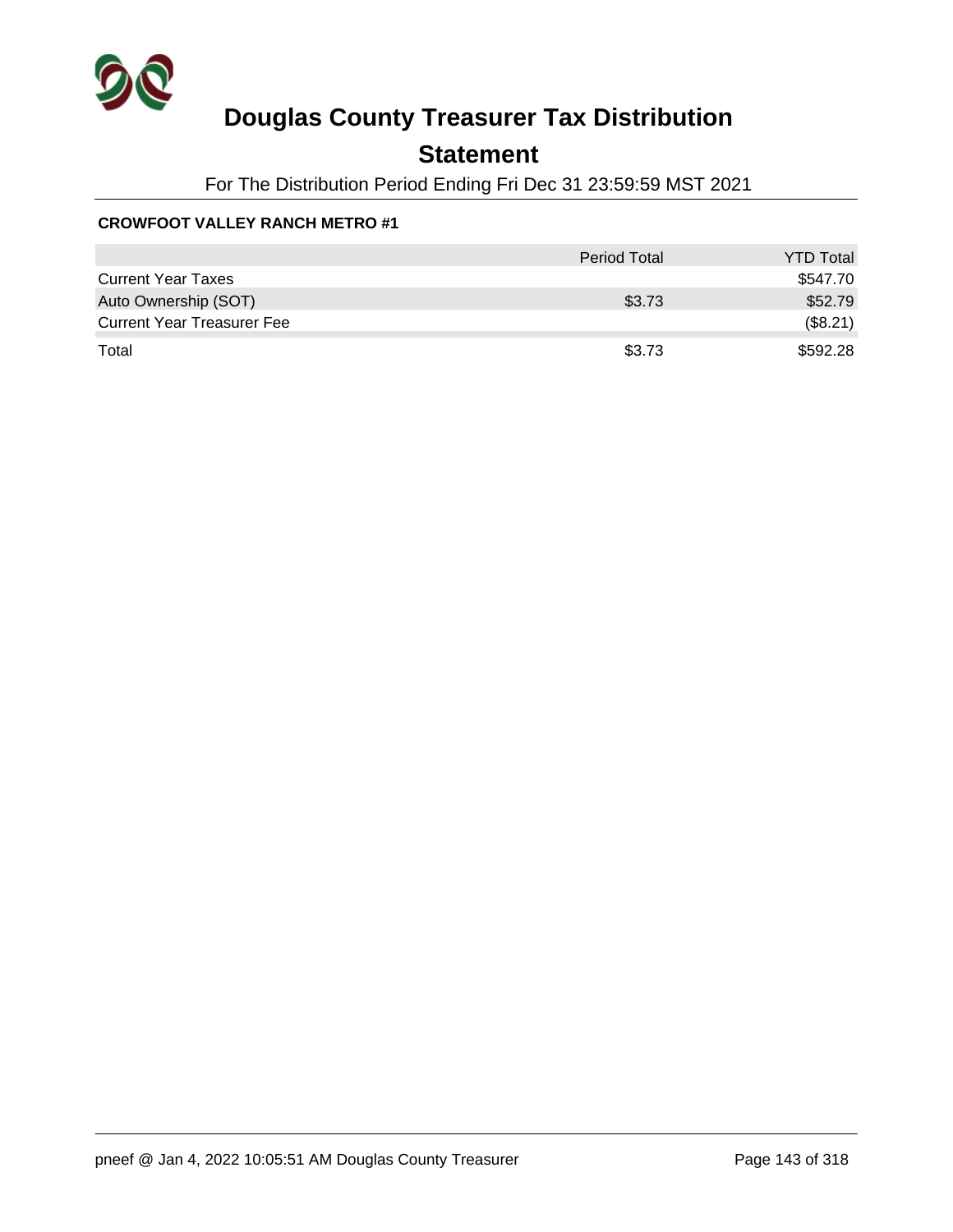

## **Statement**

For The Distribution Period Ending Fri Dec 31 23:59:59 MST 2021

### **CROWFOOT VALLEY RANCH METRO #2**

|                                   | <b>Period Total</b> | <b>YTD Total</b> |
|-----------------------------------|---------------------|------------------|
| <b>Current Year Taxes</b>         |                     | \$340,805.29     |
| <b>Current Year Interest</b>      |                     | \$0.13           |
| Auto Ownership (SOT)              | \$2,320.49          | \$32,866.65      |
| <b>Current Year Treasurer Fee</b> |                     | (\$5,112.08)     |
| Total                             | \$2,320.49          | \$368,559.99     |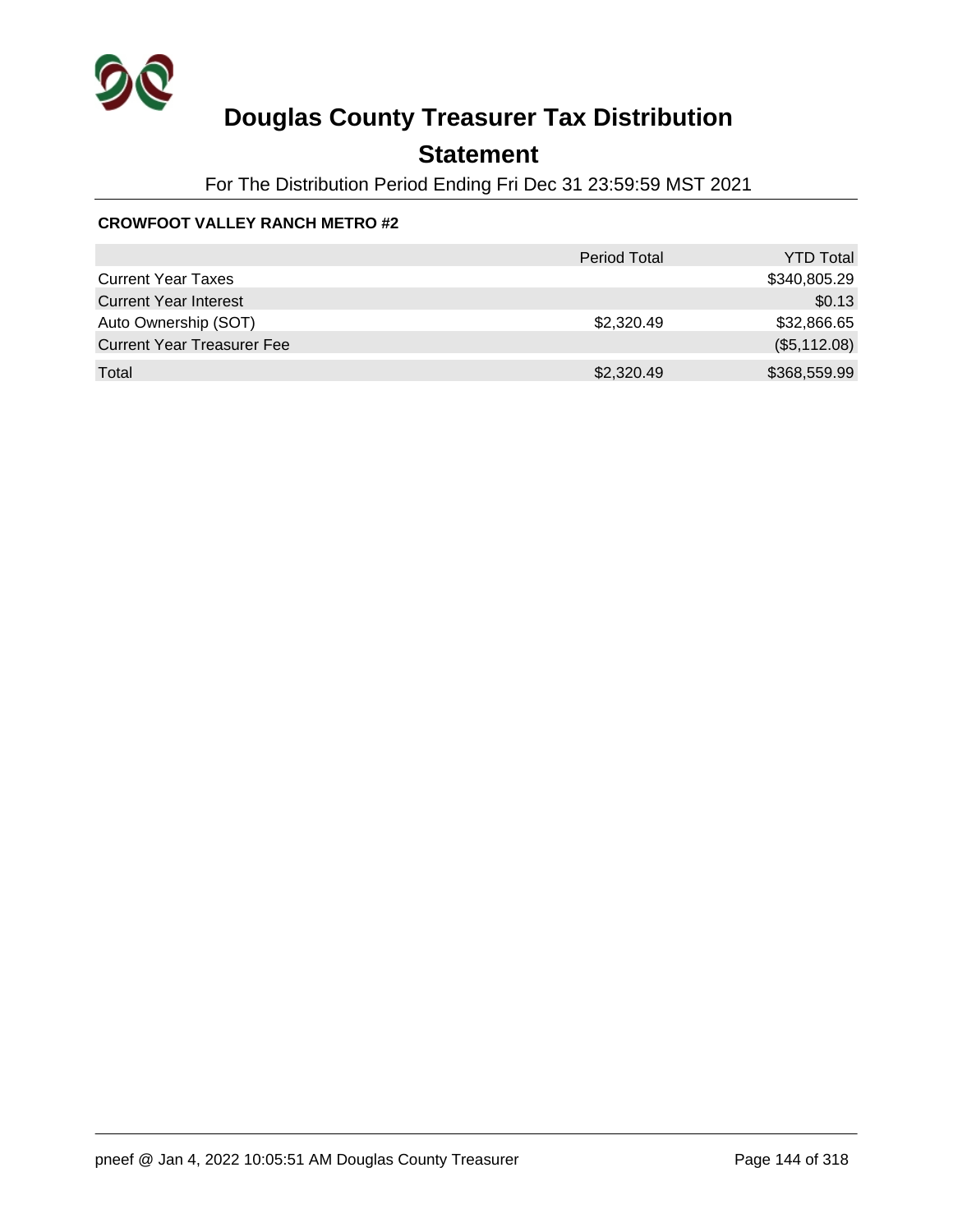

## **Statement**

For The Distribution Period Ending Fri Dec 31 23:59:59 MST 2021

### **ANTELOPE HEIGHTS METRO DIST**

|                                   | <b>Period Total</b> | <b>YTD Total</b> |
|-----------------------------------|---------------------|------------------|
| <b>Current Year Taxes</b>         |                     | \$750,368.05     |
| Senior/Veteran Exemptions         |                     | \$6,531.15       |
| <b>Current Year Interest</b>      |                     | \$522.49         |
| Auto Ownership (SOT)              | \$5,153.61          | \$72,994.06      |
| <b>Current Year Treasurer Fee</b> |                     | (\$11,361.31)    |
| Total                             | \$5,153.61          | \$819,054.44     |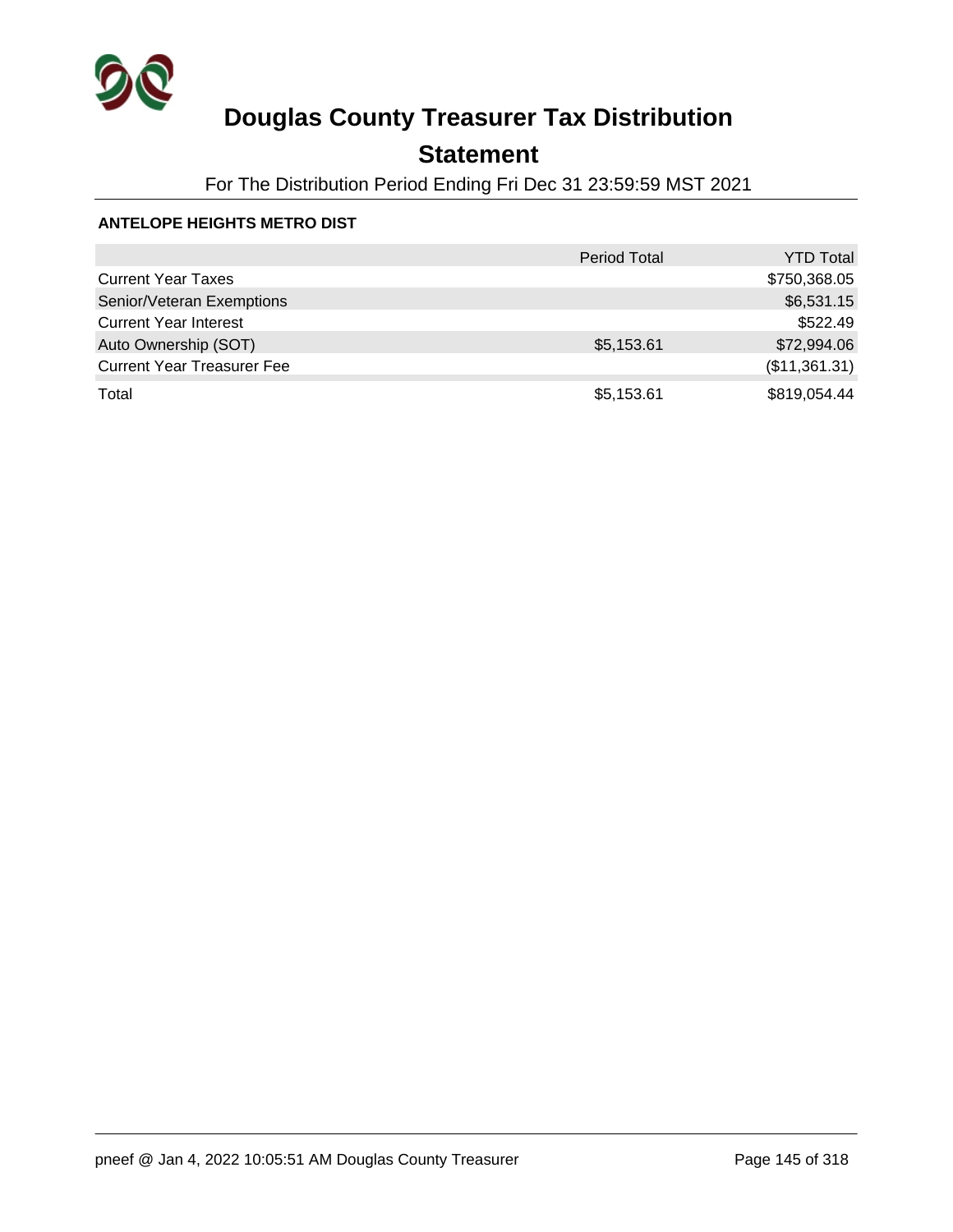

## **Statement**

For The Distribution Period Ending Fri Dec 31 23:59:59 MST 2021

#### **KINGS POINT SOUTH METRO #1**

|       | <b>Period Total</b> | otal<br>້ |
|-------|---------------------|-----------|
| Total | \$0.00              | \$0.00    |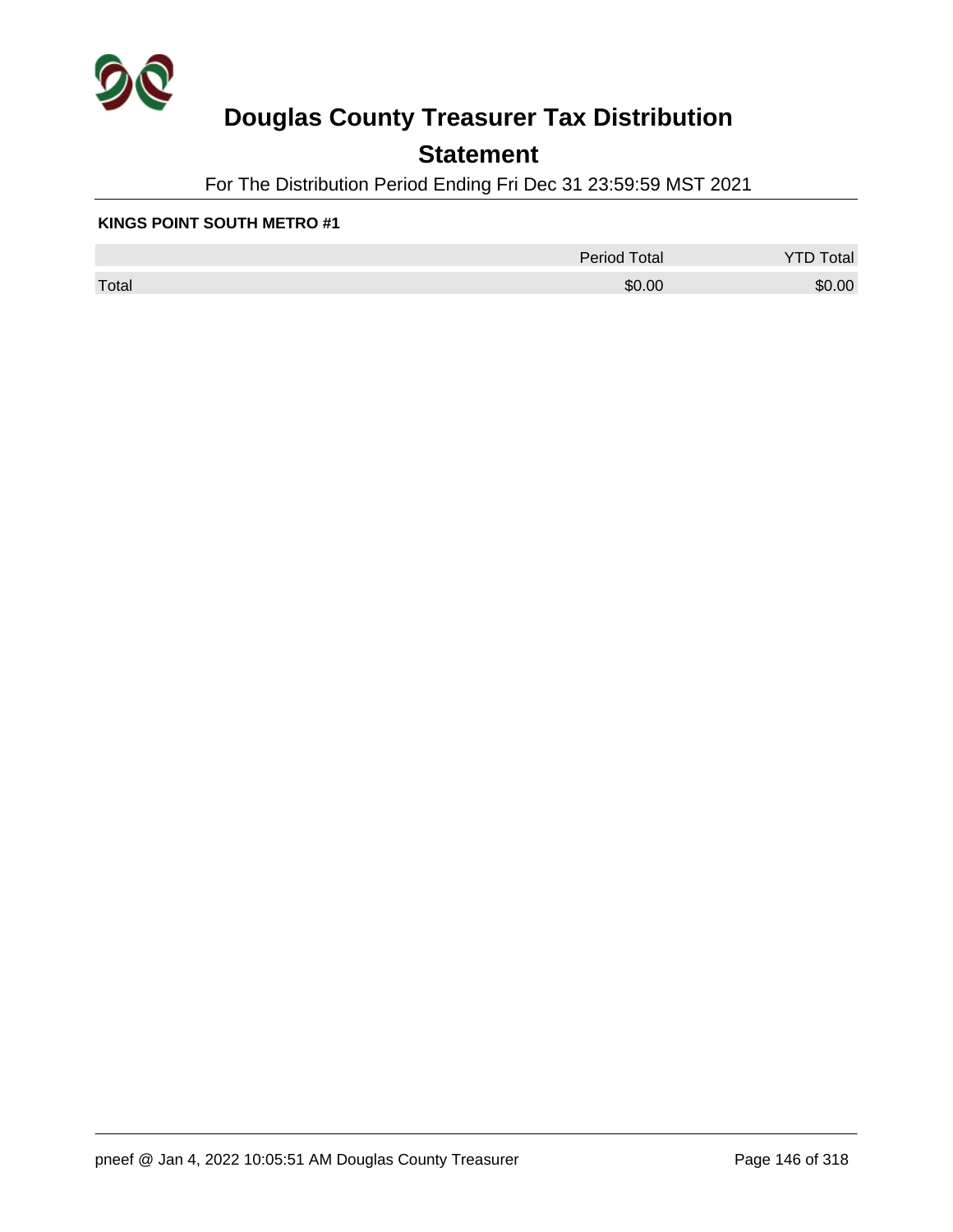

## **Statement**

For The Distribution Period Ending Fri Dec 31 23:59:59 MST 2021

#### **KINGS POINT SOUTH METRO #2**

|       | <b>Period Total</b> | otal<br>້ |
|-------|---------------------|-----------|
| Total | \$0.00              | \$0.00    |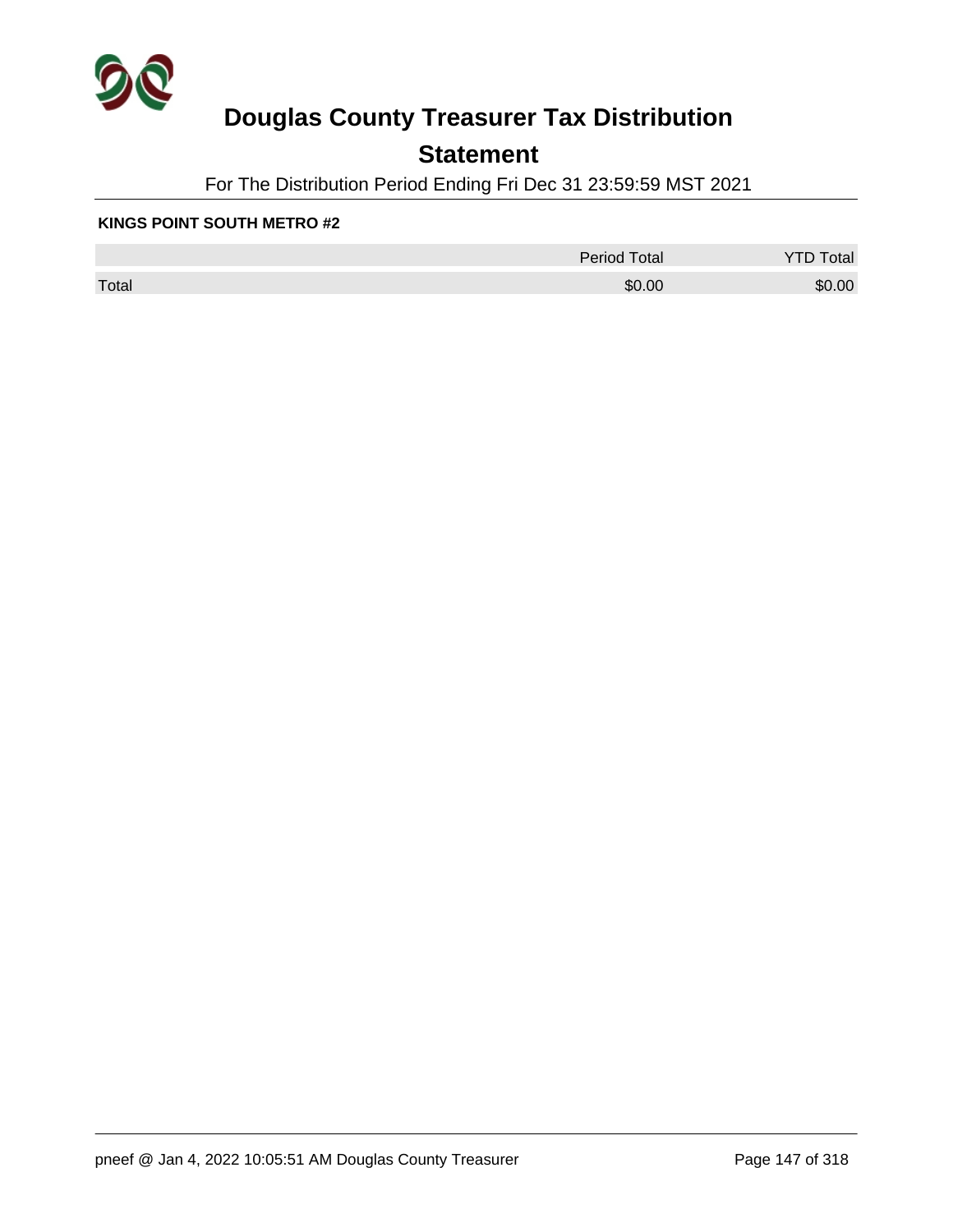

## **Statement**

For The Distribution Period Ending Fri Dec 31 23:59:59 MST 2021

### **LINCOLN STATION METRO DIST**

|                                   | <b>Period Total</b> | <b>YTD Total</b> |
|-----------------------------------|---------------------|------------------|
| <b>Current Year Taxes</b>         |                     | \$1,672,629.79   |
| <b>Prior Year Taxes</b>           |                     | \$139.66         |
| <b>Current Year Interest</b>      |                     | \$231.51         |
| <b>Prior Year Interest</b>        |                     | \$23.74          |
| Auto Ownership (SOT)              | \$11,388.69         | \$161,305.56     |
| <b>Current Year Treasurer Fee</b> |                     | (\$25,092.90)    |
| <b>Prior Year Treasurer Fee</b>   |                     | (\$2.45)         |
| Other                             | \$3,188.72          |                  |
| Total                             | \$14,577.41         | \$1,809,234.91   |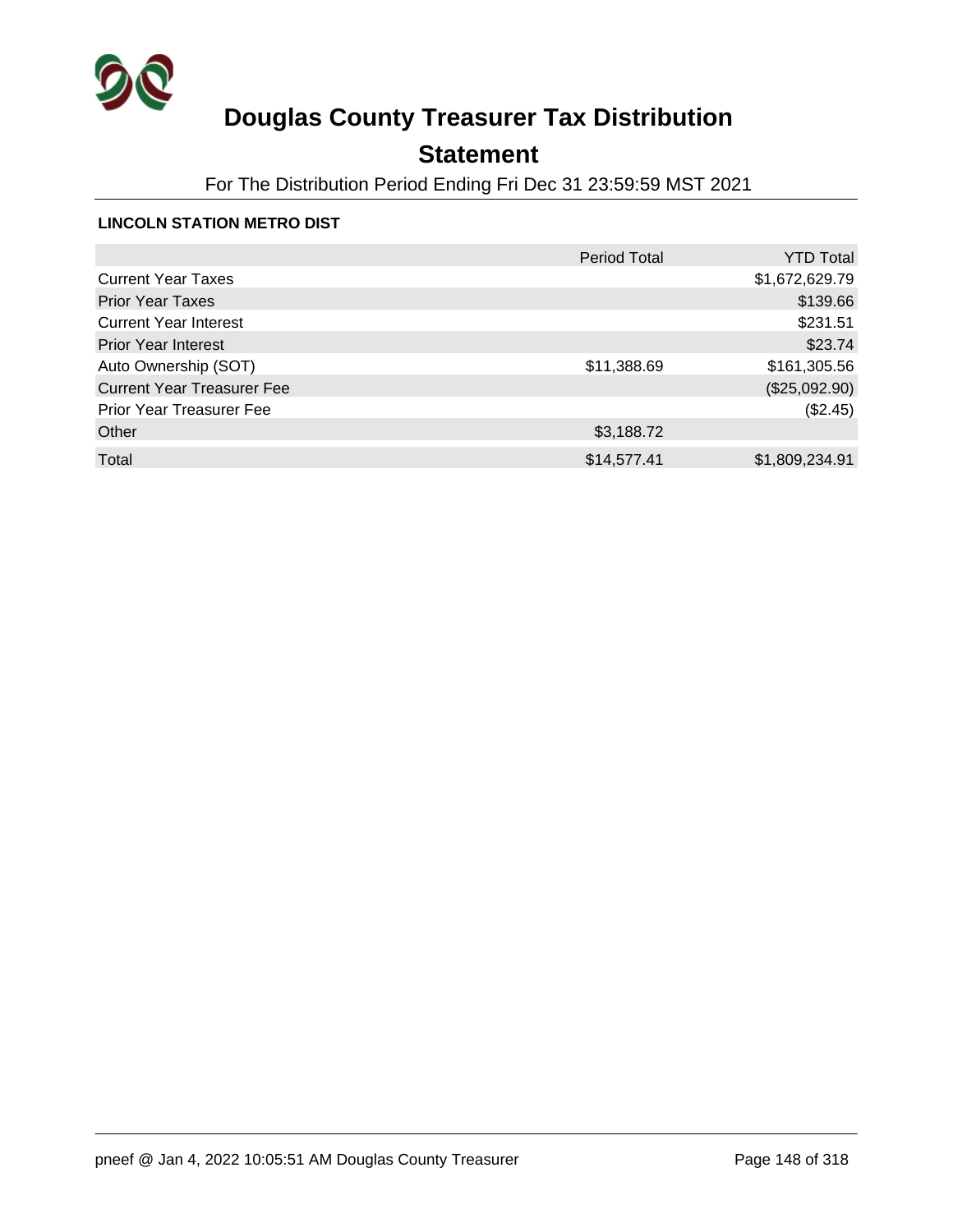

## **Statement**

For The Distribution Period Ending Fri Dec 31 23:59:59 MST 2021

### **STONE CANON RANCH METRO DIST**

|                                   | <b>Period Total</b> | <b>YTD Total</b> |
|-----------------------------------|---------------------|------------------|
| <b>Current Year Taxes</b>         |                     | \$85,080.25      |
| Senior/Veteran Exemptions         |                     | \$1,572.66       |
| <b>Current Year Interest</b>      |                     | \$456.77         |
| Auto Ownership (SOT)              | \$590.01            | \$8,356.67       |
| <b>Current Year Treasurer Fee</b> |                     | (\$1,306.63)     |
| Total                             | \$590.01            | \$94,159.72      |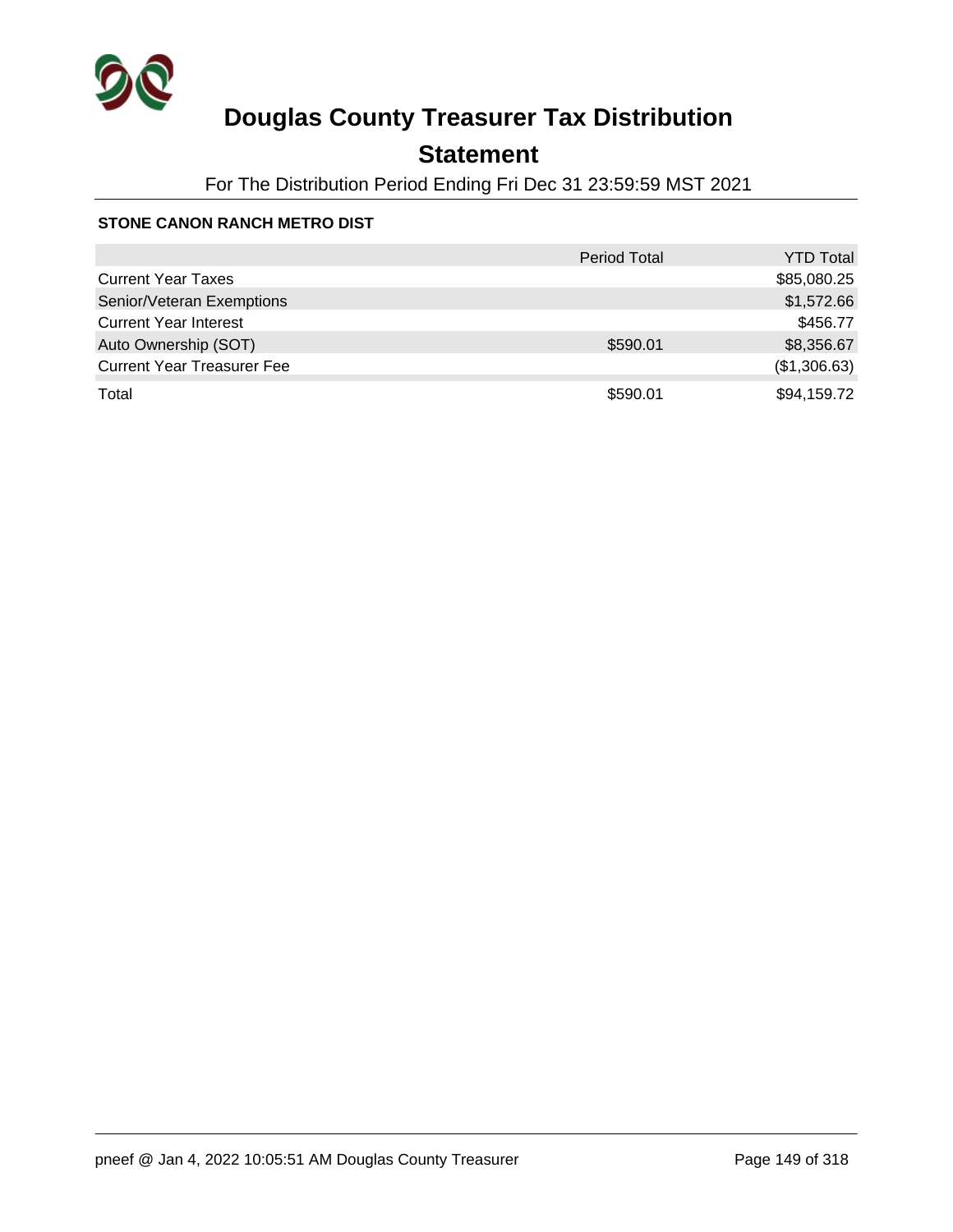

## **Statement**

For The Distribution Period Ending Fri Dec 31 23:59:59 MST 2021

### **HORSE CREEK METRO**

|                                   | <b>Period Total</b> | <b>YTD Total</b> |
|-----------------------------------|---------------------|------------------|
| <b>Current Year Taxes</b>         |                     | \$378,155.66     |
| Senior/Veteran Exemptions         |                     | \$3,932.27       |
| <b>Current Year Interest</b>      |                     | \$206.44         |
| Auto Ownership (SOT)              | \$2,601.58          | \$36,847.91      |
| <b>Current Year Treasurer Fee</b> |                     | (\$5,734.42)     |
| Total                             | \$2,601.58          | \$413,407.86     |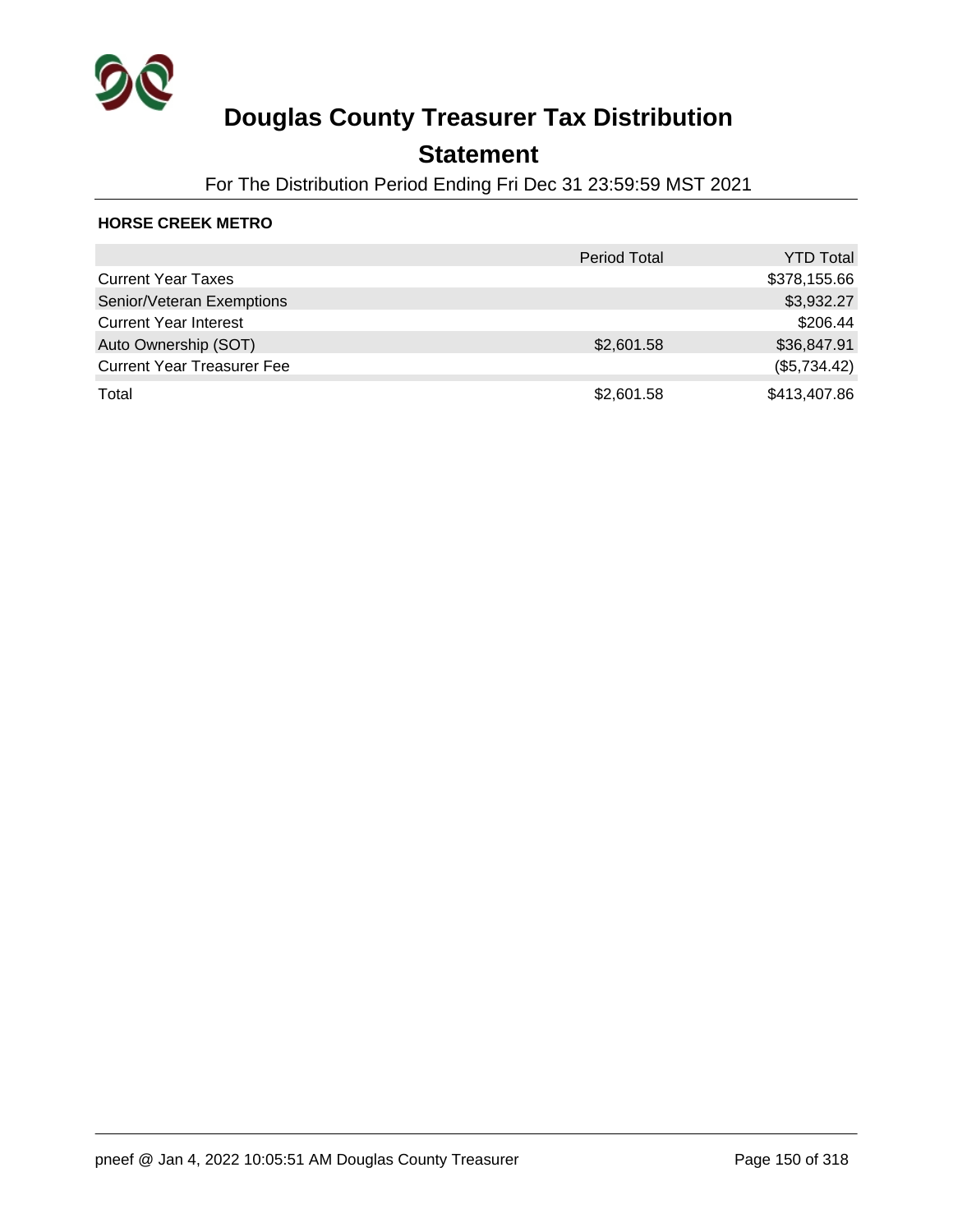

### **Statement**

For The Distribution Period Ending Fri Dec 31 23:59:59 MST 2021

### **LANTERNS METRO DIST**

|                                   | <b>Period Total</b> | <b>YTD Total</b> |
|-----------------------------------|---------------------|------------------|
| <b>Current Year Taxes</b>         |                     | \$185,038.68     |
| Auto Ownership (SOT)              | \$1,259.90          | \$17,844.79      |
| <b>Current Year Treasurer Fee</b> |                     | (\$2,775.57)     |
| Total                             | \$1,259.90          | \$200,107.90     |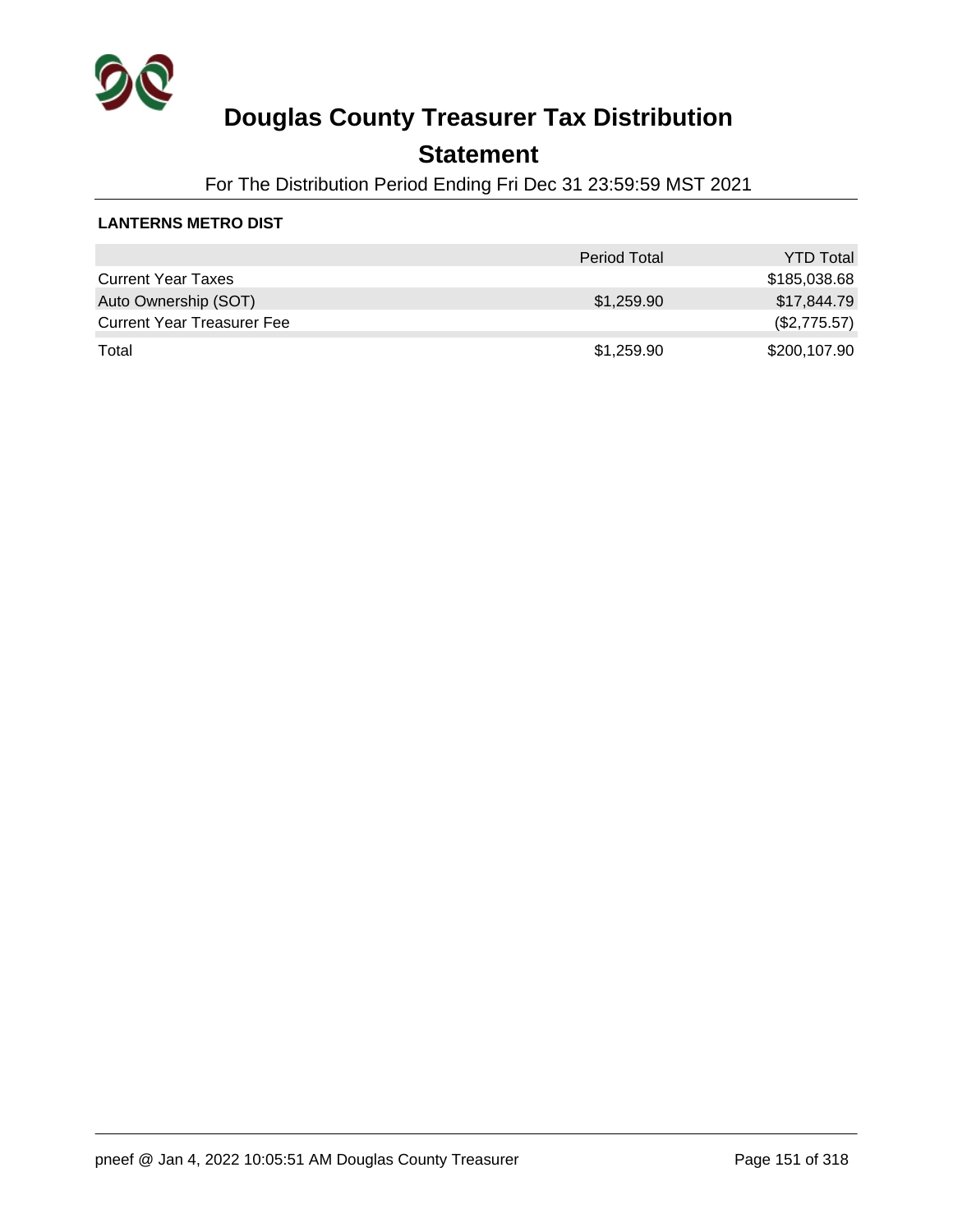

## **Statement**

For The Distribution Period Ending Fri Dec 31 23:59:59 MST 2021

|                                   | Period Total | <b>YTD Total</b> |
|-----------------------------------|--------------|------------------|
| <b>Current Year Taxes</b>         |              | \$9.72           |
| Auto Ownership (SOT)              | \$0.07       | \$0.95           |
| <b>Current Year Treasurer Fee</b> |              | (\$0.15)         |
| Total                             | \$0.07       | \$10.52          |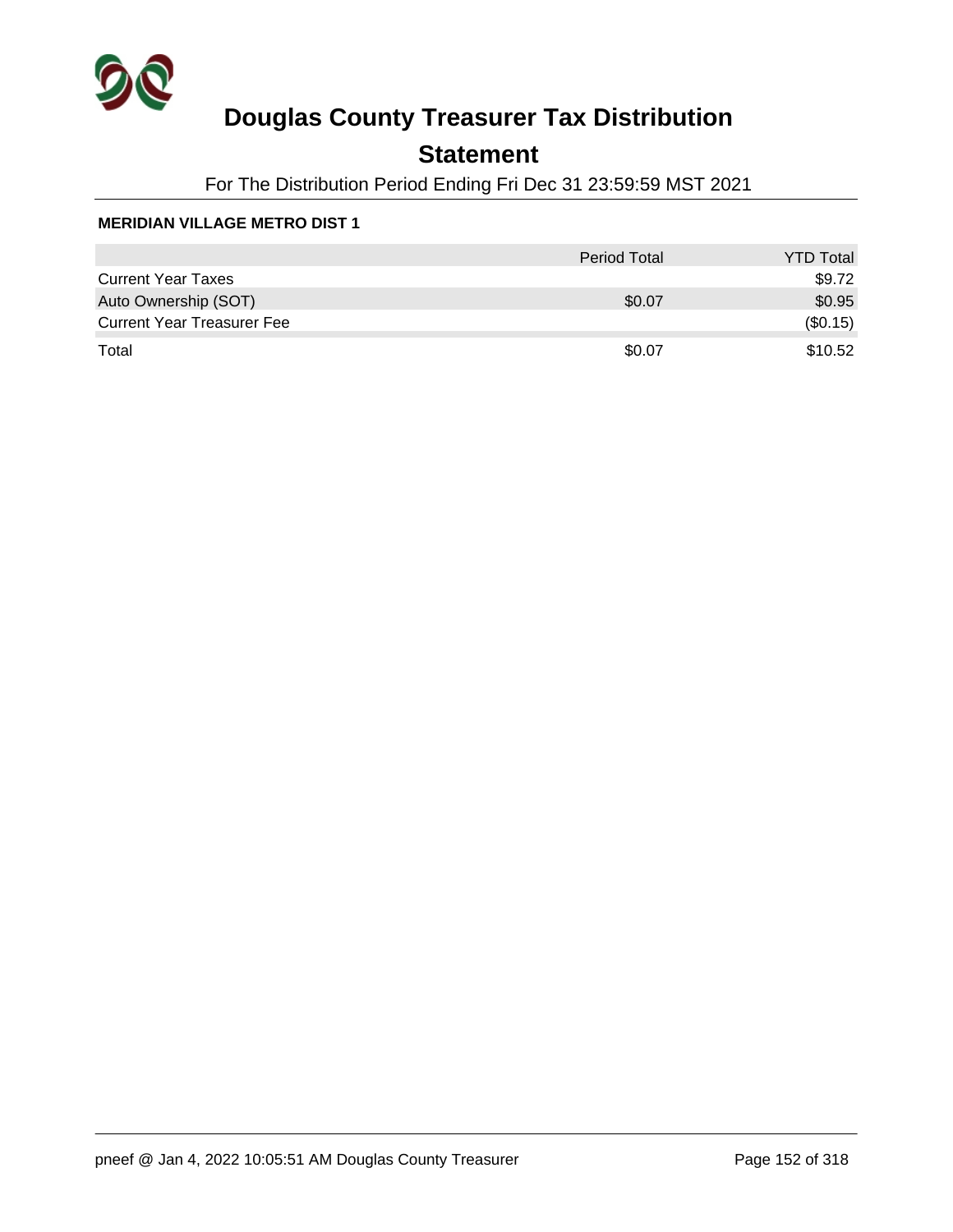

## **Statement**

For The Distribution Period Ending Fri Dec 31 23:59:59 MST 2021

|                                   | <b>Period Total</b> | <b>YTD Total</b> |
|-----------------------------------|---------------------|------------------|
| <b>Current Year Taxes</b>         |                     | \$4,061,721.92   |
| Senior/Veteran Exemptions         |                     | \$3,288.83       |
| <b>Current Year Interest</b>      |                     | \$1,962.35       |
| Auto Ownership (SOT)              | \$27,678.05         | \$392,022.69     |
| <b>Current Year Treasurer Fee</b> |                     | (\$61,004.60)    |
| Total                             | \$27,678.05         | \$4,397,991.19   |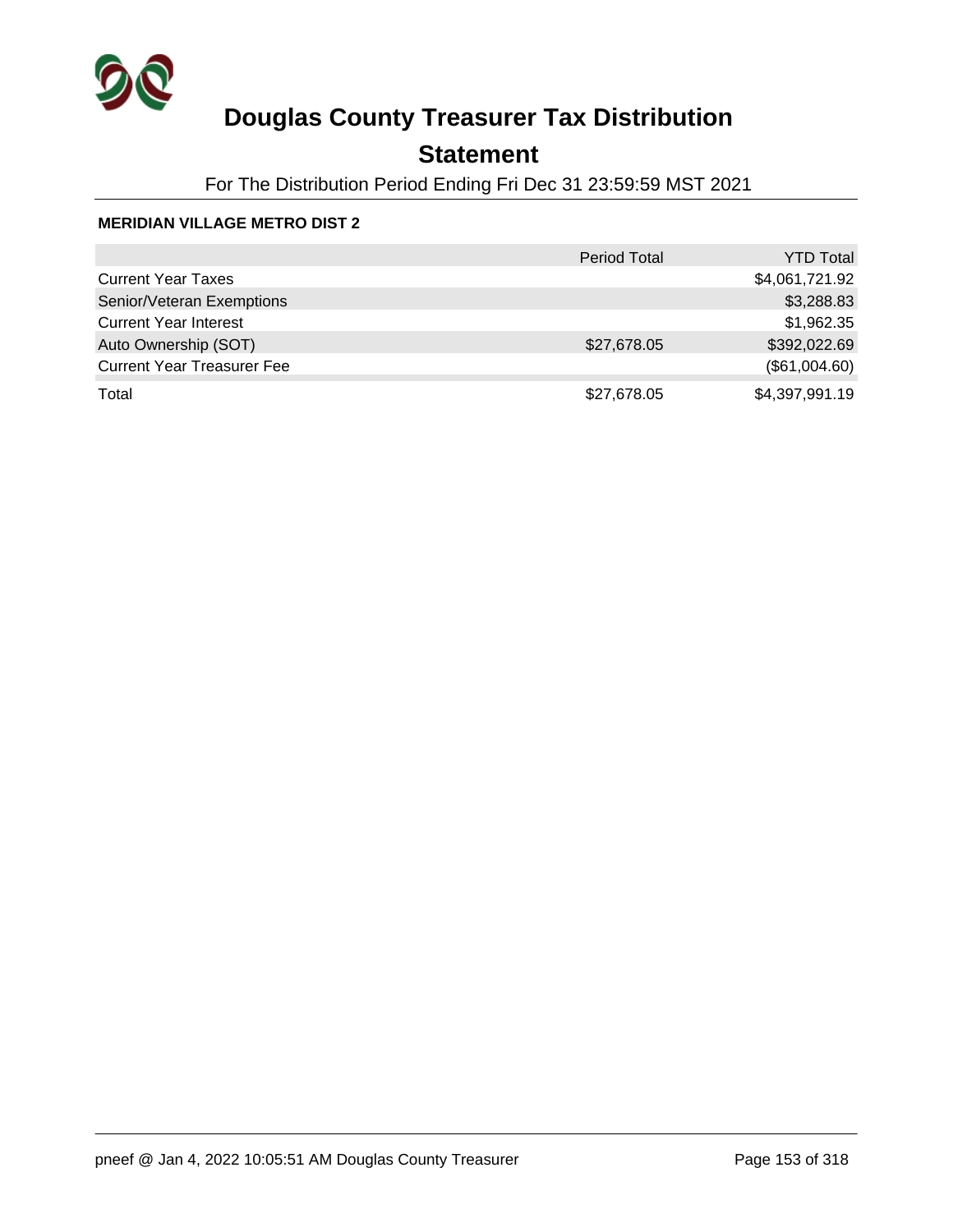

## **Statement**

For The Distribution Period Ending Fri Dec 31 23:59:59 MST 2021

|       | <b>Period Total</b> | otal   |
|-------|---------------------|--------|
| Total | \$0.00              | \$0.00 |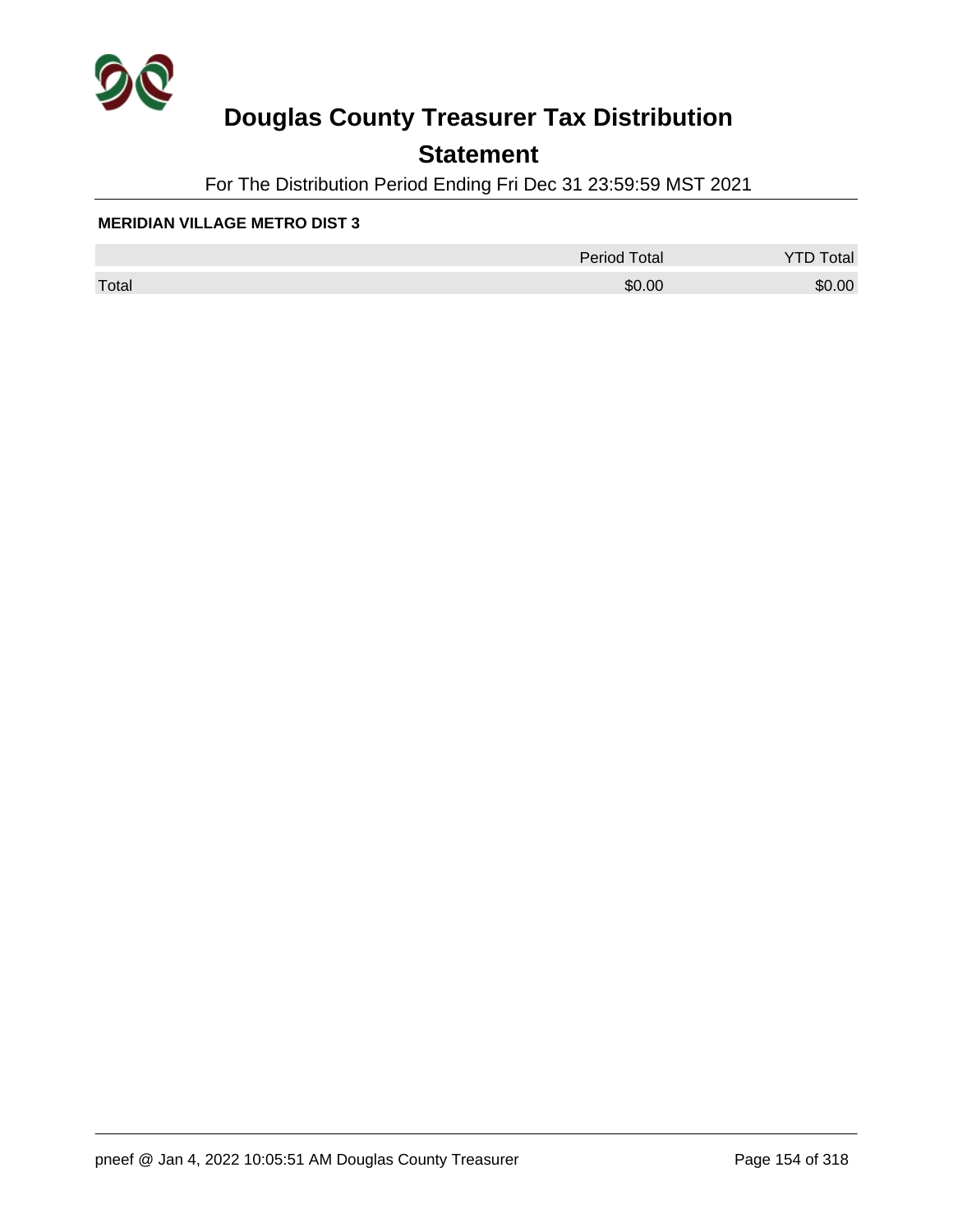

## **Statement**

For The Distribution Period Ending Fri Dec 31 23:59:59 MST 2021

|       | <b>Period Total</b> | otal   |
|-------|---------------------|--------|
| Total | \$0.00              | \$0.00 |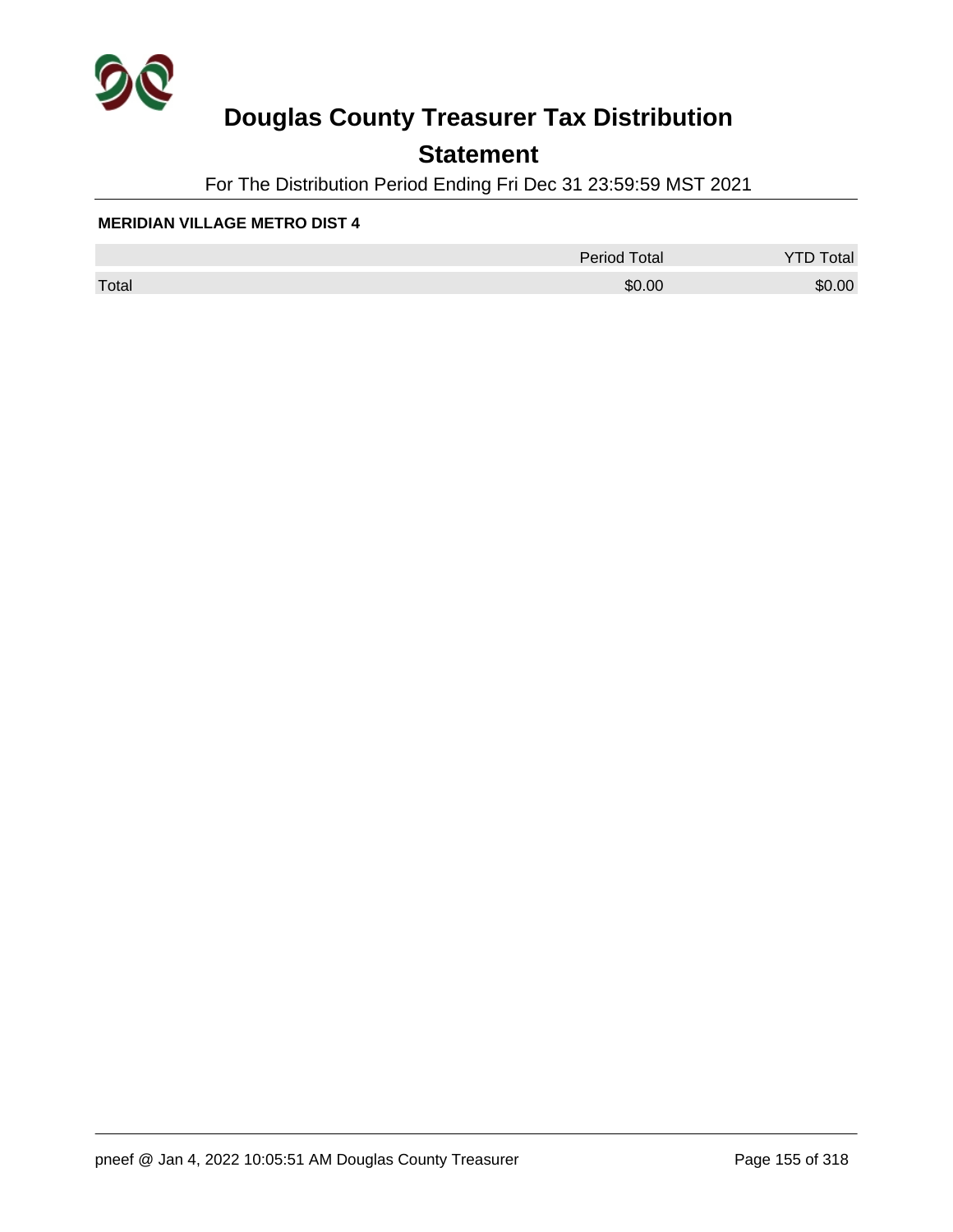

## **Statement**

For The Distribution Period Ending Fri Dec 31 23:59:59 MST 2021

#### **PINE BLUFF METRO DIST**

|                                   | <b>Period Total</b> | <b>YTD Total</b> |
|-----------------------------------|---------------------|------------------|
| <b>Current Year Taxes</b>         |                     | \$459,158.77     |
| Senior/Veteran Exemptions         |                     | \$714.81         |
| <b>Current Year TIF Expense</b>   |                     | (\$32,560.52)    |
| <b>Current Year Interest</b>      |                     | \$240.96         |
| Auto Ownership (SOT)              | \$3,131.21          | \$44,349.44      |
| <b>Current Year Treasurer Fee</b> |                     | (\$6,413.36)     |
| Total                             | \$3,131.21          | \$465,490.10     |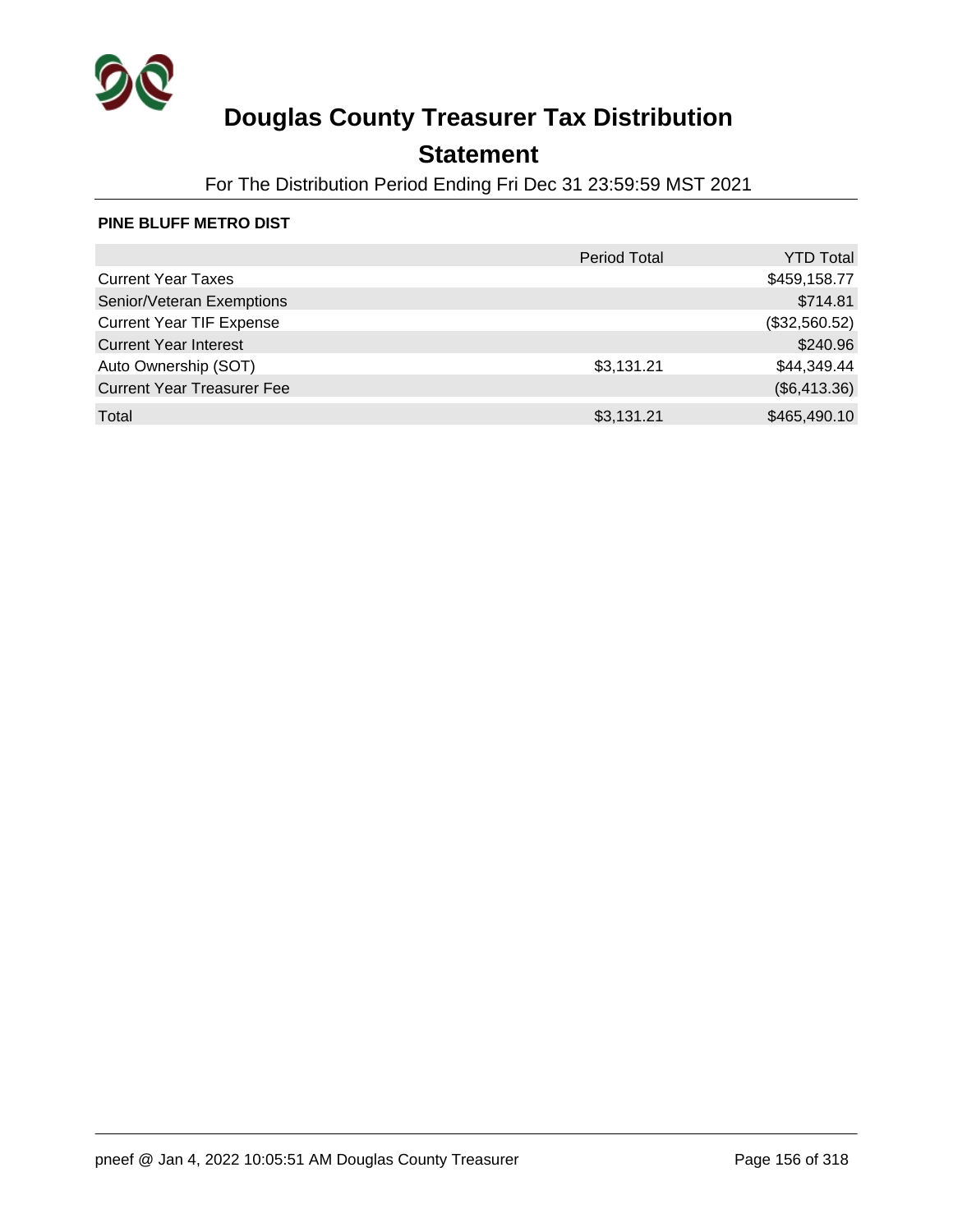

## **Statement**

For The Distribution Period Ending Fri Dec 31 23:59:59 MST 2021

### **RAVENNA METRO DIST**

|                                         | <b>Period Total</b> | <b>YTD Total</b> |
|-----------------------------------------|---------------------|------------------|
| <b>Current Year Taxes</b>               |                     | \$1,775,270.70   |
| Prior Year Value Adjustment (Abatement) |                     | (\$5,066.25)     |
| <b>Current Year Interest</b>            |                     | \$3,721.11       |
| Prior Year Interest Value Adjustment    |                     | (\$303.98)       |
| Auto Ownership (SOT)                    | \$12,087.64         | \$171,205.24     |
| <b>Current Year Treasurer Fee</b>       |                     | (\$26,684.85)    |
| <b>Prior Year Treasurer Fee</b>         |                     | \$75.99          |
| Total                                   | \$12,087.64         | \$1,918,217.96   |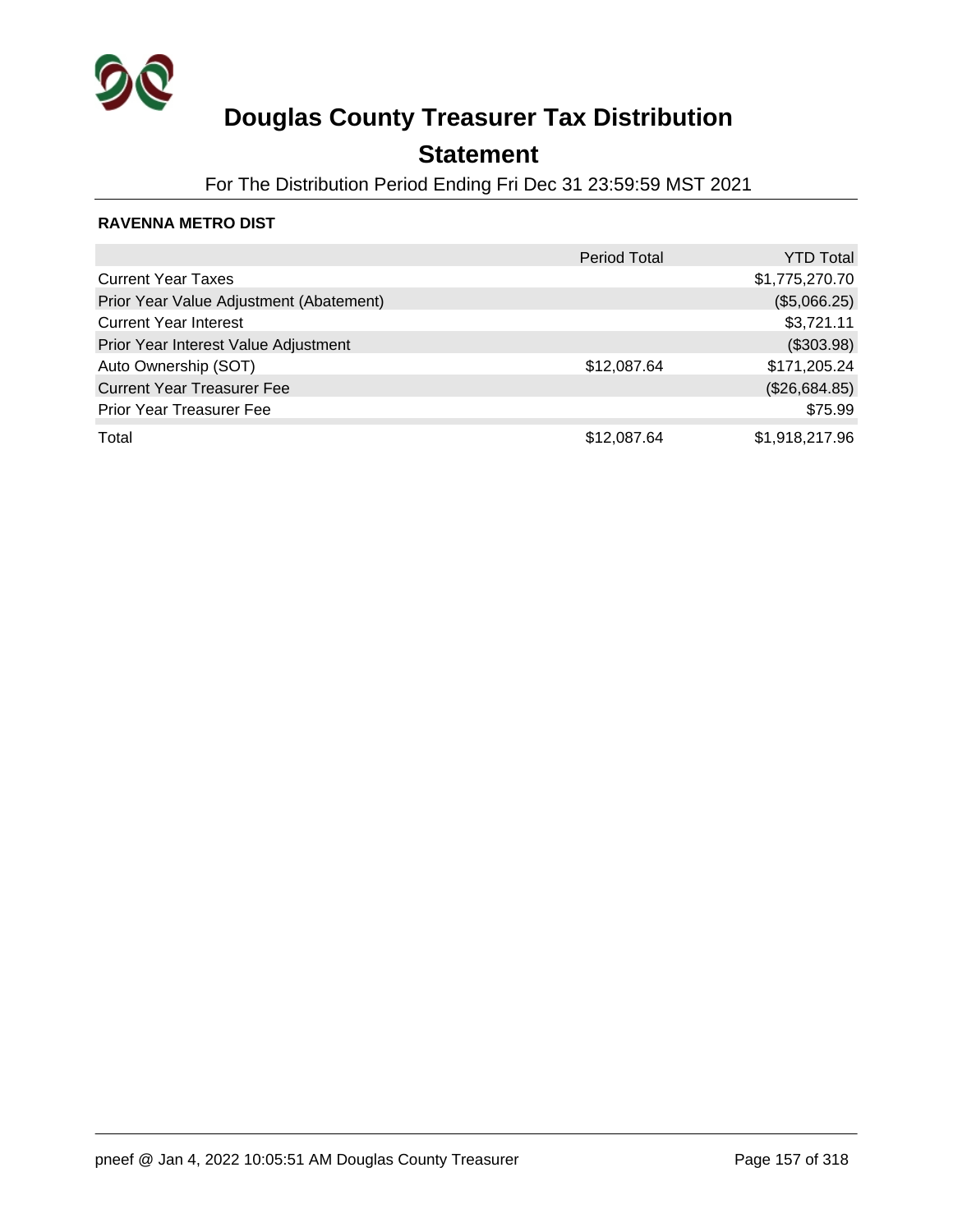

## **Statement**

For The Distribution Period Ending Fri Dec 31 23:59:59 MST 2021

### **REATA NORTH METRO DIST**

|                                   | <b>Period Total</b> | <b>YTD Total</b> |
|-----------------------------------|---------------------|------------------|
| <b>Current Year Taxes</b>         |                     | \$772,610.83     |
| Senior/Veteran Exemptions         |                     | \$2,853.71       |
| <b>Current Year Interest</b>      |                     | \$481.45         |
| <b>Prior Year Interest</b>        |                     | \$8.83           |
| Auto Ownership (SOT)              | \$5,280.03          | \$74,784.65      |
| <b>Current Year Treasurer Fee</b> |                     | (\$11,639.20)    |
| <b>Prior Year Treasurer Fee</b>   |                     | (\$0.13)         |
| Total                             | \$5,280.03          | \$839,100.14     |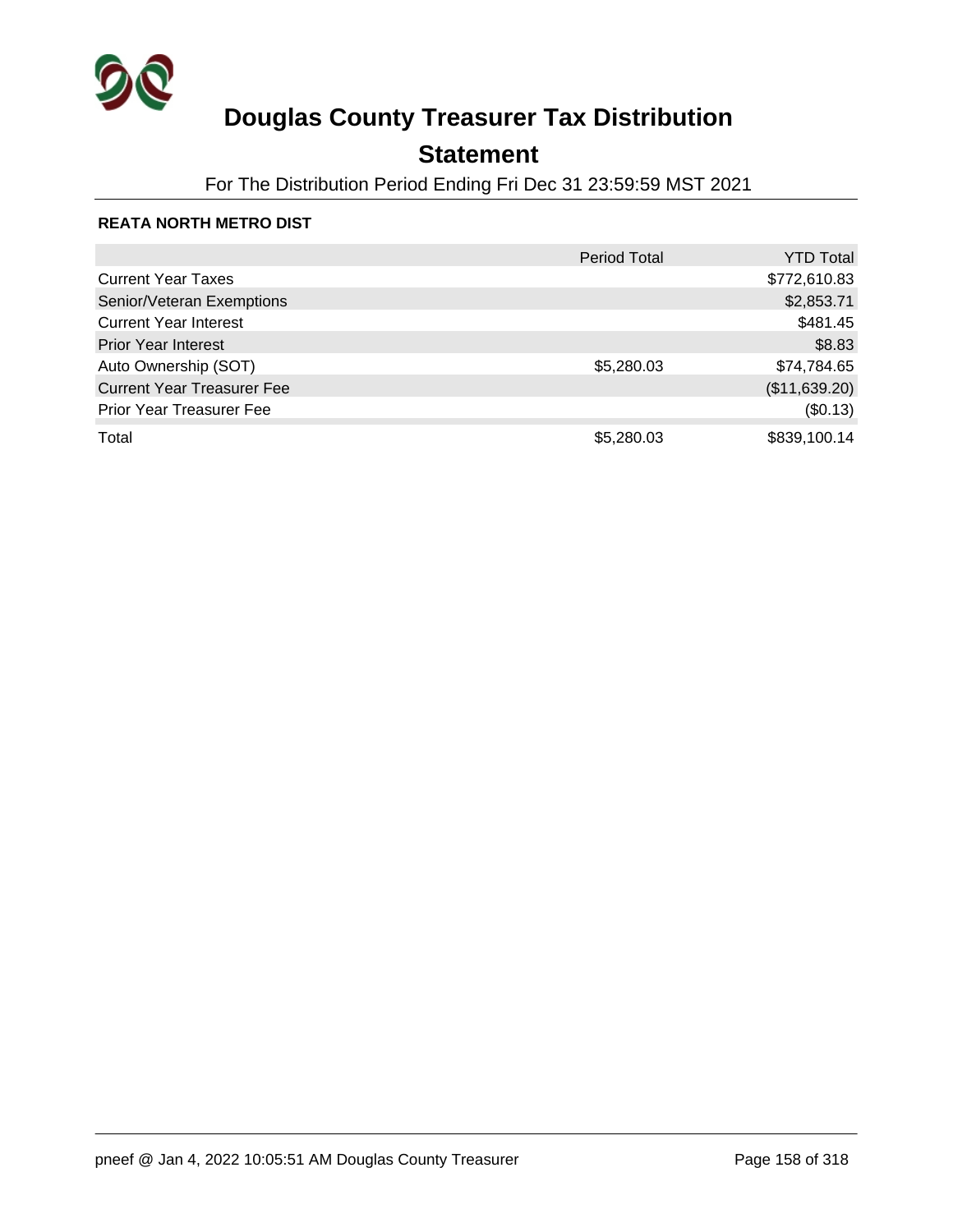

## **Statement**

For The Distribution Period Ending Fri Dec 31 23:59:59 MST 2021

### **SOUTHEAST PUBLIC IMPROV METRO DIST**

|                                         | <b>Period Total</b> | <b>YTD Total</b> |
|-----------------------------------------|---------------------|------------------|
| <b>Current Year Taxes</b>               | \$18.64             | \$1,706,254.04   |
| <b>Prior Year Taxes</b>                 | \$8.30              | \$19,862.55      |
| <b>Current Year Value Adjustment</b>    | (\$4.76)            | (\$1,477.34)     |
| Prior Year Value Adjustment (Abatement) | (\$2.86)            | (\$4,341.23)     |
| <b>Current Year Interest</b>            | \$3.24              | \$1,577.79       |
| <b>Prior Year Interest</b>              | \$1.58              | \$85.58          |
| Current Year Interest Value Adjustment  | (\$0.20)            | (\$78.99)        |
| Prior Year Interest Value Adjustment    | (\$0.11)            | $(\$449.40)$     |
| Auto Ownership (SOT)                    | \$11,655.26         | \$165,081.26     |
| <b>Current Year Treasurer Fee</b>       | (\$0.26)            | (\$25,595.57)    |
| <b>Prior Year Treasurer Fee</b>         | (\$0.10)            | (\$234.11)       |
| Total                                   | \$11,678.73         | \$1,860,684.58   |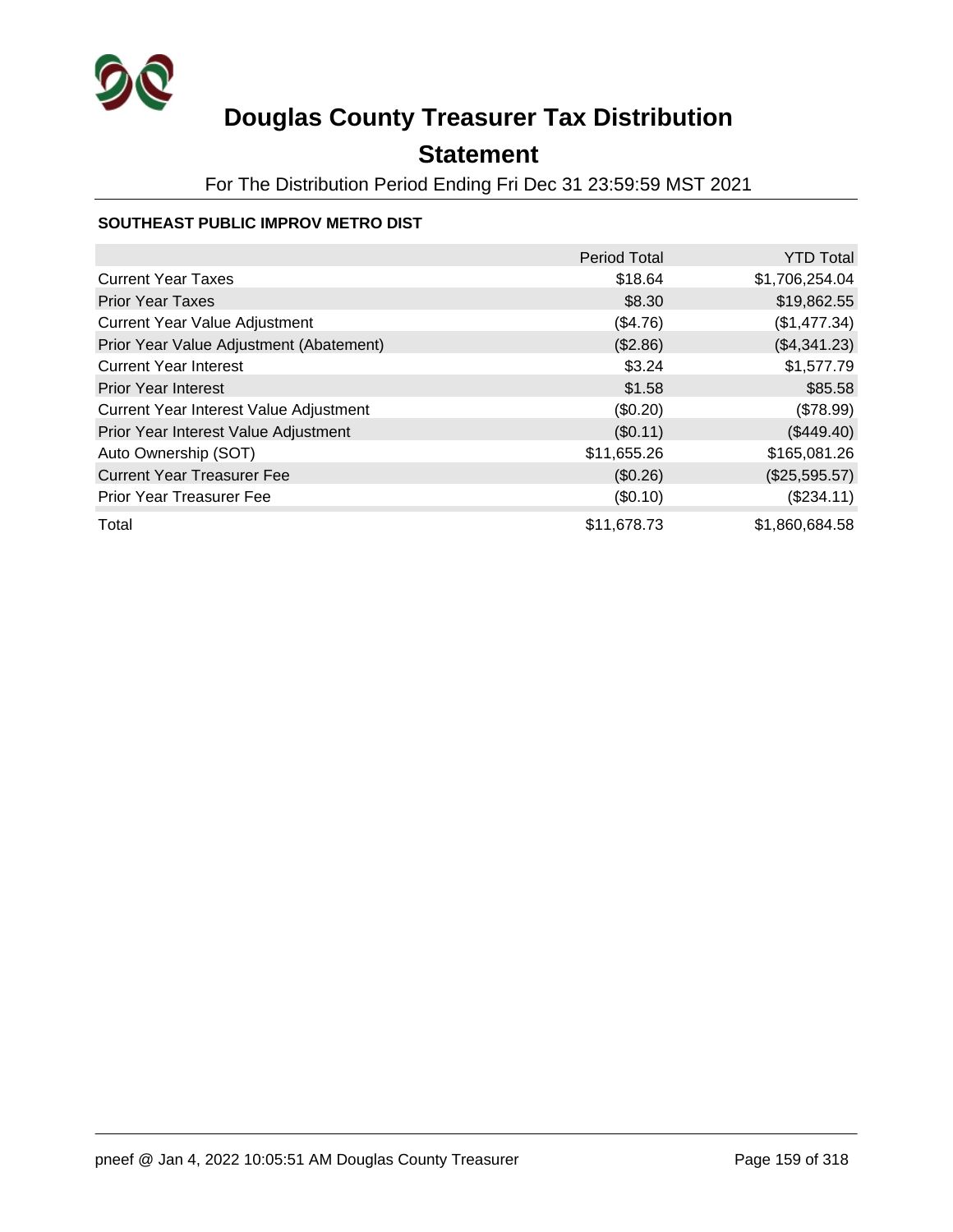

### **Statement**

For The Distribution Period Ending Fri Dec 31 23:59:59 MST 2021

### **PARKER AUTOMOTIVE**

|                                   | <b>Period Total</b> | <b>YTD Total</b> |
|-----------------------------------|---------------------|------------------|
| <b>Current Year Taxes</b>         |                     | \$477,072.51     |
| <b>Current Year Interest</b>      |                     | \$85.17          |
| Auto Ownership (SOT)              | \$3,248.31          | \$46,008.04      |
| <b>Current Year Treasurer Fee</b> |                     | (\$7,157.41)     |
| Total                             | \$3,248.31          | \$516,008.31     |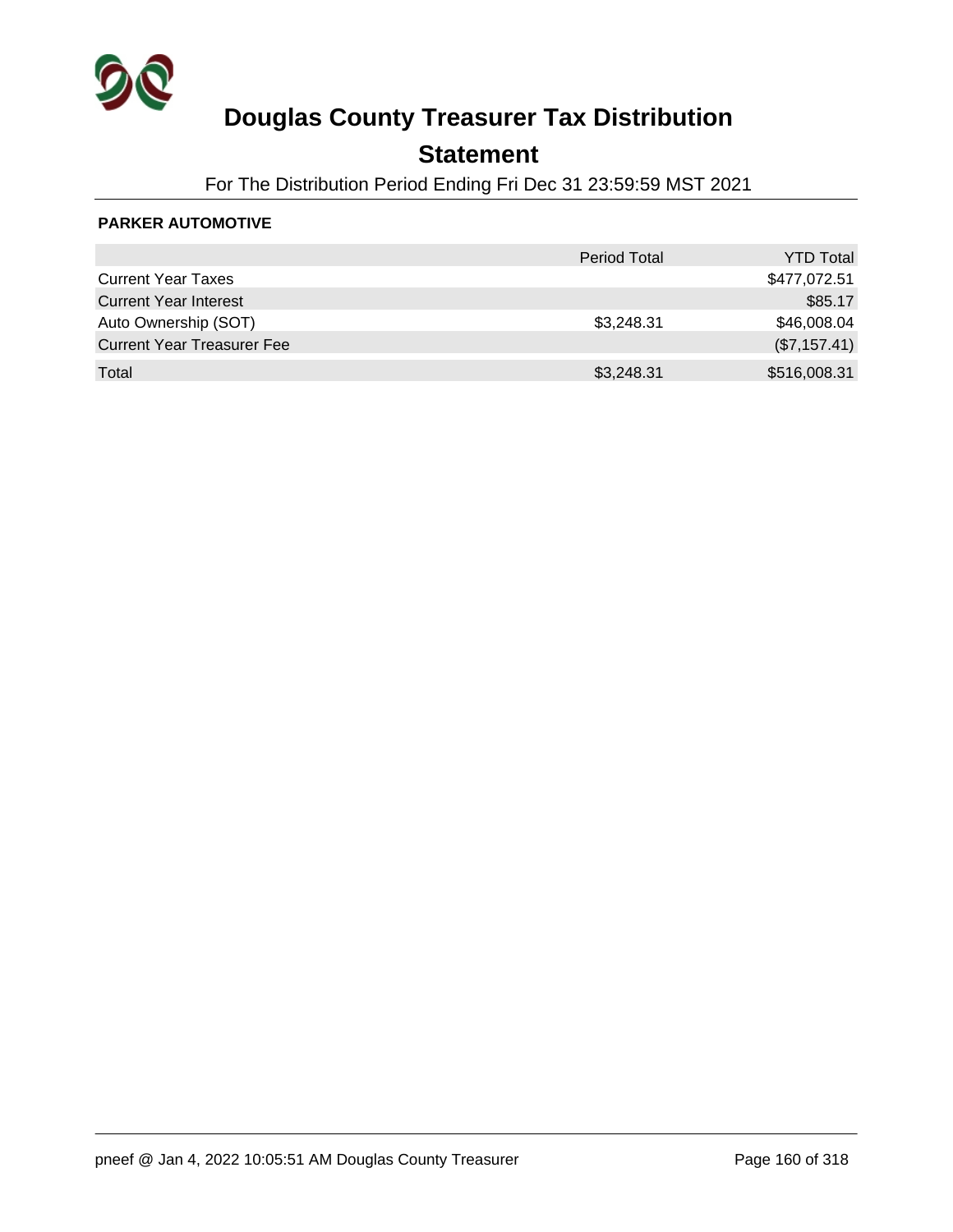

## **Statement**

For The Distribution Period Ending Fri Dec 31 23:59:59 MST 2021

### **COMPARK BUSINESS CAMPUS DEBT SERVICE**

|                                   | <b>Period Total</b> | <b>YTD Total</b> |
|-----------------------------------|---------------------|------------------|
| <b>Current Year Taxes</b>         |                     | \$102,634.84     |
| Senior/Veteran Exemptions         |                     | \$598.40         |
| <b>Current Year Interest</b>      |                     | \$46.07          |
| Auto Ownership (SOT)              | \$702.90            | \$9,955.61       |
| <b>Current Year Treasurer Fee</b> |                     | (\$1,549.23)     |
| Total                             | \$702.90            | \$111,685.69     |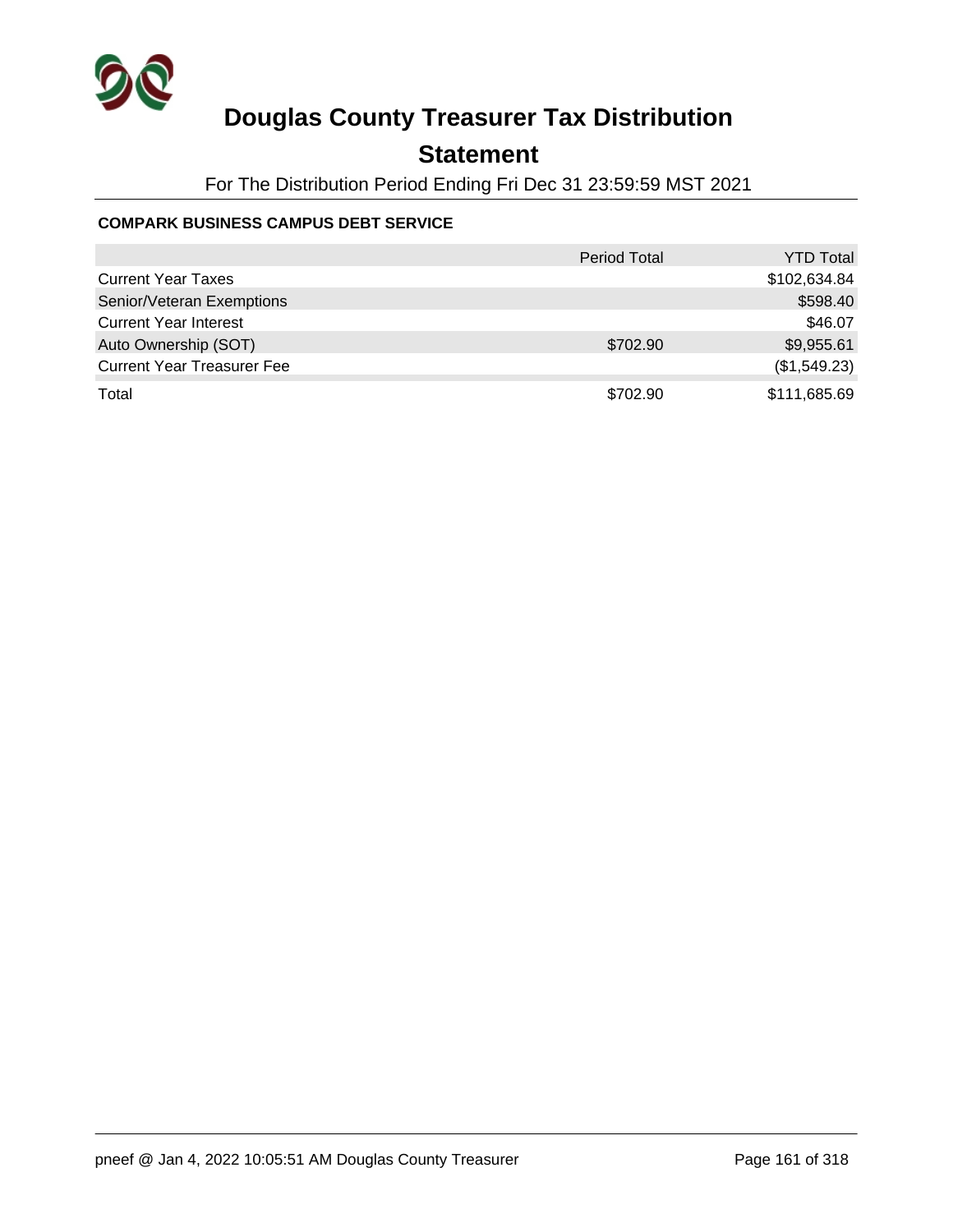

## **Statement**

For The Distribution Period Ending Fri Dec 31 23:59:59 MST 2021

### **NORTH MERIDIAN METRO DEBT SERVICE**

|                                   | <b>Period Total</b> | <b>YTD Total</b> |
|-----------------------------------|---------------------|------------------|
| <b>Current Year Taxes</b>         |                     | \$8,504.00       |
| Auto Ownership (SOT)              | \$57.90             | \$820.14         |
| <b>Current Year Treasurer Fee</b> |                     | (\$127.56)       |
| Total                             | \$57.90             | \$9,196.58       |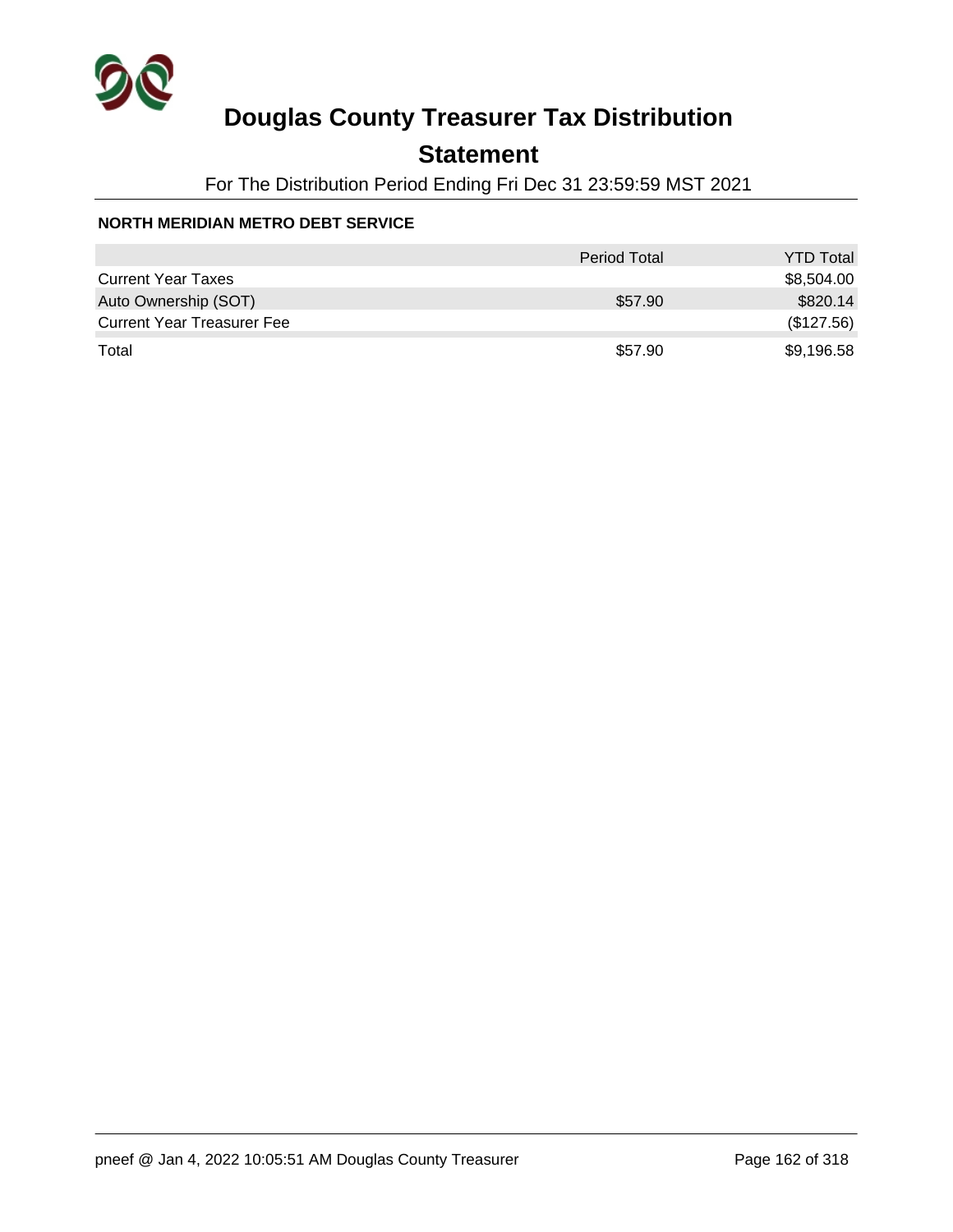

## **Statement**

For The Distribution Period Ending Fri Dec 31 23:59:59 MST 2021

### **ARAPAHOE WATER & WASTEWATER PID**

|                                         | <b>Period Total</b> | <b>YTD Total</b> |
|-----------------------------------------|---------------------|------------------|
| <b>Current Year Taxes</b>               | \$920.88            | \$683,702.76     |
| <b>Prior Year Taxes</b>                 | \$142.32            | \$1,129.12       |
| Prior Year Value Adjustment (Abatement) |                     | (\$237.04)       |
| <b>Current Year Interest</b>            | \$73.67             | \$349.16         |
| <b>Prior Year Interest</b>              |                     | \$8.00           |
| Auto Ownership (SOT)                    | \$4,655.23          | \$65,935.15      |
| <b>Current Year Treasurer Fee</b>       | (\$14.92)           | (\$10,260.78)    |
| Prior Year Treasurer Fee                | (\$2.13)            | (\$13.50)        |
| Total                                   | \$5,775.05          | \$740,612.87     |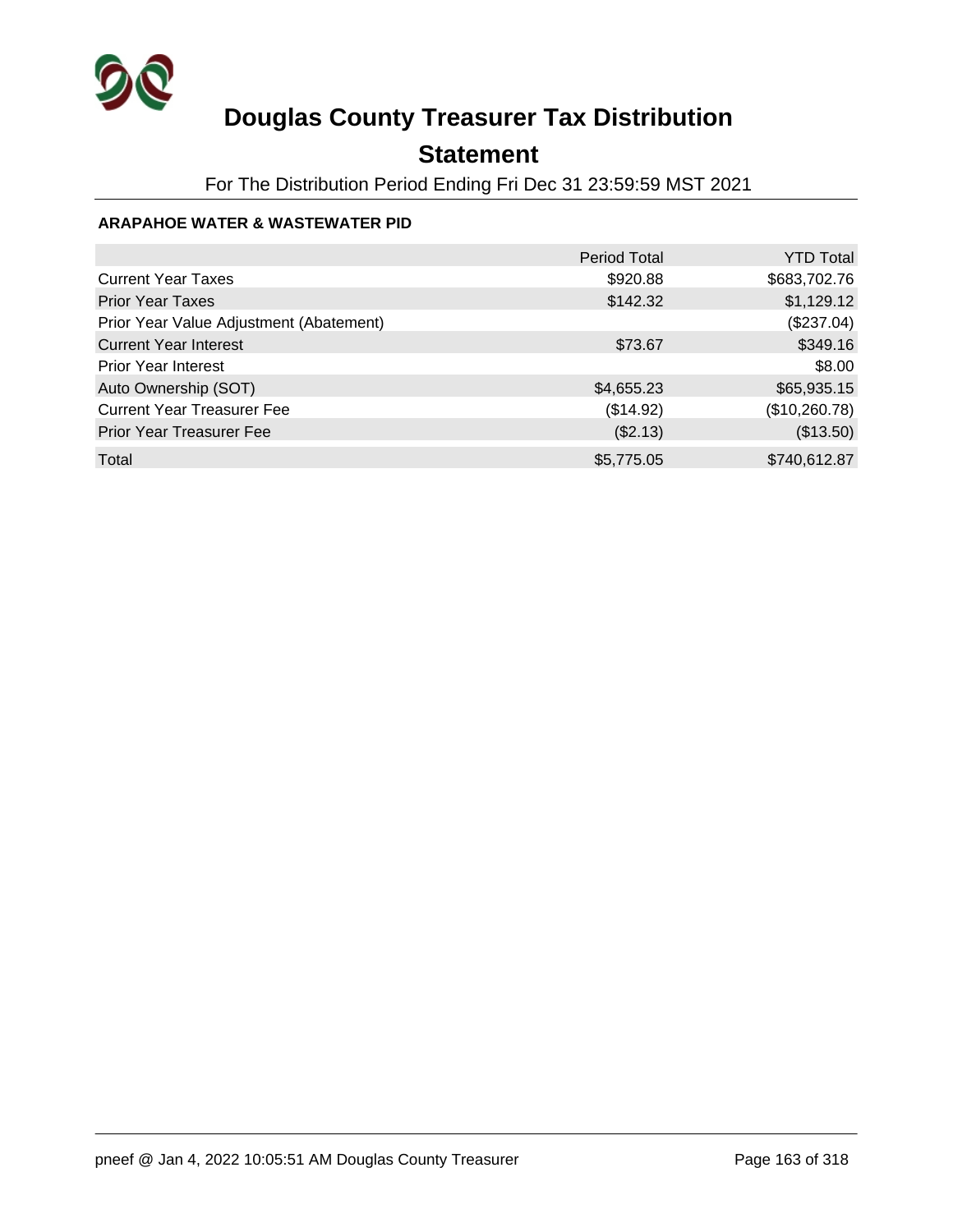

## **Statement**

For The Distribution Period Ending Fri Dec 31 23:59:59 MST 2021

#### **DOMINION WATER & SANITATION DIST**

|       | <b>Period Total</b> | otal   |
|-------|---------------------|--------|
| Total | \$0.00              | \$0.00 |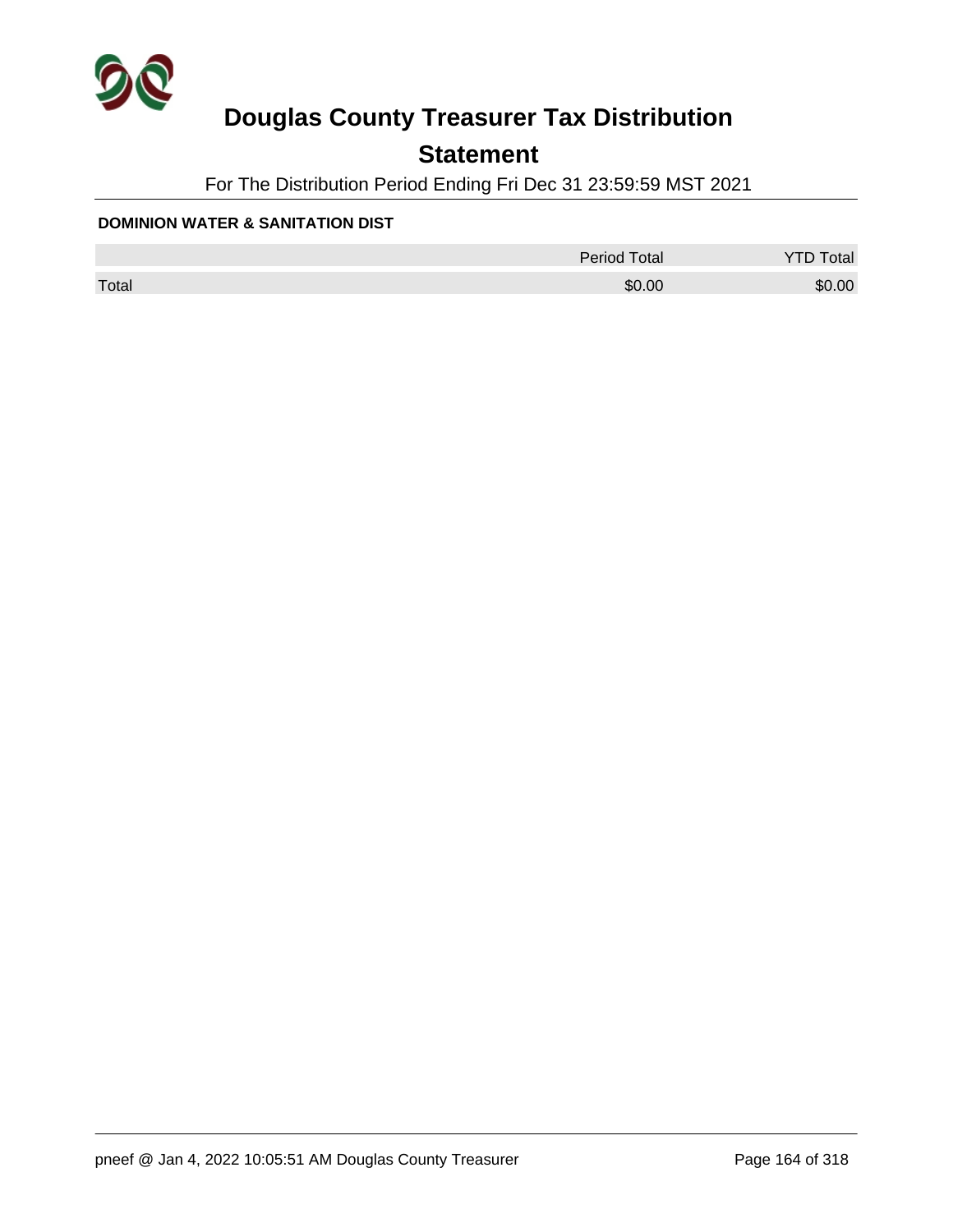

## **Statement**

For The Distribution Period Ending Fri Dec 31 23:59:59 MST 2021

### **OLDE TOWN METRO DIST**

|                                   | <b>Period Total</b> | <b>YTD Total</b> |
|-----------------------------------|---------------------|------------------|
| <b>Current Year Taxes</b>         |                     | \$94,970.41      |
| <b>Current Year Interest</b>      |                     | \$462.97         |
| Auto Ownership (SOT)              | \$646.64            | \$9,158.75       |
| <b>Current Year Treasurer Fee</b> |                     | (\$1,431.52)     |
| Total                             | \$646.64            | \$103,160.61     |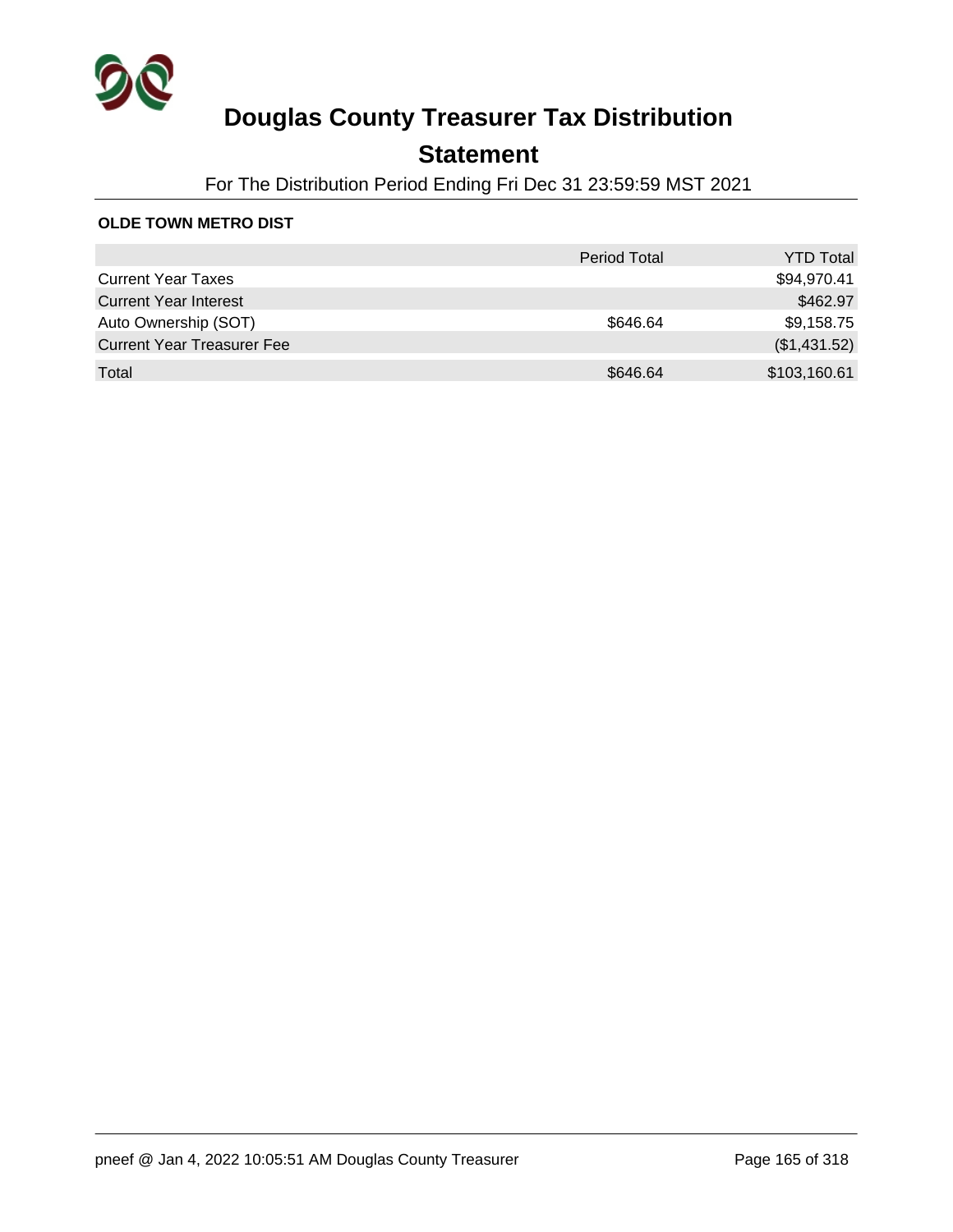

## **Statement**

For The Distribution Period Ending Fri Dec 31 23:59:59 MST 2021

### **NEU TOWNE METRO DISTRICT**

|                                   | <b>Period Total</b> | <b>YTD Total</b> |
|-----------------------------------|---------------------|------------------|
| <b>Current Year Taxes</b>         |                     | \$452,522.87     |
| <b>Prior Year Taxes</b>           | \$25.23             | \$25.23          |
| Senior/Veteran Exemptions         |                     | \$2,663.02       |
| <b>Current Year Interest</b>      |                     | \$280.16         |
| <b>Prior Year Interest</b>        | \$24.91             | \$24.91          |
| Auto Ownership (SOT)              | \$3,099.30          | \$43,897.38      |
| <b>Current Year Treasurer Fee</b> |                     | (\$6,831.99)     |
| <b>Prior Year Treasurer Fee</b>   | (\$0.75)            | (\$0.75)         |
| Total                             | \$3,148.69          | \$492,580.83     |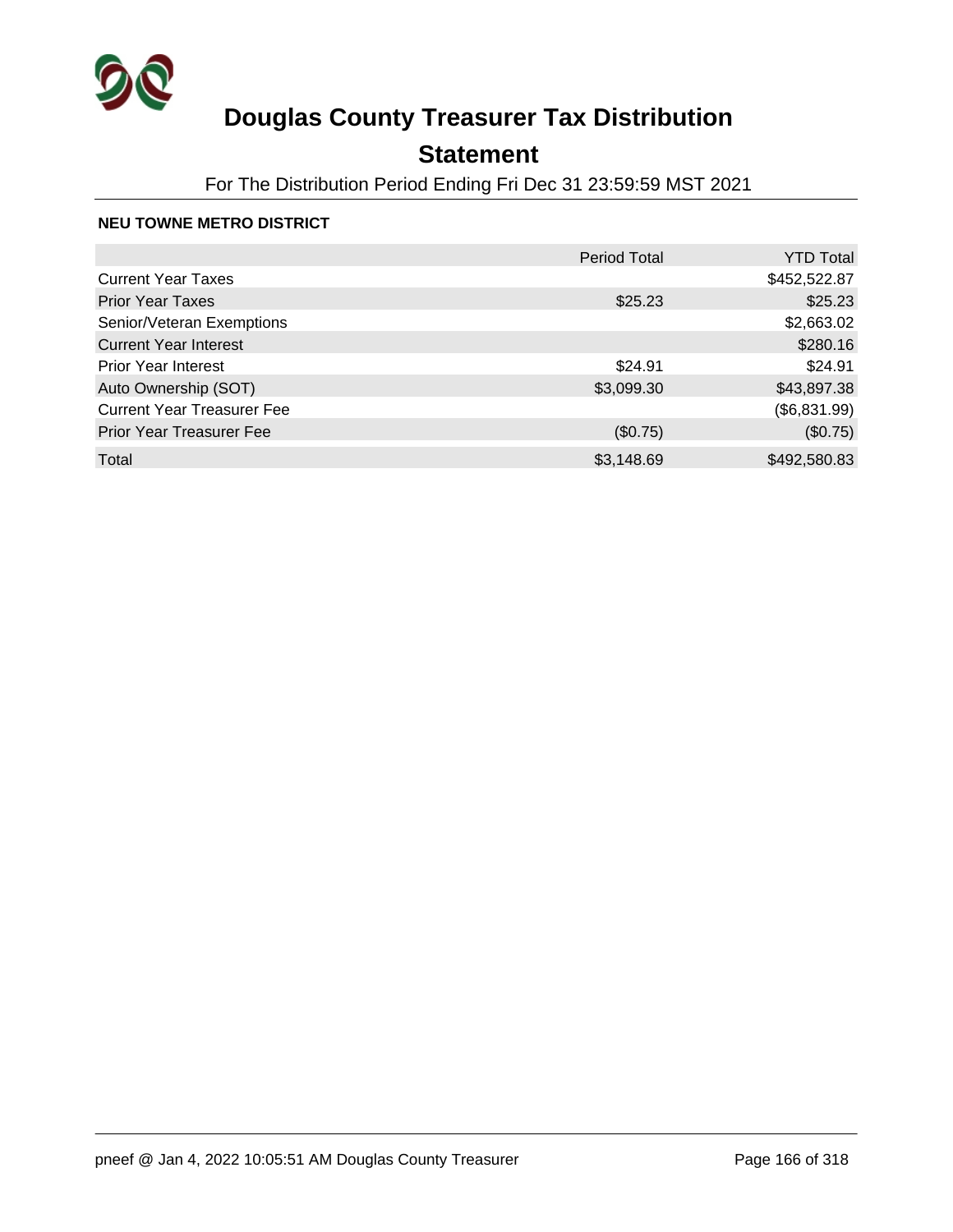

## **Statement**

For The Distribution Period Ending Fri Dec 31 23:59:59 MST 2021

### **ANTHOLOGY WEST METRO DISTRICT #3**

|                                   | <b>Period Total</b> | <b>YTD Total</b> |
|-----------------------------------|---------------------|------------------|
| <b>Current Year Taxes</b>         |                     | \$9.54           |
| Auto Ownership (SOT)              | \$0.07              | \$0.95           |
| <b>Current Year Treasurer Fee</b> |                     | (\$0.14)         |
| Total                             | \$0.07              | \$10.35          |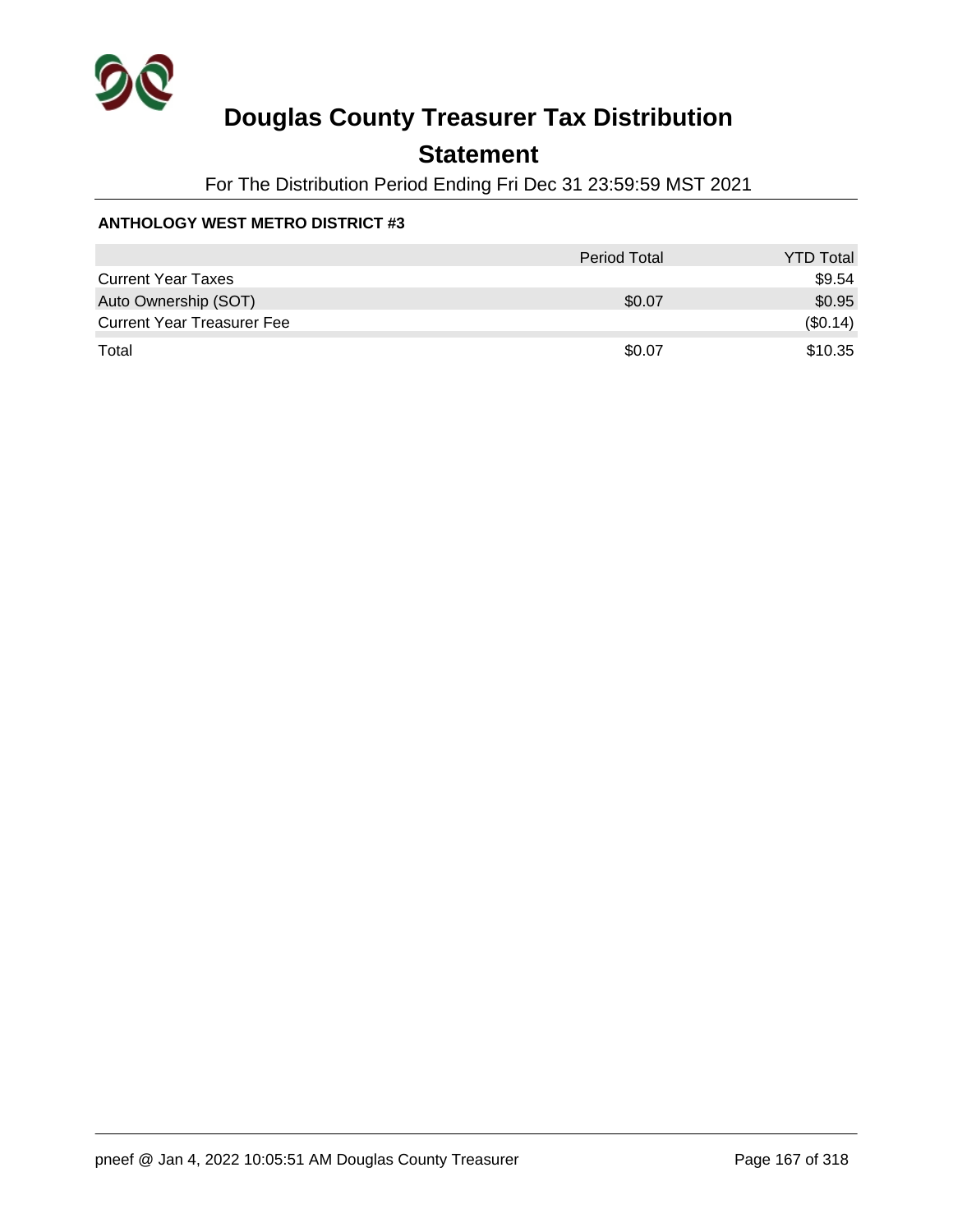

## **Statement**

For The Distribution Period Ending Fri Dec 31 23:59:59 MST 2021

|       | <b>Period Total</b> | otal   |
|-------|---------------------|--------|
| Total | \$0.00              | \$0.00 |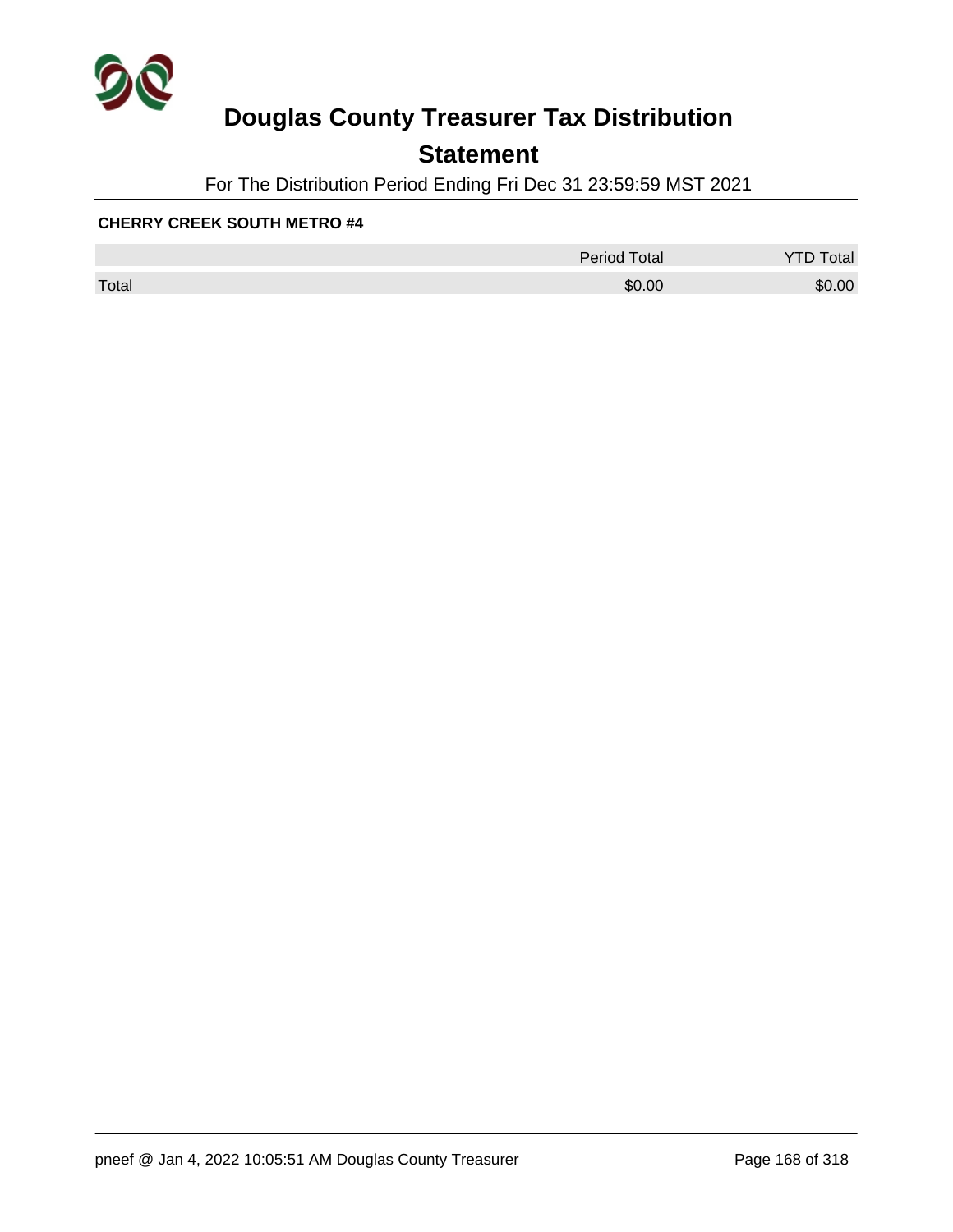

## **Statement**

For The Distribution Period Ending Fri Dec 31 23:59:59 MST 2021

|       | <b>Period Total</b> | otal   |
|-------|---------------------|--------|
| Total | \$0.00              | \$0.00 |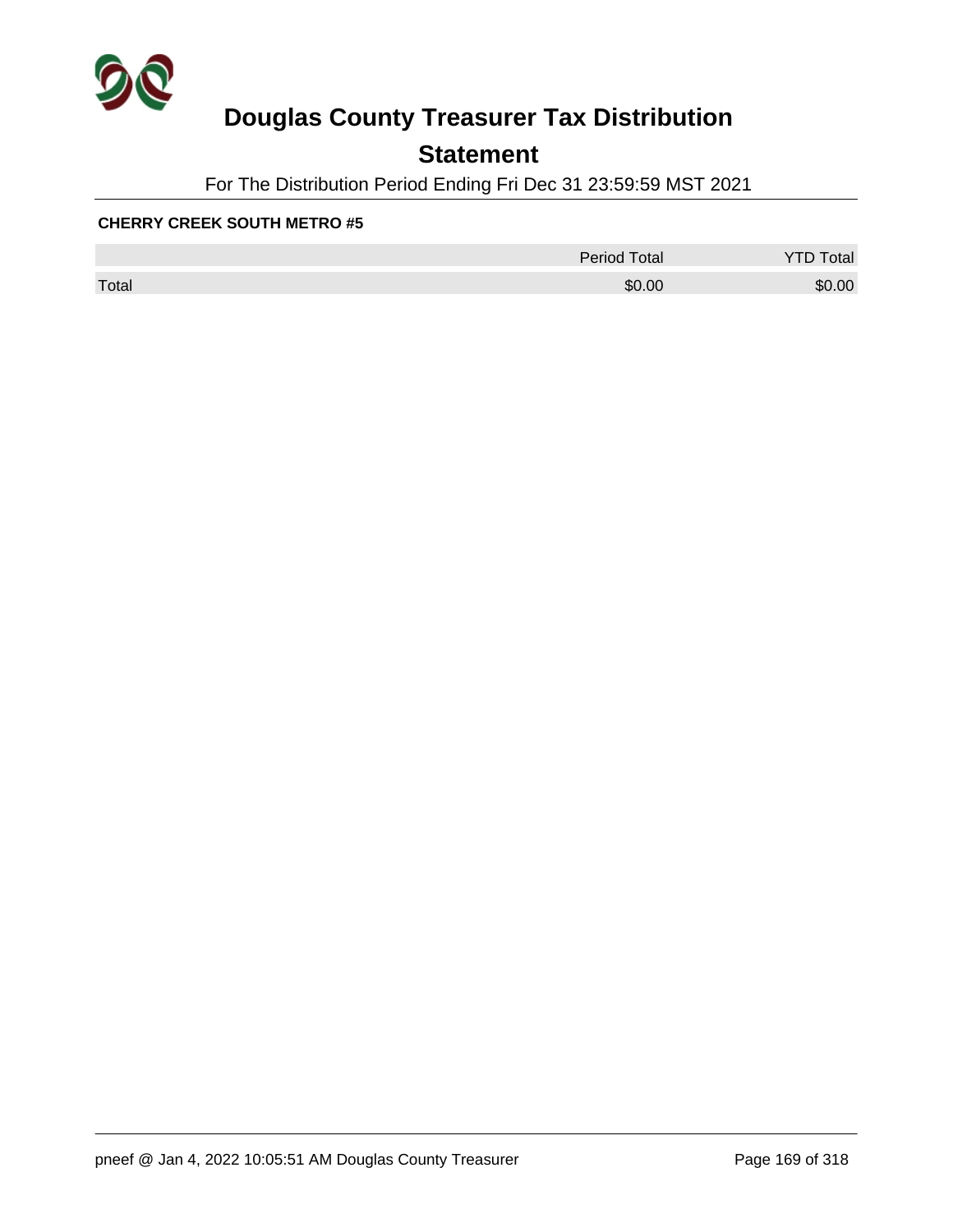

## **Statement**

For The Distribution Period Ending Fri Dec 31 23:59:59 MST 2021

|       | Period Total | otal<br>້ |
|-------|--------------|-----------|
| Total | \$0.00       | \$0.00    |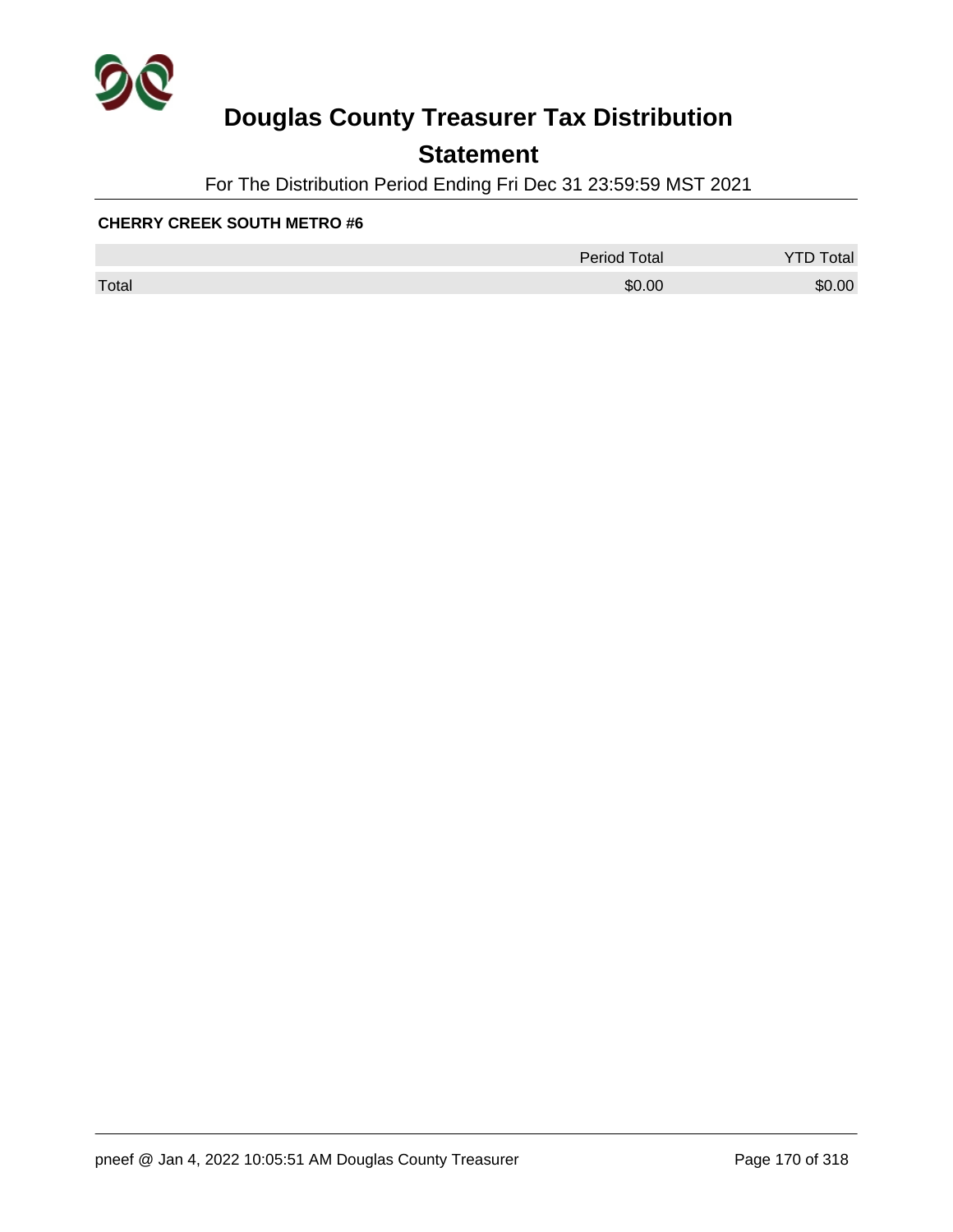

## **Statement**

For The Distribution Period Ending Fri Dec 31 23:59:59 MST 2021

|       | <b>Period Total</b> | otal   |
|-------|---------------------|--------|
| Total | \$0.00              | \$0.00 |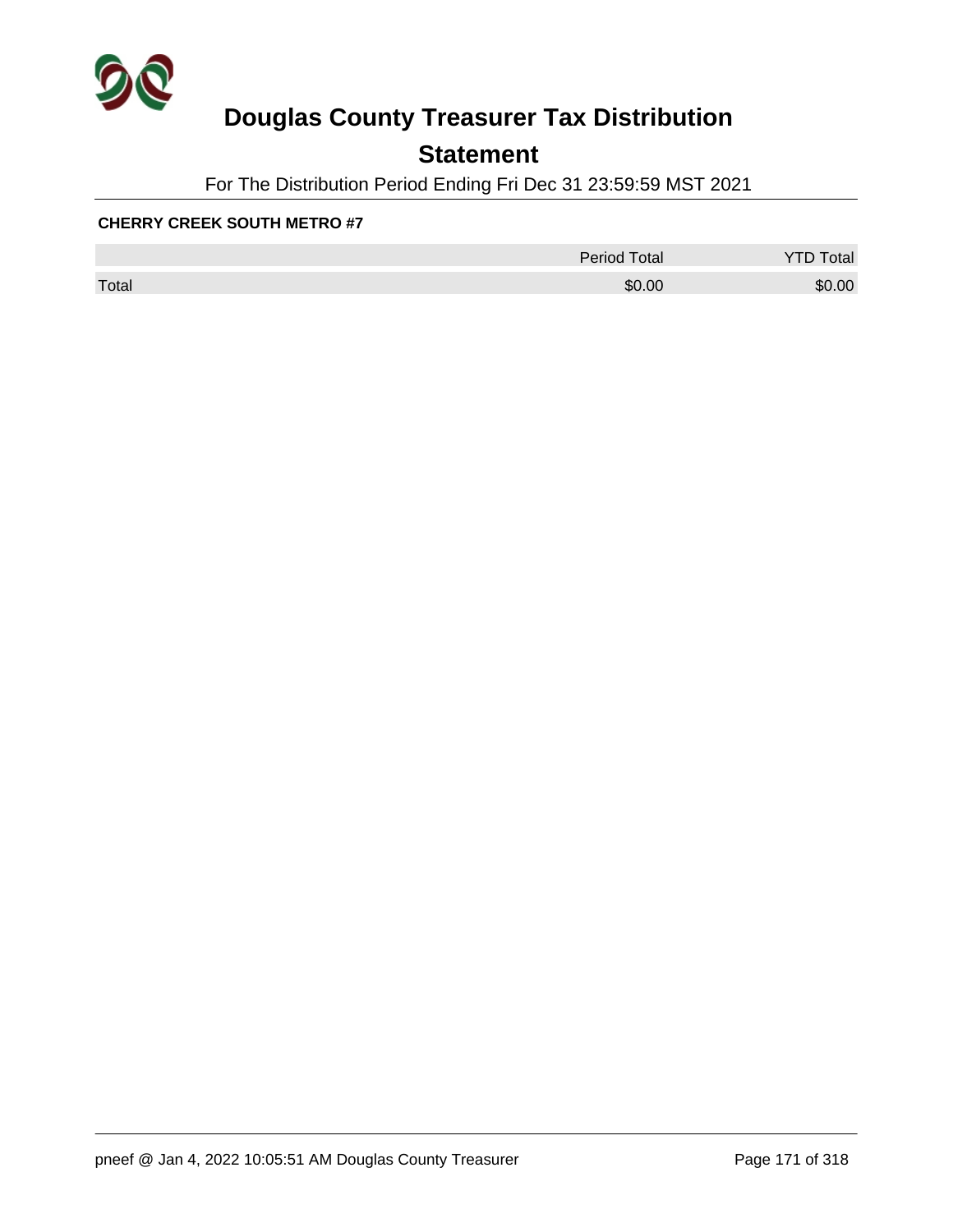

## **Statement**

For The Distribution Period Ending Fri Dec 31 23:59:59 MST 2021

|       | <b>Period Total</b> | otal<br>້ |
|-------|---------------------|-----------|
| Total | \$0.00              | \$0.00    |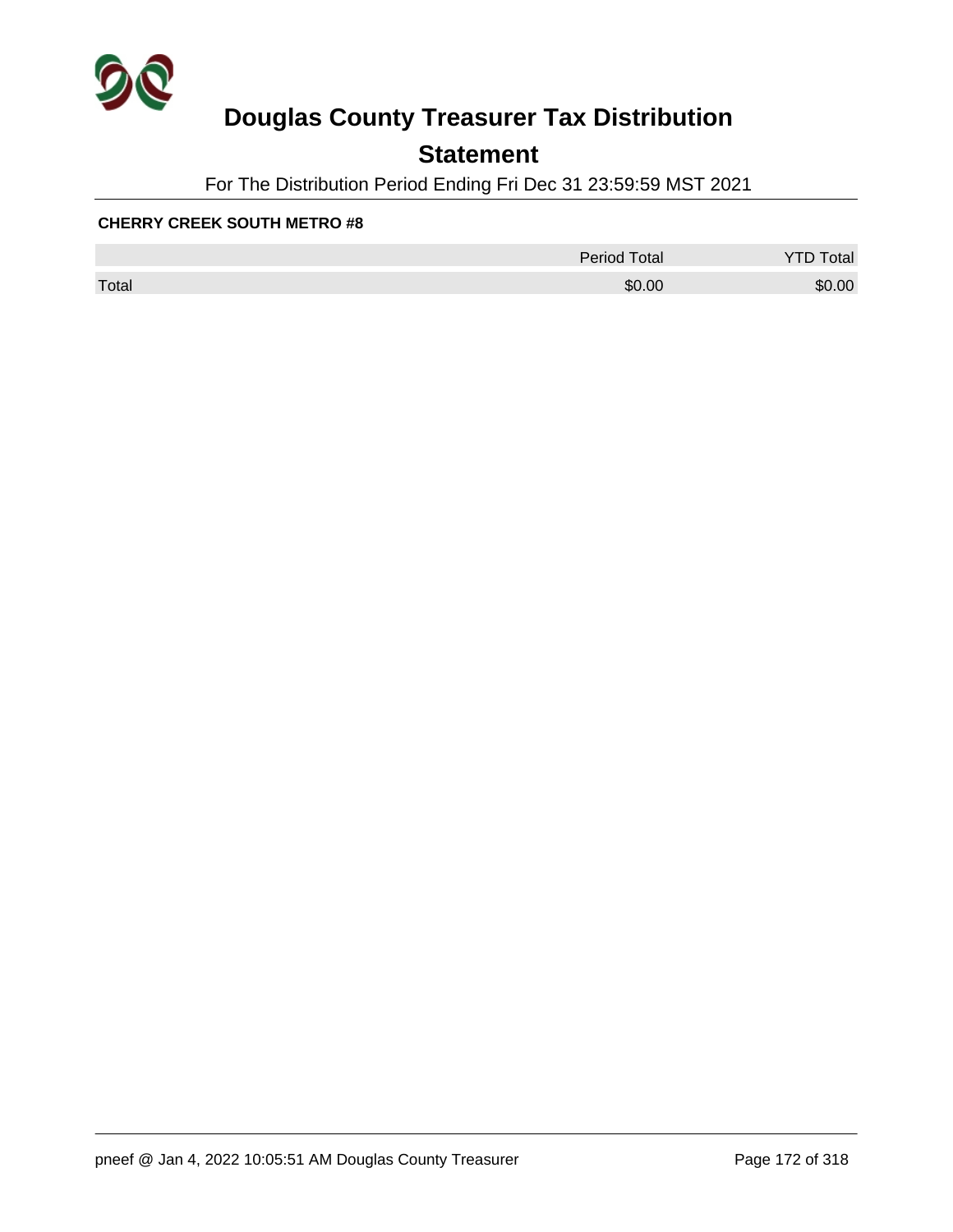

## **Statement**

For The Distribution Period Ending Fri Dec 31 23:59:59 MST 2021

|       | <b>Period Total</b> | otal   |
|-------|---------------------|--------|
| Total | \$0.00              | \$0.00 |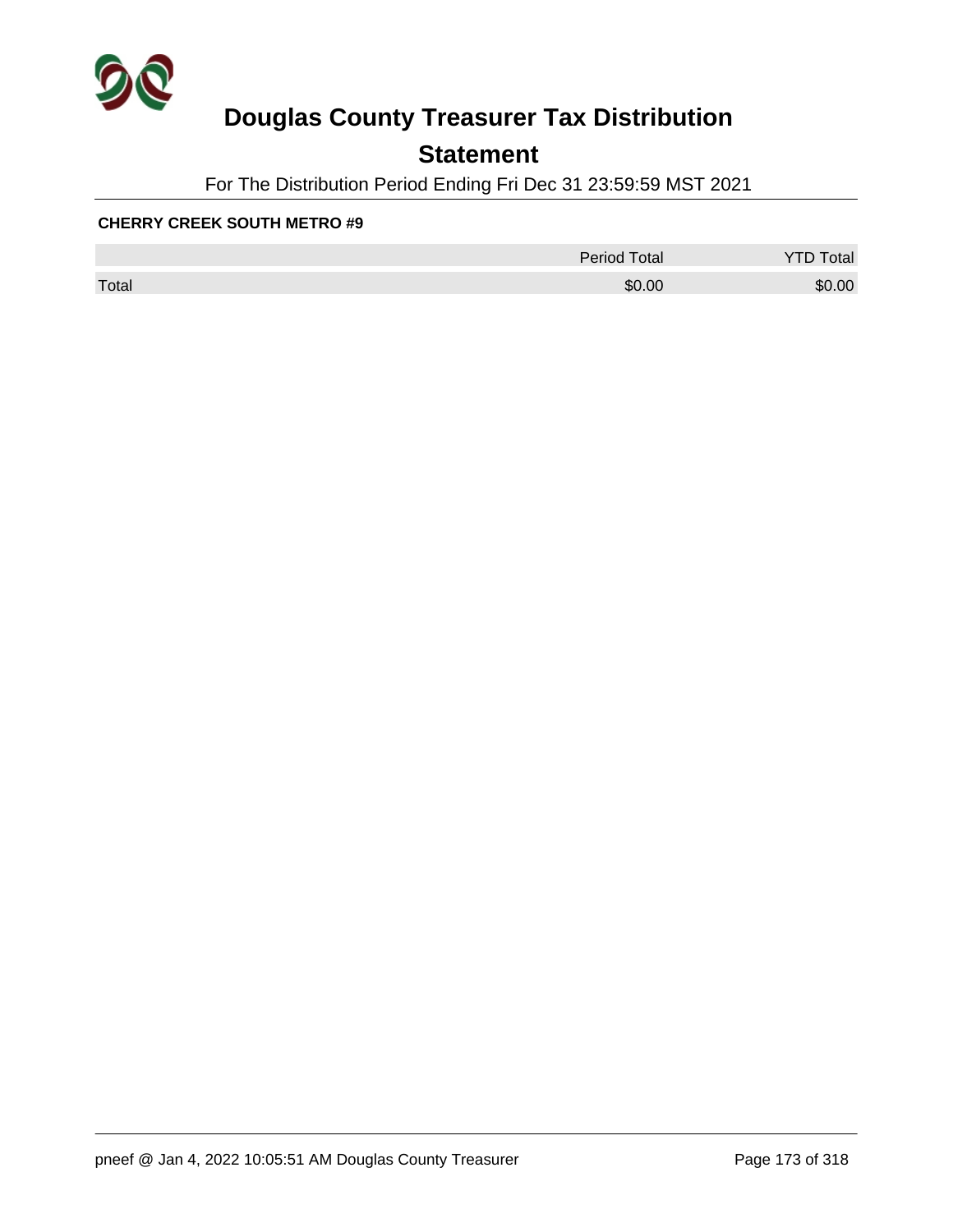

## **Statement**

For The Distribution Period Ending Fri Dec 31 23:59:59 MST 2021

|       | <b>Period Total</b> | otal   |
|-------|---------------------|--------|
| Total | \$0.00              | \$0.00 |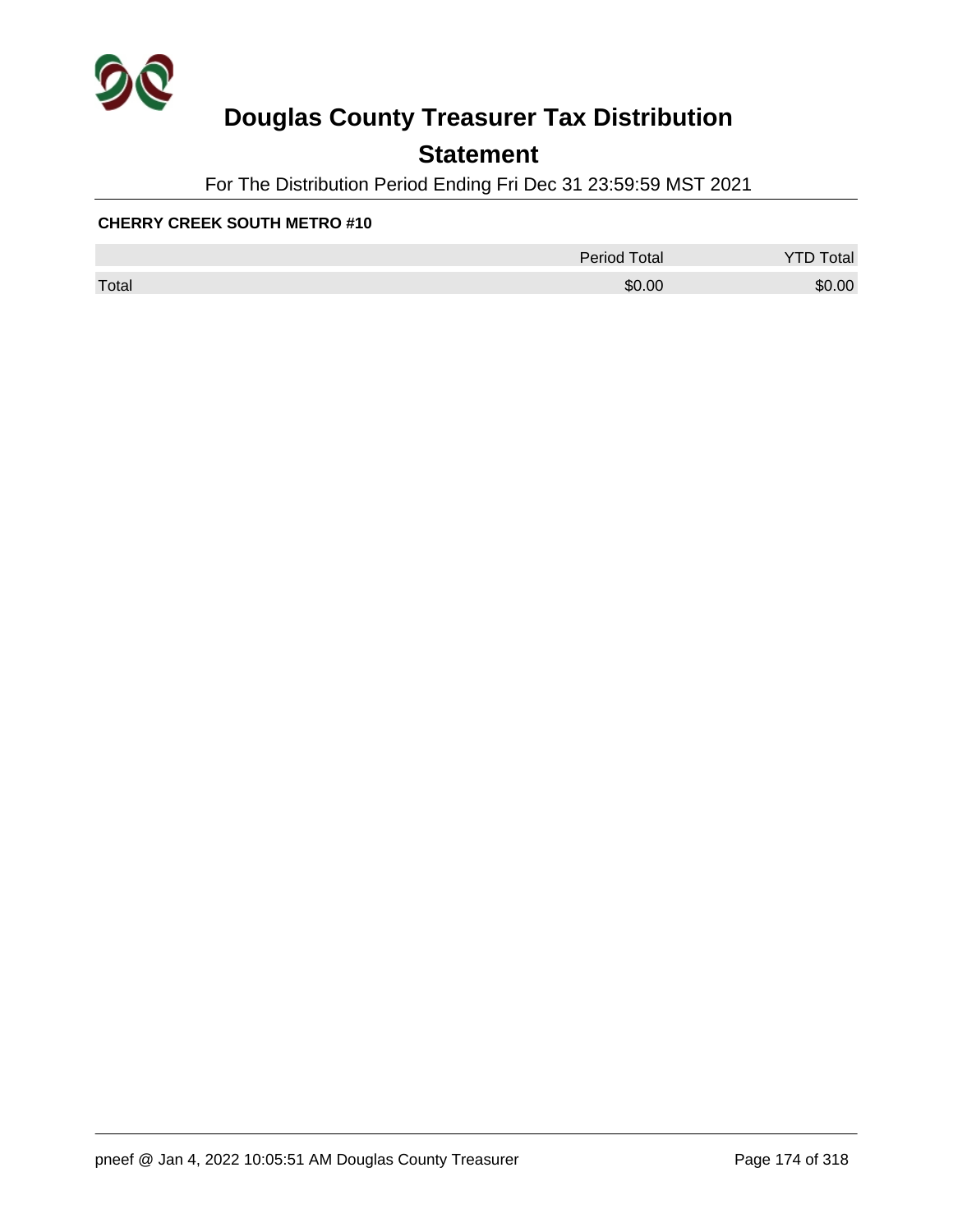

## **Statement**

For The Distribution Period Ending Fri Dec 31 23:59:59 MST 2021

|                                   | Period Total | <b>YTD Total</b> |
|-----------------------------------|--------------|------------------|
| <b>Current Year Taxes</b>         |              | \$147.44         |
| Auto Ownership (SOT)              | \$1.01       | \$14.27          |
| <b>Current Year Treasurer Fee</b> |              | (\$2.21)         |
| Total                             | \$1.01       | \$159.50         |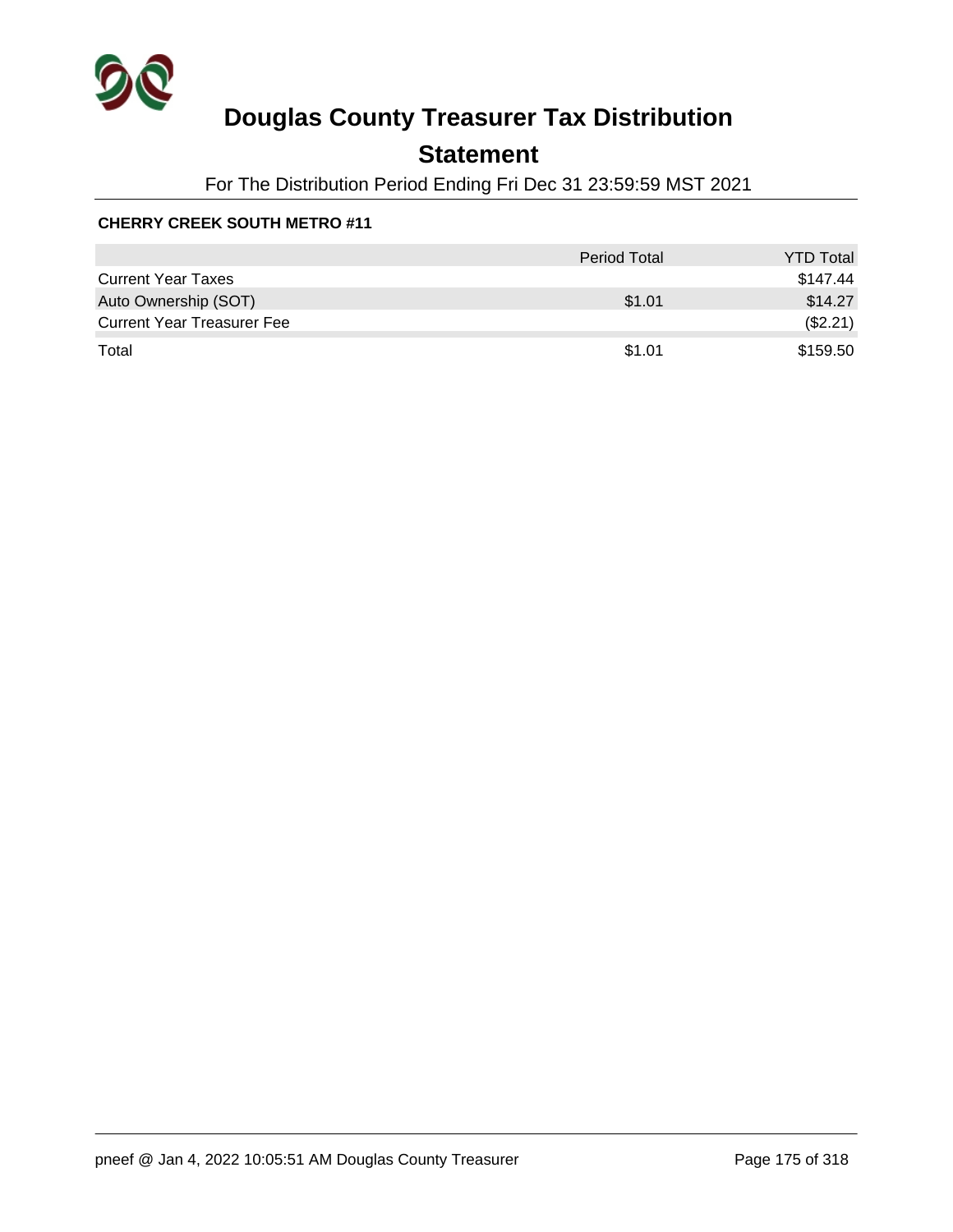

## **Statement**

For The Distribution Period Ending Fri Dec 31 23:59:59 MST 2021

### **BELLA MESA METRO DISTRICT**

|                                   | <b>Period Total</b> | <b>YTD Total</b> |
|-----------------------------------|---------------------|------------------|
| <b>Current Year Taxes</b>         |                     | \$189,224.97     |
| <b>Current Year Interest</b>      |                     | \$17.46          |
| Auto Ownership (SOT)              | \$1,288.40          | \$18,248.50      |
| <b>Current Year Treasurer Fee</b> |                     | (\$2,838.60)     |
| Total                             | \$1,288.40          | \$204,652.33     |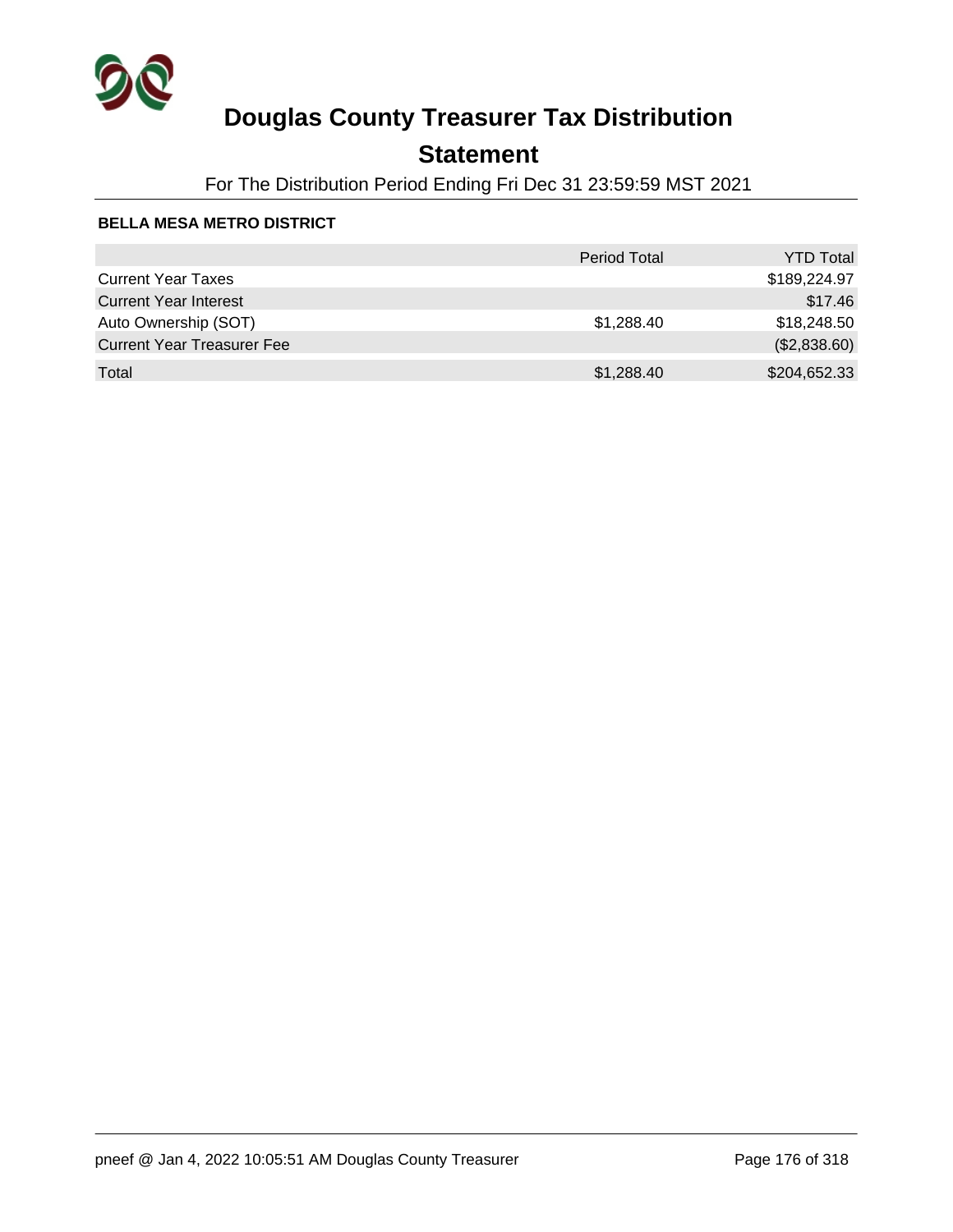

## **Statement**

For The Distribution Period Ending Fri Dec 31 23:59:59 MST 2021

### **UTE PASS REGIONAL AMBULANCE DISTRICT**

|                                   | <b>Period Total</b> | <b>YTD Total</b> |
|-----------------------------------|---------------------|------------------|
| <b>Current Year Taxes</b>         |                     | \$20,937.65      |
| Senior/Veteran Exemptions         |                     | \$805.75         |
| <b>Current Year Interest</b>      | \$2.76              | \$45.33          |
| Auto Ownership (SOT)              | \$149.04            | \$2,110.94       |
| <b>Current Year Treasurer Fee</b> | (\$0.04)            | (\$326.89)       |
| Total                             | \$151.76            | \$23,572.78      |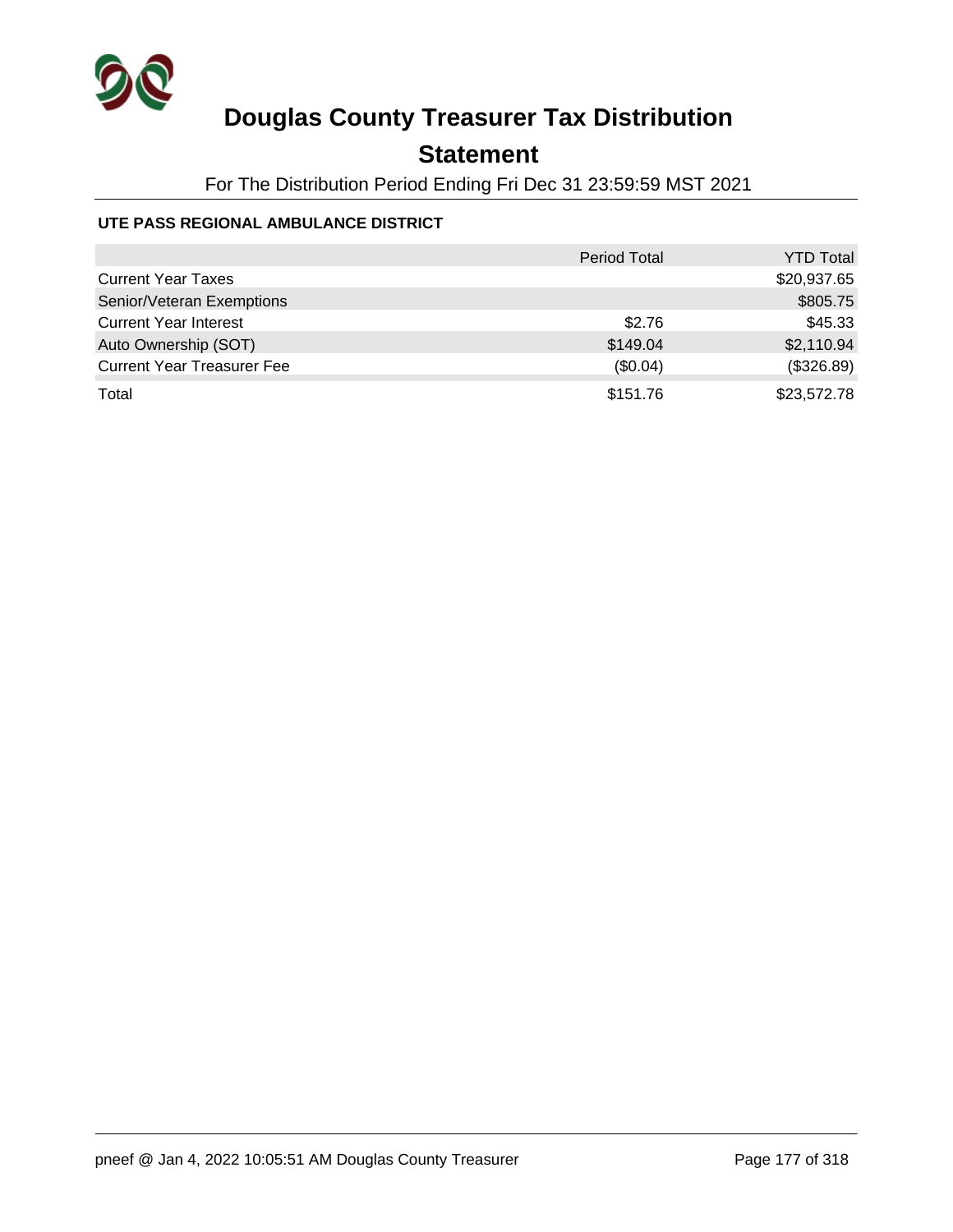

## **Statement**

For The Distribution Period Ending Fri Dec 31 23:59:59 MST 2021

### **NORTH FORK FIRE PROTECTION DIST**

|                                   | <b>Period Total</b> | <b>YTD Total</b> |
|-----------------------------------|---------------------|------------------|
| <b>Current Year Taxes</b>         |                     | \$27,407.89      |
| <b>Prior Year Taxes</b>           |                     | \$20.18          |
| Senior/Veteran Exemptions         |                     | \$979.33         |
| <b>Current Year Interest</b>      |                     | \$45.05          |
| <b>Prior Year Interest</b>        |                     | \$3.84           |
| Auto Ownership (SOT)              | \$193.29            | \$2,737.63       |
| <b>Current Year Treasurer Fee</b> |                     | (\$426.47)       |
| <b>Prior Year Treasurer Fee</b>   |                     | (\$0.36)         |
| Total                             | \$193.29            | \$30,767.09      |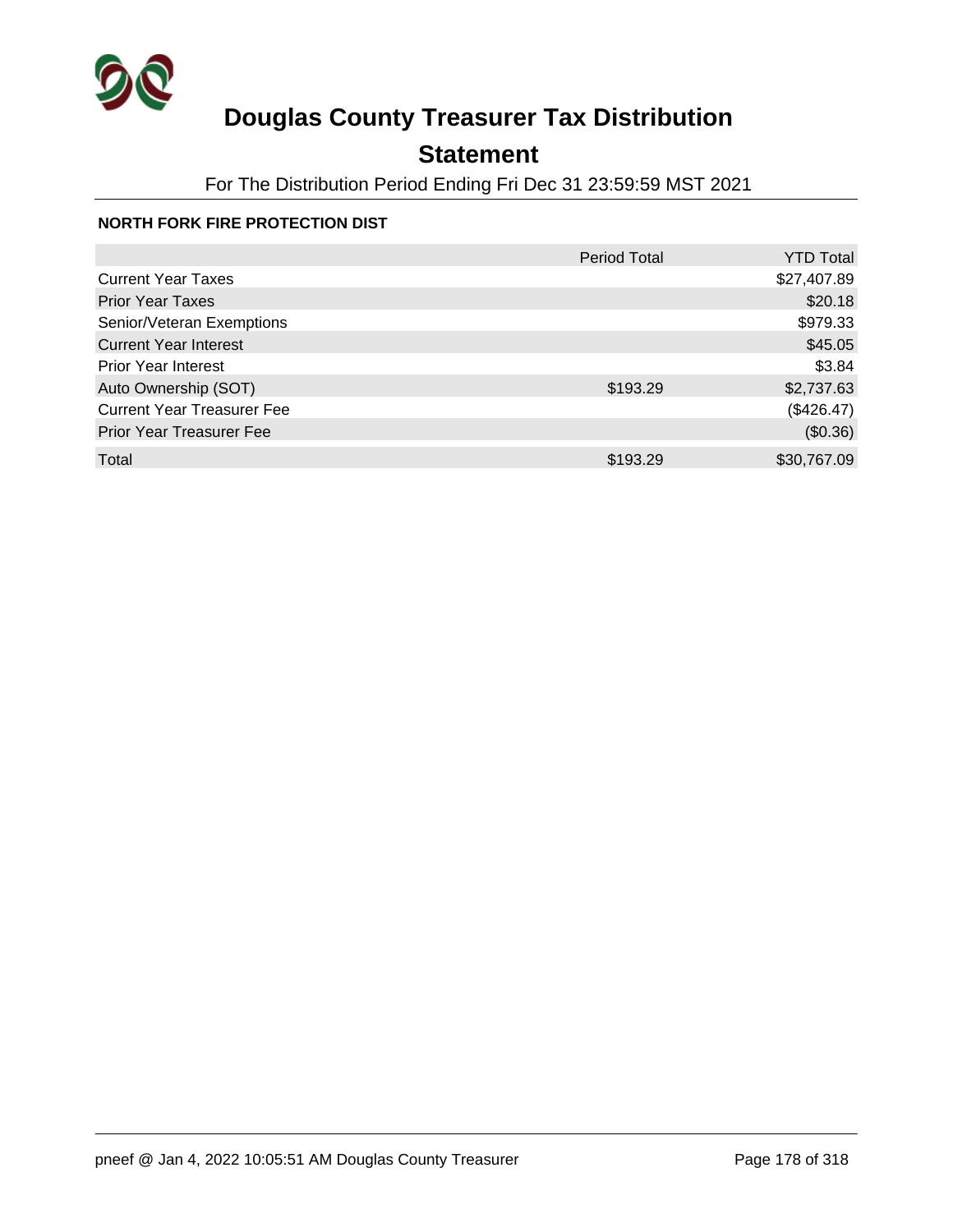

## **Statement**

For The Distribution Period Ending Fri Dec 31 23:59:59 MST 2021

### **LINCOLN CREEK METRO DISTRICT**

|                                   | <b>Period Total</b> | <b>YTD Total</b> |
|-----------------------------------|---------------------|------------------|
| <b>Current Year Taxes</b>         |                     | \$412,352.03     |
| Senior/Veteran Exemptions         |                     | \$1,390.84       |
| <b>Current Year Interest</b>      |                     | \$265.80         |
| Auto Ownership (SOT)              | \$2,817.40          | \$39,904.72      |
| <b>Current Year Treasurer Fee</b> |                     | (\$6,210.14)     |
| Total                             | \$2,817.40          | \$447,703.25     |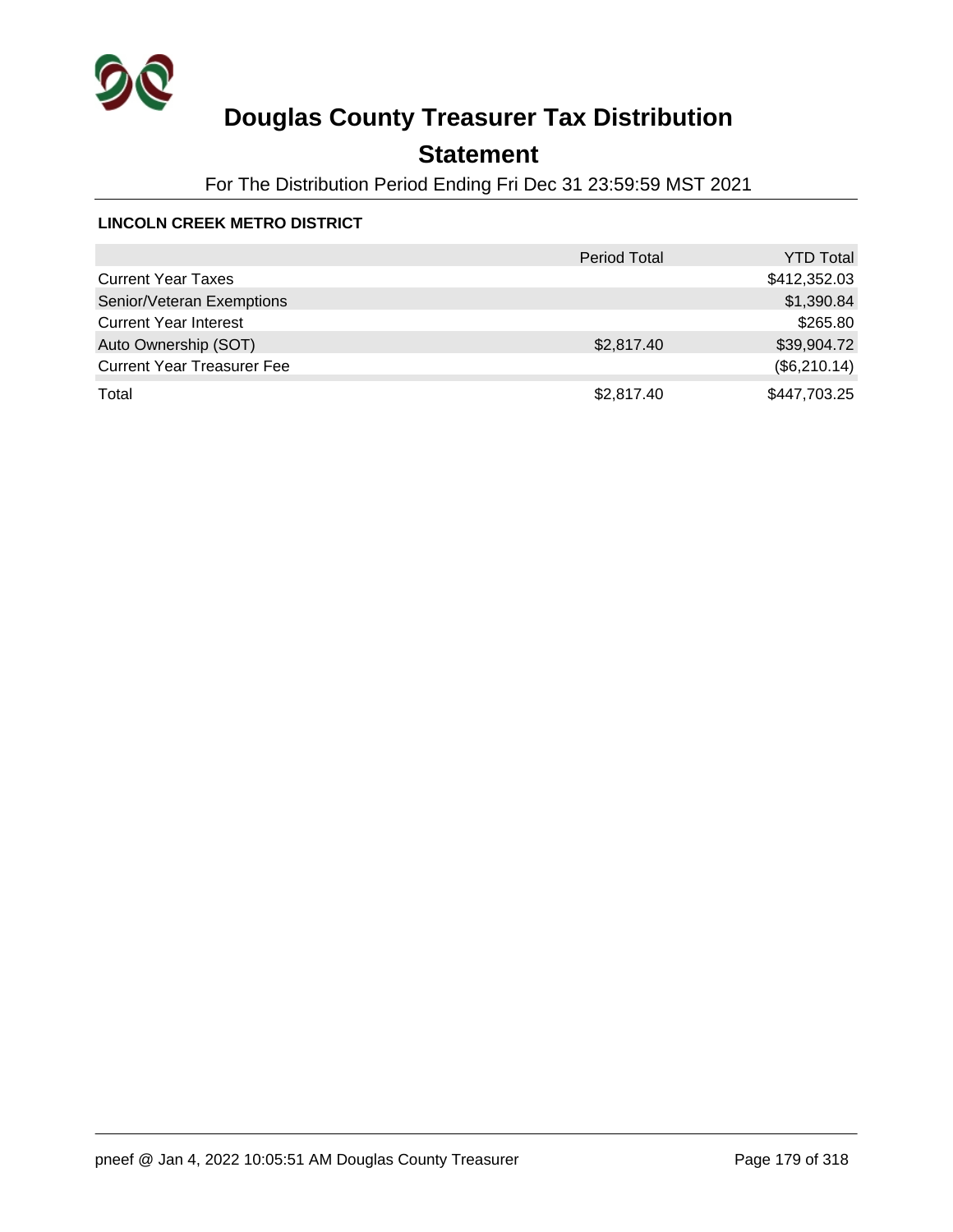

## **Statement**

For The Distribution Period Ending Fri Dec 31 23:59:59 MST 2021

### **RAMPART RANGE METRO DIST #7**

|                                         | <b>Period Total</b> | <b>YTD Total</b> |
|-----------------------------------------|---------------------|------------------|
| <b>Current Year Taxes</b>               | \$181.79            | \$10,364,813.58  |
| <b>Prior Year Taxes</b>                 | \$203.35            | \$1,778.07       |
| Senior/Veteran Exemptions               |                     | \$700.21         |
| Prior Year Value Adjustment (Abatement) |                     | (\$1,584.80)     |
| <b>Current Year Interest</b>            | \$79.27             | \$7,471.76       |
| <b>Prior Year Interest</b>              | \$38.64             | \$52.69          |
| Prior Year Interest Value Adjustment    |                     | (\$1,783.11)     |
| Auto Ownership (SOT)                    | \$70,817.32         | \$1,003,032.91   |
| <b>Current Year Treasurer Fee</b>       | (\$3.92)            | (\$155,594.71)   |
| <b>Prior Year Treasurer Fee</b>         | (\$3.63)            | (\$3.51)         |
| Total                                   | \$71,312.82         | \$11,218,883.09  |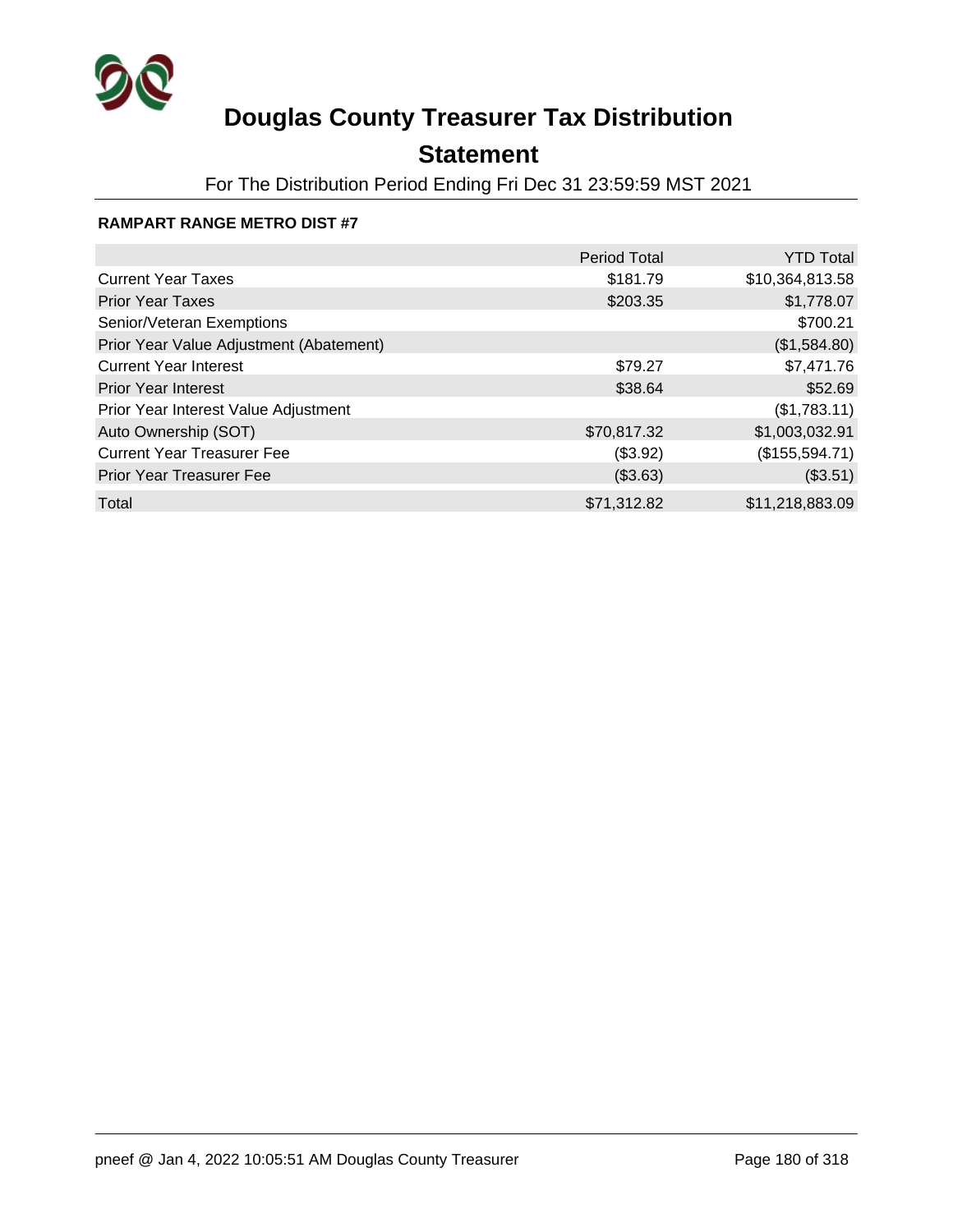

### **Statement**

For The Distribution Period Ending Fri Dec 31 23:59:59 MST 2021

#### **RAMPART RANGE METRO DISTRICT #8**

|       | <b>Period Total</b> | otal   |
|-------|---------------------|--------|
| Total | \$0.00              | \$0.00 |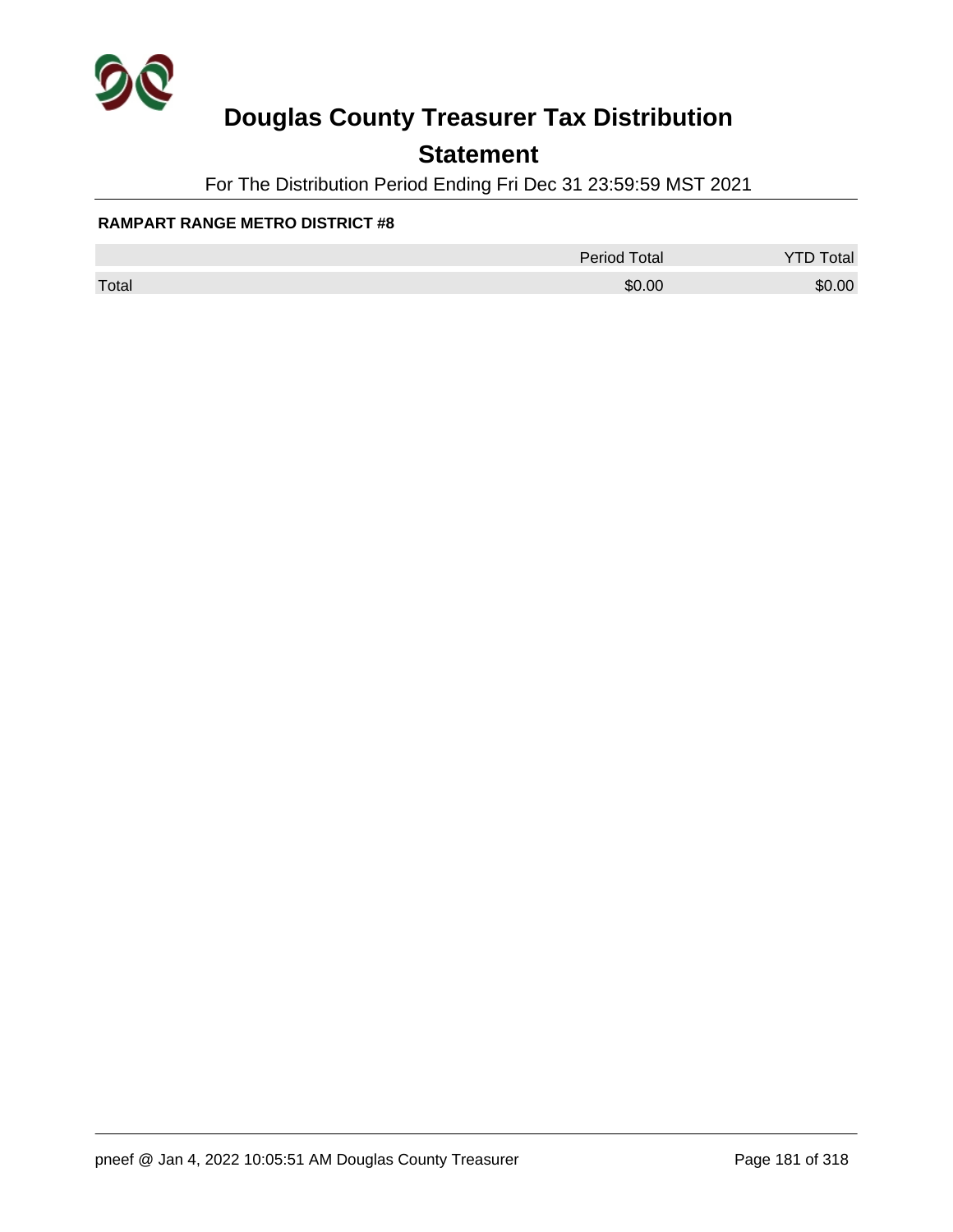

### **Statement**

For The Distribution Period Ending Fri Dec 31 23:59:59 MST 2021

#### **RAMPART RANGE METRO DISTRICT #9**

|       | <b>Period Total</b> | otal   |
|-------|---------------------|--------|
| Total | \$0.00              | \$0.00 |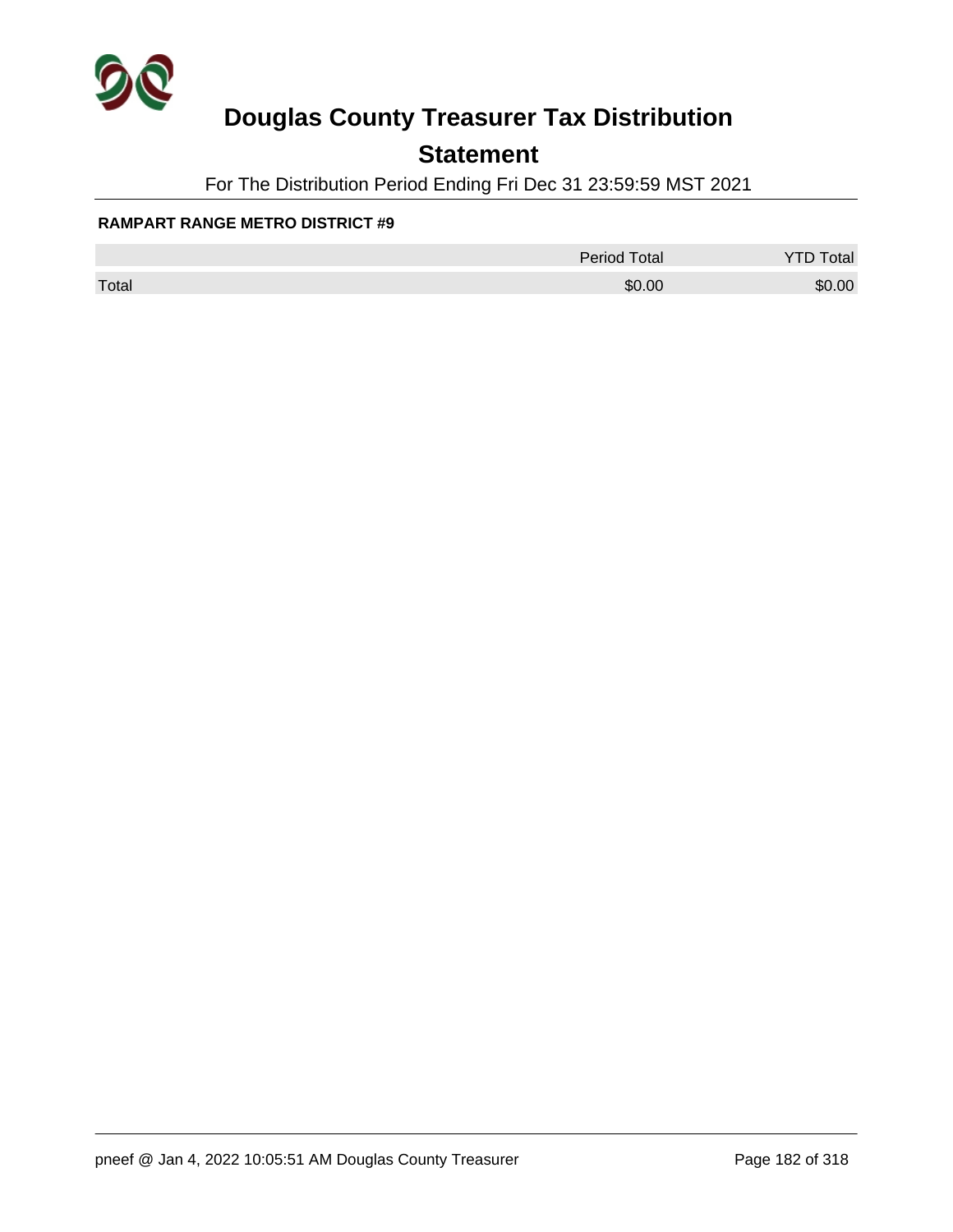

### **Statement**

For The Distribution Period Ending Fri Dec 31 23:59:59 MST 2021

#### **REATA SOUTH METRO DISTRICT**

|                                        | <b>Period Total</b> | <b>YTD Total</b> |
|----------------------------------------|---------------------|------------------|
| <b>Current Year Taxes</b>              |                     | \$1,386,399.56   |
| <b>Current Year Value Adjustment</b>   |                     | (\$4,306.31)     |
| <b>Current Year Interest</b>           |                     | \$3,689.58       |
| Current Year Interest Value Adjustment |                     | (\$215.32)       |
| Auto Ownership (SOT)                   | \$9,439.79          | \$133,702.01     |
| <b>Current Year Treasurer Fee</b>      |                     | (\$20,786.71)    |
| Total                                  | \$9,439.79          | \$1,498,482.81   |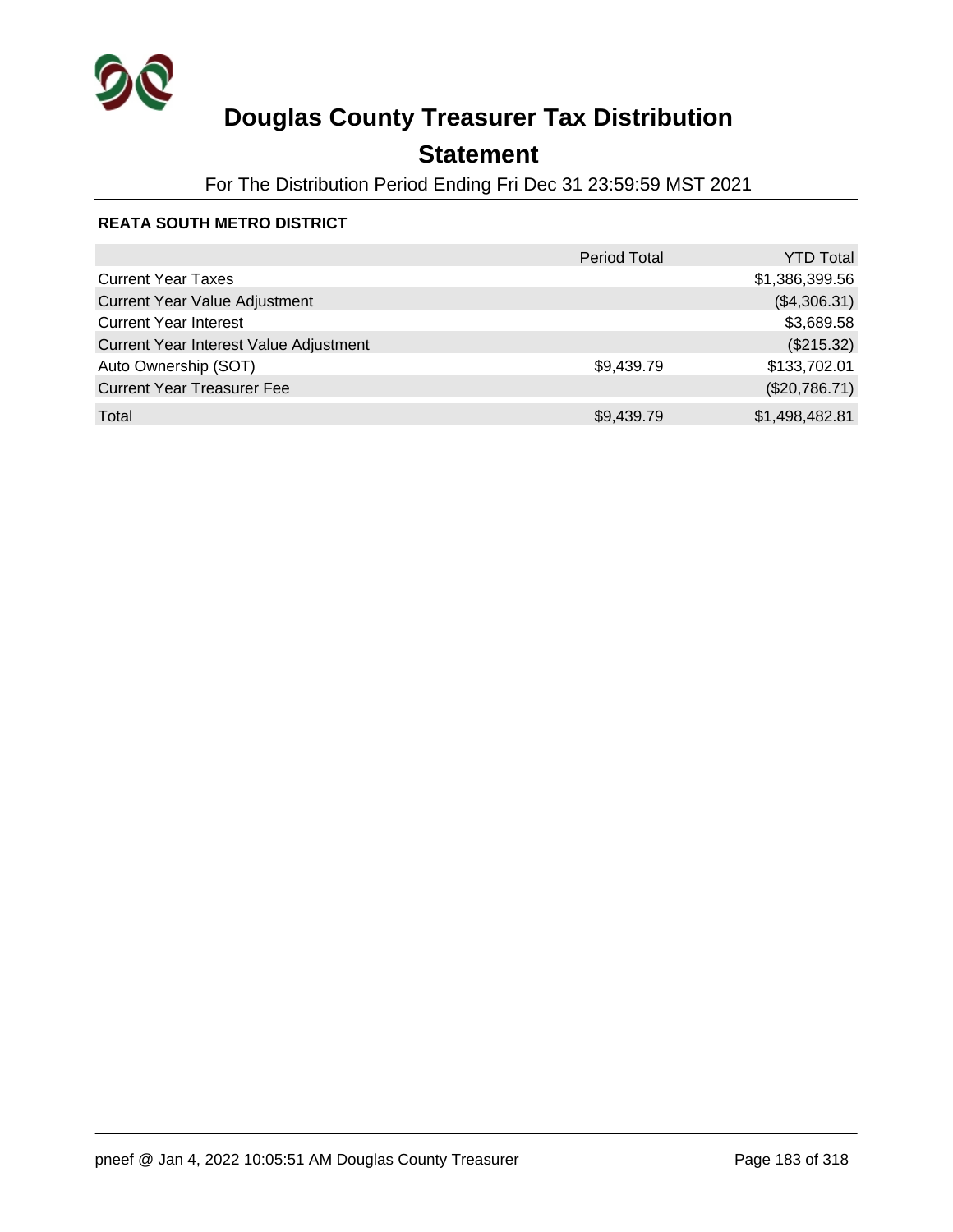

### **Statement**

For The Distribution Period Ending Fri Dec 31 23:59:59 MST 2021

#### **SIERRA RIDGE METRO DISTRICT #1**

|       | Period Total | otal   |
|-------|--------------|--------|
| Total | \$0.00       | \$0.00 |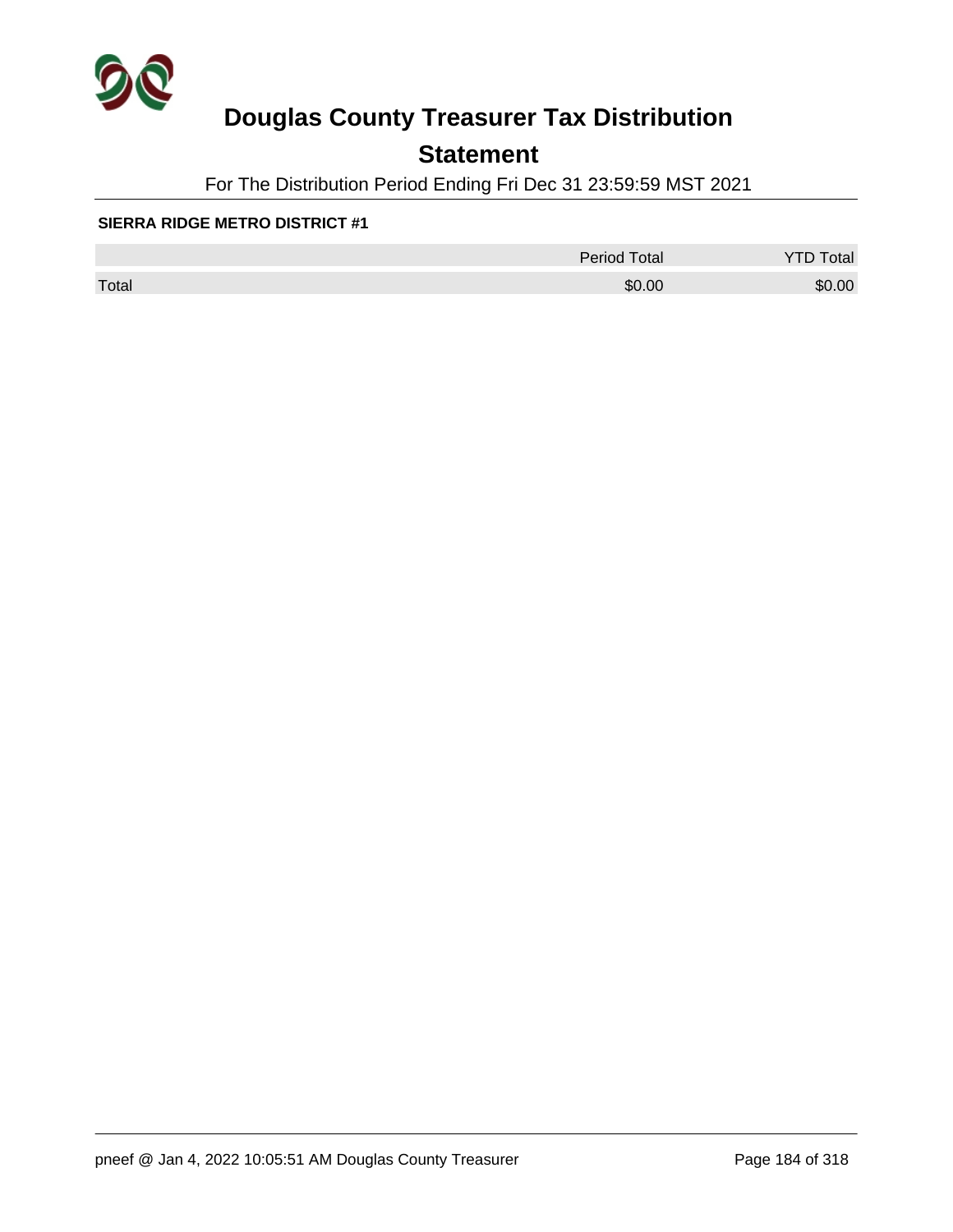

### **Statement**

For The Distribution Period Ending Fri Dec 31 23:59:59 MST 2021

#### **SIERRA RIDGE METRO DISTRICT #2**

|                                   | <b>Period Total</b> | <b>YTD Total</b> |
|-----------------------------------|---------------------|------------------|
| <b>Current Year Taxes</b>         |                     | \$2,403,488.02   |
| Senior/Veteran Exemptions         |                     | \$936.78         |
| <b>Current Year Interest</b>      |                     | \$804.61         |
| Auto Ownership (SOT)              | \$16,371.37         | \$231,878.59     |
| <b>Current Year Treasurer Fee</b> |                     | (\$36,078.46)    |
| Total                             | \$16,371.37         | \$2,601,029.54   |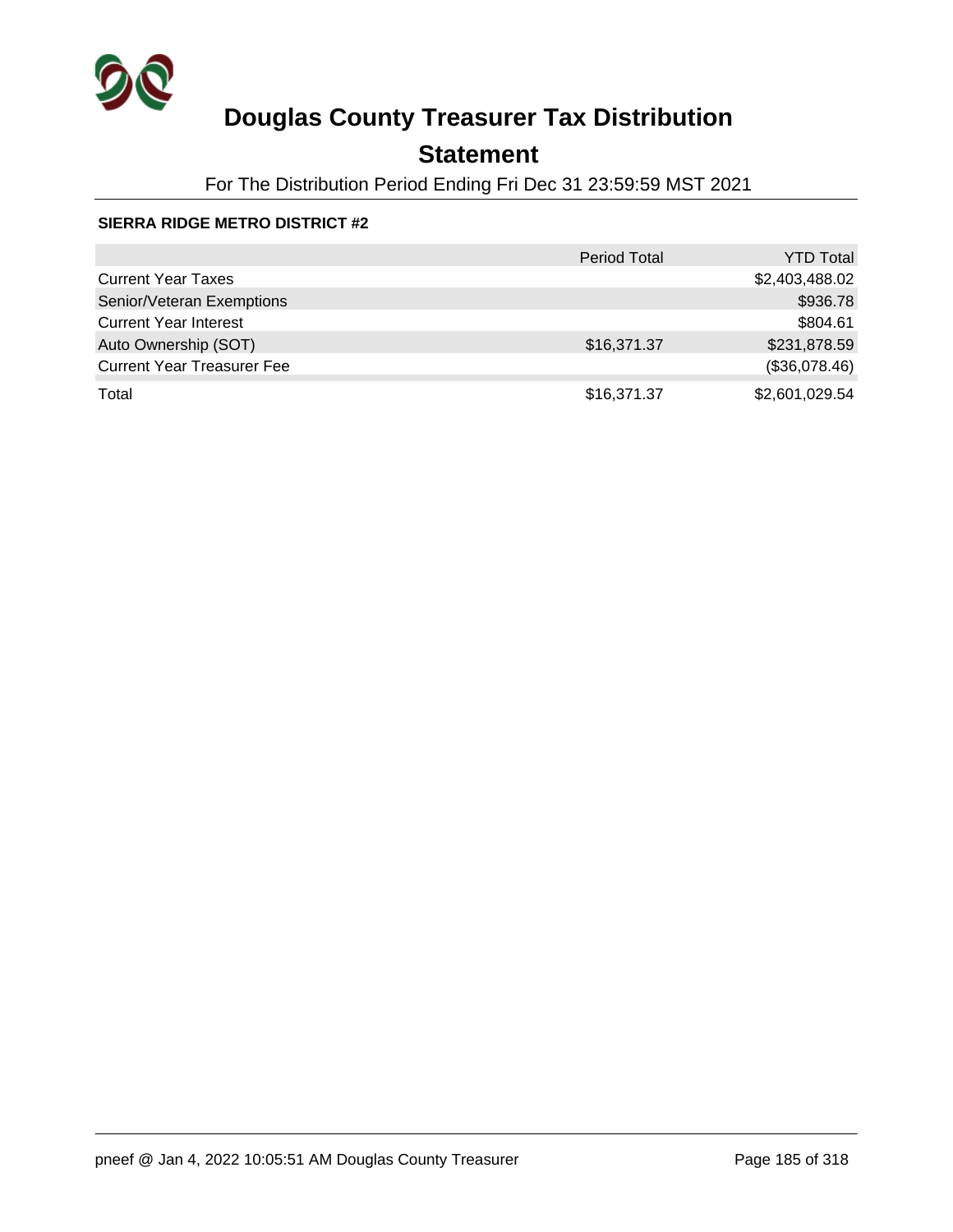

### **Statement**

For The Distribution Period Ending Fri Dec 31 23:59:59 MST 2021

#### **PINERY COMM METRO DISTRICT #1**

|                                   | <b>Period Total</b> | <b>YTD Total</b> |
|-----------------------------------|---------------------|------------------|
| <b>Current Year Taxes</b>         |                     | \$950.50         |
| Auto Ownership (SOT)              | \$6.47              | \$91.64          |
| <b>Current Year Treasurer Fee</b> |                     | (\$14.26)        |
| Total                             | \$6.47              | \$1,027.88       |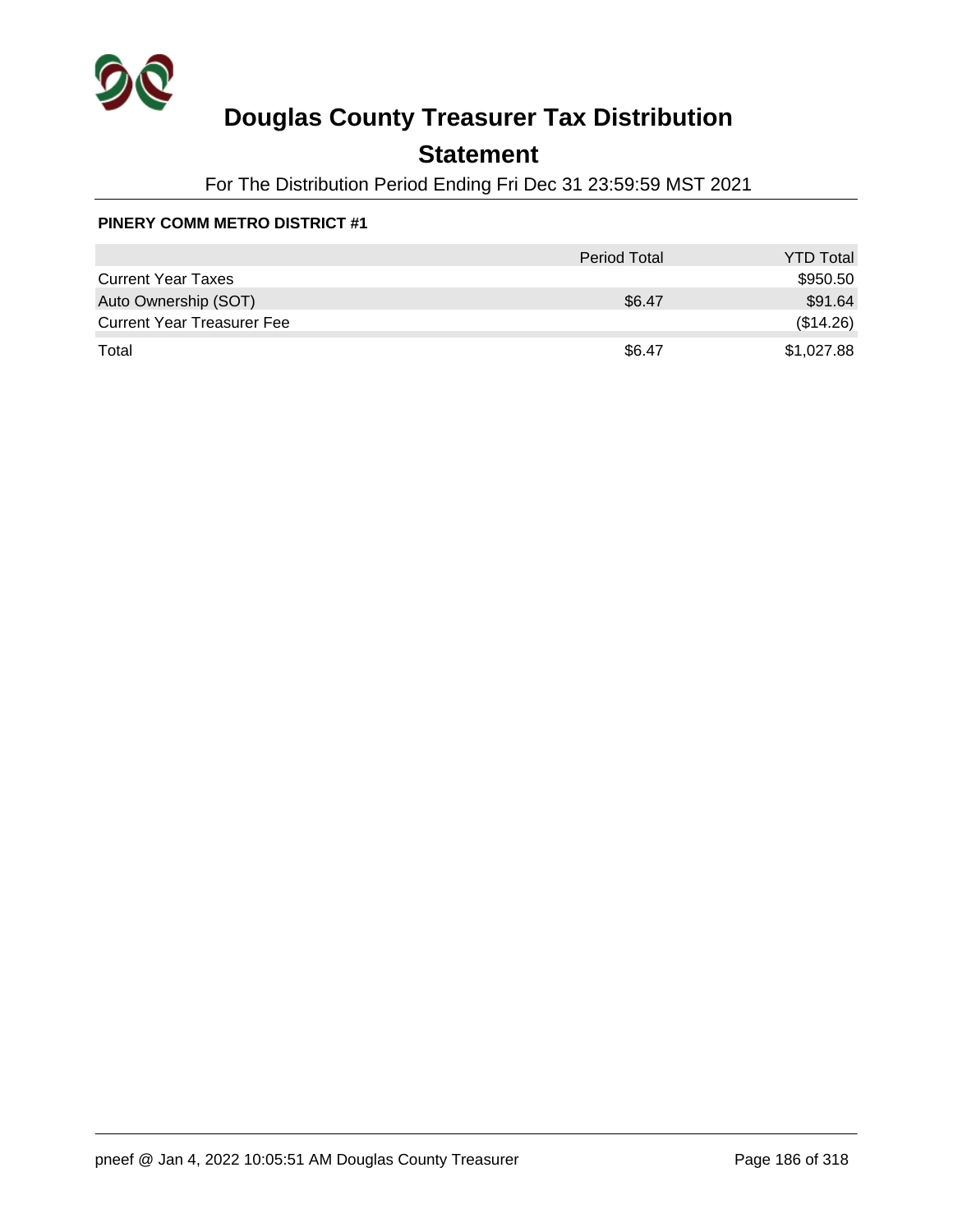

## **Statement**

For The Distribution Period Ending Fri Dec 31 23:59:59 MST 2021

#### **PINERY COMM METRO DISTRICT #2**

|                                   | <b>Period Total</b> | <b>YTD Total</b> |
|-----------------------------------|---------------------|------------------|
| <b>Current Year Taxes</b>         |                     | \$142,985.00     |
| <b>Current Year Interest</b>      |                     | \$280.89         |
| Auto Ownership (SOT)              | \$973.56            | \$13,789.22      |
| <b>Current Year Treasurer Fee</b> |                     | (\$2,149.01)     |
| Total                             | \$973.56            | \$154,906.10     |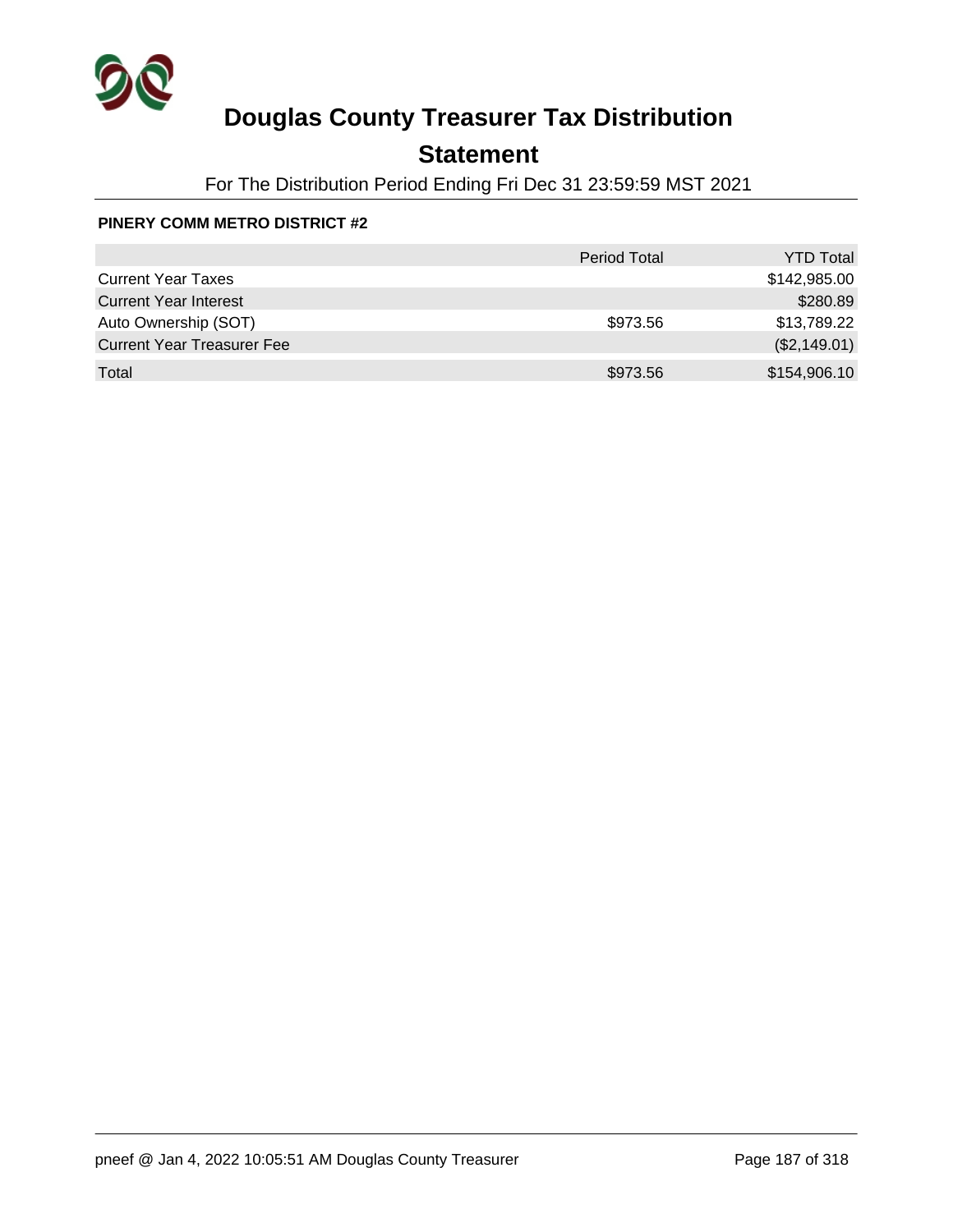

### **Statement**

For The Distribution Period Ending Fri Dec 31 23:59:59 MST 2021

#### **FOXHILL METRO DISTRICT #1**

|       | <b>Period Total</b> | otal   |
|-------|---------------------|--------|
| Total | \$0.00              | \$0.00 |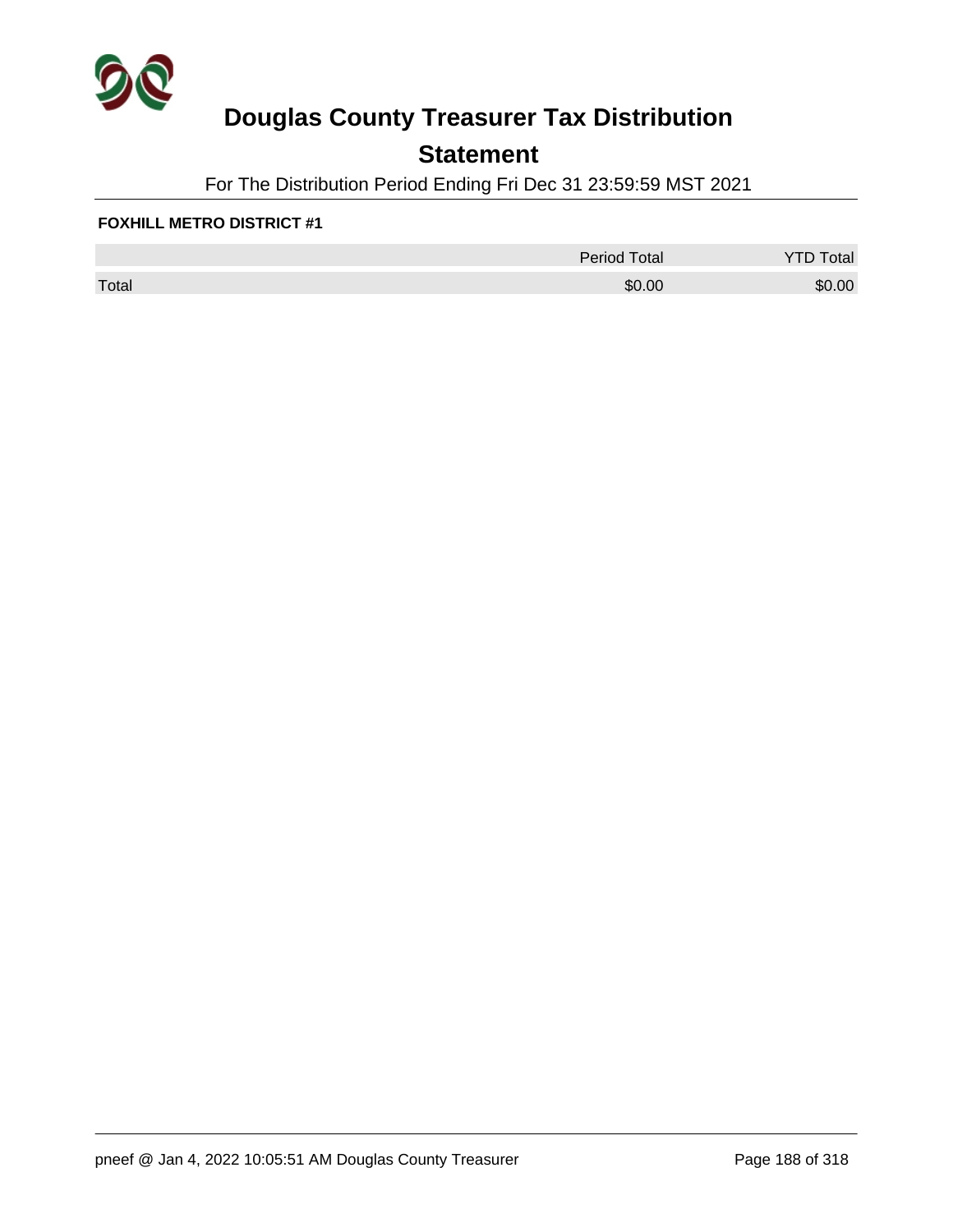

### **Statement**

For The Distribution Period Ending Fri Dec 31 23:59:59 MST 2021

#### **HORSESHOE RIDGE METRO DIST #1**

|       | <b>Period Total</b> | otal<br>້ |
|-------|---------------------|-----------|
| Total | \$0.00              | \$0.00    |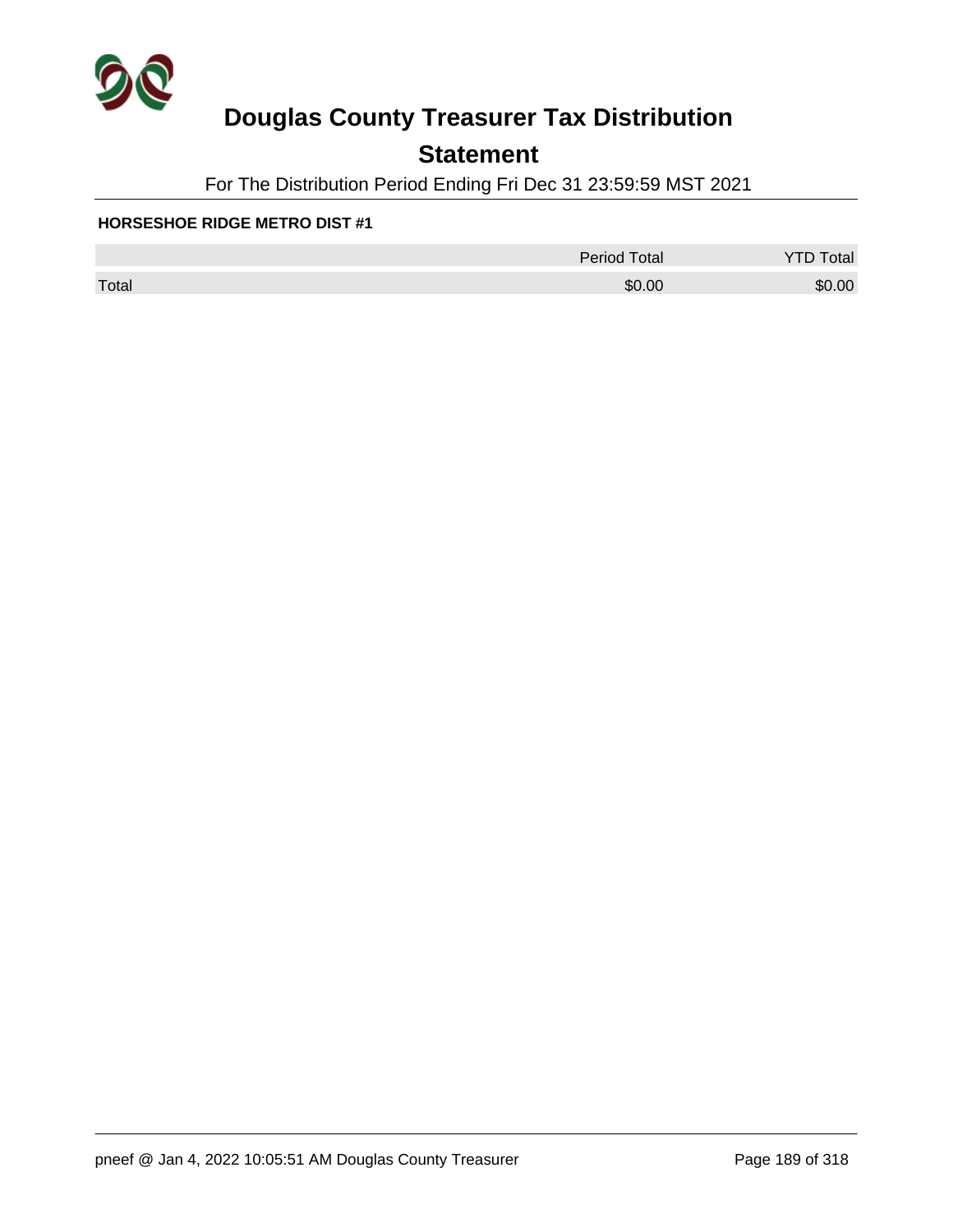

## **Statement**

For The Distribution Period Ending Fri Dec 31 23:59:59 MST 2021

#### **HORSESHOE RIDGE METRO DIST #2**

|                                   | <b>Period Total</b> | <b>YTD Total</b> |
|-----------------------------------|---------------------|------------------|
| <b>Current Year Taxes</b>         |                     | \$458,029.26     |
| <b>Current Year Interest</b>      |                     | \$167.55         |
| Auto Ownership (SOT)              | \$3,118.65          | \$44,171.56      |
| <b>Current Year Treasurer Fee</b> |                     | (\$6,872.96)     |
| Total                             | \$3,118.65          | \$495,495.41     |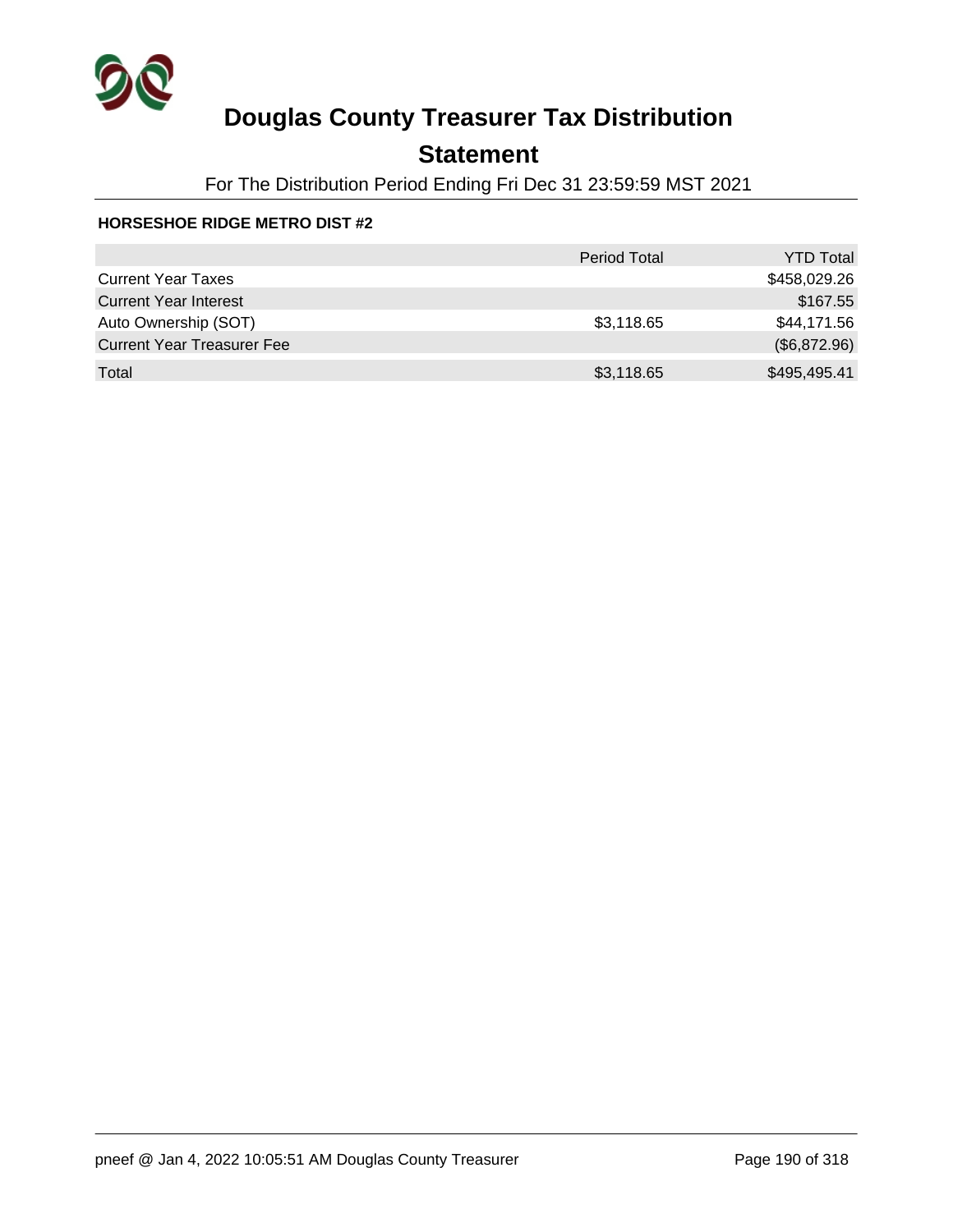

## **Statement**

For The Distribution Period Ending Fri Dec 31 23:59:59 MST 2021

#### **HORSESHOE RIDGE METRO DIST #3**

|                                   | <b>Period Total</b> | <b>YTD Total</b> |
|-----------------------------------|---------------------|------------------|
| <b>Current Year Taxes</b>         |                     | \$6,661.91       |
| <b>Current Year Interest</b>      |                     | \$66.98          |
| Auto Ownership (SOT)              | \$45.36             | \$642.48         |
| <b>Current Year Treasurer Fee</b> |                     | (\$100.93)       |
| Total                             | \$45.36             | \$7,270.44       |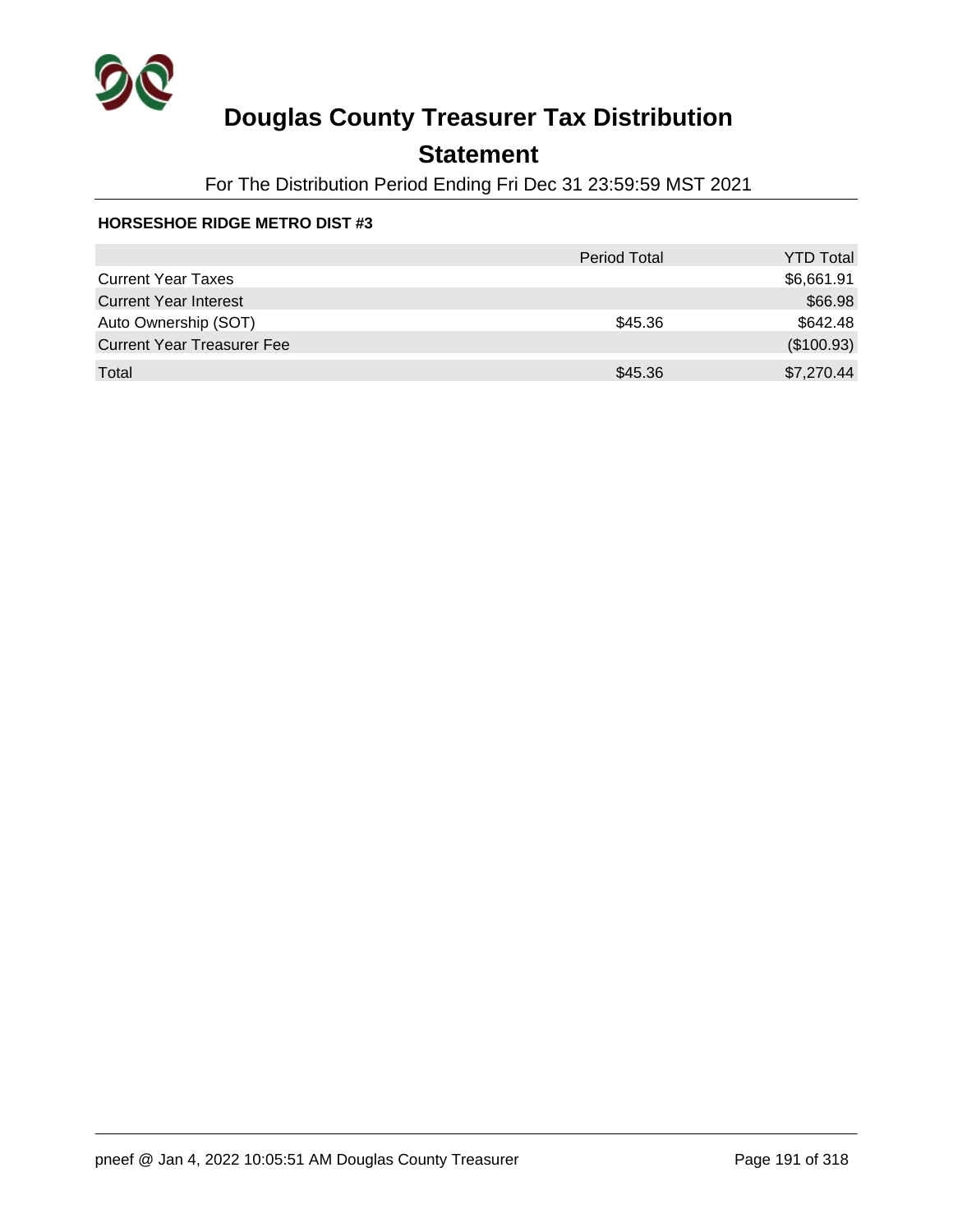

## **Statement**

For The Distribution Period Ending Fri Dec 31 23:59:59 MST 2021

#### **GRANDVIEW ESTATES RURAL WTR CONS**

|                                   | <b>Period Total</b> | YTD Total   |
|-----------------------------------|---------------------|-------------|
| <b>Current Year Taxes</b>         |                     | \$14,986.56 |
| Senior/Veteran Exemptions         |                     | \$707.81    |
| <b>Current Year Interest</b>      |                     | \$19.29     |
| <b>Prior Year Interest</b>        |                     | \$3.11      |
| Auto Ownership (SOT)              | \$106.86            | \$1,513.49  |
| <b>Current Year Treasurer Fee</b> |                     | (\$235.69)  |
| <b>Prior Year Treasurer Fee</b>   |                     | (\$0.05)    |
| Total                             | \$106.86            | \$16,994.52 |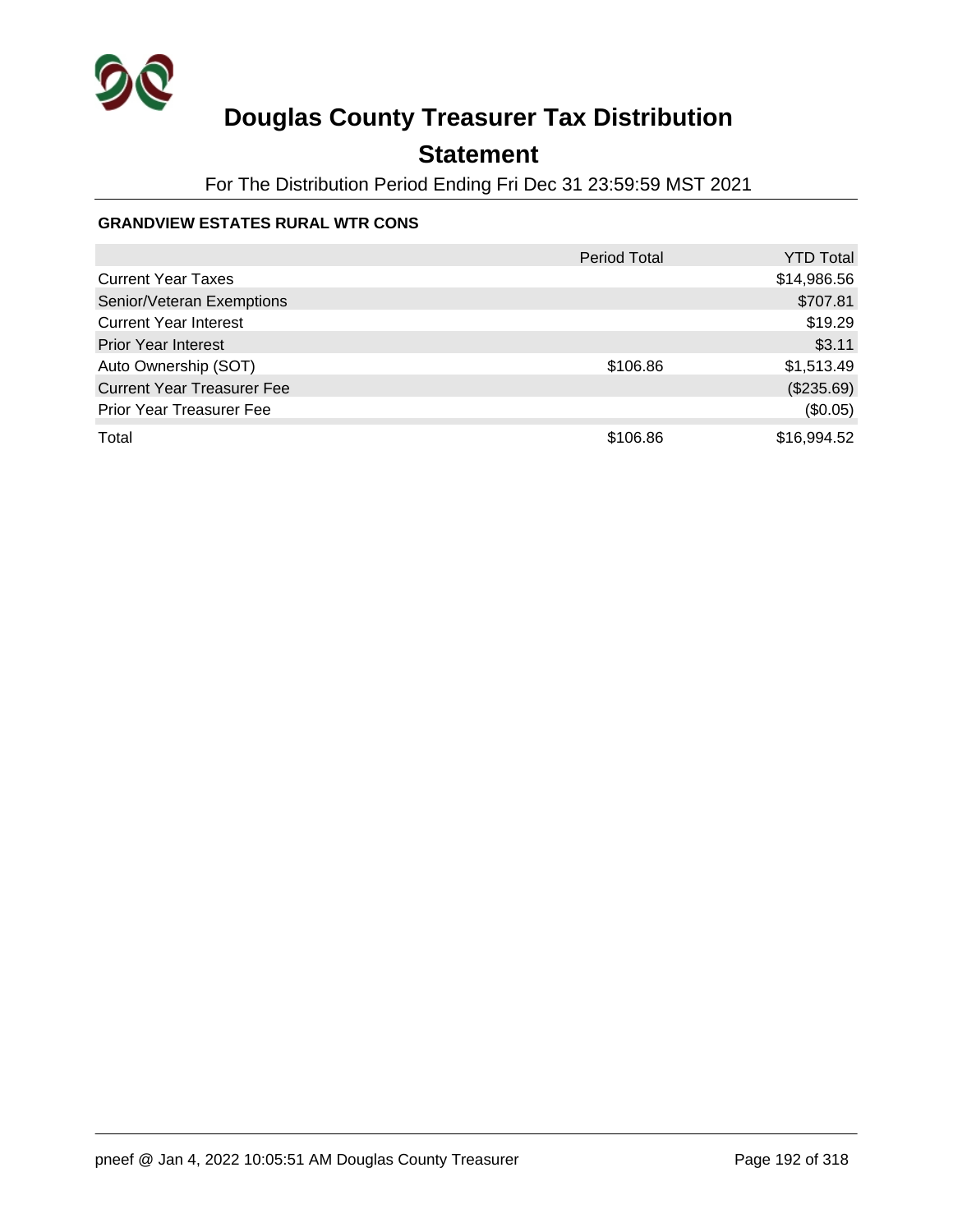

## **Statement**

For The Distribution Period Ending Fri Dec 31 23:59:59 MST 2021

#### **SOUTHEAST PUBLIC IMPROVEMENT METRO DEBT SERVICE**

|       | <b>Period Total</b> | otal   |
|-------|---------------------|--------|
| Total | \$0.00              | \$0.00 |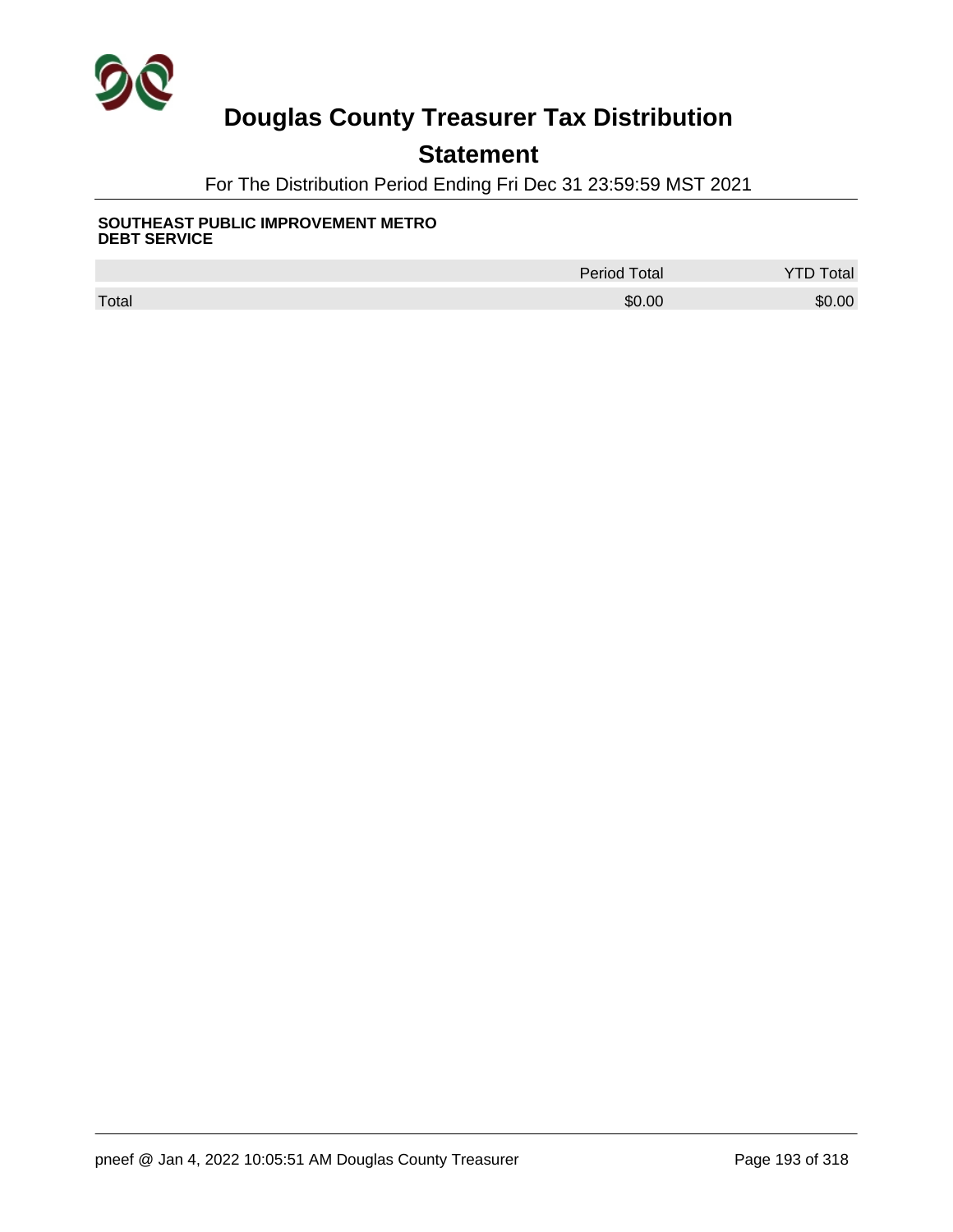

## **Statement**

For The Distribution Period Ending Fri Dec 31 23:59:59 MST 2021

#### **JORDAN CROSSING METRO DIST**

|                                   | <b>Period Total</b> | <b>YTD Total</b> |
|-----------------------------------|---------------------|------------------|
| <b>Current Year Taxes</b>         |                     | \$161,301.34     |
| Senior/Veteran Exemptions         |                     | \$681.28         |
| <b>Current Year Interest</b>      |                     | \$22.06          |
| Auto Ownership (SOT)              | \$1,102.92          | \$15,621.34      |
| <b>Current Year Treasurer Fee</b> |                     | (\$2,430.07)     |
| Total                             | \$1,102.92          | \$175,195.95     |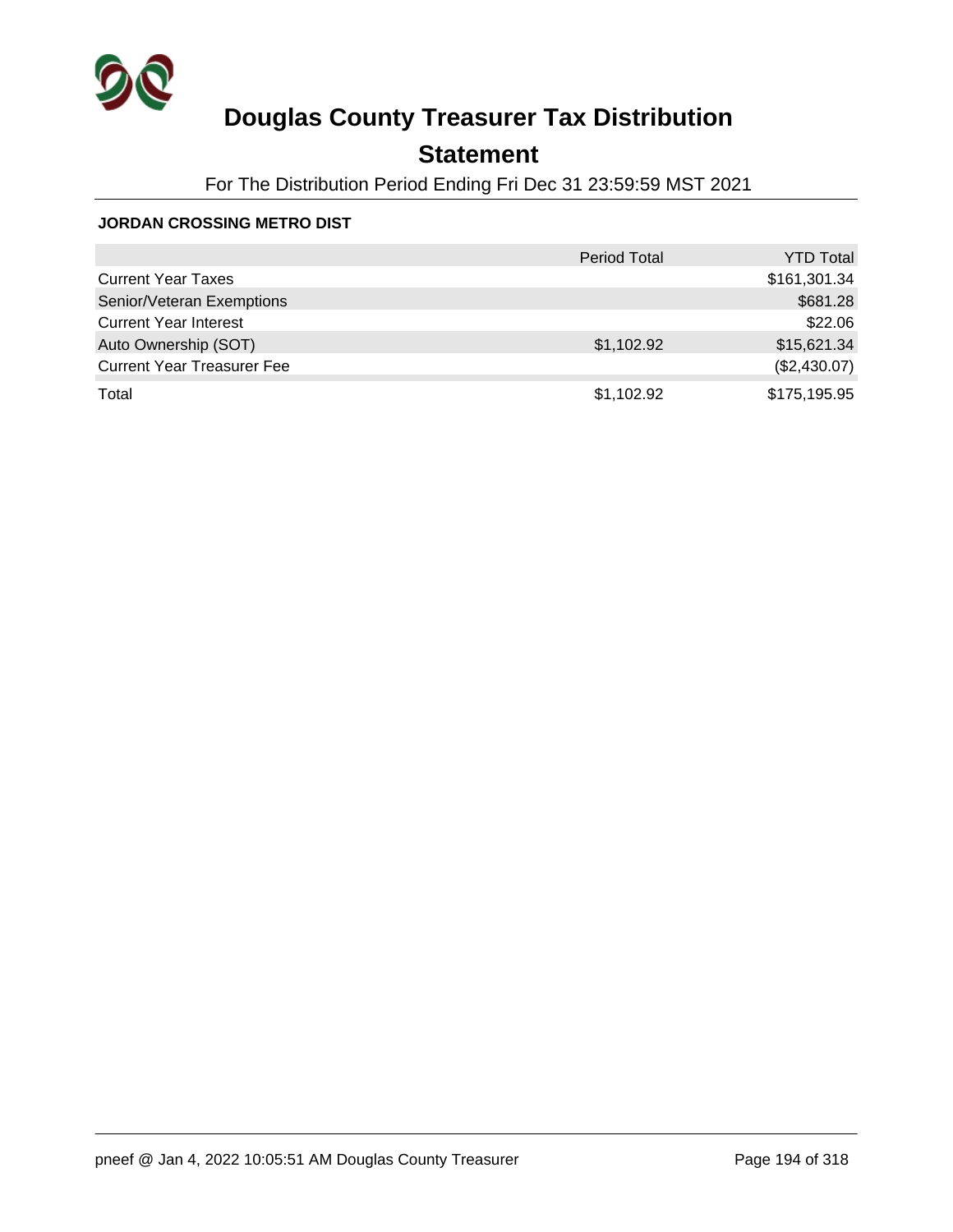

### **Statement**

For The Distribution Period Ending Fri Dec 31 23:59:59 MST 2021

#### **REGENCY METRO DISTRICT**

|                                   | <b>Period Total</b> | <b>YTD Total</b> |
|-----------------------------------|---------------------|------------------|
| <b>Current Year Taxes</b>         |                     | \$328,208.89     |
| Senior/Veteran Exemptions         |                     | \$3,063.97       |
| <b>Current Year Interest</b>      |                     | \$61.83          |
| Auto Ownership (SOT)              | \$2,255.59          | \$31,947.39      |
| <b>Current Year Treasurer Fee</b> |                     | (\$4,970.00)     |
| Total                             | \$2,255.59          | \$358,312.08     |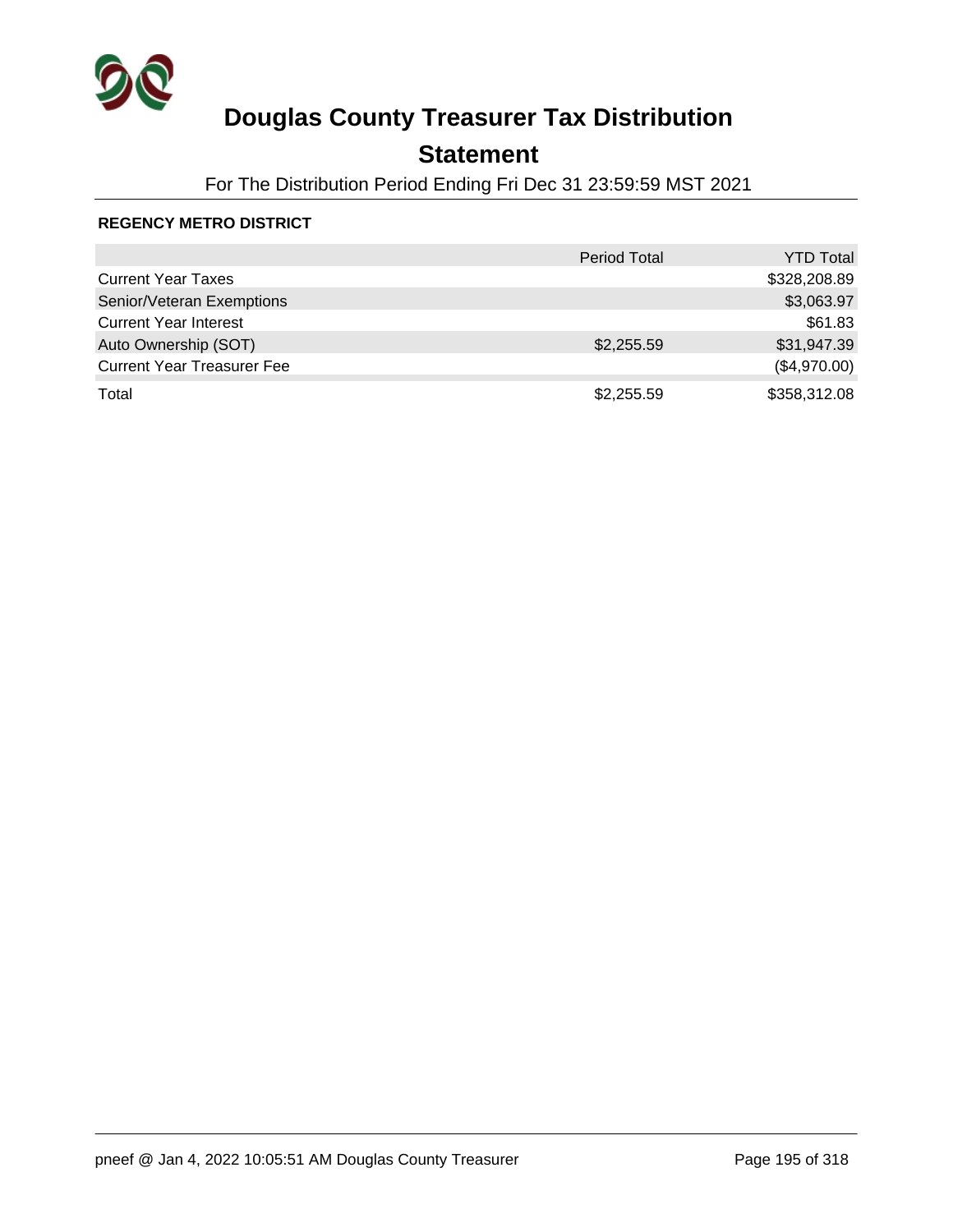

## **Statement**

For The Distribution Period Ending Fri Dec 31 23:59:59 MST 2021

### **TALLMAN GULTCH METRO DISTRICT**

|                                        | <b>Period Total</b> | <b>YTD Total</b> |
|----------------------------------------|---------------------|------------------|
| <b>Current Year Taxes</b>              |                     | \$339,926.56     |
| Senior/Veteran Exemptions              |                     | \$485.02         |
| <b>Current Year Value Adjustment</b>   |                     | (\$179.52)       |
| <b>Current Year Interest</b>           |                     | \$965.01         |
| Current Year Interest Value Adjustment |                     | (\$8.98)         |
| Auto Ownership (SOT)                   | \$2,374.48          | \$33,631.31      |
| <b>Current Year Treasurer Fee</b>      |                     | (\$5,117.98)     |
| Total                                  | \$2,374.48          | \$369,701.42     |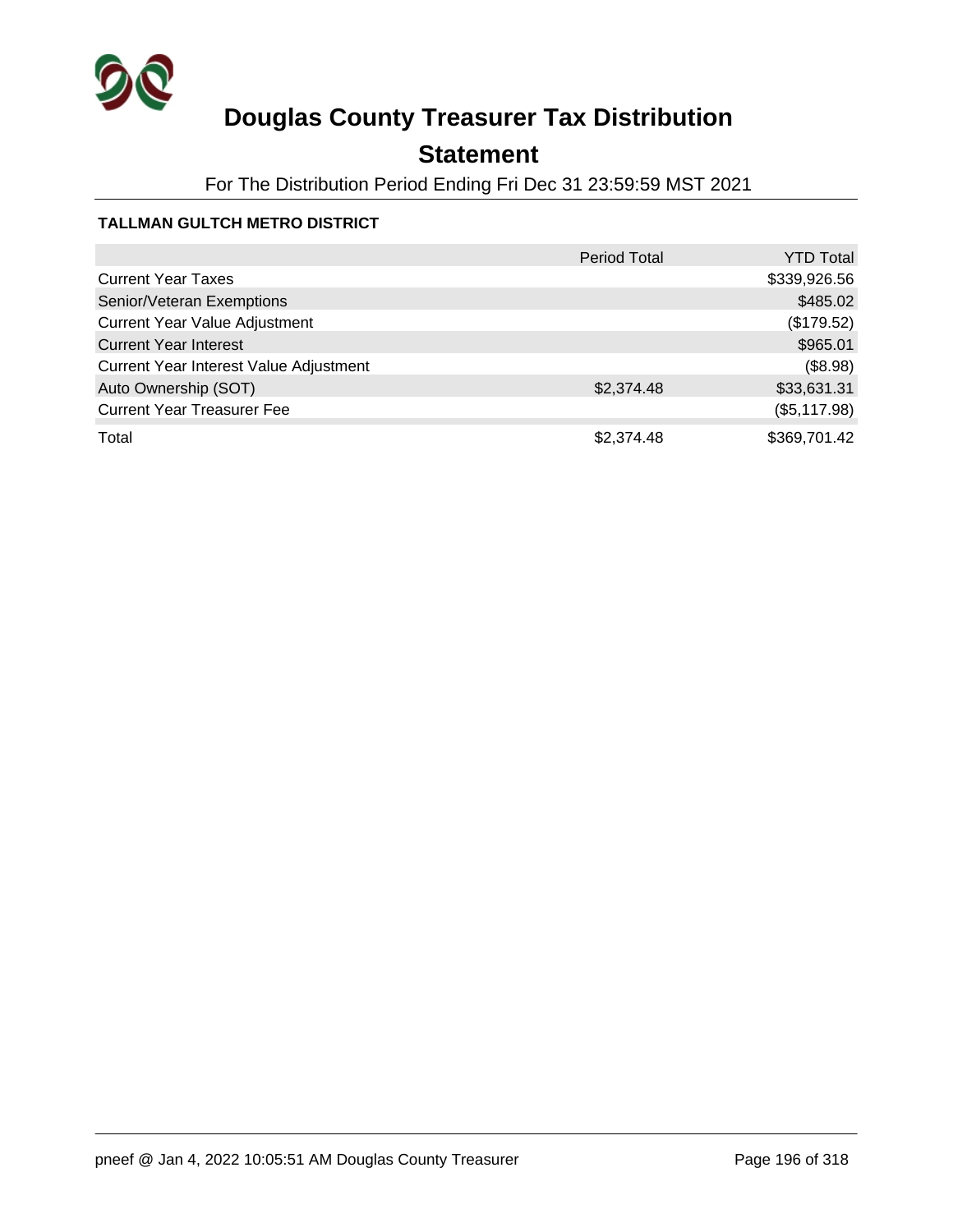

## **Statement**

For The Distribution Period Ending Fri Dec 31 23:59:59 MST 2021

#### **CASTLE OAKS METRO DIST #3**

|                                      | <b>Period Total</b> | <b>YTD Total</b> |
|--------------------------------------|---------------------|------------------|
| <b>Current Year Taxes</b>            |                     | \$1,416,550.41   |
| Senior/Veteran Exemptions            |                     | \$1,135.33       |
| <b>Current Year Value Adjustment</b> |                     | (\$795.36)       |
| <b>Current Year Interest</b>         |                     | \$2,922.57       |
| <b>Prior Year Interest</b>           |                     | \$123.52         |
| Auto Ownership (SOT)                 | \$9,659.34          | \$136,811.70     |
| <b>Current Year Treasurer Fee</b>    |                     | (\$21,297.24)    |
| <b>Prior Year Treasurer Fee</b>      |                     | (\$1.85)         |
| Total                                | \$9,659.34          | \$1,535,449.08   |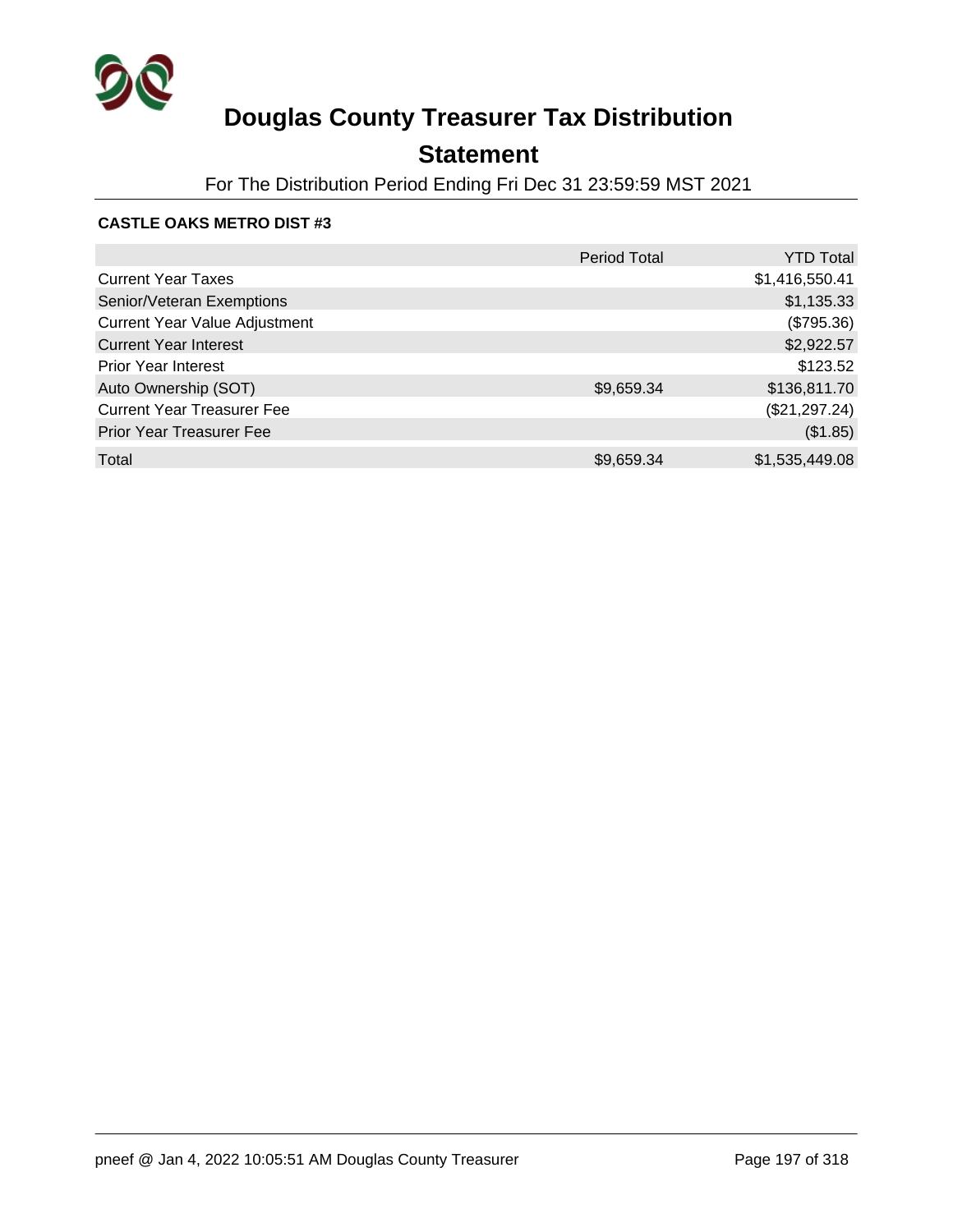

## **Statement**

For The Distribution Period Ending Fri Dec 31 23:59:59 MST 2021

#### **CASTLEVIEW METRO DISTRICT**

|                                   | <b>Period Total</b> | <b>YTD Total</b> |
|-----------------------------------|---------------------|------------------|
| <b>Current Year Taxes</b>         |                     | \$584.88         |
| <b>Current Year Interest</b>      |                     | \$0.74           |
| Auto Ownership (SOT)              | \$3.98              | \$56.44          |
| <b>Current Year Treasurer Fee</b> |                     | (\$8.79)         |
| Total                             | \$3.98              | \$633.27         |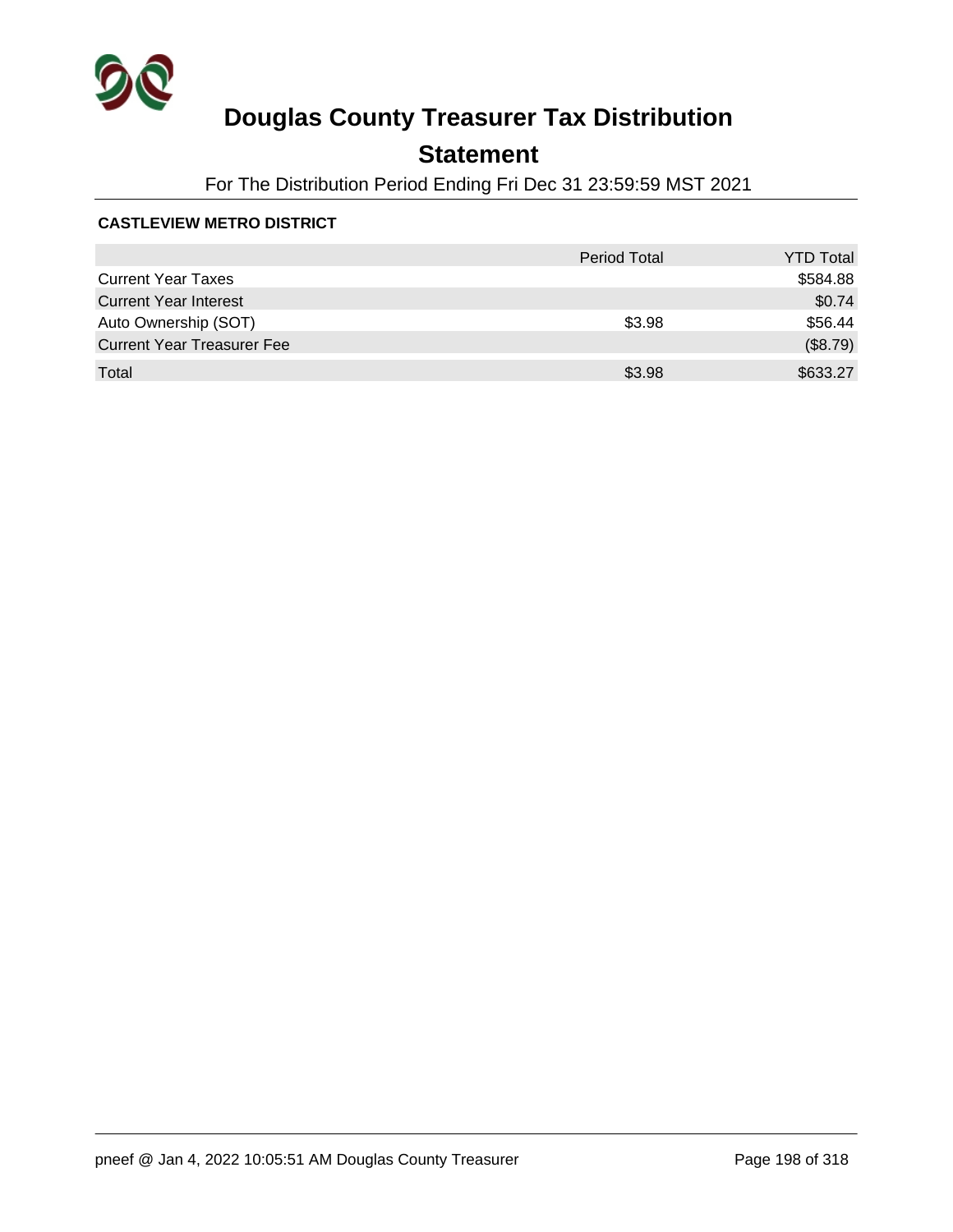

## **Statement**

For The Distribution Period Ending Fri Dec 31 23:59:59 MST 2021

#### **WESTCREEK METRO DISTRICT 1**

|                                   | <b>Period Total</b> | <b>YTD Total</b> |
|-----------------------------------|---------------------|------------------|
| <b>Current Year Taxes</b>         |                     | \$118,544.80     |
| <b>Current Year Interest</b>      |                     | \$163.05         |
| Auto Ownership (SOT)              | \$807.15            | \$11,432.26      |
| <b>Current Year Treasurer Fee</b> |                     | (\$1,780.63)     |
| Total                             | \$807.15            | \$128,359.48     |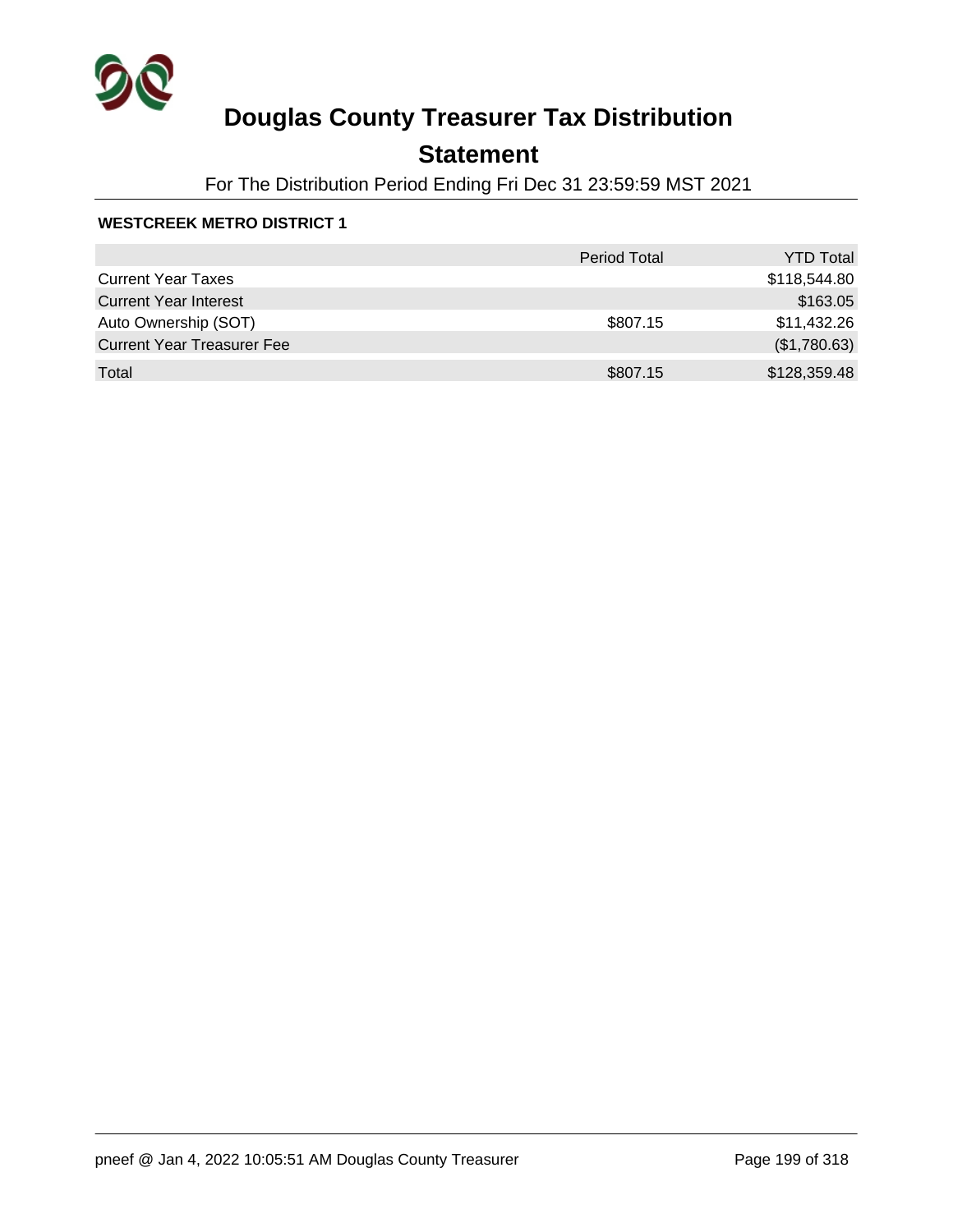

## **Statement**

For The Distribution Period Ending Fri Dec 31 23:59:59 MST 2021

#### **WESTCREEK METRO DISTRICT 2**

|                                   | <b>Period Total</b> | <b>YTD Total</b> |
|-----------------------------------|---------------------|------------------|
| <b>Current Year Taxes</b>         |                     | \$211,967.07     |
| <b>Current Year Interest</b>      |                     | \$186.35         |
| Auto Ownership (SOT)              | \$1,443.25          | \$20,441.78      |
| <b>Current Year Treasurer Fee</b> |                     | (\$3,182.30)     |
| Total                             | \$1,443.25          | \$229,412.90     |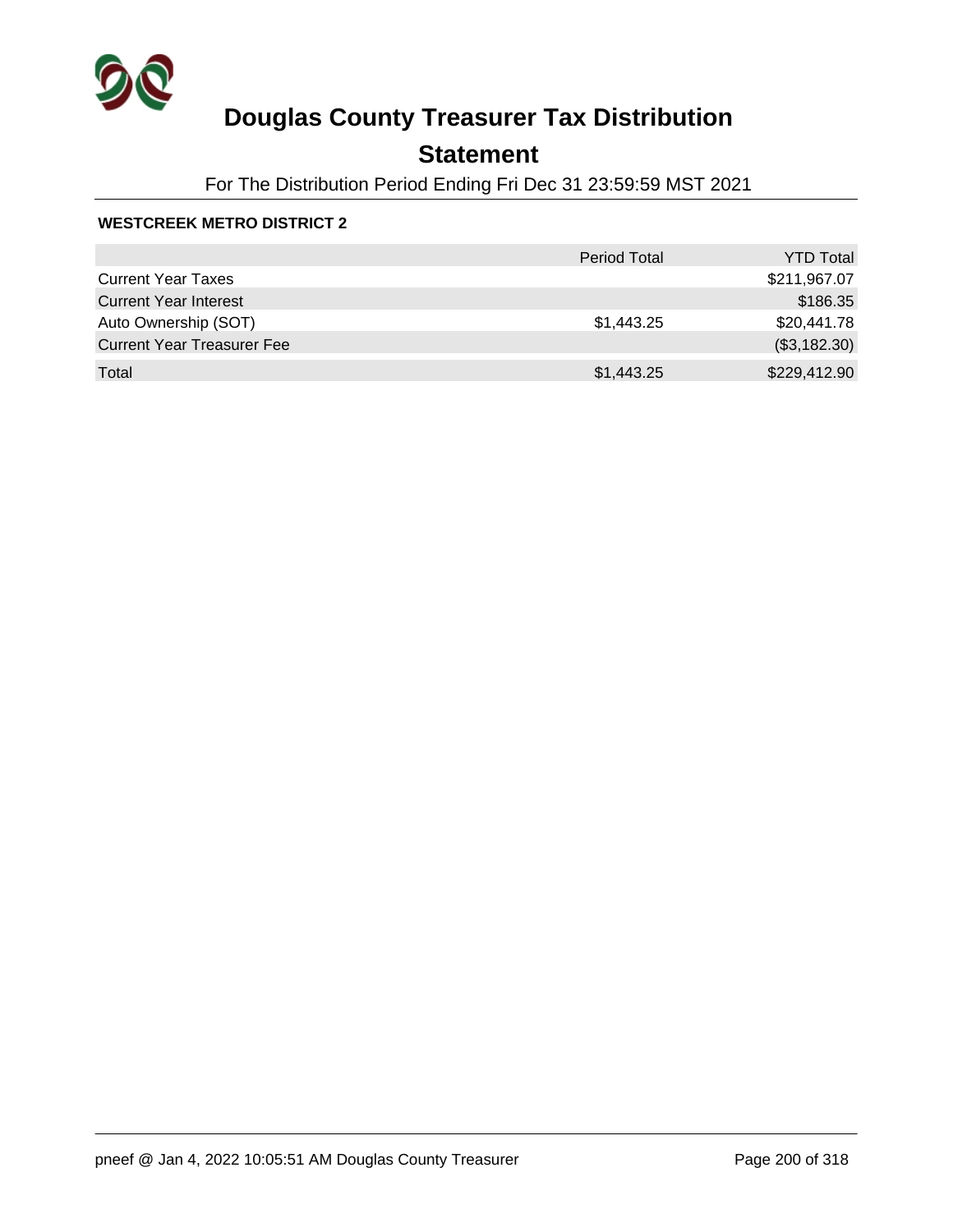

### **Statement**

For The Distribution Period Ending Fri Dec 31 23:59:59 MST 2021

#### **PARK MEADOWS BUS IMP DIST**

|       | <b>Period Total</b> | otal   |
|-------|---------------------|--------|
| Total | \$0.00              | \$0.00 |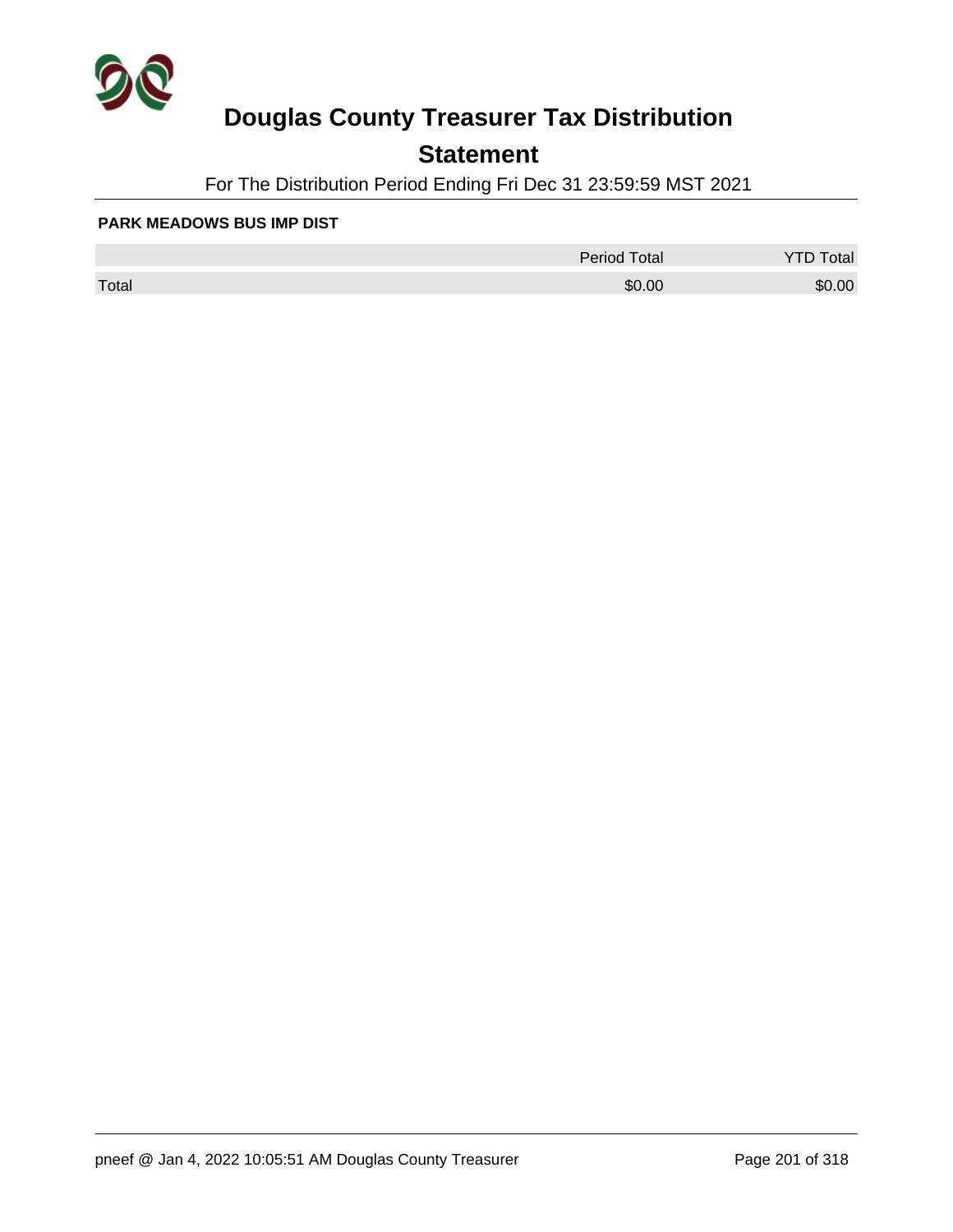

### **Statement**

For The Distribution Period Ending Fri Dec 31 23:59:59 MST 2021

#### **HIGHLANDS RANCH METRO DIST**

|                                         | <b>Period Total</b> | <b>YTD Total</b> |
|-----------------------------------------|---------------------|------------------|
| <b>Current Year Taxes</b>               | \$359.35            | \$19,139,381.49  |
| <b>Prior Year Taxes</b>                 | \$2.69              | \$4,045.25       |
| Senior/Veteran Exemptions               |                     | \$262,261.11     |
| <b>Current Year Value Adjustment</b>    |                     | (\$9,695.84)     |
| Prior Year Value Adjustment (Abatement) |                     | (\$30,799.63)    |
| <b>Current Year Interest</b>            | \$25.16             | \$13,581.80      |
| <b>Prior Year Interest</b>              |                     | \$548.33         |
| Current Year Interest Value Adjustment  |                     | (\$142.29)       |
| Prior Year Interest Value Adjustment    |                     | (\$3,691.02)     |
| Auto Ownership (SOT)                    | \$132,275.48        | \$1,873,505.89   |
| <b>Current Year Treasurer Fee</b>       | (\$5.77)            | (\$291,083.22)   |
| <b>Prior Year Treasurer Fee</b>         | (\$0.04)            | \$393.08         |
| Total                                   | \$132,656.87        | \$20,958,304.95  |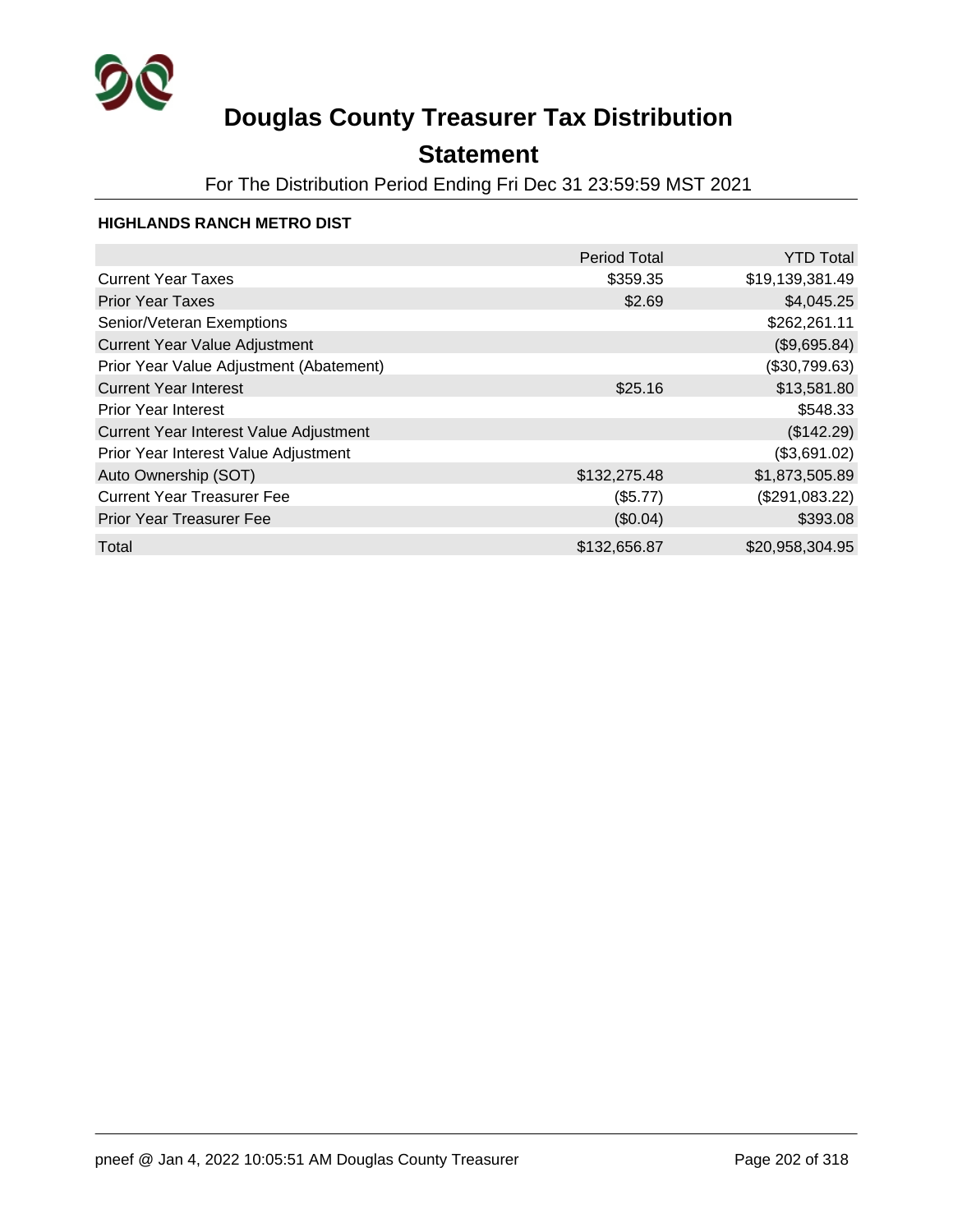

### **Statement**

For The Distribution Period Ending Fri Dec 31 23:59:59 MST 2021

#### **SOUTH SANTA FE METRO DIST 1**

|       | <b>Period Total</b> | otal<br>້ |
|-------|---------------------|-----------|
| Total | \$0.00              | \$0.00    |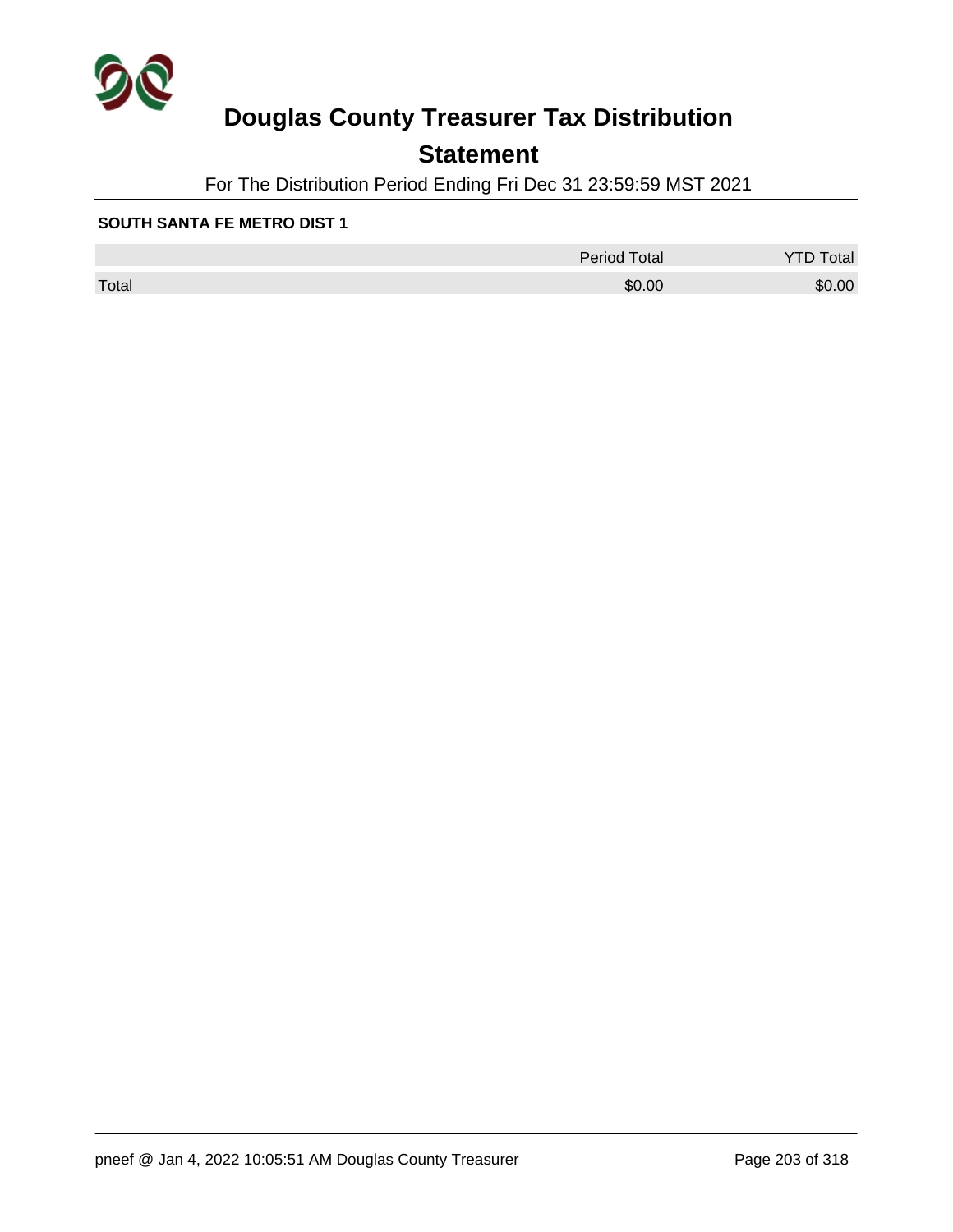

### **Statement**

For The Distribution Period Ending Fri Dec 31 23:59:59 MST 2021

#### **SOUTH SANTA FE METRO DIST 2**

|       | <b>Period Total</b> | otal   |
|-------|---------------------|--------|
| Total | \$0.00              | \$0.00 |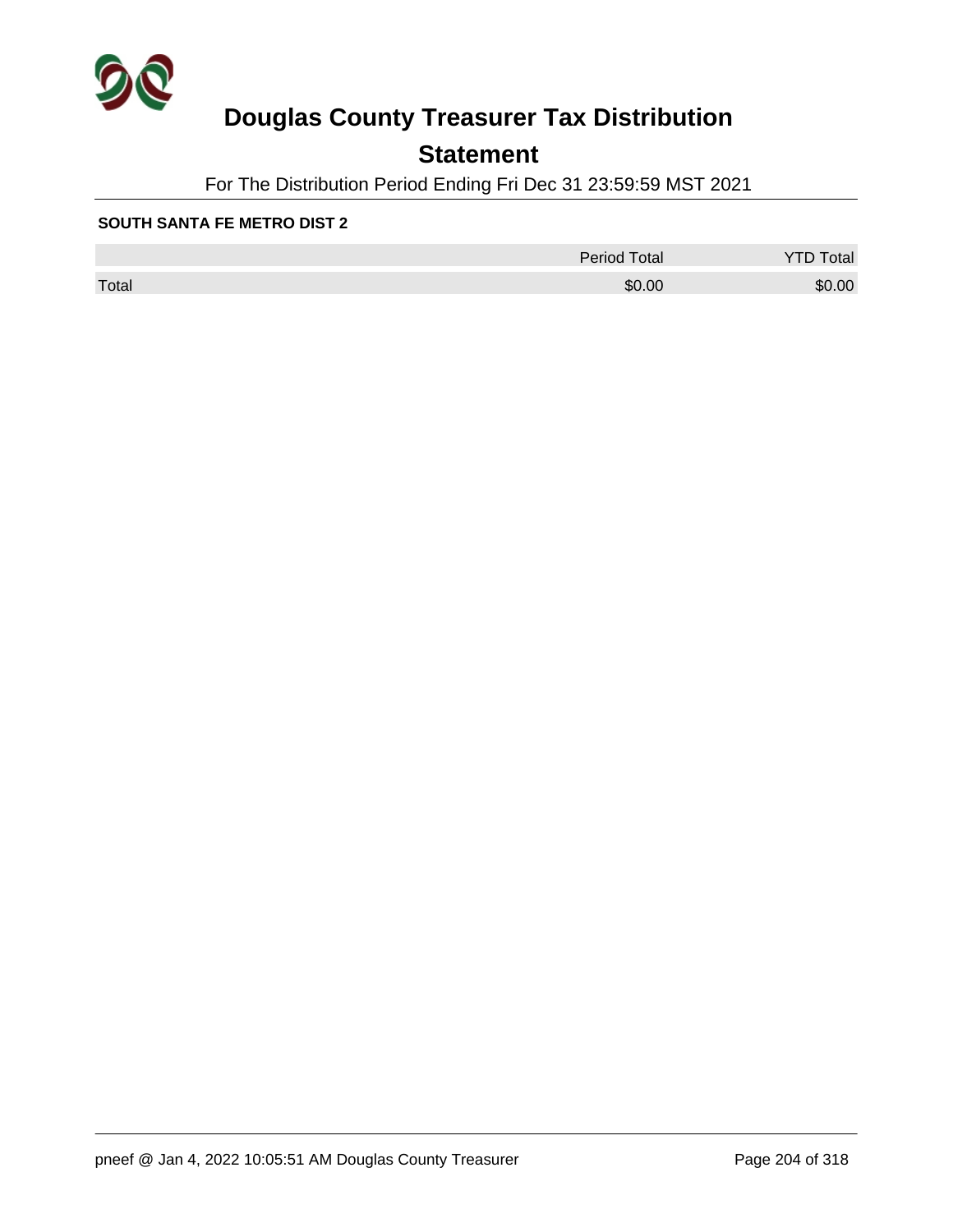

### **Statement**

For The Distribution Period Ending Fri Dec 31 23:59:59 MST 2021

#### **HIGHFIELD METRO DISTRICT**

|                                   | <b>Period Total</b> | <b>YTD Total</b> |
|-----------------------------------|---------------------|------------------|
| <b>Current Year Taxes</b>         |                     | \$853,505.06     |
| <b>Current Year Interest</b>      |                     | \$287.44         |
| Auto Ownership (SOT)              | \$5,811.39          | \$82,310.57      |
| <b>Current Year Treasurer Fee</b> |                     | (\$12,807.00)    |
| Total                             | \$5,811.39          | \$923,296.07     |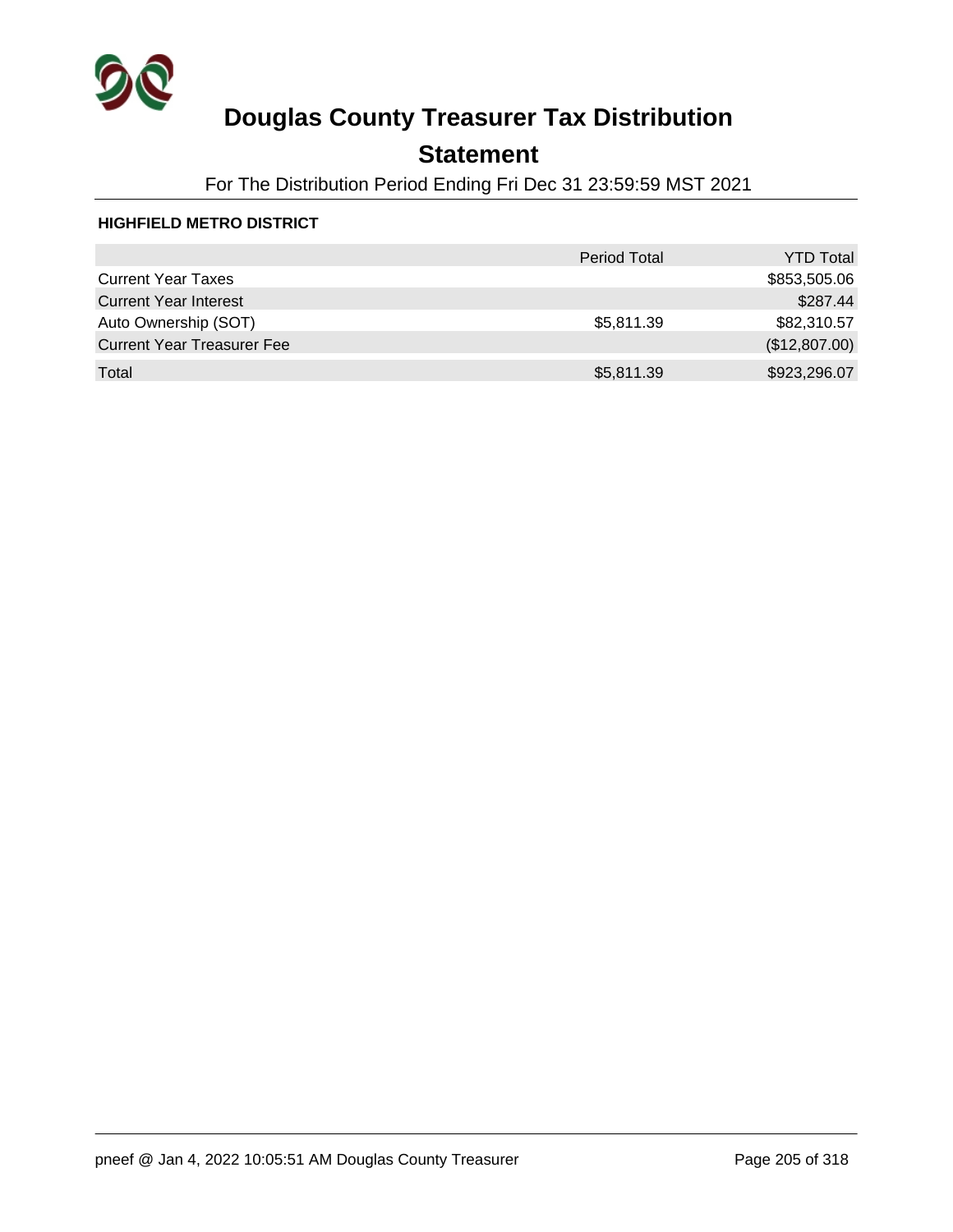

## **Statement**

For The Distribution Period Ending Fri Dec 31 23:59:59 MST 2021

#### **HUNTING HILL METRO DISTRICT**

|                                   | <b>Period Total</b> | <b>YTD Total</b> |
|-----------------------------------|---------------------|------------------|
| <b>Current Year Taxes</b>         |                     | \$366,873.69     |
| Senior/Veteran Exemptions         |                     | \$397.98         |
| <b>Current Year Interest</b>      |                     | \$330.32         |
| Auto Ownership (SOT)              | \$2,500.70          | \$35,419.06      |
| <b>Current Year Treasurer Fee</b> |                     | (\$5,514.02)     |
| Total                             | \$2,500.70          | \$397,507.03     |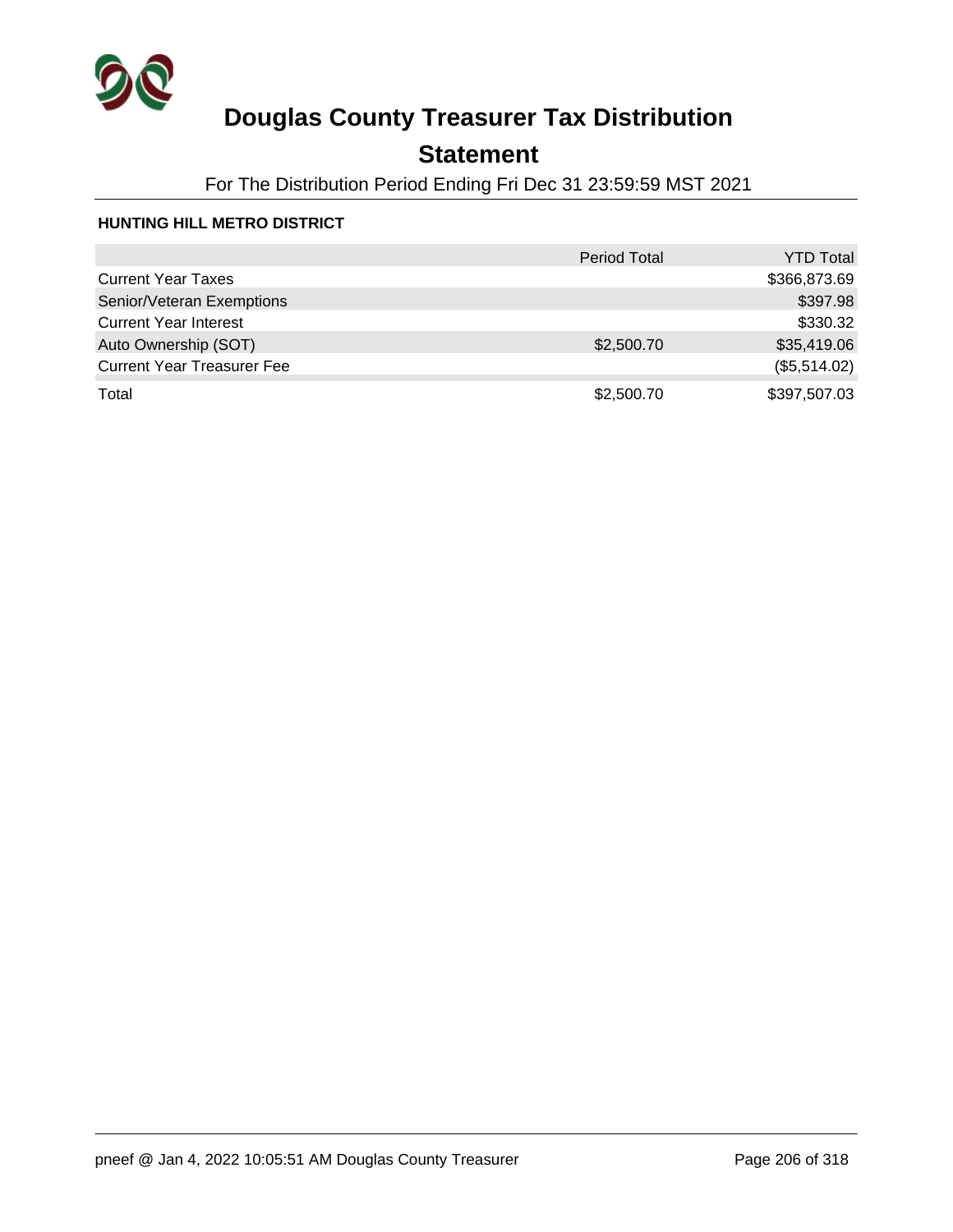

### **Statement**

For The Distribution Period Ending Fri Dec 31 23:59:59 MST 2021

#### **MEADOWS METRO 4 DEBT SVC**

|                                        | <b>Period Total</b> | YTD Total    |
|----------------------------------------|---------------------|--------------|
| <b>Current Year Taxes</b>              |                     | \$196,142.37 |
| <b>Current Year Value Adjustment</b>   |                     | (\$54.96)    |
| <b>Current Year Interest</b>           |                     | \$36.16      |
| Current Year Interest Value Adjustment |                     | (\$0.56)     |
| Auto Ownership (SOT)                   | \$1,335.50          | \$18,915.61  |
| <b>Current Year Treasurer Fee</b>      |                     | (\$2,941.84) |
| Total                                  | \$1,335.50          | \$212,096.78 |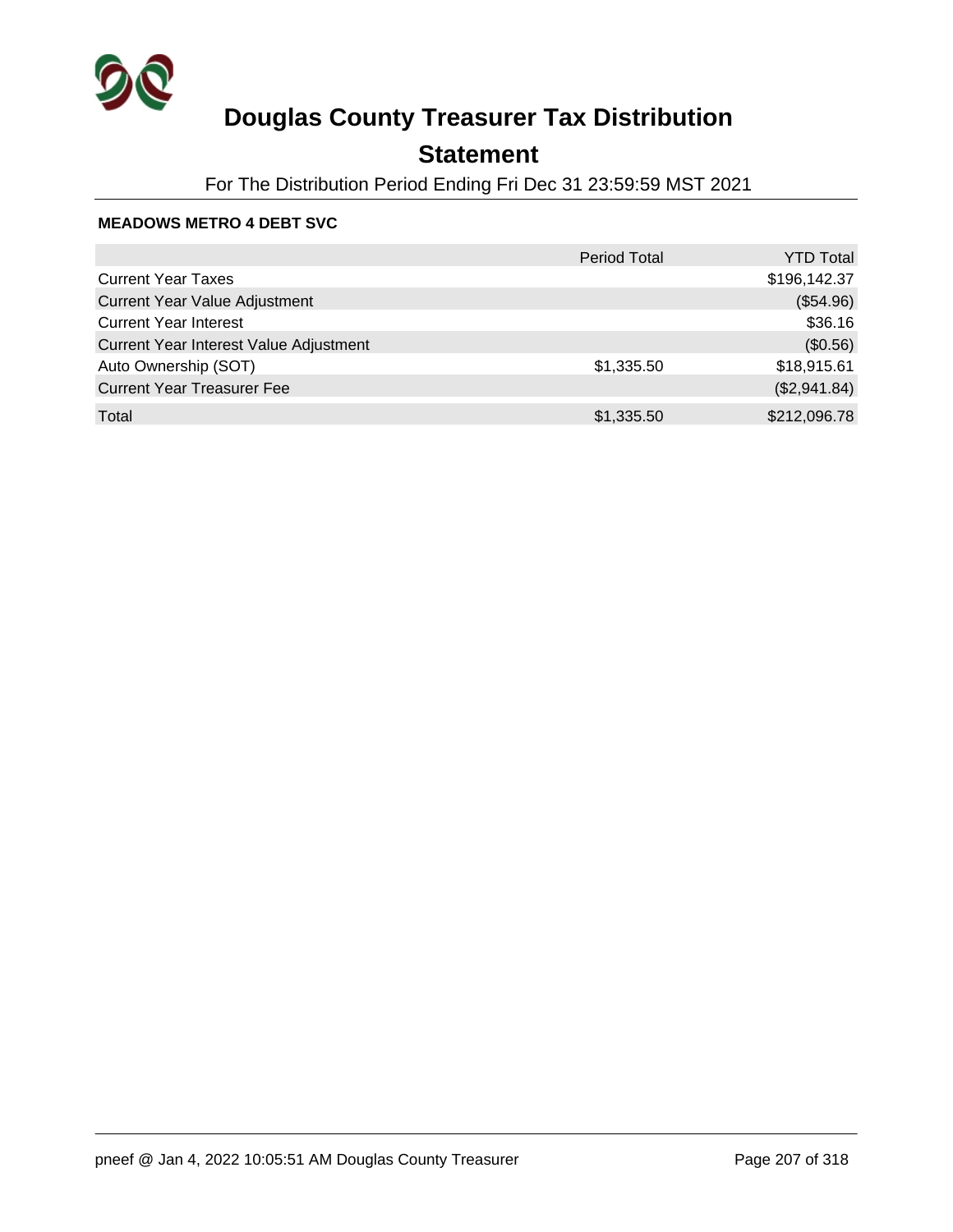

## **Statement**

For The Distribution Period Ending Fri Dec 31 23:59:59 MST 2021

#### **LINCOLN STATION MET DEBT SVC**

|                                   | <b>Period Total</b> | <b>YTD Total</b> |
|-----------------------------------|---------------------|------------------|
| <b>Current Year Taxes</b>         |                     | \$149,225.72     |
| Auto Ownership (SOT)              | \$1,016.06          | \$14,391.10      |
| <b>Current Year Treasurer Fee</b> |                     | (\$2,238.39)     |
| Total                             | \$1,016.06          | \$161,378.43     |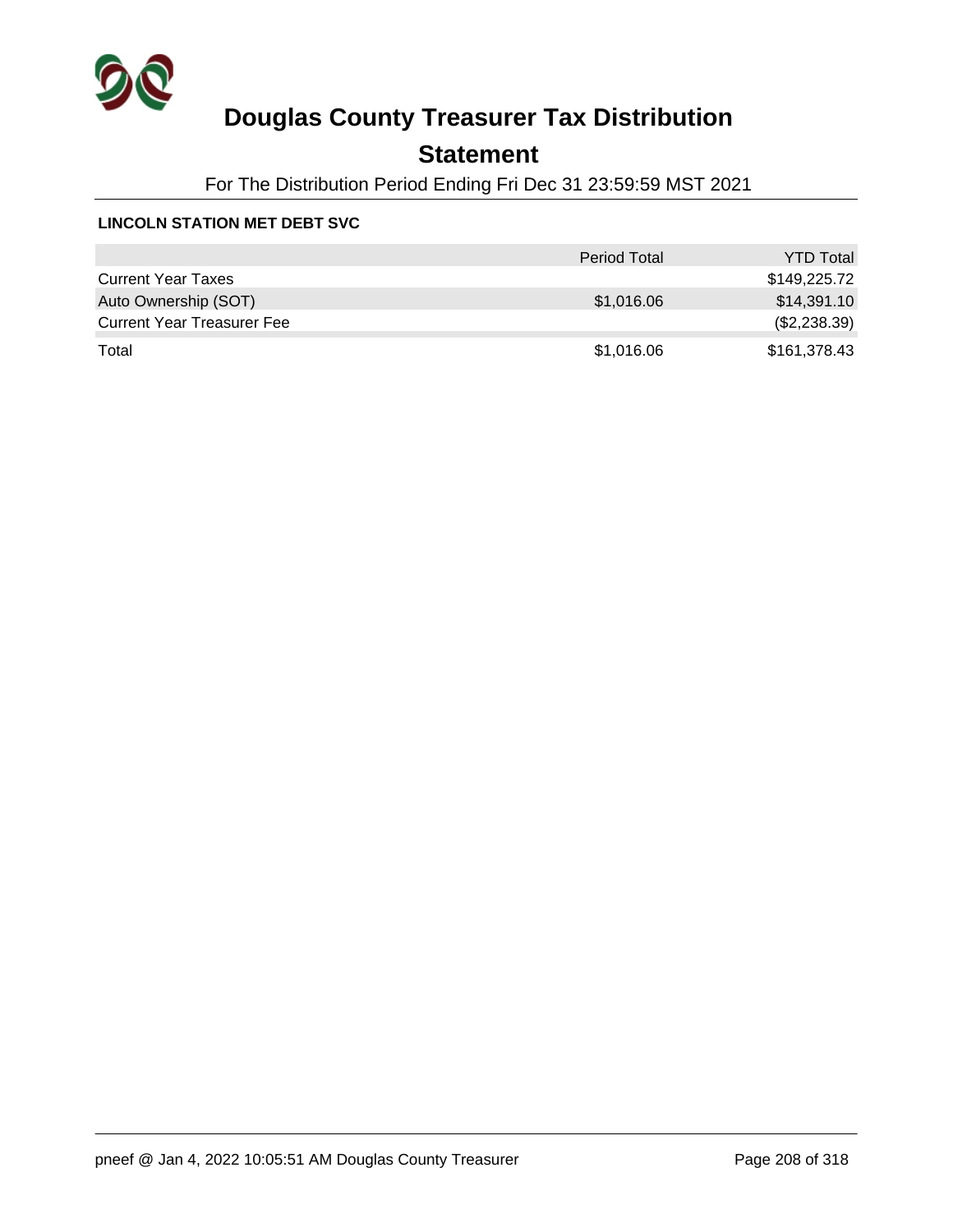

### **Statement**

For The Distribution Period Ending Fri Dec 31 23:59:59 MST 2021

#### **LINCOLN MEADOWS METRO DEBT SVC**

|       | <b>Period Total</b> | otal   |
|-------|---------------------|--------|
| Total | \$0.00              | \$0.00 |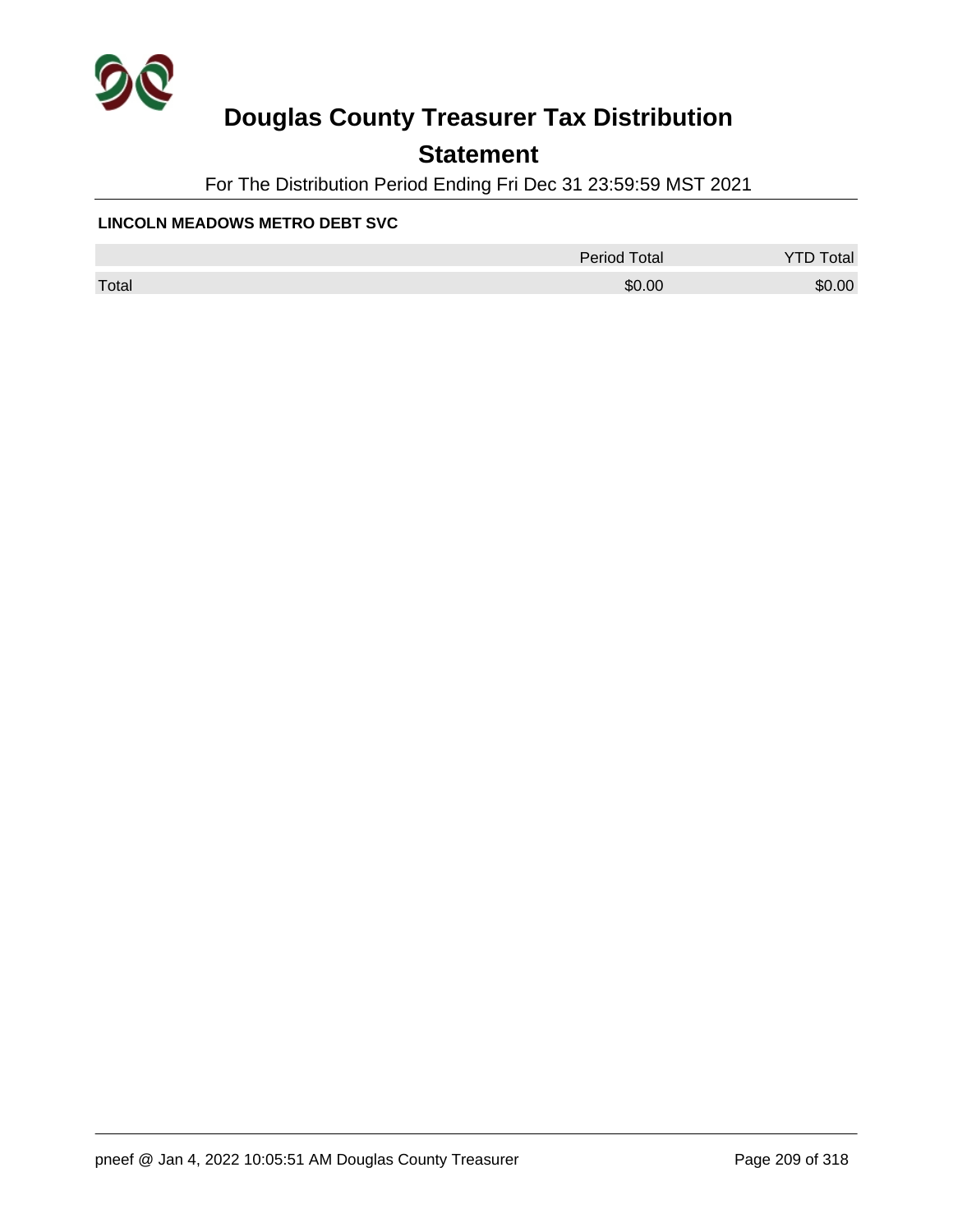

### **Statement**

For The Distribution Period Ending Fri Dec 31 23:59:59 MST 2021

#### **COMPARK BUSINESS CAMPUS DEBT SVC 2**

|                                   | <b>Period Total</b> | <b>YTD Total</b> |
|-----------------------------------|---------------------|------------------|
| <b>Current Year Taxes</b>         |                     | \$25,665.84      |
| Auto Ownership (SOT)              | \$174.75            | \$2,475.16       |
| <b>Current Year Treasurer Fee</b> |                     | (\$384.99)       |
| Total                             | \$174.75            | \$27,756.01      |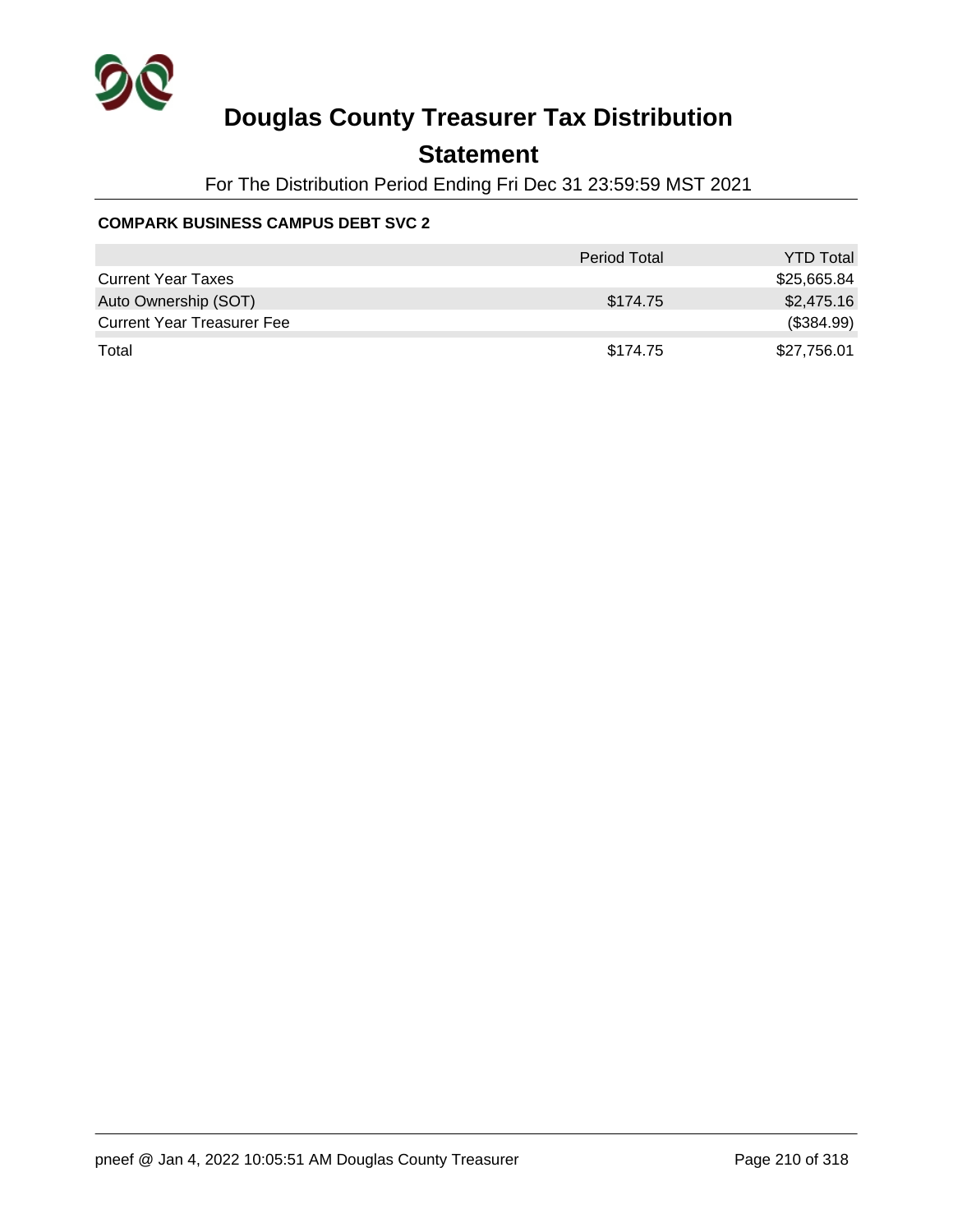

## **Statement**

For The Distribution Period Ending Fri Dec 31 23:59:59 MST 2021

#### **CASTLE ROCK DOWNTOWN DEV AUTH**

|                                         | <b>Period Total</b> | <b>YTD Total</b> |
|-----------------------------------------|---------------------|------------------|
| <b>Current Year Taxes</b>               |                     | \$212,015.20     |
| <b>Prior Year Taxes</b>                 |                     | \$61.18          |
| Senior/Veteran Exemptions               |                     | \$106.50         |
| <b>Current Year TIF Expense</b>         |                     | (\$36,304.07)    |
| Prior Year TIF Expense                  |                     | \$22.16          |
| <b>Current Year Value Adjustment</b>    |                     | (\$171.00)       |
| Prior Year Value Adjustment (Abatement) |                     | (\$327.96)       |
| <b>Current Year Interest</b>            |                     | \$416.21         |
| <b>Prior Year Interest</b>              |                     | \$7.05           |
| Current Year Interest Value Adjustment  |                     | (\$3.42)         |
| Prior Year Interest Value Adjustment    |                     | (\$10.57)        |
| Auto Ownership (SOT)                    | \$1,445.03          | \$20,466.94      |
| <b>Current Year Treasurer Fee</b>       |                     | (\$2,640.96)     |
| <b>Prior Year Treasurer Fee</b>         |                     | \$3.57           |
| Total                                   | \$1,445.03          | \$193,640.83     |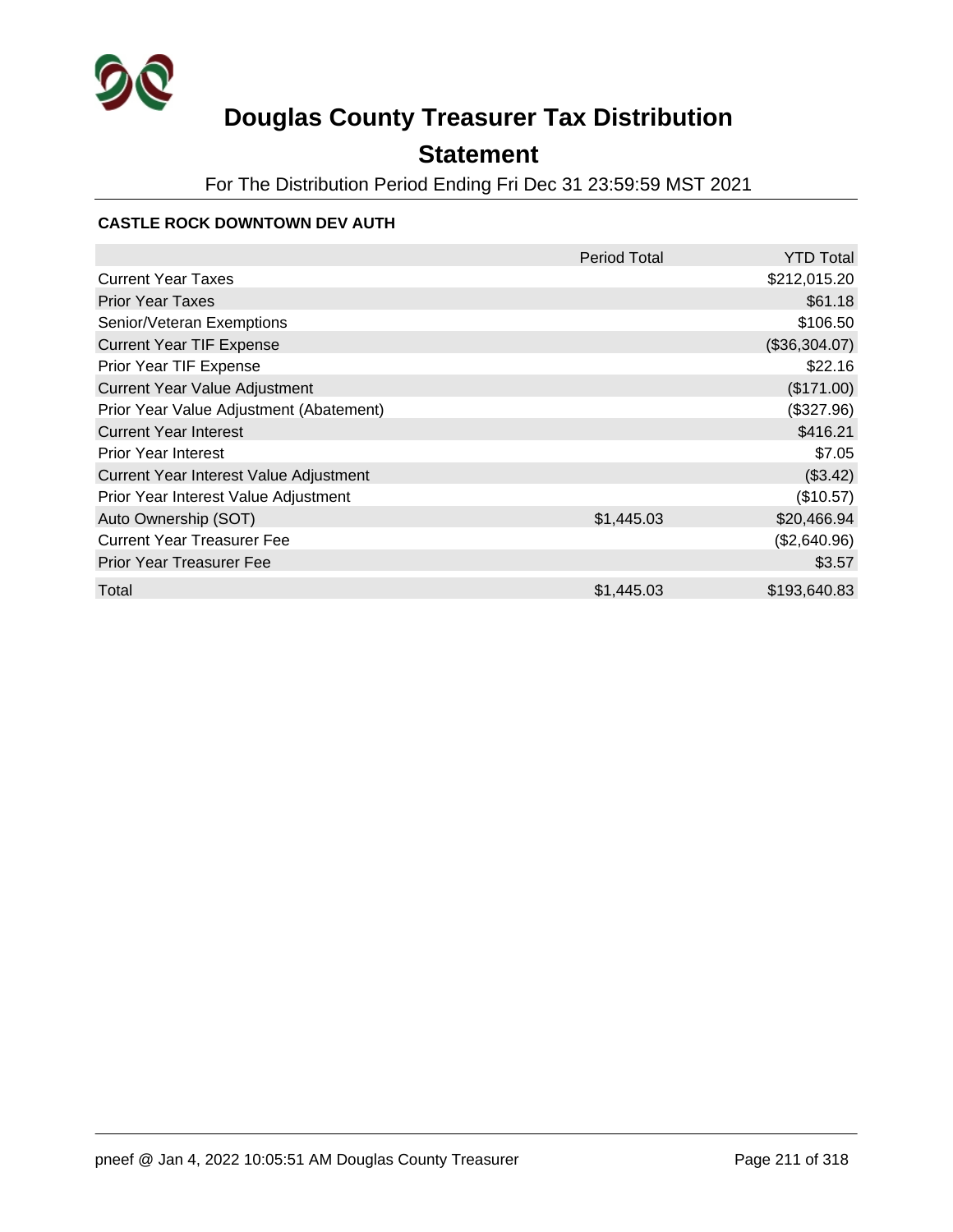

## **Statement**

For The Distribution Period Ending Fri Dec 31 23:59:59 MST 2021

#### **REMUDA RANCH METRO DISTRICT**

|                                   | <b>Period Total</b> | <b>YTD Total</b> |
|-----------------------------------|---------------------|------------------|
| <b>Current Year Taxes</b>         |                     | \$3,154.57       |
| <b>Current Year Interest</b>      |                     | \$54.74          |
| Auto Ownership (SOT)              | \$21.48             | \$304.22         |
| <b>Current Year Treasurer Fee</b> |                     | (\$48.13)        |
| Total                             | \$21.48             | \$3,465.40       |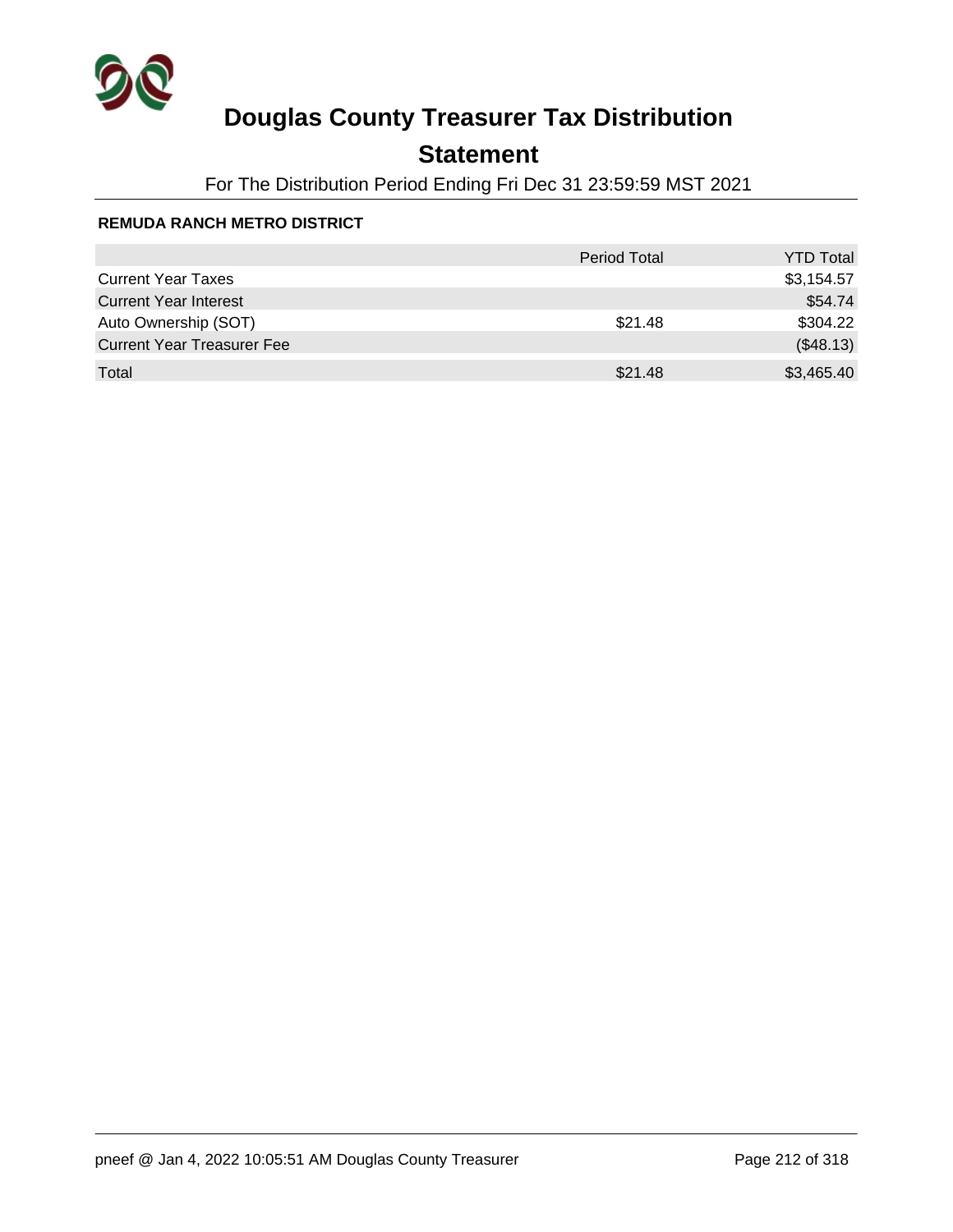

### **Statement**

For The Distribution Period Ending Fri Dec 31 23:59:59 MST 2021

#### **AIRPORT VISTA METRO DIST #1**

|       | <b>Period Total</b> | otal<br>້ |
|-------|---------------------|-----------|
| Total | \$0.00              | \$0.00    |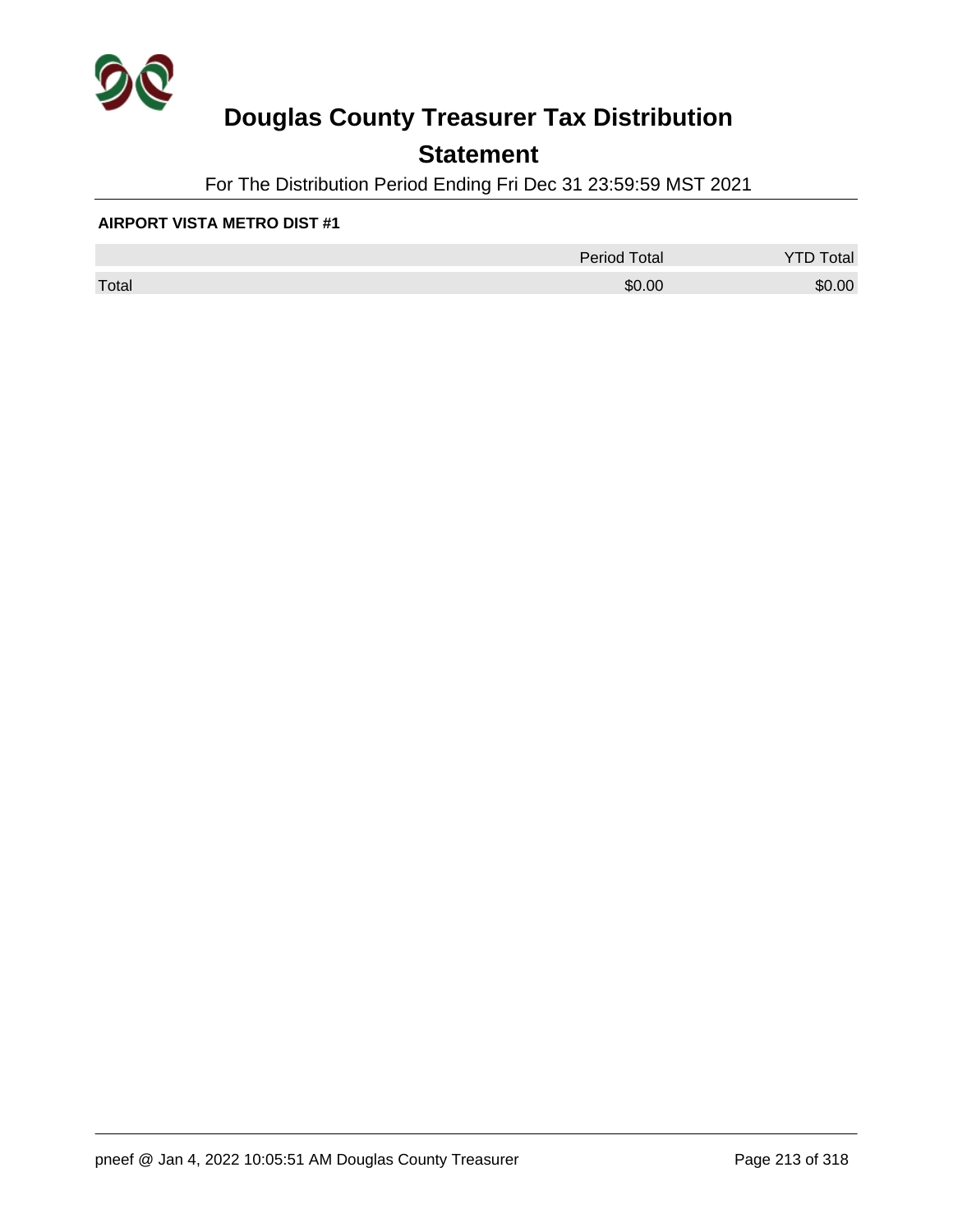

### **Statement**

For The Distribution Period Ending Fri Dec 31 23:59:59 MST 2021

#### **AIRPORT VISTA METRO DISTRICT #2**

|                                   | <b>Period Total</b> | <b>YTD Total</b> |
|-----------------------------------|---------------------|------------------|
| <b>Current Year Taxes</b>         |                     | \$567.61         |
| Auto Ownership (SOT)              | \$3.87              | \$54.76          |
| <b>Current Year Treasurer Fee</b> |                     | (\$8.51)         |
| Total                             | \$3.87              | \$613.86         |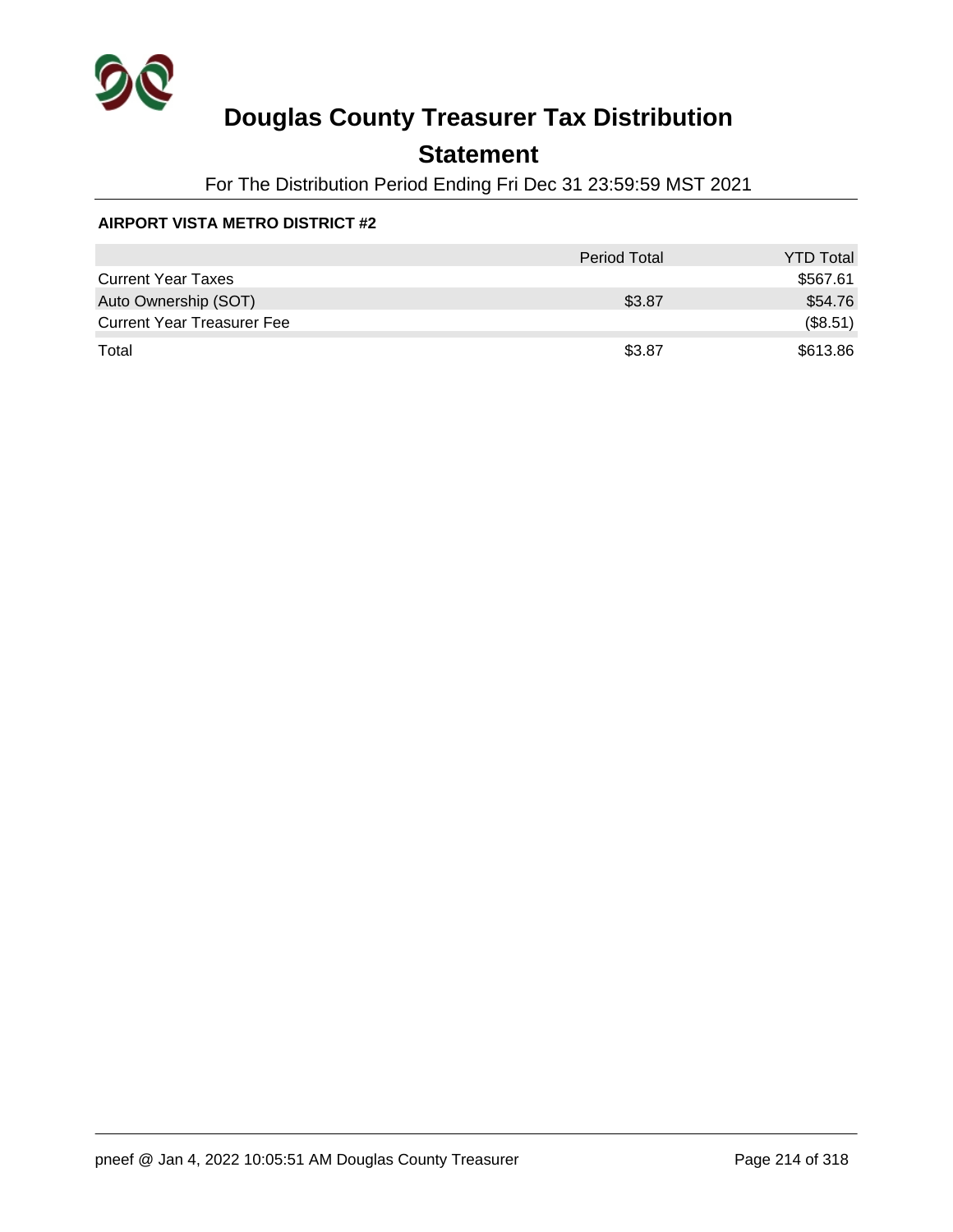

### **Statement**

For The Distribution Period Ending Fri Dec 31 23:59:59 MST 2021

#### **LOUVIERS WATER & SANITATION DISTRICT**

|                                   | <b>Period Total</b> | <b>YTD Total</b> |
|-----------------------------------|---------------------|------------------|
| <b>Current Year Taxes</b>         |                     | \$54,264.61      |
| Senior/Veteran Exemptions         |                     | \$3,419.55       |
| <b>Current Year Interest</b>      |                     | \$32.65          |
| Auto Ownership (SOT)              | \$392.76            | \$5,562.96       |
| <b>Current Year Treasurer Fee</b> |                     | (\$865.75)       |
| Total                             | \$392.76            | \$62,414.02      |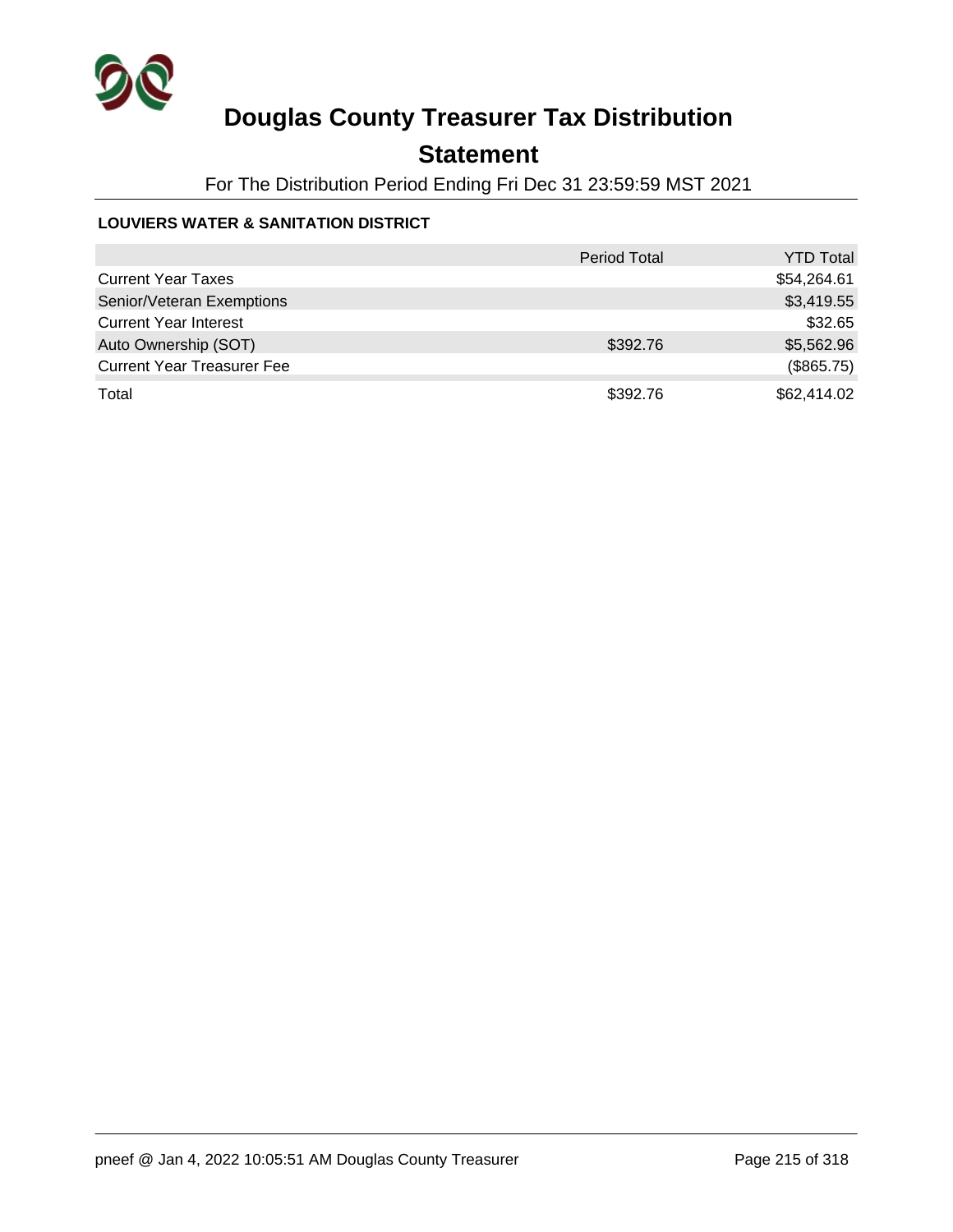

### **Statement**

For The Distribution Period Ending Fri Dec 31 23:59:59 MST 2021

#### **PARKER CENTRAL AREA URP**

|       | <b>Period Total</b> | otal   |
|-------|---------------------|--------|
| Total | \$0.00              | \$0.00 |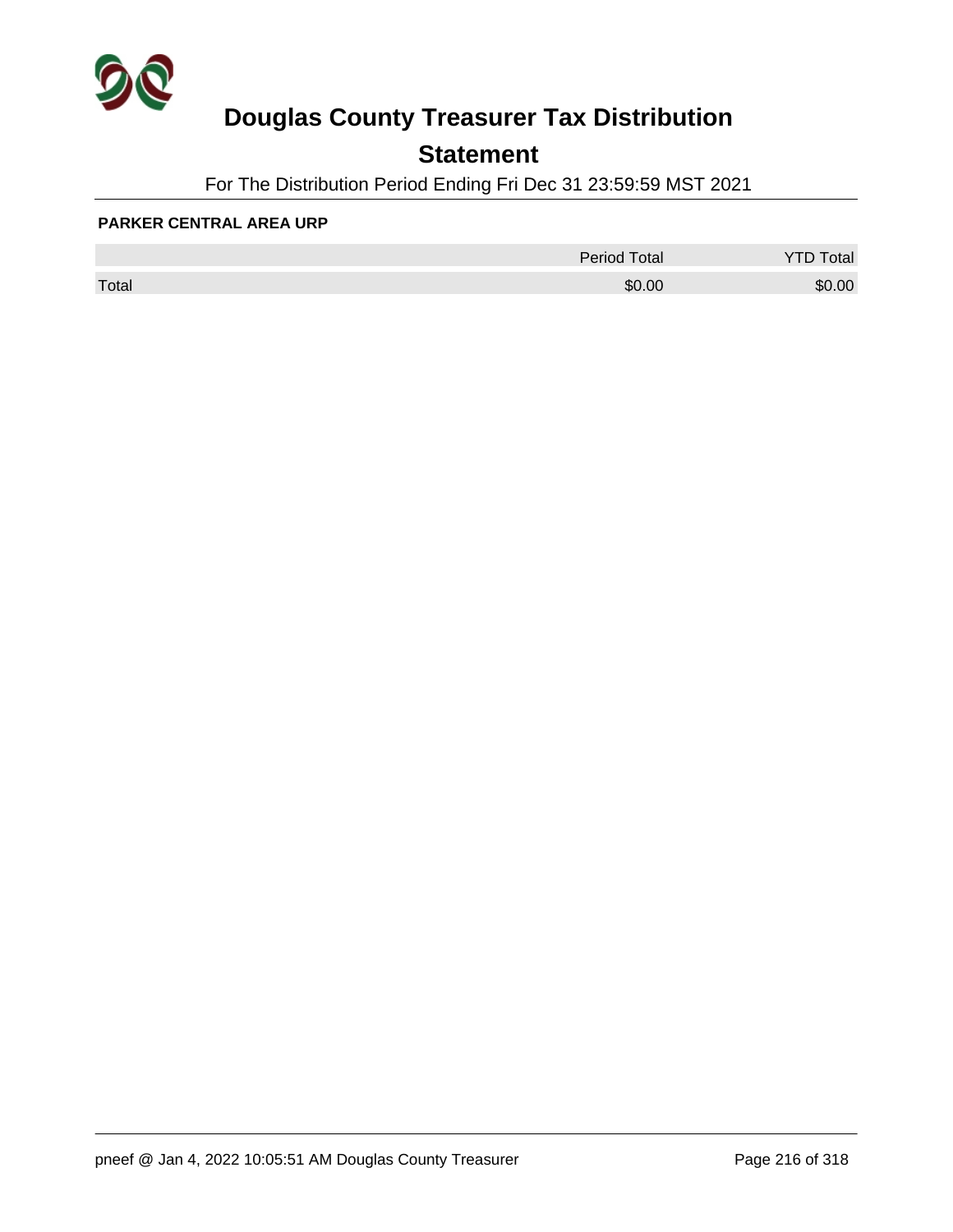

### **Statement**

For The Distribution Period Ending Fri Dec 31 23:59:59 MST 2021

### **INVERNESS WATER & SANITATION DEBT SERV**

|                                   | <b>Period Total</b> | <b>YTD Total</b> |
|-----------------------------------|---------------------|------------------|
| <b>Current Year Taxes</b>         |                     | \$11,512.97      |
| <b>Current Year Interest</b>      |                     | \$10.10          |
| Auto Ownership (SOT)              | \$78.39             | \$1,110.30       |
| <b>Current Year Treasurer Fee</b> |                     | (\$172.84)       |
| Total                             | \$78.39             | \$12,460.53      |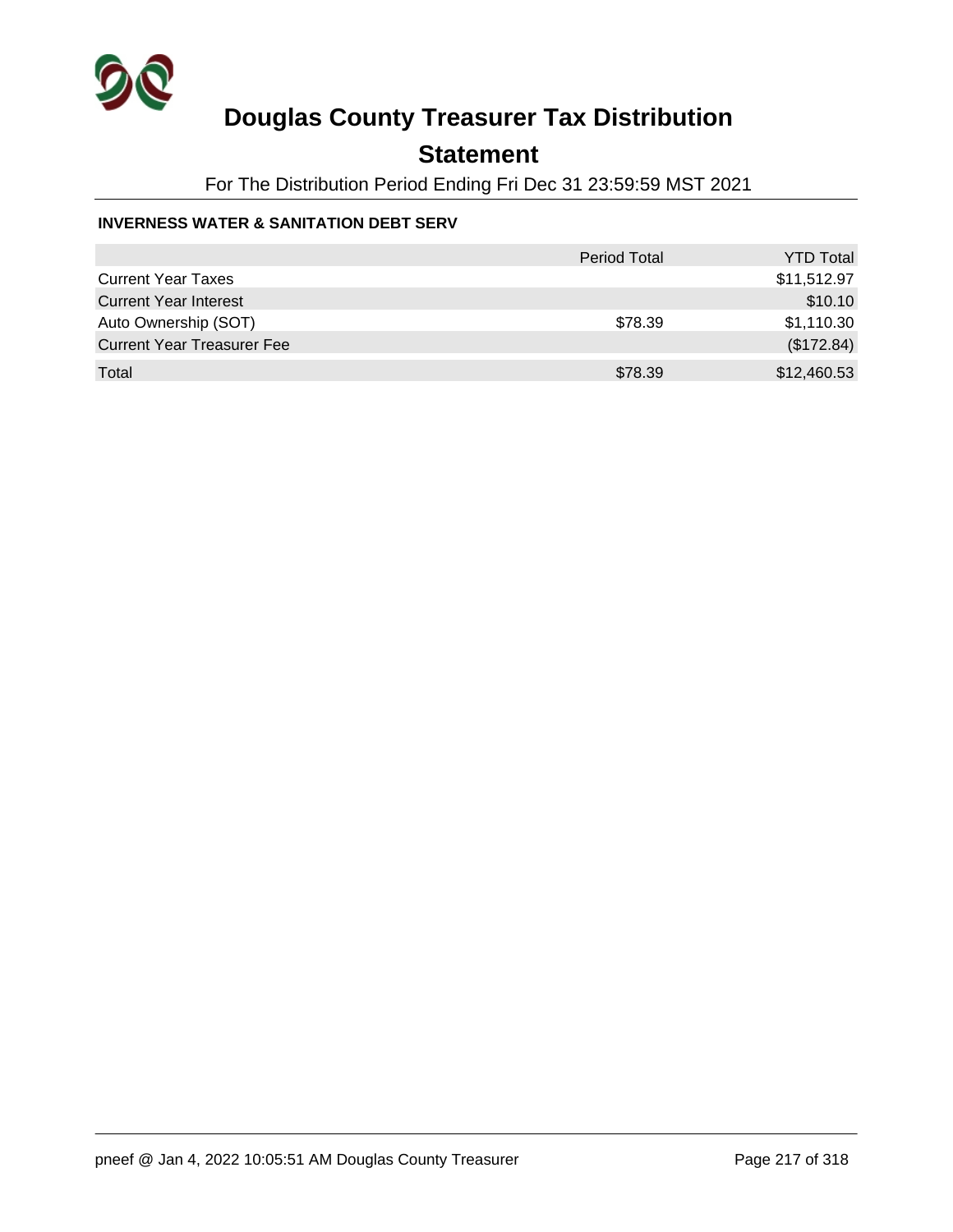

## **Statement**

For The Distribution Period Ending Fri Dec 31 23:59:59 MST 2021

### **INVERNESS METRO DISTRICT DEBT SERV**

|                                   | <b>Period Total</b> | <b>YTD Total</b> |
|-----------------------------------|---------------------|------------------|
| <b>Current Year Taxes</b>         |                     | \$15,734.38      |
| <b>Current Year Interest</b>      |                     | \$13.80          |
| Auto Ownership (SOT)              | \$107.14            | \$1,517.42       |
| <b>Current Year Treasurer Fee</b> |                     | (\$236.23)       |
| Total                             | \$107.14            | \$17,029.37      |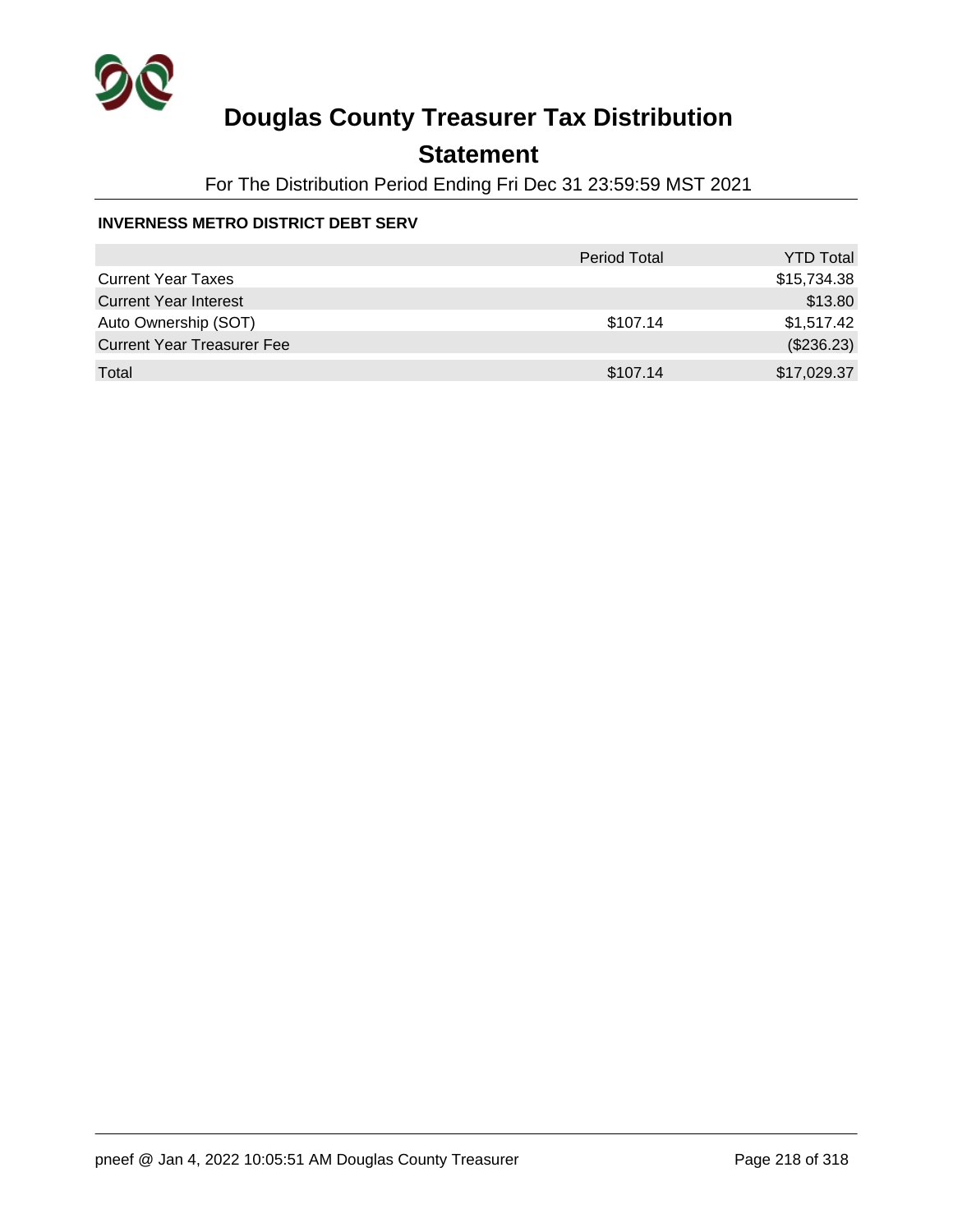

## **Statement**

For The Distribution Period Ending Fri Dec 31 23:59:59 MST 2021

### **TWO BRIDGES METROPOLITAN DISTRICT**

|                                        | <b>Period Total</b> | <b>YTD Total</b> |
|----------------------------------------|---------------------|------------------|
| <b>Current Year Taxes</b>              |                     | \$178,127.01     |
| <b>Current Year Value Adjustment</b>   |                     | (\$497.30)       |
| <b>Current Year Interest</b>           |                     | \$2,323.31       |
| Current Year Interest Value Adjustment |                     | (\$24.87)        |
| Auto Ownership (SOT)                   | \$1,212.84          | \$17,178.26      |
| <b>Current Year Treasurer Fee</b>      |                     | (\$2,699.31)     |
| Total                                  | \$1,212.84          | \$194,407.10     |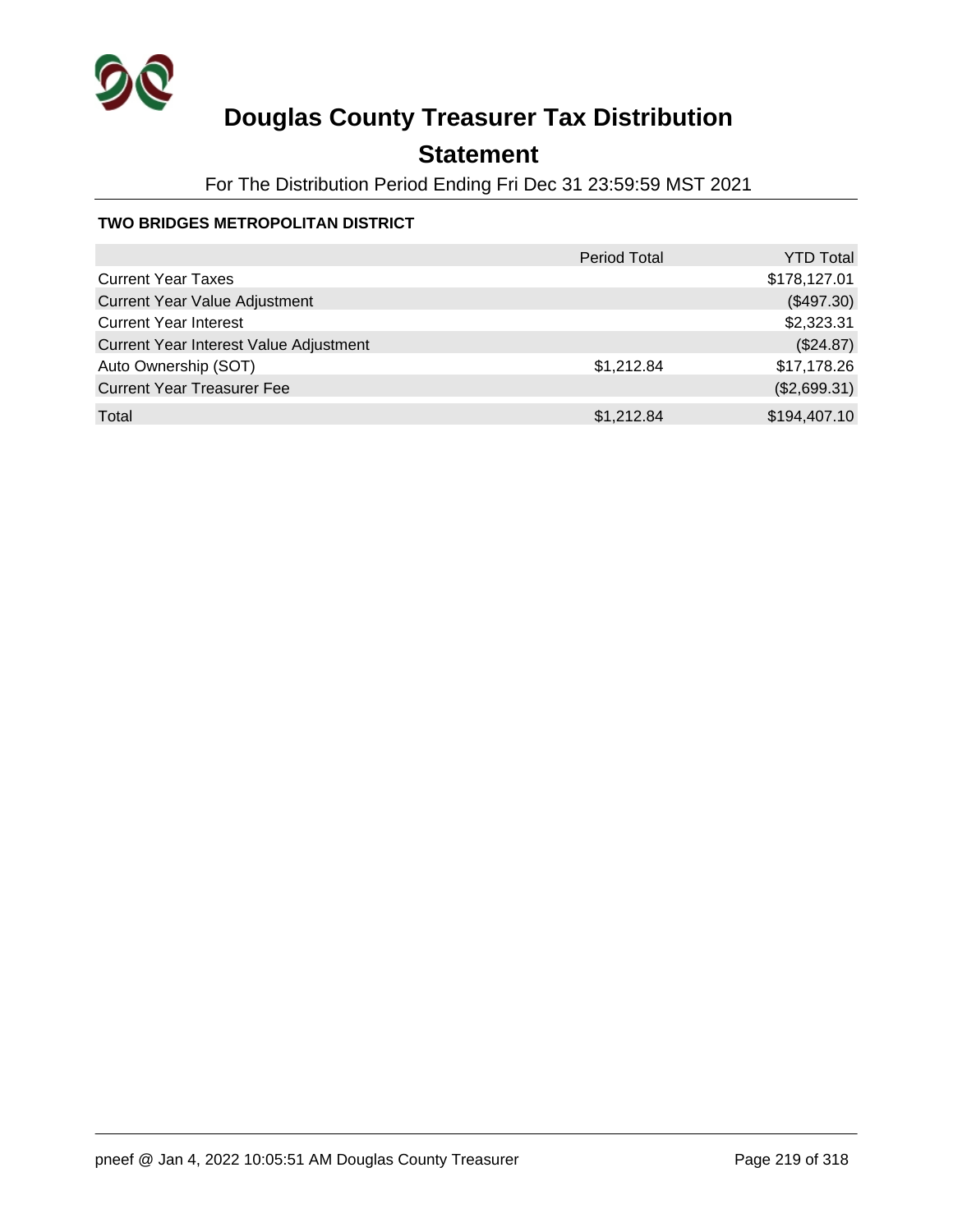

## **Statement**

For The Distribution Period Ending Fri Dec 31 23:59:59 MST 2021

### **ROBINSON RANCH METRO DISTRICT**

|                                   | <b>Period Total</b> | <b>YTD Total</b> |
|-----------------------------------|---------------------|------------------|
| <b>Current Year Taxes</b>         |                     | \$183,089.73     |
| <b>Current Year Interest</b>      |                     | \$842.56         |
| Auto Ownership (SOT)              | \$1,246.63          | \$17,656.86      |
| <b>Current Year Treasurer Fee</b> |                     | (\$2,758.97)     |
| Total                             | \$1,246.63          | \$198,830.18     |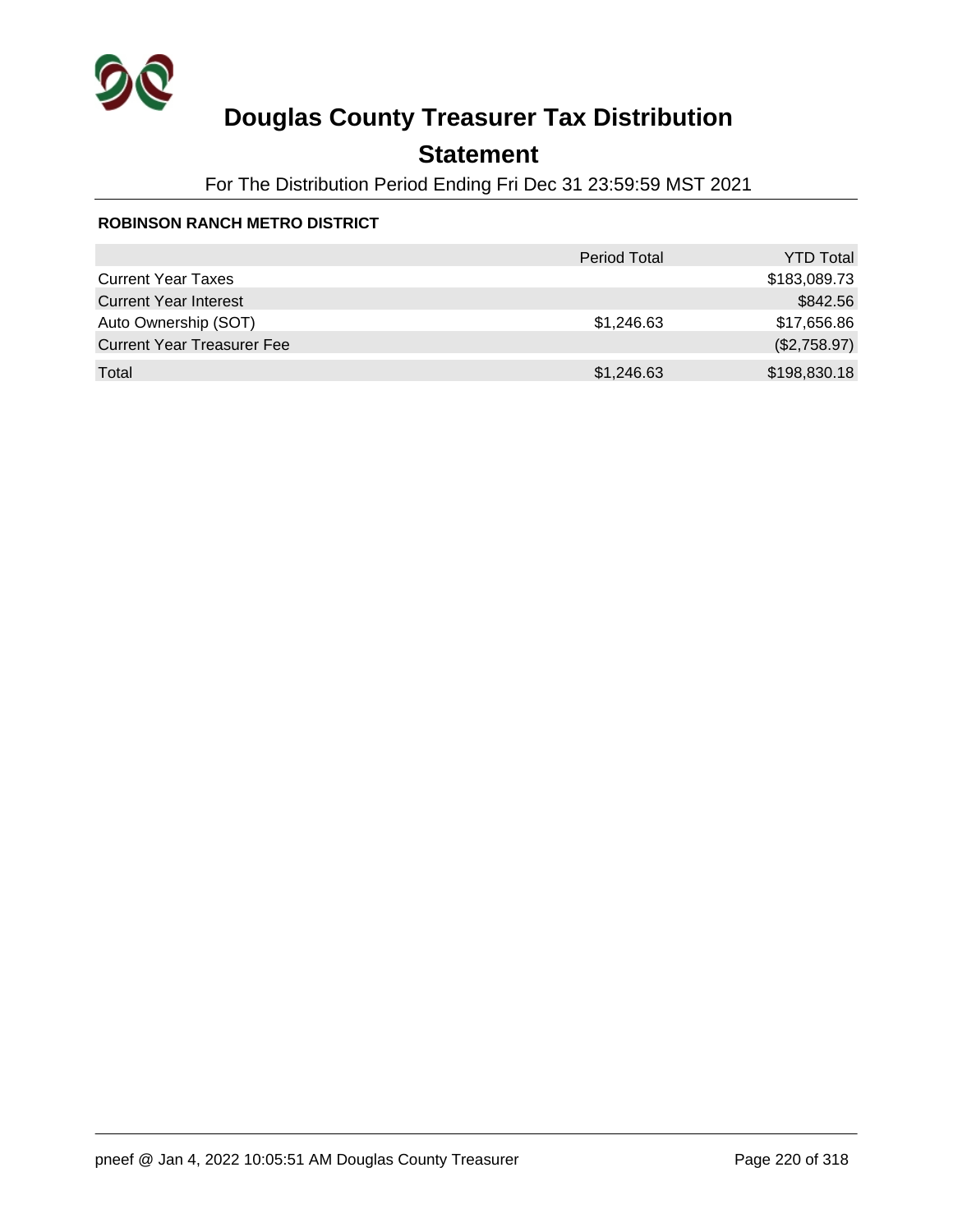

## **Statement**

For The Distribution Period Ending Fri Dec 31 23:59:59 MST 2021

|                                   | <b>Period Total</b> | <b>YTD Total</b> |
|-----------------------------------|---------------------|------------------|
| <b>Current Year Taxes</b>         |                     | \$841,388.58     |
| <b>Current Year Interest</b>      |                     | \$290.32         |
| Auto Ownership (SOT)              | \$5,728.89          | \$81,142.08      |
| <b>Current Year Treasurer Fee</b> |                     | (\$12,625.18)    |
| Total                             | \$5,728.89          | \$910,195.80     |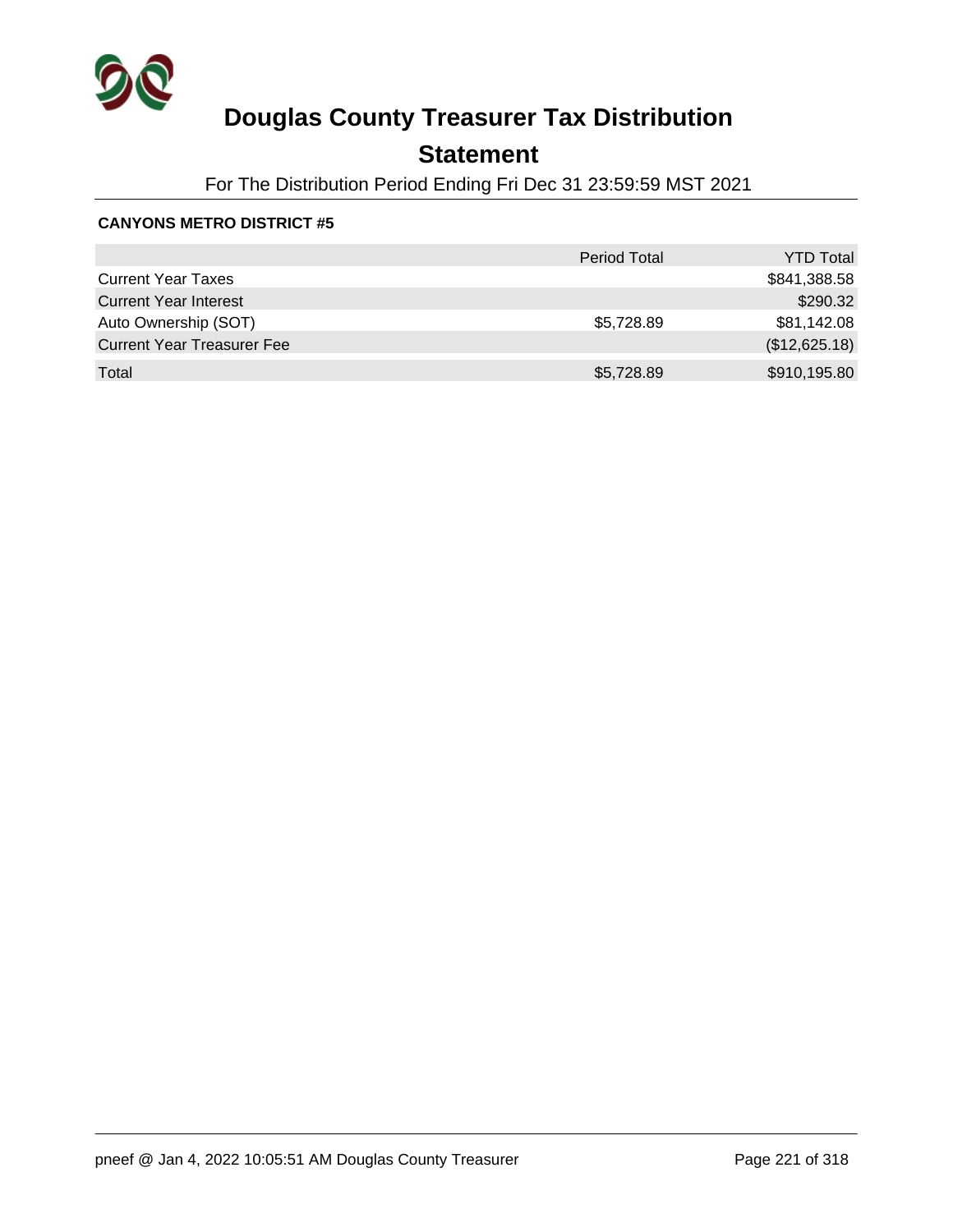

## **Statement**

For The Distribution Period Ending Fri Dec 31 23:59:59 MST 2021

|                                   | <b>Period Total</b> | <b>YTD Total</b> |
|-----------------------------------|---------------------|------------------|
| <b>Current Year Taxes</b>         |                     | \$225,707.27     |
| <b>Current Year Interest</b>      |                     | \$77.86          |
| Auto Ownership (SOT)              | \$1,536.81          | \$21,766.85      |
| <b>Current Year Treasurer Fee</b> |                     | (\$3,386.76)     |
| Total                             | \$1,536.81          | \$244,165.22     |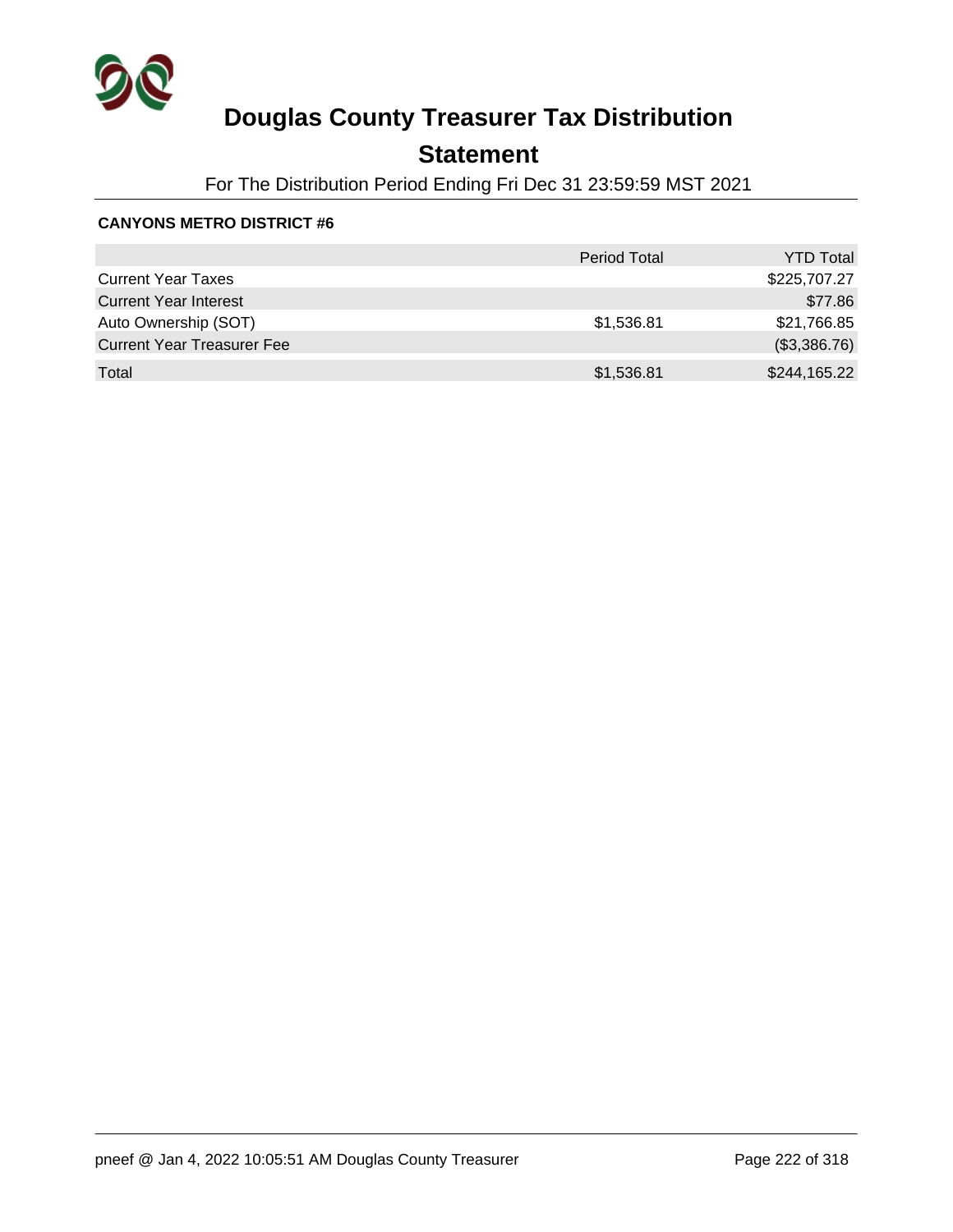

## **Statement**

For The Distribution Period Ending Fri Dec 31 23:59:59 MST 2021

|                                   | <b>Period Total</b> | <b>YTD Total</b> |
|-----------------------------------|---------------------|------------------|
| <b>Current Year Taxes</b>         |                     | \$348,865.61     |
| <b>Current Year Interest</b>      |                     | \$120.38         |
| Auto Ownership (SOT)              | \$2,375.38          | \$33,644.04      |
| <b>Current Year Treasurer Fee</b> |                     | (\$5,234.73)     |
| Total                             | \$2,375.38          | \$377,395.30     |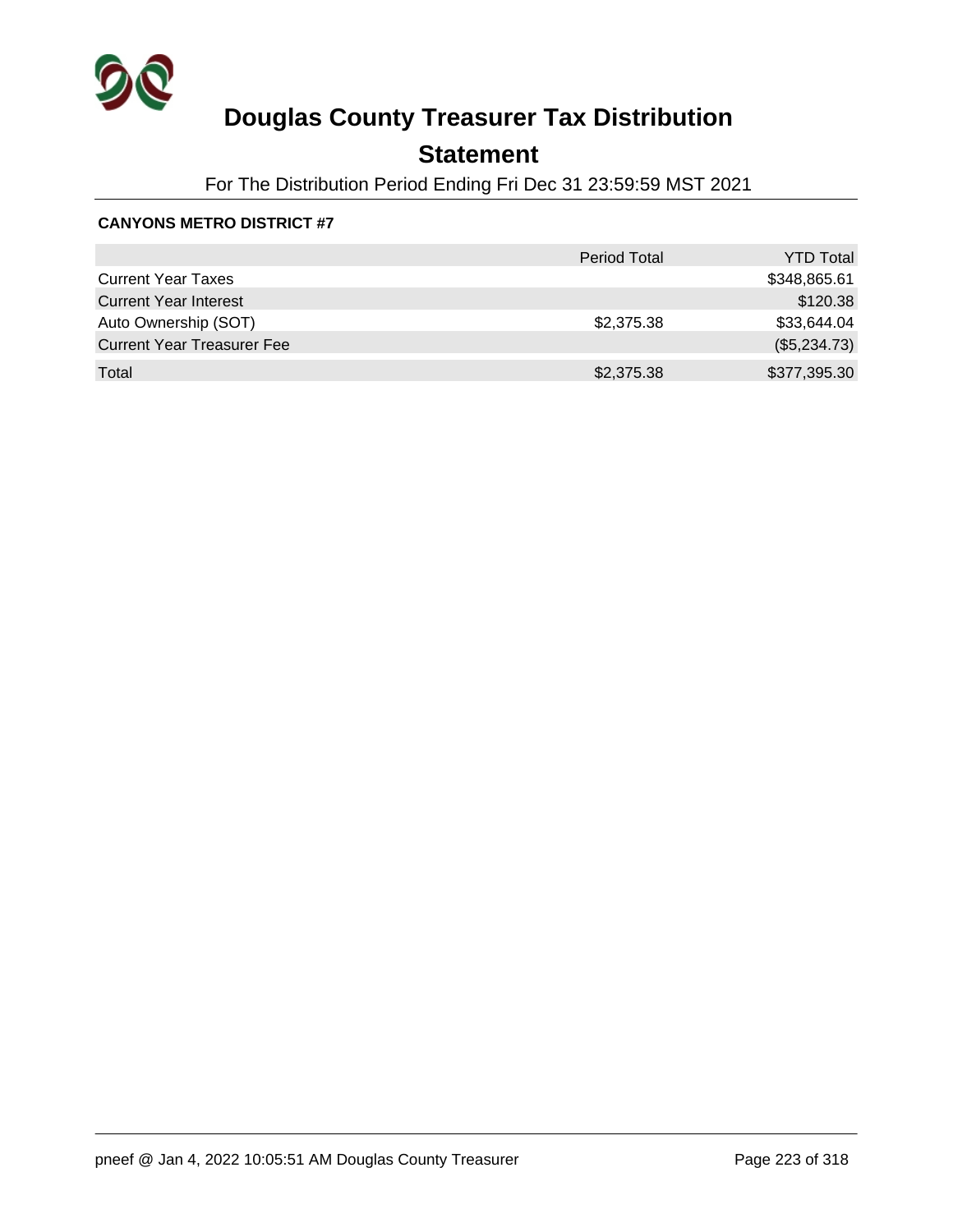

## **Statement**

For The Distribution Period Ending Fri Dec 31 23:59:59 MST 2021

|       | <b>Period Total</b> | otal<br>້ |
|-------|---------------------|-----------|
| Total | \$0.00              | \$0.00    |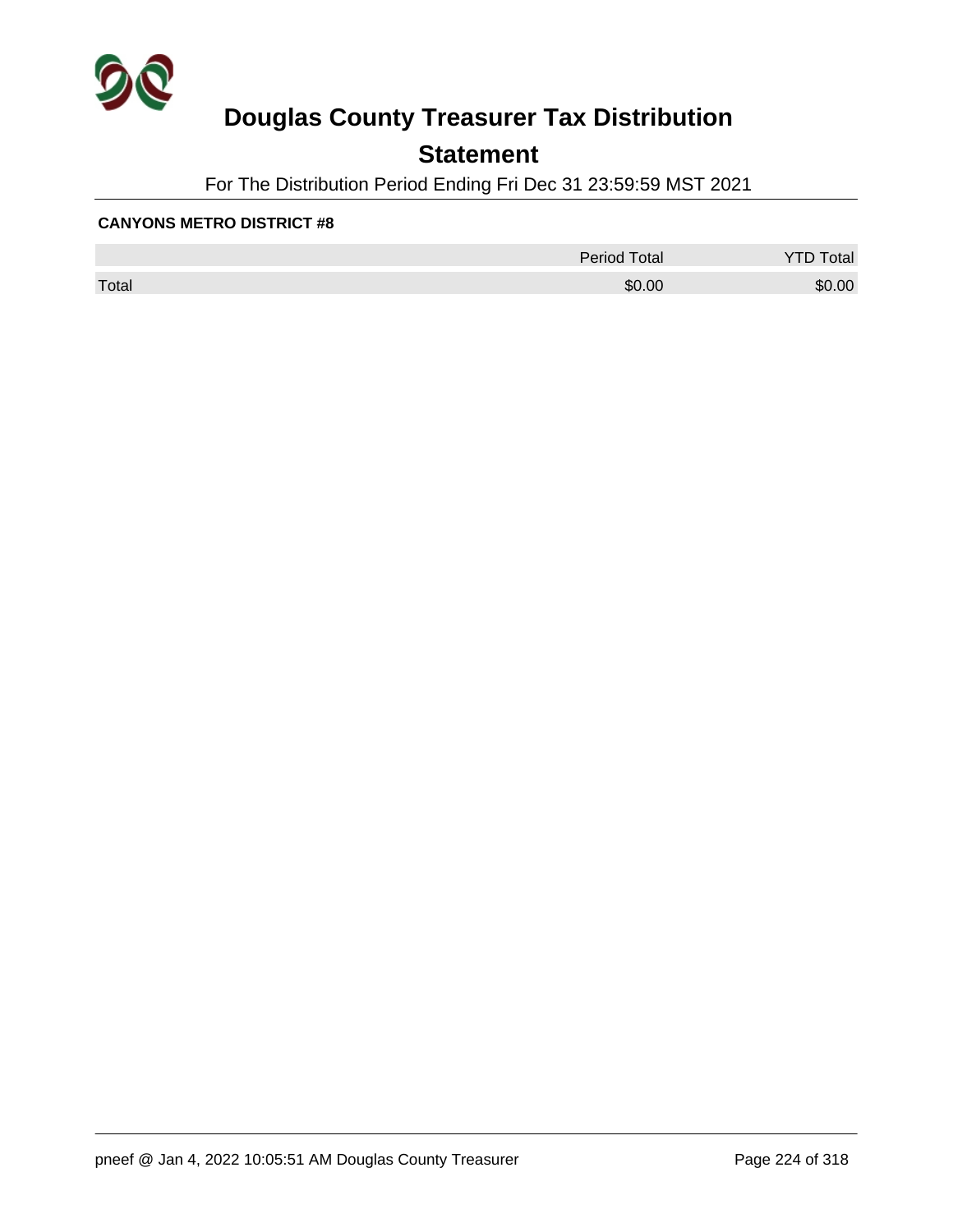

## **Statement**

For The Distribution Period Ending Fri Dec 31 23:59:59 MST 2021

|       | <b>Period Total</b> | otal<br>້ |
|-------|---------------------|-----------|
| Total | \$0.00              | \$0.00    |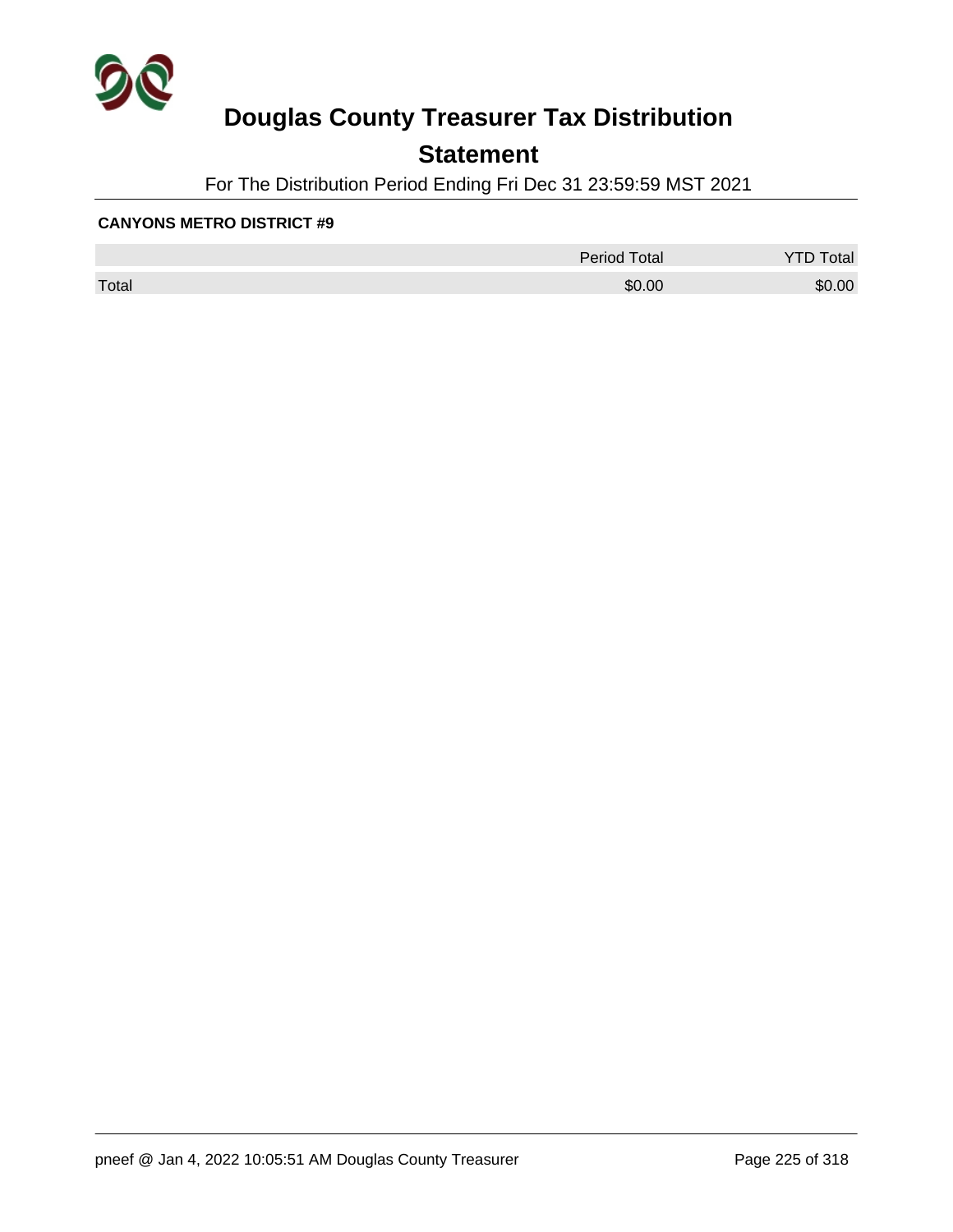

## **Statement**

For The Distribution Period Ending Fri Dec 31 23:59:59 MST 2021

|       | Period Total | otal   |
|-------|--------------|--------|
| Total | \$0.00       | \$0.00 |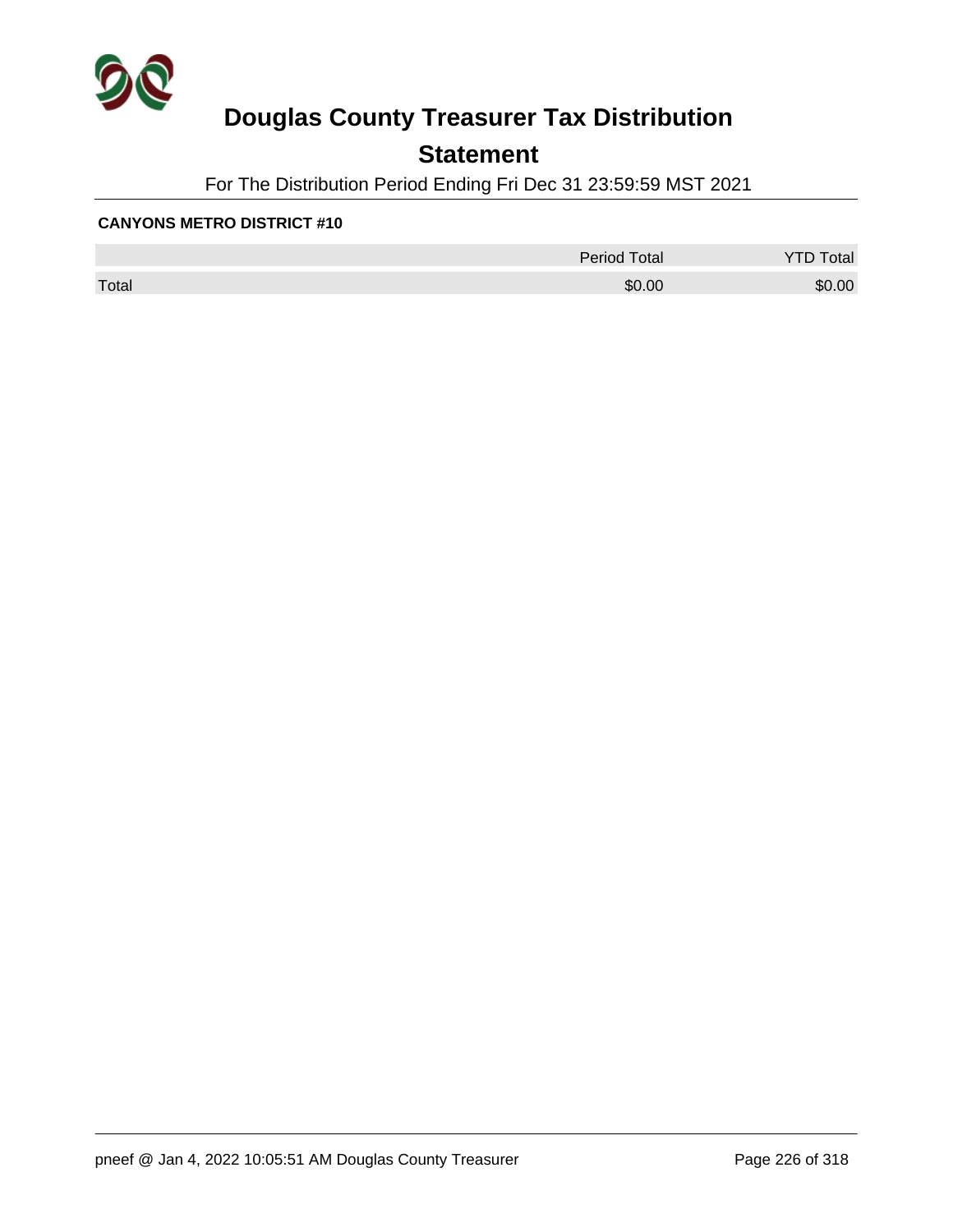

## **Statement**

For The Distribution Period Ending Fri Dec 31 23:59:59 MST 2021

|       | <b>Period Total</b> | otal<br>້ |
|-------|---------------------|-----------|
| Total | \$0.00              | \$0.00    |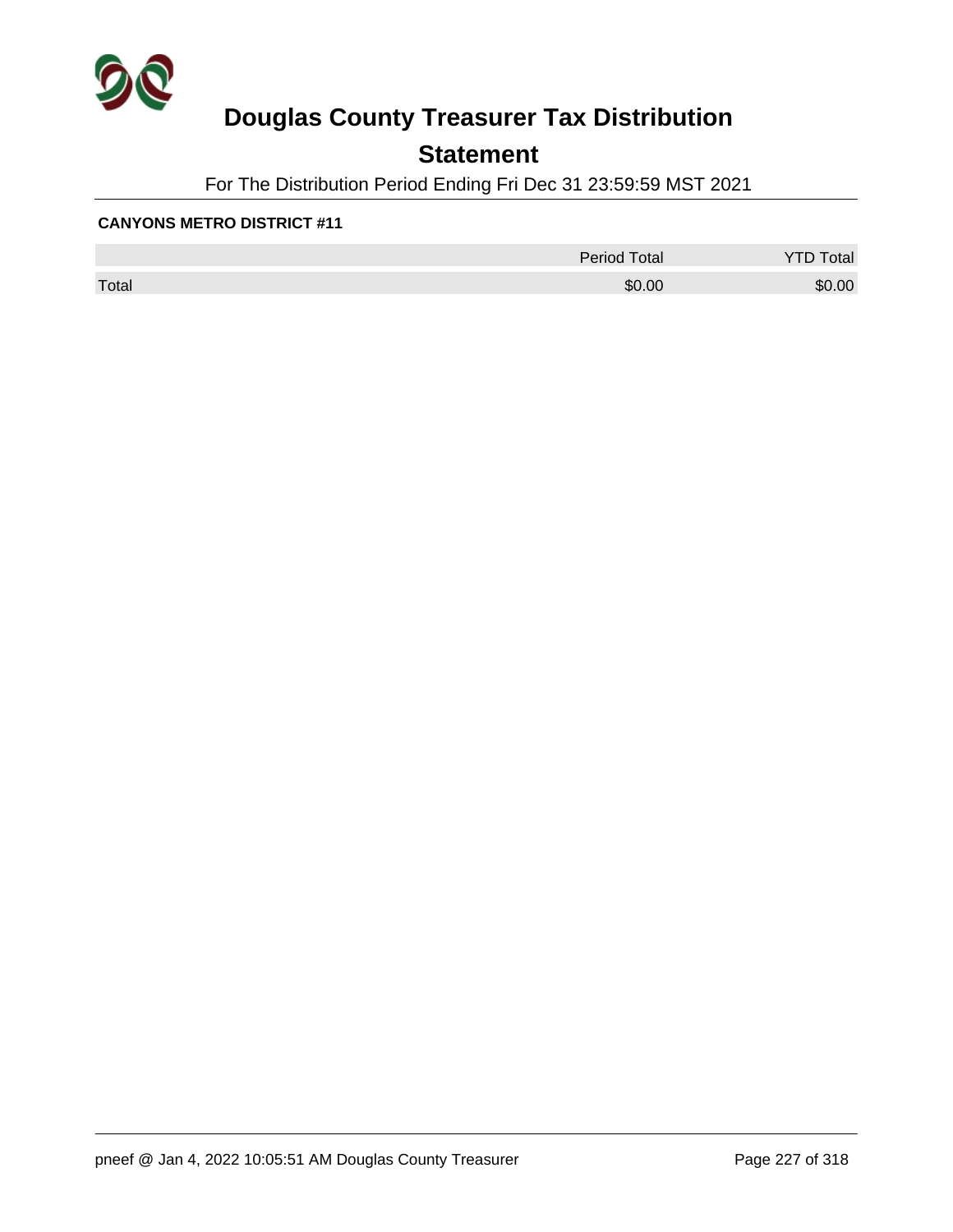

### **Statement**

For The Distribution Period Ending Fri Dec 31 23:59:59 MST 2021

#### **SOUTH MERIDIAN METRO DEBT SERVICE 3**

|                                   | <b>Period Total</b> | <b>YTD Total</b> |
|-----------------------------------|---------------------|------------------|
| <b>Current Year Taxes</b>         |                     | \$39,457.57      |
| Auto Ownership (SOT)              | \$268.66            | \$3,805.24       |
| <b>Current Year Treasurer Fee</b> |                     | (\$591.88)       |
| Total                             | \$268.66            | \$42,670.93      |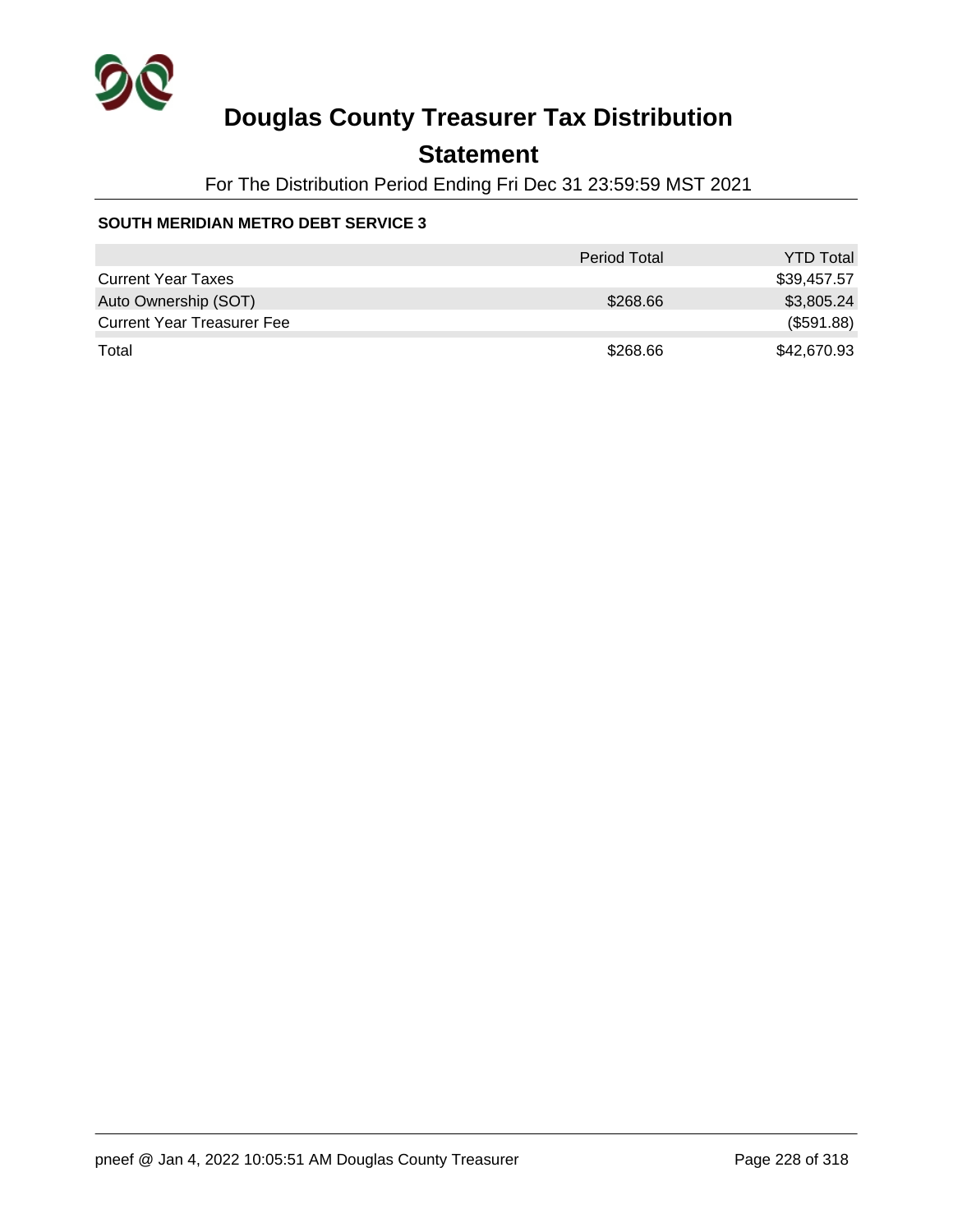

## **Statement**

For The Distribution Period Ending Fri Dec 31 23:59:59 MST 2021

### **PARKER HOMESTEAD METRO DISTRICT**

|                                   | <b>Period Total</b> | <b>YTD Total</b> |
|-----------------------------------|---------------------|------------------|
| <b>Current Year Taxes</b>         |                     | \$682,905.83     |
| Senior/Veteran Exemptions         |                     | \$1,021.12       |
| <b>Current Year Interest</b>      |                     | \$717.79         |
| Auto Ownership (SOT)              | \$4,656.76          | \$65,956.76      |
| <b>Current Year Treasurer Fee</b> |                     | (\$10,269.69)    |
| Total                             | \$4,656.76          | \$740,331.81     |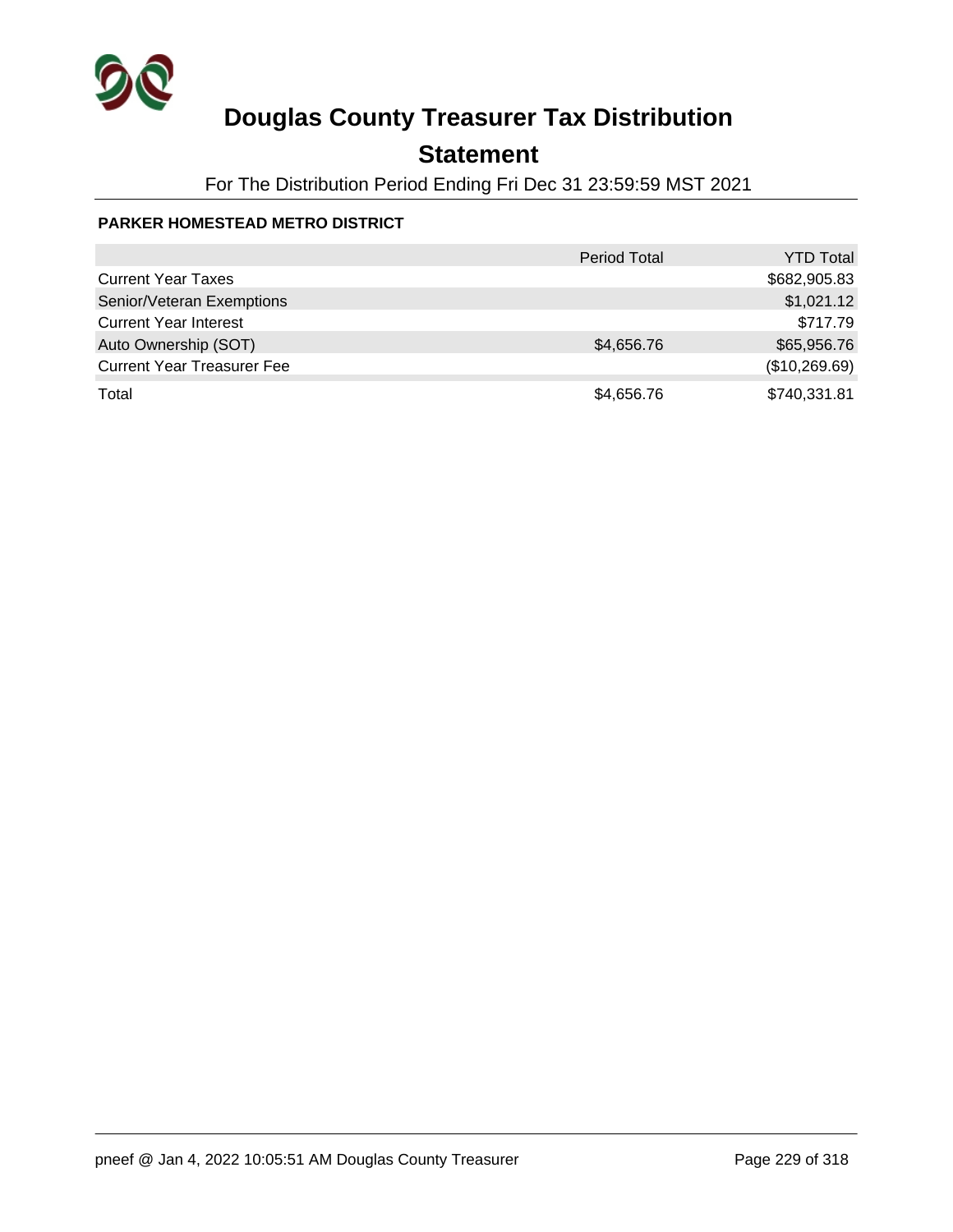

## **Statement**

For The Distribution Period Ending Fri Dec 31 23:59:59 MST 2021

#### **NORTH PINE VISTAS METRO DISTRICT 1**

|       | <b>Period Total</b> | otal<br>້ |
|-------|---------------------|-----------|
| Total | \$0.00              | \$0.00    |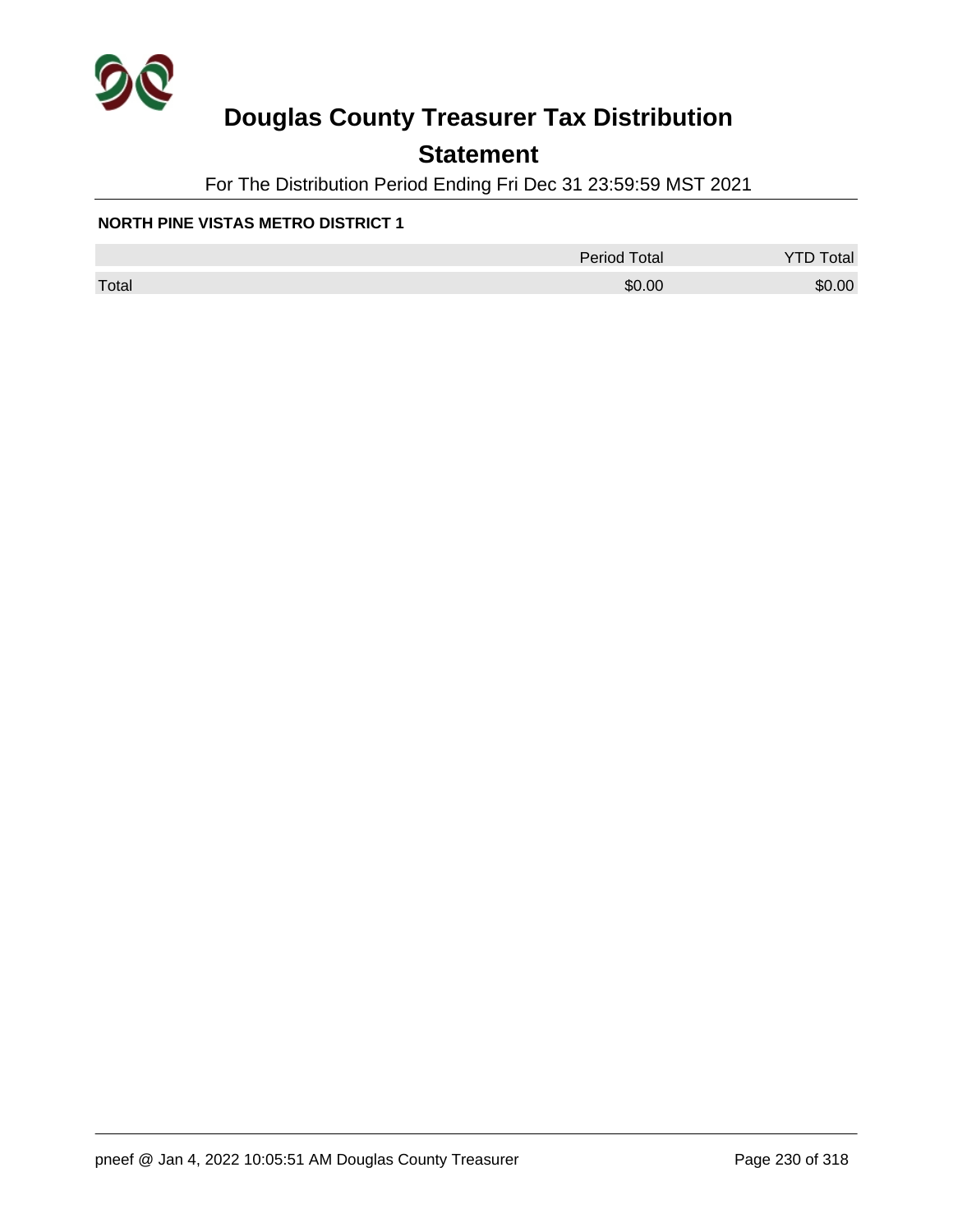

## **Statement**

For The Distribution Period Ending Fri Dec 31 23:59:59 MST 2021

### **NORTH PINE VISTAS METRO DISTRICT 2**

|                                   | <b>Period Total</b> | <b>YTD Total</b> |
|-----------------------------------|---------------------|------------------|
| <b>Current Year Taxes</b>         |                     | \$341,413.18     |
| <b>Current Year Interest</b>      |                     | \$201.41         |
| Auto Ownership (SOT)              | \$2,324.63          | \$32,925.29      |
| <b>Current Year Treasurer Fee</b> |                     | (\$5,124.18)     |
| Total                             | \$2,324.63          | \$369,415.70     |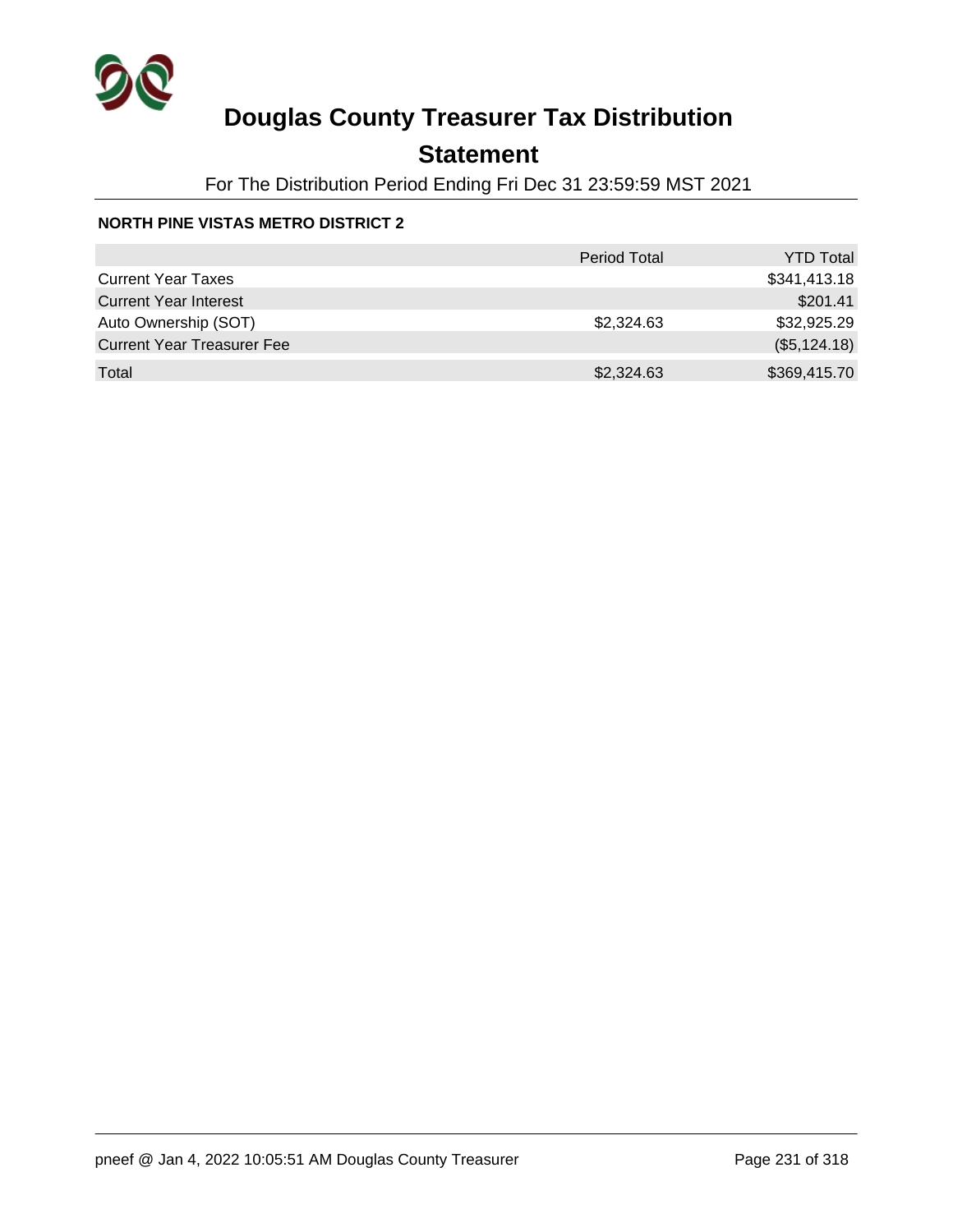

## **Statement**

For The Distribution Period Ending Fri Dec 31 23:59:59 MST 2021

### **NORTH PINE VISTAS METRO DISTRICT 3**

|                                   | <b>Period Total</b> | <b>YTD Total</b> |
|-----------------------------------|---------------------|------------------|
| <b>Current Year Taxes</b>         |                     | \$1,037,092.87   |
| <b>Current Year Interest</b>      |                     | \$462.45         |
| Auto Ownership (SOT)              | \$7,061.41          | \$100,015.45     |
| <b>Current Year Treasurer Fee</b> |                     | (\$15,563.39)    |
| Total                             | \$7,061.41          | \$1,122,007.38   |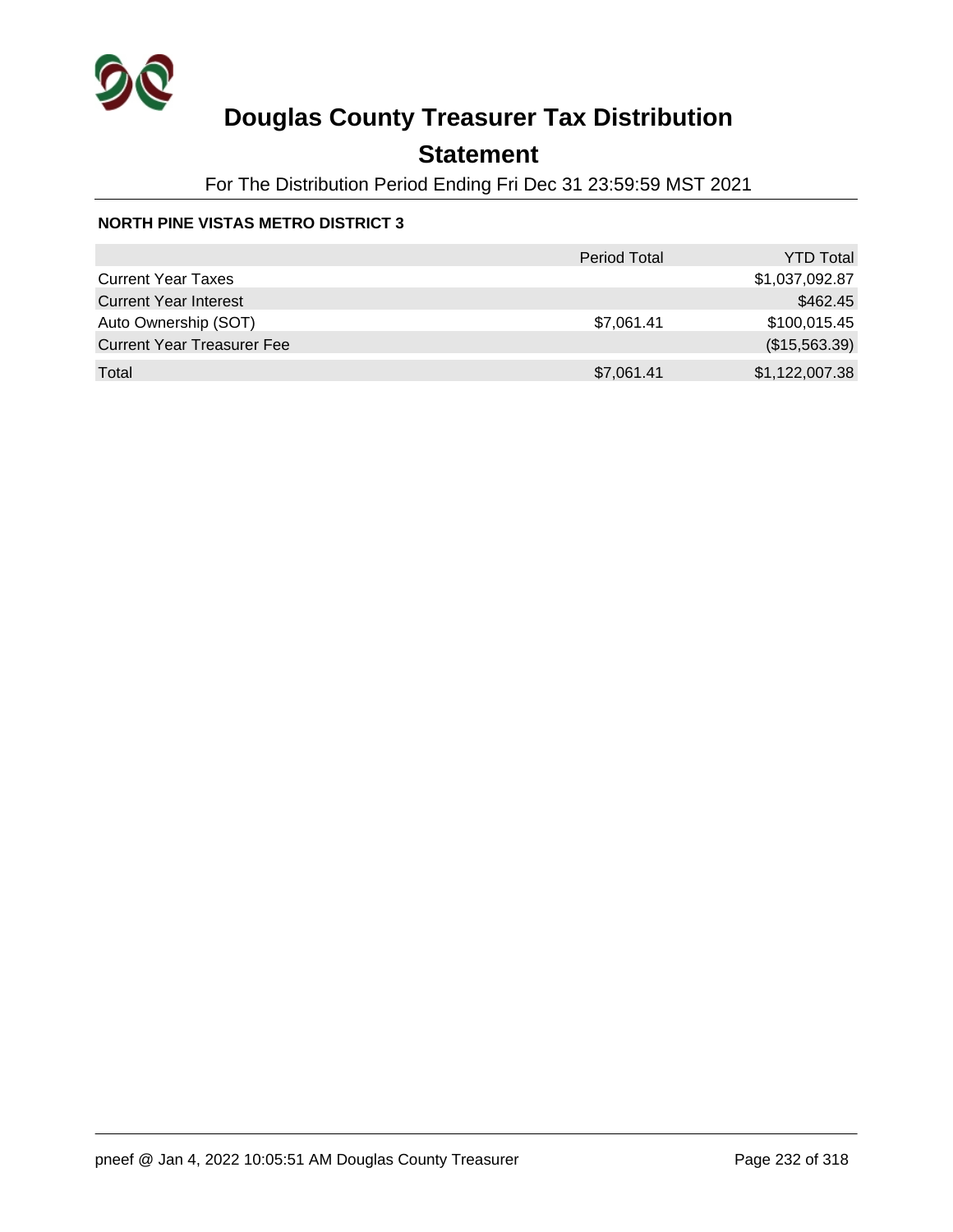

### **Statement**

For The Distribution Period Ending Fri Dec 31 23:59:59 MST 2021

### **LINCOLN PARK METRO DISTRICT DEBT SERVICE**

|                                   | Period Total | <b>YTD Total</b> |
|-----------------------------------|--------------|------------------|
| <b>Current Year Taxes</b>         |              | \$2.59           |
| Auto Ownership (SOT)              | \$0.02       | \$0.23           |
| <b>Current Year Treasurer Fee</b> |              | (\$0.04)         |
| Total                             | \$0.02       | \$2.78           |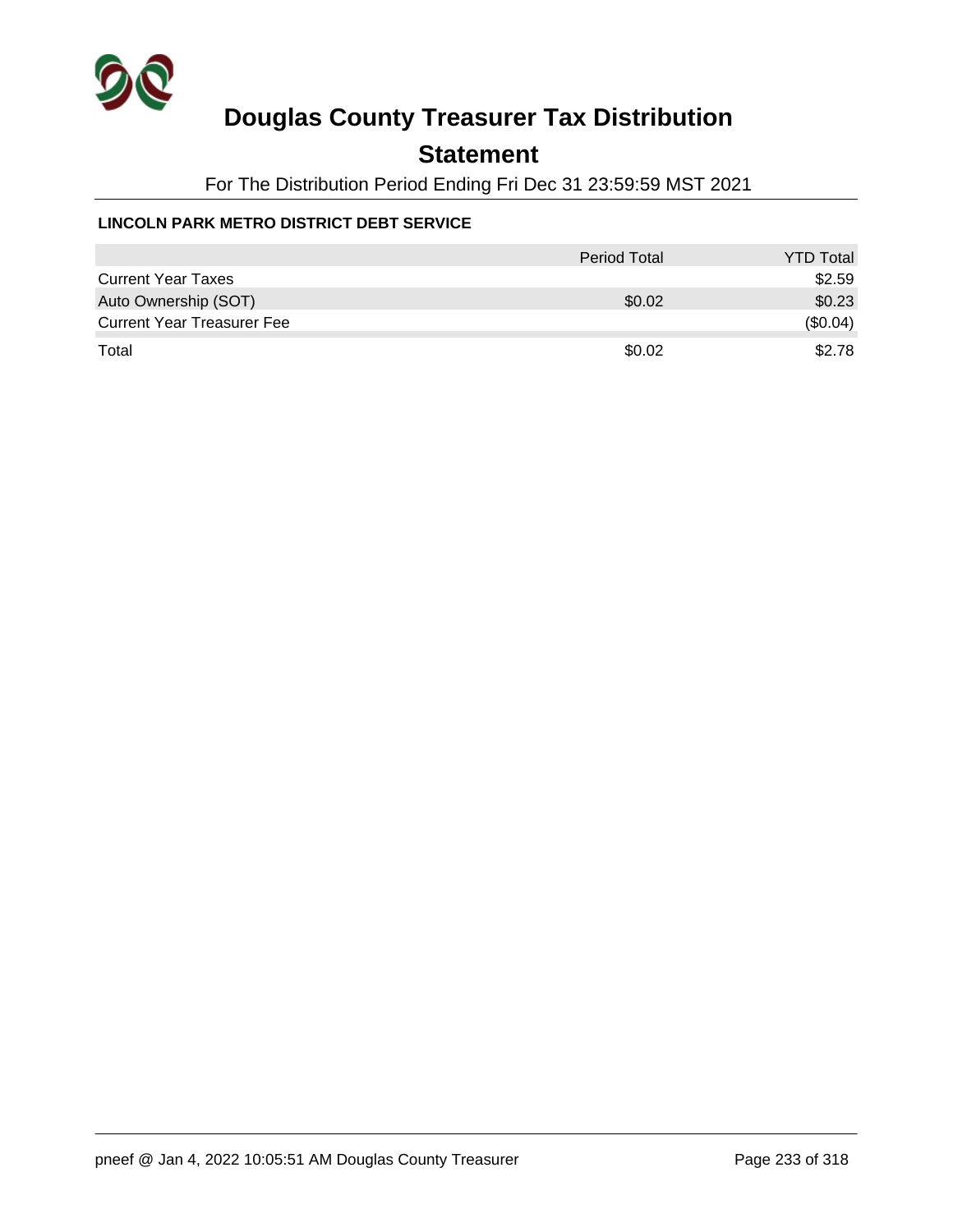

## **Statement**

For The Distribution Period Ending Fri Dec 31 23:59:59 MST 2021

### **MERIDIAN METRO DISTRICT DEBT SERVICE 2**

|                                   | <b>Period Total</b> | <b>YTD Total</b> |
|-----------------------------------|---------------------|------------------|
| <b>Current Year Taxes</b>         |                     | \$211,938.32     |
| <b>Current Year Interest</b>      |                     | \$48.78          |
| Auto Ownership (SOT)              | \$1,443.05          | \$20,438.94      |
| <b>Current Year Treasurer Fee</b> |                     | (\$3,179.78)     |
| Total                             | \$1,443.05          | \$229,246.26     |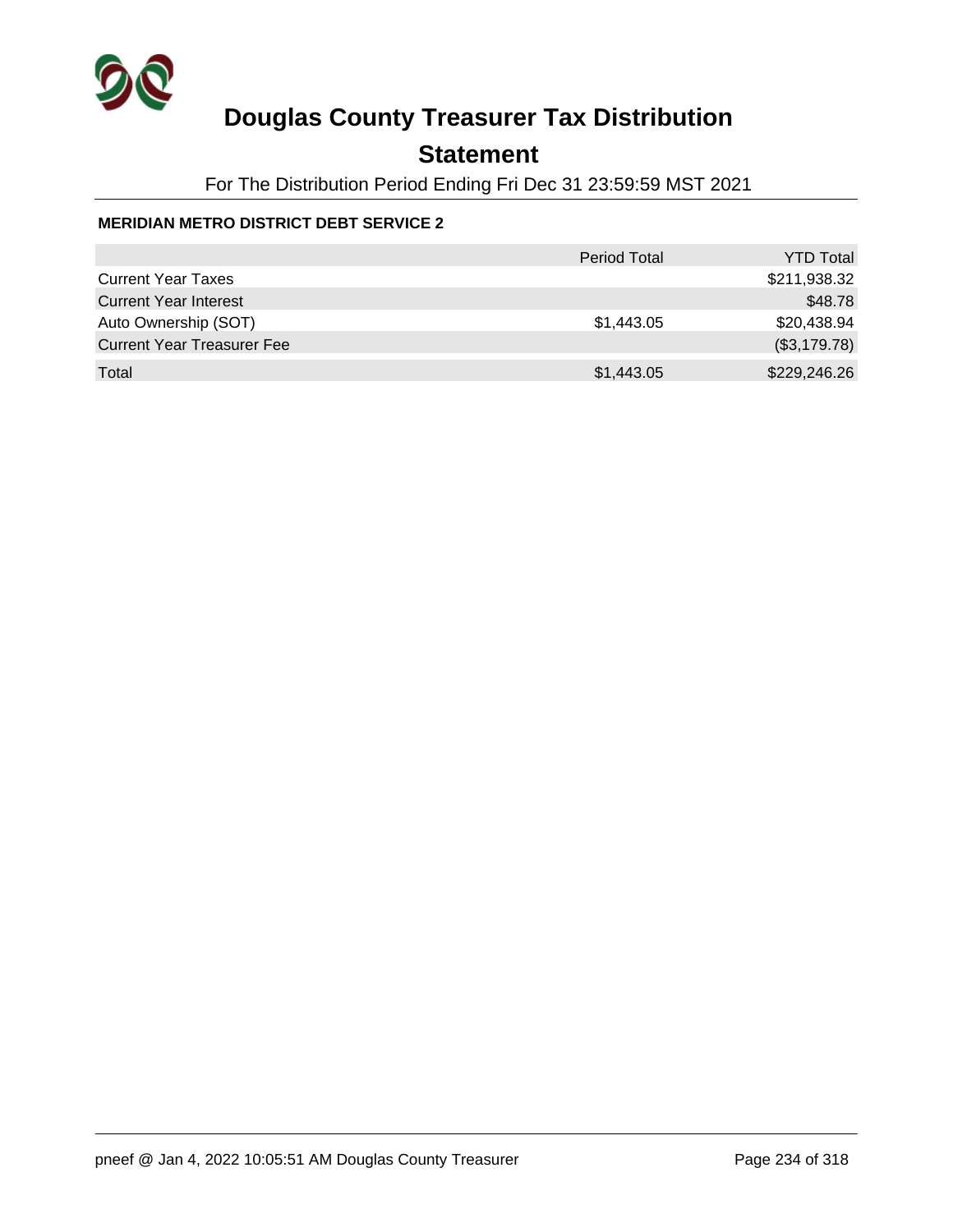

## **Statement**

For The Distribution Period Ending Fri Dec 31 23:59:59 MST 2021

### **CASTLE PINES TOWN CENTER METRO 2**

|                                   | Period Total | <b>YTD Total</b> |
|-----------------------------------|--------------|------------------|
| <b>Current Year Taxes</b>         |              | \$31.05          |
| Auto Ownership (SOT)              | \$0.21       | \$2.98           |
| <b>Current Year Treasurer Fee</b> |              | (\$0.47)         |
| Total                             | \$0.21       | \$33.56          |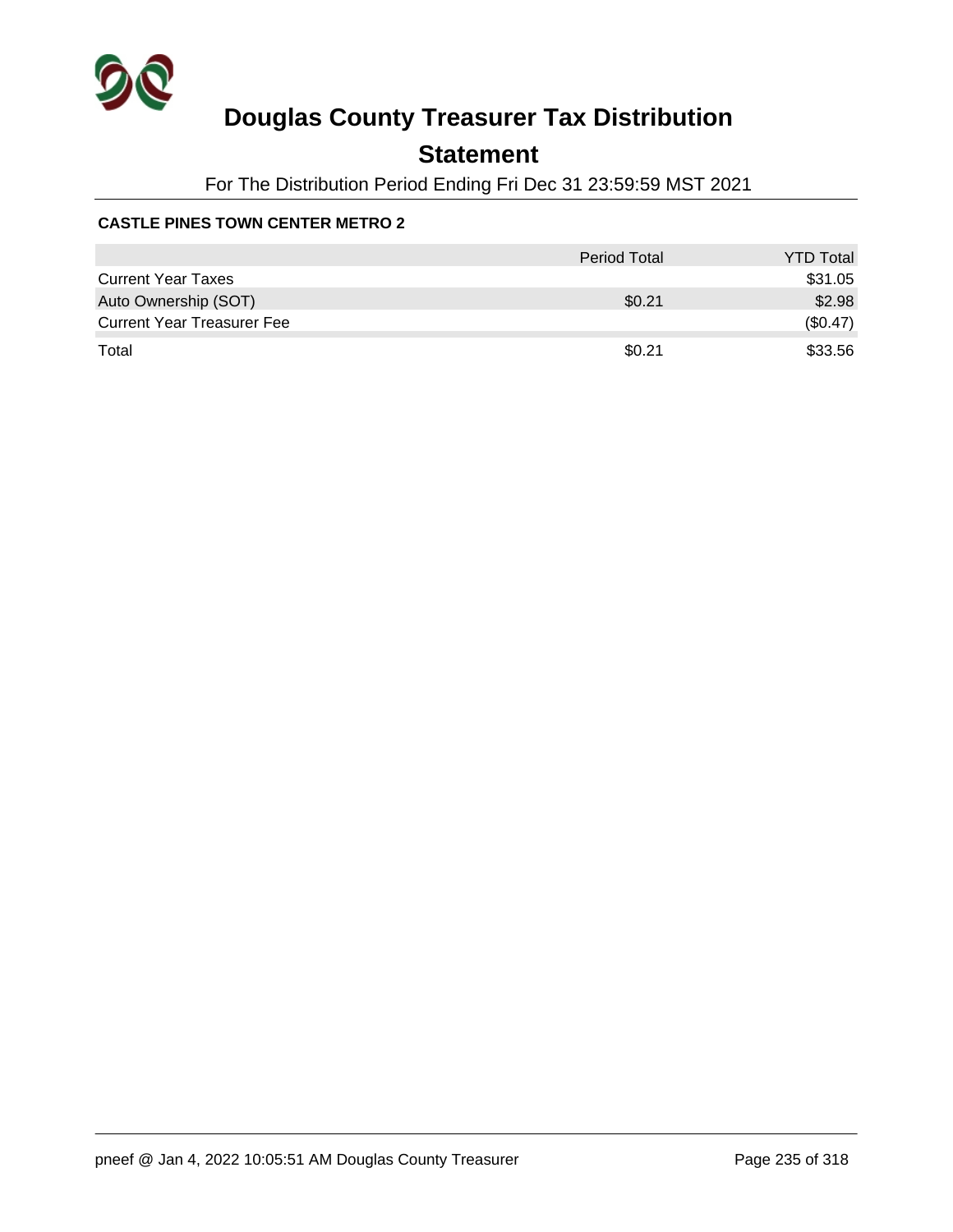

## **Statement**

For The Distribution Period Ending Fri Dec 31 23:59:59 MST 2021

### **CASTLE PINES TOWN CENTER METRO 3**

|                                   | Period Total | <b>YTD Total</b> |
|-----------------------------------|--------------|------------------|
| <b>Current Year Taxes</b>         |              | \$41.86          |
| Auto Ownership (SOT)              | \$0.29       | \$4.07           |
| <b>Current Year Treasurer Fee</b> |              | (\$0.63)         |
| Total                             | \$0.29       | \$45.30          |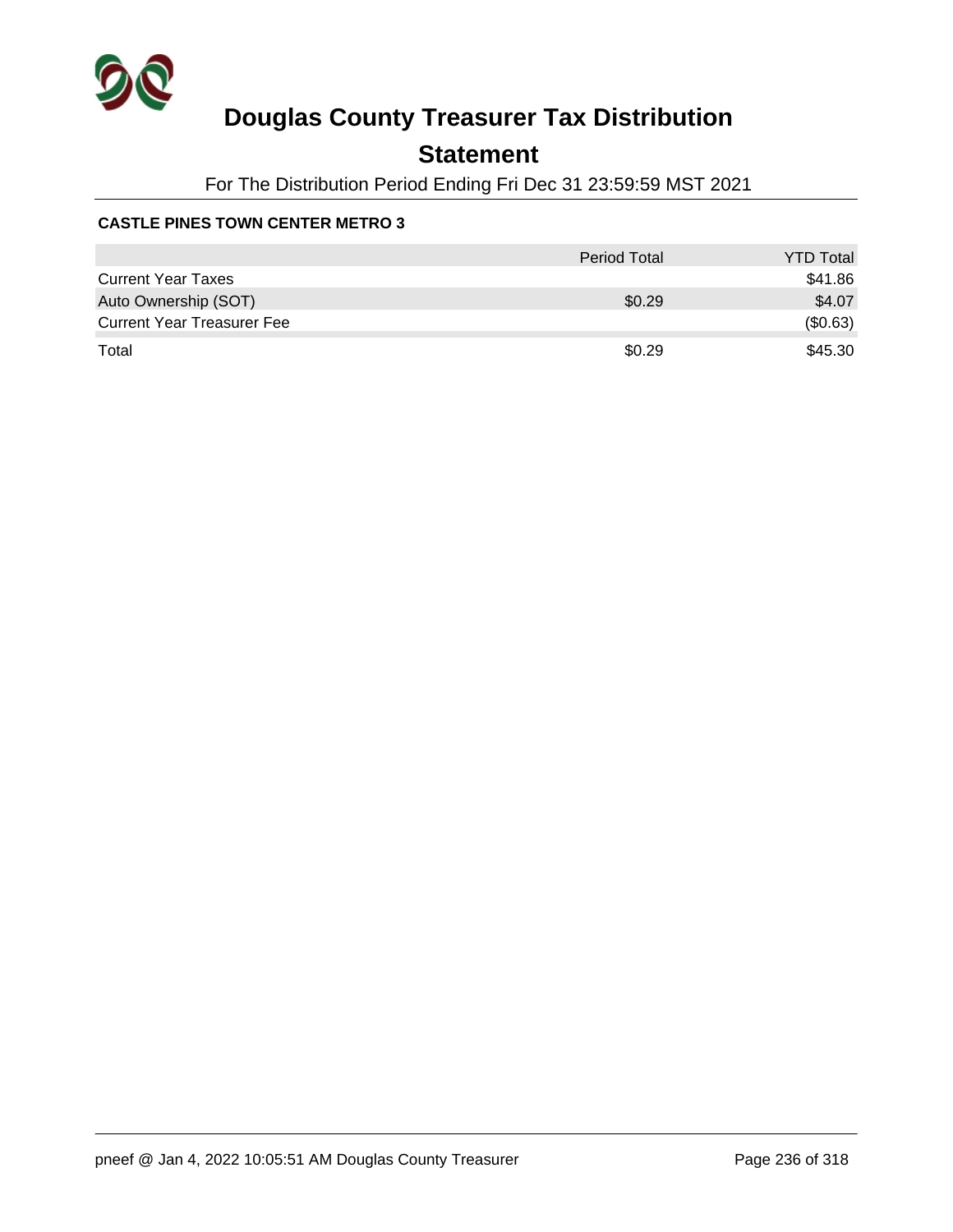

### **Statement**

For The Distribution Period Ending Fri Dec 31 23:59:59 MST 2021

### **VILLAGE ON THE GREEN METRO DISTRICT 1**

|                                   | <b>Period Total</b> | <b>YTD Total</b> |
|-----------------------------------|---------------------|------------------|
| <b>Current Year Taxes</b>         |                     | \$134,599.30     |
| Auto Ownership (SOT)              | \$916.47            | \$12,980.51      |
| <b>Current Year Treasurer Fee</b> |                     | (\$2,018.99)     |
| Total                             | \$916.47            | \$145,560.82     |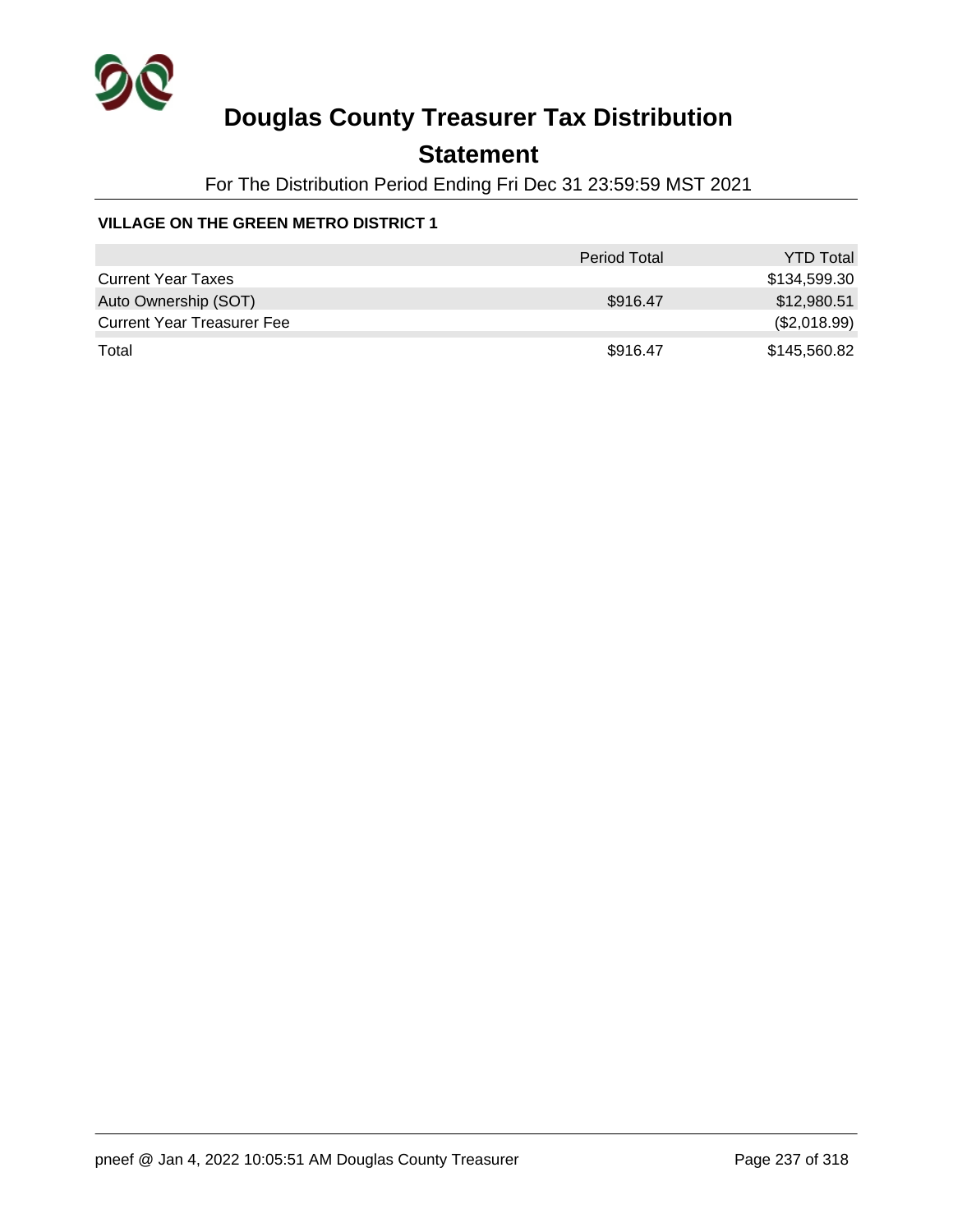

## **Statement**

For The Distribution Period Ending Fri Dec 31 23:59:59 MST 2021

### **NORTH MERIDIAN METRO DEBT SERVICE 2**

|                                   | <b>Period Total</b> | <b>YTD Total</b> |
|-----------------------------------|---------------------|------------------|
| <b>Current Year Taxes</b>         |                     | \$2,144.00       |
| Auto Ownership (SOT)              | \$14.60             | \$206.77         |
| <b>Current Year Treasurer Fee</b> |                     | (\$32.16)        |
| Total                             | \$14.60             | \$2,318.61       |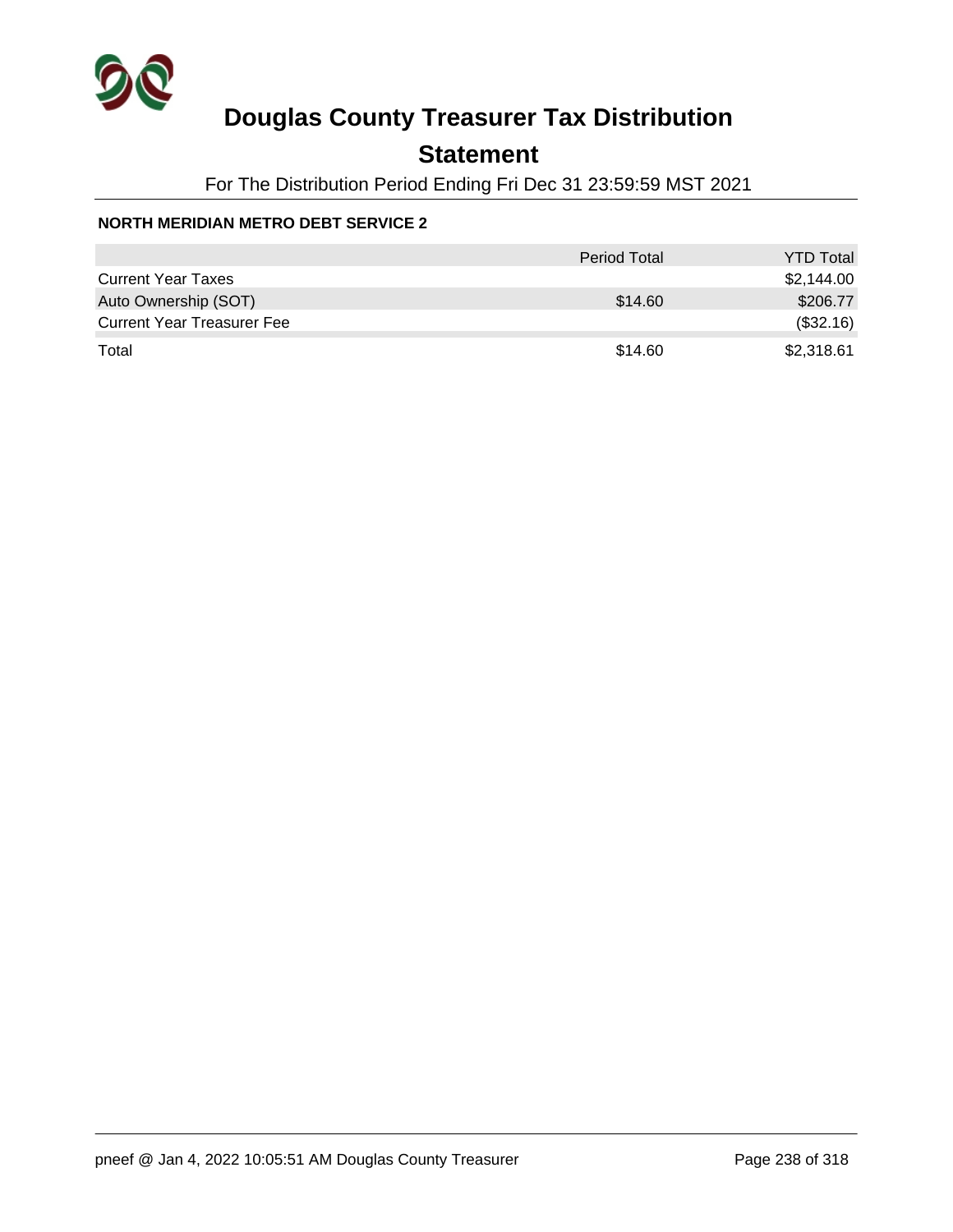

## **Statement**

For The Distribution Period Ending Fri Dec 31 23:59:59 MST 2021

#### **PLUM VALLEY HEIGHTS-SUB OF ROXBOROUGH WTR & SAN**

|                                         | <b>Period Total</b> | YTD Total    |
|-----------------------------------------|---------------------|--------------|
| <b>Current Year Taxes</b>               |                     | \$453,507.78 |
| Senior/Veteran Exemptions               |                     | \$11,562.61  |
| Prior Year Value Adjustment (Abatement) |                     | (\$1,012.83) |
| <b>Current Year Interest</b>            |                     | \$672.72     |
| Prior Year Interest Value Adjustment    |                     | (\$141.80)   |
| Auto Ownership (SOT)                    | \$3,166.60          | \$44,850.62  |
| <b>Current Year Treasurer Fee</b>       |                     | (\$6,986.14) |
| <b>Prior Year Treasurer Fee</b>         |                     | \$15.19      |
| Total                                   | \$3,166.60          | \$502,468.15 |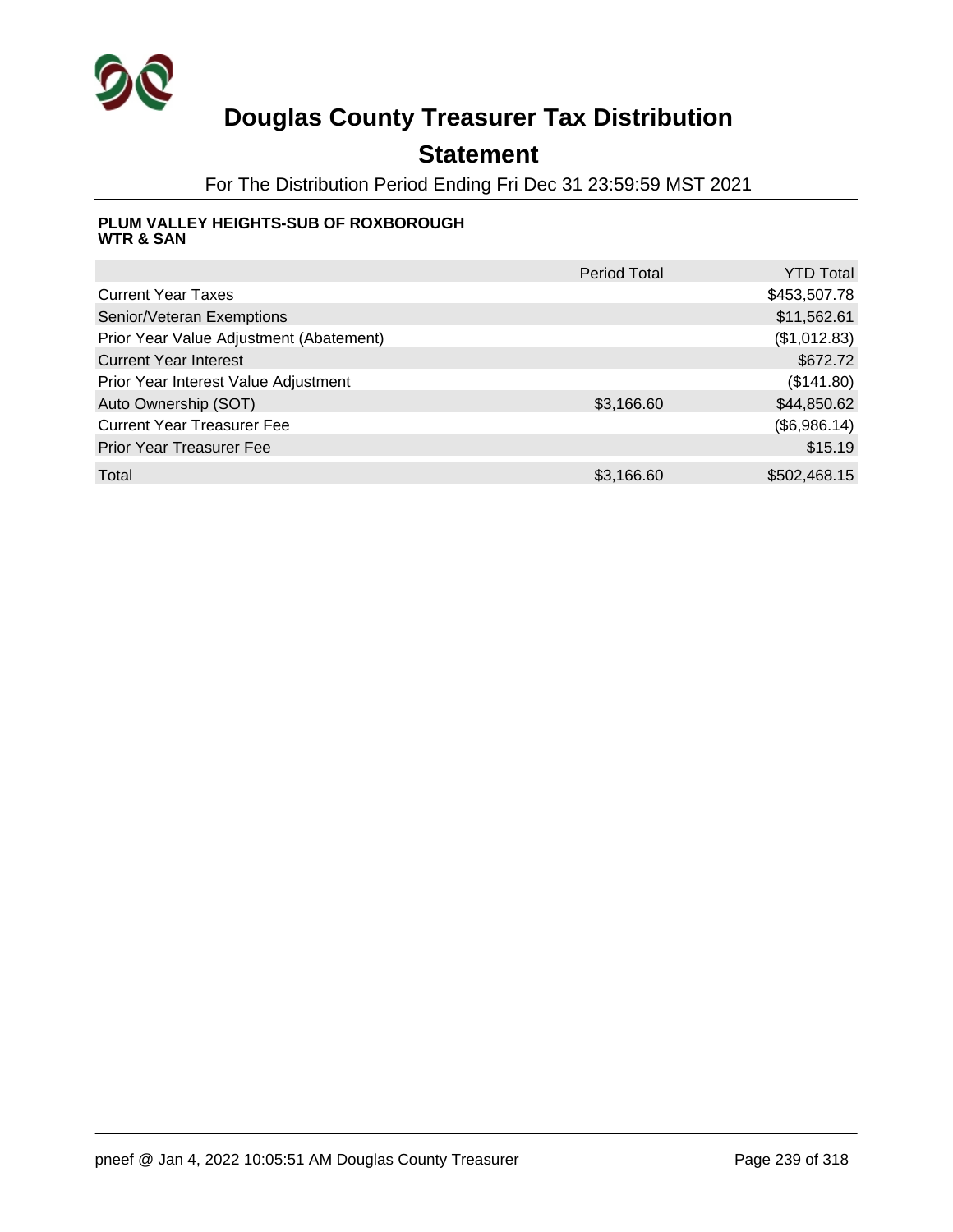

## **Statement**

For The Distribution Period Ending Fri Dec 31 23:59:59 MST 2021

|       | <b>Period Total</b> | otal   |
|-------|---------------------|--------|
| Total | \$0.00              | \$0.00 |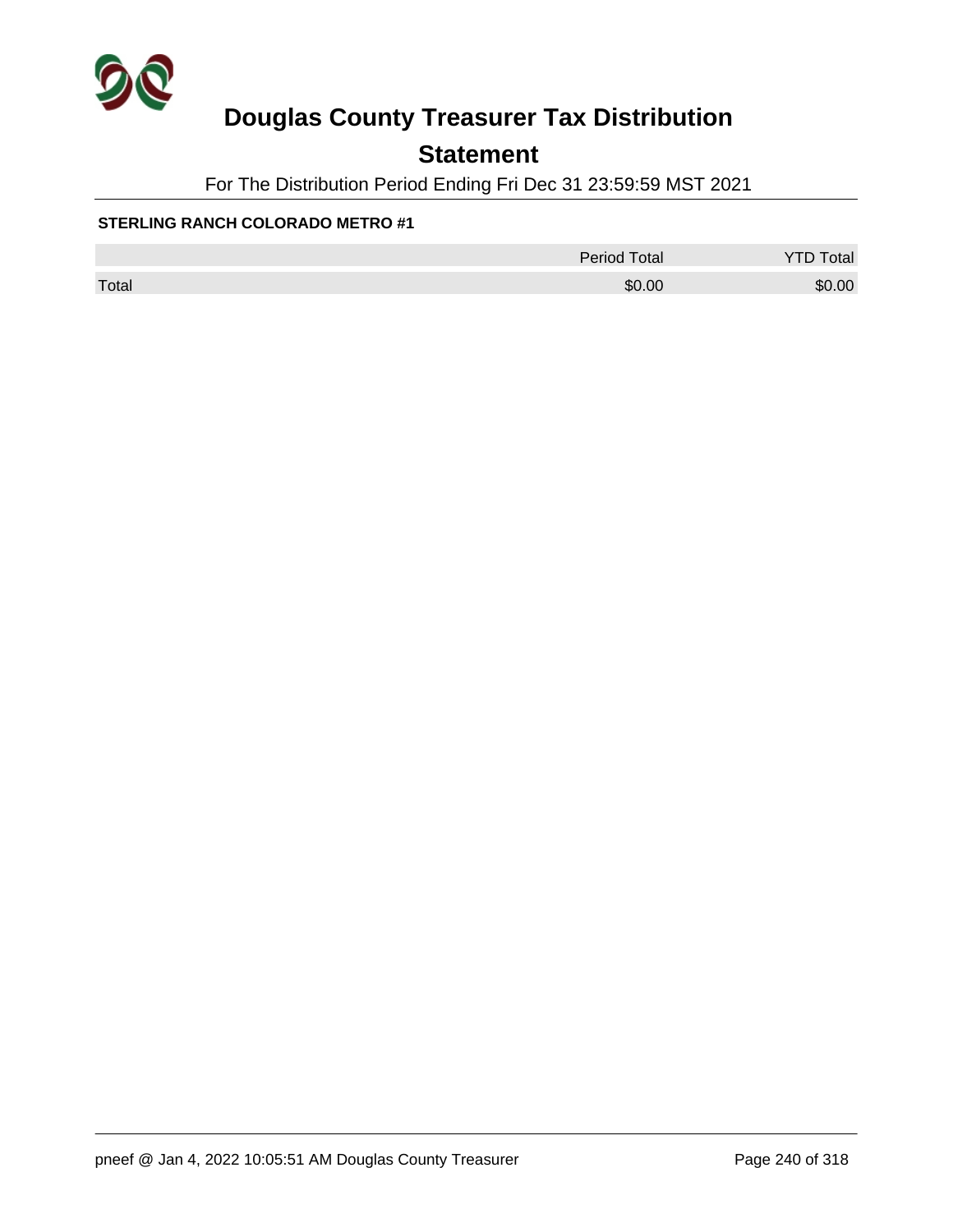

## **Statement**

For The Distribution Period Ending Fri Dec 31 23:59:59 MST 2021

|                                   | <b>Period Total</b> | <b>YTD Total</b> |
|-----------------------------------|---------------------|------------------|
| <b>Current Year Taxes</b>         |                     | \$2,701,039.79   |
| Senior/Veteran Exemptions         |                     | \$1,910.40       |
| <b>Current Year Interest</b>      |                     | \$1,250.31       |
| Auto Ownership (SOT)              | \$18,403.98         | \$260,667.92     |
| <b>Current Year Treasurer Fee</b> |                     | (\$40,562.97)    |
| Total                             | \$18,403.98         | \$2,924,305.45   |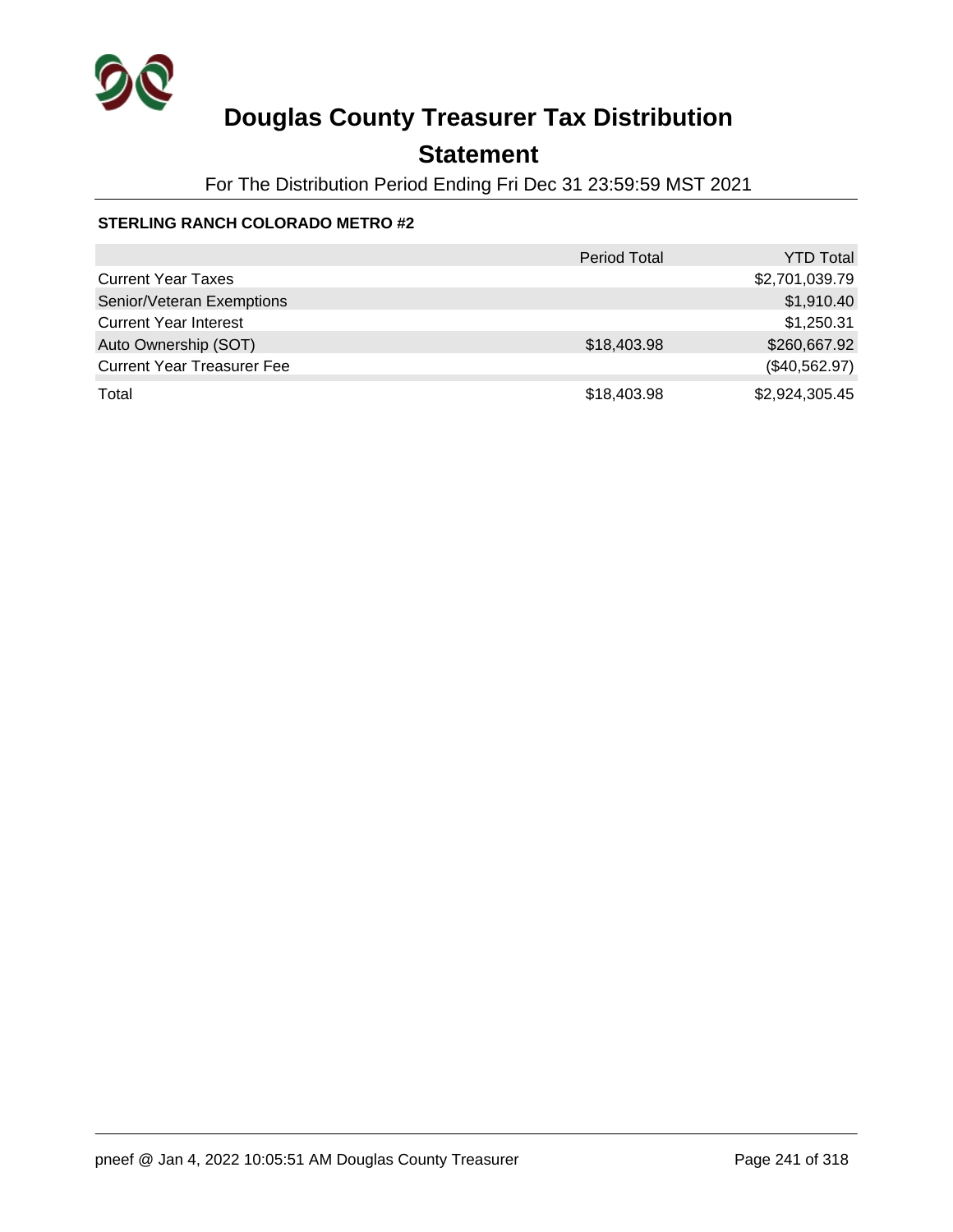

## **Statement**

For The Distribution Period Ending Fri Dec 31 23:59:59 MST 2021

|                                   | <b>Period Total</b> | <b>YTD Total</b> |
|-----------------------------------|---------------------|------------------|
| <b>Current Year Taxes</b>         |                     | \$960,035.59     |
| <b>Current Year Interest</b>      |                     | \$610.16         |
| Auto Ownership (SOT)              | \$6,536.74          | \$92,584.22      |
| <b>Current Year Treasurer Fee</b> |                     | (\$14,409.72)    |
| Total                             | \$6,536.74          | \$1,038,820.25   |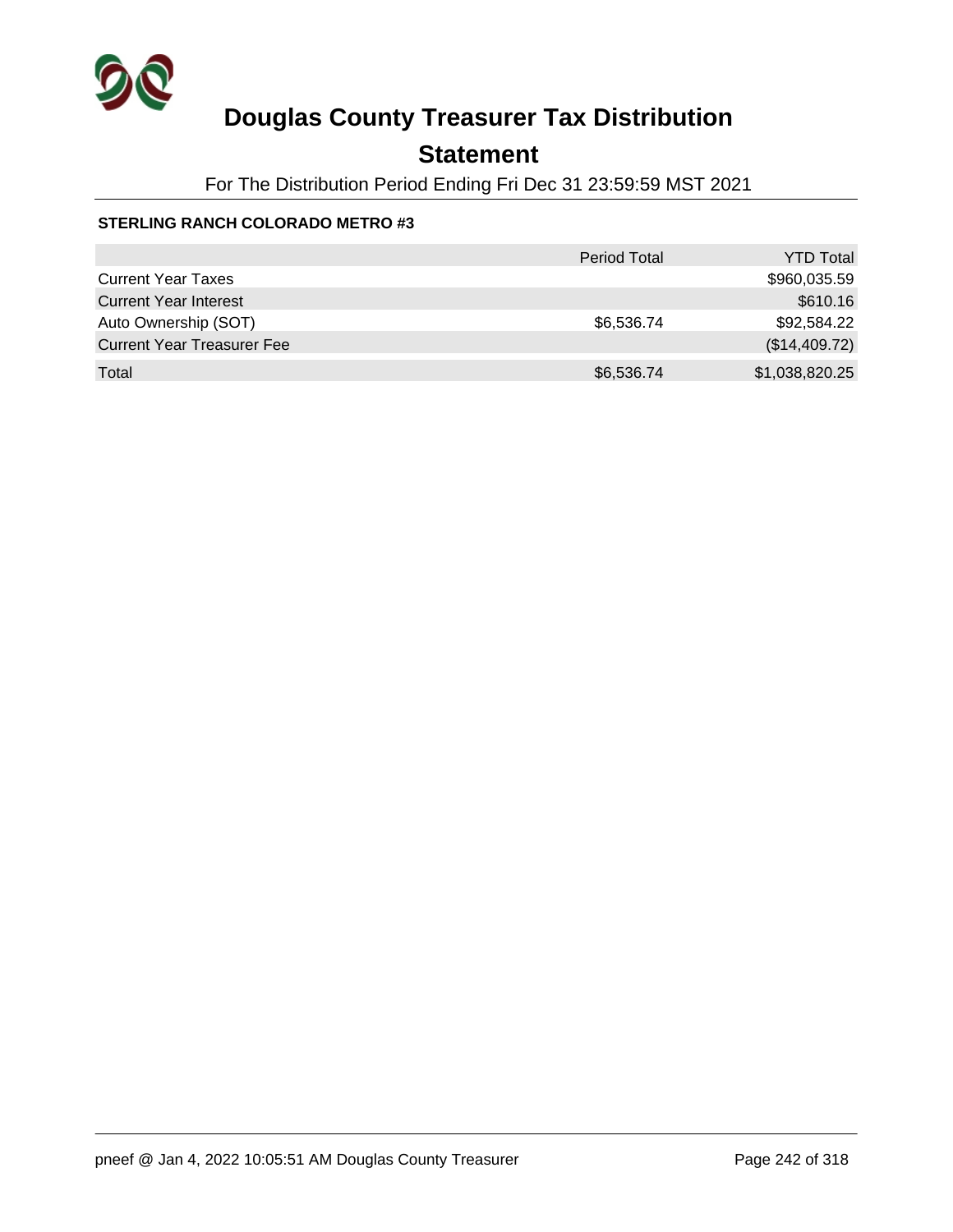

## **Statement**

For The Distribution Period Ending Fri Dec 31 23:59:59 MST 2021

|       | <b>Period Total</b> | <b>YTD Total</b> |
|-------|---------------------|------------------|
| Total | \$0.00              | \$0.00           |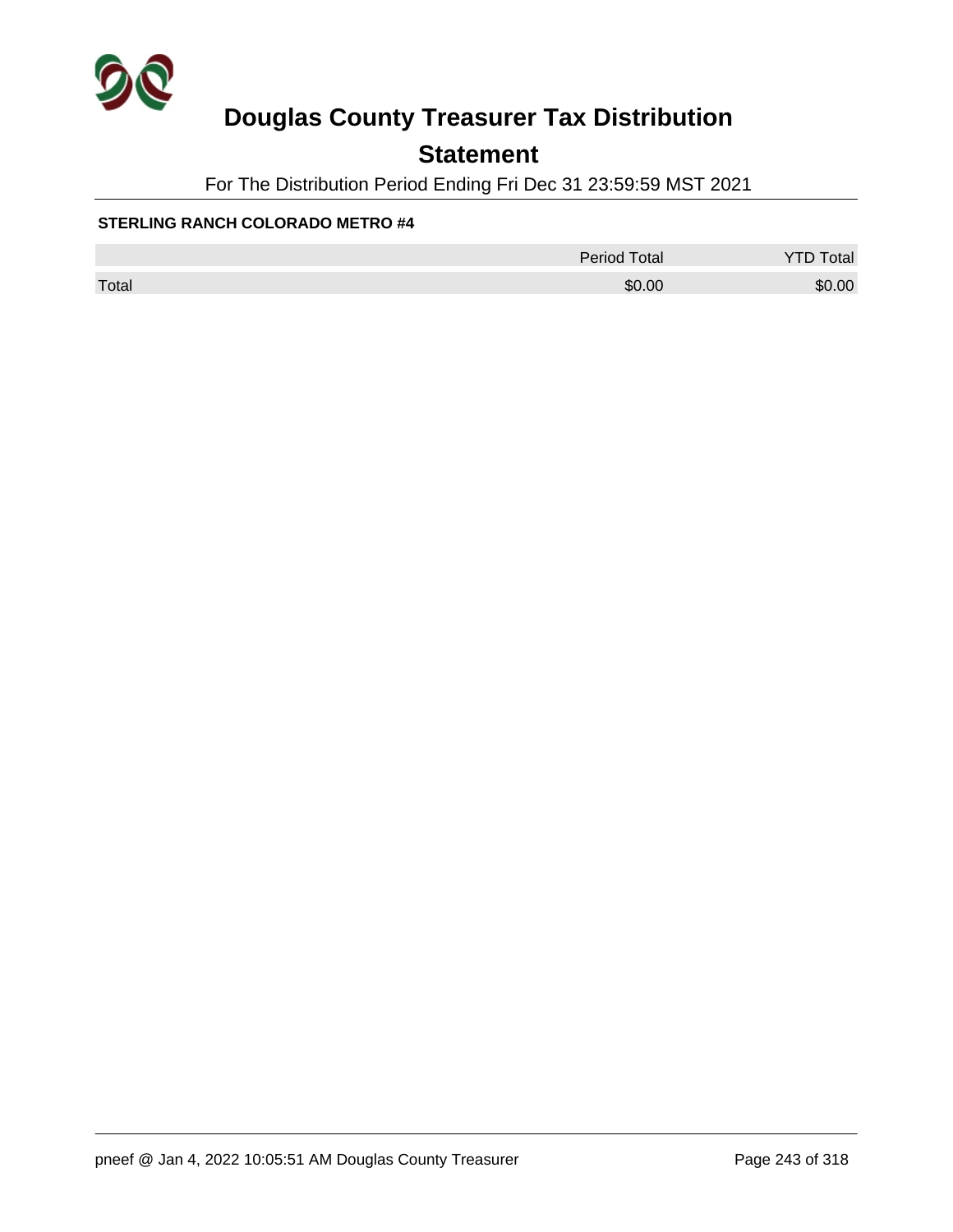

## **Statement**

For The Distribution Period Ending Fri Dec 31 23:59:59 MST 2021

|       | <b>Period Total</b> | otal   |
|-------|---------------------|--------|
| Total | \$0.00              | \$0.00 |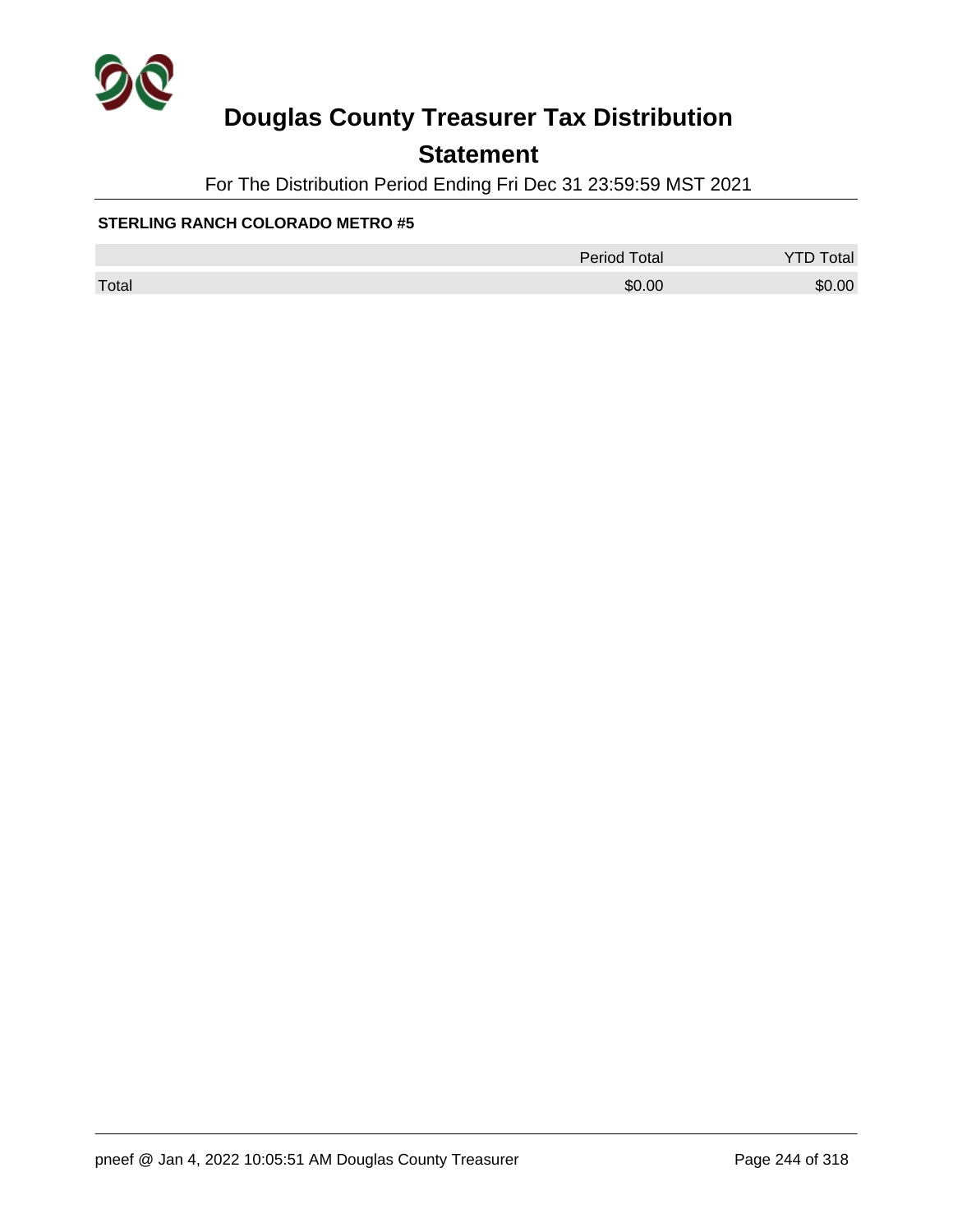

## **Statement**

For The Distribution Period Ending Fri Dec 31 23:59:59 MST 2021

|       | <b>Period Total</b> | otal   |
|-------|---------------------|--------|
| Total | \$0.00              | \$0.00 |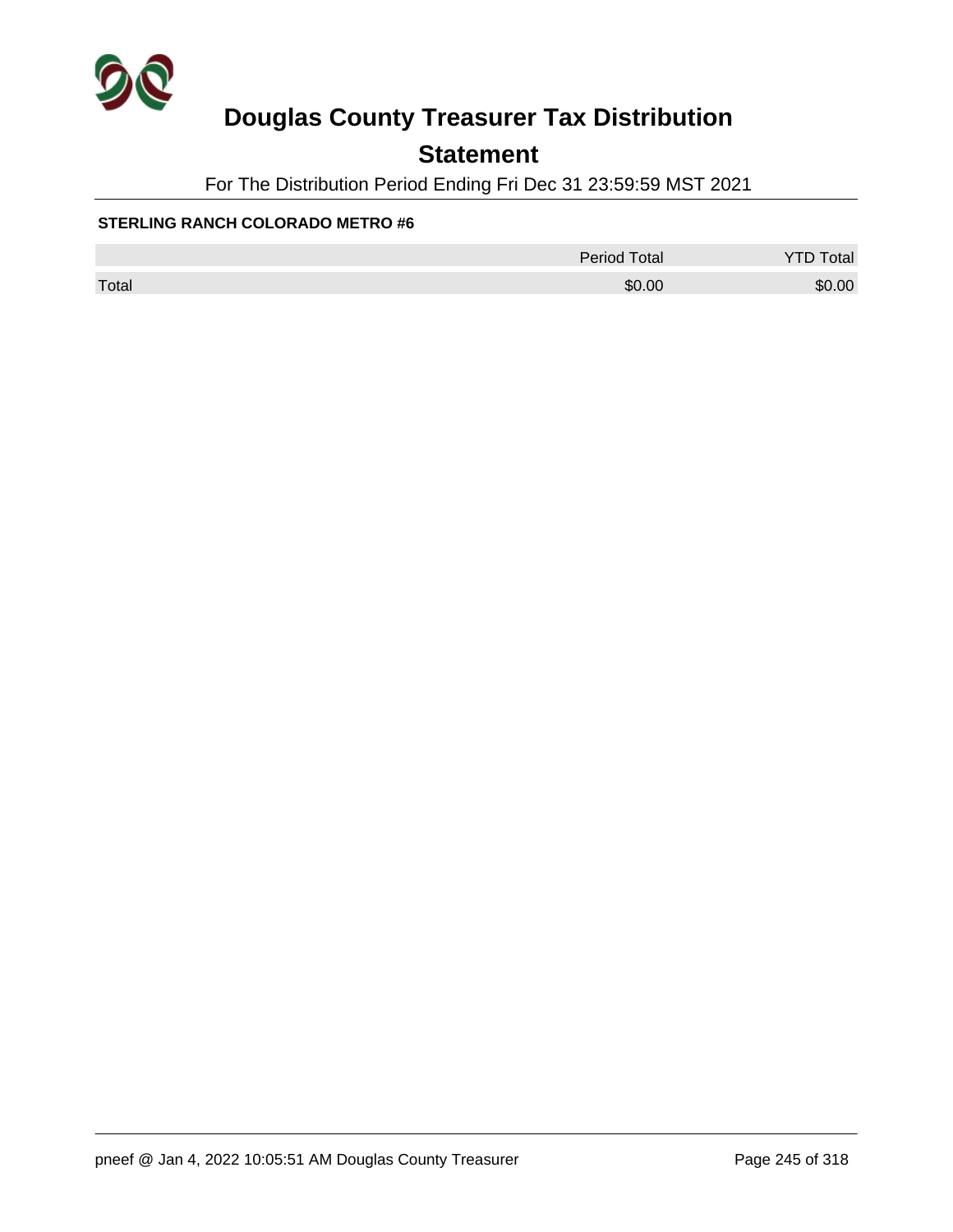

### **Statement**

For The Distribution Period Ending Fri Dec 31 23:59:59 MST 2021

|                                   | Period Total | <b>YTD Total</b> |
|-----------------------------------|--------------|------------------|
| <b>Current Year Taxes</b>         |              | \$54,703.61      |
| Auto Ownership (SOT)              | \$372.47     | \$5,275.54       |
| <b>Current Year Treasurer Fee</b> |              | (\$820.58)       |
| Total                             | \$372.47     | \$59,158.57      |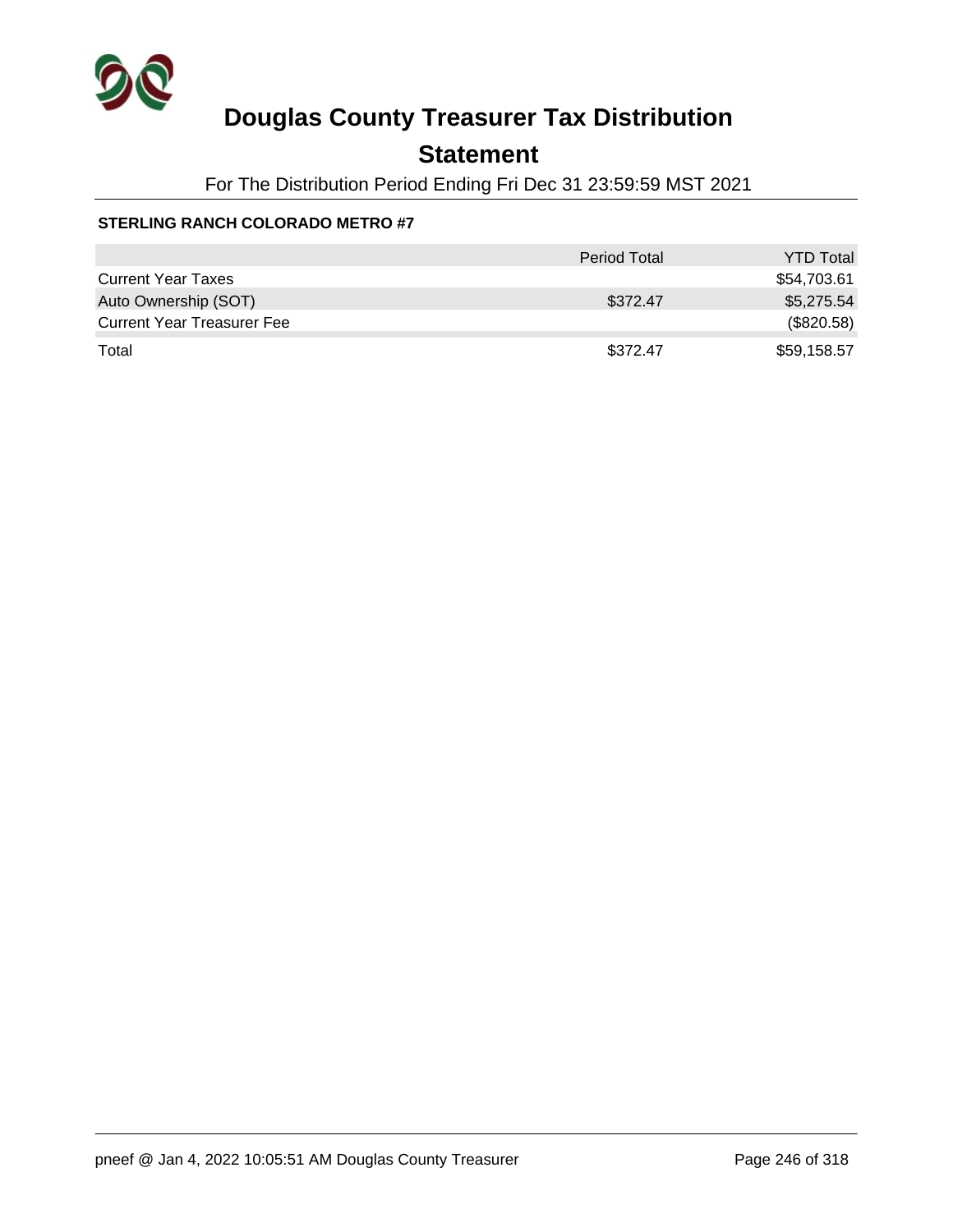

## **Statement**

For The Distribution Period Ending Fri Dec 31 23:59:59 MST 2021

#### **COTTONWOOD COMMERCIAL AREA URP**

|       | Period Total | otal<br>◡ |
|-------|--------------|-----------|
| Total | \$0.00       | \$0.00    |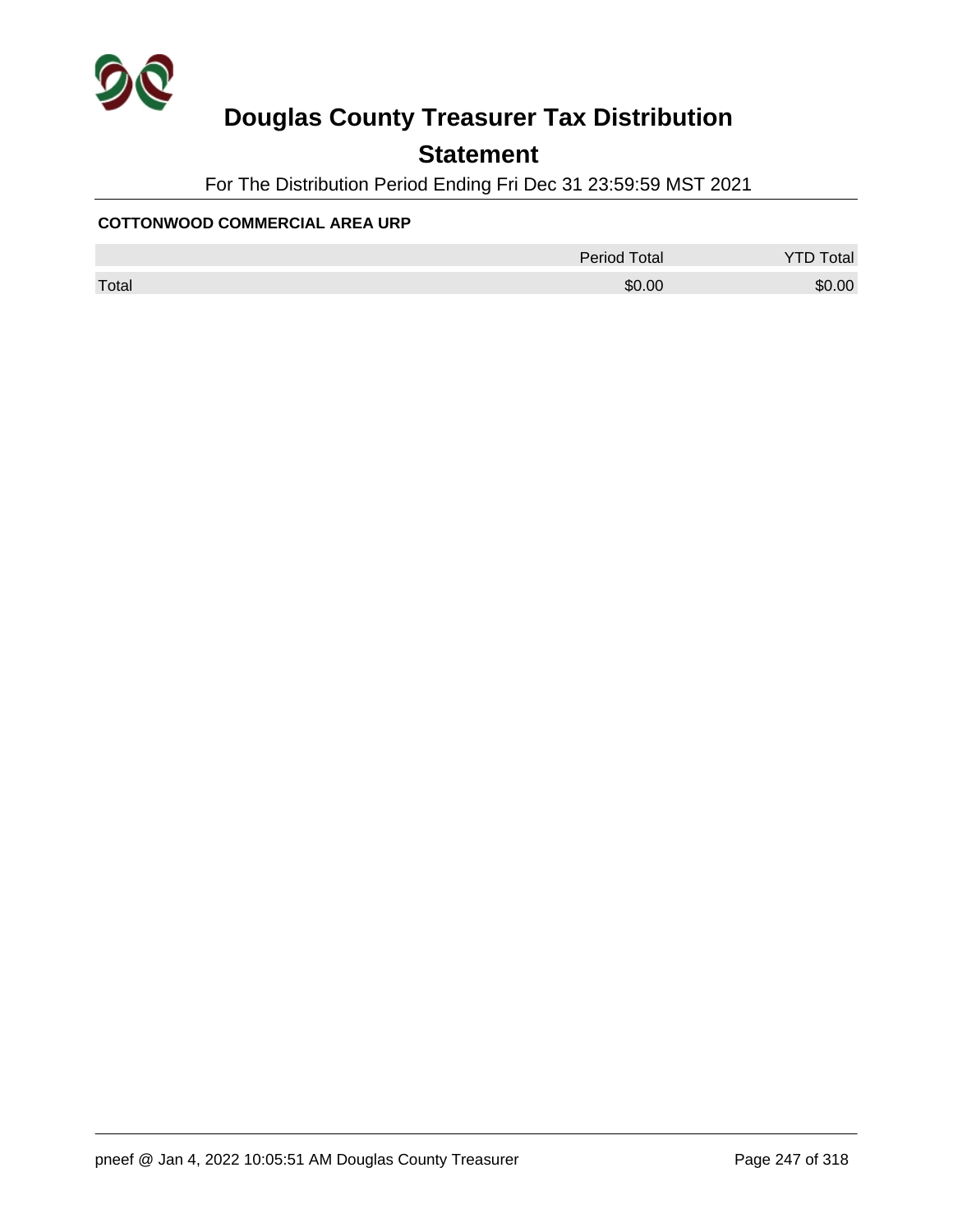

## **Statement**

For The Distribution Period Ending Fri Dec 31 23:59:59 MST 2021

#### **PARKER ROAD AREA URP**

|       | <b>Period Total</b> | otal   |
|-------|---------------------|--------|
| Total | \$0.00              | \$0.00 |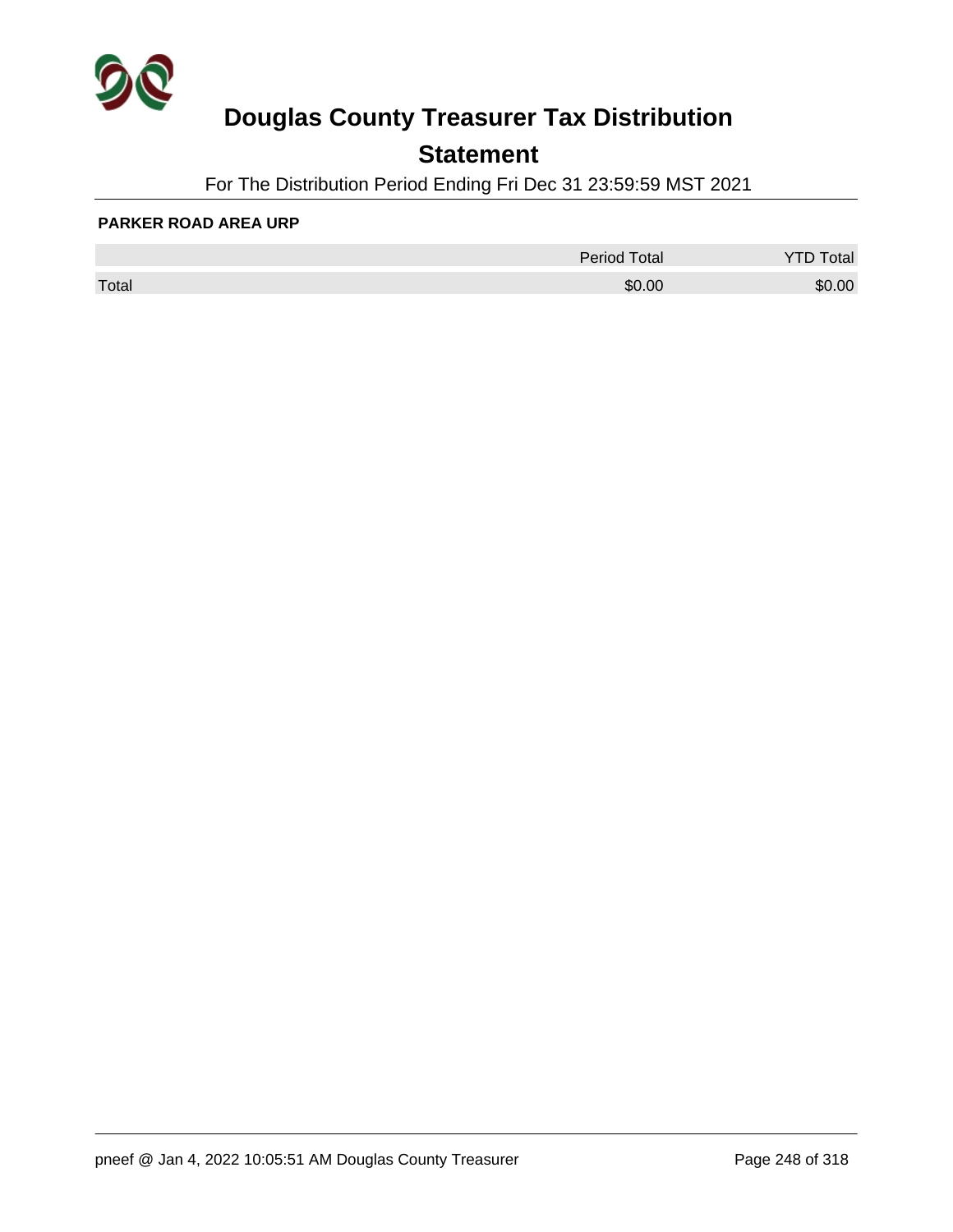

### **Statement**

For The Distribution Period Ending Fri Dec 31 23:59:59 MST 2021

### **PROMENADE @ CASTLE ROCK METRO #1**

|                                   | <b>Period Total</b> | <b>YTD Total</b> |
|-----------------------------------|---------------------|------------------|
| <b>Current Year Taxes</b>         |                     | \$311,314.26     |
| Auto Ownership (SOT)              | \$2,119.69          | \$30,022.62      |
| <b>Current Year Treasurer Fee</b> |                     | (\$4,669.72)     |
| Total                             | \$2,119.69          | \$336,667.16     |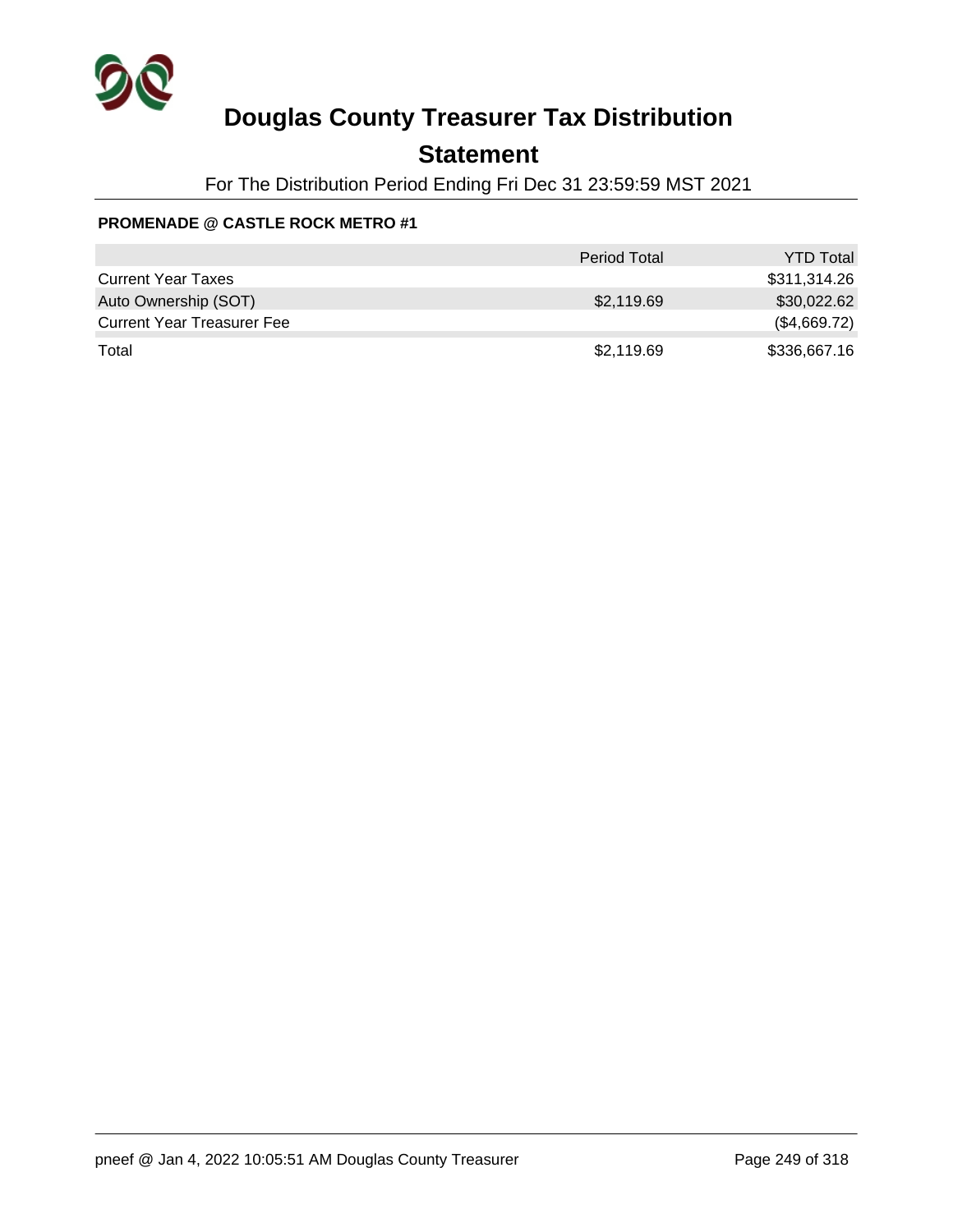

### **Statement**

For The Distribution Period Ending Fri Dec 31 23:59:59 MST 2021

### **PROMENADE @ CASTLE ROCK METRO #2**

|       | <b>Period Total</b> | <b>YTD Total</b> |
|-------|---------------------|------------------|
| Total | \$0.00              | \$0.00           |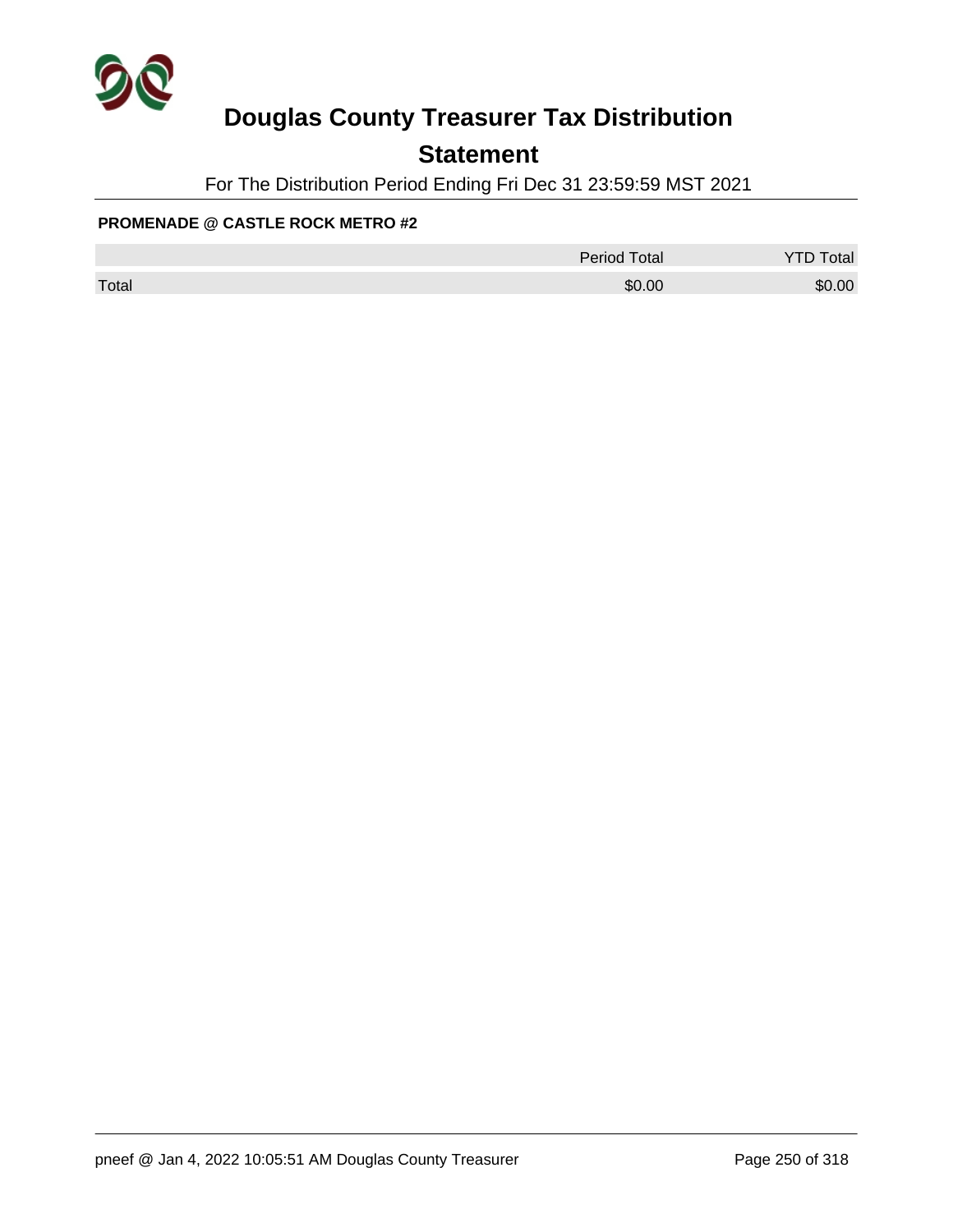

## **Statement**

For The Distribution Period Ending Fri Dec 31 23:59:59 MST 2021

### **PROMENADE @ CASTLE ROCK METRO #3**

|                                         | <b>Period Total</b> | <b>YTD Total</b> |
|-----------------------------------------|---------------------|------------------|
| <b>Current Year Taxes</b>               |                     | \$3,033,887.38   |
| <b>Prior Year Taxes</b>                 |                     | \$4,776.68       |
| Prior Year Value Adjustment (Abatement) |                     | (\$702.00)       |
| <b>Current Year Interest</b>            |                     | \$941.34         |
| <b>Prior Year Interest</b>              |                     | \$449.02         |
| Prior Year Interest Value Adjustment    |                     | (\$84.24)        |
| Auto Ownership (SOT)                    | \$20,663.20         | \$292,666.67     |
| <b>Current Year Treasurer Fee</b>       |                     | (\$45,522.48)    |
| <b>Prior Year Treasurer Fee</b>         |                     | (\$67.87)        |
| Total                                   | \$20,663.20         | \$3,286,344.50   |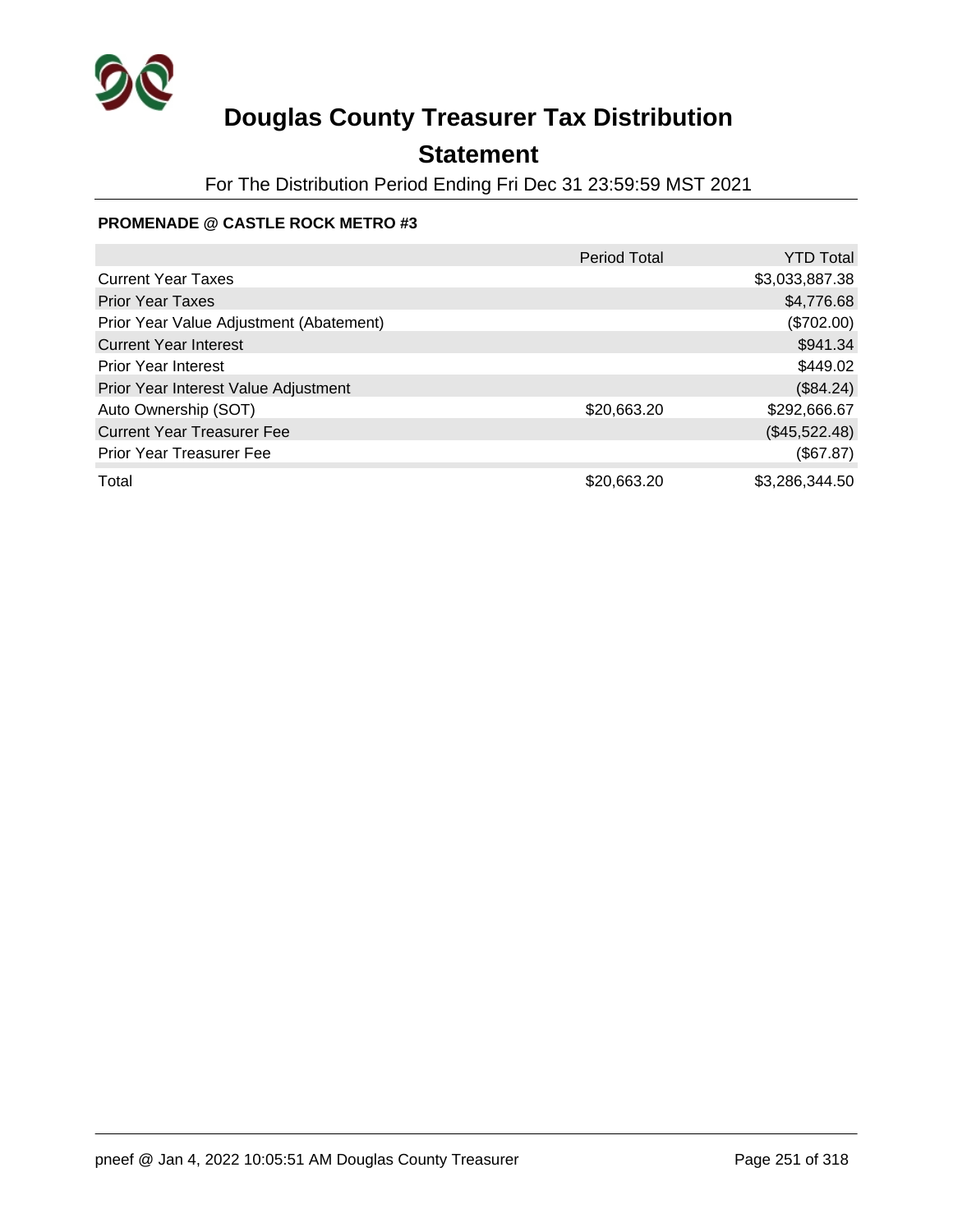

### **Statement**

For The Distribution Period Ending Fri Dec 31 23:59:59 MST 2021

#### **INVERNESS WATER & SANITATION DEBT SERVICE #2**

|                                   | <b>Period Total</b> | <b>YTD Total</b> |
|-----------------------------------|---------------------|------------------|
| <b>Current Year Taxes</b>         |                     | \$24,902.42      |
| Auto Ownership (SOT)              | \$169.56            | \$2,401.56       |
| <b>Current Year Treasurer Fee</b> |                     | (\$373.54)       |
| Total                             | \$169.56            | \$26,930.44      |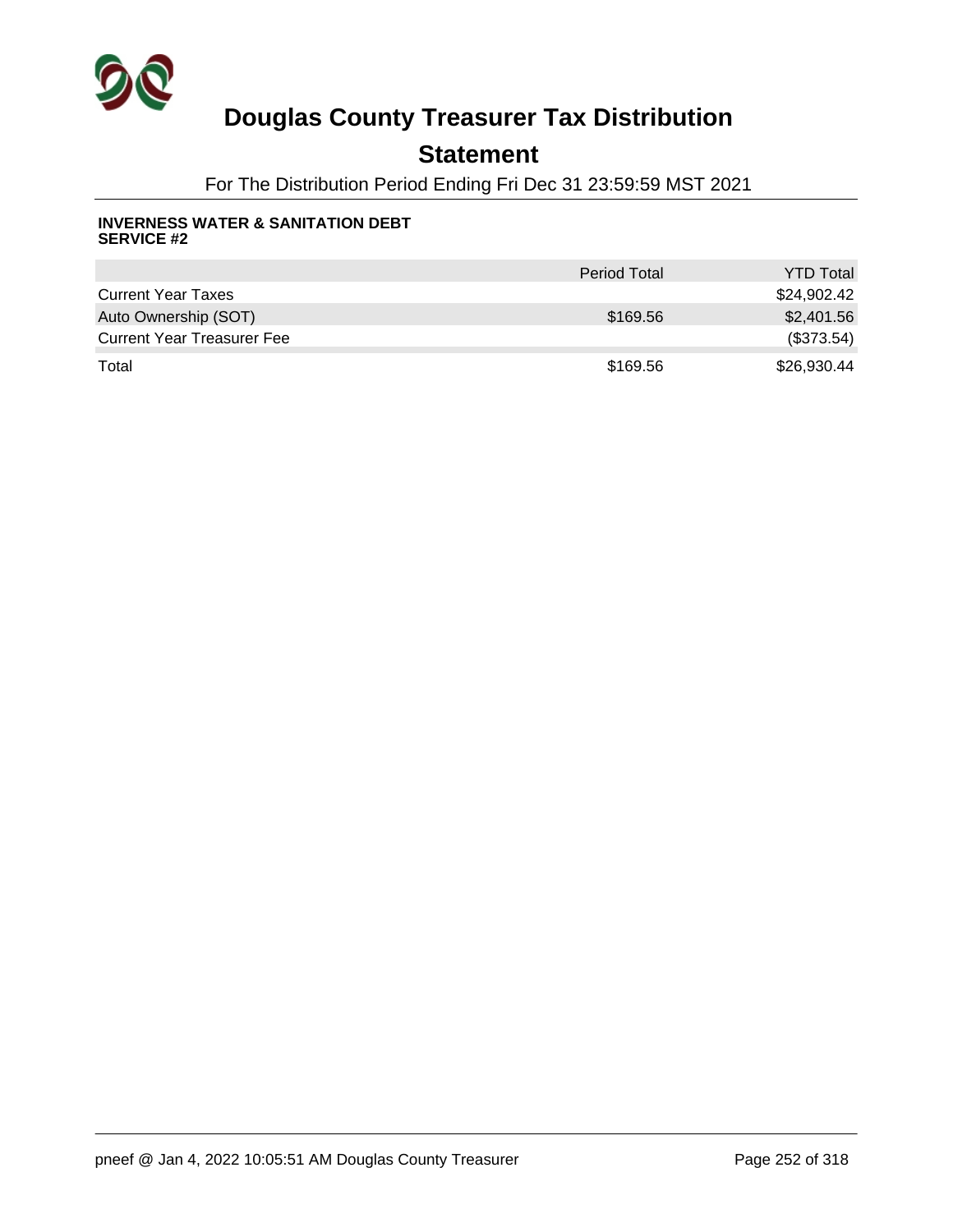

### **Statement**

For The Distribution Period Ending Fri Dec 31 23:59:59 MST 2021

#### **INVERNESS METRO IMPROVEMENT DEBT SERVICE #2**

|                                   | <b>Period Total</b> | <b>YTD Total</b> |
|-----------------------------------|---------------------|------------------|
| <b>Current Year Taxes</b>         |                     | \$65,165.02      |
| Auto Ownership (SOT)              | \$443.70            | \$6,284.40       |
| <b>Current Year Treasurer Fee</b> |                     | (\$977.48)       |
| Total                             | \$443.70            | \$70,471.94      |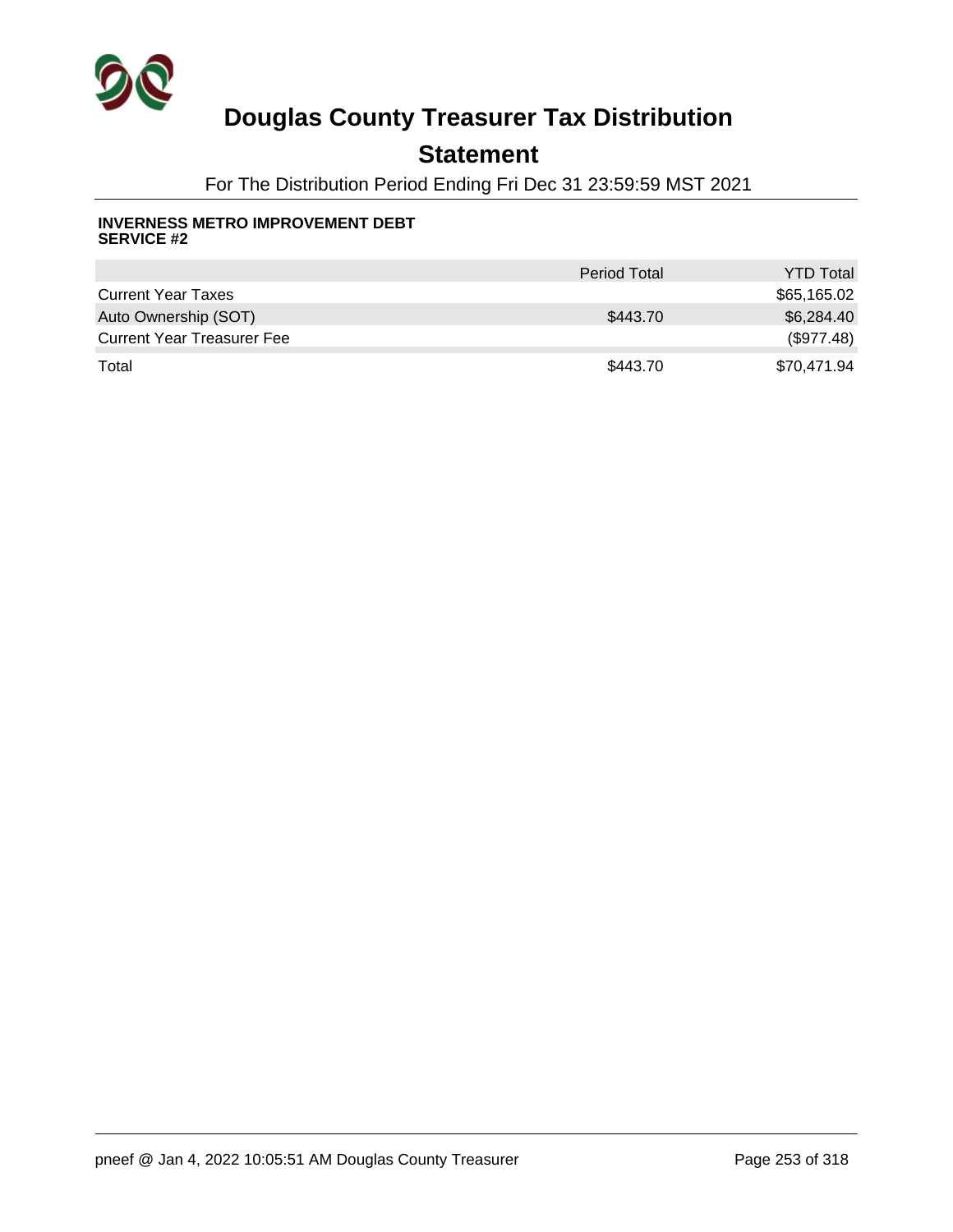

## **Statement**

For The Distribution Period Ending Fri Dec 31 23:59:59 MST 2021

### **CAROUSEL FARMS METRO DISTRICT**

|                                   | <b>Period Total</b> | <b>YTD Total</b> |
|-----------------------------------|---------------------|------------------|
| <b>Current Year Taxes</b>         |                     | \$88,657.81      |
| Senior/Veteran Exemptions         |                     | \$340.90         |
| <b>Current Year Interest</b>      |                     | \$78.26          |
| Auto Ownership (SOT)              | \$605.98            | \$8,582.91       |
| <b>Current Year Treasurer Fee</b> |                     | (\$1,336.15)     |
| Total                             | \$605.98            | \$96,323.73      |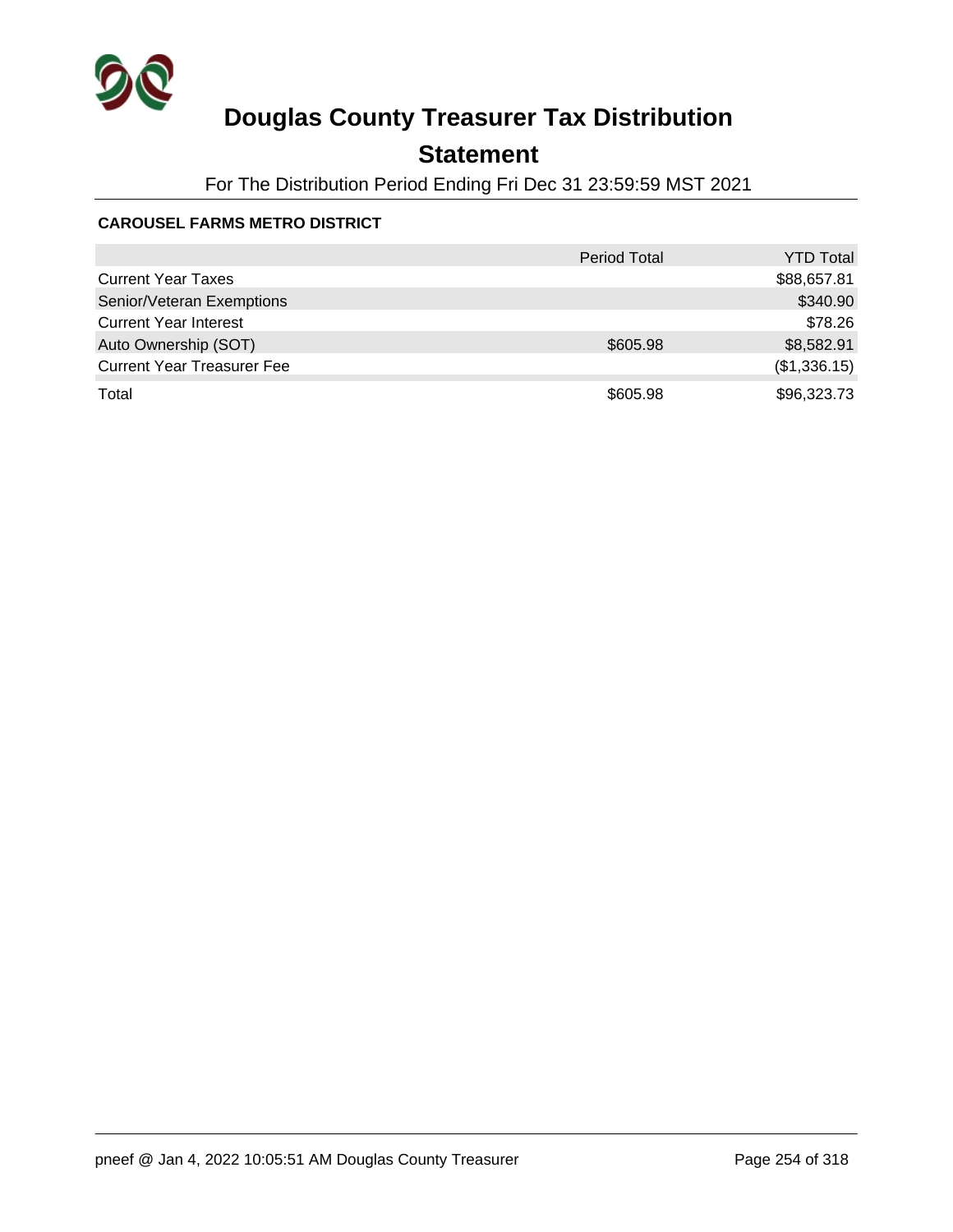

## **Statement**

For The Distribution Period Ending Fri Dec 31 23:59:59 MST 2021

### **SALISBURY HEIGHTS METRO DISTRICT**

|                                   | <b>Period Total</b> | <b>YTD Total</b> |
|-----------------------------------|---------------------|------------------|
| <b>Current Year Taxes</b>         |                     | \$211,046.91     |
| <b>Current Year Interest</b>      |                     | \$89.96          |
| Auto Ownership (SOT)              | \$1,436.98          | \$20,352.97      |
| <b>Current Year Treasurer Fee</b> |                     | (\$3,167.07)     |
| Total                             | \$1,436.98          | \$228,322.77     |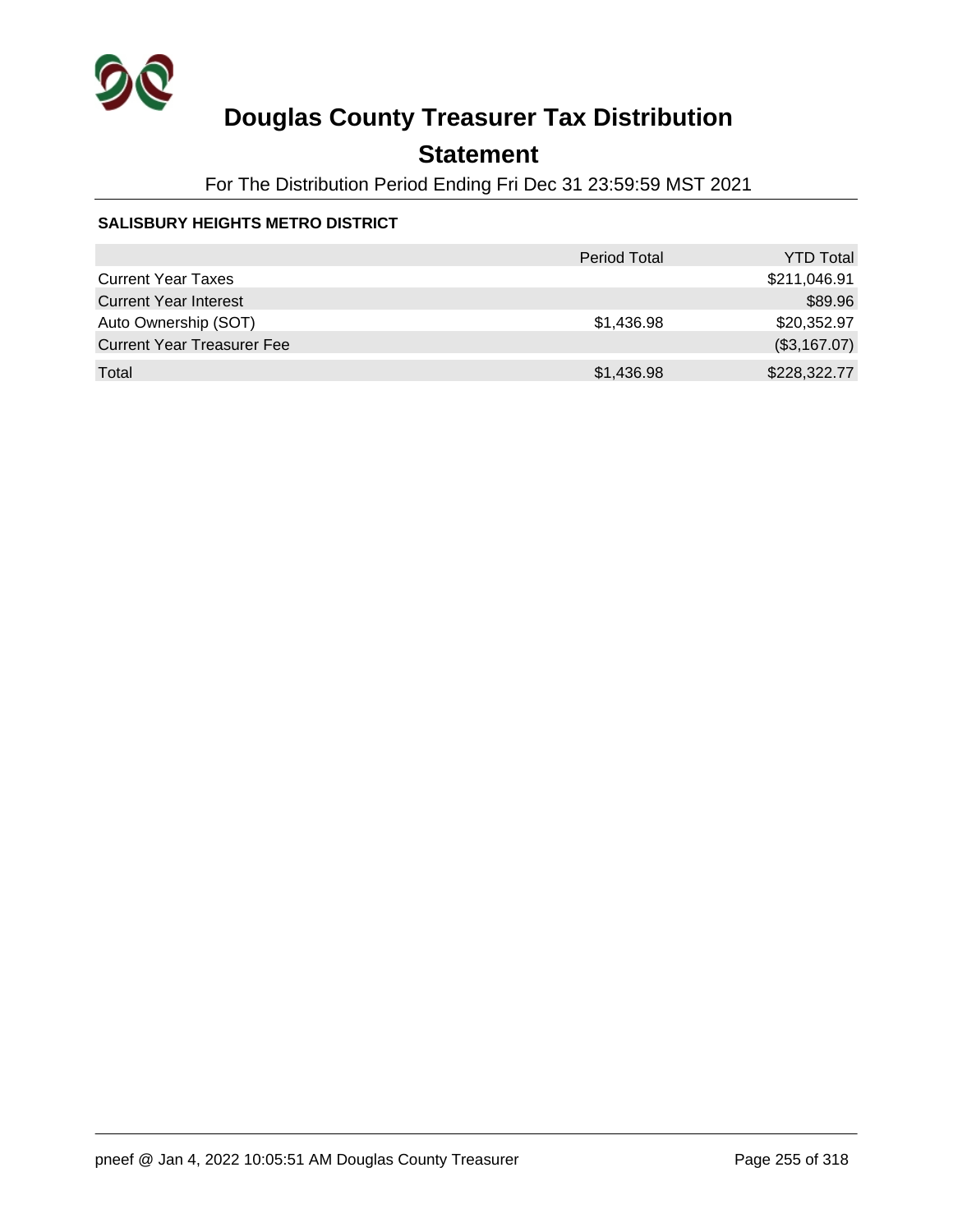

## **Statement**

For The Distribution Period Ending Fri Dec 31 23:59:59 MST 2021

#### **LANTERNS METRO DISTRICT 2**

|       | <b>Period Total</b> | otal<br>້ |
|-------|---------------------|-----------|
| Total | \$0.00              | \$0.00    |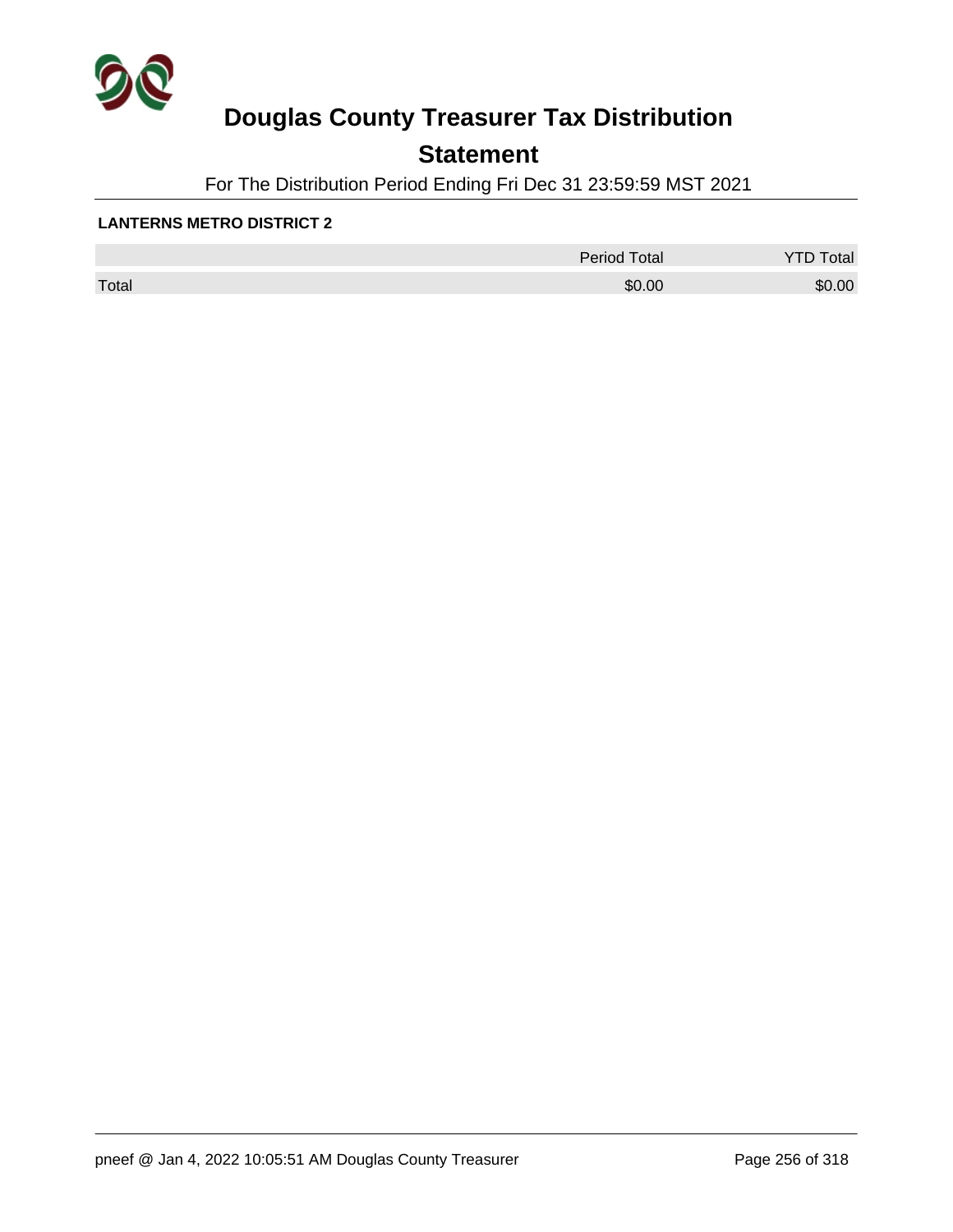

## **Statement**

For The Distribution Period Ending Fri Dec 31 23:59:59 MST 2021

#### **LANTERNS METRO DISTRICT 3**

|       | <b>Period Total</b> | otal<br>້ |
|-------|---------------------|-----------|
| Total | \$0.00              | \$0.00    |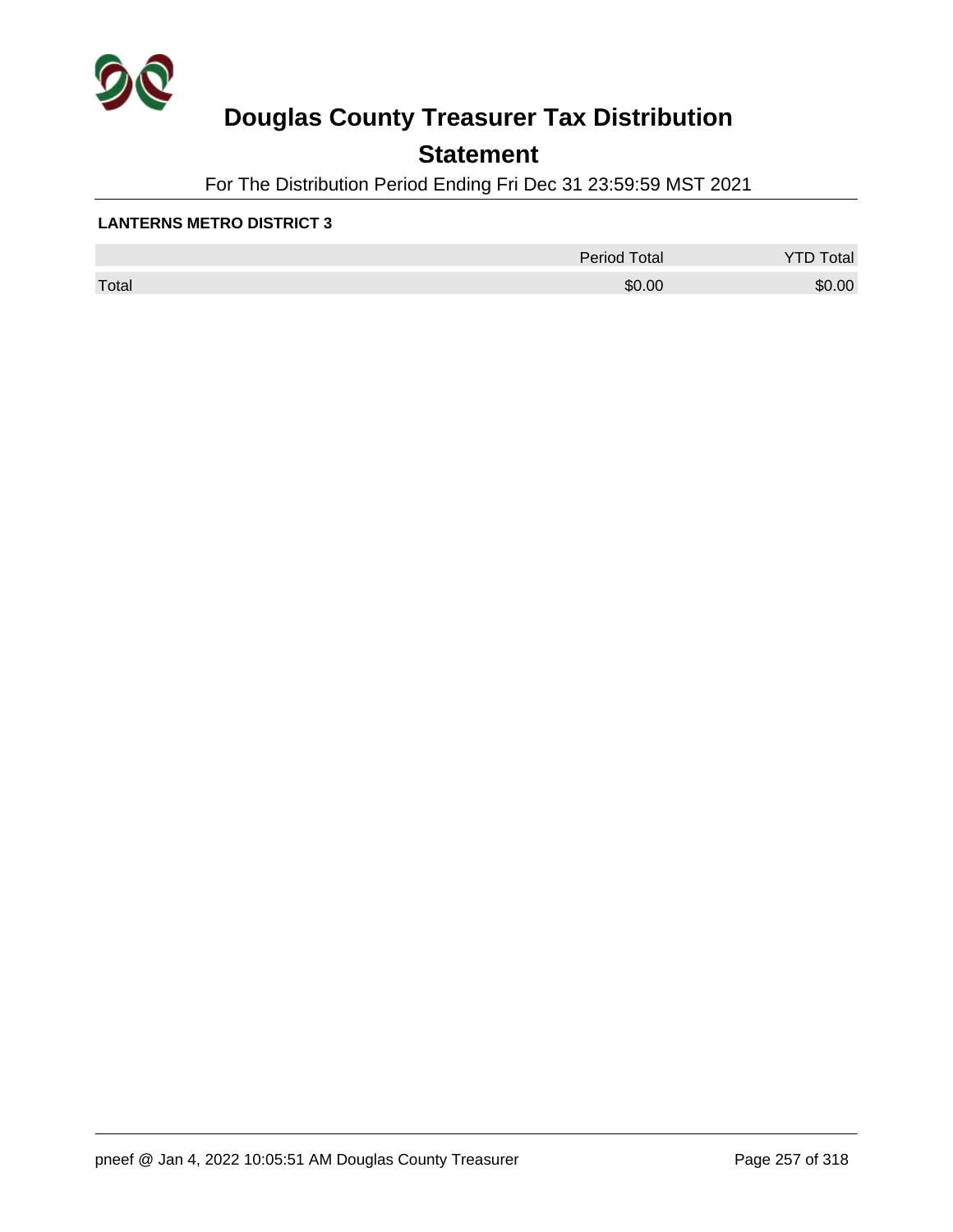

## **Statement**

For The Distribution Period Ending Fri Dec 31 23:59:59 MST 2021

### **STONE CREEK METRO DISTRICT**

|                                        | <b>Period Total</b> | YTD Total    |
|----------------------------------------|---------------------|--------------|
| <b>Current Year Taxes</b>              |                     | \$443,575.74 |
| <b>Current Year Value Adjustment</b>   |                     | (\$7,294.20) |
| <b>Current Year Interest</b>           |                     | \$88.68      |
| Current Year Interest Value Adjustment |                     | (\$582.52)   |
| Auto Ownership (SOT)                   | \$3,004.91          | \$42,560.60  |
| <b>Current Year Treasurer Fee</b>      |                     | (\$6,545.55) |
| Other                                  | (\$2,098.24)        |              |
| Total                                  | \$906.67            | \$471,802.75 |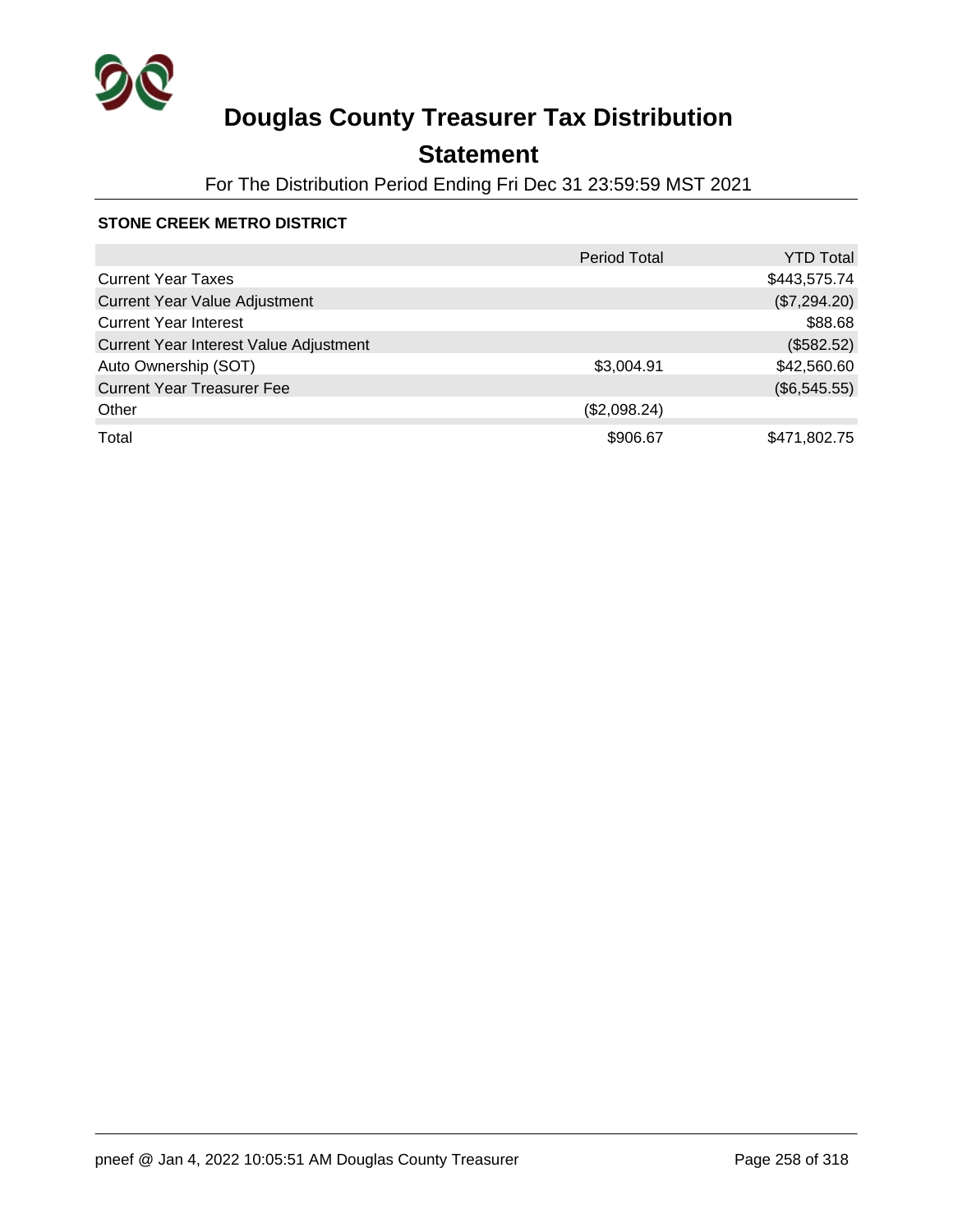

### **Statement**

For The Distribution Period Ending Fri Dec 31 23:59:59 MST 2021

### **COTTONWOOD HIGHLANDS METRO DISTRICT 1**

|                                   | <b>Period Total</b> | <b>YTD Total</b> |
|-----------------------------------|---------------------|------------------|
| <b>Current Year Taxes</b>         |                     | \$834,331.57     |
| <b>Current Year Interest</b>      |                     | \$2,397.01       |
| Auto Ownership (SOT)              | \$5,680.84          | \$80,461.52      |
| <b>Current Year Treasurer Fee</b> |                     | (\$12,550.99)    |
| Total                             | \$5,680.84          | \$904,639.11     |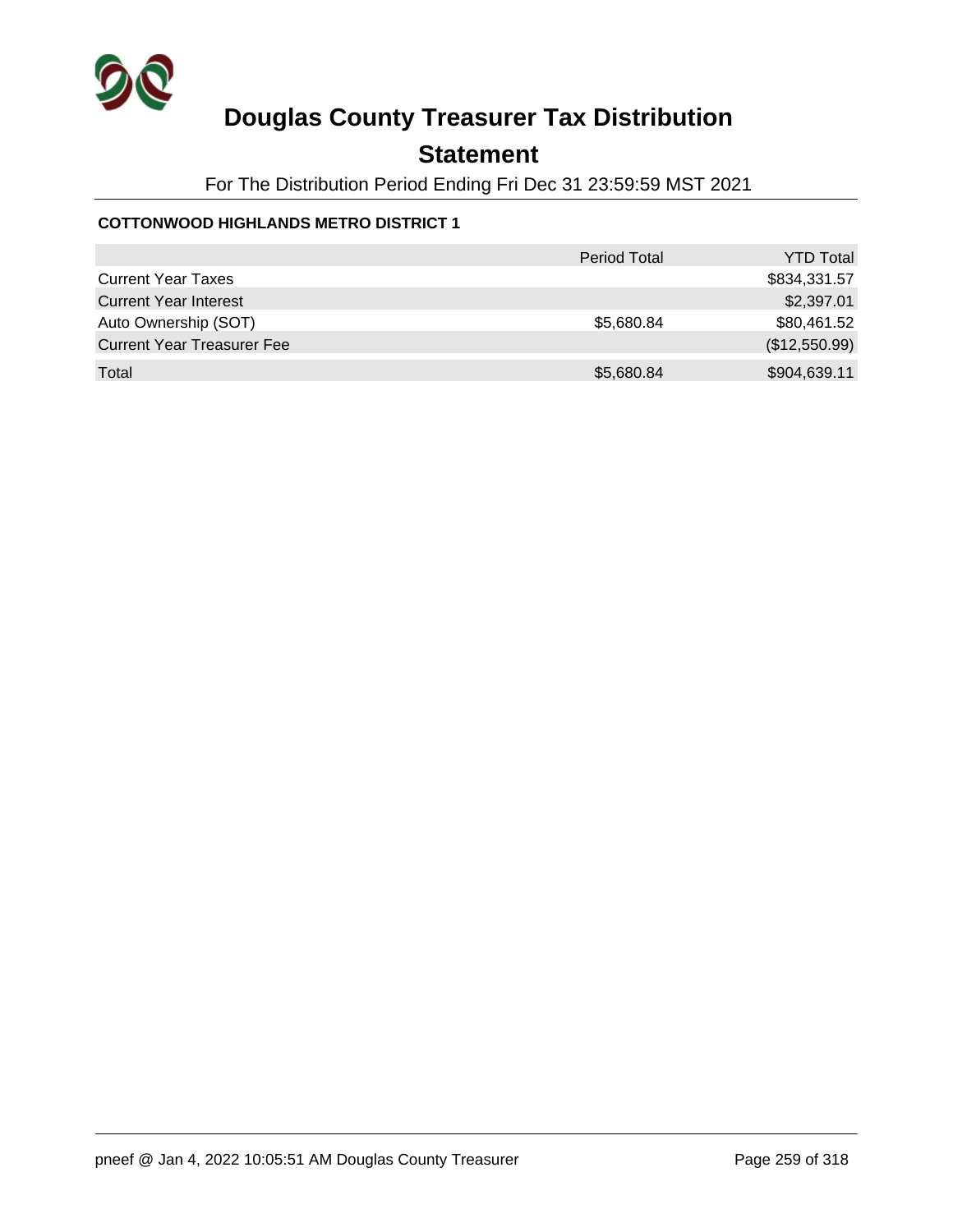

### **Statement**

For The Distribution Period Ending Fri Dec 31 23:59:59 MST 2021

### **COTTONWOOD HIGHLANDS METRO DISTRICT 2**

|                                   | <b>Period Total</b> | <b>YTD Total</b> |
|-----------------------------------|---------------------|------------------|
| <b>Current Year Taxes</b>         |                     | \$35,803.00      |
| Auto Ownership (SOT)              | \$243.78            | \$3,452.81       |
| <b>Current Year Treasurer Fee</b> |                     | (\$537.04)       |
| Total                             | \$243.78            | \$38,718.77      |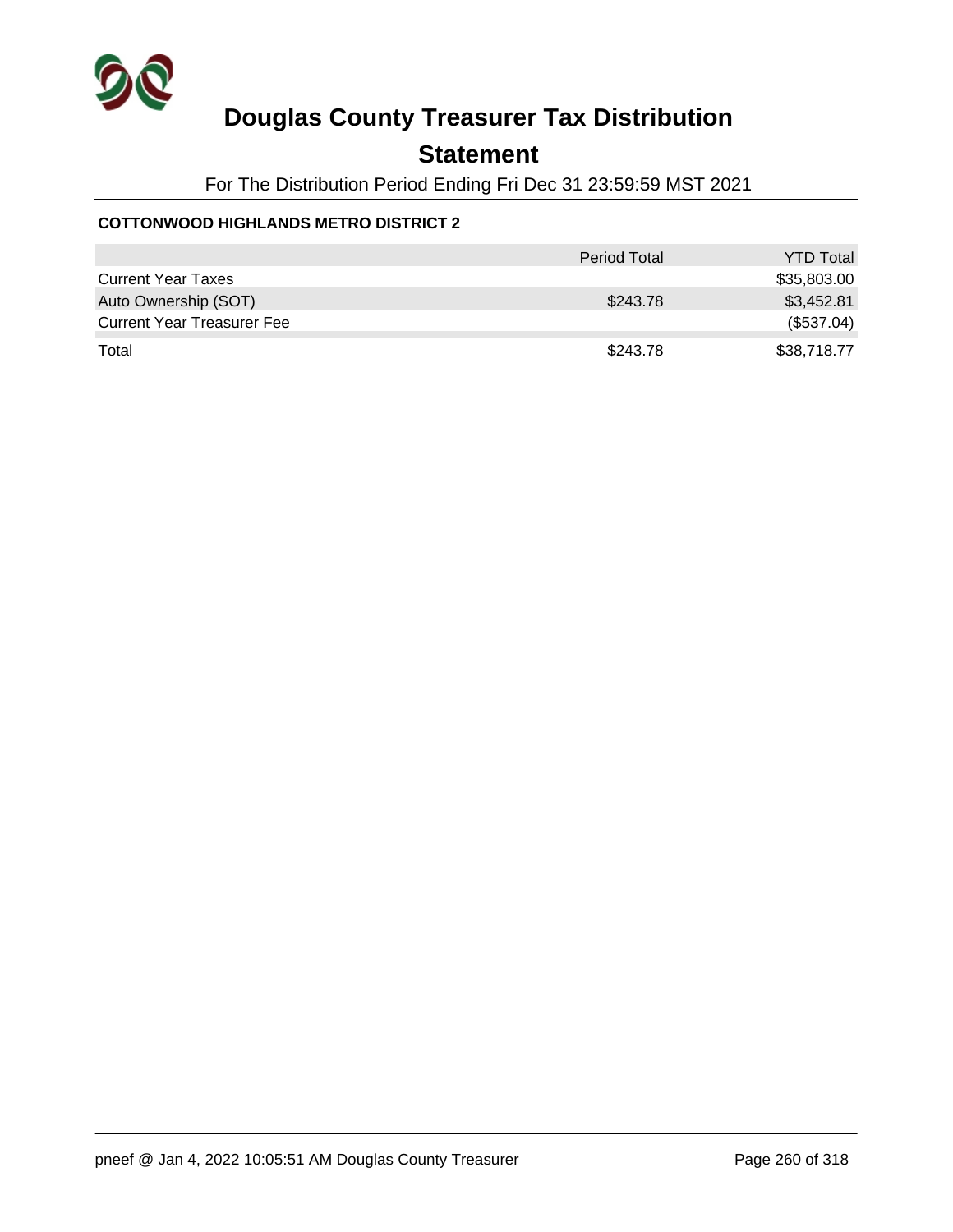

## **Statement**

For The Distribution Period Ending Fri Dec 31 23:59:59 MST 2021

#### **CITADEL STATION - CASTLE MEADOWS URP**

|       | <b>Period Total</b> | otal   |
|-------|---------------------|--------|
| Total | \$0.00              | \$0.00 |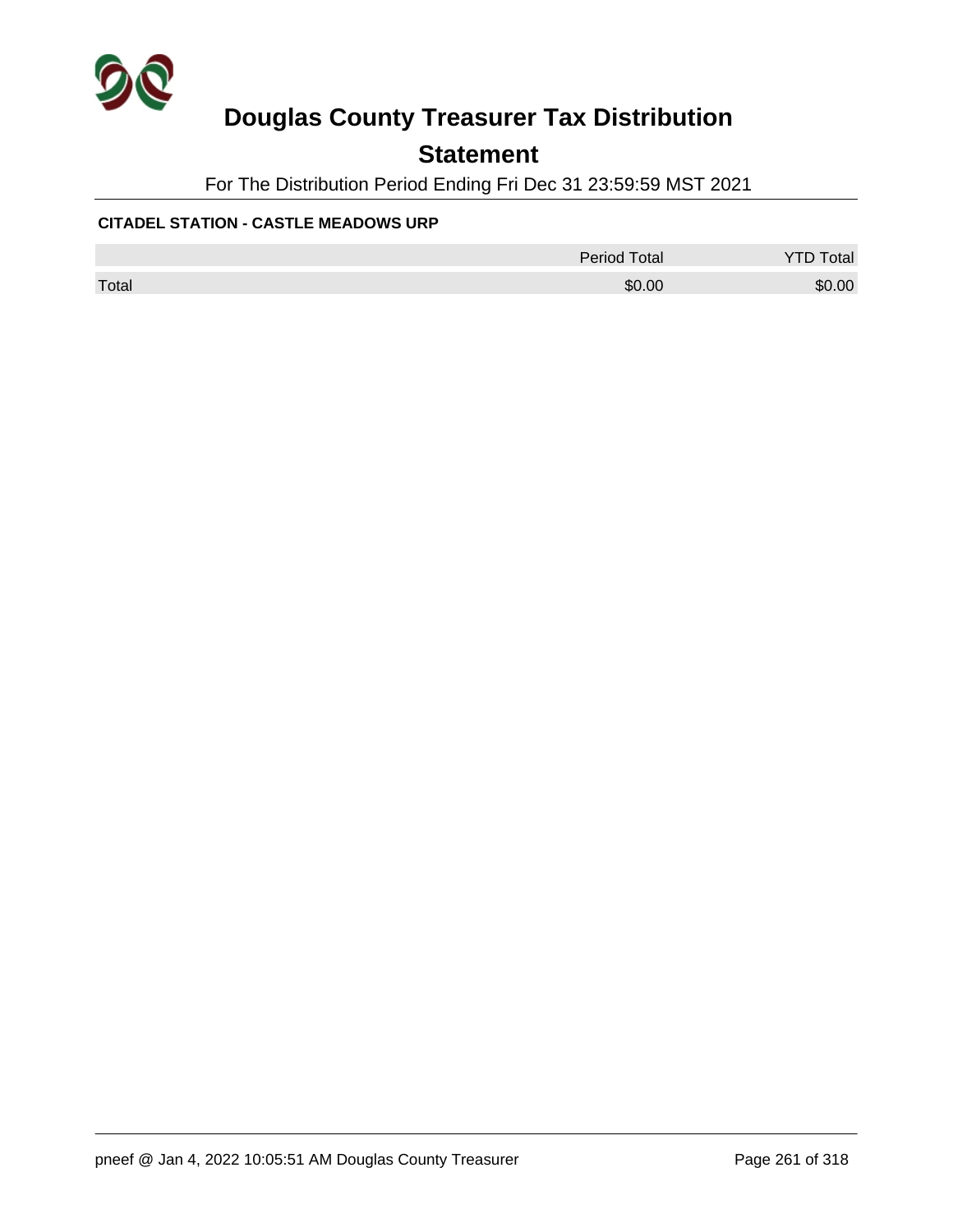

## **Statement**

For The Distribution Period Ending Fri Dec 31 23:59:59 MST 2021

#### **OVERLOOK METRO DISTRICT**

|                                   | <b>Period Total</b> | <b>YTD Total</b> |
|-----------------------------------|---------------------|------------------|
| <b>Current Year Taxes</b>         |                     | \$336,722.91     |
| <b>Current Year Interest</b>      |                     | \$156.88         |
| Auto Ownership (SOT)              | \$2,292.70          | \$32,473.00      |
| <b>Current Year Treasurer Fee</b> |                     | (\$5,053.24)     |
| Total                             | \$2,292.70          | \$364,299.55     |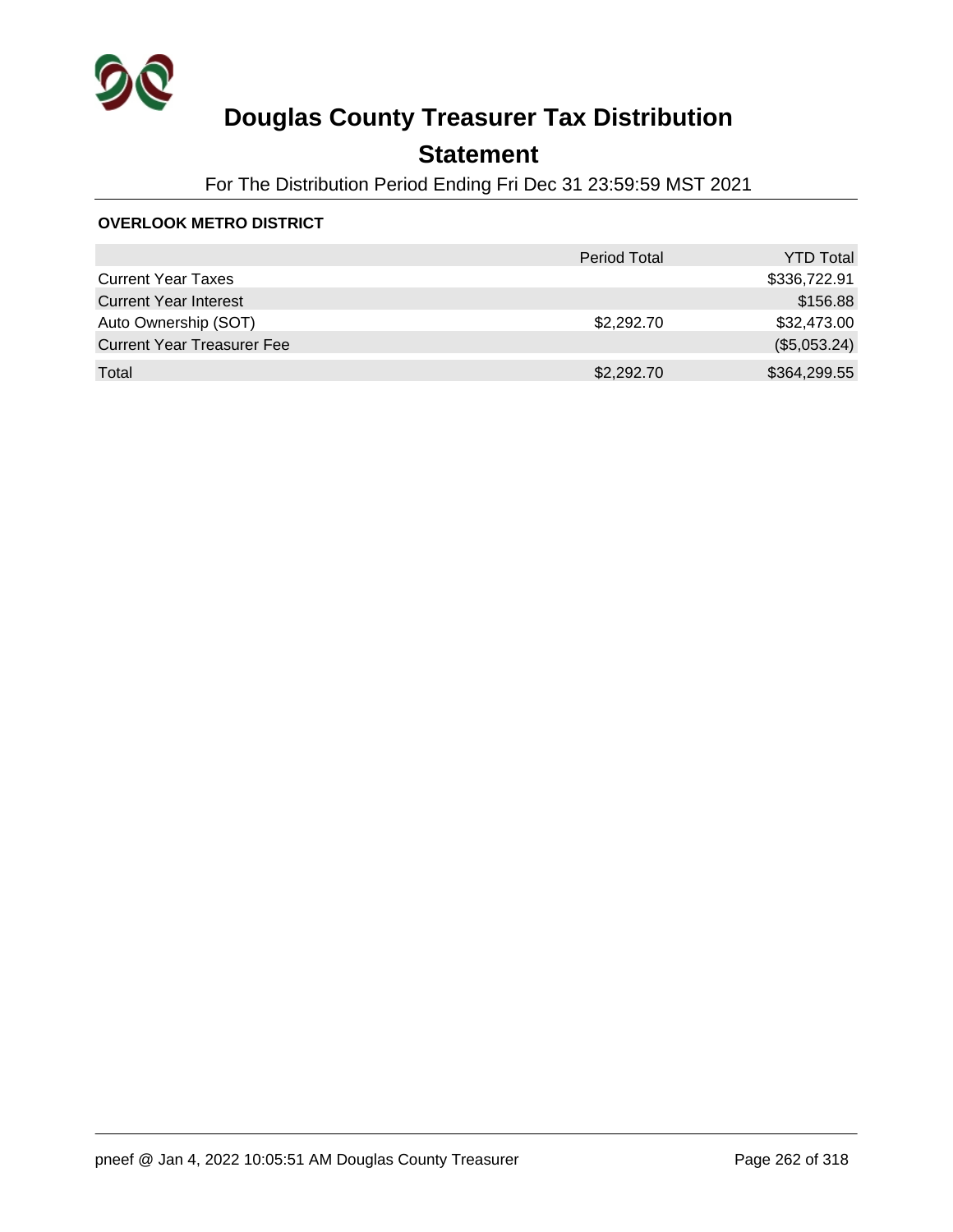

## **Statement**

For The Distribution Period Ending Fri Dec 31 23:59:59 MST 2021

### **LONE TREE BUSINESS IMPROVEMENT DISTRICT**

|                                   | <b>Period Total</b> | <b>YTD Total</b> |
|-----------------------------------|---------------------|------------------|
| <b>Current Year Taxes</b>         |                     | \$279,680.16     |
| <b>Prior Year Taxes</b>           |                     | \$2,160.23       |
| <b>Current Year Interest</b>      |                     | \$1,988.67       |
| <b>Prior Year Interest</b>        |                     | \$104.99         |
| Auto Ownership (SOT)              | \$1,933.94          | \$27,391.70      |
| <b>Current Year Treasurer Fee</b> |                     | (\$4,225.04)     |
| <b>Prior Year Treasurer Fee</b>   |                     | (\$33.98)        |
| Total                             | \$1,933.94          | \$307,066.73     |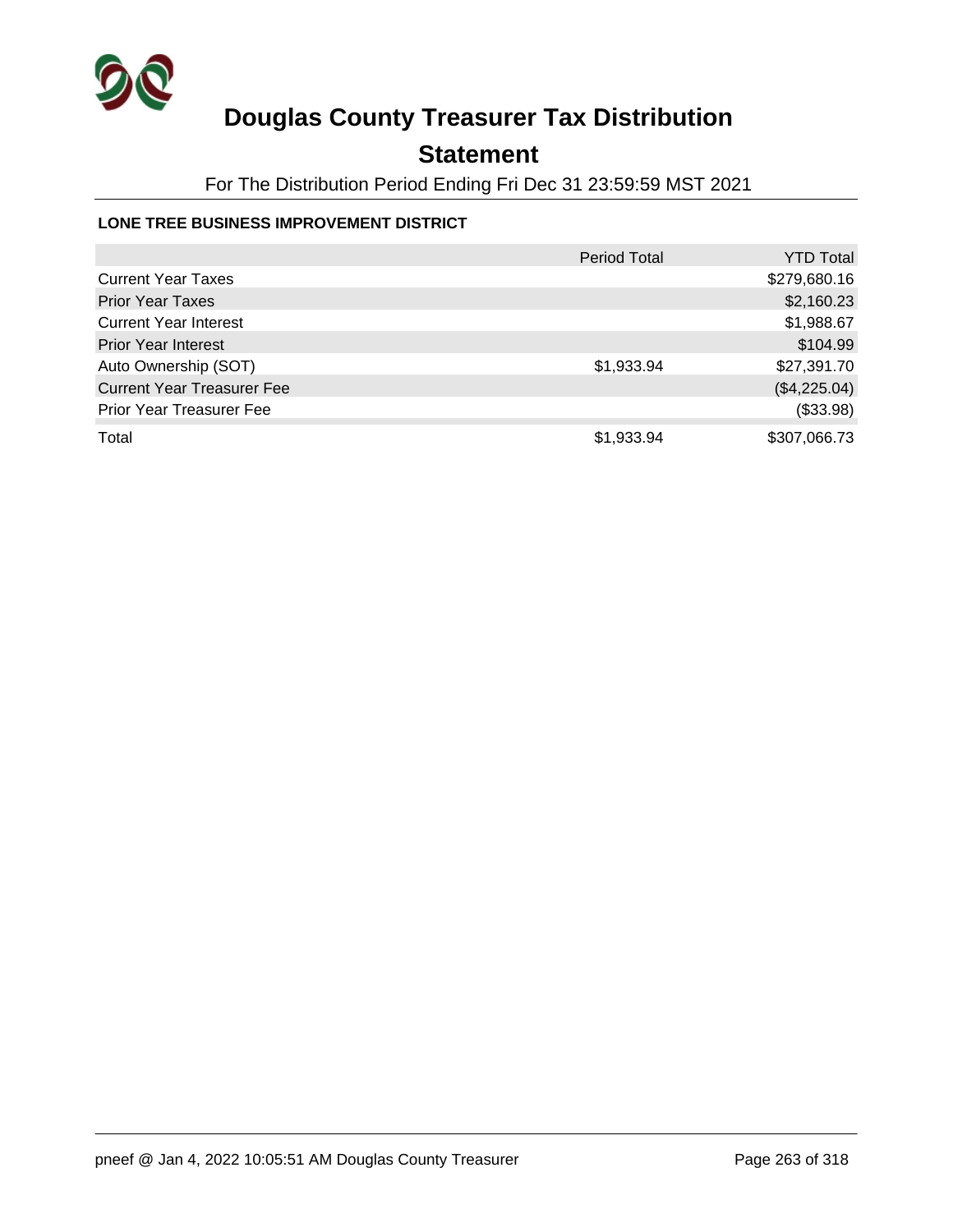

## **Statement**

For The Distribution Period Ending Fri Dec 31 23:59:59 MST 2021

|                                   | <b>Period Total</b> | <b>YTD Total</b> |
|-----------------------------------|---------------------|------------------|
| <b>Current Year Taxes</b>         |                     | \$265,892.09     |
| Auto Ownership (SOT)              | \$1,810.42          | \$25,642,20      |
| <b>Current Year Treasurer Fee</b> |                     | (\$3,988.39)     |
| Total                             | \$1,810.42          | \$287,545.90     |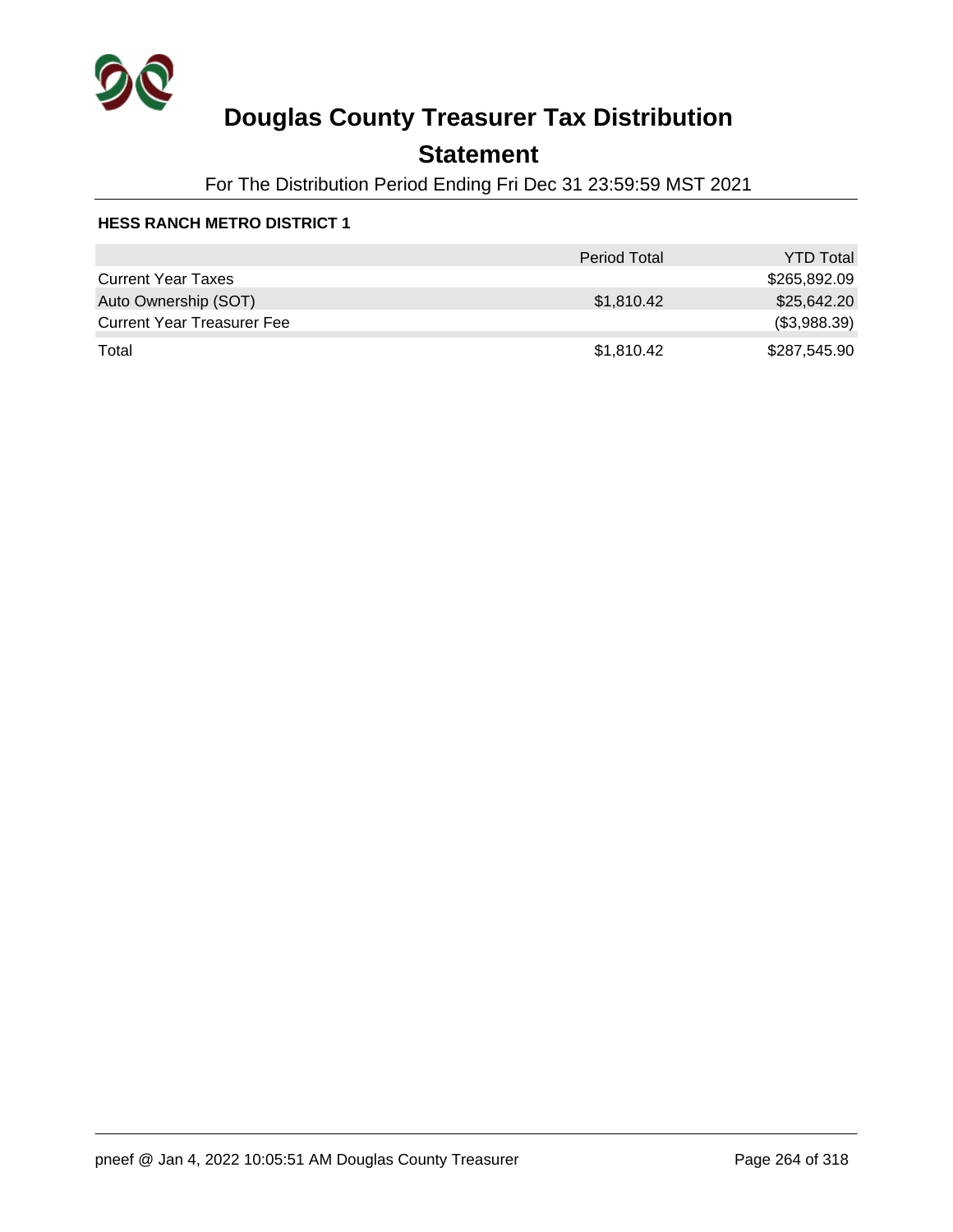

## **Statement**

For The Distribution Period Ending Fri Dec 31 23:59:59 MST 2021

|                                   | <b>Period Total</b> | <b>YTD Total</b> |
|-----------------------------------|---------------------|------------------|
| <b>Current Year Taxes</b>         |                     | \$413,622.05     |
| Auto Ownership (SOT)              | \$2,816.29          | \$39,889.03      |
| <b>Current Year Treasurer Fee</b> |                     | (\$6,204.33)     |
| Total                             | \$2,816.29          | \$447,306.75     |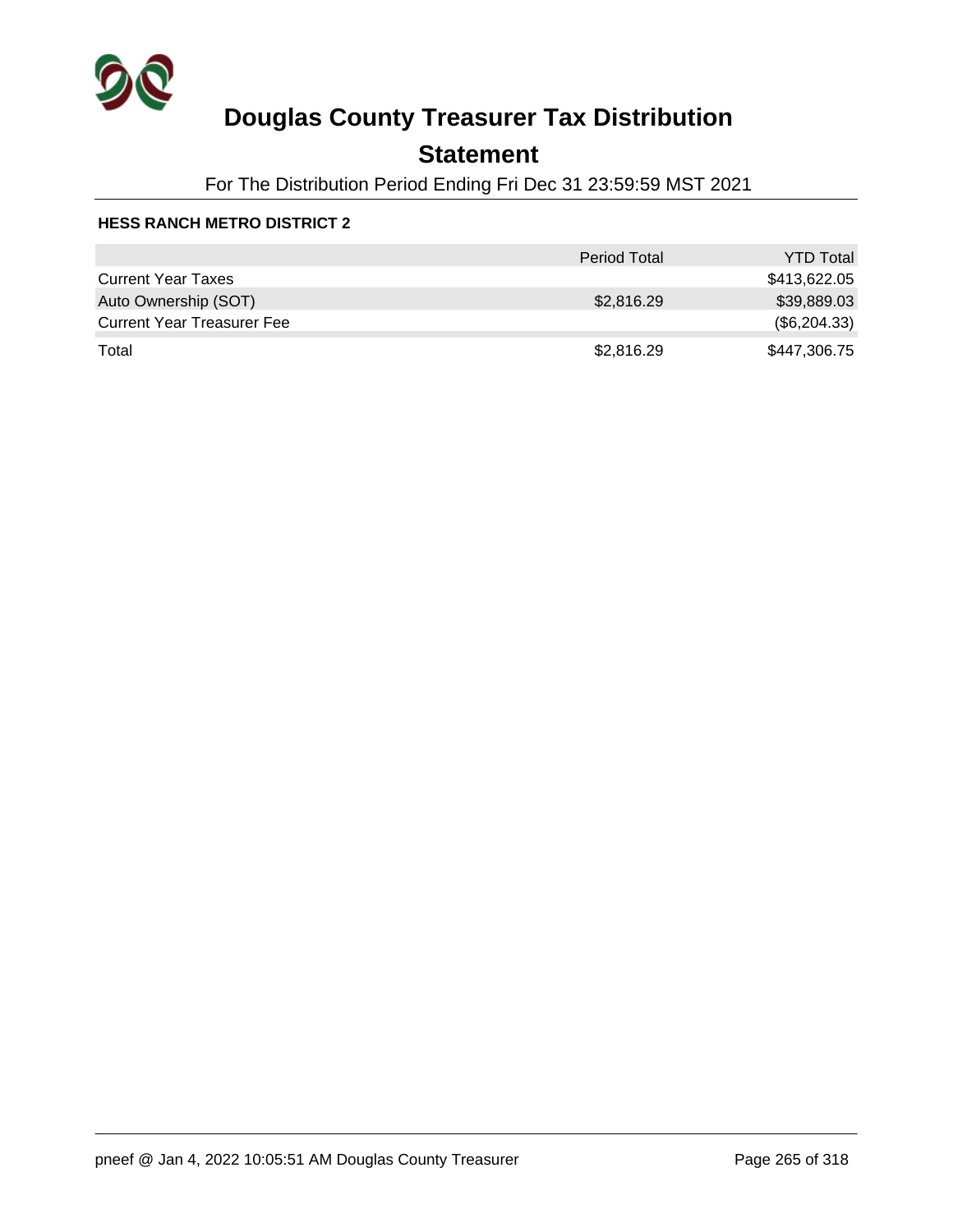

## **Statement**

For The Distribution Period Ending Fri Dec 31 23:59:59 MST 2021

|                                   | <b>Period Total</b> | <b>YTD Total</b> |
|-----------------------------------|---------------------|------------------|
| <b>Current Year Taxes</b>         |                     | \$45,553.55      |
| Auto Ownership (SOT)              | \$310.17            | \$4,393.09       |
| <b>Current Year Treasurer Fee</b> |                     | (\$683.31)       |
| Total                             | \$310.17            | \$49,263.33      |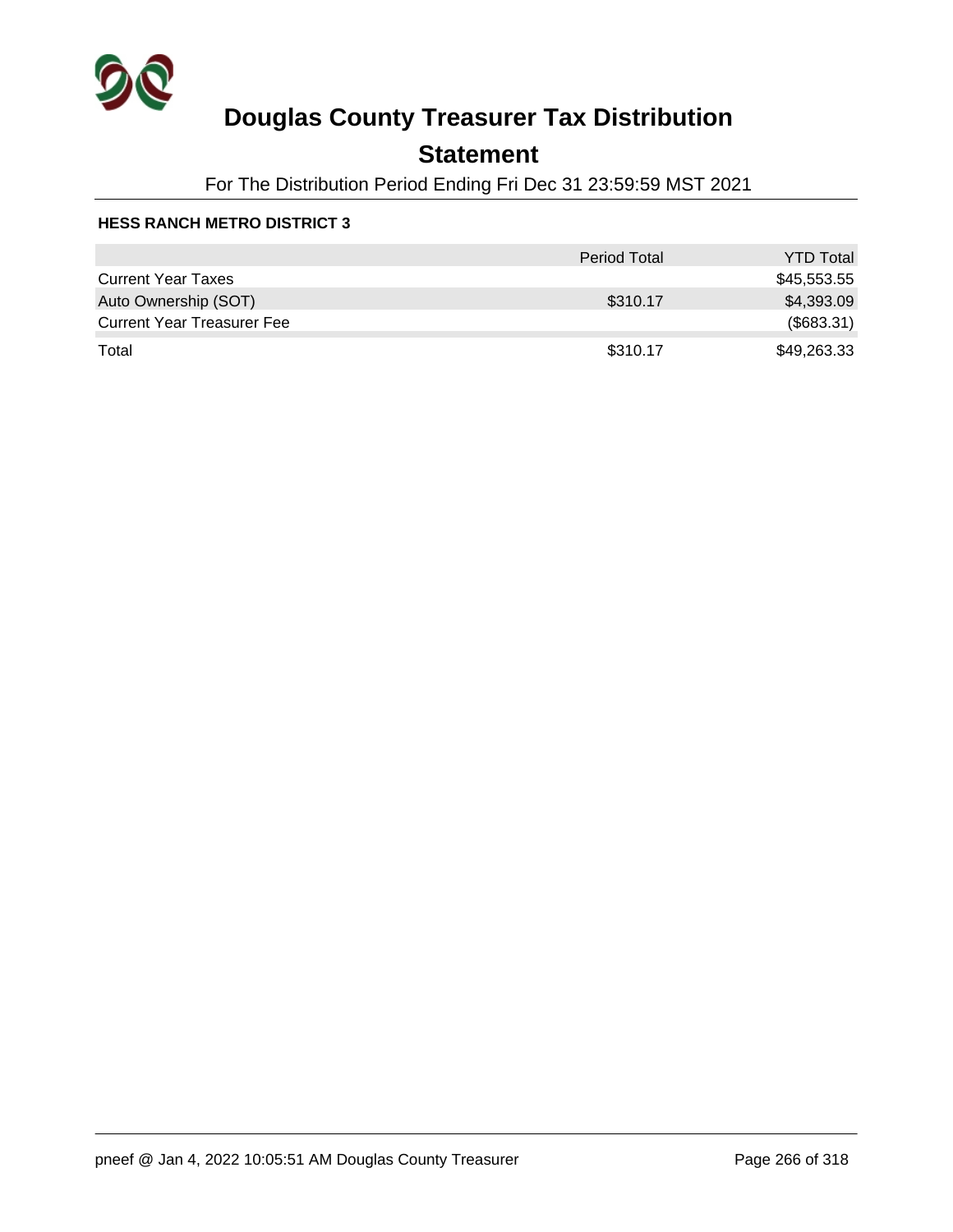

## **Statement**

For The Distribution Period Ending Fri Dec 31 23:59:59 MST 2021

|                                   | <b>Period Total</b> | <b>YTD Total</b> |
|-----------------------------------|---------------------|------------------|
| <b>Current Year Taxes</b>         |                     | \$311.86         |
| Auto Ownership (SOT)              | \$2.13              | \$30.10          |
| <b>Current Year Treasurer Fee</b> |                     | (\$4.68)         |
| Total                             | \$2.13              | \$337.28         |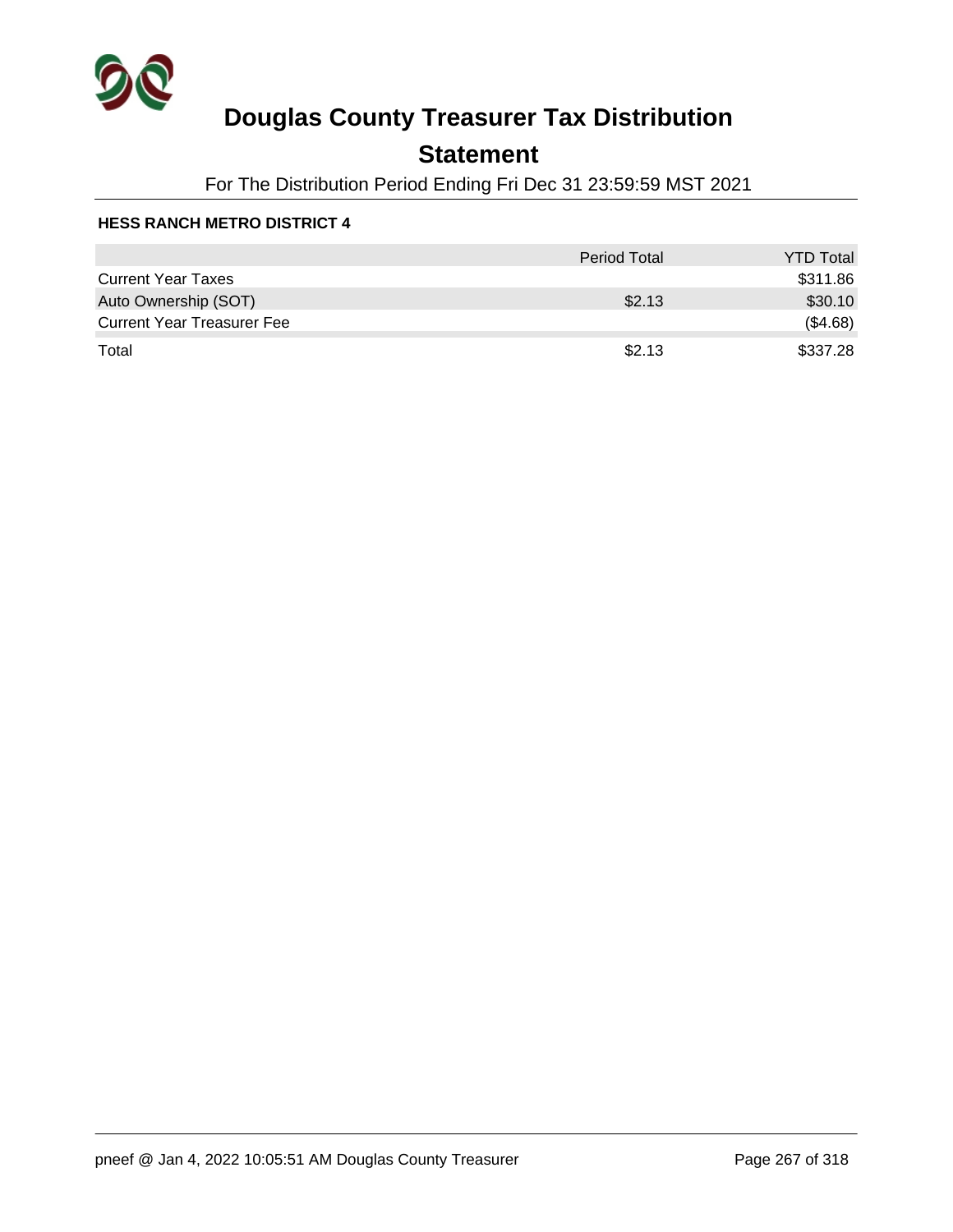

## **Statement**

For The Distribution Period Ending Fri Dec 31 23:59:59 MST 2021

|                                   | <b>Period Total</b> | <b>YTD Total</b> |
|-----------------------------------|---------------------|------------------|
| <b>Current Year Taxes</b>         |                     | \$79.30          |
| Auto Ownership (SOT)              | \$0.54              | \$7.65           |
| <b>Current Year Treasurer Fee</b> |                     | (\$1.19)         |
| Total                             | \$0.54              | \$85.76          |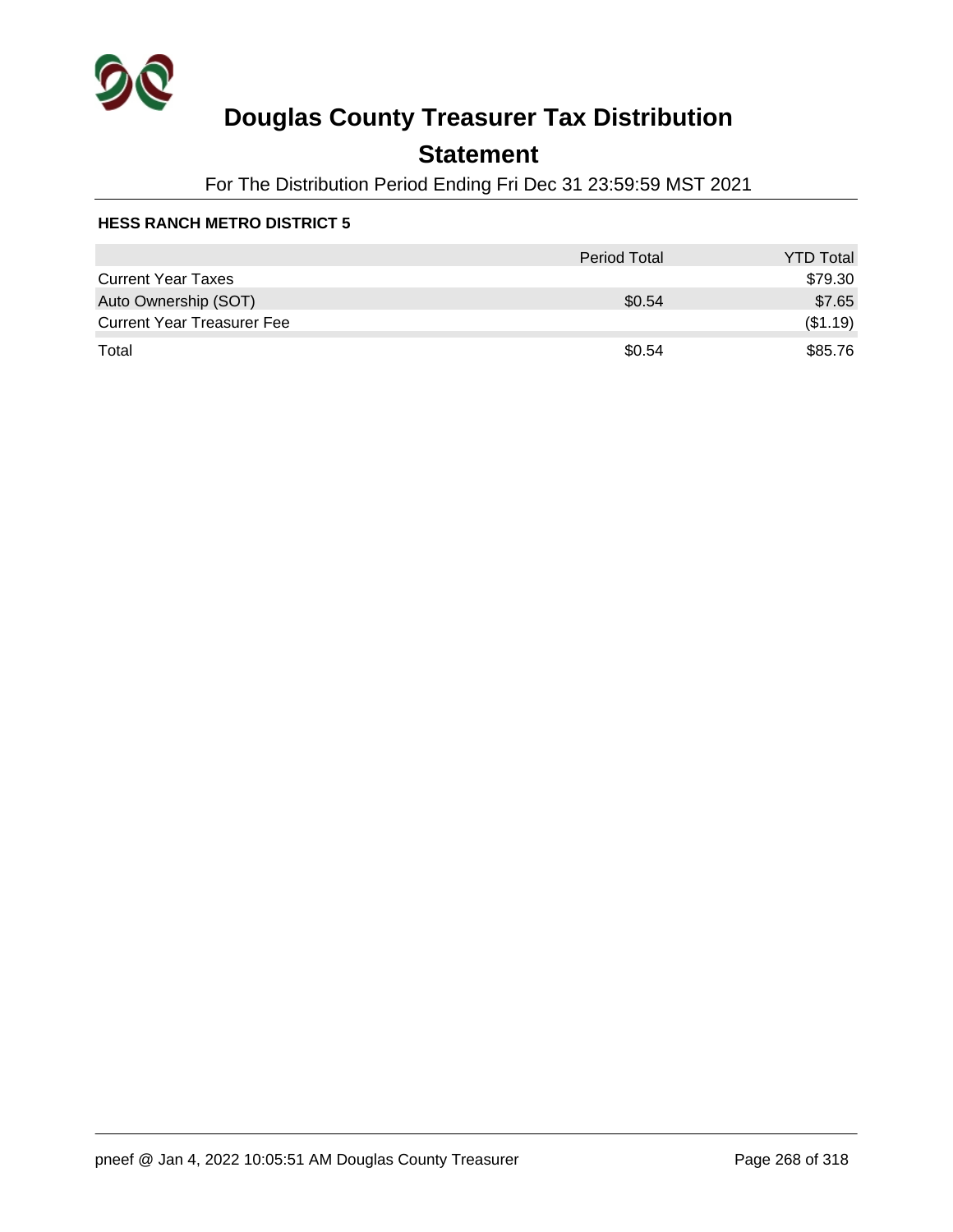

## **Statement**

For The Distribution Period Ending Fri Dec 31 23:59:59 MST 2021

|                                   | <b>Period Total</b> | <b>YTD Total</b> |
|-----------------------------------|---------------------|------------------|
| <b>Current Year Taxes</b>         |                     | \$7.30           |
| Auto Ownership (SOT)              | \$0.05              | \$0.72           |
| <b>Current Year Treasurer Fee</b> |                     | $(\$0.11)$       |
| Total                             | \$0.05              | \$7.91           |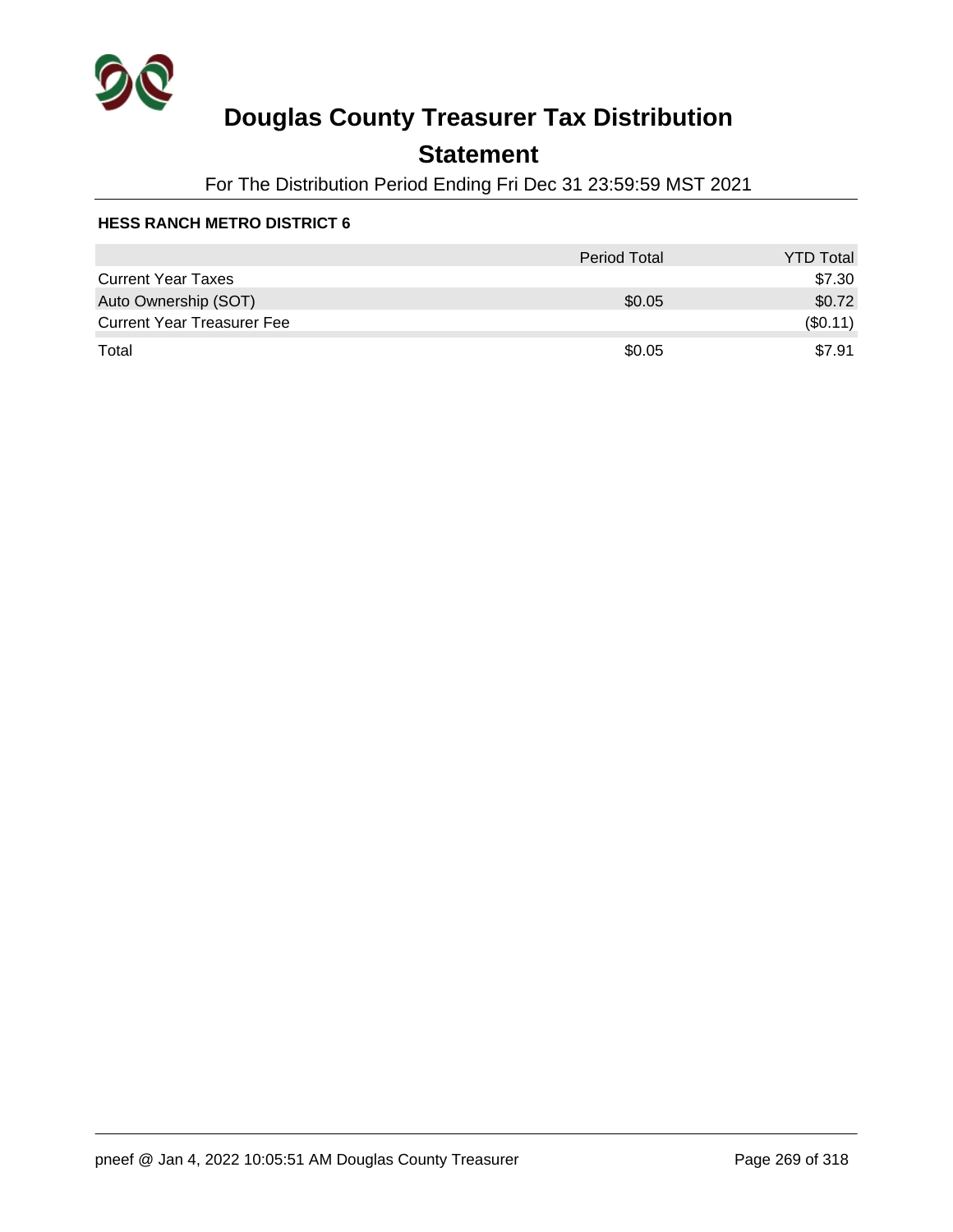

## **Statement**

For The Distribution Period Ending Fri Dec 31 23:59:59 MST 2021

|       | <b>Period Total</b> | otal<br>້ |
|-------|---------------------|-----------|
| Total | \$0.00              | \$0.00    |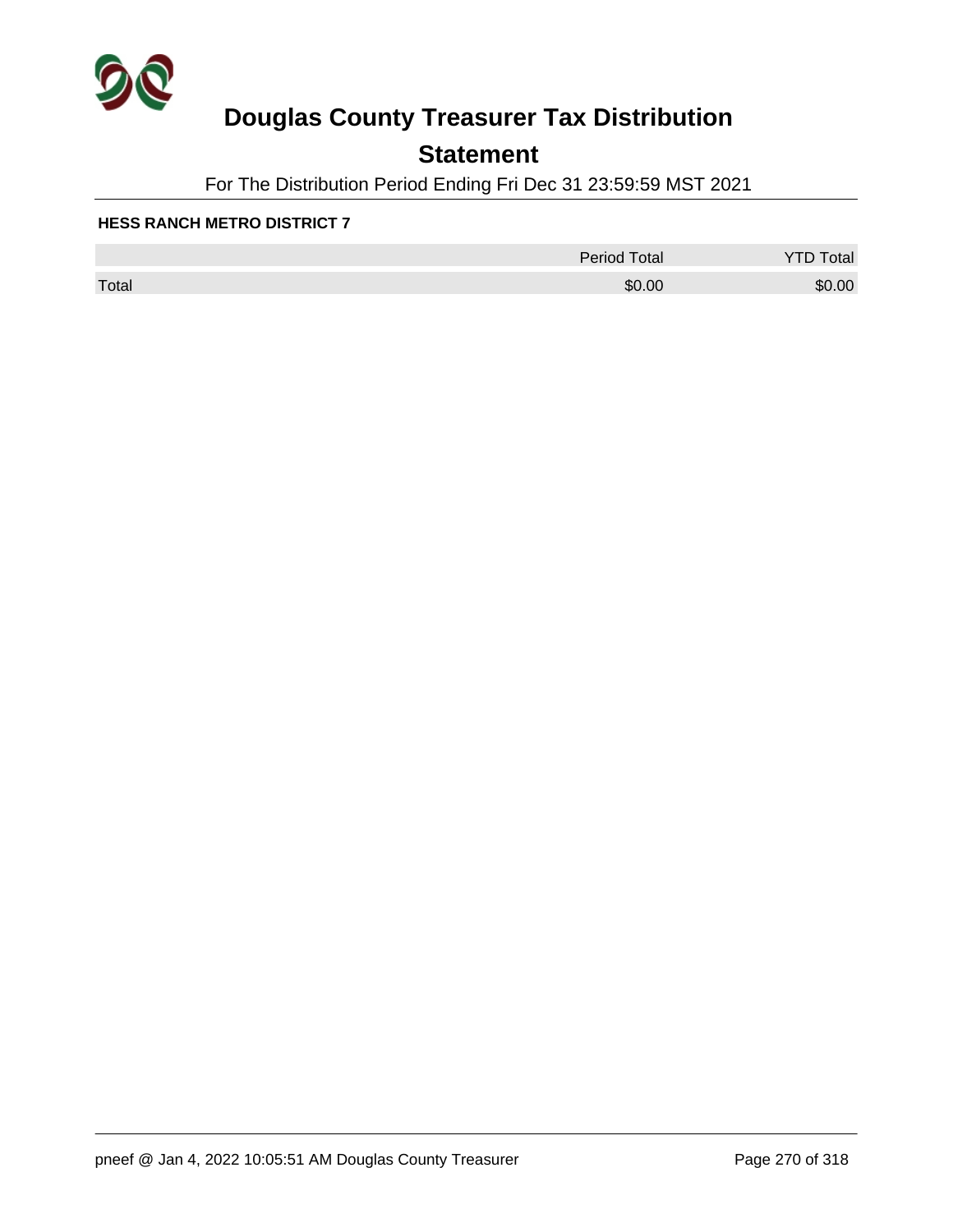

## **Statement**

For The Distribution Period Ending Fri Dec 31 23:59:59 MST 2021

|       | <b>Period Total</b> | otal<br>້ |
|-------|---------------------|-----------|
| Total | \$0.00              | \$0.00    |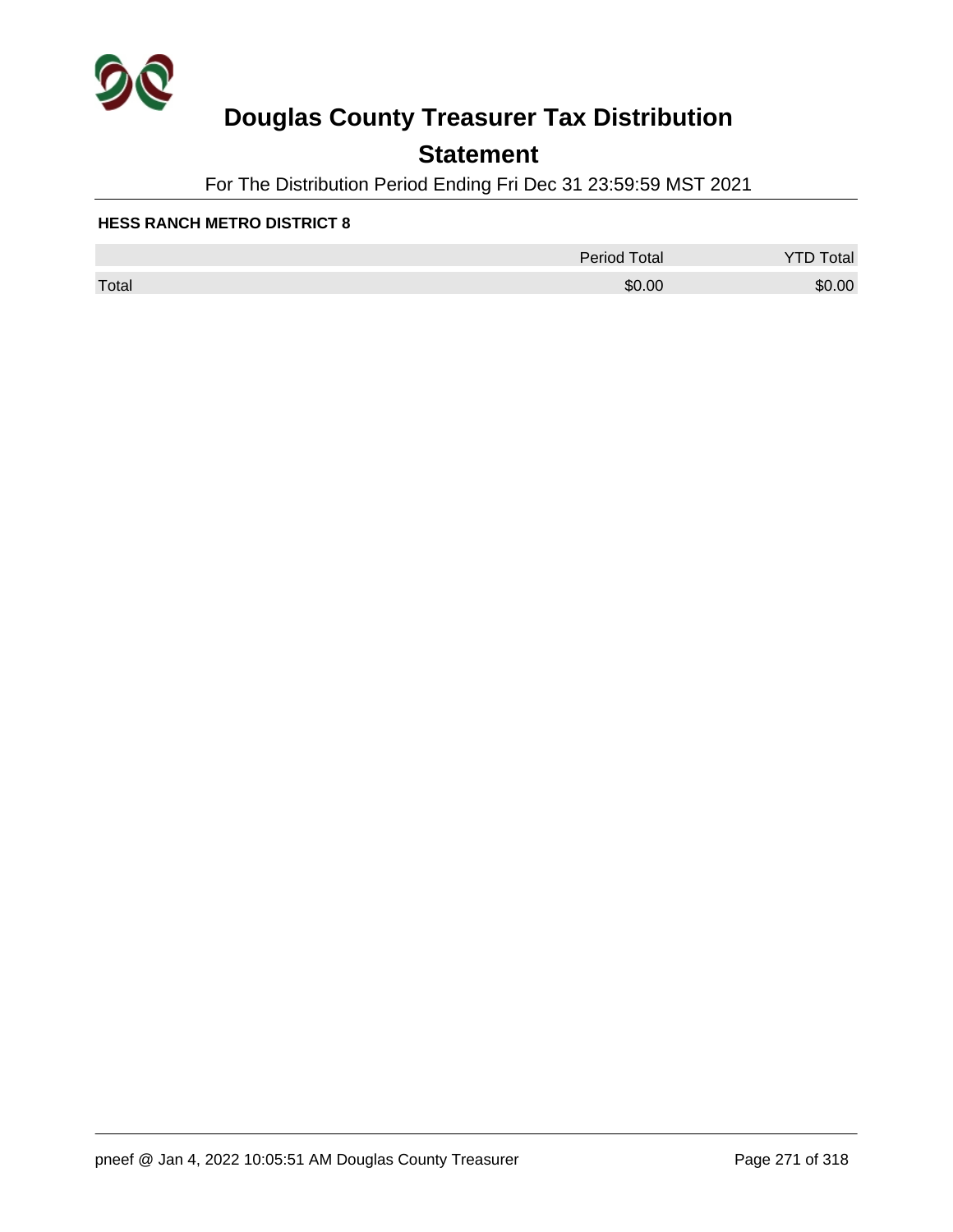

## **Statement**

For The Distribution Period Ending Fri Dec 31 23:59:59 MST 2021

### **BELFORD SOUTH METRO DISTRICT**

|                                   | <b>Period Total</b> | <b>YTD Total</b> |
|-----------------------------------|---------------------|------------------|
| <b>Current Year Taxes</b>         |                     | \$8,852.70       |
| Auto Ownership (SOT)              | \$60.28             | \$853.74         |
| <b>Current Year Treasurer Fee</b> |                     | (\$132.79)       |
| Total                             | \$60.28             | \$9,573.65       |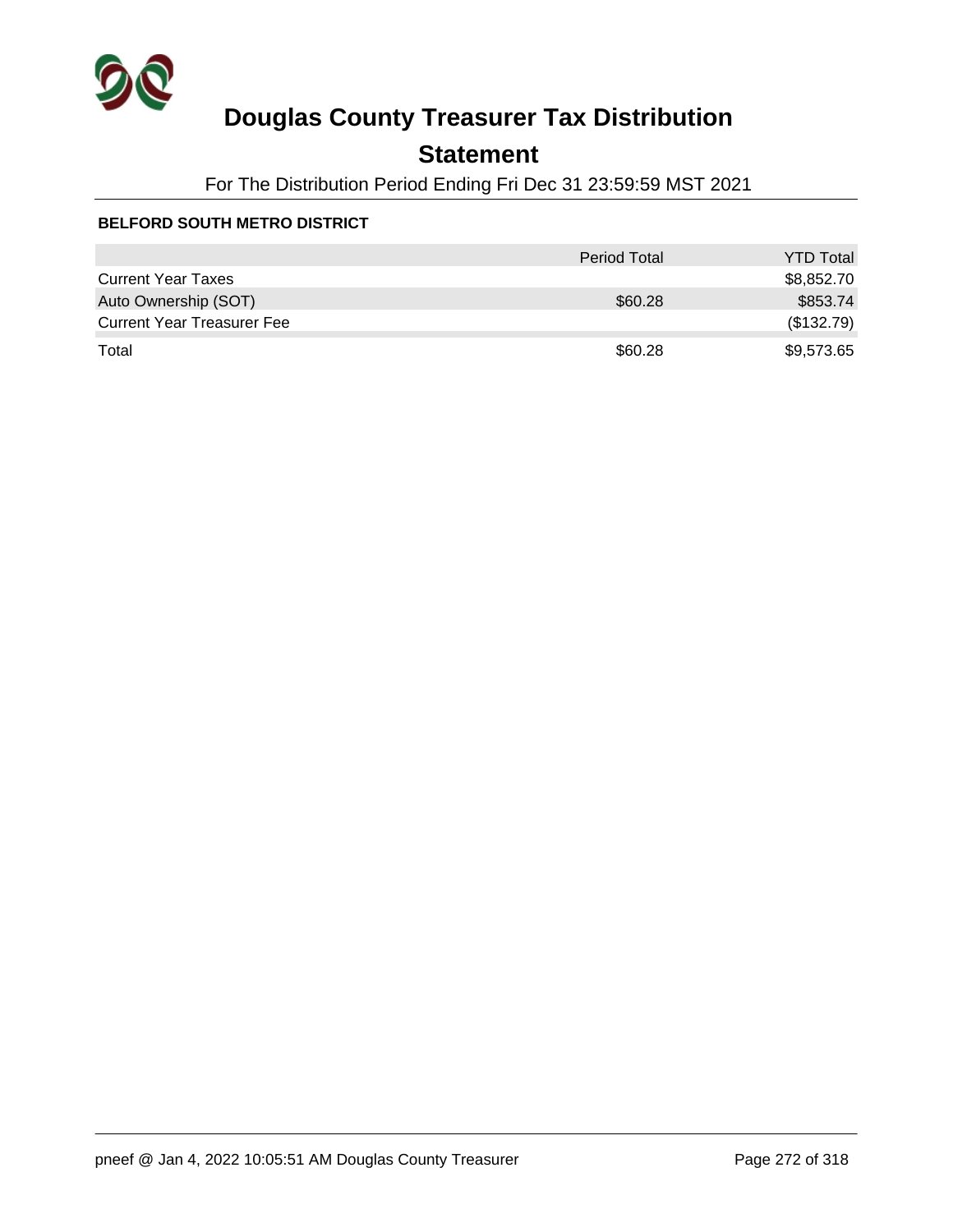

## **Statement**

For The Distribution Period Ending Fri Dec 31 23:59:59 MST 2021

#### **CIELO METRO DISTRICT**

|                                   | <b>Period Total</b> | YTD Total    |
|-----------------------------------|---------------------|--------------|
| <b>Current Year Taxes</b>         |                     | \$147,099.47 |
| <b>Prior Year Taxes</b>           |                     | \$61.20      |
| <b>Current Year Interest</b>      |                     | \$1.98       |
| Auto Ownership (SOT)              | \$1,001.42          | \$14,183.76  |
| <b>Current Year Treasurer Fee</b> |                     | (\$2,206.51) |
| <b>Prior Year Treasurer Fee</b>   |                     | (\$0.92)     |
| Total                             | \$1,001.42          | \$159,138.98 |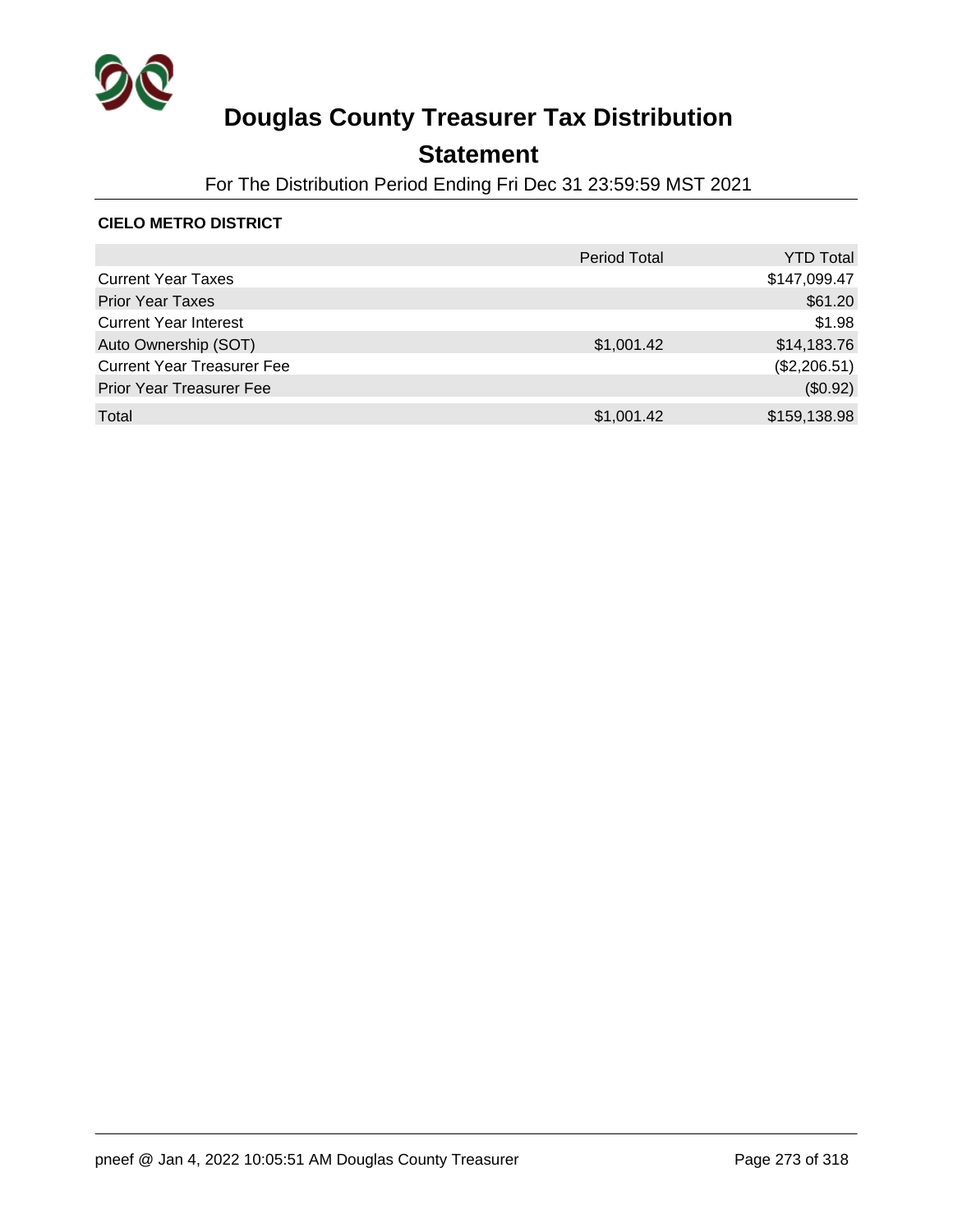

## **Statement**

For The Distribution Period Ending Fri Dec 31 23:59:59 MST 2021

### **REATA RIDGE VILLAGE METRO DISTRICT 1**

|                                   | <b>Period Total</b> | <b>YTD Total</b> |
|-----------------------------------|---------------------|------------------|
| <b>Current Year Taxes</b>         |                     | \$145,470.58     |
| <b>Current Year Interest</b>      |                     | \$171.75         |
| Auto Ownership (SOT)              | \$990.49            | \$14,028.95      |
| <b>Current Year Treasurer Fee</b> |                     | (\$2,184.69)     |
| Total                             | \$990.49            | \$157,486.59     |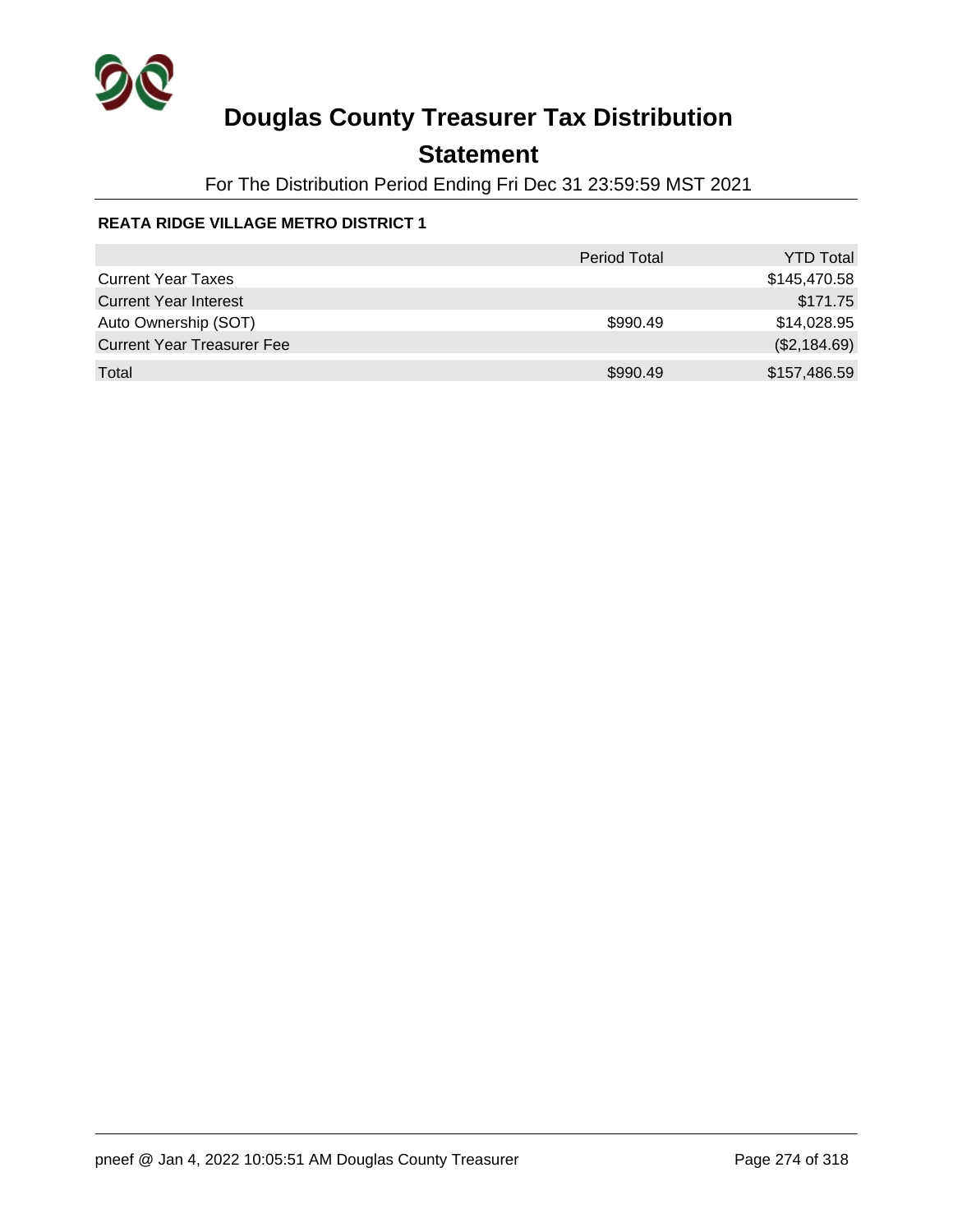

## **Statement**

For The Distribution Period Ending Fri Dec 31 23:59:59 MST 2021

### **REATA RIDGE VILLAGE METRO DISTRICT 2**

|                                   | <b>Period Total</b> | <b>YTD Total</b> |
|-----------------------------------|---------------------|------------------|
| <b>Current Year Taxes</b>         |                     | \$88,392.52      |
| <b>Current Year Interest</b>      |                     | \$642.21         |
| Auto Ownership (SOT)              | \$601.85            | \$8,524.44       |
| <b>Current Year Treasurer Fee</b> |                     | (\$1,335.53)     |
| Total                             | \$601.85            | \$96,223.64      |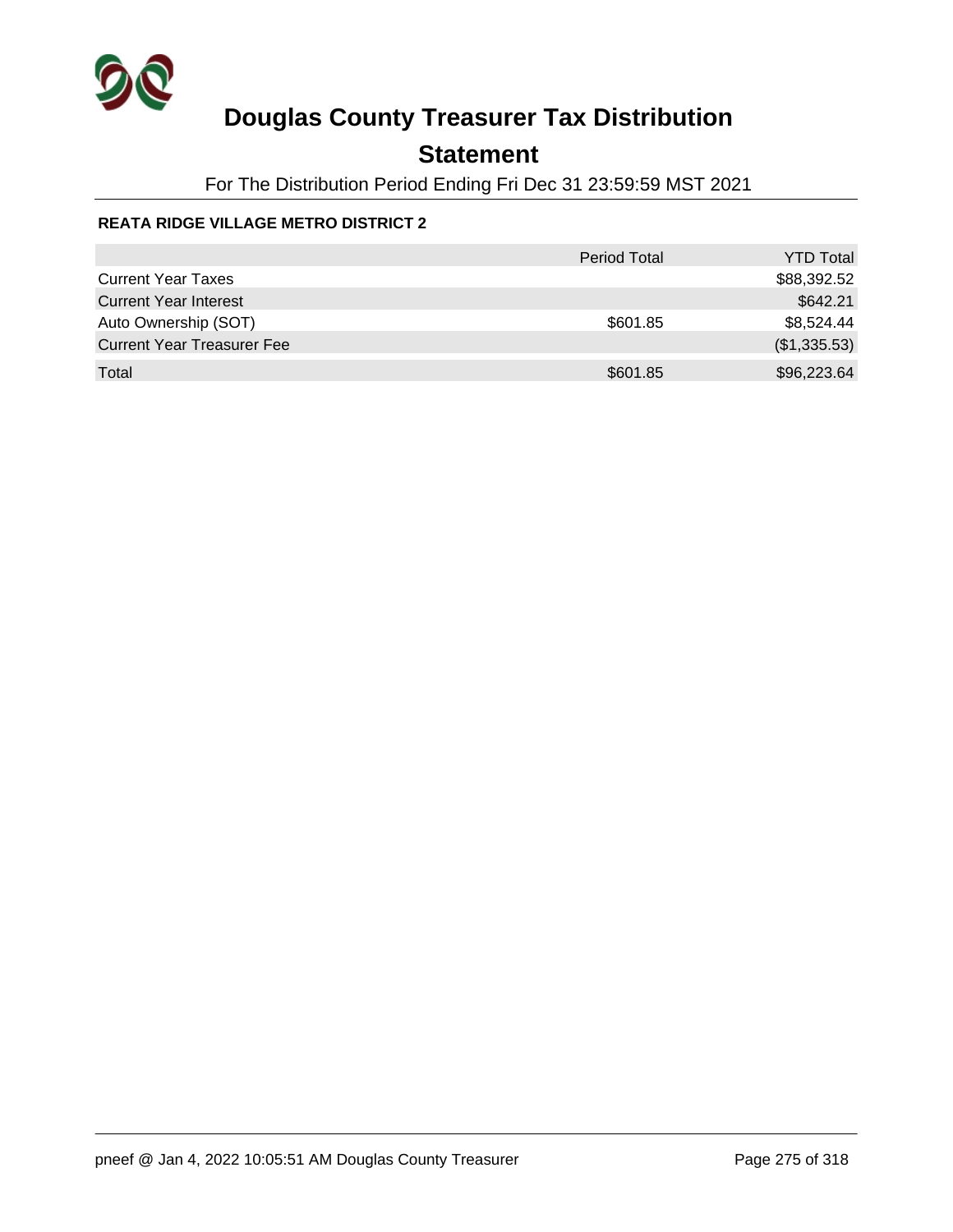

## **Statement**

For The Distribution Period Ending Fri Dec 31 23:59:59 MST 2021

### **ANTHOLOGY WEST METRO DISTRICT 4**

|                                   | <b>Period Total</b> | <b>YTD Total</b> |
|-----------------------------------|---------------------|------------------|
| <b>Current Year Taxes</b>         |                     | \$170,680.80     |
| <b>Current Year Interest</b>      |                     | \$45.47          |
| Auto Ownership (SOT)              | \$1,162.14          | \$16,460.16      |
| <b>Current Year Treasurer Fee</b> |                     | (\$2,560.90)     |
| Total                             | \$1,162.14          | \$184,625.53     |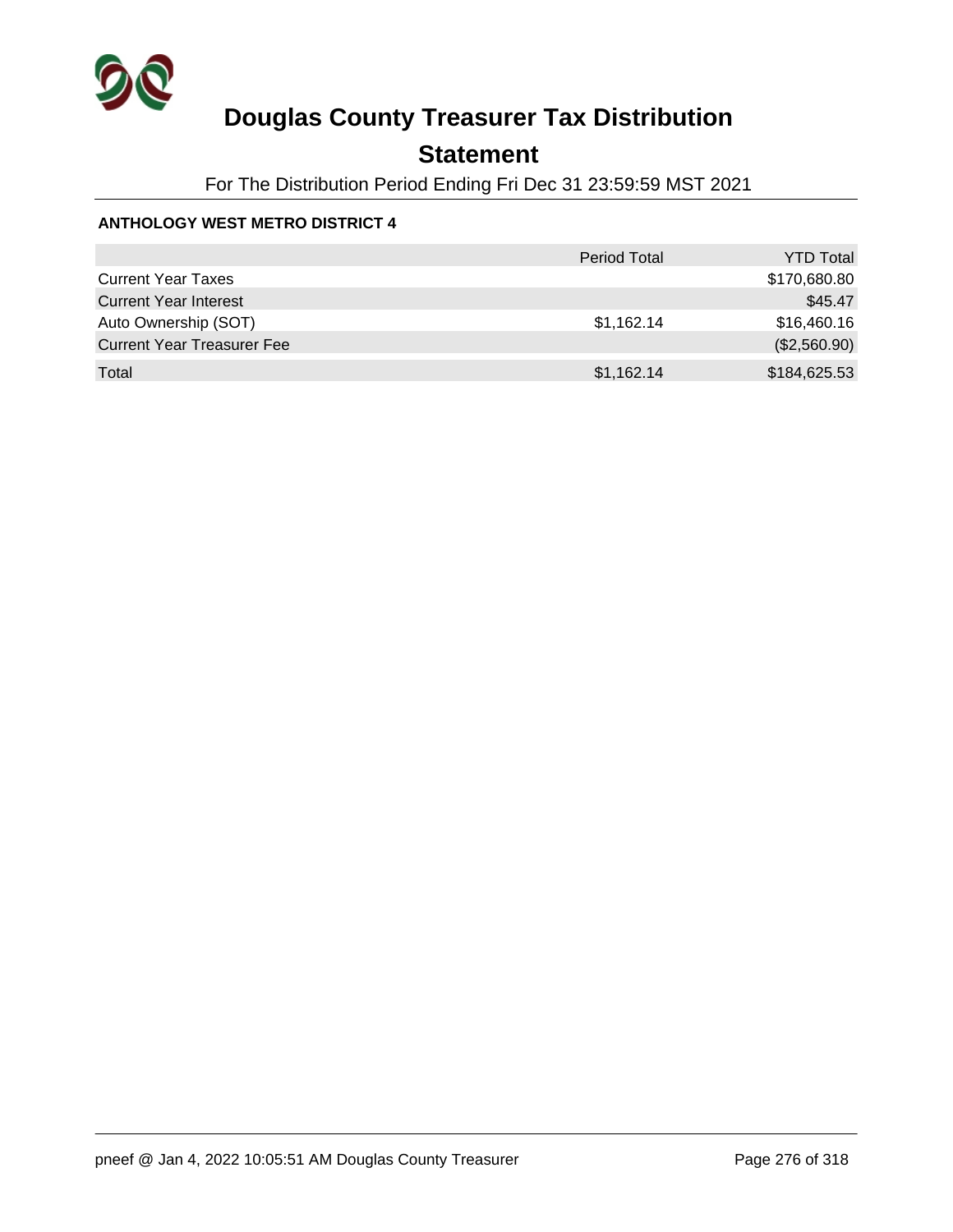

## **Statement**

For The Distribution Period Ending Fri Dec 31 23:59:59 MST 2021

### **ANTHOLOGY WEST METRO DISTRICT 5**

|                                   | <b>Period Total</b> | <b>YTD Total</b> |
|-----------------------------------|---------------------|------------------|
| <b>Current Year Taxes</b>         |                     | \$98.24          |
| Auto Ownership (SOT)              | \$0.67              | \$9.47           |
| <b>Current Year Treasurer Fee</b> |                     | (\$1.48)         |
| Total                             | \$0.67              | \$106.23         |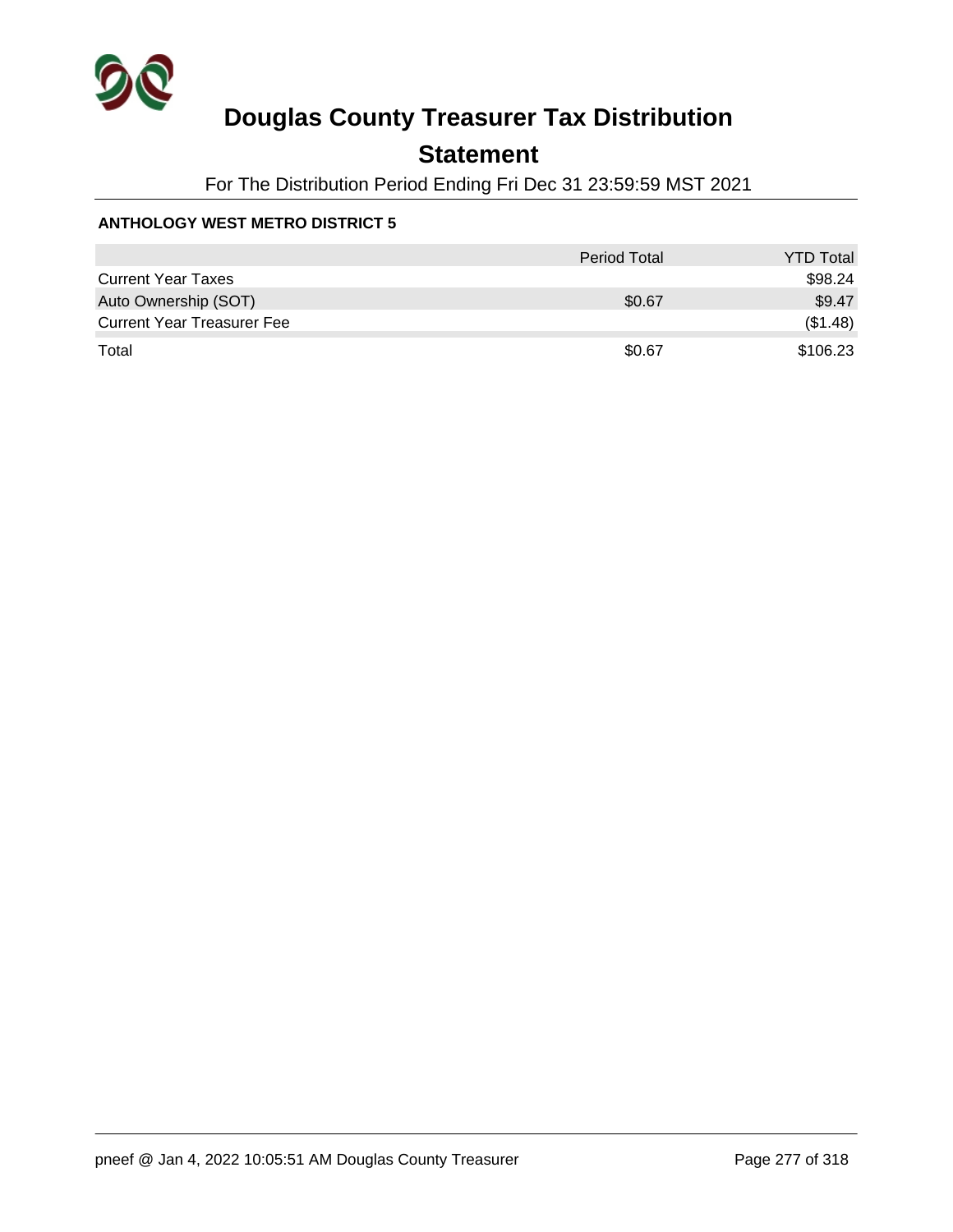

## **Statement**

For The Distribution Period Ending Fri Dec 31 23:59:59 MST 2021

#### **ANTHOLOGY WEST METRO DISTRICT 6**

|       | <b>Period Total</b> | otal   |
|-------|---------------------|--------|
| Total | \$0.00              | \$0.00 |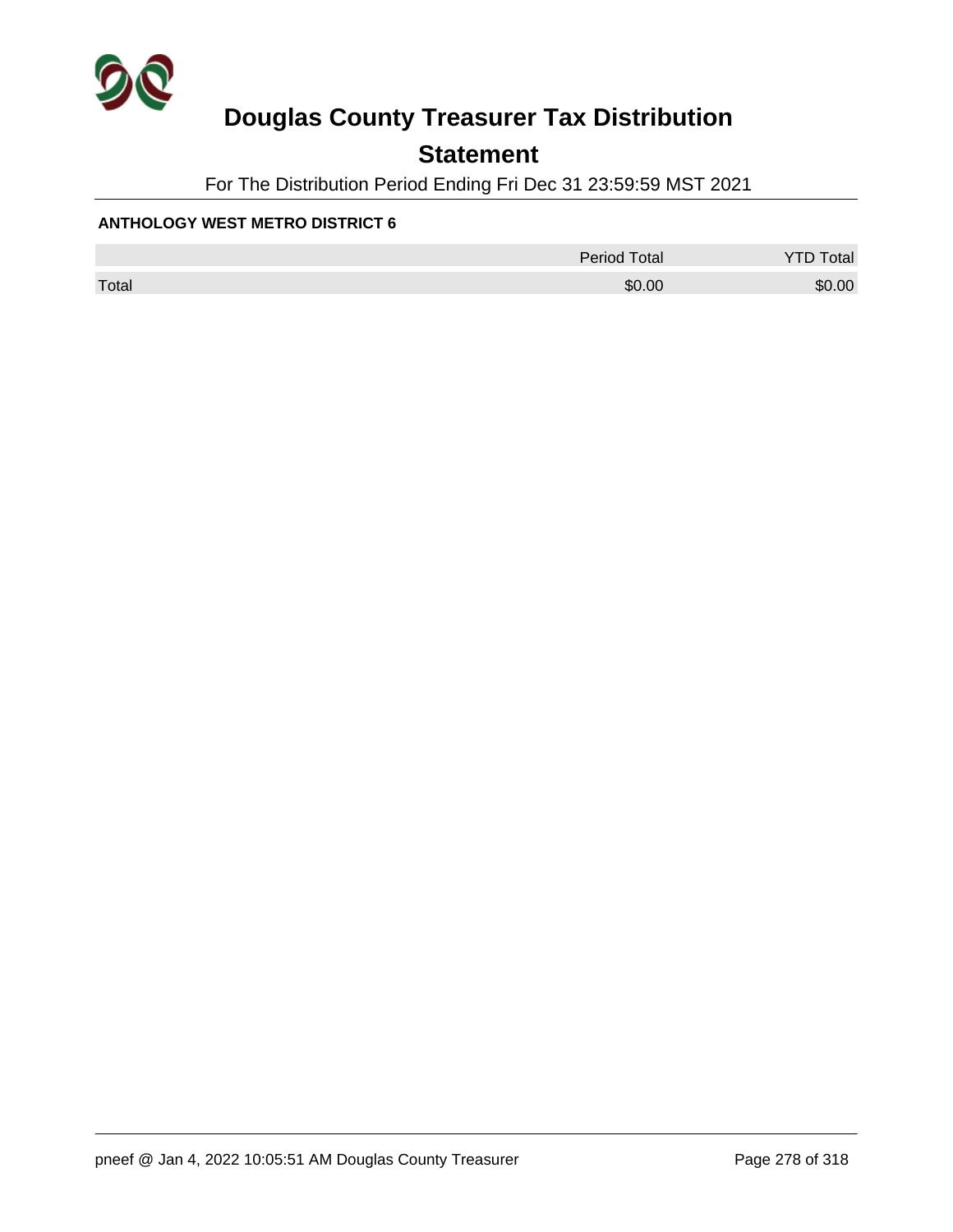

## **Statement**

For The Distribution Period Ending Fri Dec 31 23:59:59 MST 2021

#### **MIRABELLE METRO DISTRICT 2**

|                                   | <b>Period Total</b> | <b>YTD Total</b> |
|-----------------------------------|---------------------|------------------|
| <b>Current Year Taxes</b>         |                     | \$258,299.65     |
| <b>Current Year Interest</b>      |                     | \$42.08          |
| Auto Ownership (SOT)              | \$1,758.72          | \$24,909.97      |
| <b>Current Year Treasurer Fee</b> |                     | (\$3,875.12)     |
| Total                             | \$1,758.72          | \$279,376.58     |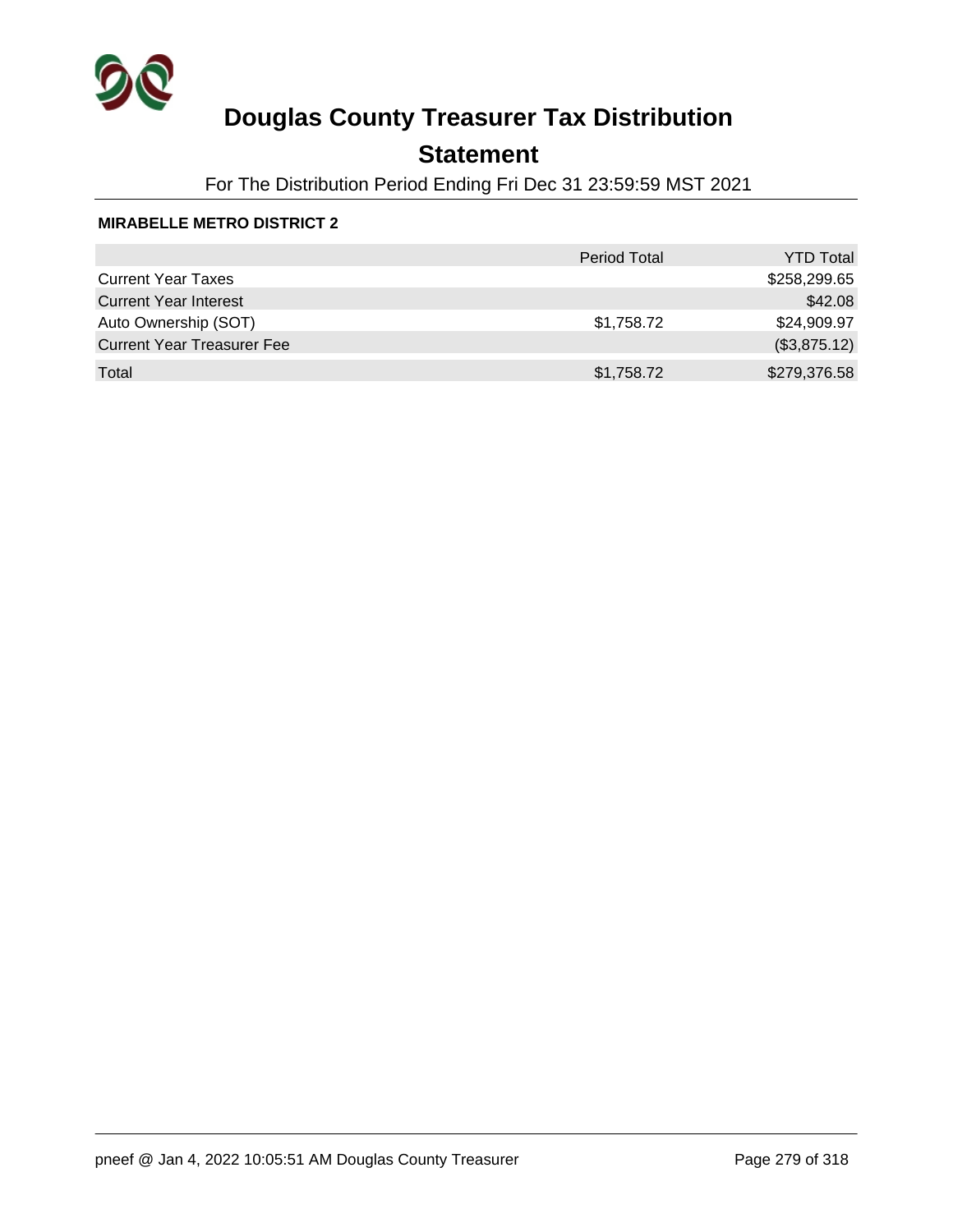

## **Statement**

For The Distribution Period Ending Fri Dec 31 23:59:59 MST 2021

#### **MIRABELLE METRO DISTRICT 3**

|       | <b>Period Total</b> | otal   |
|-------|---------------------|--------|
| Total | \$0.00              | \$0.00 |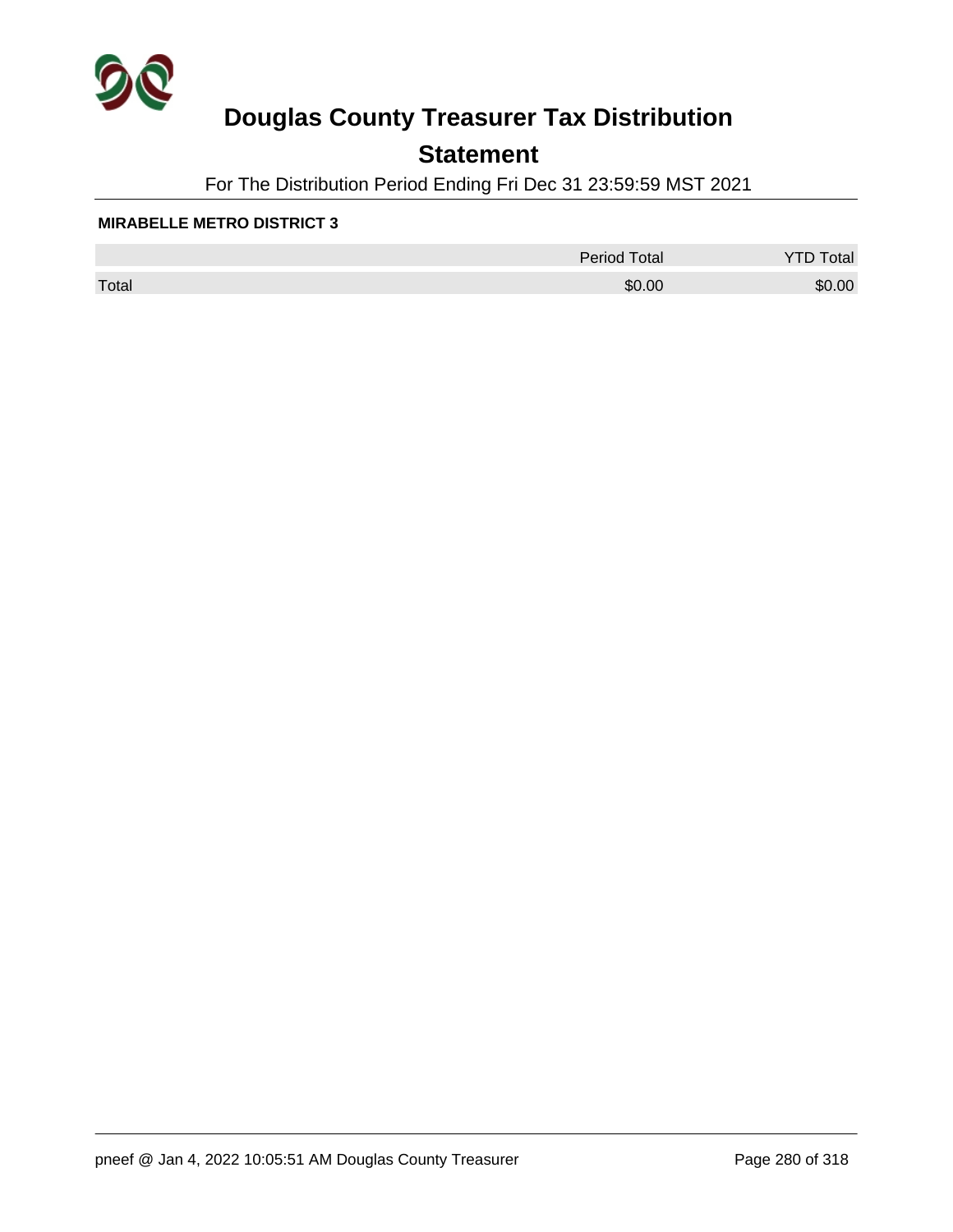

## **Statement**

For The Distribution Period Ending Fri Dec 31 23:59:59 MST 2021

#### **MIRABELLE METRO DISTRICT 4**

|       | <b>Period Total</b> | otal<br>້ |
|-------|---------------------|-----------|
| Total | \$0.00              | \$0.00    |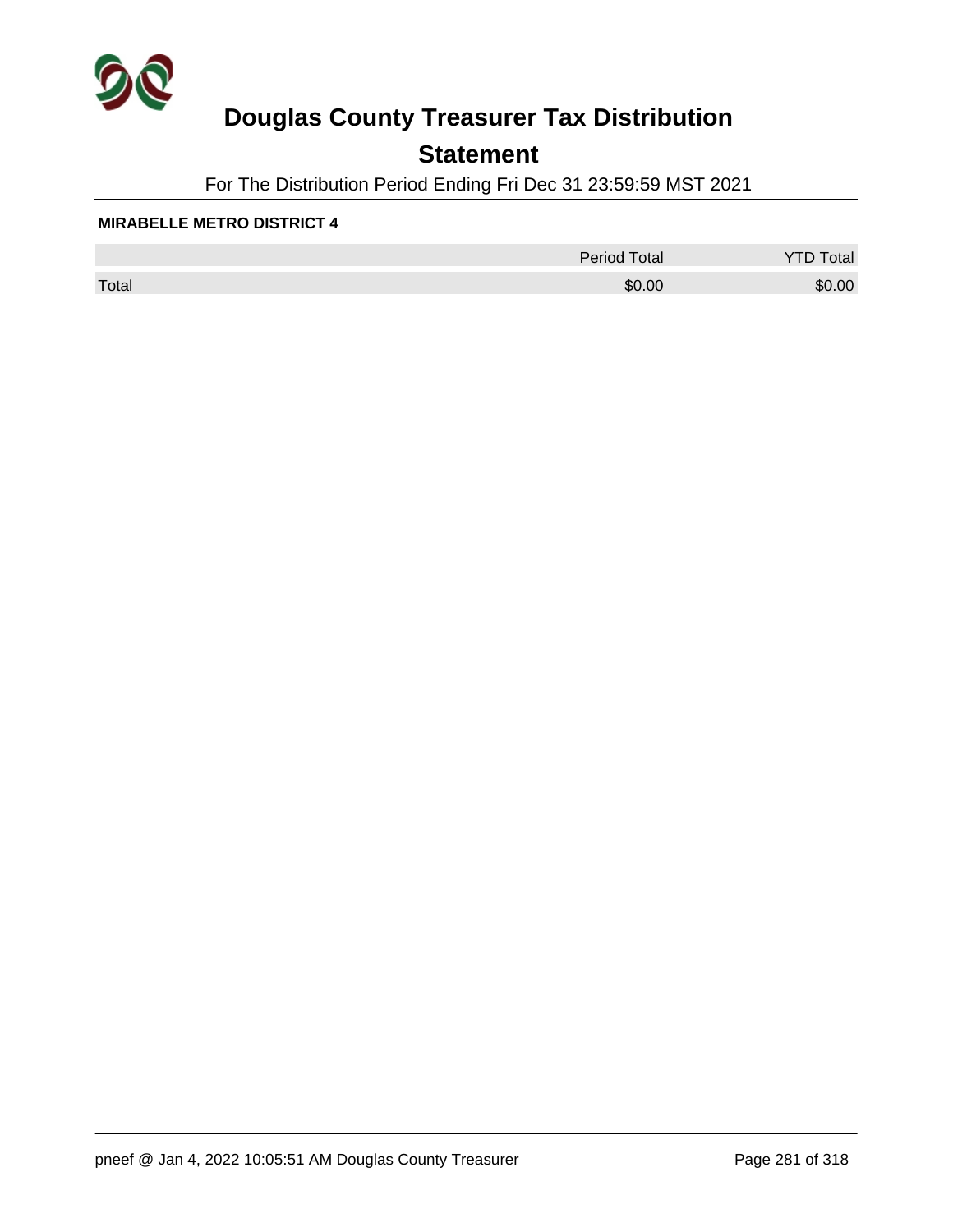

### **Statement**

For The Distribution Period Ending Fri Dec 31 23:59:59 MST 2021

#### **VILLAS METRO DISTRICT**

|                                   | <b>Period Total</b> | <b>YTD Total</b> |
|-----------------------------------|---------------------|------------------|
| <b>Current Year Taxes</b>         |                     | \$220,212.79     |
| Auto Ownership (SOT)              | \$1,499.40          | \$21,236.97      |
| <b>Current Year Treasurer Fee</b> |                     | (\$3,303.16)     |
| Total                             | \$1,499.40          | \$238,146.60     |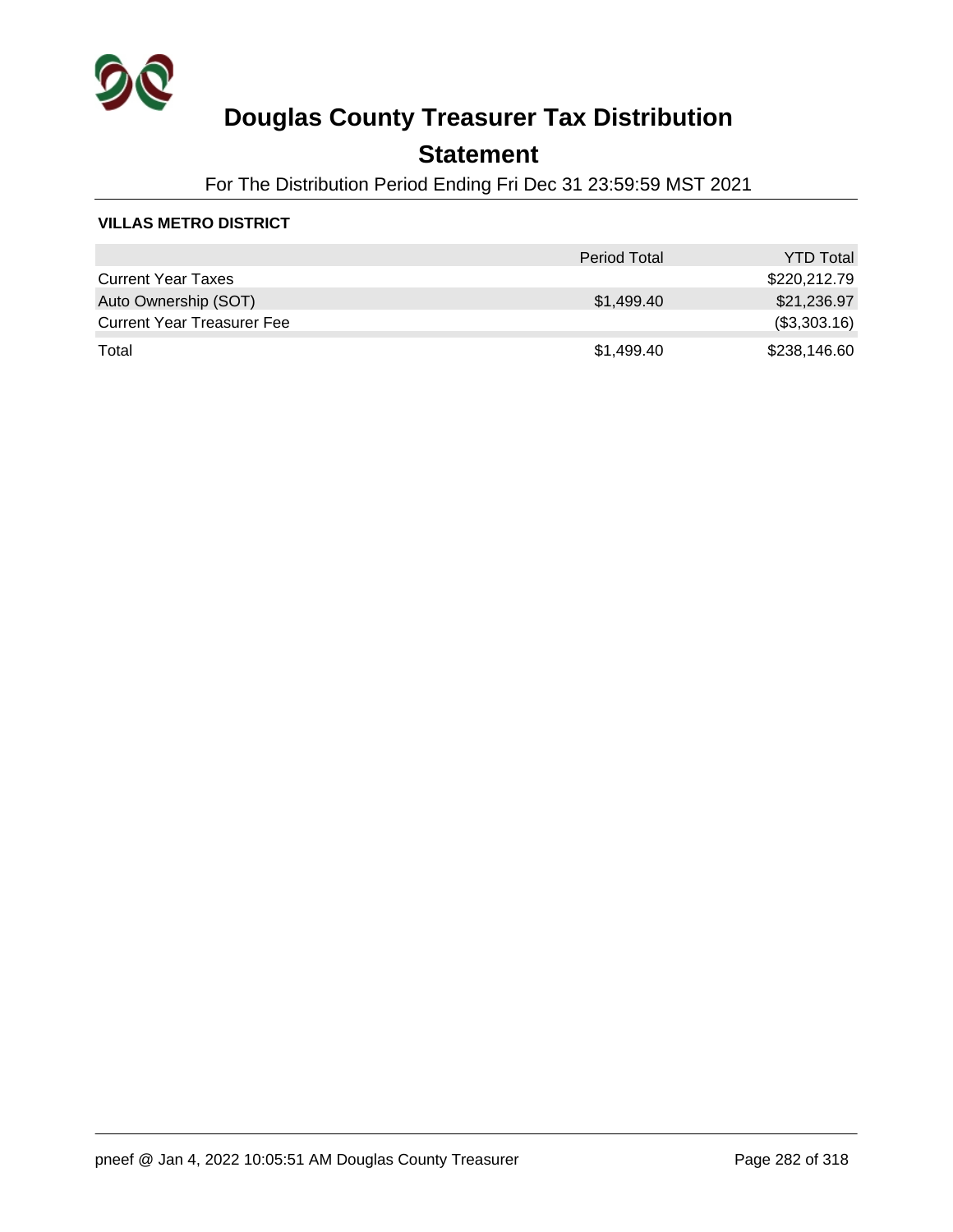

## **Statement**

For The Distribution Period Ending Fri Dec 31 23:59:59 MST 2021

#### **LINCOLN CREEK METRO DISTRICT DEBT SERVICE**

|       | <b>Period Total</b> | <b>Total</b> |
|-------|---------------------|--------------|
| Total | \$0.00              | \$0.00       |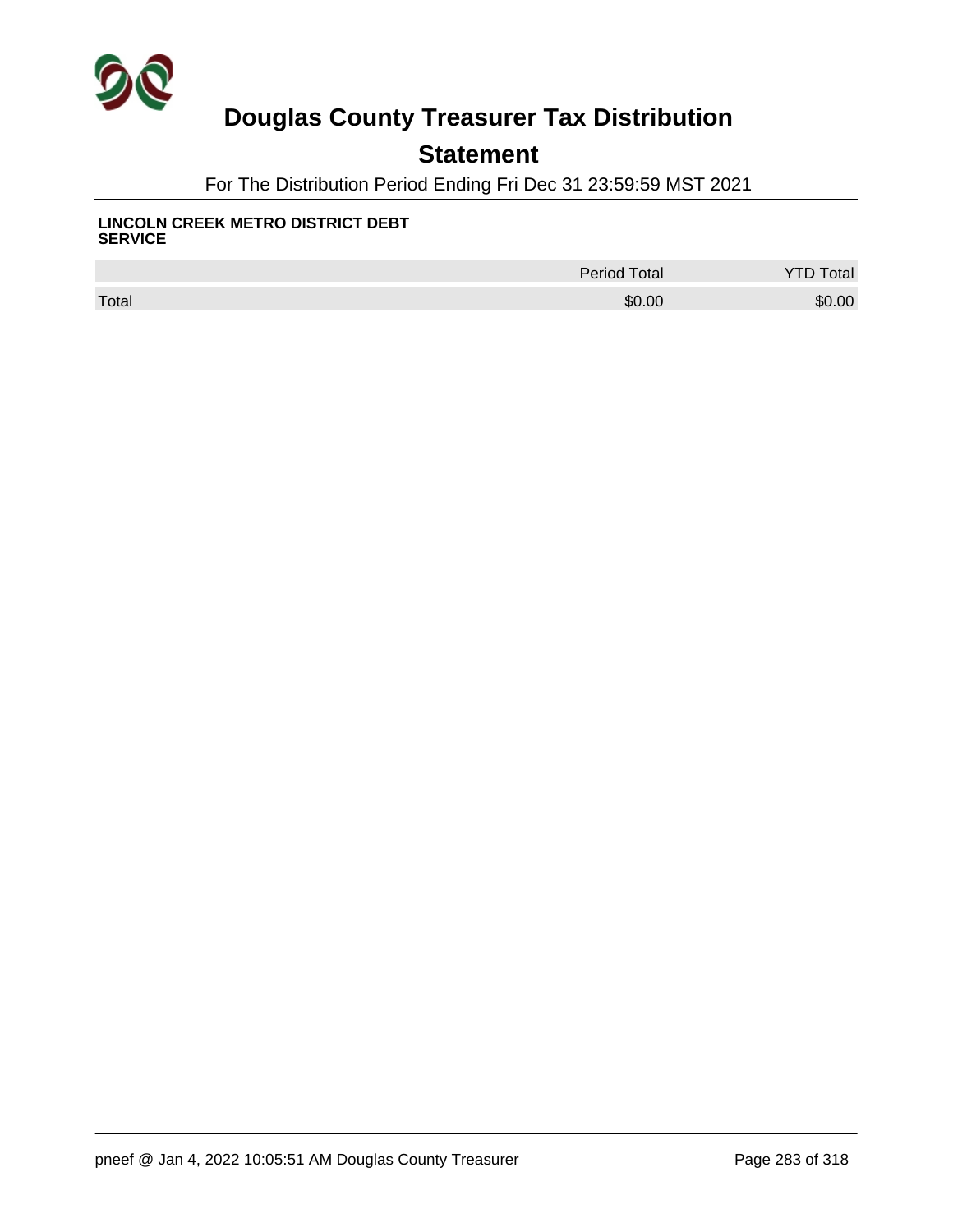

## **Statement**

For The Distribution Period Ending Fri Dec 31 23:59:59 MST 2021

### **CHAMBERS HIGHPOINT METRO DISTRICT 1**

|                                   | <b>Period Total</b> | <b>YTD Total</b> |
|-----------------------------------|---------------------|------------------|
| <b>Current Year Taxes</b>         |                     | \$19.08          |
| <b>Current Year Interest</b>      |                     | \$0.33           |
| Auto Ownership (SOT)              | \$0.13              | \$1.82           |
| <b>Current Year Treasurer Fee</b> |                     | (\$0.28)         |
| Total                             | \$0.13              | \$20.95          |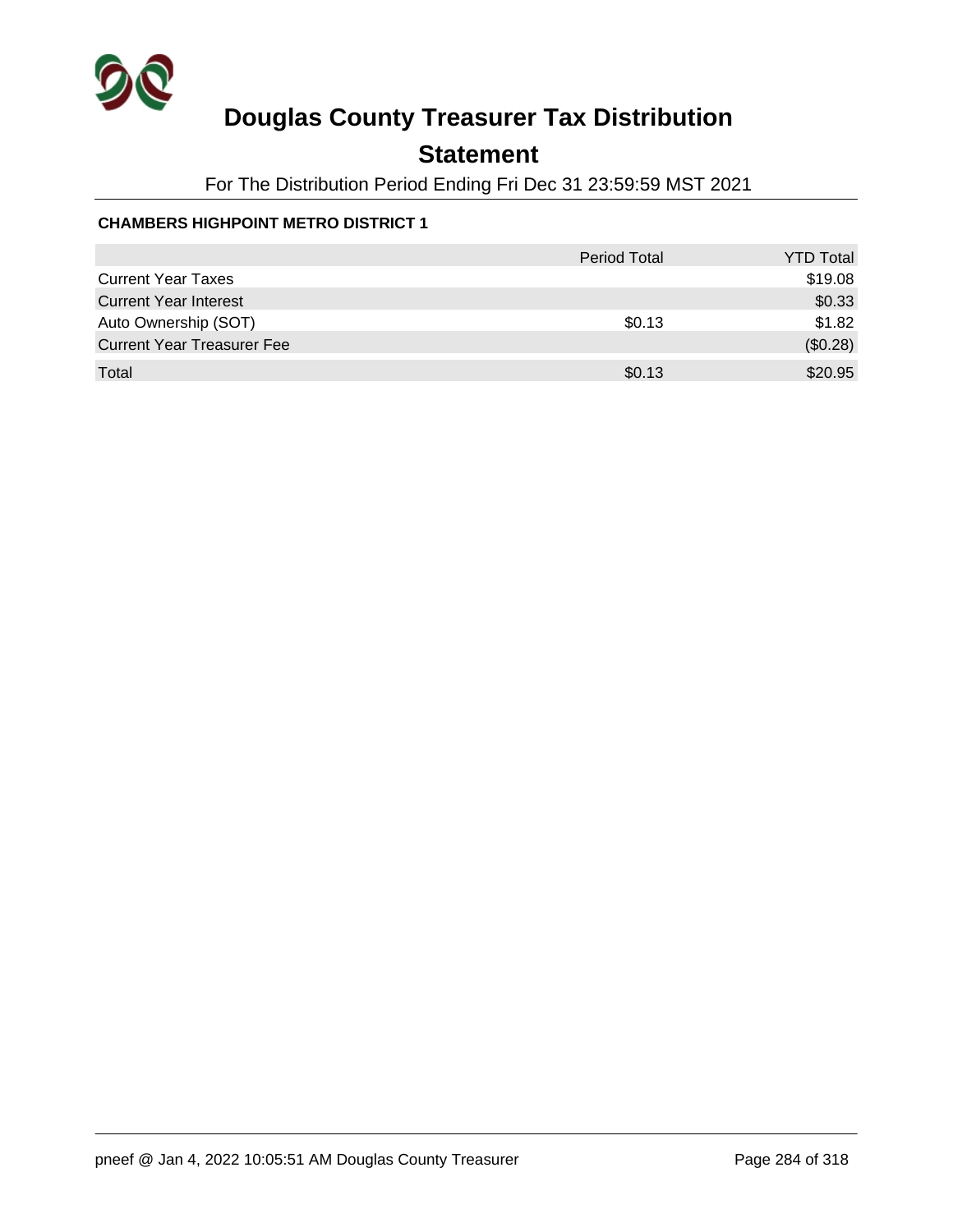

## **Statement**

For The Distribution Period Ending Fri Dec 31 23:59:59 MST 2021

### **CHAMBERS HIGHPOINT METRO DISTRICT 2**

|                                   | <b>Period Total</b> | <b>YTD Total</b> |
|-----------------------------------|---------------------|------------------|
| <b>Current Year Taxes</b>         |                     | \$16.00          |
| Auto Ownership (SOT)              | \$0.11              | \$1.53           |
| <b>Current Year Treasurer Fee</b> |                     | (\$0.24)         |
| Total                             | \$0.11              | \$17.29          |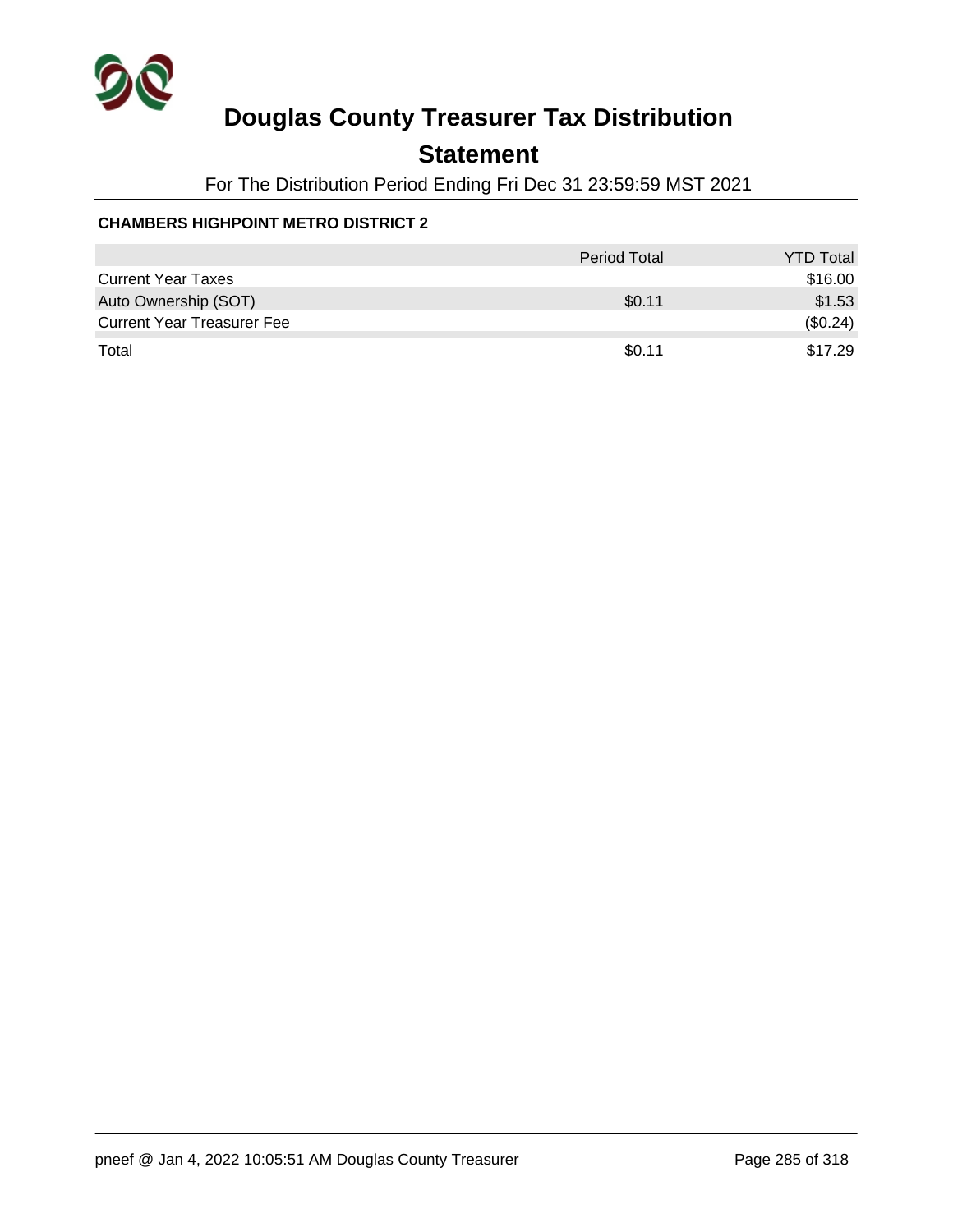

### **Statement**

For The Distribution Period Ending Fri Dec 31 23:59:59 MST 2021

#### **COTTONWOOD WATER & SANITATION DISTRICT DEBT SVC**

|                                   | <b>Period Total</b> | <b>YTD Total</b> |
|-----------------------------------|---------------------|------------------|
| <b>Current Year Taxes</b>         |                     | \$2.57           |
| Auto Ownership (SOT)              | \$0.02              | \$0.23           |
| <b>Current Year Treasurer Fee</b> |                     | (\$0.04)         |
| Total                             | \$0.02              | \$2.76           |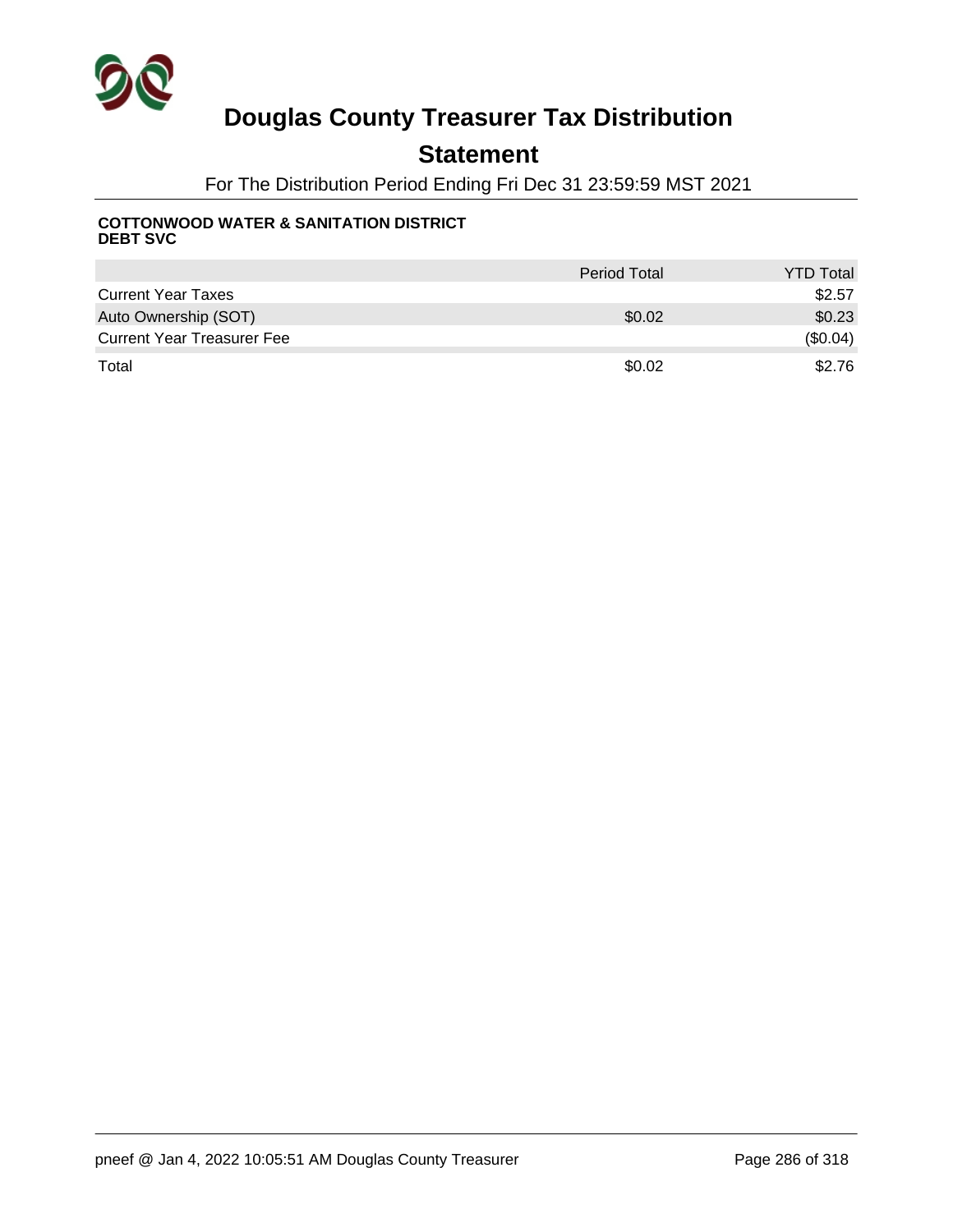

## **Statement**

For The Distribution Period Ending Fri Dec 31 23:59:59 MST 2021

### **HILLSIDE AT CASTLE ROCK METRO DISTRICT**

|       | Period Total | <b>YTD Total</b> |
|-------|--------------|------------------|
| Total | \$0.00       | \$0.00           |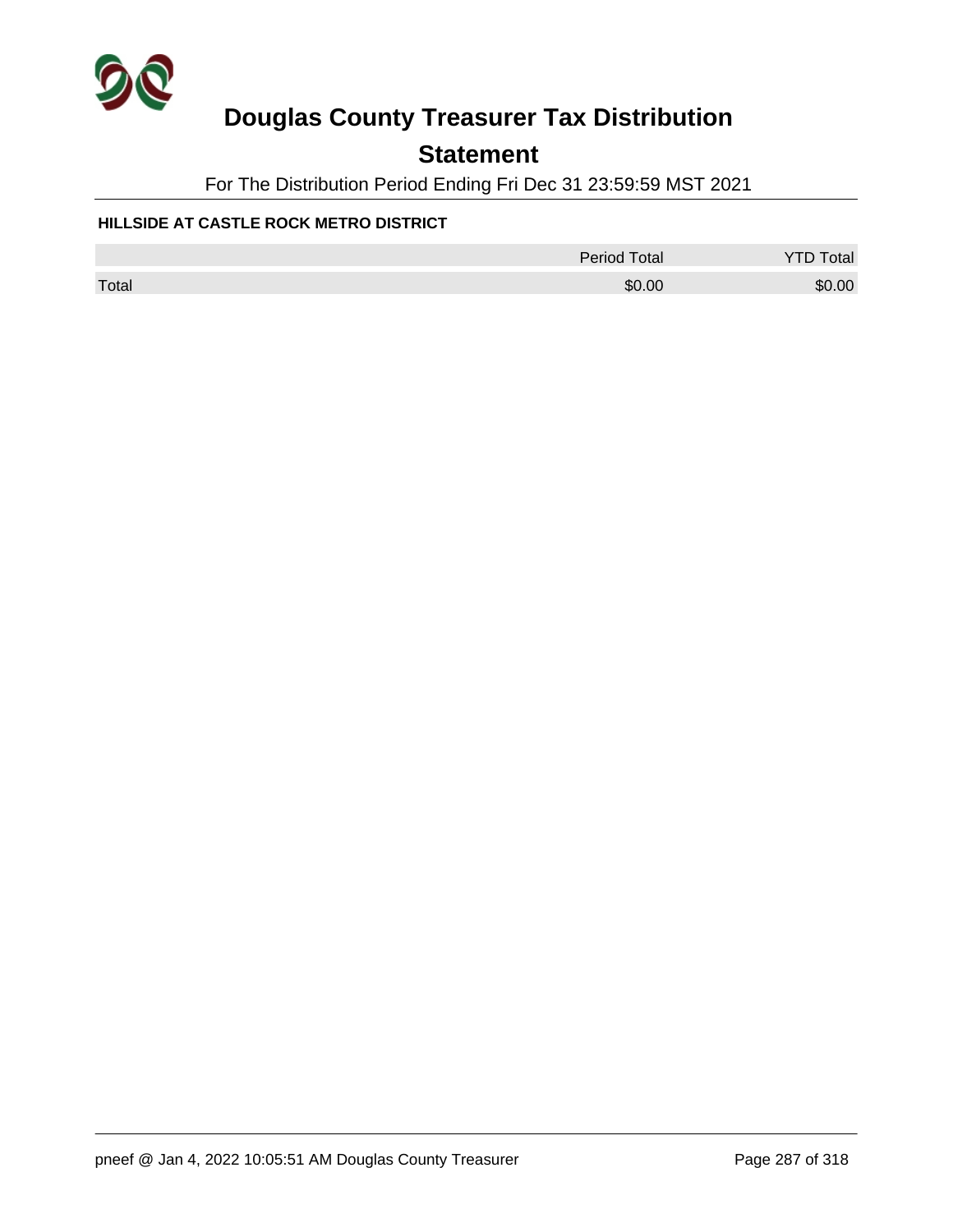

## **Statement**

For The Distribution Period Ending Fri Dec 31 23:59:59 MST 2021

#### **ANTHOLOGY WEST METRO DISTRICT 2 DEBT SERVICE**

|                                   | <b>Period Total</b> | <b>YTD Total</b> |
|-----------------------------------|---------------------|------------------|
| <b>Current Year Taxes</b>         |                     | \$186,976.53     |
| <b>Current Year Interest</b>      |                     | \$50.32          |
| Auto Ownership (SOT)              | \$1,273.10          | \$18,031.70      |
| <b>Current Year Treasurer Fee</b> |                     | (\$2,805.43)     |
| Total                             | \$1,273.10          | \$202,253.12     |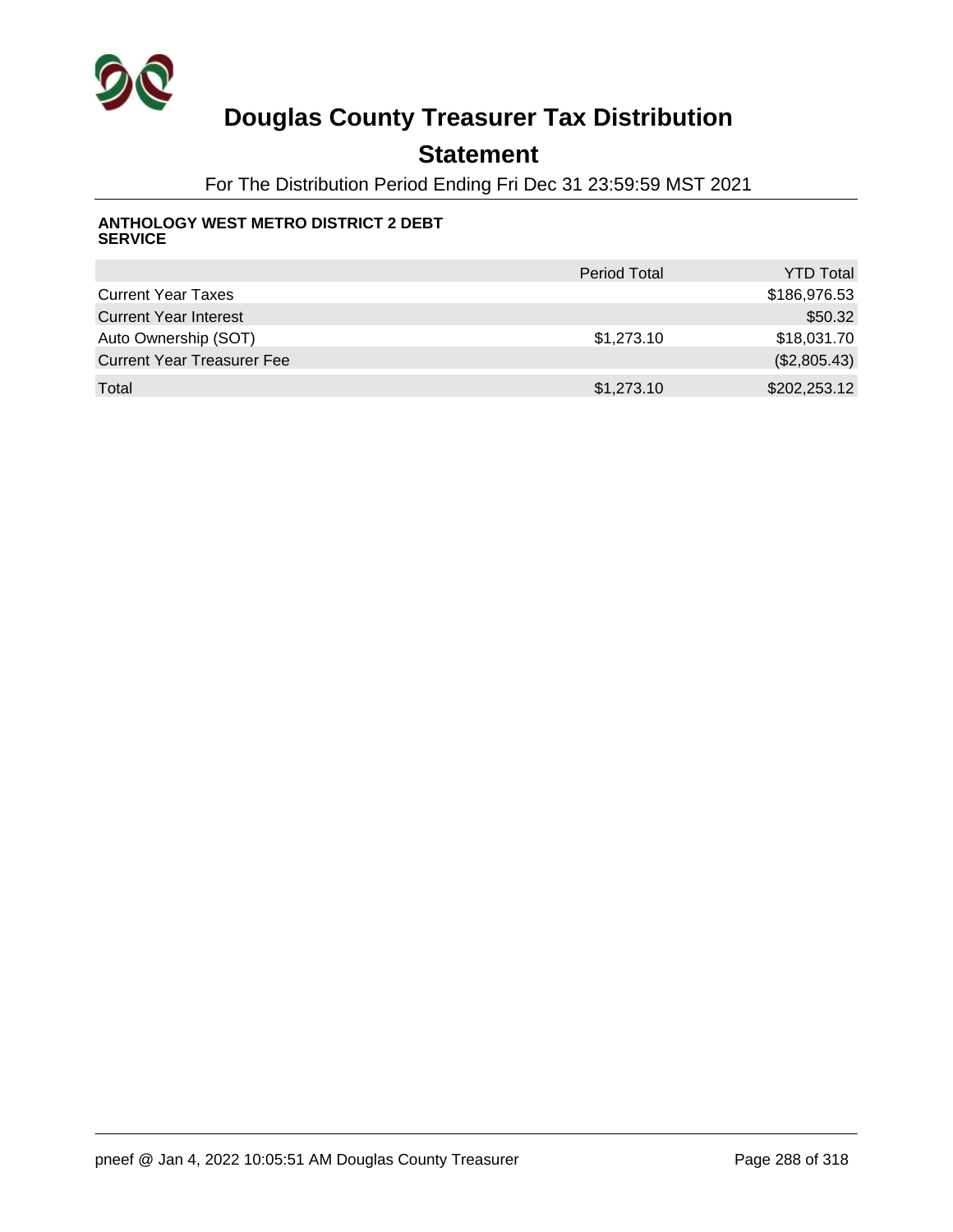

## **Statement**

For The Distribution Period Ending Fri Dec 31 23:59:59 MST 2021

#### **THE YARD METRO DISTRICT**

|       | <b>Period Total</b> | otal   |
|-------|---------------------|--------|
| Total | \$0.00              | \$0.00 |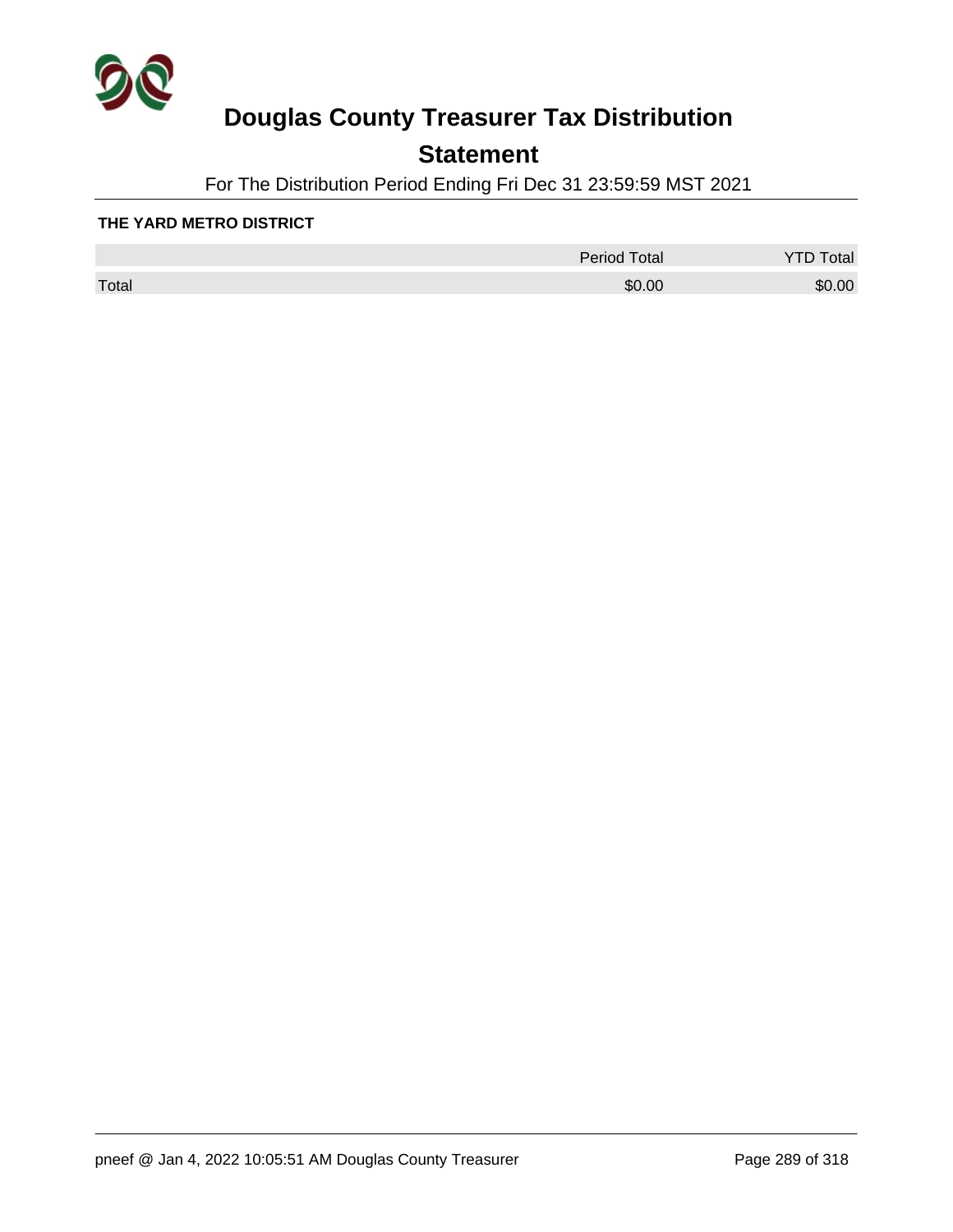

## **Statement**

For The Distribution Period Ending Fri Dec 31 23:59:59 MST 2021

#### **TIMBERS METRO DISTRICT**

|                                        | <b>Period Total</b> | <b>YTD Total</b> |
|----------------------------------------|---------------------|------------------|
| <b>Current Year Taxes</b>              |                     | \$234,621.58     |
| Senior/Veteran Exemptions              |                     | \$214.50         |
| <b>Current Year Value Adjustment</b>   |                     | (\$5,518.81)     |
| <b>Current Year Interest</b>           |                     | \$442.84         |
| Current Year Interest Value Adjustment |                     | (\$55.16)        |
| Auto Ownership (SOT)                   | \$1,600.30          | \$22,666.16      |
| <b>Current Year Treasurer Fee</b>      |                     | (\$3,446.43)     |
| Total                                  | \$1,600.30          | \$248,924.68     |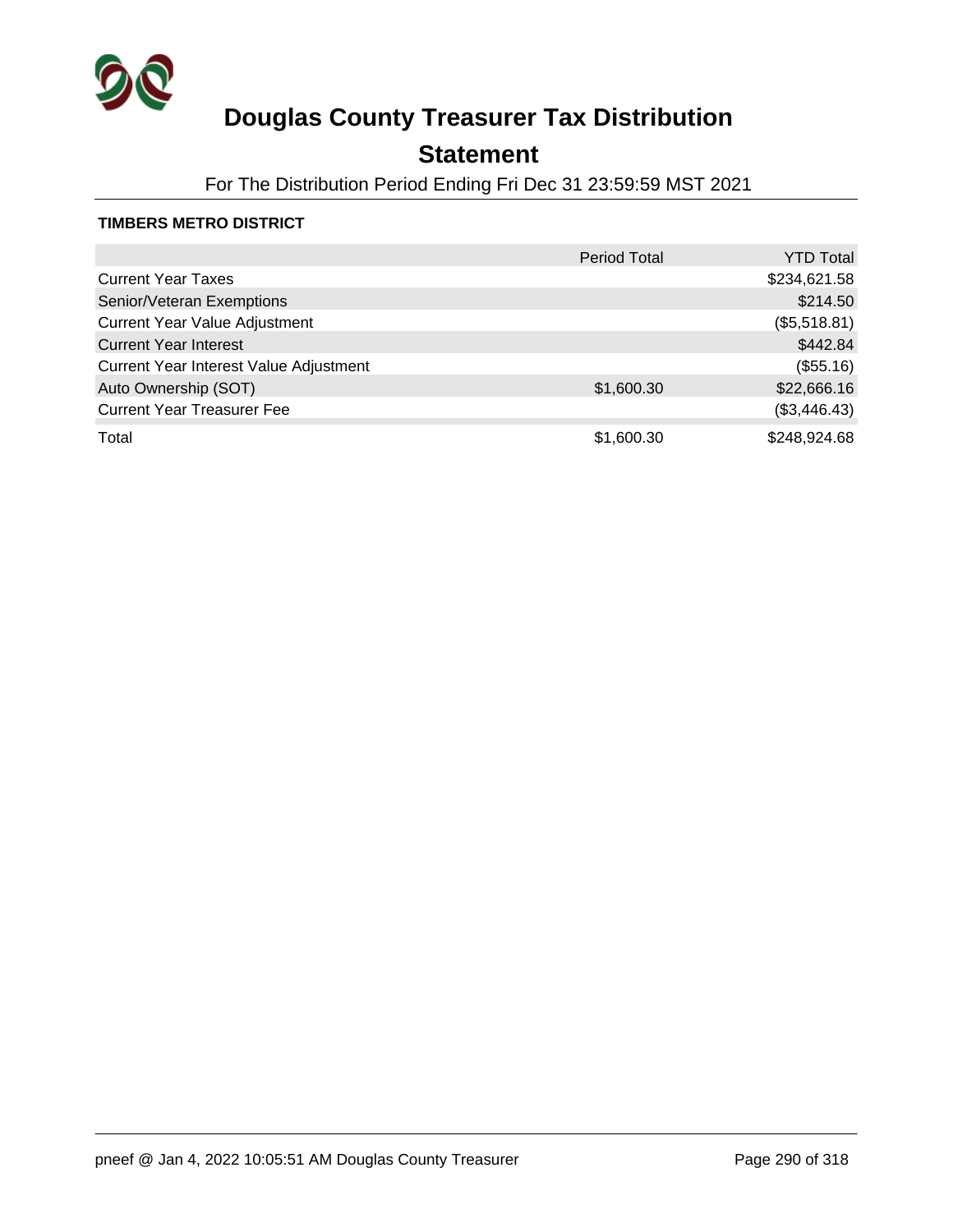

## **Statement**

For The Distribution Period Ending Fri Dec 31 23:59:59 MST 2021

#### **MILLERS LANDING BUSINESS IMPROVEMENT DISTRICT**

|                                   | <b>Period Total</b> | <b>YTD Total</b> |
|-----------------------------------|---------------------|------------------|
| <b>Current Year Taxes</b>         |                     | \$86,999.42      |
| <b>Current Year TIF Expense</b>   |                     | (\$71,283.64)    |
| Auto Ownership (SOT)              | \$592.36            | \$8,390.03       |
| <b>Current Year Treasurer Fee</b> |                     | $(\$235.74)$     |
| Total                             | \$592.36            | \$23,870.07      |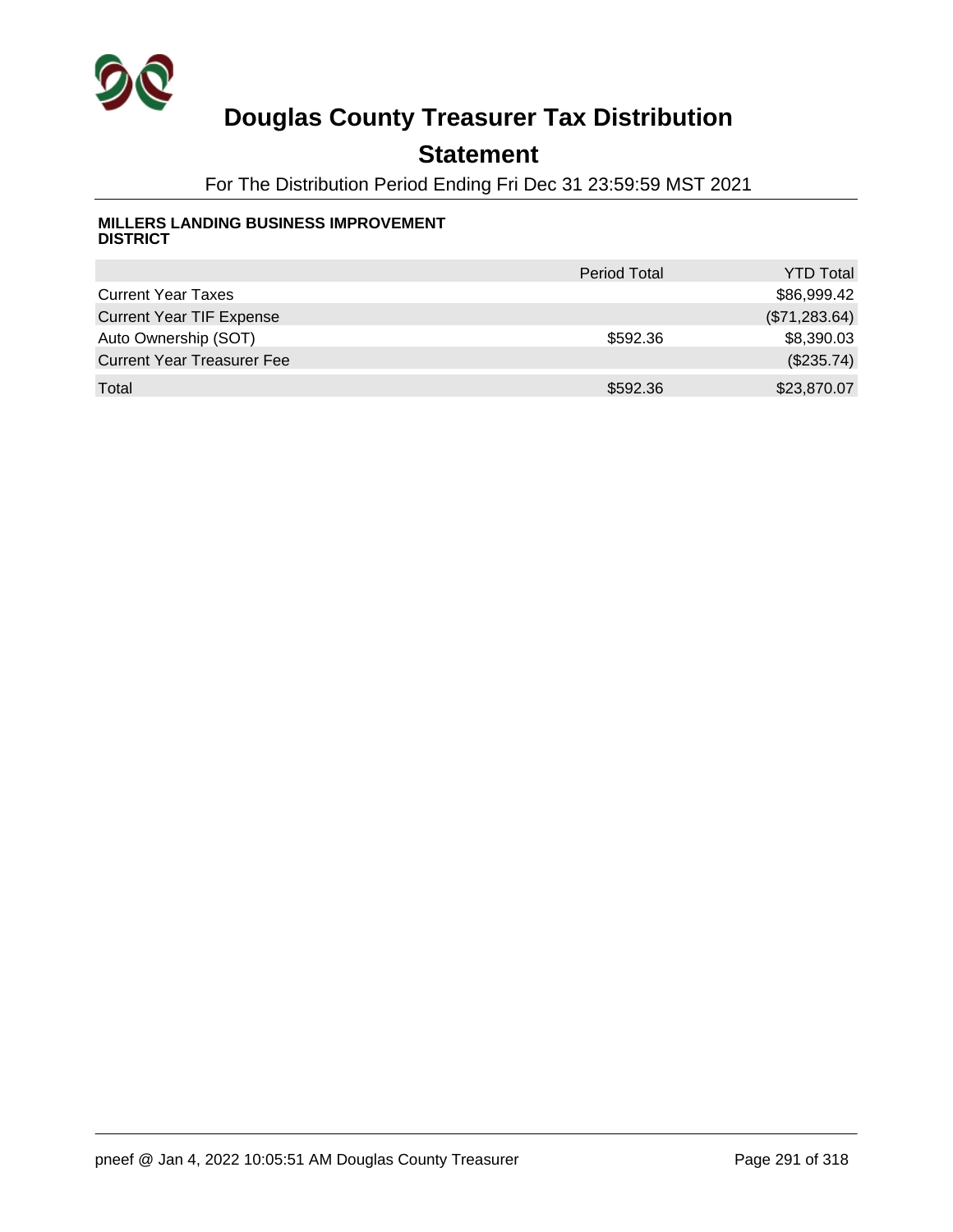

## **Statement**

For The Distribution Period Ending Fri Dec 31 23:59:59 MST 2021

#### **BELFORD NORTH METRO DISTRICT**

|                                   | <b>Period Total</b> | <b>YTD Total</b> |
|-----------------------------------|---------------------|------------------|
| <b>Current Year Taxes</b>         |                     | \$6,749.83       |
| Auto Ownership (SOT)              | \$45.96             | \$650.96         |
| <b>Current Year Treasurer Fee</b> |                     | (\$101.25)       |
| Total                             | \$45.96             | \$7,299.54       |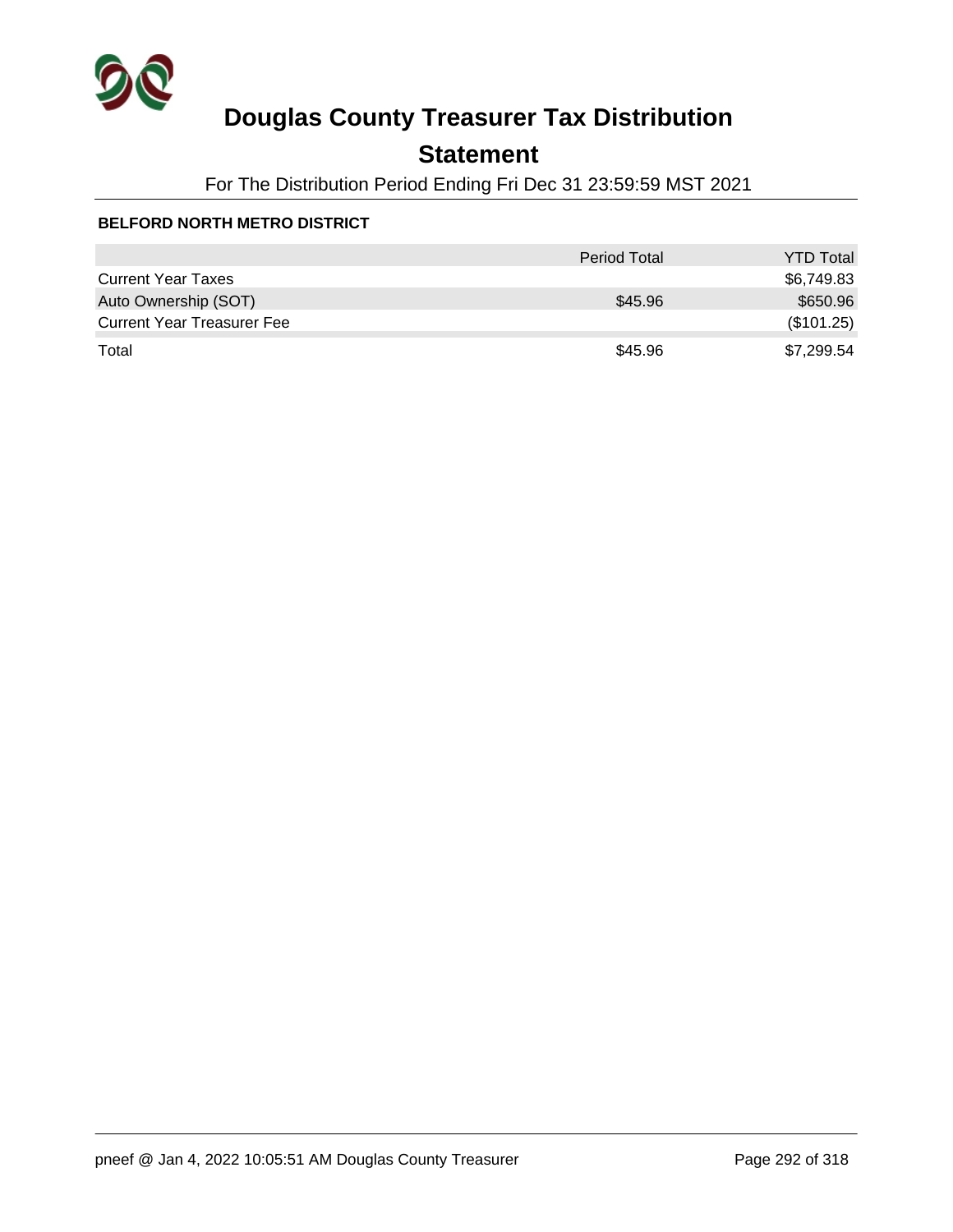

### **Statement**

For The Distribution Period Ending Fri Dec 31 23:59:59 MST 2021

#### **MERIDIAN VILLAGE METRO DISTRICT 1 DEBT SERVICE**

|       | <b>Period Total</b> | <b>Total</b> |
|-------|---------------------|--------------|
| Total | \$0.00              | \$0.00       |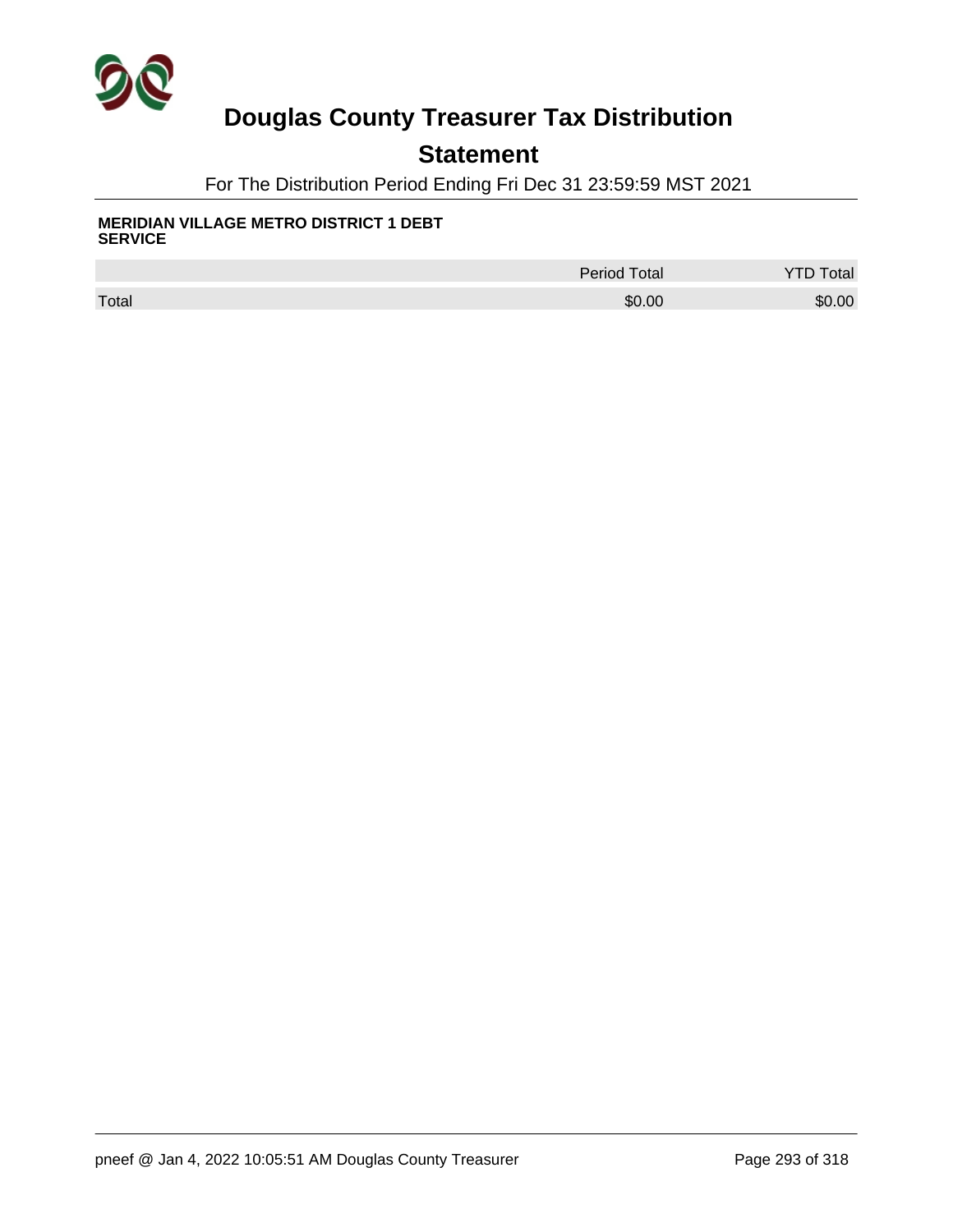

## **Statement**

For The Distribution Period Ending Fri Dec 31 23:59:59 MST 2021

#### **HILLTOP METRO DISTRICT**

|                                   | <b>Period Total</b> | <b>YTD Total</b> |
|-----------------------------------|---------------------|------------------|
| <b>Current Year Taxes</b>         |                     | \$172.15         |
| Auto Ownership (SOT)              | \$1.17              | \$16.58          |
| <b>Current Year Treasurer Fee</b> |                     | (\$2.58)         |
| Total                             | \$1.17              | \$186.15         |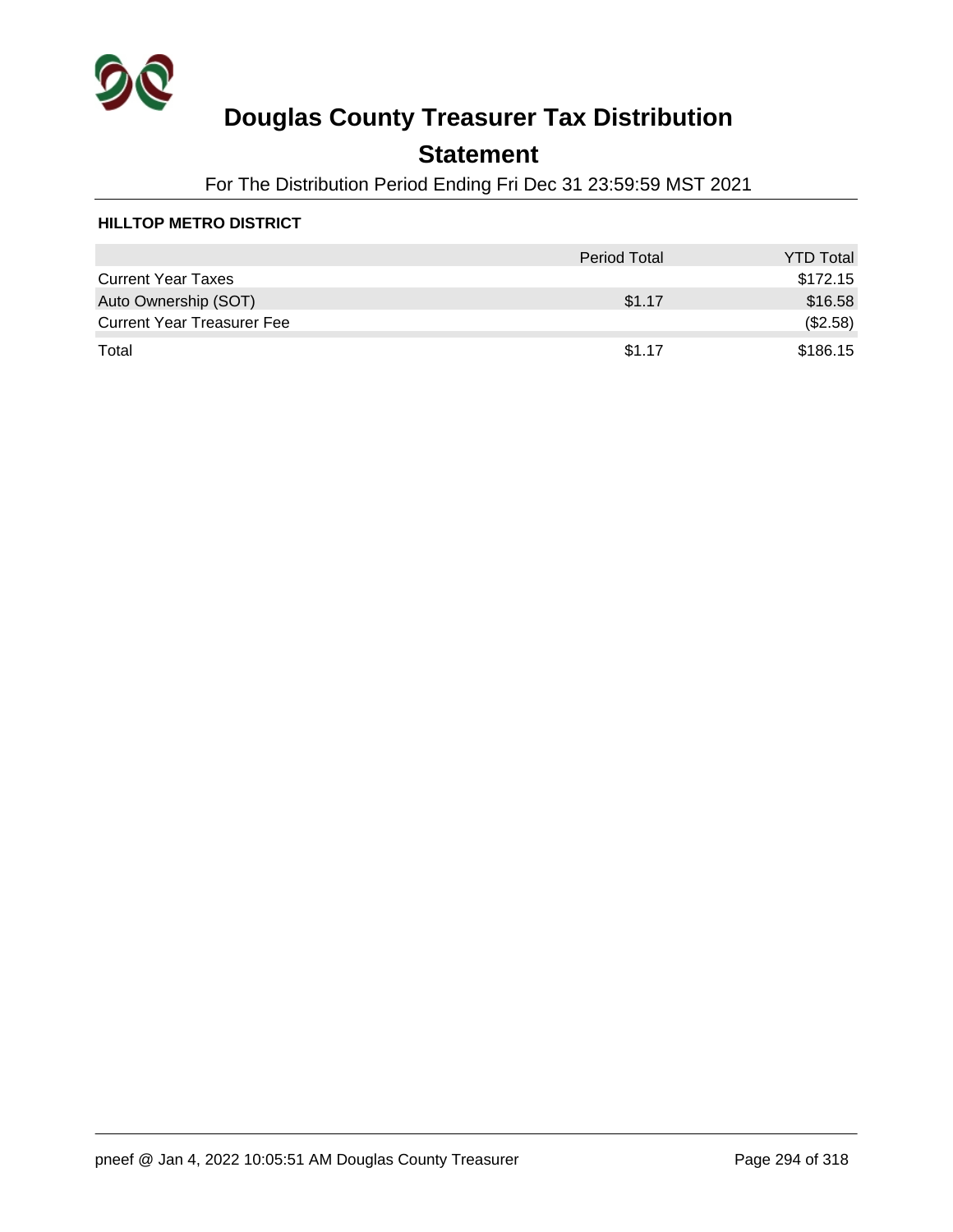

## **Statement**

For The Distribution Period Ending Fri Dec 31 23:59:59 MST 2021

#### **DEVILS HEAD METRO DISTRICT**

|                                   | <b>Period Total</b> | <b>YTD Total</b> |
|-----------------------------------|---------------------|------------------|
| <b>Current Year Taxes</b>         |                     | \$1,001.73       |
| Auto Ownership (SOT)              | \$6.82              | \$96.58          |
| <b>Current Year Treasurer Fee</b> |                     | (\$15.02)        |
| Total                             | \$6.82              | \$1,083.29       |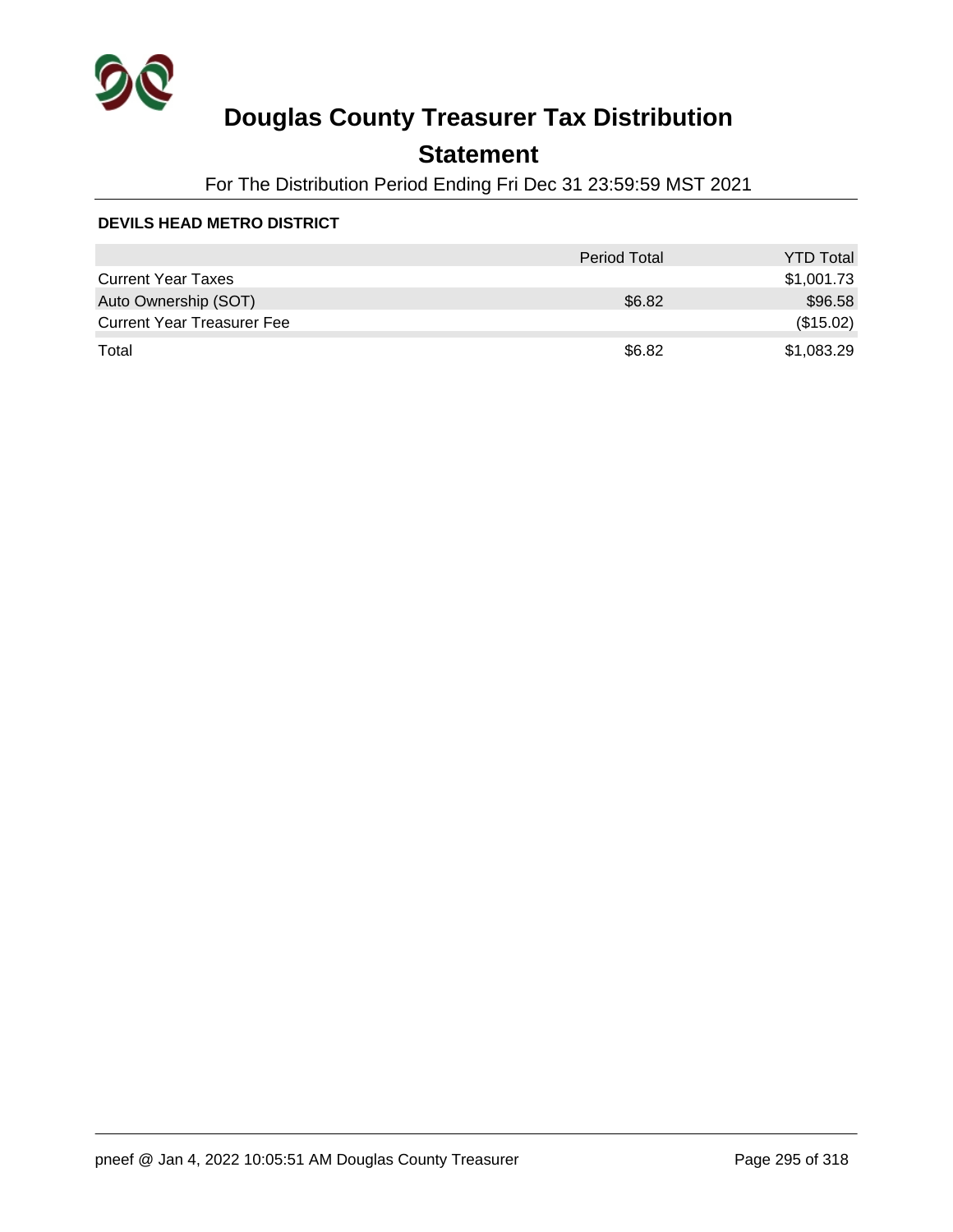

## **Statement**

For The Distribution Period Ending Fri Dec 31 23:59:59 MST 2021

#### **MEADOWLARK METRO DISTRICT**

|                                   | <b>Period Total</b> | <b>YTD Total</b> |
|-----------------------------------|---------------------|------------------|
| <b>Current Year Taxes</b>         |                     | \$192,714.73     |
| Auto Ownership (SOT)              | \$1,312.17          | \$18,585.08      |
| <b>Current Year Treasurer Fee</b> |                     | (\$2,890.71)     |
| Total                             | \$1,312.17          | \$208,409.10     |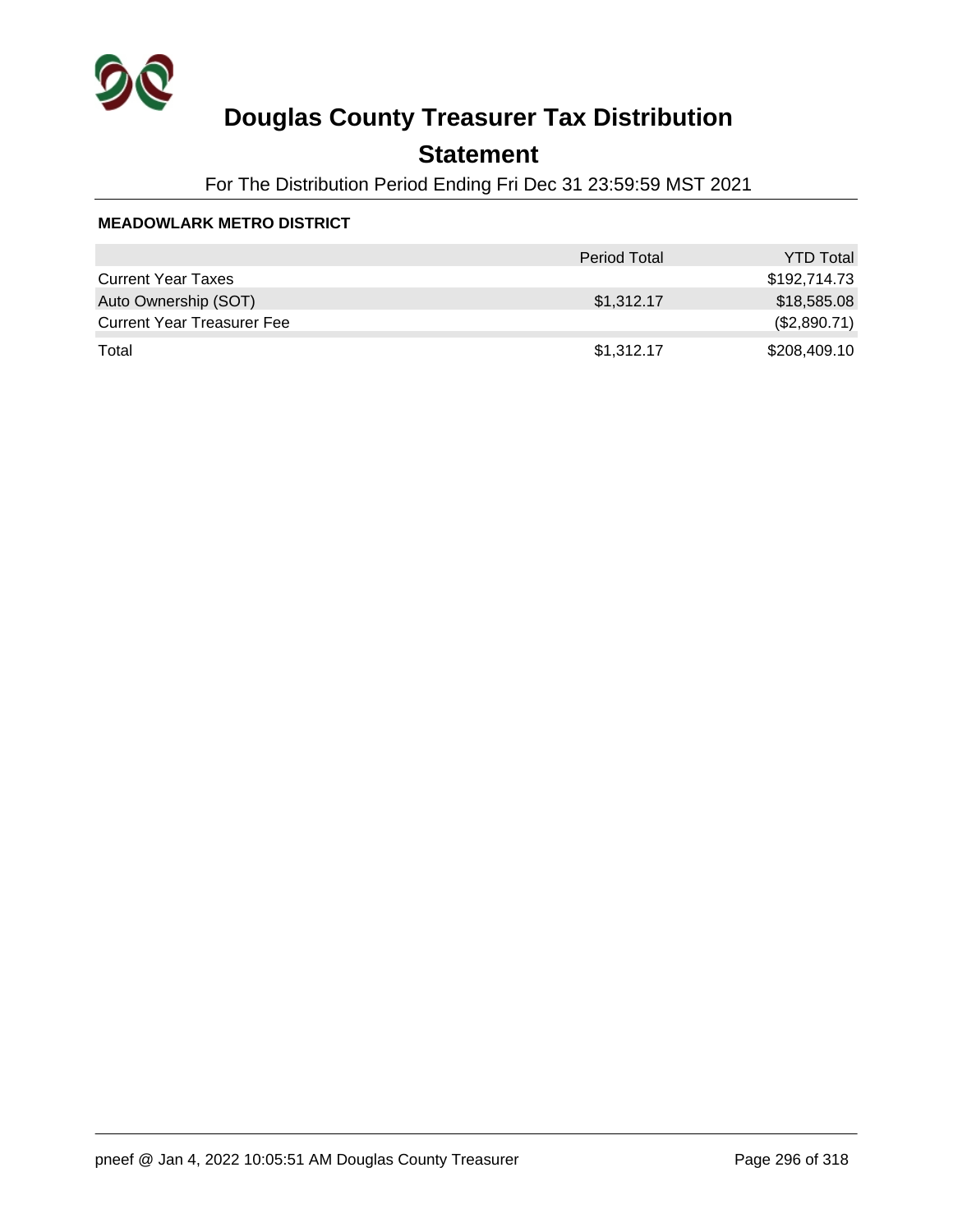

## **Statement**

For The Distribution Period Ending Fri Dec 31 23:59:59 MST 2021

#### **ROCK CANYON METRO DISTRICT**

|                                   | <b>Period Total</b> | <b>YTD Total</b> |
|-----------------------------------|---------------------|------------------|
| <b>Current Year Taxes</b>         |                     | \$42,502.01      |
| Auto Ownership (SOT)              | \$289.39            | \$4,098.86       |
| <b>Current Year Treasurer Fee</b> |                     | (\$637.53)       |
| Total                             | \$289.39            | \$45,963.34      |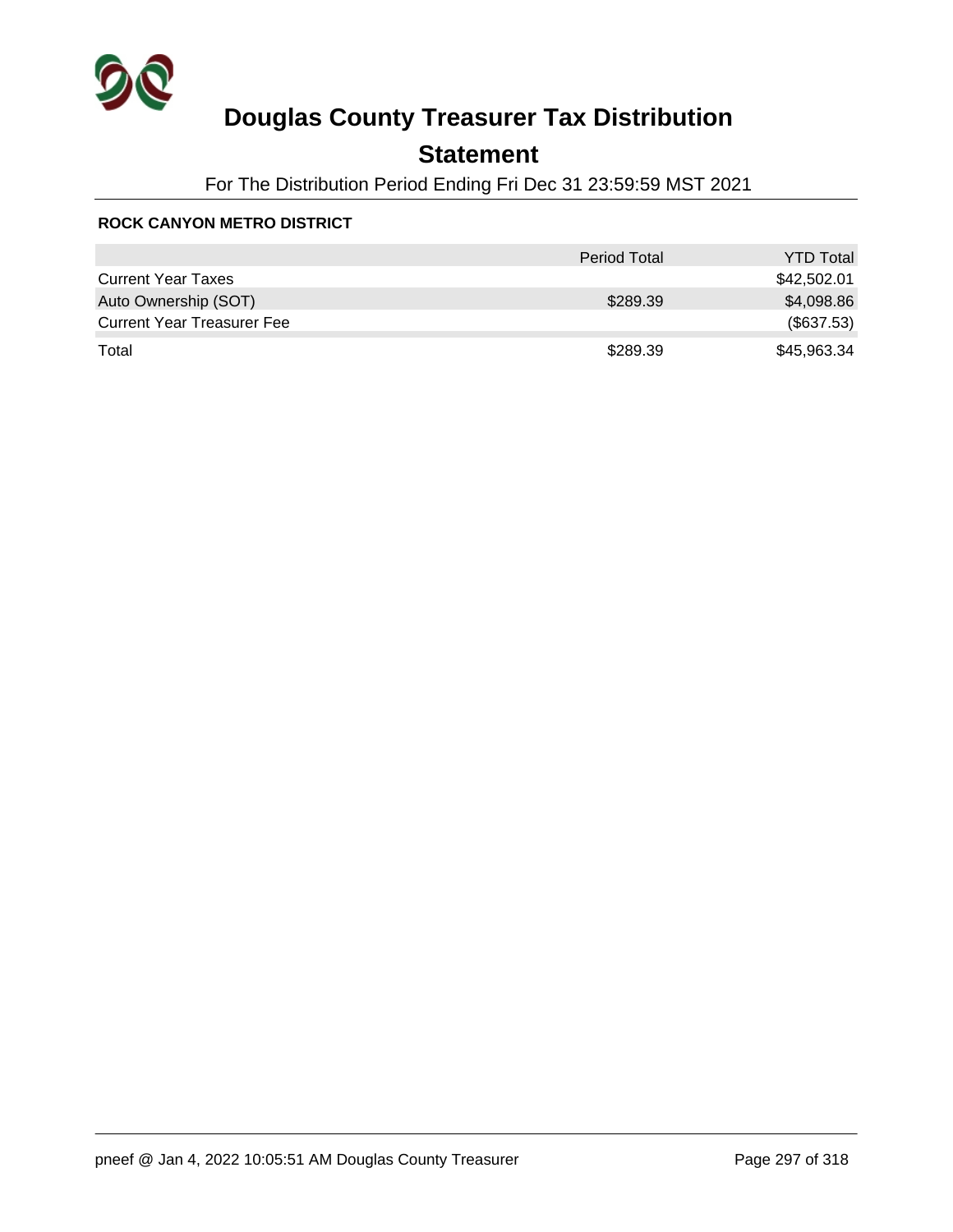

## **Statement**

For The Distribution Period Ending Fri Dec 31 23:59:59 MST 2021

#### **STERLING RANCH COLORADO METRO DISTRICT 3 DEBT SVC**

|       | <b>Period Total</b> | <b>Total</b> |
|-------|---------------------|--------------|
| Total | \$0.00              | \$0.00       |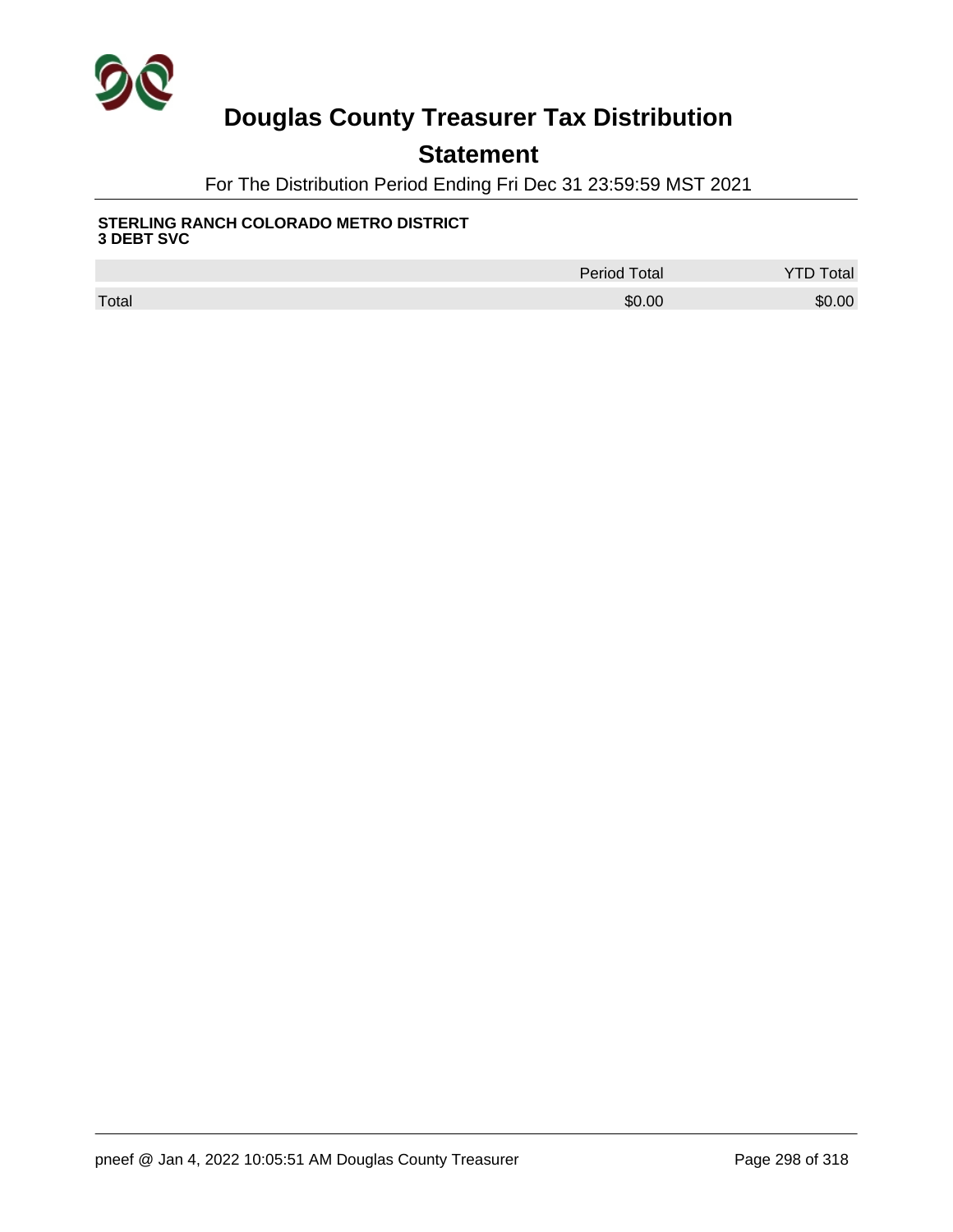

### **Statement**

For The Distribution Period Ending Fri Dec 31 23:59:59 MST 2021

#### **RAMPART RANGE METRO DISTRICT 1 DEBT SERVICE**

|       | <b>Period Total</b> | otal   |
|-------|---------------------|--------|
| Total | \$0.00              | \$0.00 |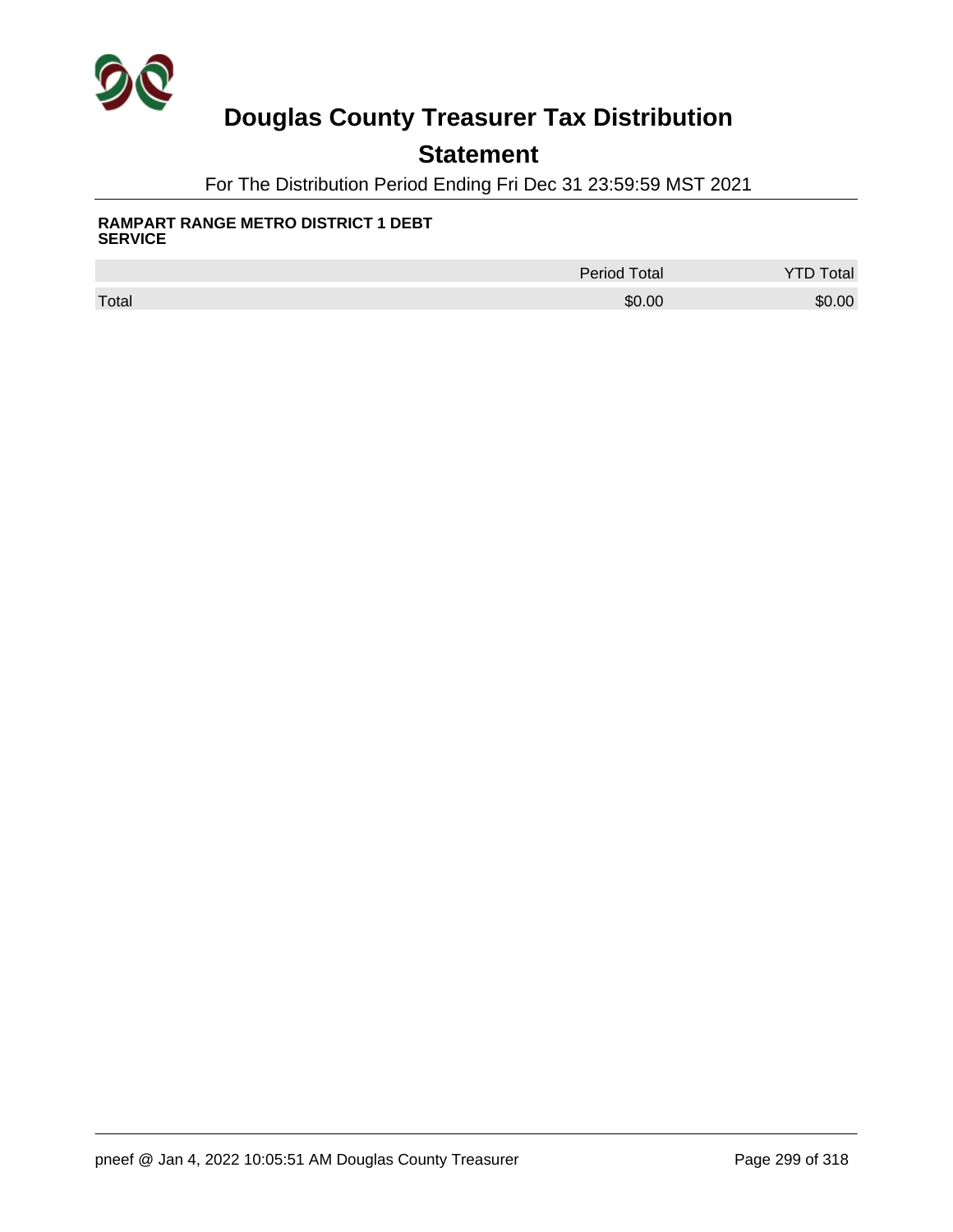

## **Statement**

For The Distribution Period Ending Fri Dec 31 23:59:59 MST 2021

#### **CASTLEVIEW METRO DISTRICT 2**

|                                   | <b>Period Total</b> | <b>YTD Total</b> |
|-----------------------------------|---------------------|------------------|
| <b>Current Year Taxes</b>         |                     | \$55,494.84      |
| Auto Ownership (SOT)              | \$377.86            | \$5,351.84       |
| <b>Current Year Treasurer Fee</b> |                     | (\$832.41)       |
| Total                             | \$377.86            | \$60,014.27      |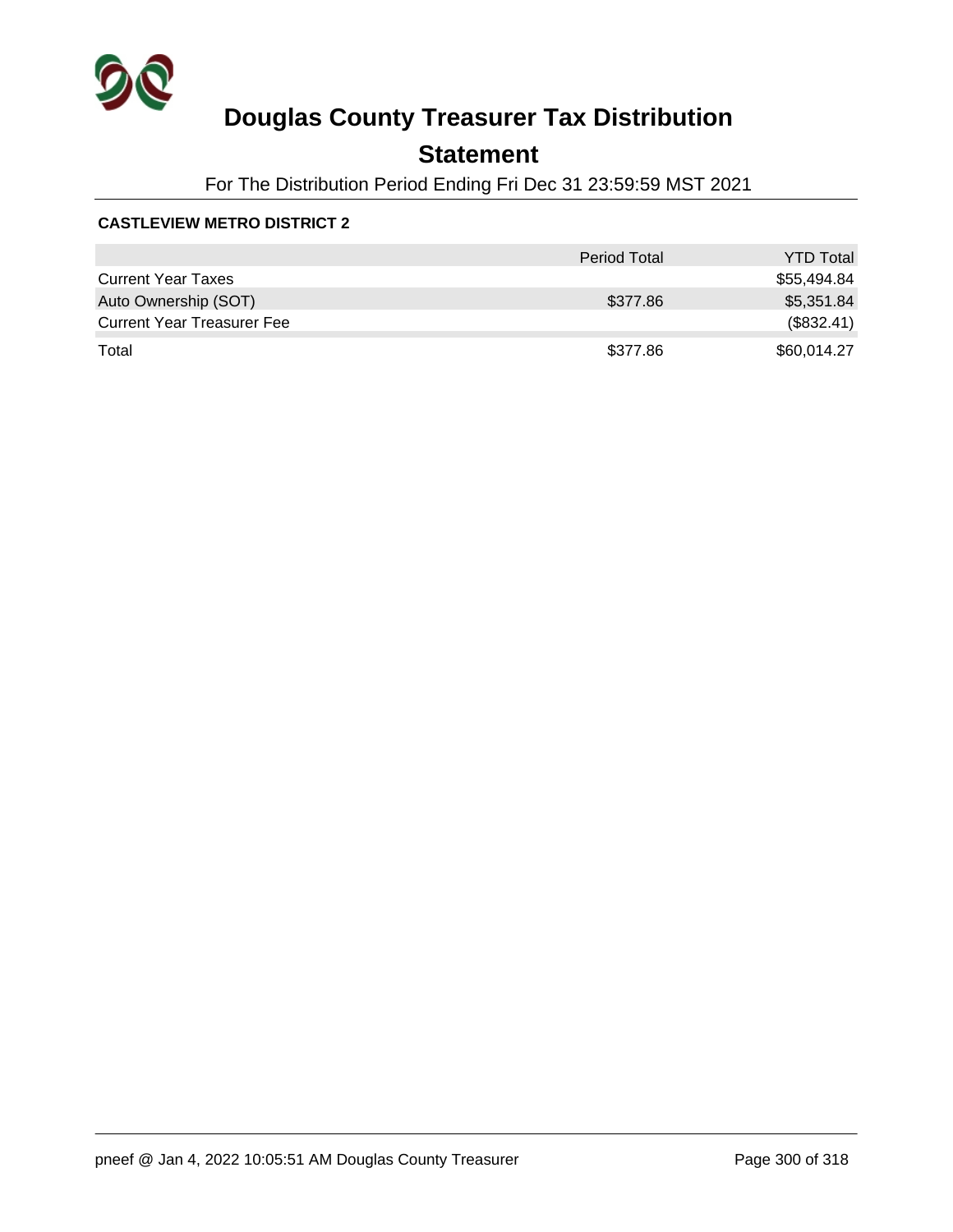

## **Statement**

For The Distribution Period Ending Fri Dec 31 23:59:59 MST 2021

#### **TOWN OF CASTLE ROCK FESTIVAL PARK COMMONS GID**

|       | <b>Period Total</b> | <b>Total</b><br><b>P</b> |
|-------|---------------------|--------------------------|
| Total | \$0.00              | \$0.00                   |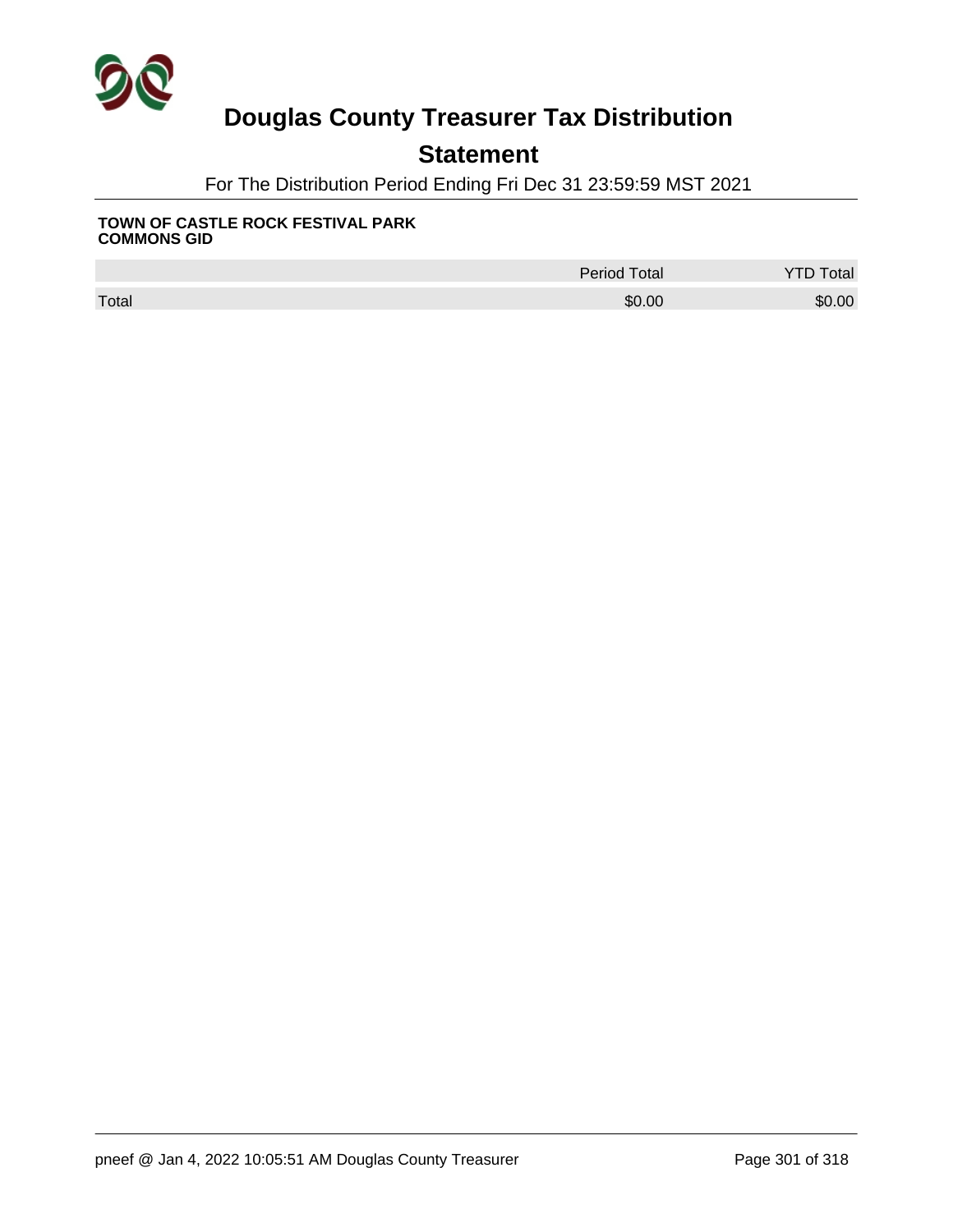

## **Statement**

For The Distribution Period Ending Fri Dec 31 23:59:59 MST 2021

#### **LANTERNS METRO DISTRICT 4**

|       | Period Total | otal   |
|-------|--------------|--------|
| Total | \$0.00       | \$0.00 |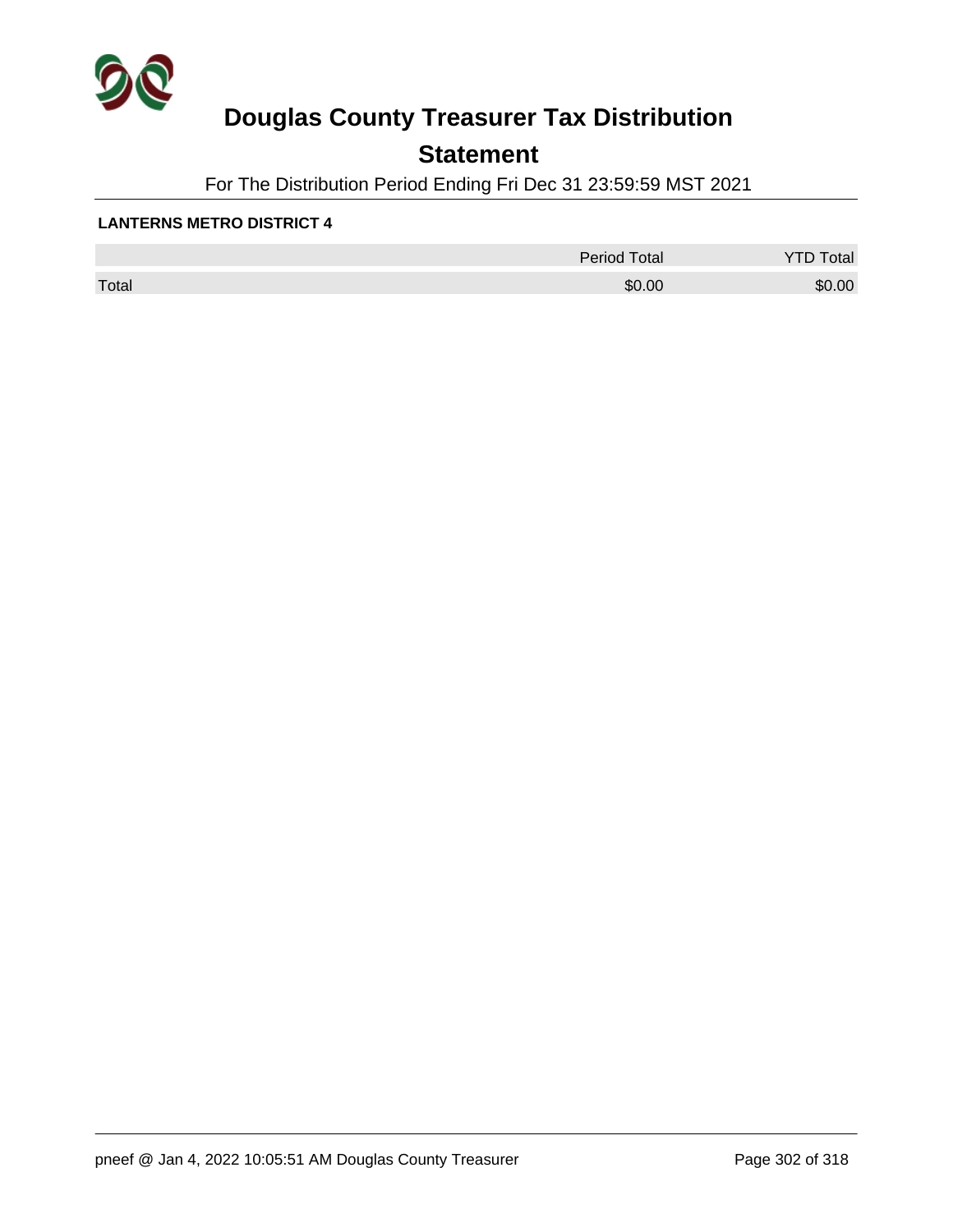

## **Statement**

For The Distribution Period Ending Fri Dec 31 23:59:59 MST 2021

#### **LANTERNS METRO DISTRICT 5**

|       | Period Total | otal<br>້ |
|-------|--------------|-----------|
| Total | \$0.00       | \$0.00    |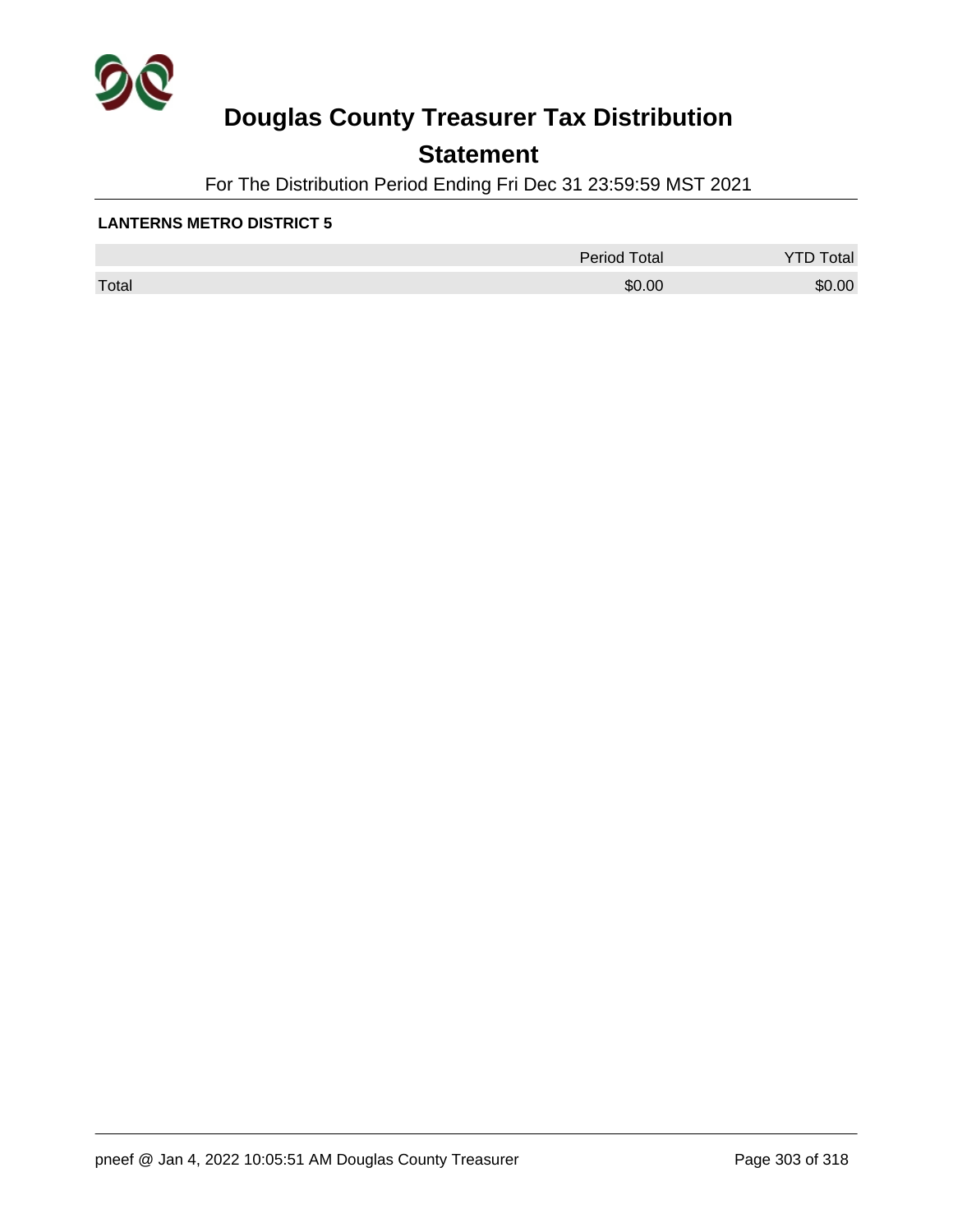

### **Statement**

For The Distribution Period Ending Fri Dec 31 23:59:59 MST 2021

#### **CHERRY CREEK SOUTH METRO #11 DEBT SVC**

|                                   | <b>Period Total</b> | <b>YTD Total</b> |
|-----------------------------------|---------------------|------------------|
| <b>Current Year Taxes</b>         |                     | \$302.43         |
| Auto Ownership (SOT)              | \$2.06              | \$29.17          |
| <b>Current Year Treasurer Fee</b> |                     | (\$4.53)         |
| Total                             | \$2.06              | \$327.07         |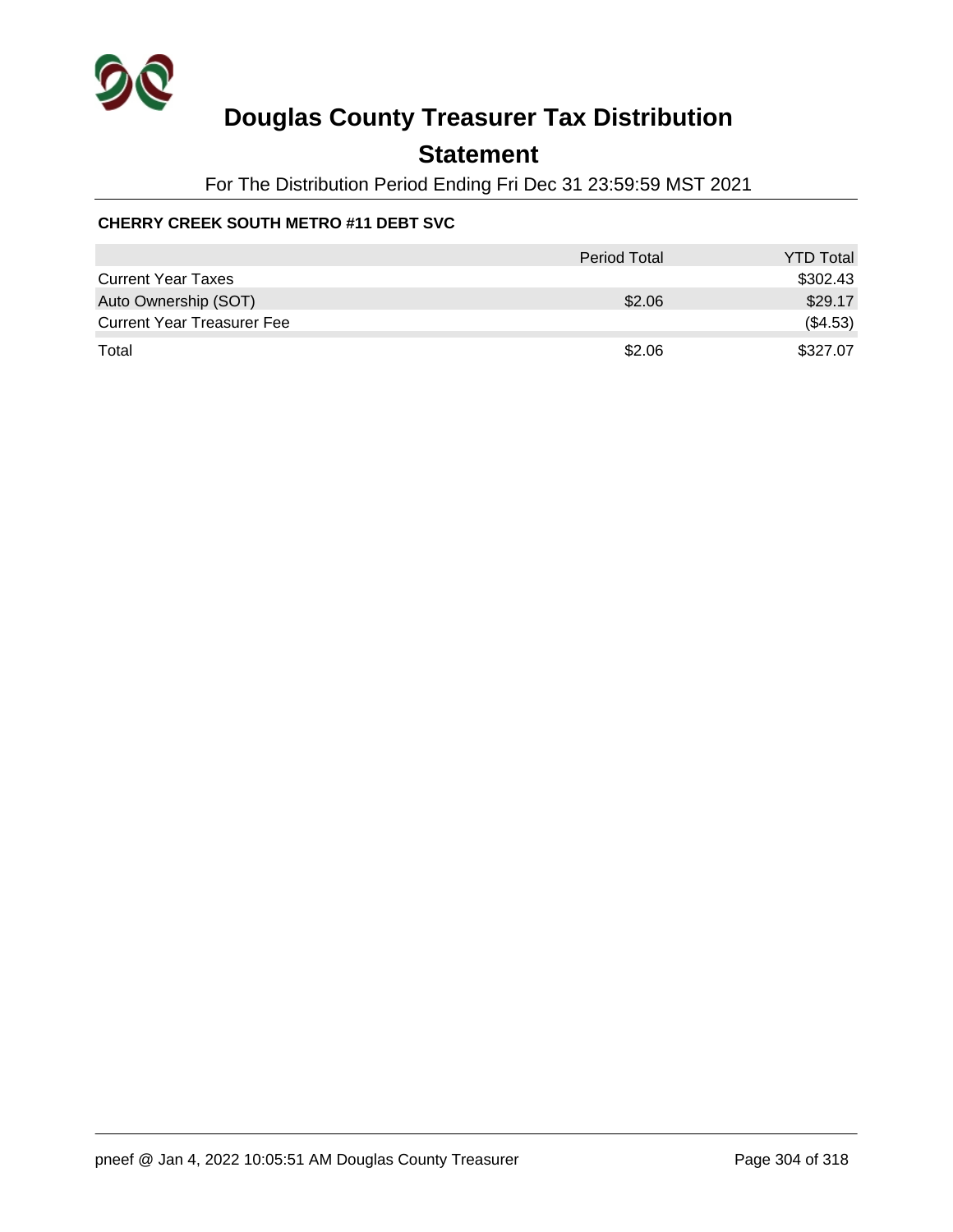

### **Statement**

For The Distribution Period Ending Fri Dec 31 23:59:59 MST 2021

#### **INVERNESS WATER & SANITATION DEBT SVC 3**

|                                   | <b>Period Total</b> | <b>YTD Total</b> |
|-----------------------------------|---------------------|------------------|
| <b>Current Year Taxes</b>         |                     | \$22,779.32      |
| Auto Ownership (SOT)              | \$155.10            | \$2,196.76       |
| <b>Current Year Treasurer Fee</b> |                     | (\$341.70)       |
| Total                             | \$155.10            | \$24,634.38      |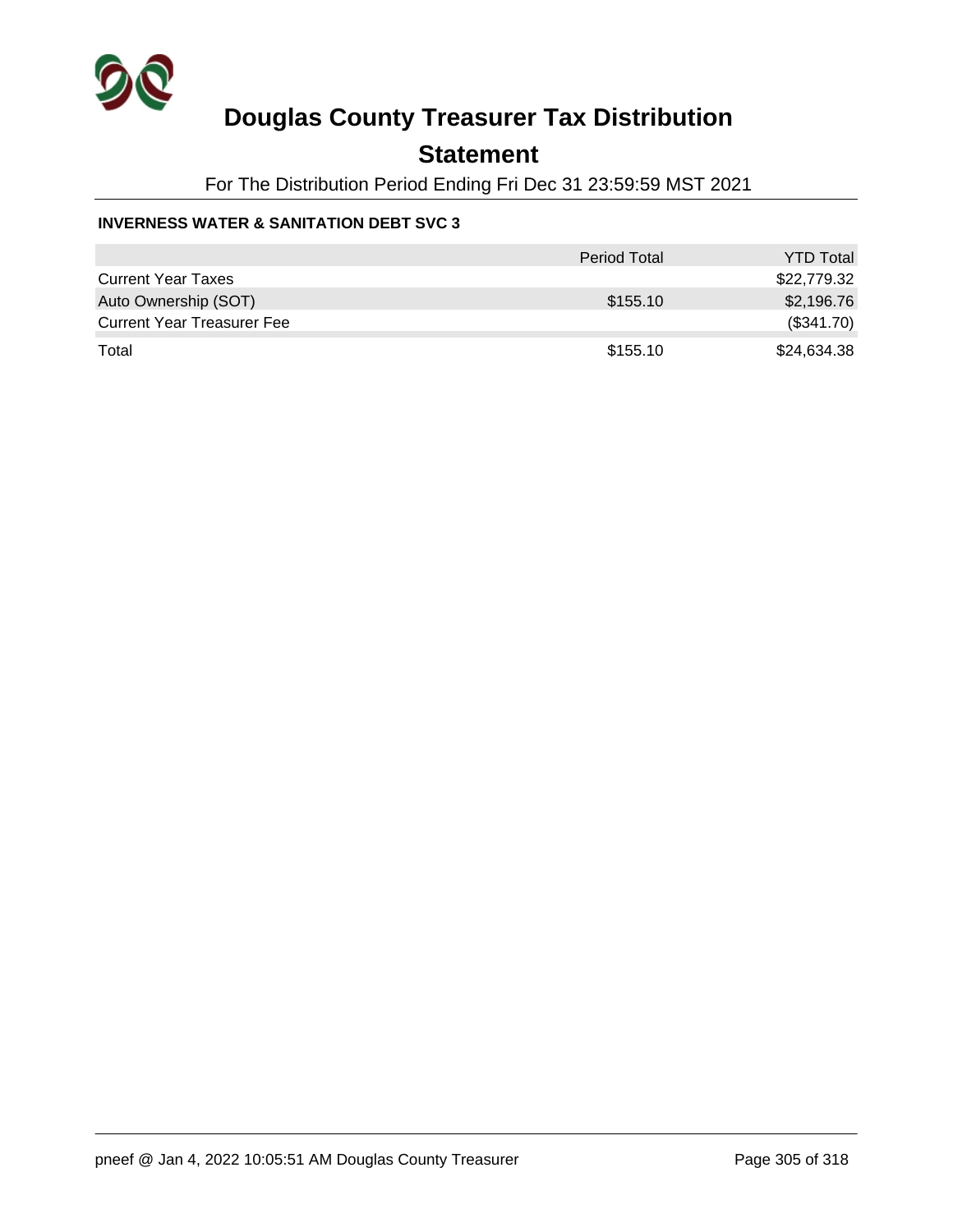

### **Statement**

For The Distribution Period Ending Fri Dec 31 23:59:59 MST 2021

#### **TRAILS METRO DISTRICT**

|                                   | <b>Period Total</b> | <b>YTD Total</b> |
|-----------------------------------|---------------------|------------------|
| <b>Current Year Taxes</b>         |                     | \$213.00         |
| Auto Ownership (SOT)              | \$1.45              | \$20.51          |
| <b>Current Year Treasurer Fee</b> |                     | (\$3.20)         |
| Total                             | \$1.45              | \$230.31         |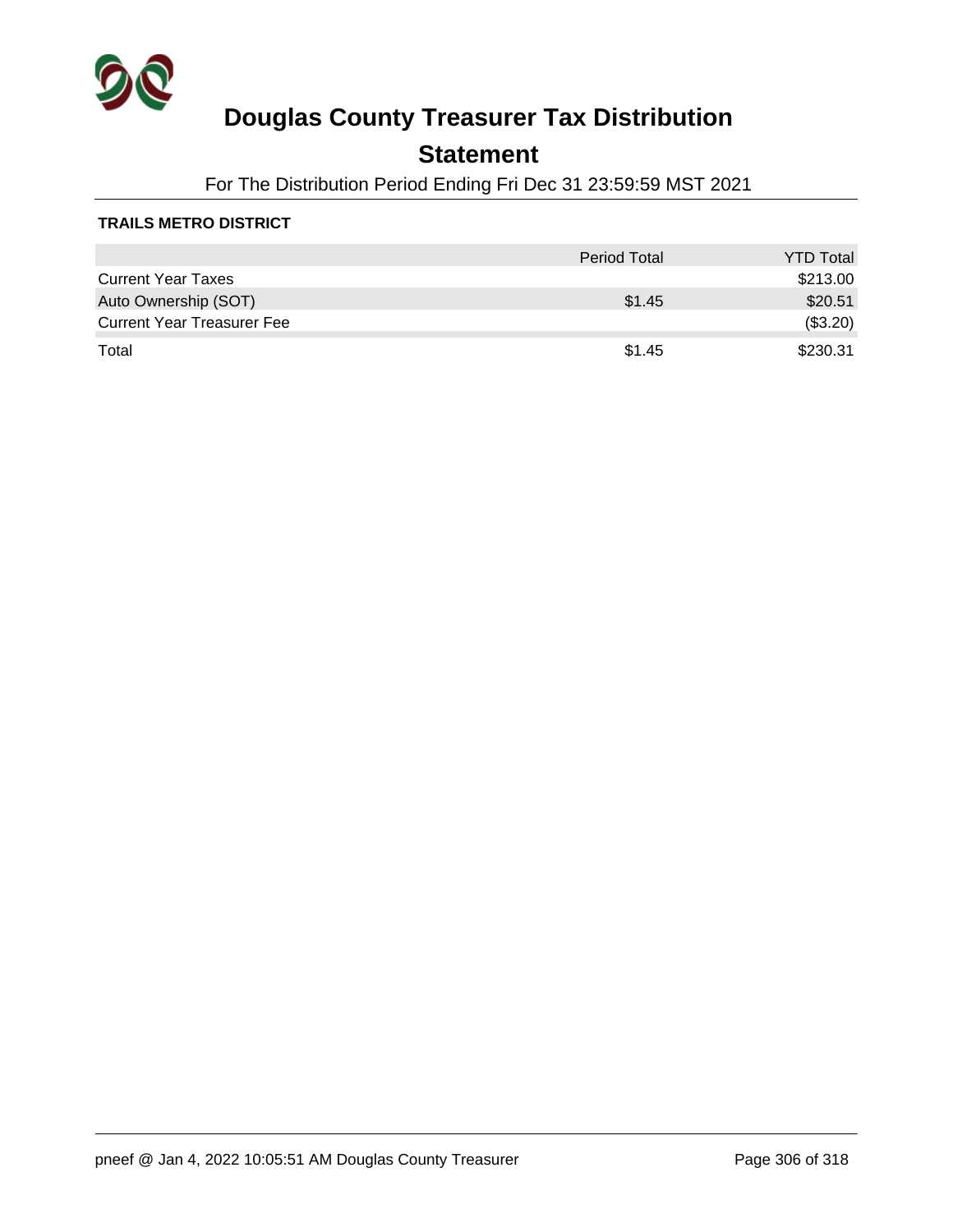

### **Statement**

For The Distribution Period Ending Fri Dec 31 23:59:59 MST 2021

#### **VILLAGES AT CASTLE ROCK METRO #7 DEBT SVC**

|                                   | <b>Period Total</b> | <b>YTD Total</b> |
|-----------------------------------|---------------------|------------------|
| <b>Current Year Taxes</b>         |                     | \$333,993.87     |
| Senior/Veteran Exemptions         |                     | \$8,758.37       |
| <b>Current Year Interest</b>      |                     | \$317.64         |
| Auto Ownership (SOT)              | \$2,333.75          | \$33,054.43      |
| <b>Current Year Treasurer Fee</b> |                     | (\$5,146.09)     |
| Total                             | \$2,333.75          | \$370,978.22     |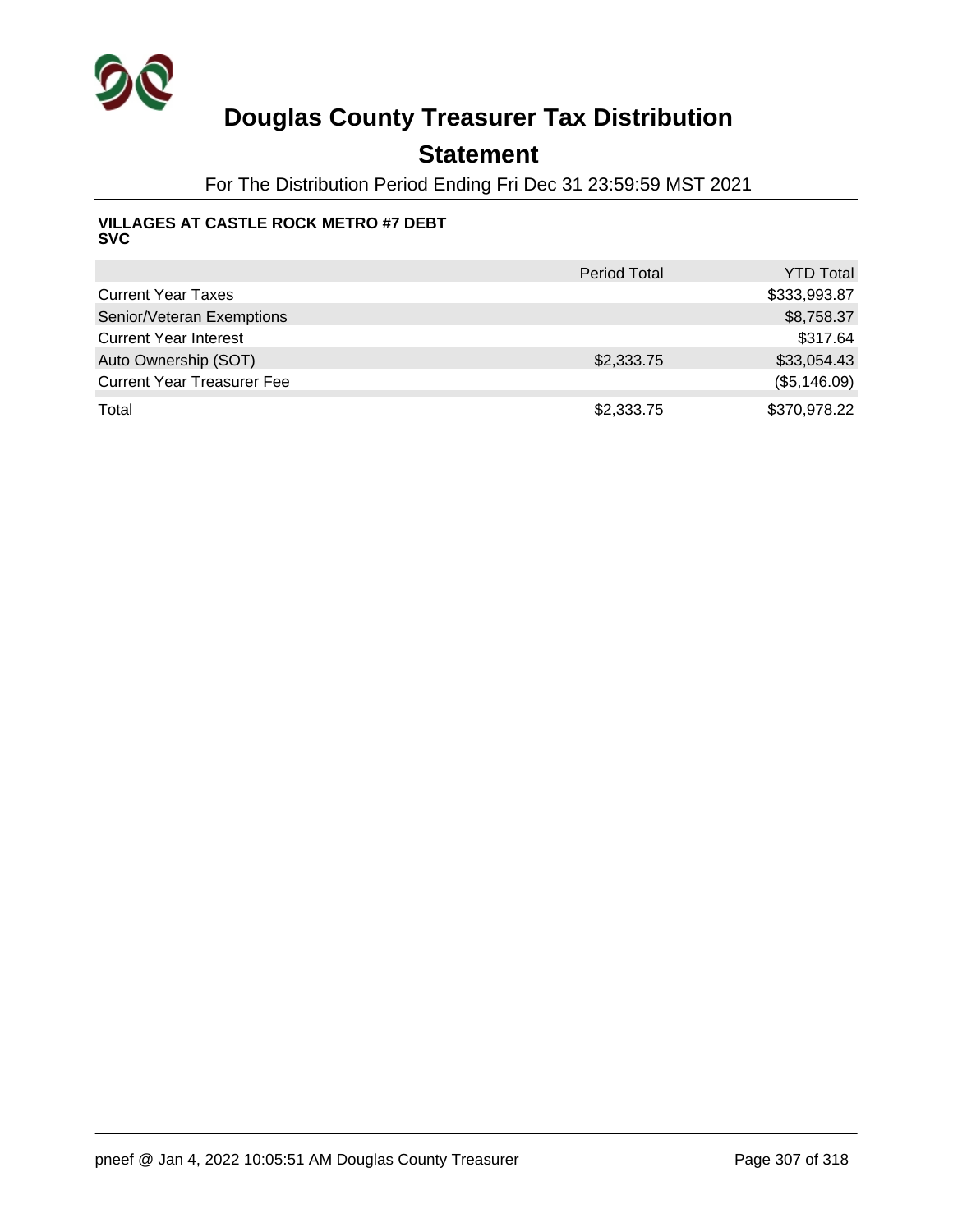

## **Statement**

For The Distribution Period Ending Fri Dec 31 23:59:59 MST 2021

#### **CASTLE ROCK DOWNTOWN DEV AUTH - TIF**

|                                   | <b>Period Total</b> | <b>YTD Total</b> |
|-----------------------------------|---------------------|------------------|
| <b>Current Year TIF Revenue</b>   |                     | \$854,970.58     |
| <b>Prior Year TIF Revenue</b>     |                     | (\$564.54)       |
| <b>Current Year Treasurer Fee</b> |                     | (\$12,824.25)    |
| <b>Prior Year Treasurer Fee</b>   |                     | \$8.46           |
| Total                             | \$0.00              | \$841,590.25     |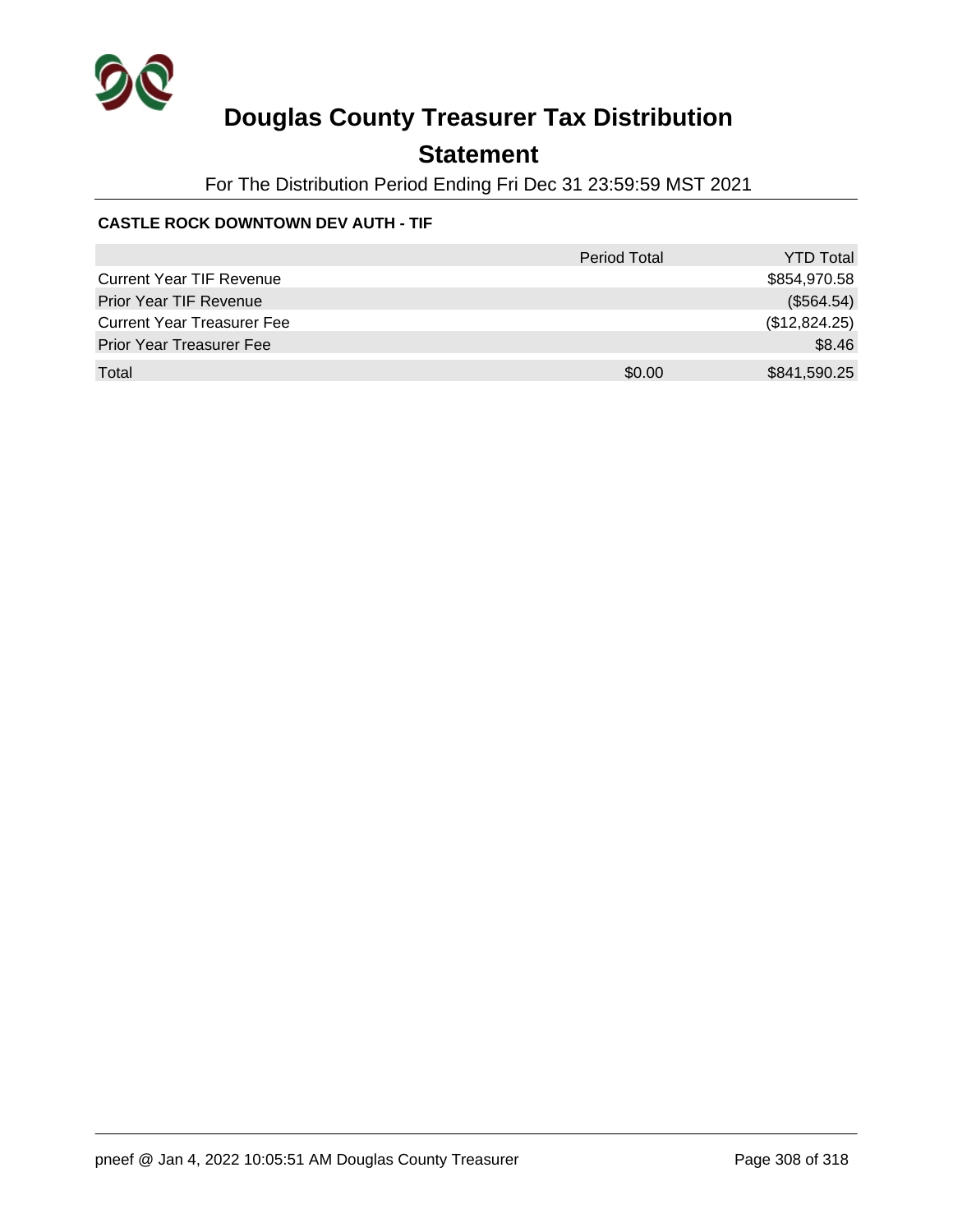

## **Statement**

For The Distribution Period Ending Fri Dec 31 23:59:59 MST 2021

#### **PARKER CENTRAL AREA REINV - URA**

|                                   | <b>Period Total</b> | <b>YTD Total</b> |
|-----------------------------------|---------------------|------------------|
| <b>Current Year TIF Revenue</b>   |                     | \$2,357,764.77   |
| <b>Prior Year TIF Revenue</b>     |                     | \$5,829.63       |
| <b>Current Year Treasurer Fee</b> |                     | (\$35,366.61)    |
| <b>Prior Year Treasurer Fee</b>   |                     | (\$87.44)        |
| Total                             | \$0.00              | \$2,328,140.35   |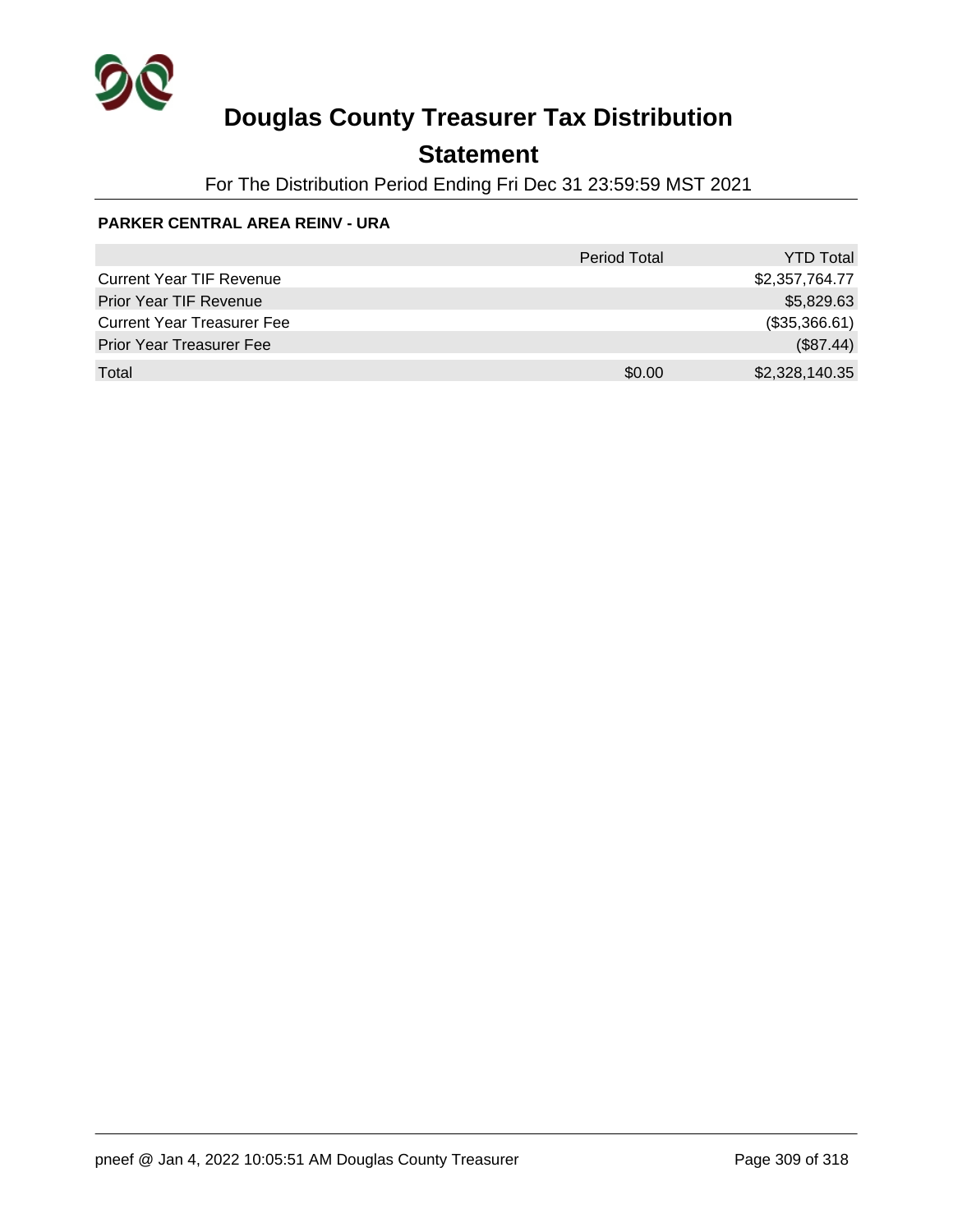

## **Statement**

For The Distribution Period Ending Fri Dec 31 23:59:59 MST 2021

#### **COTTONWOOD COMMERCIAL AREA URP**

|                                   | <b>Period Total</b> | <b>YTD Total</b> |
|-----------------------------------|---------------------|------------------|
| <b>Current Year TIF Revenue</b>   |                     | \$1,514,792.36   |
| Prior Year TIF Revenue            |                     | \$238.68         |
| <b>Current Year Treasurer Fee</b> |                     | (\$22,721.63)    |
| <b>Prior Year Treasurer Fee</b>   |                     | (\$3.57)         |
| Total                             | \$0.00              | \$1,492,305.84   |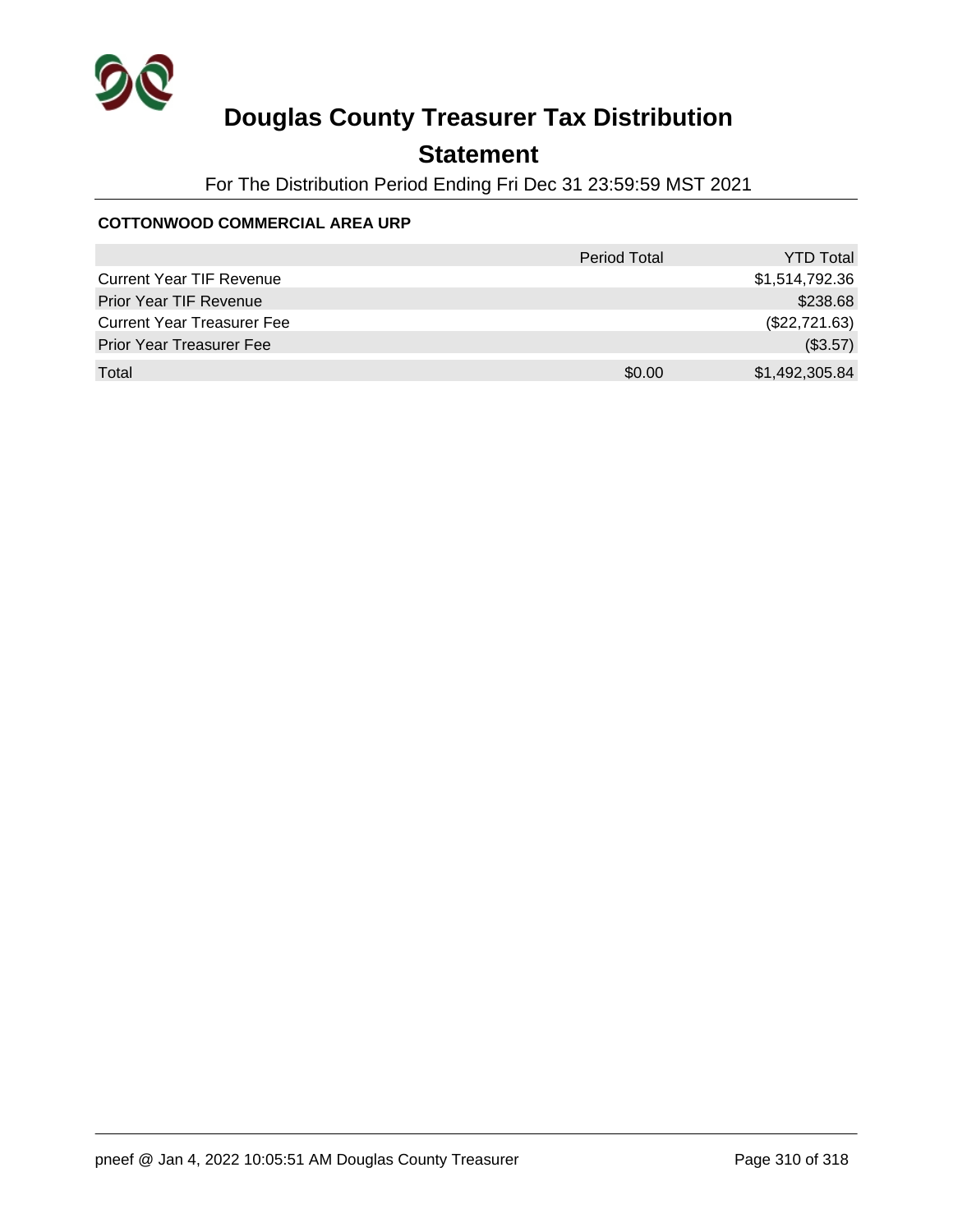

## **Statement**

For The Distribution Period Ending Fri Dec 31 23:59:59 MST 2021

#### **PARKER ROAD AREA URP**

|                                   | Period Total | <b>YTD Total</b> |
|-----------------------------------|--------------|------------------|
| <b>Current Year TIF Revenue</b>   |              | \$568,555.02     |
| Prior Year TIF Revenue            |              | (\$3,989.99)     |
| <b>Current Year Treasurer Fee</b> |              | (\$8,528.18)     |
| <b>Prior Year Treasurer Fee</b>   |              | \$59.85          |
| Total                             | \$0.00       | \$556,096.70     |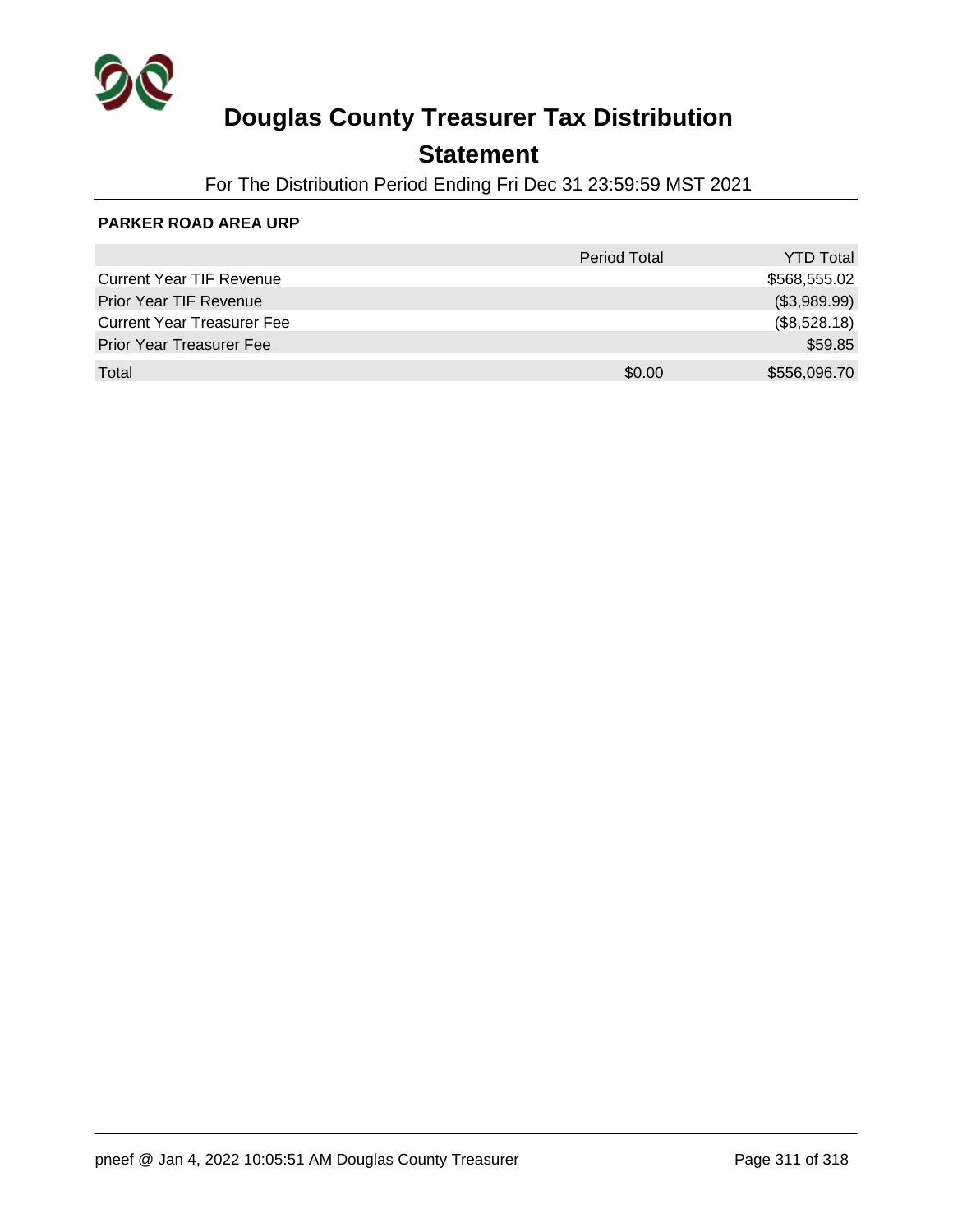

## **Statement**

For The Distribution Period Ending Fri Dec 31 23:59:59 MST 2021

#### **CITADEL STATION-CASTLE MEADOWS URP**

|                                   | Period Total | <b>YTD Total</b> |
|-----------------------------------|--------------|------------------|
| <b>Current Year TIF Revenue</b>   |              | \$152,256.40     |
| <b>Current Year Treasurer Fee</b> |              | (\$2,283.86)     |
| Total                             | \$0.00       | \$149,972.54     |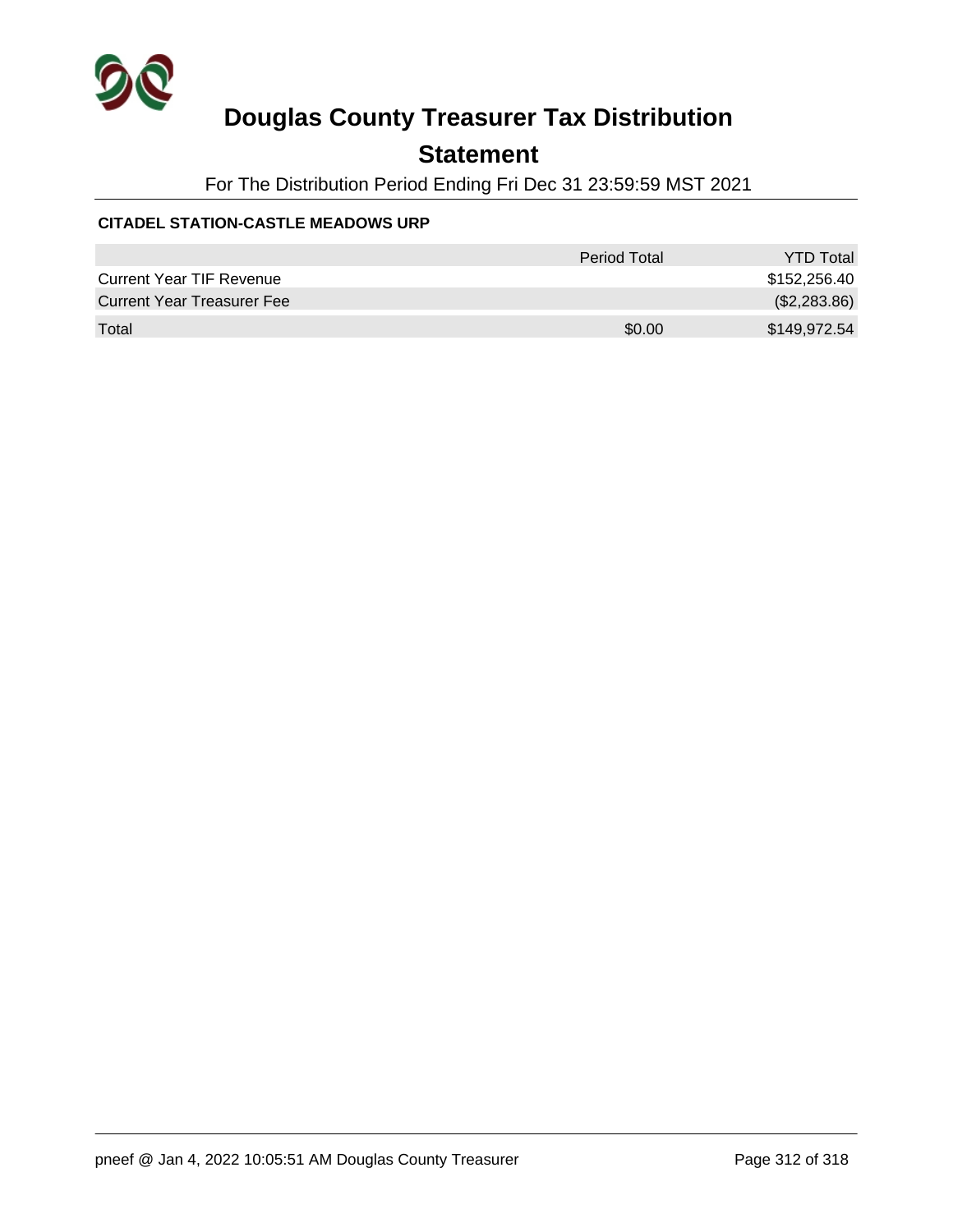

## **Statement**

For The Distribution Period Ending Fri Dec 31 23:59:59 MST 2021

#### **NEU TOWNE COLLINS COCKREL & COLE JUDGEMENT**

|                                   | <b>Period Total</b> | <b>YTD Total</b> |
|-----------------------------------|---------------------|------------------|
| <b>Current Year Taxes</b>         |                     | \$43,850.10      |
| <b>Prior Year Taxes</b>           | \$2.14              | \$2.14           |
| Senior/Veteran Exemptions         |                     | \$257.71         |
| <b>Current Year Interest</b>      |                     | \$29.41          |
| <b>Prior Year Interest</b>        | \$2.11              | \$2.11           |
| <b>Current Year Treasurer Fee</b> |                     | (\$662.02)       |
| <b>Prior Year Treasurer Fee</b>   | (\$0.06)            | (30.06)          |
| Other                             | (\$252.68)          |                  |
| Total                             | (\$248.49)          | \$43,479.39      |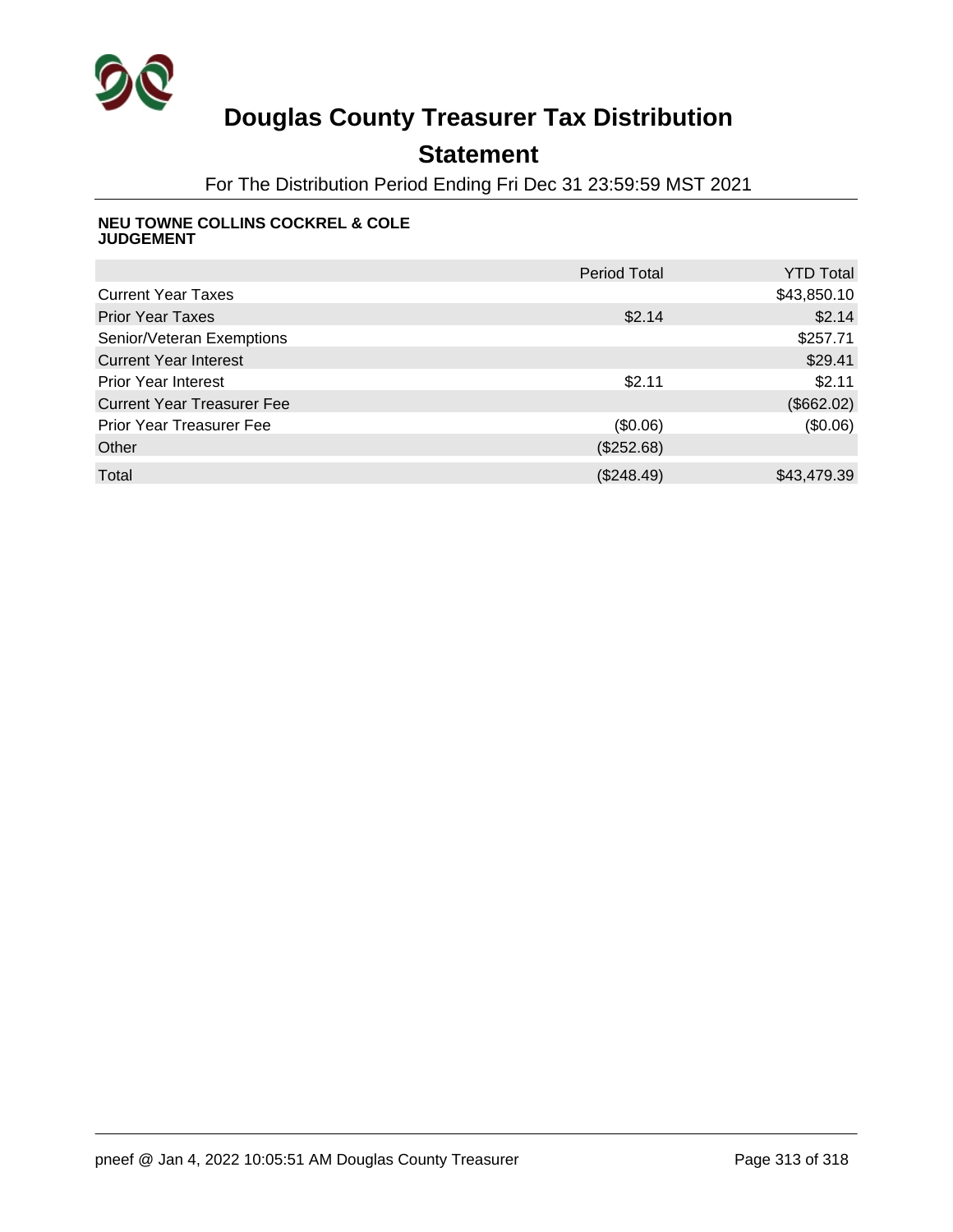

## **Statement**

For The Distribution Period Ending Fri Dec 31 23:59:59 MST 2021

#### **CITY OF AURORA WATER SID**

|       | <b>Period Total</b> | otal   |
|-------|---------------------|--------|
| Total | \$0.00              | \$0.00 |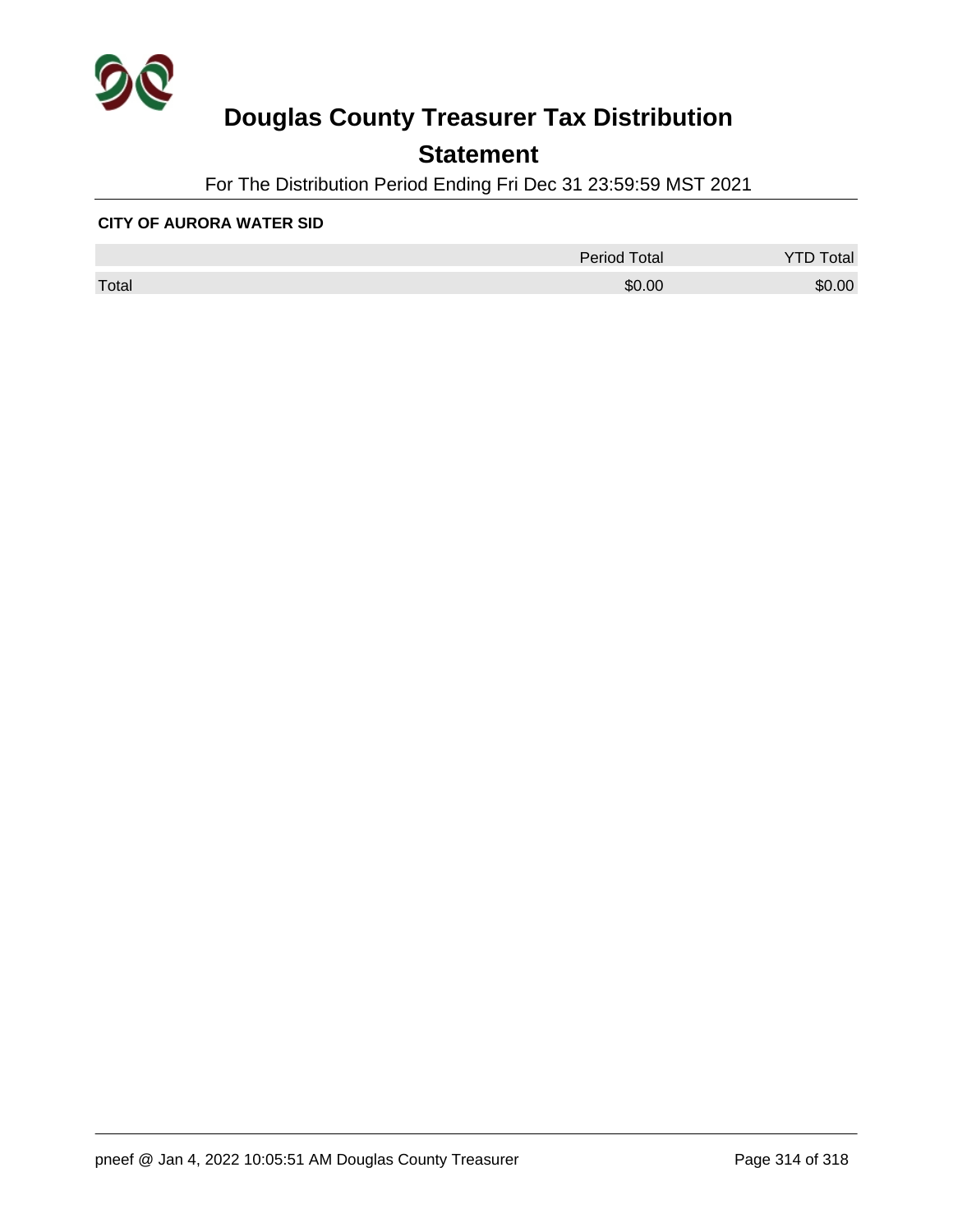

### **Statement**

For The Distribution Period Ending Fri Dec 31 23:59:59 MST 2021

#### **CITY OF ENGLEWOOD SID**

|                              | Period Total | <b>YTD Total</b> |
|------------------------------|--------------|------------------|
| <b>Current Year Taxes</b>    |              | \$59,809.32      |
| <b>Current Year Interest</b> |              | \$341.20         |
| Total                        | \$0.00       | \$60,150.52      |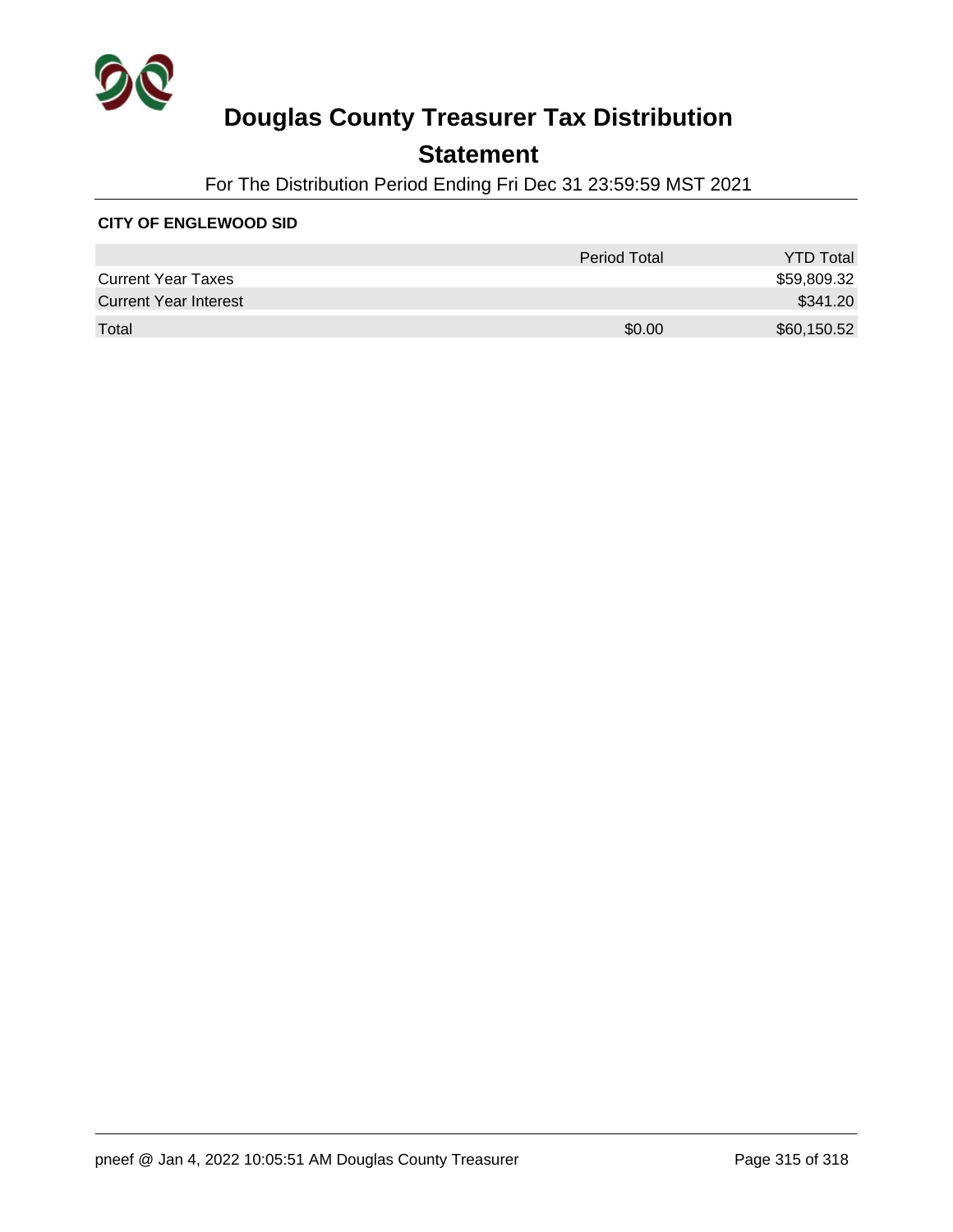

### **Statement**

For The Distribution Period Ending Fri Dec 31 23:59:59 MST 2021

#### **LOUVIERS WATER & SAN SID**

|                           | Period Total | <b>YTD Total</b> |
|---------------------------|--------------|------------------|
| <b>Current Year Taxes</b> |              | \$3,652.23       |
| Total                     | \$0.00       | \$3,652.23       |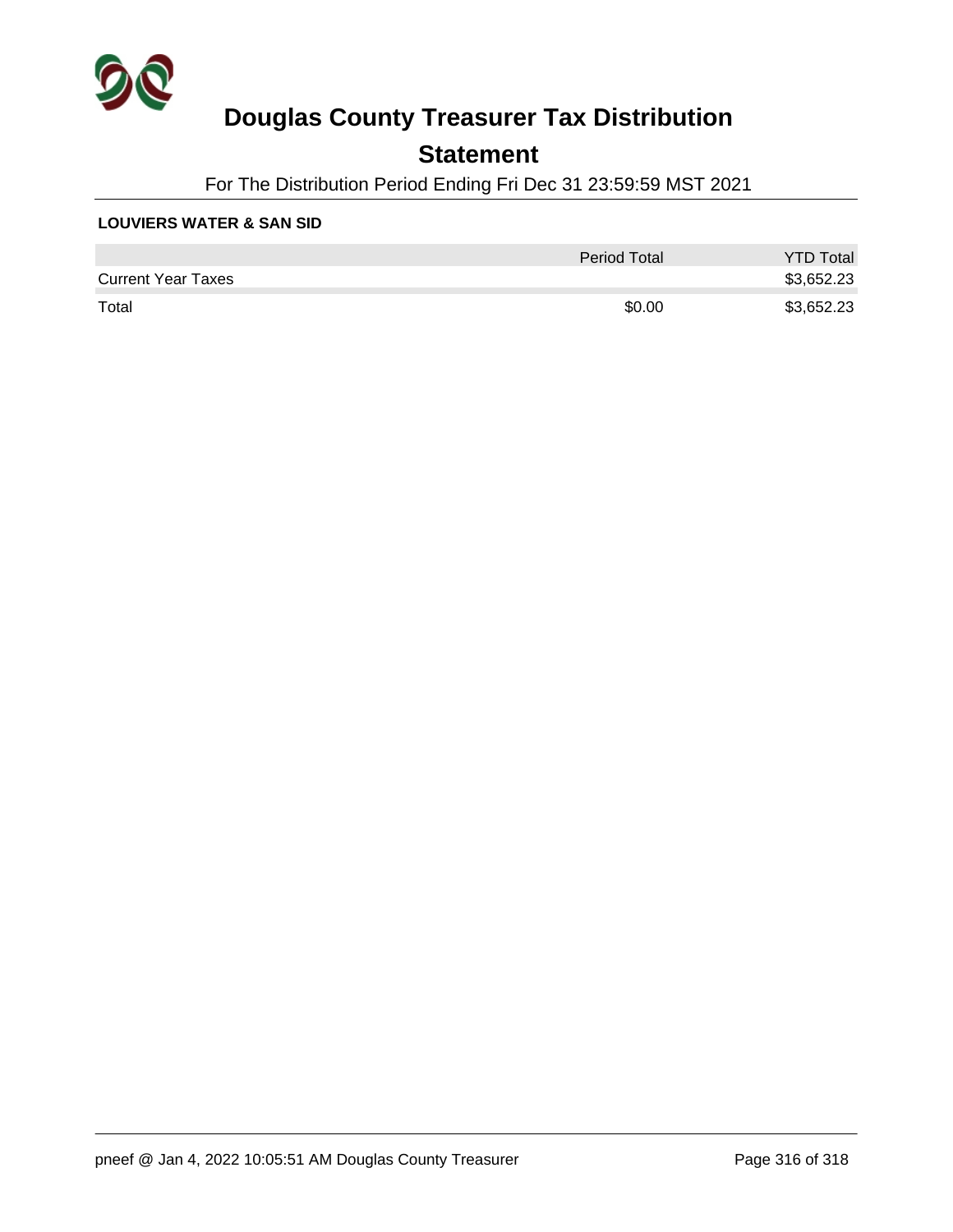

### **Statement**

For The Distribution Period Ending Fri Dec 31 23:59:59 MST 2021

#### **SID COLLECTION FEE**

|       | Period Total | Total  |
|-------|--------------|--------|
| Total | \$0.00       | \$0.00 |